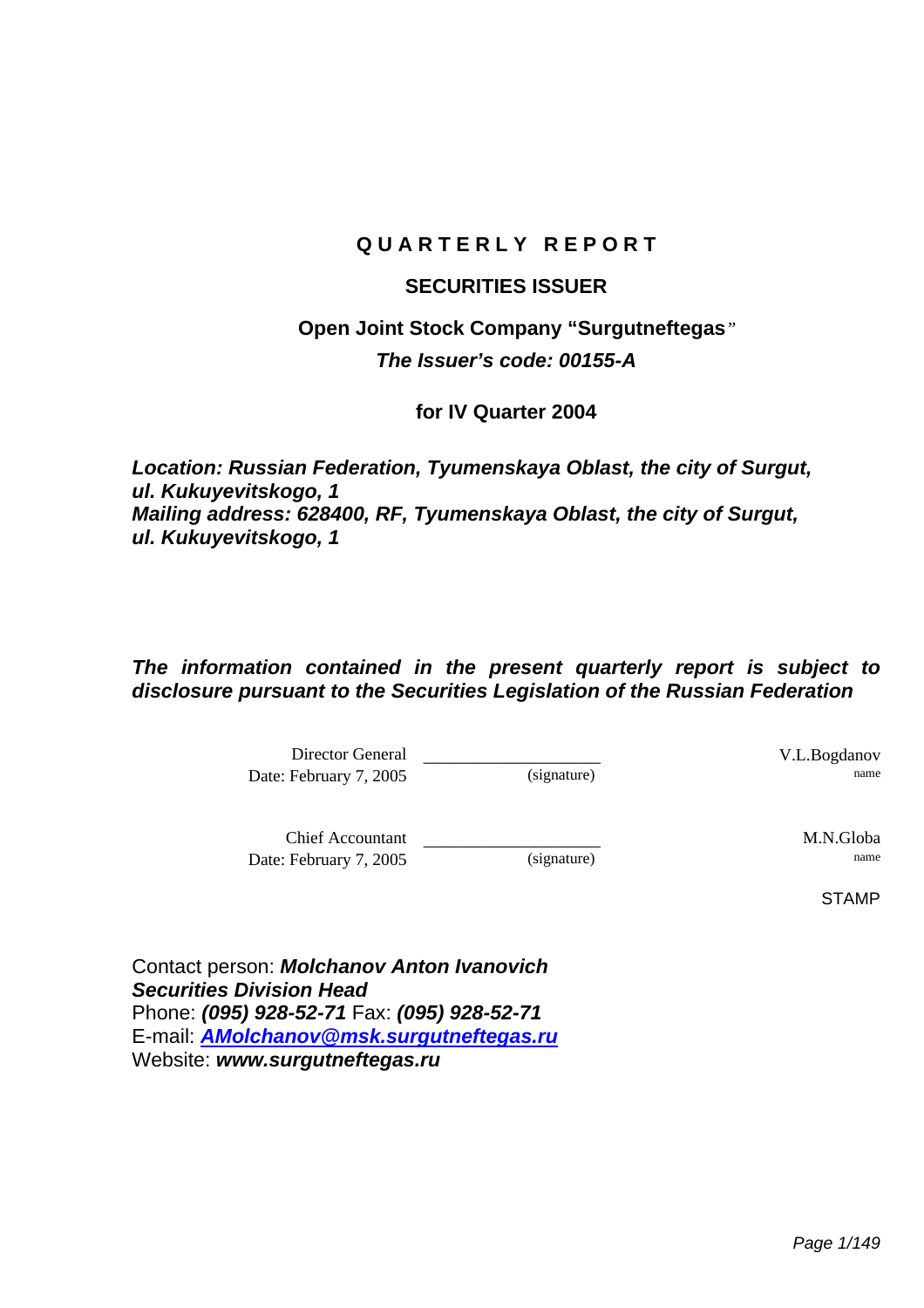# page *Introduction* 6 *1. Summary on the persons on the Issuer's management bodies, the Issuer's bank accounts, auditor, appraiser and financial adviser, and on other persons who signed the present report*  8 1.1. Persons on the Issuer's management bodies 8 1.2. Information on the Issuer's bank accounts example and the state of the state of the state of the state of the state of the state of the state of the state of the state of the state of the state of the state of the sta 1.3. Information on the Issuer's auditor(s) 13 and 13 and 13 and 13 and 13 and 13 and 13 and 13 and 13 and 13 and 13 and 13 and 13 and 13 and 13 and 13 and 13 and 13 and 13 and 13 and 13 and 13 and 13 and 13 and 13 and 13 1.4. Information on the Issuer's appraiser 14 and 14 and 14 and 14 and 14 and 14 and 14 and 14 and 14 and 14 and 14 and 14 and 14 and 14 and 14 and 14 and 14 and 14 and 14 and 14 and 14 and 14 and 14 and 14 and 14 and 14 a 1.5. Information on the Issuer's advisors 15 1.6. Information on the other persons who signed the present quarterly report 15 *2. Information on the Issuer's financial and economic position* 15 2.1. The Issuer's financial and economic performance indicators 15 2.2. Market capitalization 15 2.3. The Issuer's liabilities 16 and 16 and 16 and 16 and 16 and 16 and 16 and 16 and 16 and 16 and 16 and 16 and 16 and 16 and 16 and 16 and 16 and 16 and 16 and 16 and 16 and 16 and 16 and 16 and 16 and 16 and 16 and 16 2.3.1. Accounts payable 16 and 16 and 16 and 16 and 16 and 16 and 16 and 16 and 16 and 16 and 16 and 16 and 16 and 16 and 16 and 16 and 16 and 16 and 16 and 16 and 16 and 16 and 16 and 16 and 16 and 16 and 16 and 16 and 16 2.3.2. Credit history 16 2.3.3. The Issuer's liabilities relating to backing provided to third parties 16 2.3.4. The Issuer's other liabilities 16 and 16 and 16 and 16 and 16 and 16 and 16 and 16 and 16 and 16 and 16 2.4. Objectives of the issues and information on the use of funds generated by placement of issuing securities 16 2.5. Risks related to acquisition of placed issuing securities or those being placed 16 2.5.1. Industry risks 16 and 16 and 16 and 16 and 16 and 16 and 16 and 16 and 16 and 16 and 16 and 16 and 16 and 16 and 16 and 16 and 16 and 16 and 16 and 16 and 16 and 16 and 16 and 16 and 16 and 16 and 16 and 16 and 16 a 2.5.2 Country and region risks 16 2.5.3. Financial risks 17 2.5.4. Legal risks 17 2.5.5. Risks related to the Issuer's operations 17 and 17 and 17 and 17 and 17 and 17 and 17 and 17 and 17 and 17 and 17 and 17 and 17 and 17 and 17 and 17 and 17 and 17 and 17 and 17 and 17 and 17 and 17 and 17 and 17 and *3. Detailed information on the Issuer* 17 3.1. The Issuer's history 17 and 17 and 17 and 17 and 17 and 17 and 17 and 17 and 17 and 17 and 17 and 17 and 17 3.1.1. Information on the Issuer's corporate name (name) 17 3.1.2. Information on the state registration of the Issuer 18 3.1.3. Information on the Issuer's establishment and development 18 3.1.4. Contacts 18 3.1.5. Taxpayer identification number 19 3.1.6. Branches and representative offices 19 November 2012 19 November 2013 3.2. The Issuer's core economic activity 19 3.2.1. Industry classification of the Issuer 19 and 19 and 19 and 19 and 19 and 19 and 19 and 19 and 19 and 19 3.2.2. The Issuer's core economic activity 19 3.2.3. Main types of goods (works, services) 19 3.2.4. The Issuer's suppliers providing more than 10% of overall material assets delivered, 19

### **Index**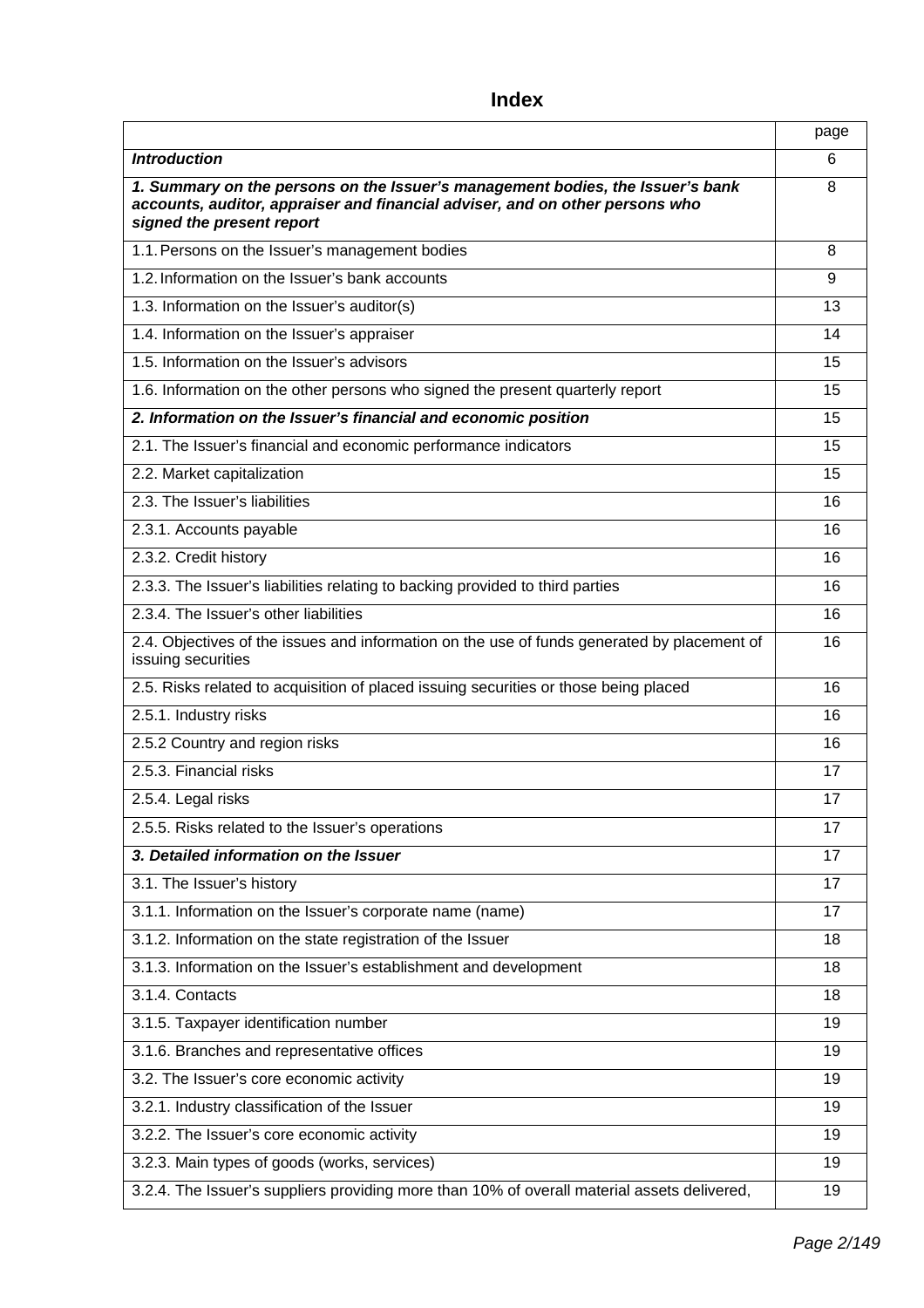| with their share in total supplies specified                                                                                                                                                                                      |     |  |  |  |  |  |
|-----------------------------------------------------------------------------------------------------------------------------------------------------------------------------------------------------------------------------------|-----|--|--|--|--|--|
| 3.2.5. Marketing outlets for the Issuer's products (work, services)                                                                                                                                                               | 20  |  |  |  |  |  |
| 3.2.6. Activities concerning working capital and reserves                                                                                                                                                                         | 20  |  |  |  |  |  |
| 3.2.7. Raw materials                                                                                                                                                                                                              | 20  |  |  |  |  |  |
| 3.2.8. Major competitors                                                                                                                                                                                                          | 20  |  |  |  |  |  |
| 3.2.9. Information on licenses                                                                                                                                                                                                    | 22  |  |  |  |  |  |
| 3.2.10. The Issuer's joint activity                                                                                                                                                                                               | 64  |  |  |  |  |  |
| 3.2.11. Additional requirements to be met by issuers being joint stock investment pools or<br>insurance organizations                                                                                                             | 64  |  |  |  |  |  |
| 3.2.12. Additional requirements to be met by issuers, whose primary activity is mineral<br>resources extraction                                                                                                                   | 64  |  |  |  |  |  |
| 3.4. Plans for the Issuer's future activity                                                                                                                                                                                       | 95  |  |  |  |  |  |
| 3.5. The Issuer's share in industrial, bank, and financial groups, holdings, groups of<br>companies, and associations                                                                                                             | 95  |  |  |  |  |  |
| 3.6. The Issuer's subsidiaries and in-house companies                                                                                                                                                                             | 96  |  |  |  |  |  |
| 3.7. The constitution, structure, and cost of the Issuer's fixed assets; information on plans to<br>purchase, replace, and dispose of fixed assets, as well as on all facts of encumbrance of the<br><b>Issuer's fixed assets</b> | 101 |  |  |  |  |  |
| 3.7.1. Fixed assets                                                                                                                                                                                                               | 101 |  |  |  |  |  |
| 3.7.2. The cost of the Issuer's real property                                                                                                                                                                                     | 102 |  |  |  |  |  |
| 4. Information on the Issuer's financial and economic activities                                                                                                                                                                  | 102 |  |  |  |  |  |
| 4.1. Results of the Issuer's financial and economic activities                                                                                                                                                                    | 102 |  |  |  |  |  |
| 4.2. The Issuer's liquidity position                                                                                                                                                                                              | 102 |  |  |  |  |  |
| 4.3. The size, structure, and sufficiency of the Issuer's capital and current assets                                                                                                                                              | 102 |  |  |  |  |  |
| 4.3.1. The size and structure of the Issuer's capital and current assets                                                                                                                                                          |     |  |  |  |  |  |
| 4.3.2. Capital and current assets sufficiency                                                                                                                                                                                     |     |  |  |  |  |  |
| 4.3.3. Cash funds                                                                                                                                                                                                                 | 102 |  |  |  |  |  |
| 4.3.4. The Issuer's financial investments                                                                                                                                                                                         | 102 |  |  |  |  |  |
| 4.3.5. The Issuer's intangible assets                                                                                                                                                                                             | 102 |  |  |  |  |  |
| 4.4. Data on the Issuer's philosophy and expenditures for scientific-and-technological<br>development, advanced designs, research work, as well as in relation to licenses and<br>patents.                                        | 103 |  |  |  |  |  |
| 4.5. Analysis of trends in the oil business                                                                                                                                                                                       | 104 |  |  |  |  |  |
| 5. Detailed information on persons being members of the Issuer's management<br>bodies, agencies supervising its financial and economic activities, and summary on<br>its stuff (employees)                                        | 105 |  |  |  |  |  |
| 5.1. Information on structure and competence of the Issuer's management bodies                                                                                                                                                    | 105 |  |  |  |  |  |
| 5.2. Information on persons being members of the Issuer's management bodies                                                                                                                                                       | 110 |  |  |  |  |  |
| 5.3. Data on remuneration, incentives and/or compensation for expenses for each<br>management body of the Issuer                                                                                                                  | 114 |  |  |  |  |  |
| 5.4. Data on the structure and competence of the control authorities supervising the Issuer's<br>financial and economic activities                                                                                                | 114 |  |  |  |  |  |
| 5.5. Information on persons being members of the Issuer's financial and economic activity<br>control authorities                                                                                                                  | 115 |  |  |  |  |  |
| 5.6. Information on remuneration, benefits and/or reimbursement for expenses to the<br>financial and economic activity control authorities                                                                                        | 116 |  |  |  |  |  |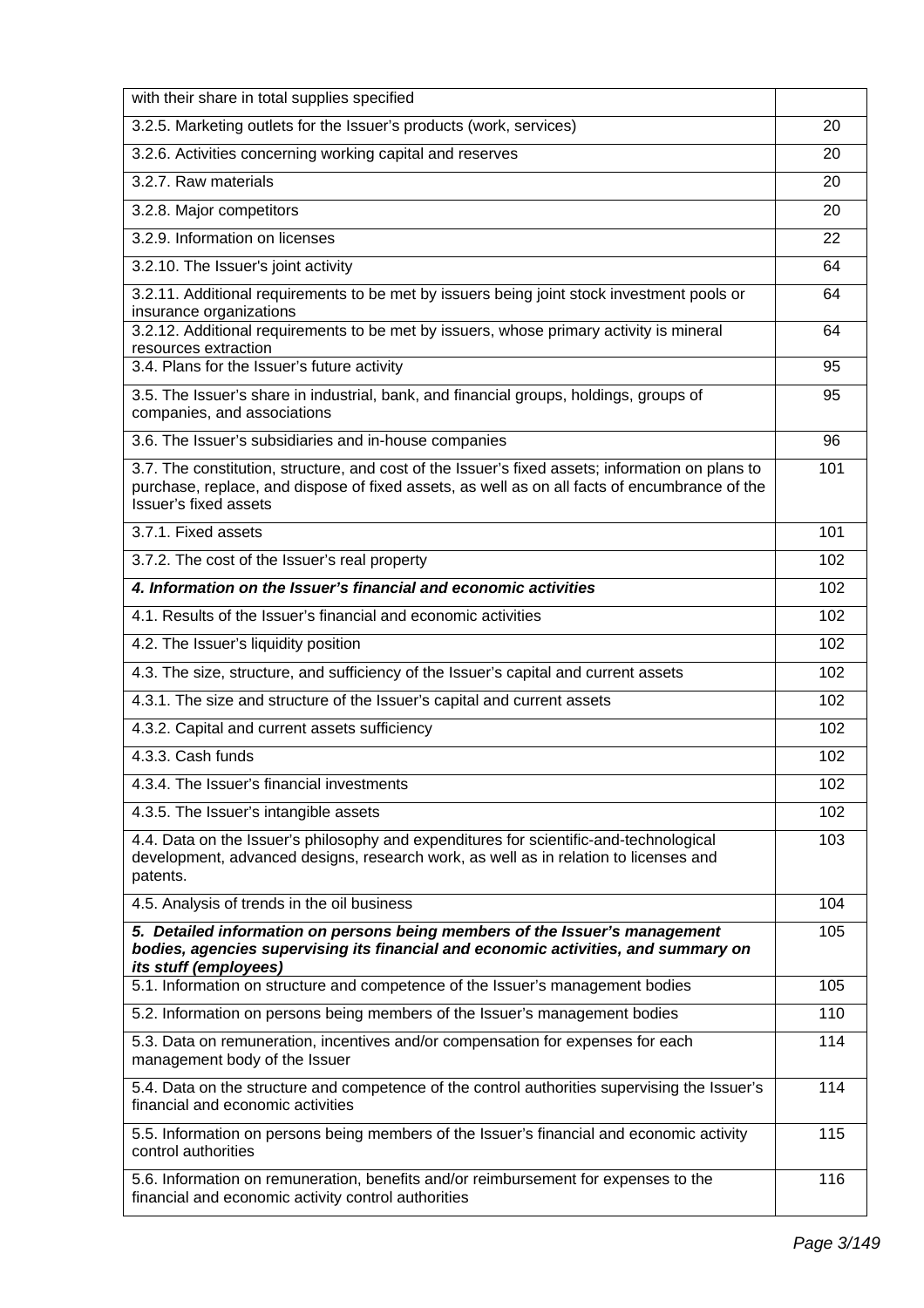| 5.7 Information on the number and summary data on education, on categories of the<br>Issuer's employees (workers), and on changes in the number of the Issuer's employees<br>(workers).                                                                                                                                                                                                      | 117 |  |  |  |  |  |  |
|----------------------------------------------------------------------------------------------------------------------------------------------------------------------------------------------------------------------------------------------------------------------------------------------------------------------------------------------------------------------------------------------|-----|--|--|--|--|--|--|
| 5.8. Information on any obligations of the Issuer to its employees (workers) relating to their<br>possible participation in the Issuer's charter (reserve) capital (co-op share fund).                                                                                                                                                                                                       | 118 |  |  |  |  |  |  |
| 6. Information on the Issuer's participants (shareholders) and on transactions<br>conducted by the Issuer which were of proprietary interest                                                                                                                                                                                                                                                 | 118 |  |  |  |  |  |  |
| 6.1. Information on the total number of the Issuer's shareholders (participants)                                                                                                                                                                                                                                                                                                             | 118 |  |  |  |  |  |  |
| 6.2. Information on the Issuer's participants (shareholders) who hold not less than 5% of its<br>charter (reserve) capital (co-op share fund) or not less than 5% of its ordinary shares;<br>information on participants (shareholders) of such persons who hold not less than 20% of<br>their charter (reserve) capital (co-op share fund) or not less than 20% of their ordinary<br>shares | 118 |  |  |  |  |  |  |
| 6.3. Information on the share of the state or municipal formation in the Issuer's charter<br>(reserve) capital (co-op share fund), on a special right ("golden share").                                                                                                                                                                                                                      | 118 |  |  |  |  |  |  |
| 6.4. Information on restrictions on participation in the Issuer's charter (reserve) capital (co-<br>op share fund)                                                                                                                                                                                                                                                                           | 119 |  |  |  |  |  |  |
| 6.5. Information on changes in the list of the Issuer's shareholders (participants) holding not<br>less than 5 per cent of its charter (reserve) capital (co-op share fund) or not less than 5 per<br>cent of its ordinary shares, and their shares                                                                                                                                          | 119 |  |  |  |  |  |  |
| 6.6. Information on transactions conducted by the Issuer which were of proprietary interest                                                                                                                                                                                                                                                                                                  | 120 |  |  |  |  |  |  |
| 6.7. Information on accounts receivable                                                                                                                                                                                                                                                                                                                                                      | 120 |  |  |  |  |  |  |
| 7. Accounting reports of the Issuer and other financial information                                                                                                                                                                                                                                                                                                                          | 120 |  |  |  |  |  |  |
| 7.1. Annual accounting reports of the Issuer                                                                                                                                                                                                                                                                                                                                                 |     |  |  |  |  |  |  |
| 7.2. Accounting reports of the Issuer as of 31.12.2004                                                                                                                                                                                                                                                                                                                                       | 120 |  |  |  |  |  |  |
| 7.3. Consolidated accounting reports of the Issuer for the last complete financial year                                                                                                                                                                                                                                                                                                      | 120 |  |  |  |  |  |  |
| 7.4. Information on the total amount of export and on share of export in total sales                                                                                                                                                                                                                                                                                                         |     |  |  |  |  |  |  |
| 7.5. Information on major changes in the Issuer's property after the end of the last complete<br>financial year                                                                                                                                                                                                                                                                              | 120 |  |  |  |  |  |  |
| 7.6. Information on the Issuer's participation in litigations in case such participation may<br>substantially affect financial and economic activities of the Issuer                                                                                                                                                                                                                         | 120 |  |  |  |  |  |  |
| 8. Additional information on the Issuer and issuing securities placed by the Issuer                                                                                                                                                                                                                                                                                                          | 120 |  |  |  |  |  |  |
| 8.1. Additional information on the Issuer                                                                                                                                                                                                                                                                                                                                                    | 120 |  |  |  |  |  |  |
| 8.1.1. Information on amount and structure of the Issuer's charter (reserve) capital<br>(co-op share fund)                                                                                                                                                                                                                                                                                   | 120 |  |  |  |  |  |  |
| 8.1.2. Information on changes in the amount of the Issuer's charter (reserve) capital<br>(co-op share fund)                                                                                                                                                                                                                                                                                  | 122 |  |  |  |  |  |  |
| 8.1.3. Information on formation and use of reserve fund and other funds of the Issuer                                                                                                                                                                                                                                                                                                        | 122 |  |  |  |  |  |  |
| 8.1.4. Information about convening and holding a meeting (session) of the supreme<br>administrative body of the Issuer                                                                                                                                                                                                                                                                       | 123 |  |  |  |  |  |  |
| 8.1.5. Information on commercial organizations where the Issuer holds either not less than 5<br>per cent of the charter (reserve) capital (co-op share fund) or not less than 5 per cent of<br>ordinary shares                                                                                                                                                                               | 124 |  |  |  |  |  |  |
| 8.1.6 Information on major transactions conducted by the Issuer                                                                                                                                                                                                                                                                                                                              | 139 |  |  |  |  |  |  |
| 8.1.7. Information on credit ratings of the Issuer                                                                                                                                                                                                                                                                                                                                           | 139 |  |  |  |  |  |  |
| 8.2. Information on each category (type) of the Issuer's shares                                                                                                                                                                                                                                                                                                                              | 139 |  |  |  |  |  |  |
| 8.3. Information on previous issues of the Issuer's securities except for the Issuer's shares                                                                                                                                                                                                                                                                                                | 142 |  |  |  |  |  |  |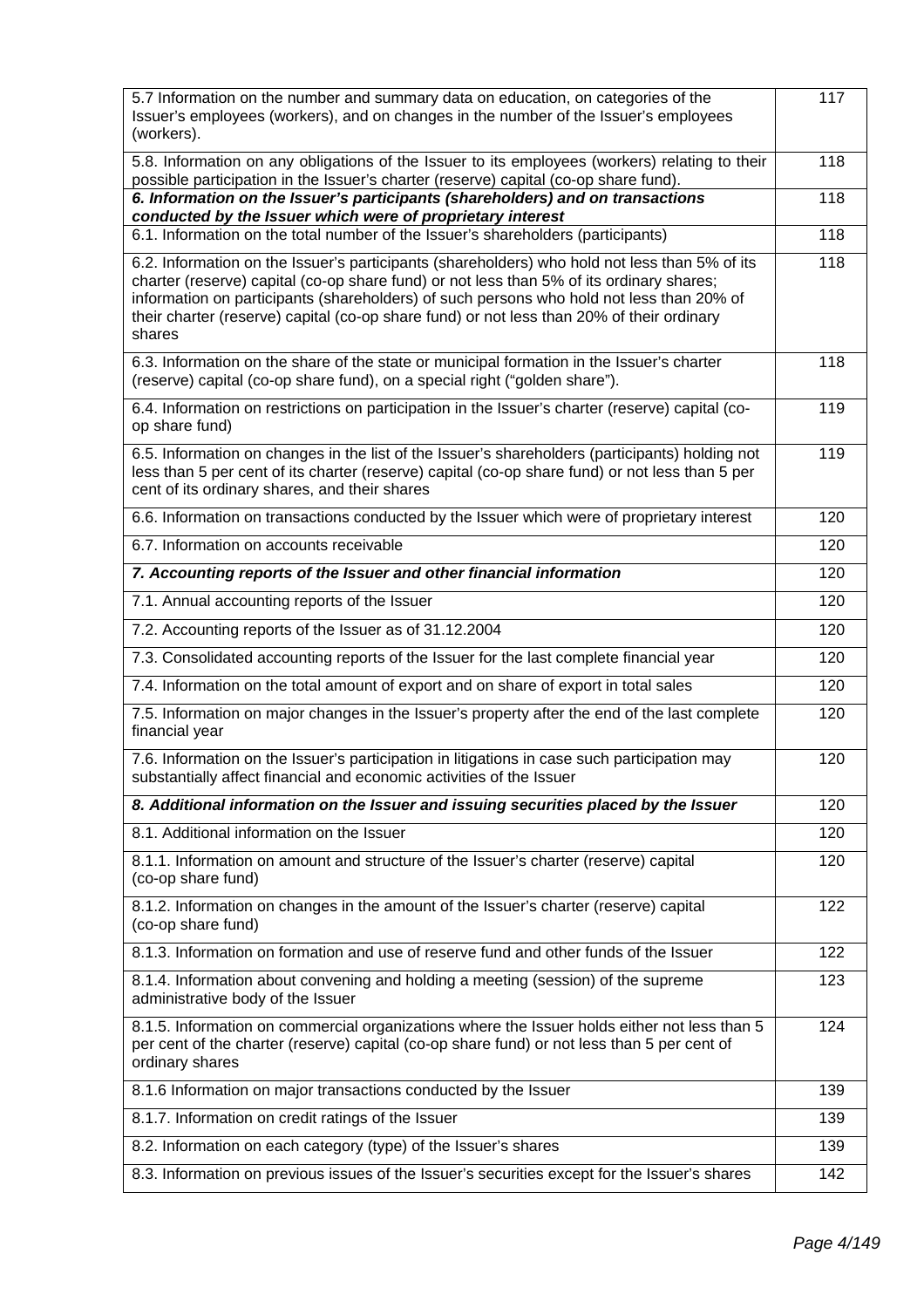| 8.4. Information on person(s) who has (have) secured bonds of the issue                                                                                               | 142 |
|-----------------------------------------------------------------------------------------------------------------------------------------------------------------------|-----|
| 8.5. Terms of enforceability for bonds of the issue                                                                                                                   | 142 |
| 8.6. Information on organizations accounting rights for the Issuer's securities                                                                                       | 142 |
| 8.7. Information on legislative acts regulating import and export of capital, which may affect<br>payment of dividends, interest, and other payments to non-residents | 142 |
| 8.8. Description of taxation of income from the Issuer's placed issuing securities                                                                                    | 143 |
| 8.9. Information on declared (accrued) dividends and on paid dividends on the Issuer's<br>shares; information on the Issuer's bond yield                              | 147 |
| 8.10. Other information                                                                                                                                               | 150 |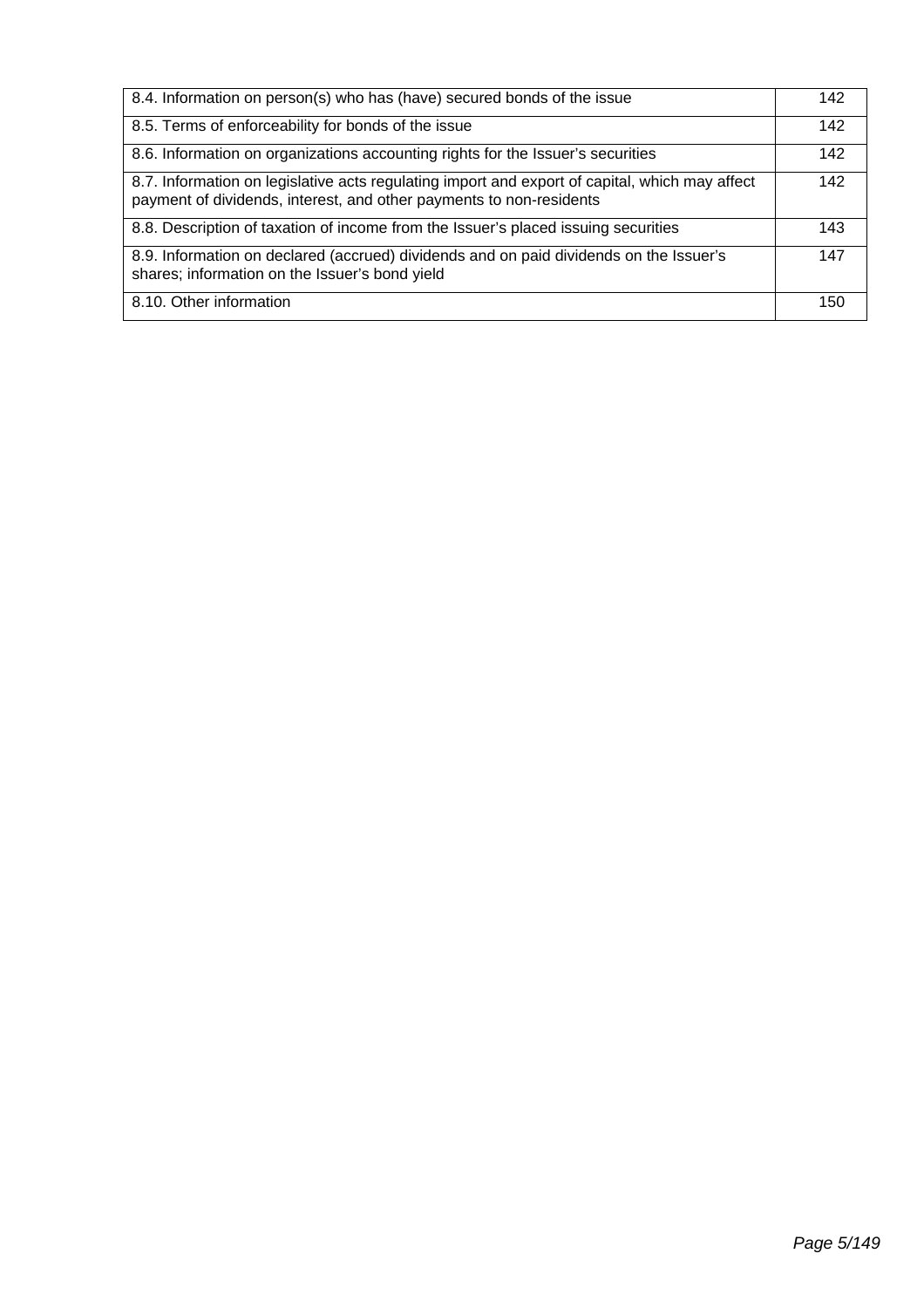#### **INTRODUCTION**

**The Issuer's full corporate name.**  *Open Joint Stock Company "Surgutneftegas"* 

**Abbreviated name.**  *OJSC "Surgutneftegas"* 

**Location, mailing address and phone numbers.** 

Location: *Russian Federation, Tyumenskaya Oblast, the city of Surgut, ul. Kukuyevitskogo, 1*  Mailing address: *628400, RF, Tyumenskaya Oblast, the city of Surgut, ul. Kukuyevitskogo, 1* Tel.: *(3462) 42-60-28* Fax: *(3462) 42-64-94*  E-mail*: secretary@surgutneftegas.ru* Website where the present report is available in full: *www.surgutneftegas.ru* 

### **Information on the placed securities.**

Type: *shares* Category: *ordinary*  Par value of one share of the issue: *RUR 1*  Amount of shares of the issue: *35,725,994,705* 

Type: *shares* Category: *preferred*  Par value of one share of the issue: *RUR 1*  Amount of shares of the issue: *7,701,998,235* 

## **Other information that the Issuer may consider relevant to provide.**

*Pursuant to the Order of FKTsB of Russia dated 24.06.2003 No.03-1215/r the additional issues of the issuing securities of Open Joint Stock Company "Surgutneftegas" were merged so that:* 

*- the following state registration numbers assigned to the issues of ordinary registered non-documentary shares of Open Joint Stock Company "Surgutneftegas" were cancelled:* 

*87-1-664 dated 19.07.1994;* 

*MF 67-1-01430 dated 30.09.1996;* 

*1-05-00155-A dated 25.08.1997;* 

*1-06-00155-A dated 22.12.1997;* 

*1-07-00155-A dated 18.04.2000;* 

*the above-mentioned issues of the ordinary registered non-documentary shares of Open Joint Stock Company "Surgutneftegas" were assigned the state registration number 1-01-00155-A dated June 24, 2003;*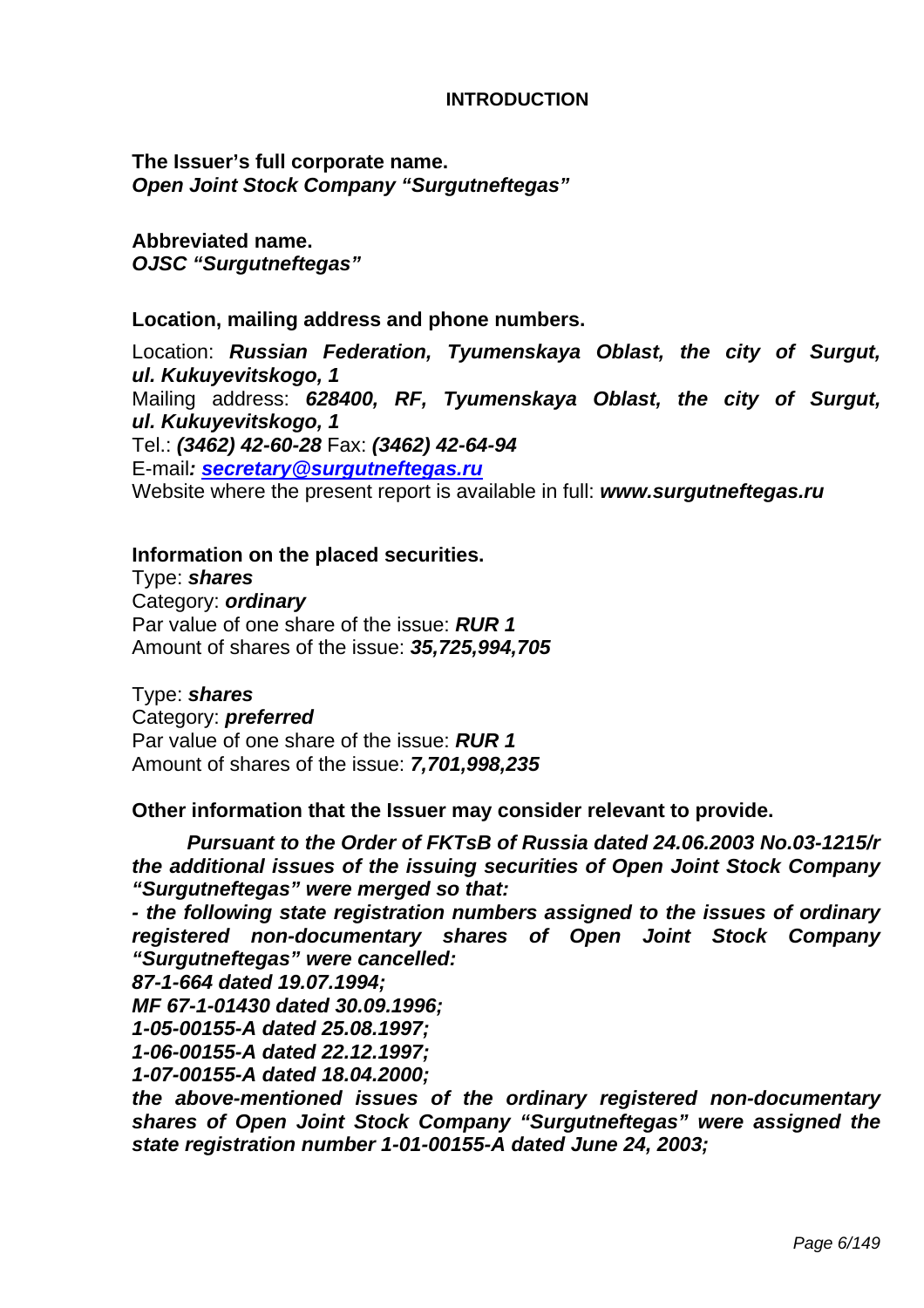*- the following state registration numbers assigned to the issues of preferred registered non-documentary shares of Open Joint Stock Company "Surgutneftegas" were cancelled:* 

*87-1-664 dated 19.07.1994;* 

*MF 67-1-01184 dated 05.04.1996;* 

*MF 67-1-01431 dated 30.09.1996;* 

*2-05-00155-A dated 25.08.1997;* 

*2-06-00155-A dated 24.10.1997;* 

*the above-mentioned issues of preferred registered non-documentary shares of Open Joint Stock Company "Surgutneftegas" were assigned the state registration number 2-01-00155-A dated June 24, 2003.* 

*"The present quarterly report contains estimates and forecasts of the Issuer's authorized management bodies as to the forthcoming events and/or actions, prospects of development of the Issuer's main industry and the Issuer's operating results, including the Issuer's plans, probability of certain events and actions. Investors should not entirely rely on the estimates and forecasts of the Issuer's management bodies, since for many reasons the Issuer's future actual operating results may differ from the forecast results. Acquisition of the Issuer's securities may entail risks described in the present quarterly report".*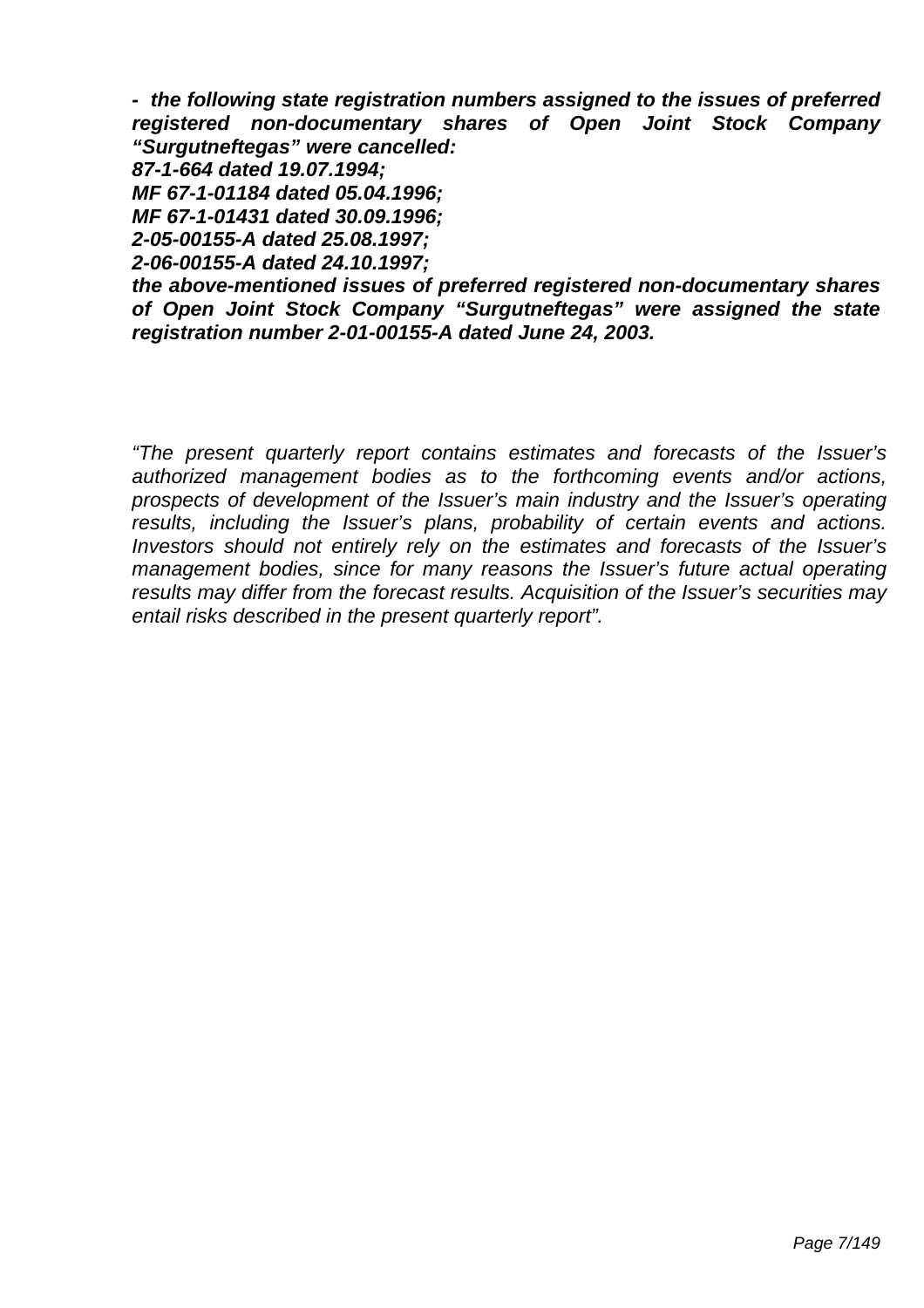**1. Summary on the persons on the Issuer's management bodies, the Issuer's bank accounts, auditor, appraiser and financial adviser, and on other persons who signed the present report.** 

## **1.1 Persons on the Issuer's management bodies.**

The Issuer's Board of Directors.

Members: Name: *Ananiev Sergei Alekseevich* Date of birth: *1959* 

Name: *Bogdanov Vladimir Leonidovich* Date of birth: *1951* 

Name: *Bulanov Alexander Nikolaevich* Date of birth: *1959* 

Name: *Gorbunov Igor Nikolaevich*  Date of birth: *1967* 

Name: *Matveev Nikolai Ivanovich* Date of birth: *1942* 

Name: *Medvedev Nikolai Yakovlevich* Date of birth: *1943* 

Name: *Rezyapov Alexander Filippovich* Date of birth: *1952* 

Name: *Usmanov Ildus Shagalievich* Date of birth: *1954* 

Name: *Usoltsev Alexander Viktorovich* Date of birth: *1938*

The individual executive body: *Director General*  Name: *Bogdanov Vladimir Leonidovich* Date of birth: *1951*

Members of the collegiate executive body: *Pursuant to the Company's Charter, the Company has no collegiate executive body*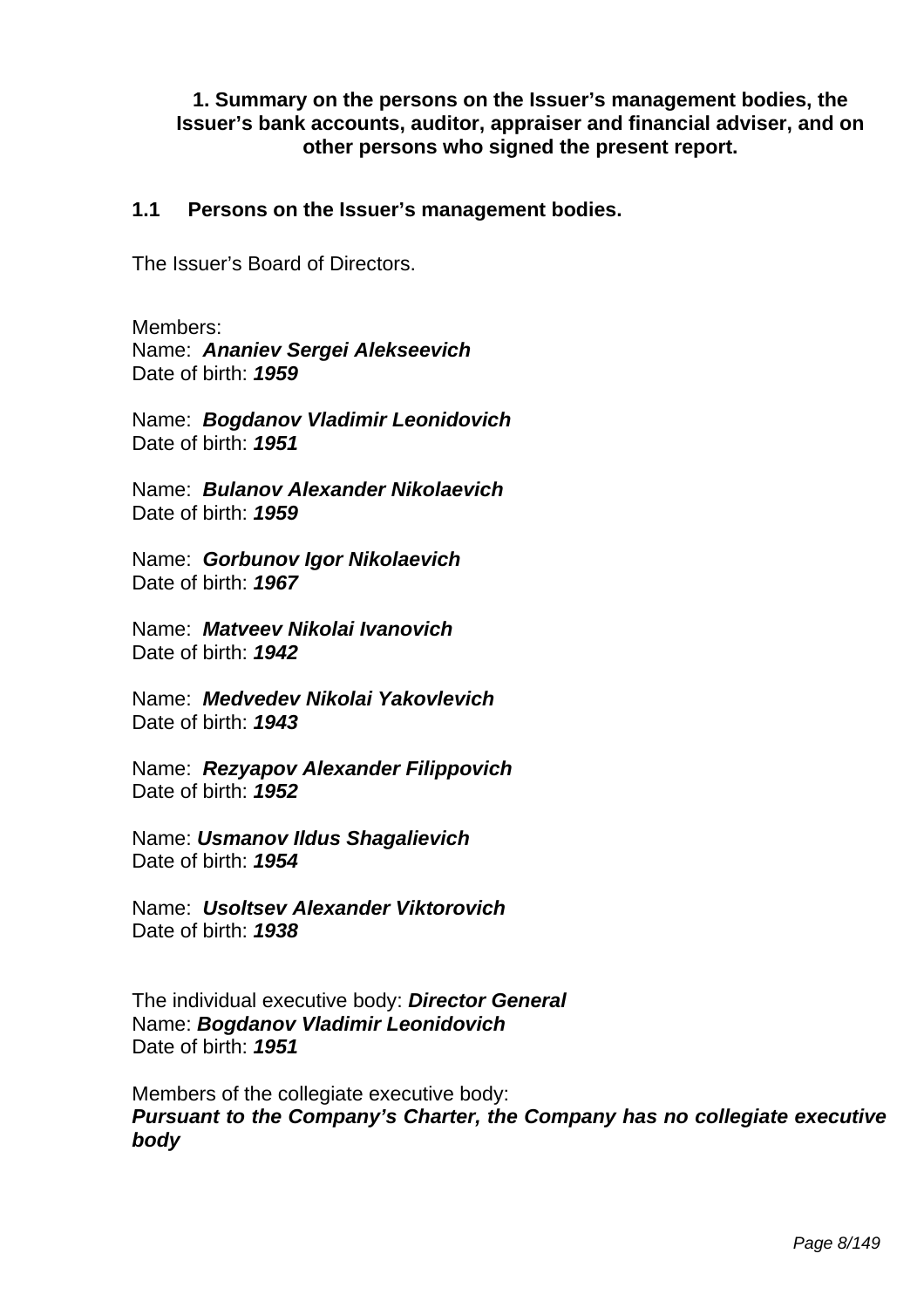# **1.2. Information on the Issuer's bank accounts.**

Full corporate name of the banking institution: *Closed Joint Stock Company "Surgutneftegasbank"* 

Abbreviated name of the banking institution: *CJSC "SNGB"*  Location: *RF, Khanty-Mansiysky Autonomous Okrug, the city of Surgut*  Taxpayer identification number of the banking institution: *8602190258*  Account number: *40702810000000100368*  Account type: *settlement*  Account number: *40702810700000400368*  Account type: *settlement*  Account number: *40702810800000300368*  Account type: *current*  Account number: *40702810900000200368*  Account type: *current*  Account number: *40702810300001100368*  Account type: *card account*  Account number: *42102840200000400368* Account type: *deposit in foreign currency, up to 30 days, USD*  Account number: *42102840300000300368* Account type: *deposit in foreign currency, up to 30 days, USD*  Account number: *42102840400000200368* Account type: *deposit in foreign currency, up to 30 days, USD*  Account number: *42106840500000300368* Account type:*deposit in foreign currency, from 1 year up to 3 years, USD*  Account number: *42106840400000400368* Account type:*deposit in foreign currency, from 1 year up to 3 years, USD*  Account number: *42106840300000500368* Account type: *deposit in foreign currency, from 1 year up to 3 years, USD*  Account number: *42106840300001200368*  Account type: *deposit in foreign currency, from 1 year up to 3 years, USD*  Account number: *42106840200002200368*  Account type: *deposit in foreign currency, from 1 year up to 3 years, USD*  Account number: *42106840100002300368* Account type: *deposit in foreign currency, from 1 year up to 3 years, USD*  Account number: *42106840000002400368*  Account type: *deposit in foreign currency, from 1 year up to 3 years, USD*  Account number: *40702840300000100368*  Account type: *current account in foreign currency, US dollars*  Account number: *40702826900000100368*  Account type: *current account in foreign currency, English pounds sterling*  Account number: *40702978900000100368*  Account type: *current account in foreign currency, Euro currency*  Account number: *40702810700000100684* Account type: *settlement*  Bank identification code: *047144709*  Correspondent account of the banking institution: *30101810600000000709*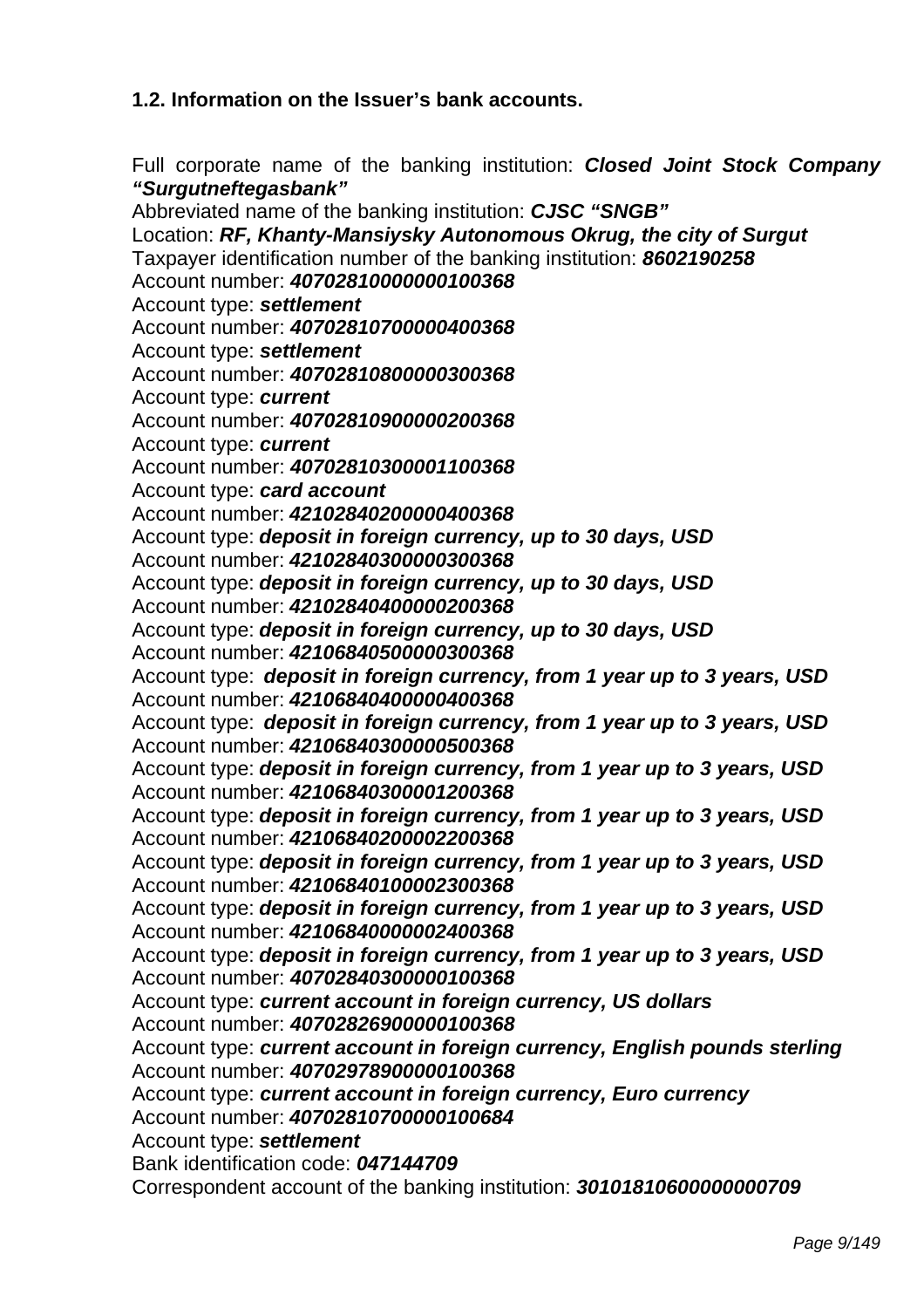Full corporate name of the banking institution: *Moscow BRANCH of Closed Joint Stock Company "Surgutneftegasbank"* 

Abbreviated name of the banking institution: *MF CJSC "SNGB"* 

Location: *107045, Russian Federation, the city of Moscow, Ananievsky pereulok, 5, building 3* 

Taxpayer identification number of the banking institution: *8602190258* Account number: *40702810300070000034*

Account type: settlement Bank identification code: *044552698*  Correspondent account of the banking institution: *30101810800000000698*

Full corporate name of the banking institution: *Joint Stock Commercial Savings Bank of the Russian Federation (Open Joint Stock Company)*  Abbreviated name of the banking institution: *Savings Bank of Russia OJSC* Location: *117997, Russian Federation, Moscow, ul. Vavilova, 19*  Taxpayer identification number of the banking institution: *7707083893* Account number: *42106840700020046025* Account type: *deposit in foreign currency, from 1 year up to 3 years, USD* Account number: *42106840400020046011* Account type: *deposit in foreign currency, from 1 year up to 3 years, USD* Account number: *42106840300020046027*  Account type: *deposit in foreign currency, from 181 days up to 1 year, USD* Account number: *42106840900020046029* Account type: *deposit in foreign currency, from 1 year up to 3 years, USD* Account number: *42106840600020046002* Account type: *deposit in foreign currency, from 1 year up to 3 years, USD* Account number: *42106840100020046023* Account type: *deposit in foreign currency, from 1 year up to 3 years, USD* Account number: *42106840800020046006*  Account type: *deposit in foreign currency, from 1 year up to 3 years, USD*  Account number: *42106840100020046007*  Account type: *deposit in foreign currency, from 1 year up to 3 years, USD*  Account number: *42106840400020046008*  Account type: *deposit in foreign currency, from 1 year up to 3 years, USD* Account number: *42106840800020046051*  Account type: *deposit in foreign currency, from 1 year up to 3 years, USD*  Account number: *42106840100020046052*  Account type: *deposit in foreign currency, from 1 year up to 3 years, USD* Account number: *40702840600020107240*  Account type: *current account in foreign currency, US dollars* Bank identification code: *044525225* Correspondent account of the banking institution: *30101810800000000225*

Full corporate name of the banking institution: *Branch of the Joint Stock Commercial Savings Bank of the Russian Federation (Open Joint Stock Company), West Siberian Bank* 

Abbreviated name of the banking institution: *West Siberian Bank of the Savings Bank of Russia OJSC*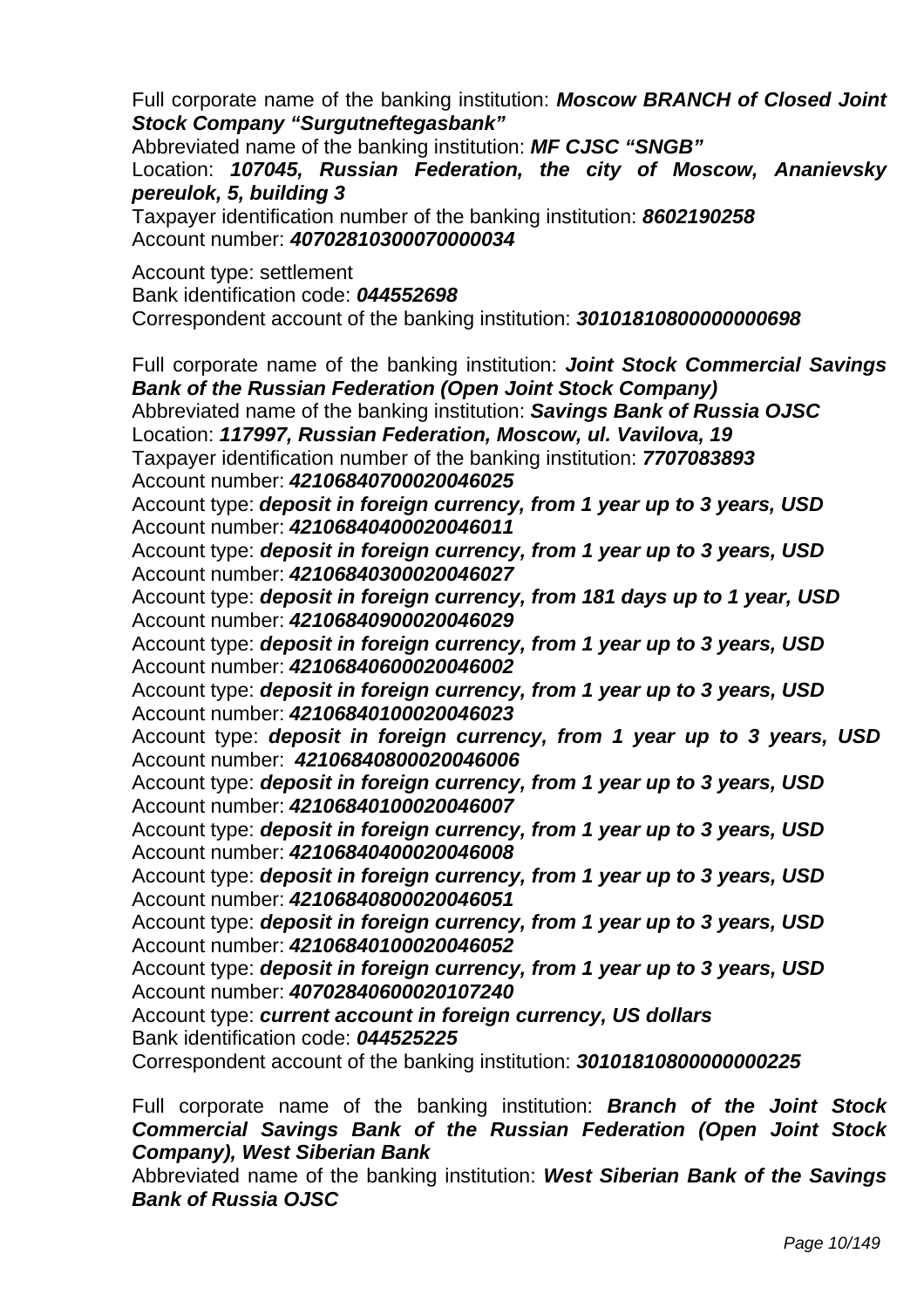Location: *625023, Russian Federation, the city of Tyumen, ul. Rizhskaya, 61*  Taxpayer identification number of the banking institution: *7707083893* Account number: *40702810467020103612*

Account type: *settlement* 

Account number: *42106840567020000001* 

Account type: *deposit in foreign currency, from 1 year up to 3 years, USD*  Account number: *42106840867020000002* 

Account type: *deposit in foreign currency, from 1 year up to 3 years, USD*  Bank identification code: *047102651* 

Correspondent account of the banking institution: *30101810800000000651*

Full corporate name of the banking institution: *Surgut Branch No.5940 of the Joint Stock Commercial Savings Bank of the Russian Federation (Open Joint Stock Company)*

Abbreviated name of the banking institution: *Surgut Branch 5940 of the Savings Bank of Russia* 

Location: *628400, Russian Federation, Tyumenskaya Oblast, Khanty-Mansiysky Autonomous Okrug, the city of Surgut, ul. Dzerzhinskogo, 5* 

Taxpayer identification number of the banking institution: *7707083893* 

Account number: *40702810567170101451*

Account type: *settlement* 

Account number: *42106840267170000002* 

Account type: *deposit in foreign currency, from 1 year up to 3 years, USD*  Bank identification code: *047102651*

Correspondent account of the banking institution: *30101810800000000651* 

Full corporate name of the banking institution: *Closed Joint Stock Company "International Moscow Bank"* 

Abbreviated name of the banking institution: *International Moscow Bank (CJSC)*  Location: *119034, Russian Federation, Moscow, Prechistenskaya nab., 9*  Taxpayer identification number of the banking institution: *7710030411*  Account number: *40702810000010002908* 

Account type: *settlement* 

Account number: *42102840500010132302 / 601633USD4105 05* Account type: *deposit in foreign currency, up to 30 days, USD* Account number: *42106840400010147794 / 601633USD4111 05* Account type: *deposit in foreign currency, from 1 year up to 3 years, USD* Account number: *42108840200010148975 / 601633-USD-4058-02* Account type: *card account in foreign currency, USD* Account number: *42108840500010148976 / 601633-USD-4078-02* Account type: *special insurance currency account, USD* Bank identification code: *044525545* 

Correspondent account of the banking institution: *30101810300000000545*

Full corporate name of the banking institution: *Branch «Petersburg Branch» of Closed Joint Stock Company "International Moscow Bank"* Abbreviated name of the banking institution: *Branch «Petersburg Branch» of International Moscow Bank (CJSC)*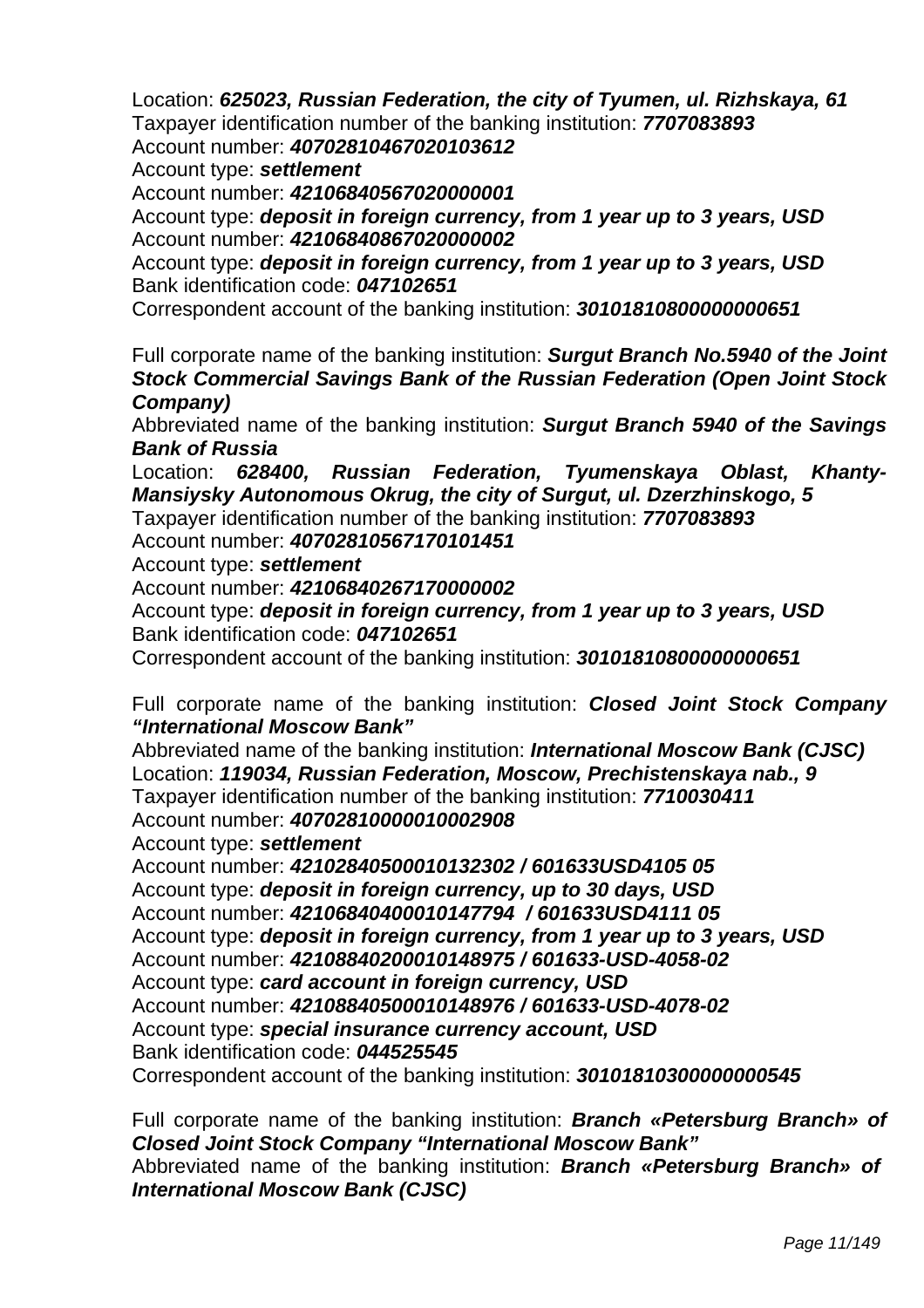Location: *191025, Russian Federation, Saint-Petersburg, Naberezhnaya reki Fontanki, 48/2*

Taxpayer identification number of the banking institution: *7710030411* Account number: *40702810000020407178*

Account type: *settlement*

Bank identification code: *044030858*

Correspondent account of the banking institution: *30101810800000000858*

Full corporate name of the banking institution: *Branch of the Joint Stock Commercial Savings Bank of the Russian Federation (Open Joint Stock Company), South West Bank, Tuapse OSB 1805*

Abbreviated name of the banking institution: *South West Bank, Tuapse OSB 1805 of the Savings Bank of Russia OJSC* 

Location: 344006, Russian Federation, the city of Rostov-on-Don, ul. *Pushkinskaya, 116* 

Taxpayer identification number of the banking institution: *7707083893*  Account number: *40702810230050100115*

Account type: *settlement* 

Bank identification code: *046015602*

Correspondent account of the banking institution: *30101810600000000602*

Full corporate name of the banking institution: *Joint Stock Commercial "The Moscow Municipal Bank – Bank of Moscow" (OJSC)* 

Abbreviated name of the banking institution: *OJSC "Bank of Moscow"* 

Location: *107996, Russian Federation Moscow, ul. Rozhdestvenka, 8/15, building 3* 

Taxpayer identification number of the banking institution: *7702000406*  Account number: *40702810900170000324*

Account type: *settlement* 

Bank identification code: *044525219*

Correspondent account of the banking institution: *30101810500000000219*

Full corporate name of the banking institution: *Joint Stock Bank of Gas Industry "Gazprombank" (Closed Joint Stock Company)* 

Abbreviated name of the banking institution: *AB "Gazprombank" (CJSC)* 

Location: *117420, Moscow, ul. Nametkina, 16, building 1* 

Taxpayer identification number of the banking institution: *7744001497*

Account number: *40702810800000002623*

Account type: *settlement* 

Bank identification code: *044525823* 

Correspondent account of the banking institution: *30101810200000000823*

Full corporate name of the banking institution: *Tuapse Branch of Joint Stock Commercial Bank "Yugbank" (Open Joint Stock Company)* 

Abbreviated name of the banking institution: *Tuapse Branch of OJSC AKB "Yugbank"* 

Location: *352800, Russian Federation, Tuapse, ul. Gertsena, 3*  Taxpayer identification number of the banking institution: *2310042974*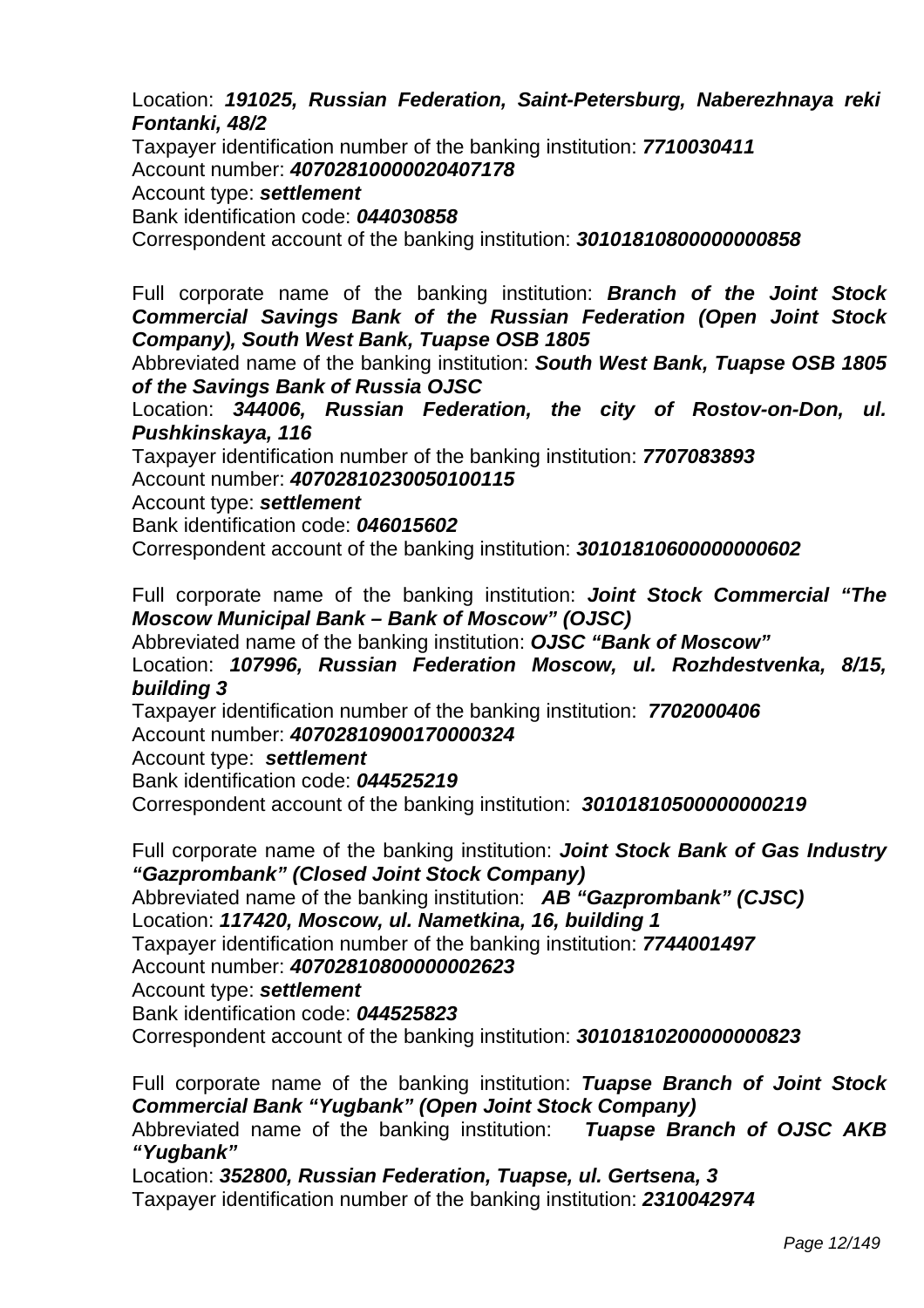Account number: *40702810200001201439* Account type: *settlement*  Bank identification code: *040364899*  Correspondent account of the banking institution: *30101810000000000899*

Full corporate name of the banking institution: *Joint Stock Commercial Bank "ROSBANK" (Open Joint Stock Company)* 

Abbreviated name of the banking institution: *OJSC AKB "ROSBANK"*  Location: *107078, Russian Federation, Moscow, ul. Mashi Poryvaevoy, 11* Taxpayer identification number of the banking institution: *7730060164*  Account number: *40702810700001013054* Account type: *current*  Account number: *42104840500000013054*  Account type: *deposit in foreign currency, from 91 days up to 180 days, USD*  Account number: *42105840800000013054*  Account type: *deposit in foreign currency, up to 1 year, USD*  Bank identification code: *044525256* Correspondent account of the banking institution: *30101810000000000256*

Full corporate name of the banking institution: *Bank of Foreign Economic Activity of the USSR* 

Abbreviated name of the banking institution: *Vnesheconombank of the USSR*  Location: *103810 GSP-78, Russian Federation, Moscow, prospekt Akademika Sakharova, 9* 

Taxpayer identification number of the banking institution: *7708011796*  Account number: *40502840609882059800*  Account type: *blocked account* 

Account number: *40702R77709882039800* Account type: *blocked account, exchange rubles, Korea* 

Bank identification code: *044525060* 

Correspondent account of the banking institution: *30101810500000000060* 

# **1.3. Information on the Issuer's auditor(s).**

Name: *Limited Liability Company "Rosekspertiza"*  Abbreviated name: *LLC "Rosekspertiza"* Location: *107078, Russian Federation, Moscow, ul. Mashi Poryvaevoy, 11* Tel.: *(095) 721-38-83* Fax: *(095) 721-38-94*  E-mail: *rosexpertiza@glasnet.ru* Information on Auditor's license: Number: Е *000977*  Date of issue: *25.06.2002*  Date of expiry: *24.06.2007*  Body that issued the license: *Ministry of Finance of the Russian Federation* 

Financial years for which the Auditor conducted independent audit of the Company's financial (accounting) reports: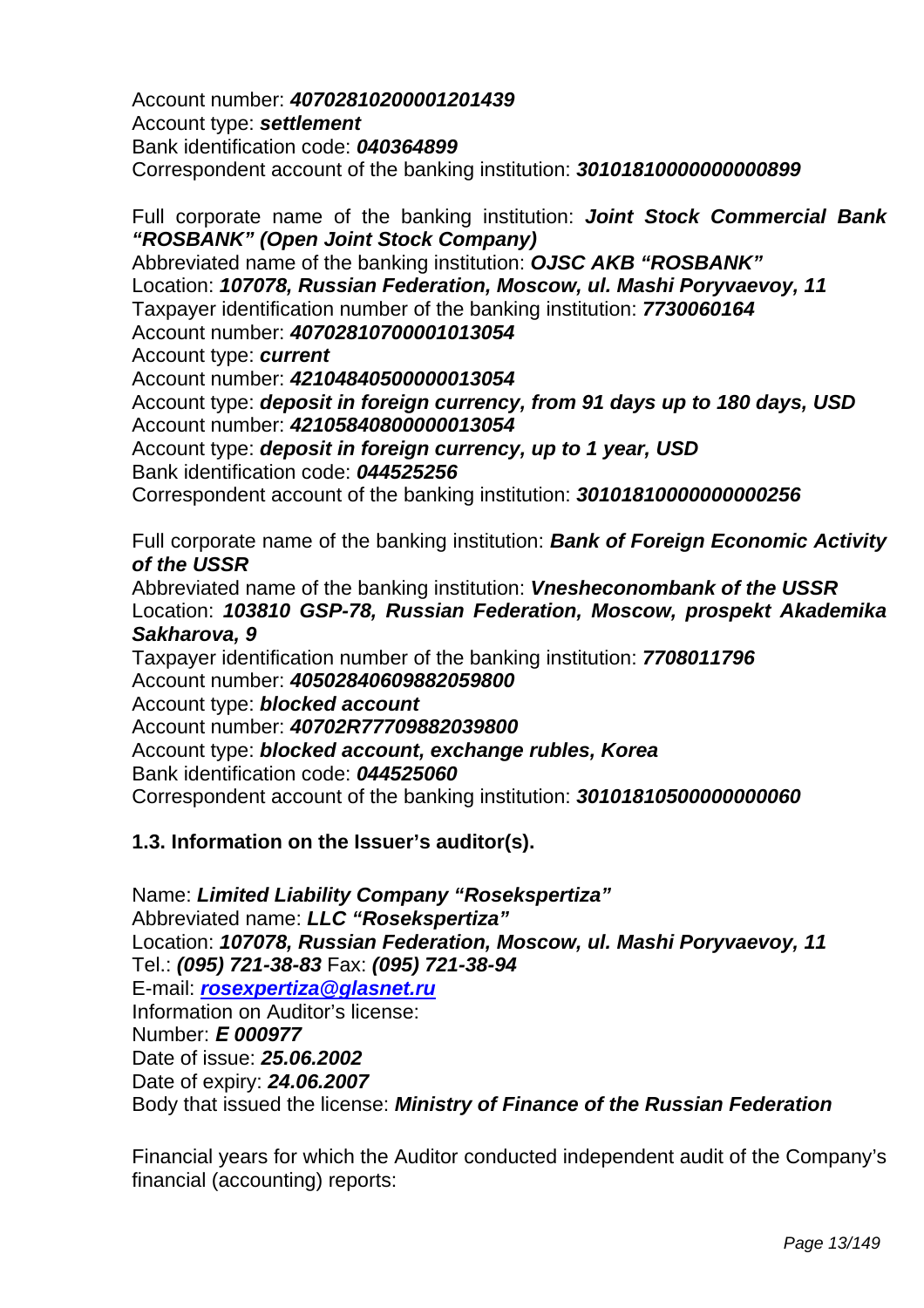*LLC "Rosekspertiza" conducted independent audit of the Company's financial (accounting) reports for the reporting periods from 1995 to 2001 inclusive and for 2003.* 

The Auditor's independence from the Issuer: *LLC "Rosekspertiza" is an independent auditor. The institutors of LLC "Rosekspertiza" are natural persons, citizens of the Russian Federation.* 

*There are no factors influencing the independence of LLC "Rosekspertiza" from the Company.* 

Auditor selection procedure: *The Company's Board of Directors at its meeting considers proposals from various auditing companies which have been*  received by the date of the meeting. The Board of Directors reviews the *proposals from auditing companies and adopts a resolution to recommend an auditor to be further approved by a Shareholders' Meeting.* 

Information on substantial interests between the Auditor (its officers) and the Company (its officers):

*- LLC "Rosekspertiza" and its officers do not have any share in the Company's charter capital and are not the Company's shareholders;* 

*- LLC "Rosekspertiza" and its officers have not borrowed any funds from the Company;* 

*- LLC "Rosekspertiza" and its officers have not participated in promotion of the Company's products (services) and have not participated in any joint activities with the Company both of commercial and non-commercial nature;* 

*- Officers of LLC "Rosekspertiza" do not have any kinship with the Company's officers;* 

*- None of the Company's officers is at the same time an officer of LLC "Rosekspertiza", as well as none of the officers of LLC "Rosekspertiza" is at the same time the Company's officer.* 

Procedure for determining the size of the Auditor's remuneration and information on deferred and overdue payments for services provided by the Auditor:

*LLC "Rosekspertiza" tenders a commercial offer to the Board of Directors of the Company, which specifies the audit procedure in all substantial aspects, estimation of labor costs to conduct the audit of the Company's annual financial (accounting) reports, estimation of traveling expenses, as well as provides a draft Auditing Services Agreement. If necessary, the Company may require additional estimations and explanations from LLC "Rosekspertiza". Based on the provided information, the Company's Board of Directors makes a decision in regard to the amount of remuneration due to LLC "Rosekspertiza".* 

*The Company has no delayed or overdue payments to be made to LLC "Rosekspertiza" for rendered services.* 

**1.4. Information on the Issuer's appraiser.**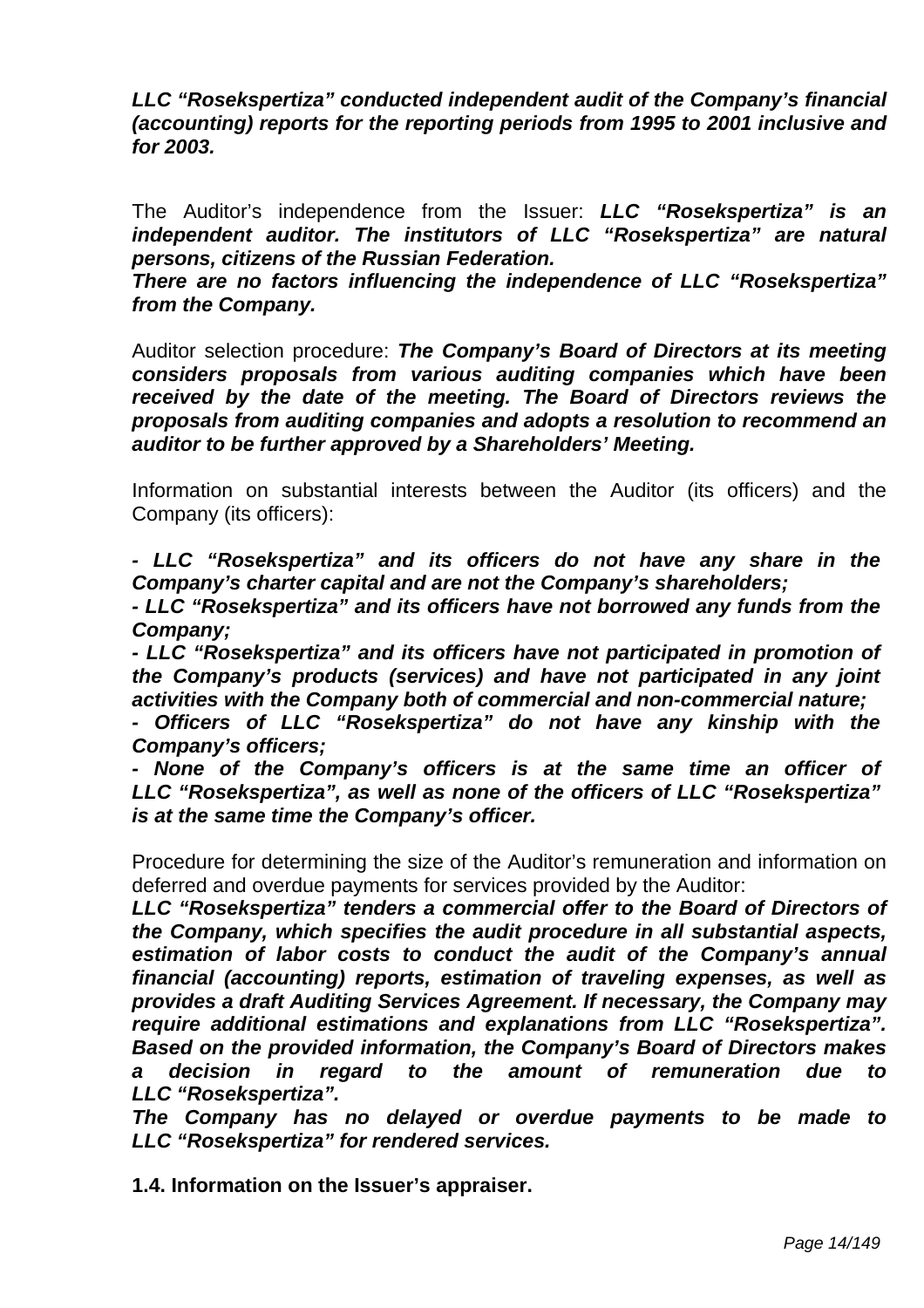Name: *Open Joint Stock Company "Obyedinennye konsultanty "FDP"*  Abbreviated name: *OJSC "Obyedinennye konsultanty "FDP"* Location: *Moscow, prospekt Mira, 124, apt. 15* Tel.: *(095) 283-74-54* Fax: *(095) 283-34-17*  E-mail: *fdp@fdp.ru* 

Information on Appraiser's license: Number: *No.000016*  Date of issue: *06.08.2001*  Date of expiry: *06.08.2004*  The body that issued the license: *Ministry of Property Relations of the Russian Federation* 

Information on appraising services: *OJSC "Obyedinennye konsultanty "FDP" presented its expert opinion on reproduction cost of fixed assets as of 01.01.2004.*

**1.5. Information on the Issuer's advisors.**  *The Issuer did not employ a financial advisor.* 

**1.6. Information on the other persons who signed the present quarterly report.**  *Name: Globa Mikhail Nikolaevich Company: OJSC "Surgutneftegas" Position: Chief Accountant Tel.: (3462) 42 69 39 Fax: (3462) 42 58 09* 

**2. Information on the Issuer's financial and economic position.** 

- **2.1. The Issuer's financial and economic performance indicators:**  *Not subject to presentation in the reporting quarter*
- **2.2. Market capitalization.**

*Market capitalization for the previous five financial years is calculated as a sum of products of the amounts of shares of each category and weighted average prices of one share of this category as per top 10 major transactions made through the organizer of securities market trade (RTS) in December of the corresponding complete financial year:* 

*Period: 2000 Market capitalization: \$8,600,550,747 Period: 2001 Market capitalization: \$11,999,520,907 Period: 2002 Market capitalization: \$12,597,329,217 Period: 2003 Market capitalization: \$23,455,881,946 Period: 2004 Market capitalization: \$29,498,323,590*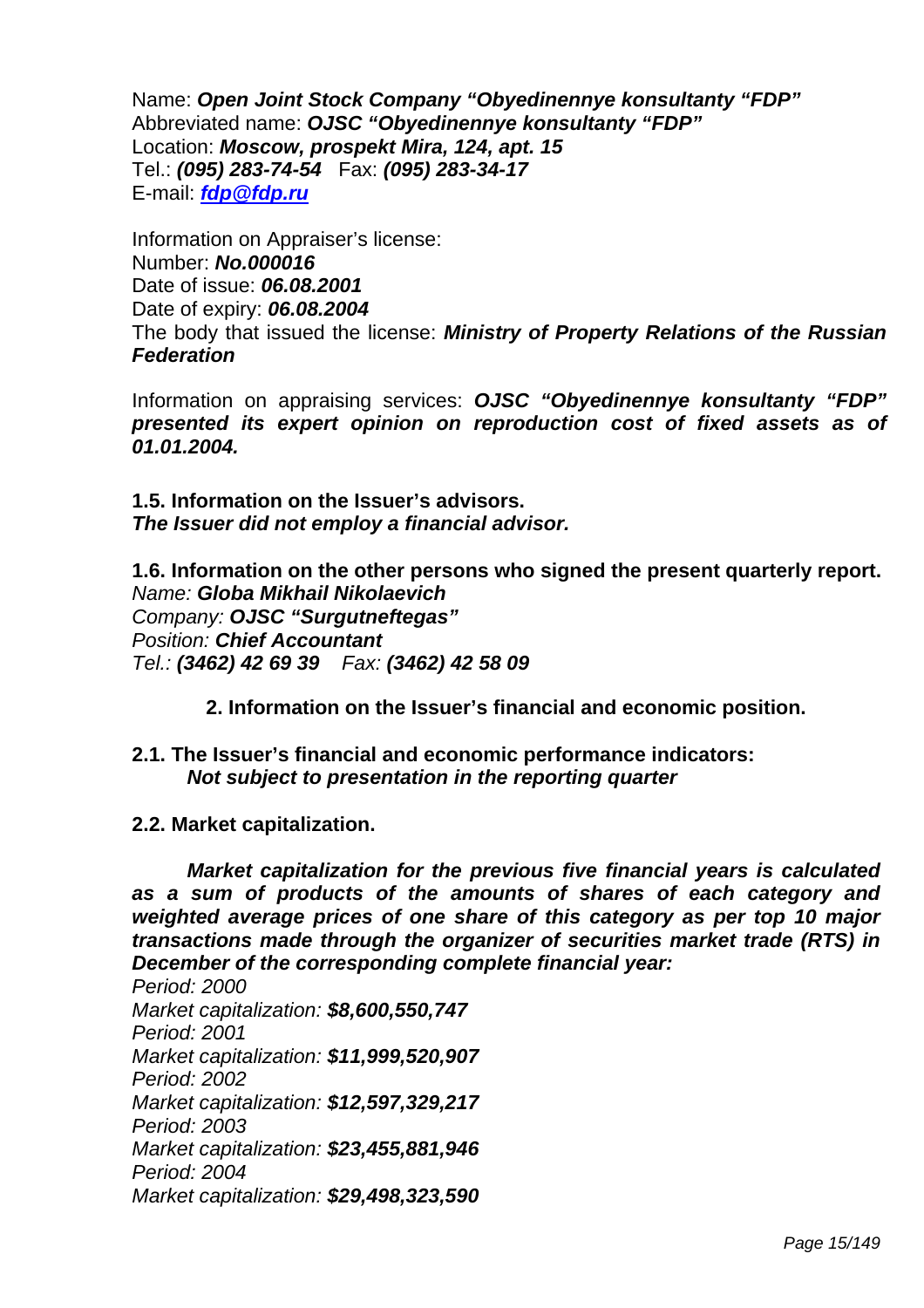### **2.3. The Issuer's liabilities.**

2.3.1. Accounts payable. *Not subject to presentation in the reporting quarter* 

2.3.2. Credit history.  *See Item 8.10.* 

2.3.3. The Issuer's liabilities relating to backing provided to third parties. *The Company has no liabilities relating to backing (pledge or guarantee) provided to third parties in the 4th quarter of 2004.* 

2.3.4. The Issuer's other liabilities.

*The Company has no agreements including forward transactions not shown on its balance sheet which may significantly impact financial position of the Company, its liquidity, sources of funds and the way they are used, performance results and expenses for 4Q2004.* 

**2.4. Objectives of the issues and information on the use of funds generated by placement of issuing securities.** 

*The Company did not place any securities in the reporting period.* 

**2.5. Risks related to acquisition of placed issuing securities or those being placed.** 

2.5.1. Industry risks.

*Major factors affecting oil prices in the short and middle term perspective are the following:* 

*- Changes in global oil markets:* 

*- the economic situation in major oil consuming countries (the US and the European Union);* 

*- OPEC decisions on oil supplies to global markets;* 

*- military conflict escalation in the Middle East;* 

### *- Changes in the Russian market:*

*- pace of oil export capacity expansion;* 

*- the economic situation and growth trends in the Russian Federation;* 

*- world oil price fluctuations affecting profitability of oil and petroleum products exports by rail.* 

#### 2.5.2. Country and region risks.

 *The Company's core business is located in Khanty-Mansiysky and Yamalo-Nenetsky Autonomous Okrugs of Tyumenskaya Oblast, the Republic of Sakha-Yakutia, Eastern Siberia and in the northwestern and central regions of the Russian Federation. The fact that we are committed to the efficiency of our business aimed at long-term growth, social responsibility to the country, society and employees, and that Russia and those regions where we operate have been demonstrating sustainable development in recent years, removes any grave country- and region-related political risks.*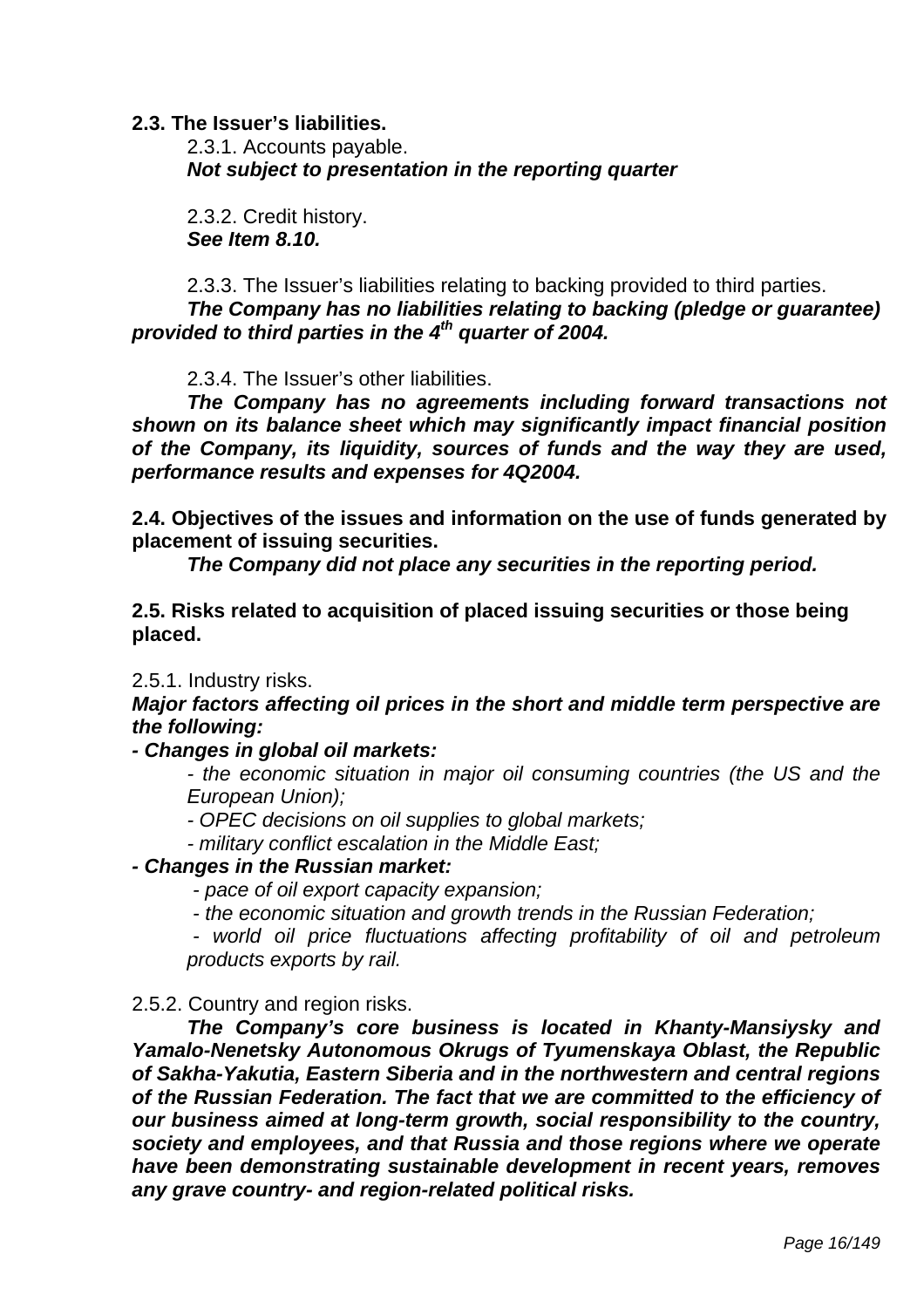*Geographically, the regions where the Company does its business are unlikely to face any major seismic hazard or to experience more natural disasters than any other region of the Russian Federation on average.* 

### 2.5.3. Financial risks.

*One of the primary earning activities of the Company is export of oil and petroleum products to foreign markets. As a rule, export payments are made in US dollars, which brings about US dollar foreign exchange risks. In this regard, the Company's short-term and long-term financial investment policy seeks to reduce risks of currency exposure.* 

*Interest rate risks have less impact on the Company's operations owing to its strong financial position, absence of heavy debts, and availability of substantial cash assets to be spent on strategic projects. However, changes in interest rates related to country risks reevaluation may entail changes in the Company's requirements for investment projects return.* 

### 2.5.4. Legal risks.

*Changes in tax laws, i.e. higher tax rates or different scheme or time frame for calculation and payment of taxes, may reduce the Company's profit.* 

*Changes in licensing requirements for the Company may lead to a longer period needed for preparation of documents to renew licenses; besides, the Company may have to align the Company's operations with the new requirements. However, this risk should be considered low, except for the cases when the Company will not be able to comply with the requirements to renew licenses or carry out its activities, which are to be licensed, or when compliance with requirements will entail excessive expenses, which may result in the Company terminating this kind of activity.* 

*Changes in judicial practice are mainly related to changes in laws. Nevertheless, there is not much possibility of such changes, which may deeply affect the Company's operations.* 

### 2.5.5. Risks related to the Issuer's operations.

*Key risks that may deeply affect the Company's operations are external factors such as changes in prices in both world and domestic markets, expansion of Russian export capacities to transport oil and petroleum products, higher transport and electricity tariffs, and additional taxes imposed on Russian oil producers.* 

## **3. Detailed information on the Issuer.**

#### **3.1. The Issuer's history**

3.1.1. Information on the Issuer's corporate name (name): The Issuer's full corporate name: *Open Joint Stock Company "Surgutneftegas"*  Abbreviated name: *OJSC "Surgutneftegas"*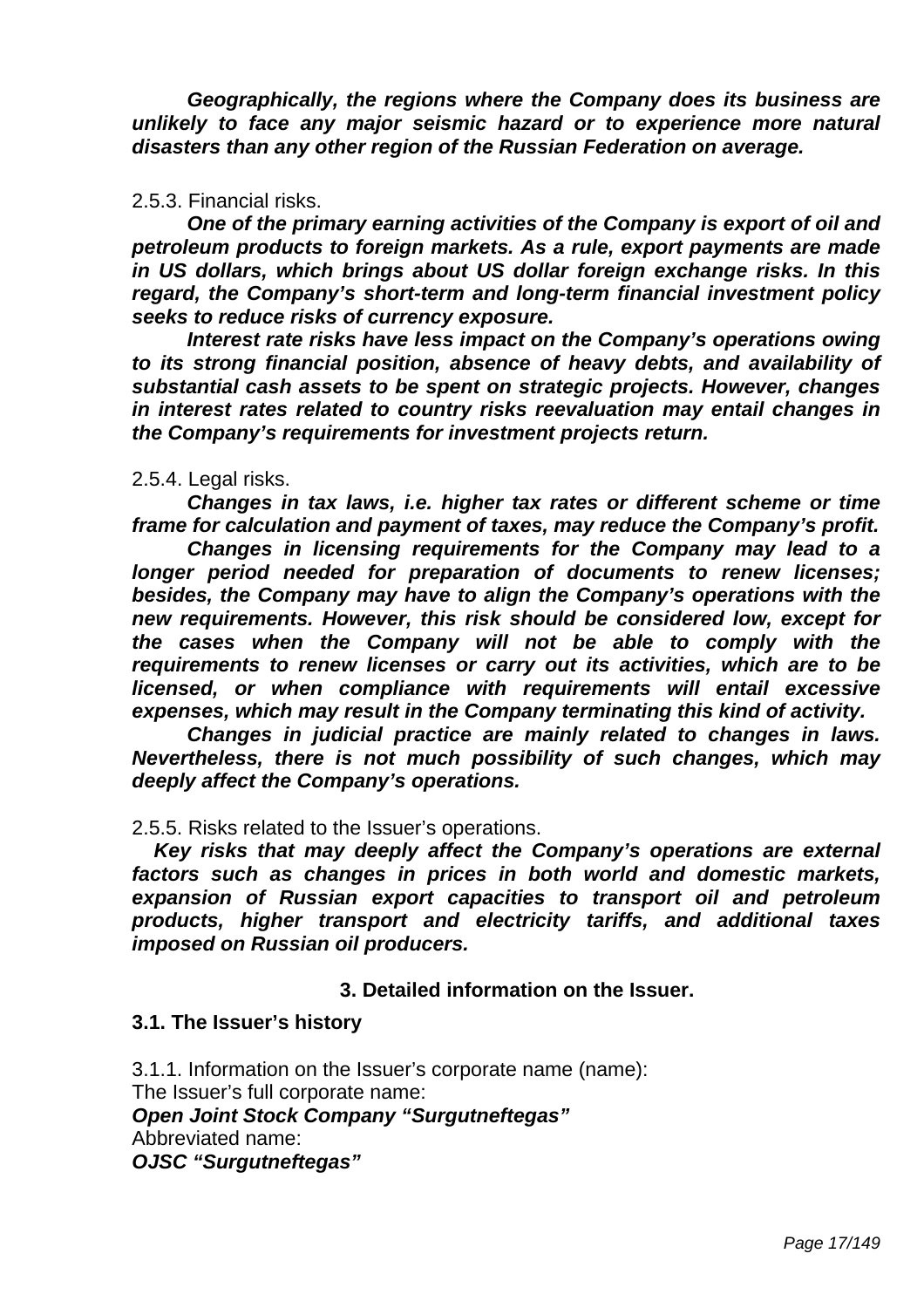Information on the alterations in the Issuer's name and its organizational and legal form:

*Production Association "Surgutneftegas" PO "Surgutneftegas"*  Introduced: *15.09.1977* 

*Open Joint Stock Company "Surgutneftegas" AOOT "Surgutneftegas"*  Introduced: *06.05.1993 Open Joint Stock Company "Surgutneftegas" OJSC "Surgutneftegas"*  Introduced: *27.06.1996*  The current name was introduced: *27.06.1996* 

3.1.2. Information on the state registration of the Issuer. The date of the state registration of the Issuer: *06.05.1993*  Number of the state registration certificate: *12-4782*  The body that conducted the state registration: *Administration of the city of Surgut of Khanty-Mansiysky Autonomous Okrug of Tyumenskaya Oblast*  Date of registration in the United State Register of Legal Entities: *18.09.2002*  Main state registration number: *1028600584540* The body that conducted the state registration: *Ministry of Taxes and Duties of Russia for Surgut, Khanty-Mansiysky Autonomous Okrug* 

3.1.3. Information on the Issuer's establishment and development.

The Issuer's life period: *The Company was established on 06.05.1993 in accordance with Order of the President of the Russian Federation No.1403 "On Specifics of Privatization and Transformation into Joint Stock Companies of State Enterprises, Production and Scientific Production Associations of Petroleum Industry, Petroleum Refining and Oil Products Marketing Industries" dated 17.11.1992. - Transformation of PO "Surgutneftegas" into AOOT "Surgutneftegas". Resolution of the Annual General Shareholders' Meeting dated 15.06.1996, minutes No.32, which was accepted in order to bring the Company's constituent documents into conformity with Federal Law No.208-FZ "On Joint Stock Companies" dated 26.12.1995, approved the new edition of the Company's Charter, according to which the Company's corporate name was changed from AOOT "Surgutneftegas" to OJSC "Surgutneftegas" beginning from 27.06.1996.*  The period when the Issuer ceases to exist: *indefinite.* 

Corporate purpose: *the main corporate objective is profit earning.*  Other information: *no other information.* 

3.1.4. Contacts.

Location: *Russian Federation, Tyumenskaya Oblast, the city of Surgut, ul. Kukuyevitskogo, 1* 

Location of the Issuer's continuing executive body: *Russian Federation, Tyumenskaya Oblast, the city of Surgut, ul. Kukuyevitskogo, 1*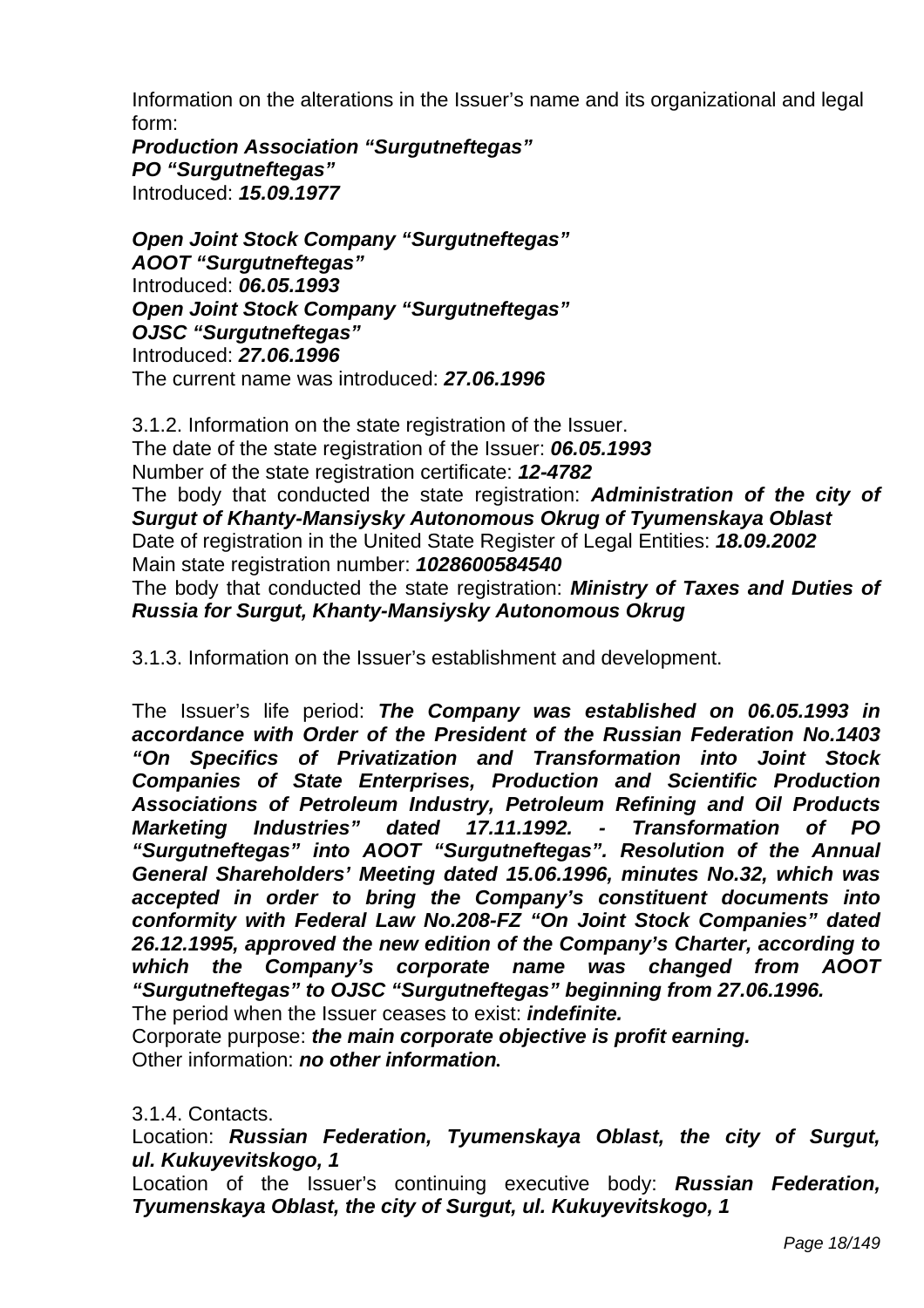Tel.: **(3462) 42 60 28**  Fax: *(3462) 42 64 94*  E-mail: *secretary@surgutneftegas.ru* Website: *www.surgutneftegas.ru* Shareholder and Investor Relations Company Name: *Limited Liability Company "Invest-Zashchita"*  Location: *Russian Federation, Tyumenskaya Oblast, Khanty-Mansiysky Autonomous Okrug, the city of Surgut*  Tel.: *(3462) 46 46 50*  Fax: *(3462) 46 46 50* E-mail: *invz@wsnet.ru*  Website: *no website* 

3.1.5. Taxpayer identification number. *8602060555* 

3.1.6. Branches and representative offices.

Name: *Moscow Representative Office of OJSC "Surgutneftegas"*  Location: *101000, Russian Federation, Moscow, ul. Myasnitskaya, 34, Building 1*  Mailing address: *101000, Russian Federation, Moscow, ul. Myasnitskaya, 34, Building 1*  Head: *Makarkin Yury Nikolaevich*  Opening date: *27.09.1993*  Term of the Power of Attorney: *31.12.2004* 

Name: *Saint Petersburg Representative Office of OJSC "Surgutneftegas"*  Location: *Russian Federation, Saint Petersburg, ul.Podkovyrova, 37*  Mailing address: *197136, Russian Federation, Saint Petersburg, ul.Podkovyrova, 37*  Head: *Manoilin Viktor Ivanovich*  Opening date: *28.05.1998*  Term of the Power of Attorney: *23.10.2005* 

# **3.2. The Issuer's core economic activity.**

3.2.1. Industry classification of the Issuer. OKVED codes: *11.10.11; 45; 74.14; 74.20.2; 64.20; 75.13; 55.30; 52; 72; 22.1.* 

3.2.2. The Issuer's core economic activity.  *Not subject to presentation in the reporting quarter* 

# 3.2.3. Main types of goods (works, services).  *Not subject to presentation in the reporting quarter*

3.2.4. The Issuer's suppliers providing more than 10% of overall material assets delivered, with their share in total supplies specified: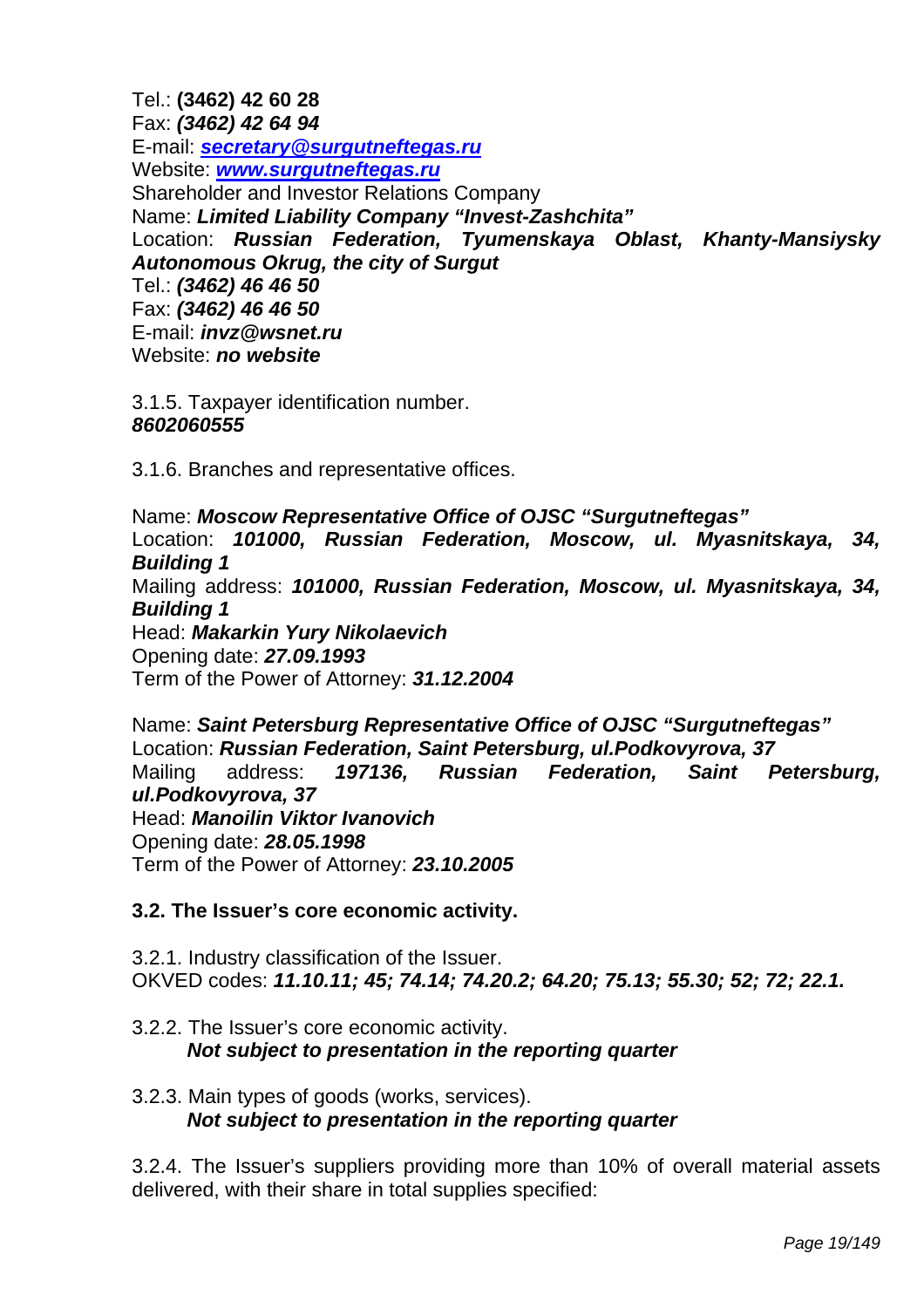# *Not subject to presentation in the reporting quarter*

3.2.5. Marketing outlets for the Issuer's products (work, services).

# *Main products of the Company are oil and oil products.*

| OIL                          | 4Q2004                                |
|------------------------------|---------------------------------------|
|                              | <b>The Volga Federal District</b>     |
| - on the territory of Russia | <b>The Northwest Federal District</b> |
|                              | <b>The Far East Federal District</b>  |
|                              | <b>European countries</b>             |
| - export                     | <b>CIS countries</b>                  |

| <b>OIL PRODUCTS</b>          | 4Q2004                                |
|------------------------------|---------------------------------------|
| - on the territory of Russia | <b>The Northwest Federal District</b> |
| - export                     | <b>European countries</b>             |

*Lower world oil and oil products prices, higher transport tariffs and possible export quota restrictions are some of the factors that can adversely affect our sales.* 

*To minimize this impact, the Company is going to monitor prices in global and domestic oil and oil products markets and to adjust export volumes according to prices.* 

3.2.6. Activities concerning working capital and reserves.

 *The Company's working capital and reserves strategy involves lower working capital turnover together with securing required level and structure of current assets.* 

 Inventory turnover ratio  *See Item 8.10.* 

3.2.7. Raw materials.

*The Company does not use any raw materials while conducting its core business (production of oil and gas).* 

3.2.8. Major competitors.

*Since the global market for oil and oil products is quite active, and the export capacity of Russian transportation systems as well as the consumer demand at the domestic market are limited, the Company's key competitors in terms of production are oil majors, which produce and market oil and petroleum products in Russia.* 

*The Company supplies oil and petroleum products to a variety of export markets, such as European countries and the CIS.* 

*The Northwest Federal District, the Volga Federal District, the Central Federal District and the Far East Federal District are the key domestic markets for the Company's products.*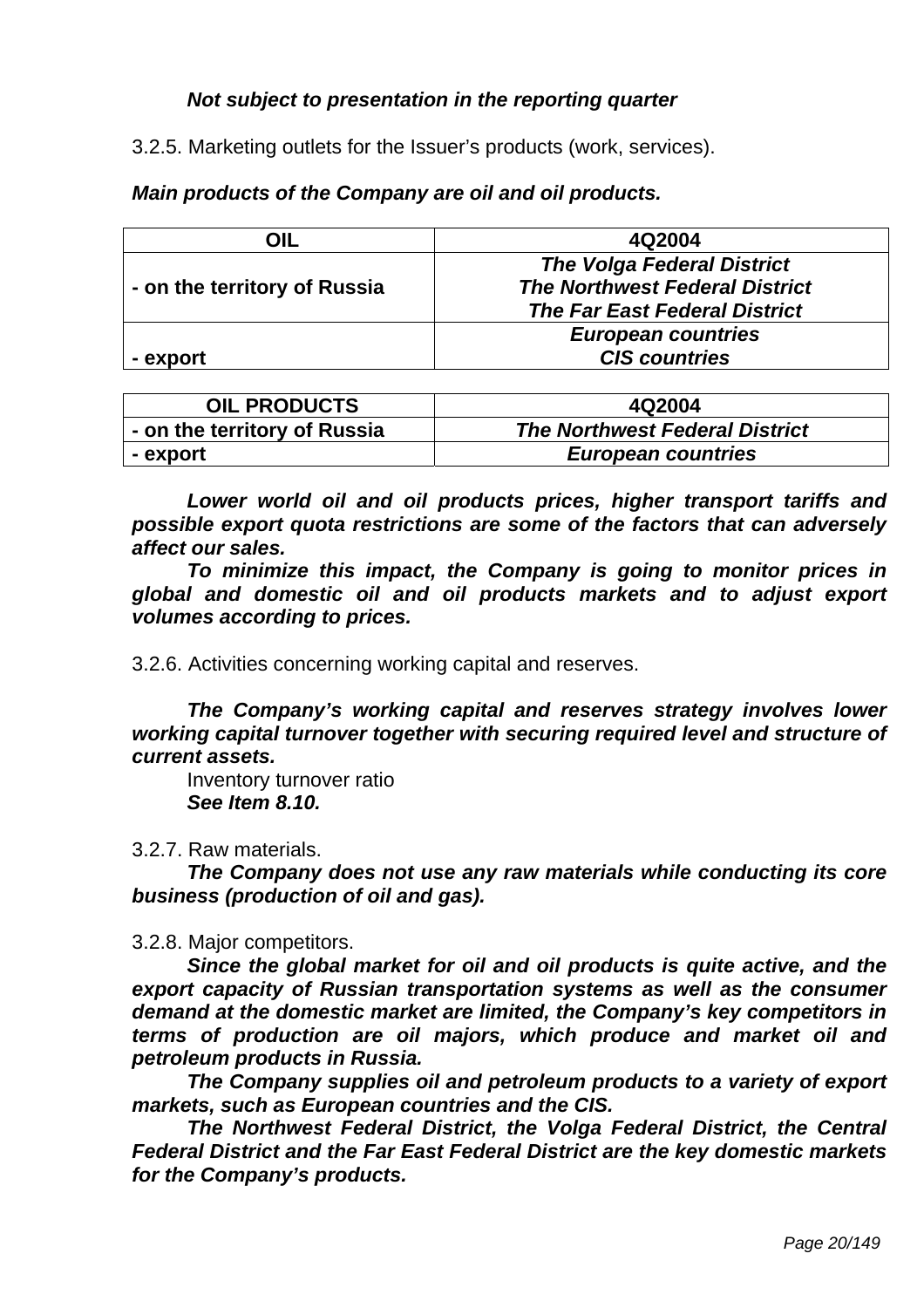# **Oil production of our major competitors, the largest Russian companies.**

| Company                   | Country of    |         | Oil production, thousand tons |         |         | <b>Share in Russian production, %</b> |      |      |      |      |      |
|---------------------------|---------------|---------|-------------------------------|---------|---------|---------------------------------------|------|------|------|------|------|
|                           | incorporation | 2000    | 2001                          | 2002    | 2003    | 2004                                  | 2000 | 2001 | 2002 | 2003 | 2004 |
| <b>LUKOIL</b>             | Russia        | 62,178  | 62,916                        | 75,474  | 78,870  | 84,103                                | 19%  | 18%  | 20%  | 19%  | 18%  |
| <b>YUKOS</b>              | Russia        | 49,547  | 58.113                        | 69,387  | 80.747  | 85.679                                | 15%  | 17%  | 18%  | 19%  | 19%  |
| <b>SURGUTNEFTEGAS</b>     | Russia        | 40,621  | 44,028                        | 49,208  | 54,025  | 59,620                                | 13%  | 13%  | 13%  | 13%  | 13%  |
| TNK                       | Russia        | 30,842  | 40.607                        | 37,501  | 42,961  | 49.490                                | 10%  | 12%  | 10%  | 10%  | 11%  |
| <b>SIBNEFT</b>            | Russia        | 17.199  | 20,593                        | 26,327  | 31,394  | 33.985                                | 5%   | 6%   | 7%   | 7%   | 7%   |
| <b>ROSNEFT</b>            | Russia        | 13,473  | 14,942                        | 16,112  | 19,568  | 21,600                                | 4%   | 4%   | 4%   | 5%   | 5%   |
| <b>SLAVNEFT</b>           | Russia        | 12,497  | 14.928                        | 14,700  | 18,097  | 22.009                                | 4%   | 4%   | 4%   | 4%   | 5%   |
| <b>SIDANKO</b>            | Russia        | 10.689  | 9.135                         | 16,263  | 18.618  | 20.775                                | 3%   | 3%   | 4%   | 4%   | 5%   |
| <b>BASHNEFT</b>           | Russia        | 11.941  | 11.864                        | 12.015  | 12.046  | 12.032                                | 4%   | 3%   | 3%   | 3%   | 3%   |
| <b>TATNEFT</b>            | Russia        | 24,337  | 24,612                        | 24,612  | 24,669  | 25,100                                | 8%   | 7%   | 6%   | 6%   | 5%   |
| Oil majors, total         |               | 273,323 | 301,736                       | 341,599 | 380,995 | 414,391                               | 85%  | 87%  | 90%  | 90%  | 90%  |
| <b>Russian production</b> |               | 323.224 | 348,067                       | 379,628 | 421,347 | 458,808                               | 100% | 100% | 100% | 100% | 100% |

# **Gas production of our major competitors, the largest Russian companies.**

| Company                   | Country of    | Gas production, mn. cub. meters |         |         |         |         |       | <b>Share in Russian production, %</b> |       |       |       |  |  |
|---------------------------|---------------|---------------------------------|---------|---------|---------|---------|-------|---------------------------------------|-------|-------|-------|--|--|
|                           | incorporation | <i>2000</i>                     | 2001    | 2002    | 2003    | 2004    | 2000  | 2001                                  | 2002  | 2003  | 2004  |  |  |
| <i>LUKOIL</i>             | Russia        | 3,602                           | 3,722   | 4,276   | 4,699   | 5,015   | $1\%$ | $1\%$                                 | $1\%$ | $1\%$ | 1%    |  |  |
| <b>YUKOS</b>              | Russia        | 1,583                           | 1,707   | 2,392   | 3,448   | 3,426   | 0%    | $0\%$                                 | $0\%$ | $1\%$ | $1\%$ |  |  |
| <b>SURGUTNEFTEGAS</b>     | Russia        | 11,144                          | 11,103  | 13,304  | 13,883  | 14,325  | 2%    | 2%                                    | 2%    | 2%    | 2%    |  |  |
| TNK                       | Russia        | 2,901                           | 4,692   | 3,640   | 4,974   | 5,859   | $0\%$ | $1\%$                                 | $1\%$ | $1\%$ | 1%    |  |  |
| <b>SIBNEFT</b>            | Russia        | 1,428                           | 1,639   | 1,402   | 1,986   | 1,955   | $0\%$ | $0\%$                                 | $0\%$ | 0%    | $0\%$ |  |  |
| <b>ROSNEFT</b>            | Russia        | 5,628                           | 6,131   | 6,460   | 7,018   | 9,377   | $1\%$ | $1\%$                                 | $1\%$ | $1\%$ | $1\%$ |  |  |
| <b>SLAVNEFT</b>           | Russia        | 719                             | 1,390   | 559     | 823     | 918     | 0%    | $0\%$                                 | $0\%$ | $0\%$ | $0\%$ |  |  |
| SIDANKO                   | Russia        | 1,305                           | 715     | 1,130   | 1.844   | 2.146   | 0%    | $0\%$                                 | $0\%$ | 0%    | $0\%$ |  |  |
| <b>BASHNEFT</b>           | Russia        | 391                             | 374     | 366     | 369     | 361     | $0\%$ | $0\%$                                 | 0%    | $0\%$ | $0\%$ |  |  |
| <b>TATNEFT</b>            | Russia        | 749                             | 753     | 718     | 728     | 736     | $0\%$ | $0\%$                                 | $0\%$ | $0\%$ | 0%    |  |  |
| Oil majors, total         |               | 29,450                          | 32,224  | 34,246  | 39,770  | 44,118  | 5%    | 6%                                    | 6%    | 6%    | 7%    |  |  |
| <b>Russian production</b> |               | 584.186                         | 581,509 | 595,373 | 620,325 | 633,954 | 100%  | 100%                                  | 100%  | 100%  | 100%  |  |  |

# **Initial crude oil processing of our major competitors, the largest Russian companies.**

| Company                   | Country of    | Initial processing, thousand tons |         |         |         |         |       | <b>Share in Russian production, %</b> |      |      |      |  |
|---------------------------|---------------|-----------------------------------|---------|---------|---------|---------|-------|---------------------------------------|------|------|------|--|
|                           | incorporation | 2000                              | 2001    | 2002    | 2003    | 2004    | 2000  | <b>2001</b>                           | 2002 | 2003 | 2004 |  |
| <b>LUKOIL</b>             | Russia        | 23,176                            | 22,730  | 33,941  | 34,271  | 35,503  | 13%   | 13%                                   | 18%  | 18%  | 18%  |  |
| <b>YUKOS</b>              | Russia        | 23,056                            | 16,543  | 30,924  | 30,949  | 31,862  | 13%   | 9%                                    | 17%  | 16%  | 16%  |  |
| <b>SURGUTNEFTEGAS</b>     | Russia        | 15,967                            | 15,868  | 14,812  | 15,296  | 15,487  | 9%    | 9%                                    | 8%   | 8%   | 8%   |  |
| <b>TNK</b>                | Russia        | 22,466                            | 11,801  | 15,519  | 15,749  | 16,114  | 13%   | 7%                                    | 8%   | 8%   | 8%   |  |
| <b>SIBNEFT</b>            | Russia        | 12,555                            | 13,258  | 13,264  | 13,832  | 14,308  | 7%    | 7%                                    | 7%   | 7%   | 7%   |  |
| <b>ROSNEFT</b>            | Russia        | 8,381                             | 7,753   | 8,404   | 9,638   | 9,448   | 5%    | 4%                                    | 5%   | 5%   | 5%   |  |
| <b>SLAVNEFT</b>           | Russia        | 10,826                            | 11,476  | 11,833  | 11,739  | 12,432  | 6%    | 6%                                    | 6%   | 6%   | 6%   |  |
| <b>SIDANKO</b>            | Russia        | 3,671                             | 13,542  | 4,636   | 4,642   | 5,515   | 2%    | 8%                                    | 3%   | 2%   | 3%   |  |
| <b>TATNEFT</b>            | Russia        | 0                                 | 5,915   | 5,347   | 6,326   | 6,656   | $0\%$ | 3%                                    | 3%   | 3%   | 3%   |  |
| Oil majors, total         | Russia        | 120.098                           | 118,886 | 138,679 | 142,442 | 147,722 | 69%   | 67%                                   | 75%  | 75%  | 76%  |  |
| <b>Russian production</b> |               | 174,604                           | 178,362 | 184,961 | 189,478 | 194,959 | 100%  | 100%                                  | 100% | 100% | 100% |  |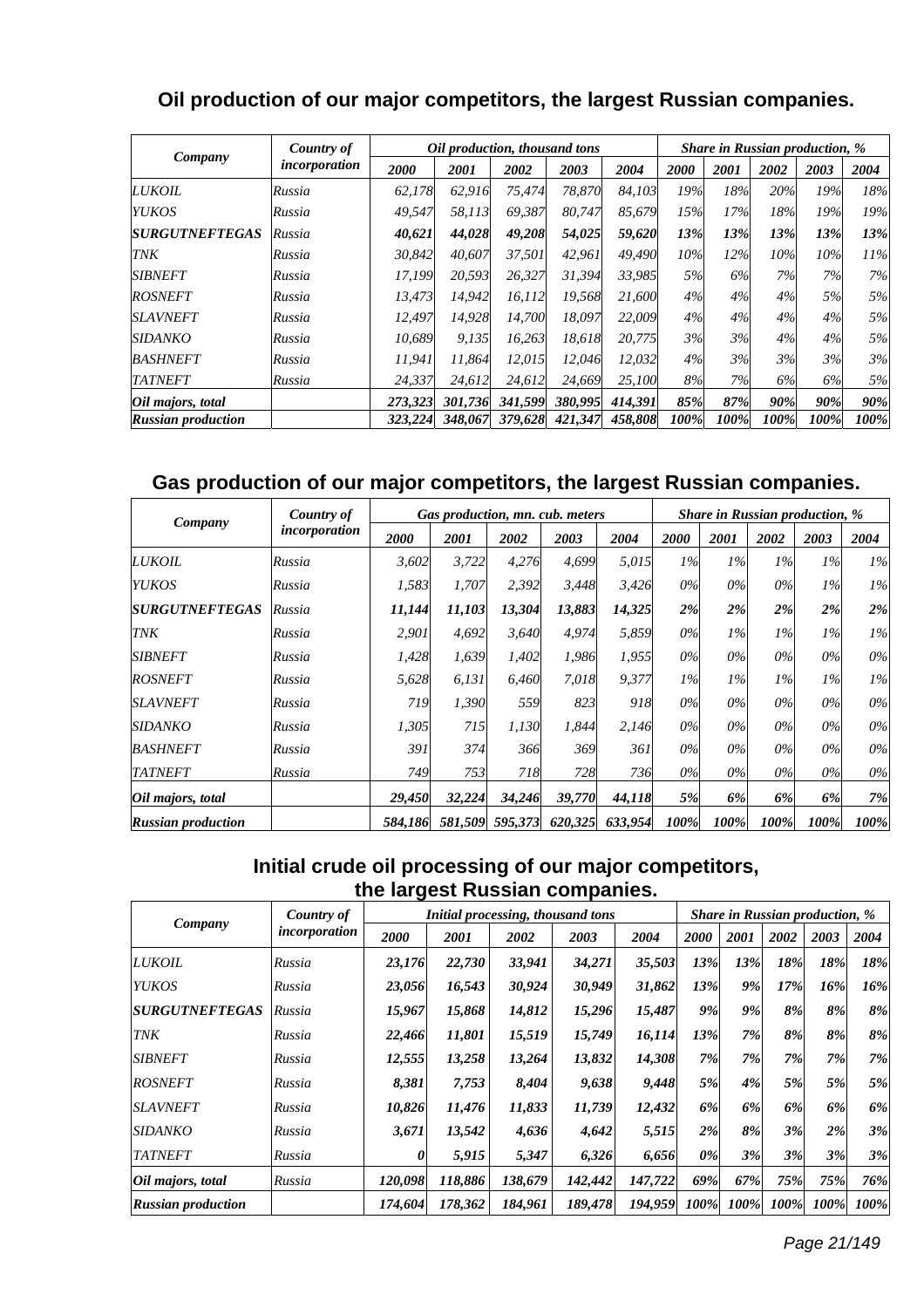*Oil and gas production in 2004 increased by 10.0% and 3.2% reaching 59.6 mn tons of oil and 14.3 bcm of gas, respectively. The Company's share in the Russian oil and gas production amounted to about 13.0% and more than 2.0%, correspondingly.* 

 *In the fourth quarter of 2004 the Company produced 15.487 mn tons of oil, a 2% growth compared to the previous reporting period. Gas production grew by 13% to 3.785 bn tons. Oil processing in the reporting period totalled 3.870 mn tons, a 18% increase compared to the previous reporting period.* 

**Key competitive strengths of the Company:** 

 *Extensive application of advanced oil production technologies; - they allow us to profit from difficult-to-recover reserves production and keep our costs competitively low; furthermore, they let us maintain the highest oil recovery ratio in the industry;* 

 *The Company's own service divisions.* 

*- the Company's service divisions, involved in geological exploration, drilling, well construction, transportation, mechanic engineering and research, enable it to expand into new regions and control capital and operating expenses in production sector;* 

 *Convenient location of the Company's refinery in Leningradskaya Oblast:* 

*- it makes for efficient exports of petroleum products;* 

 *High level of gas production;* 

*- efficient utilization of gas resources, the Company's experience in the gas production and processing sector and in power generation makes it possible for the Company to expand its operations in the gas sector and the power industry.* 

3.2.9. Information on licenses.

Number: *KhMN 12326 NE* 

Date of issue: *23.04.2004* 

Date of expiry: *01.03.2024*

 The body that issued the license: *Khanty-Mansiysk Geology and Mineral Resources Use Committee* 

Range of activity: *hydrocarbon exploration, oil and gas production within Zapadno-Karpamansky licensed area* 

Number: *KhMN 11293 NE*  Date of issue: *05.09.2002*  Date of expiry: *01.07.2022*  The body that issued the license: *Khanty-Mansiysk Geology and Mineral Resources Use Committee*  Range of activity: *hydrocarbon exploration, oil and gas production within Severo-Labatiyugansky licensed area* 

Number: *KhMN No.11878 NE*  Date of issue: *03.11.2003*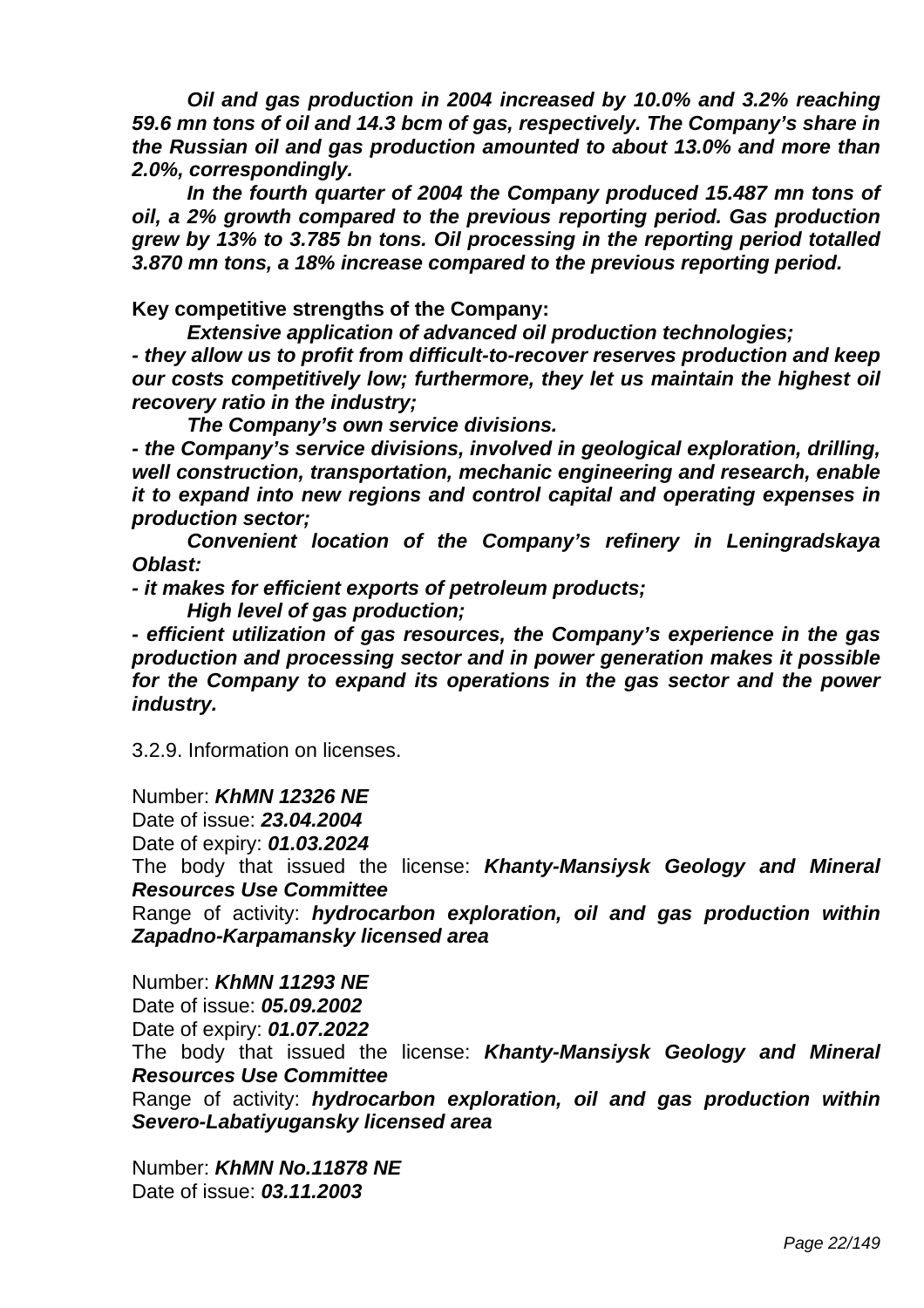#### Date of expiry: *22.10.2023*

The body that issued the license: *Khanty-Mansiysk Geology and Mineral Resources Use Committee* 

Range of activity: *hydrocarbon exploration, oil and gas production within Vostochno-Mytayakhinsky licensed area* 

Number: *KhMN 12325 NE* 

Date of issue: *23.04.2004*  Date of expiry: *01.03.2024* 

The body that issued the license: *Khanty-Mansiysk Geology and Mineral Resources Use Committee* 

Range of activity: *hydrocarbon exploration, oil and gas production within Ovlikhlorsky licensed area* 

Number: *KhMN 12681 NE*  Date of issue: *16.09.2004*  Date of expiry: *27.08.2024*  The body that issued the license: *Khanty-Mansiysk Geology and Mineral Resources Use Committee*  Range of activity: *hydrocarbon exploration, oil and gas production within Yuzhno-Mytayakhinsky licensed area* 

Number: *KhMN 12682 NE*  Date of issue: *16.09.2004*  Date of expiry: *27.08.2024*  The body that issued the license: *Khanty-Mansiysk Geology and Mineral Resources Use Committee*  Range of activity: *hydrocarbon exploration, oil and gas production within Suryogansky licensed area* 

Number: *KhMN 12679 NE*  Date of issue: *16.09.2004*  Date of expiry: *27.08.2024*  The body that issued the license: *Khanty-Mansiysk Geology and Mineral Resources Use Committee*  Range of activity: *hydrocarbon exploration, oil and gas production within Vatlorsky licensed area* 

Number: *KhMN 12680 NE*  Date of issue: *16.09.2004*  Date of expiry: *27.08.2024*  The body that issued the license: *Khanty-Mansiysk Geology and Mineral Resources Use Committee*  Range of activity: *hydrocarbon exploration, oil and gas production within Severo-Vatlorsky licensed area* 

Number: *KhMN 11355 NE*  Date of issue: *26.12.2002*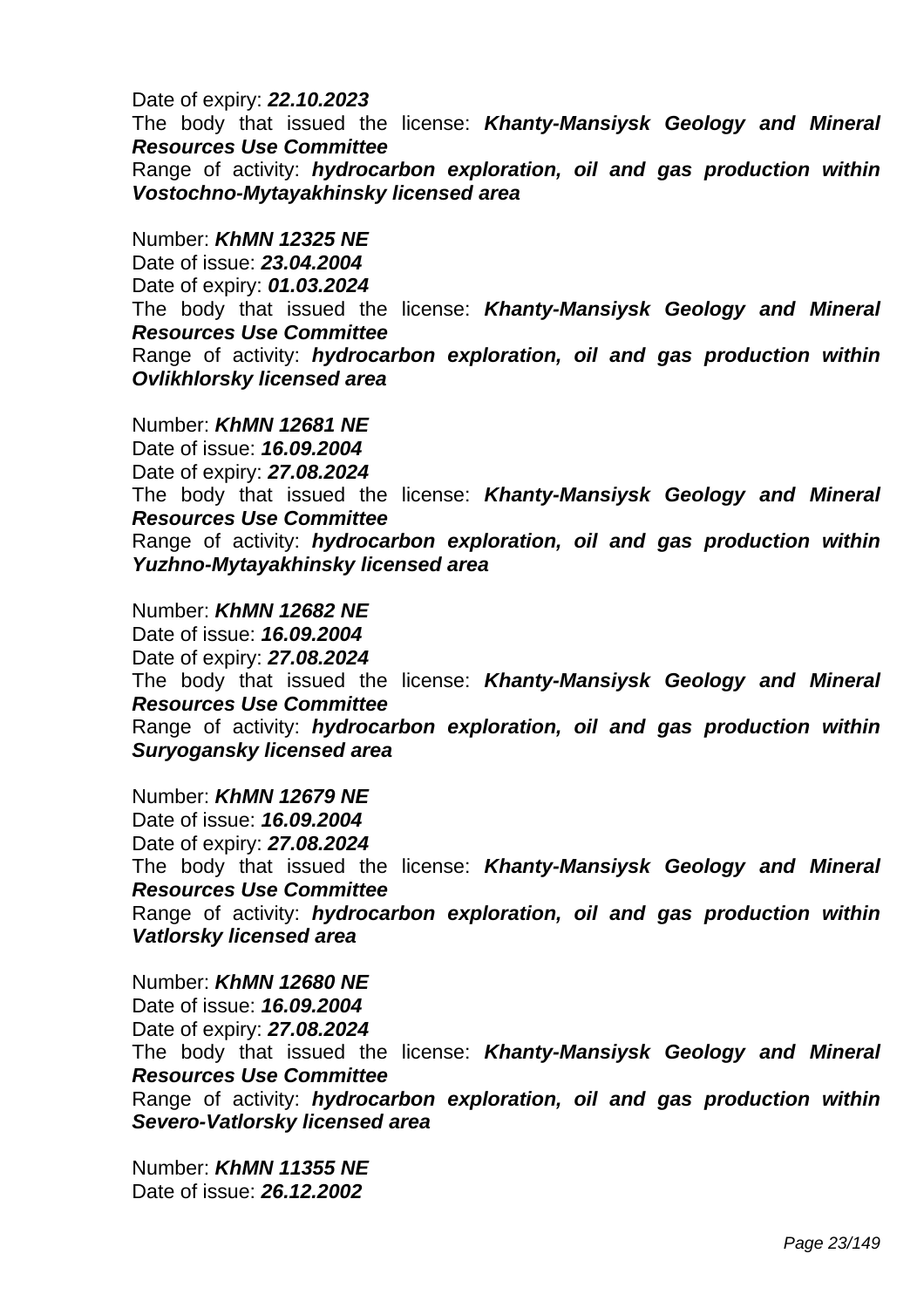### Date of expiry: *26.06.2014*

The body that issued the license: *Khanty-Mansiysk Geology and Mineral Resources Use Committee* 

Range of activity: *hydrocarbon exploration, oil and gas production within Severo-Yurievsky licensed area* 

Number: *YaKU No.12061 NE*  Date of issue: *26.12.2003*  Date of expiry: *31.12.2023*  The body that issued the license: *Yakutia Geology and Mineral Resources Use Committee*  Range of activity: *hydrocarbon exploration, oil and gas production within the Tsentralny block of the Talakan oil-gas condensate field* 

Number: *KhMN 00431 NE*  Date of issue: *13.07.1993*  Date of expiry: *12.07.2013* The body that issued the license: *Khanty-Mansiysk Geology and Mineral Resources Use Committee*  Range of activity: *hydrocarbon exploration, oil and gas production within Zapadno-Surgutsky licensed area* 

Number: *KhMN 00435 NE*  Date of issue: *13.07.1993*  Date of expiry: *12.07.2013* The body that issued the license: *Khanty-Mansiysk Geology and Mineral Resources Use Committee*  Range of activity: *hydrocarbon exploration, oil and gas production within Vostochno-Surgutsky licensed area* 

Number: *KhMN 00438 NE*  Date of issue: *14.07.1993*  Date of expiry: *13.07.2013* The body that issued the license: *Khanty-Mansiysk Geology and Mineral Resources Use Committee*  Range of activity: *hydrocarbon exploration, oil and gas production within Yaunlorsky licensed area* 

Number: *KhMN 00436 NE*  Date of issue: *15.07.1993*  Date of expiry: *14.07.2013* The body that issued the license: *Khanty-Mansiysk Geology and Mineral Resources Use Committee*  Range of activity: *hydrocarbon exploration, oil and gas production within Saigatinsky licensed area* 

Number: *KhMN 00558 NE*  Date of issue: *15.07.1993*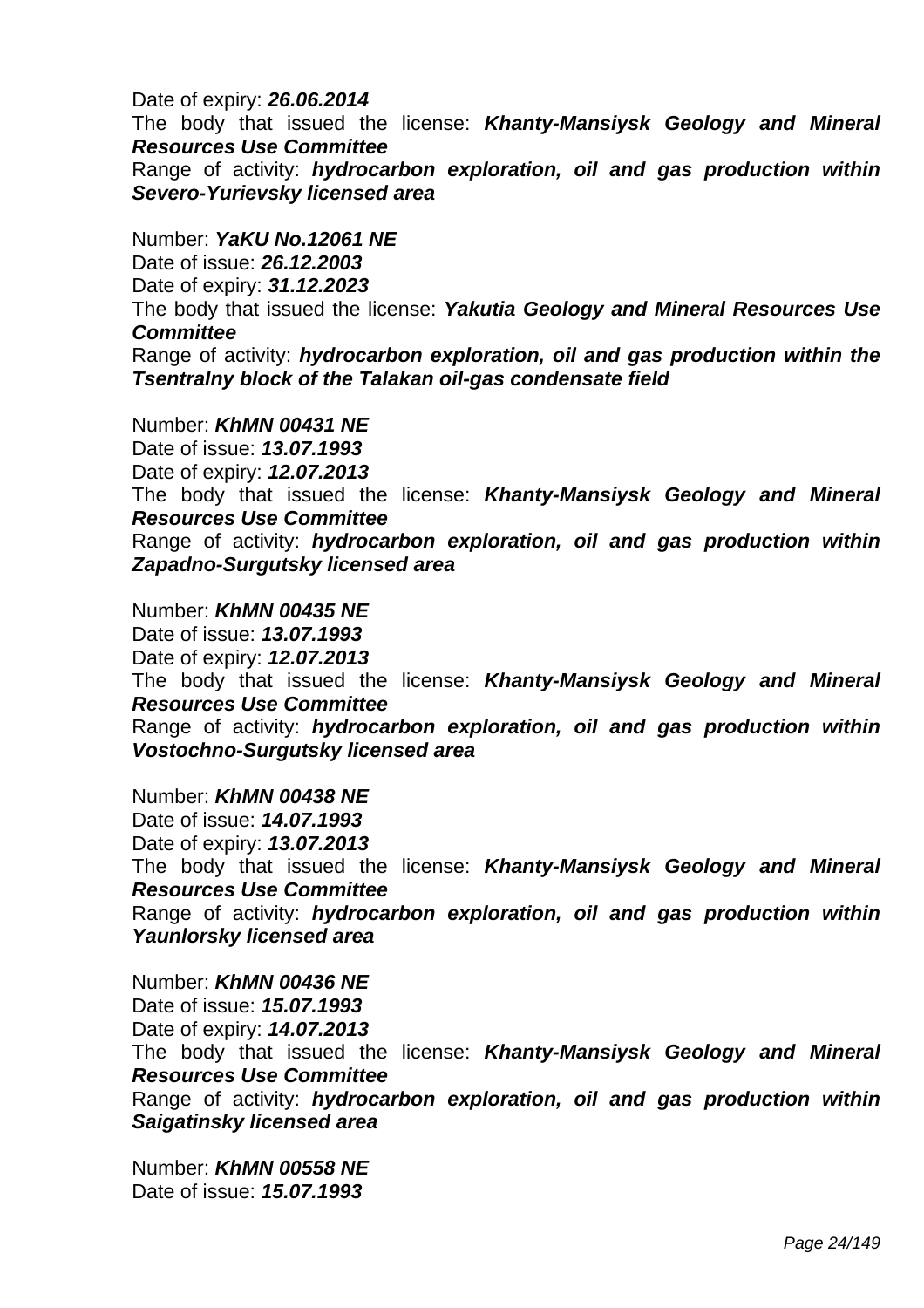Date of expiry: *14.07.2013* The body that issued the license: *Khanty-Mansiysk Geology and Mineral Resources Use Committee*  Range of activity: *hydrocarbon exploration, oil and gas production within Vostochno-Yelovy licensed area* 

Number: *KhMN 00408 NE*  Date of issue: *14.07.1993*  Date of expiry: *13.07.2013*  The body that issued the license: *Khanty-Mansiysk Geology and Mineral Resources Use Committee*  Range of activity: *hydrocarbon exploration, oil and gas production within Fedorovsky licensed area* 

Number: *KhMN 00405 NE*  Date of issue: *14.07.1993*  Date of expiry: *13.07.2013*  The body that issued the license: *Khanty-Mansiysk Geology and Mineral Resources Use Committee*  Range of activity: *hydrocarbon exploration, oil and gas production within Dunaevsky licensed area* 

Number: *KhMN 00406 NE*  Date of issue: *15.07.1993*  Date of expiry: *14.07.2013*  The body that issued the license: *Khanty-Mansiysk Geology and Mineral Resources Use Committee*  Range of activity: *hydrocarbon exploration, oil and gas production within Lyantorsky licensed area* 

Number: *KhMN 00412 NE*  Date of issue: *05.07.1994*  Date of expiry: *04.07.2013*  The body that issued the license: *Khanty-Mansiysk Geology and Mineral Resources Use Committee*  Range of activity: *hydrocarbon exploration, oil and gas production within Maslikhovsky licensed area*

Number: *KhMN 00409 NE*  Date of issue: *13.07.1993*  Date of expiry: *12.07.2013*  The body that issued the license: *Khanty-Mansiysk Geology and Mineral Resources Use Committee*  Range of activity: *hydrocarbon exploration, oil and gas production within Bystrinsky licensed area* 

Number: *KhMN 00437 NE*  Date of issue: *20.07.1993*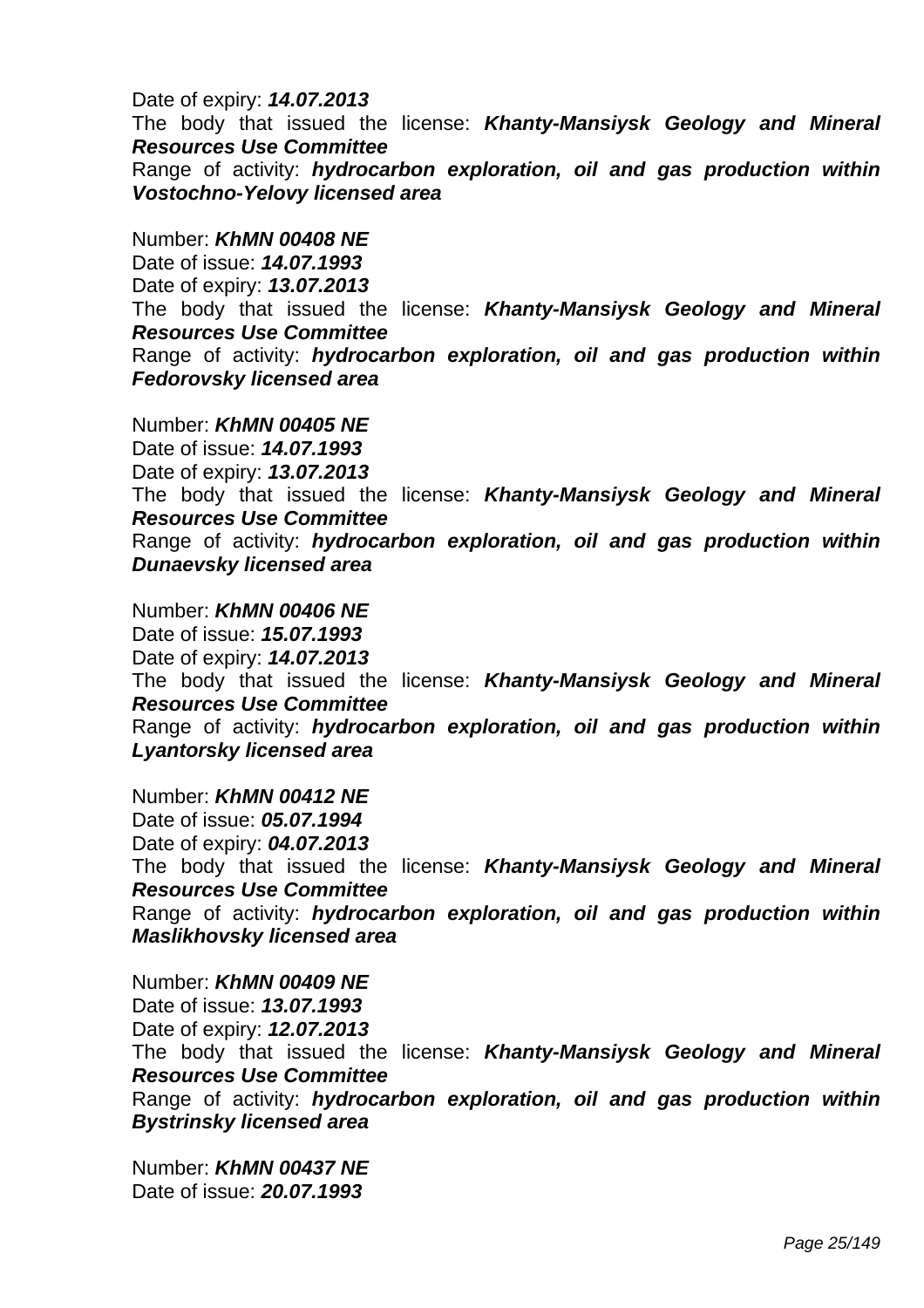Date of expiry: *19.07.2013* 

 The body that issued the license: *Khanty-Mansiysk Geology and Mineral Resources Use Committee* 

Range of activity: *hydrocarbon exploration, oil and gas production within Solkinsky licensed area (Northern part)* 

Number: *KhMN 00418 NE*  Date of issue: *15.07.1993*  Date of expiry: *14.07.2013*  The body that issued the license: *Khanty-Mansiysk Geology and Mineral Resources Use Committee*  Range of activity: *hydrocarbon exploration, oil and gas production within Zapadno-Solkinsky licensed area* 

Number: *KhMN 00407 NE*  Date of issue: *29.09.1993*  Date of expiry: *28.09.2013*  The body that issued the license: *Khanty-Mansiysk Geology and Mineral Resources Use Committee*  Range of activity: *hydrocarbon exploration, oil and gas production within Vachimsky licensed area* 

 Number: *KhMN 00410 NE*  Date of issue: *14.07.1993*  Date of expiry: *13.07.2013*  The body that issued the license: *Khanty-Mansiysk Geology and Mineral Resources Use Committee*  Range of activity: *hydrocarbon exploration, oil and gas production within Komaryinsky licensed area* 

Number: *KhMN 00423 NE*  Date of issue: *14.07.1993*  Date of expiry: *13.07.2013*  The body that issued the license: *Khanty-Mansiysk Geology and Mineral Resources Use Committee*  Range of activity: *hydrocarbon exploration, oil and gas production within Savuysky licensed area* 

Number: *KhMN 00419 NE*  Date of issue: *13.07.1993*  Date of expiry: *12.07.2013*  The body that issued the license: *Khanty-Mansiysk Geology and Mineral Resources Use Committee*  Range of activity: *hydrocarbon exploration, oil and gas production within Rodnikoviy licensed area* 

Number: *KhMN 00417 NE*  Date of issue: *14.07.1993*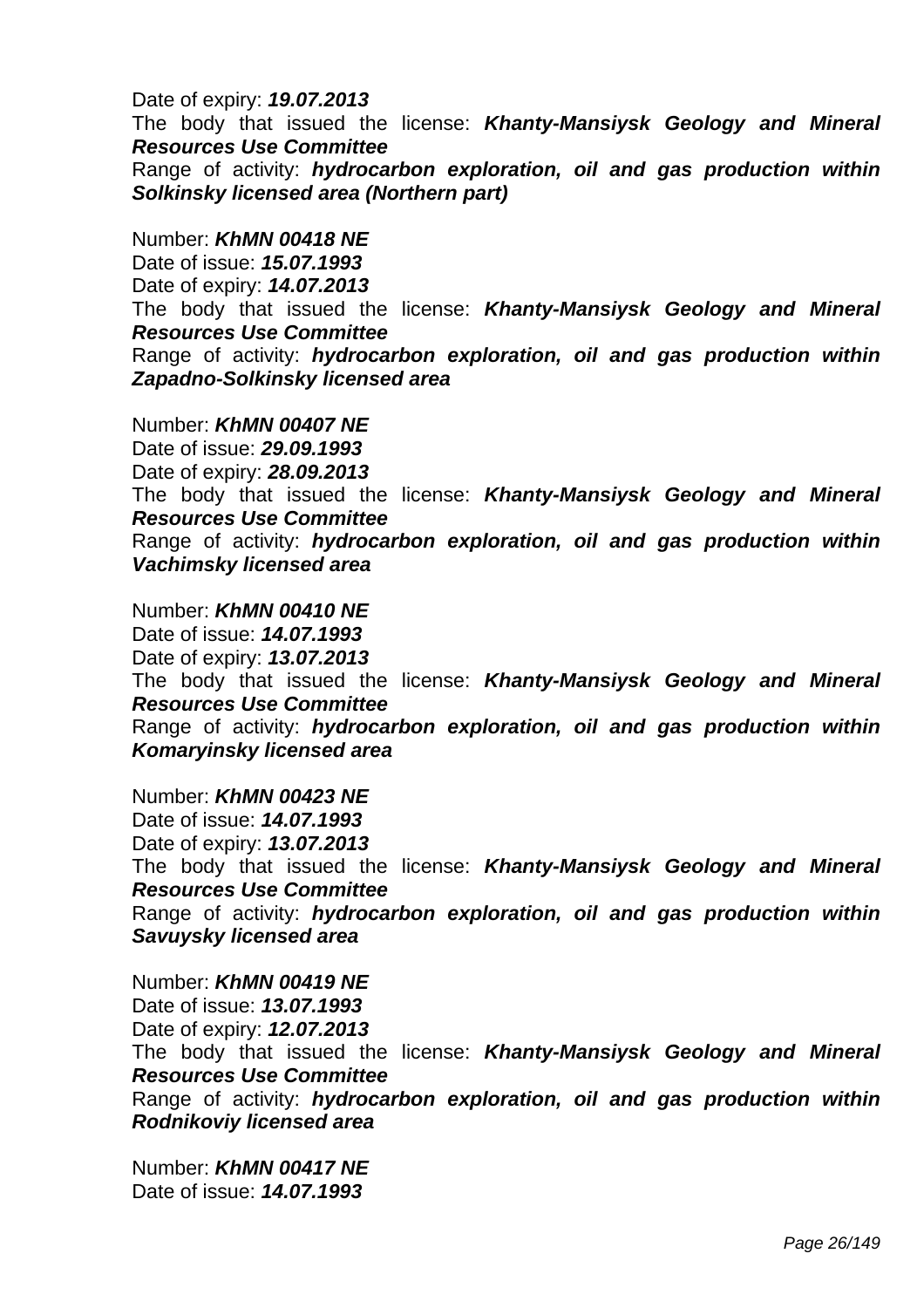Date of expiry: *13.07.2013*  The body that issued the license: *Khanty-Mansiysk Geology and Mineral Resources Use Committee*  Range of activity: *hydrocarbon exploration, oil and gas production within Russkinskoy licensed area* 

Number: *KhMN 00564 NE*  Date of issue: *27.09.1993*  Date of expiry: *28.09.2013* The body that issued the license: *Khanty-Mansiysk Geology and Mineral Resources Use Committee*  Range of activity: *hydrocarbon exploration, oil and gas production within Konitlorsky licensed area* 

Number: *KhMN 00434 NE*  Date of issue: *14.07.1993*  Date of expiry: *13.07.2013*  The body that issued the license: *Khanty-Mansiysk Geology and Mineral Resources Use Committee*  Range of activity: *hydrocarbon exploration, oil and gas production within Nizhne-Sortymsky licensed area* 

Number: *KhMN 00411 NE*  Date of issue: *13.07.1993*  Date of expiry: *12.07.2013*  The body that issued the license: *Khanty-Mansiysk Geology and Mineral Resources Use Committee*  Range of activity: *hydrocarbon exploration, oil and gas production within Alyekhinsky licensed area* 

Number: *KhMN 00432 NE*  Date of issue: *14.07.1993*  Date of expiry: *13.07.2013*  The body that issued the license: *Khanty-Mansiysk Geology and Mineral Resources Use Committee*  Range of activity: *hydrocarbon exploration, oil and gas production within Kamynsky licensed area* 

Number: *KhMN 00563 NE*  Date of issue: *18.02.1994*  Date of expiry: *17.02.2014*  The body that issued the license: *Khanty-Mansiysk Geology and Mineral Resources Use Committee*  Range of activity: *hydrocarbon exploration, oil and gas production within Tyansky licensed area* 

Number: *KhMN 00560 NE*  Date of issue: *29.09.1993*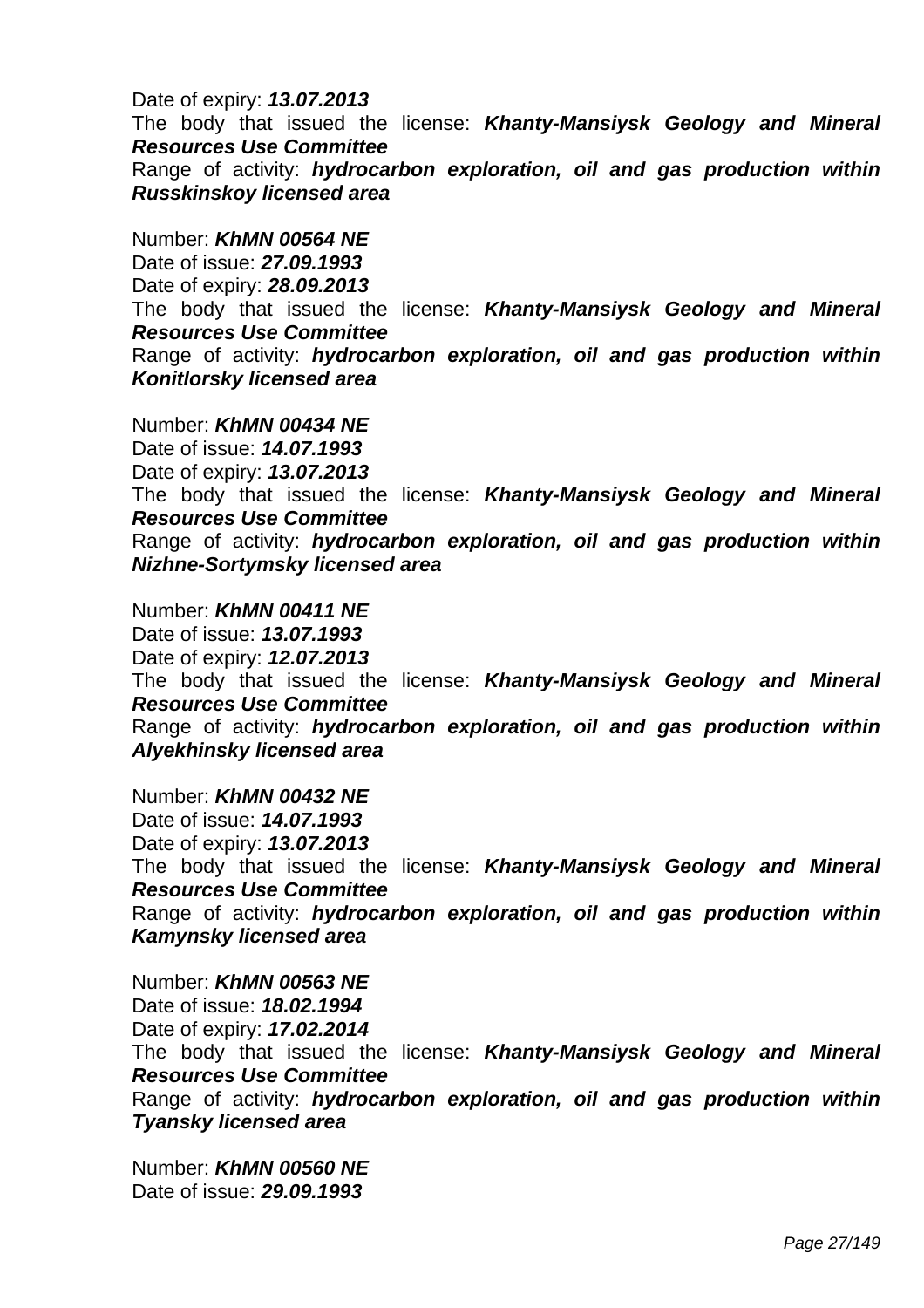Date of expiry: *28.09.2013*  The body that issued the license: *Khanty-Mansiysk Geology and Mineral Resources Use Committee*  Range of activity: *hydrocarbon exploration, oil and gas production within Ai-Pimsky licensed area* 

Number: *KhMN 00562 NE*  Date of issue: *18.02.1994*  Date of expiry: *17.02.2014* The body that issued the license: *Khanty-Mansiysk Geology and Mineral Resources Use Committee*  Range of activity: *hydrocarbon exploration, oil and gas production within Bittemsky licensed area* 

Number: *KhMN 00559 NE*  Date of issue: *18.02.1994*  Date of expiry: *17.02.2014*  The body that issued the license: *Khanty-Mansiysk Geology and Mineral Resources Use Committee*  Range of activity: *hydrocarbon exploration, oil and gas production within Tromyegansky licensed area* 

Number: *KhMN 00561 NE*  Date of issue: *18.02.1994*  Date of expiry: *17.02.2014*  The body that issued the license: *Khanty-Mansiysk Geology and Mineral Resources Use Committee*  Range of activity: *hydrocarbon exploration, oil and gas production within Vostochno-Tromyegansky licensed area* 

Number: *KhMN 00814 NE*  Date of issue: *04.06.1998*  Date of expiry: *03.06.2023* The body that issued the license: *Khanty-Mansiysk Geology and Mineral Resources Use Committee*  Range of activity: *geological examination (prospecting, exploration) and mineral resources production within Tonchinsky licensed area* 

Number: *KhMN 01237 NE*  Date of issue: *22.05.2000*  Date of expiry: *21.05.2025* The body that issued the license: *Khanty-Mansiysk Geology and Mineral Resources Use Committee* Range of activity: *geological examination (prospecting, exploration) and mineral resources production within Zapadno-Erginsky licensed area* 

Number: *KhMN 01236 NE*  Date of issue: *22.05.2000*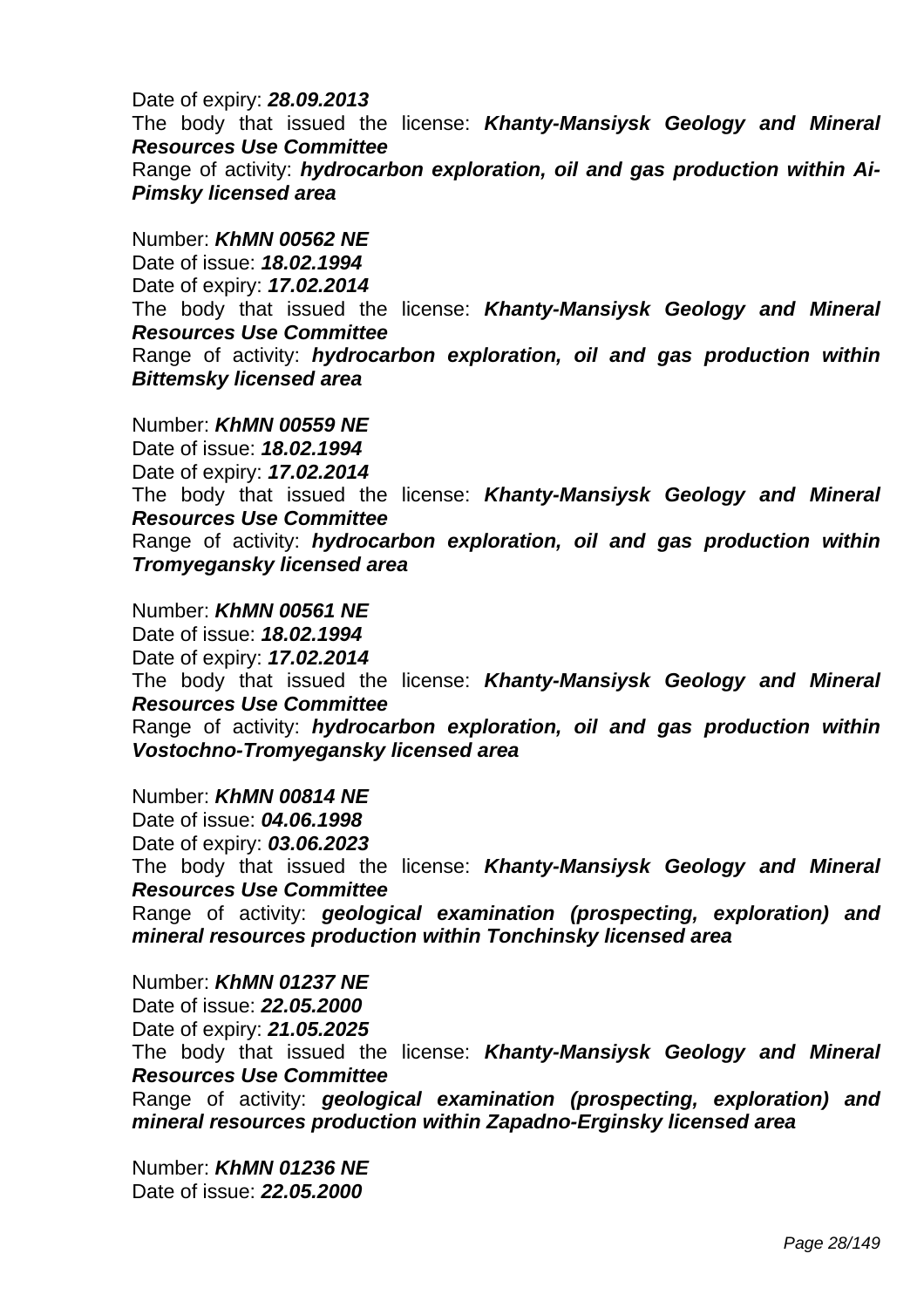#### Date of expiry: *21.05.2025*

 The body that issued the license: *Khanty-Mansiysk Geology and Mineral Resources Use Committee* 

Range of activity: *geological examination (prospecting, exploration) and mineral resources production within Kondinsky licensed area* 

Number: *KhMN 01233 NE* 

Date of issue: *22.05.2000* 

Date of expiry: *21.05.2025* 

 The body that issued the license: *Khanty-Mansiysk Geology and Mineral Resources Use Committee* 

 Range of activity: *geological examination (prospecting, exploration) and mineral resources production within Chaprovsky licensed area* 

Number: *TYuM 11997 NR*  Date of issue: *11.12.2003*  Date of expiry: *24.11.2028*  The body that issued the license: *Khanty-Mansiysk Geology and Mineral Resources Use Committee*  Range of activity: *geological examination (prospecting, exploration) and mineral resources production within Severo-Yutymsky licensed area* 

Number: *TYuM 11998 NR*  Date of issue: *11.12.2003*  Date of expiry: *24.11.2028*  The body that issued the license: *Khanty-Mansiysk Geology and Mineral Resources Use Committee*  Range of activity: *geological examination (prospecting, exploration) and mineral resources production within Yuzhno-Yutymsky licensed area* 

Number: *KhMN 00440 NE*  Date of issue: *05.03.1997*  Date of expiry: *04.03.2022*  The body that issued the license: *Khanty-Mansiysk Geology and Mineral Resources Use Committee*  Range of activity: *geological examination (prospecting, exploration) and mineral resources production within Sakhalinsky licensed area* 

Number: *KhMN 00439 NE*  Date of issue: *05.03.1997*  Date of expiry: *04.03.2022*  The body that issued the license: *Khanty-Mansiysk Geology and Mineral Resources Use Committee*  Range of activity: *geological examination (prospecting, exploration) and mineral resources production within Synyegansky licensed area* 

Number: *KhMN 00433 NE*  Date of issue: *27.12.1993*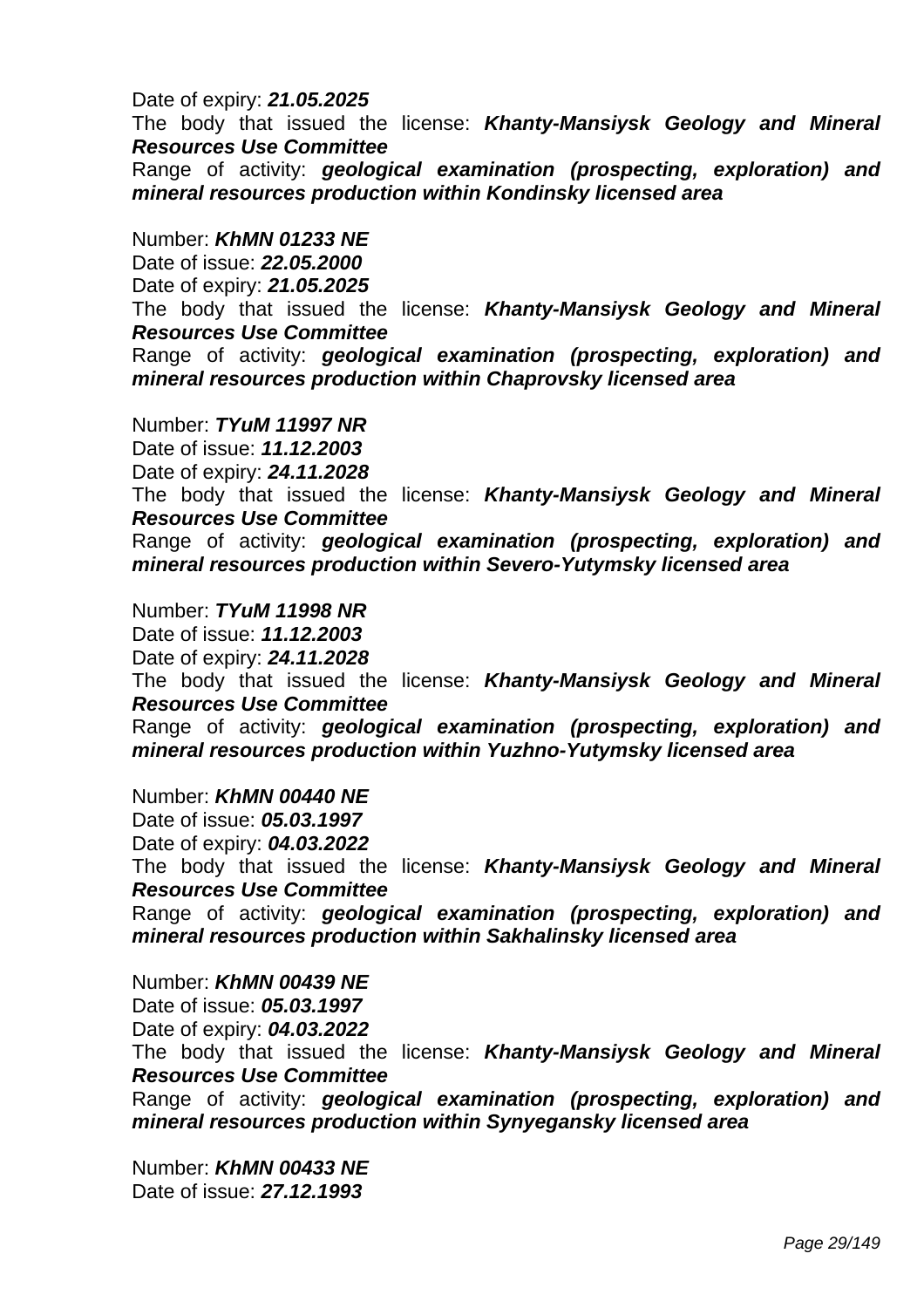#### Date of expiry: *26.12.2018*

 The body that issued the license: *Khanty-Mansiysk Geology and Mineral Resources Use Committee* 

Range of activity: *geological examination (prospecting, exploration) and mineral resources production within Yuzhno-Komynsky licensed area* 

Number: *KhMN 00811 NE*  Date of issue: *04.06.1998*  Date of expiry: *03.06.2023*  The body that issued the license: *Khanty-Mansiysk Geology and Mineral Resources Use Committee*  Range of activity: *geological examination (prospecting, exploration) and mineral resources production within Zapadno-Kamynsky licensed area*

Number: *KhMN 00813 NE*  Date of issue: *4.06.1998*  Date of expiry: *3.06.2023*  The body that issued the license: *Khanty-Mansiysk Geology and Mineral Resources Use Committee*  Range of activity: *geological examination (prospecting, exploration) and mineral resources production within Vostochno-Sakhalinsky licensed area* 

Number: *KhMN No. 1087 NE*  Date of issue: *27.09.1999*  Date of expiry: *26.09.2024* The body that issued the license: *Khanty-Mansiysk Geology and Mineral Resources Use Committee*  Range of activity: *geological examination (prospecting, exploration) and mineral resources production within Severo-Seliyarovsky licensed area* 

Number: *KhMN 1524 NR*  Date of issue: *18.04.2001*  Date of expiry: *17.04.2026*  The body that issued the license: *Khanty-Mansiysk Geology and Mineral Resources Use Committee*  Range of activity: *geological examination (prospecting, exploration) and mineral resources production within Larkinsky licensed area* 

Number: *KhMN 00422 NE*  Date of issue: *24.10.1995*  Date of expiry: *23.10.2020*  The body that issued the license: *Khanty-Mansiysk Geology and Mineral Resources Use Committee*  Range of activity: *geological examination (prospecting, exploration) and mineral resources production within Tundrinsky licensed area* 

Number: *KhMN 1235 NE*  Date of issue: *22.05.2000*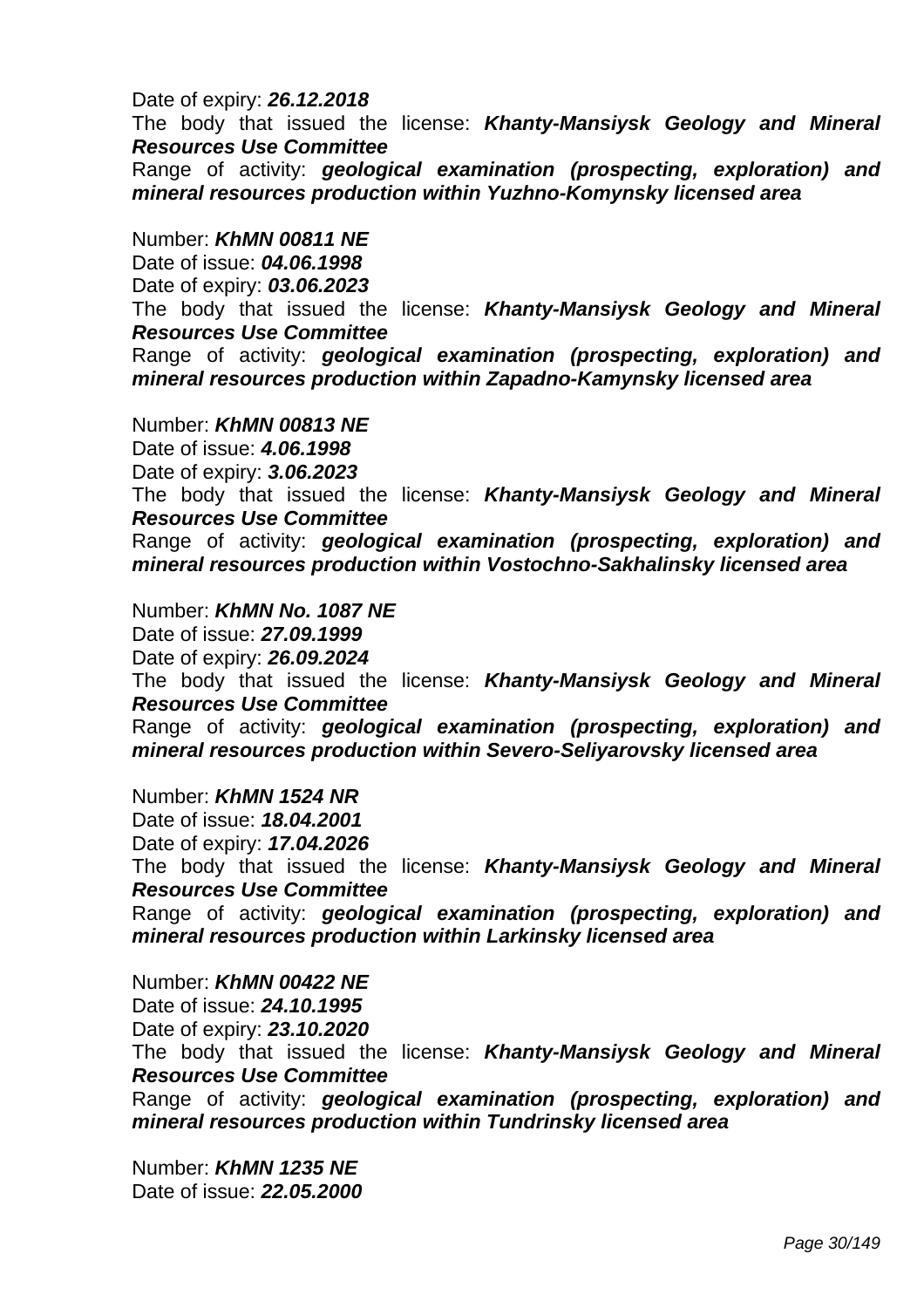#### Date of expiry: *21.05.2025*

 The body that issued the license: *Khanty-Mansiysk Geology and Mineral Resources Use Committee* 

 Range of activity: *geological examination (prospecting, exploration) and mineral resources production within Novobystrinsky licensed area* 

Number: *KhMN 1525 NR* 

Date of issue: *18.04.2001* 

Date of expiry: *17.04.2026*

 The body that issued the license: *Khanty-Mansiysk Geology and Mineral Resources Use Committee* 

Range of activity: *geological examination (prospecting, exploration) and mineral resources production within Rogozhnikovsky licensed area* 

Number: *KhMN 1234 NE*  Date of issue: *22.05.2000*  Date of expiry: *21.05.2025*  The body that issued the license: *Khanty-Mansiysk Geology and Mineral Resources Use Committee*  Range of activity: *geological examination (prospecting, exploration) and mineral resources production within Sykhtymsky licensed area* 

Number: *KhMN 00420 NE*  Date of issue: *24.10.1995*  Date of expiry: *23.10.2020*  The body that issued the license: *Khanty-Mansiysk Geology and Mineral Resources Use Committee*  Range of activity: *geological examination (prospecting, exploration) and mineral resources production within Losevoy licensed area*

 Number: *KhMN 00421 NE*  Date of issue: *24.10.1995*  Date of expiry: *23.10.2020*  The body that issued the license: *Khanty-Mansiysk Geology and Mineral Resources Use Committee*  Range of activity: *geological examination (prospecting, exploration) and mineral resources production within Khorlorsky licensed area* 

Number: *KhMN 00684 NR*  Date of issue: *03.12.1997*  Date of expiry: *02.12.2022*  The body that issued the license: *Khanty-Mansiysk Geology and Mineral Resources Use Committee*  Range of activity: *geological examination (prospecting, exploration) and mineral resources production within Chigorinsky licensed area* 

Number: *KhMN 00683 NR*  Date of issue: *03.12.1997*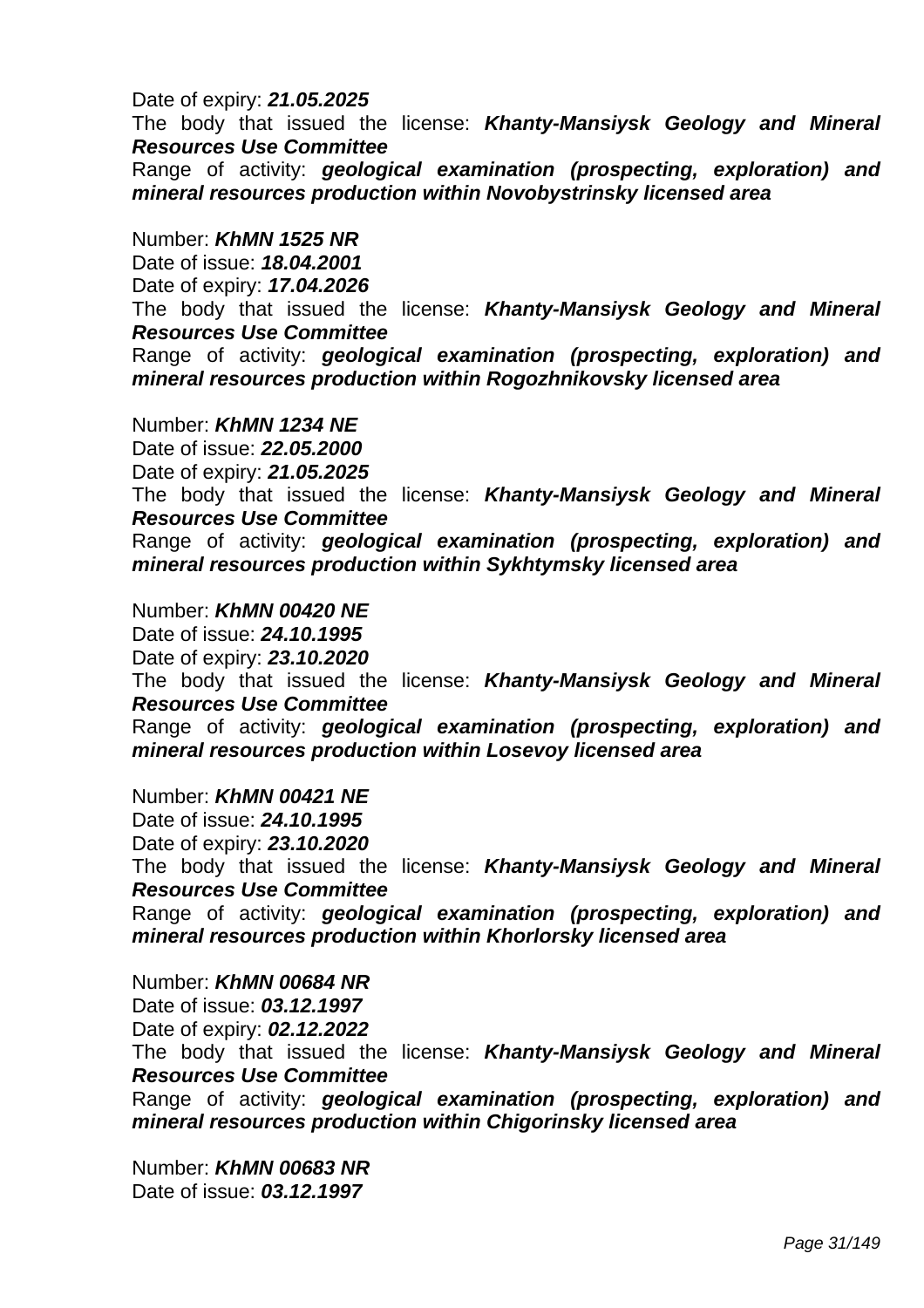#### Date of expiry: *02.12.2022*

 The body that issued the license: *Khanty-Mansiysk Geology and Mineral Resources Use Committee* 

 Range of activity: *geological examination (prospecting, exploration) and mineral resources production within Verkhne-Nadymsky licensed area (Southern part)* 

Number: *SLKh 00422 NE* 

Date of issue: *17.12.1997* 

Date of expiry: *16.12.2022* 

 The body that issued the license: *Mineral Resources Committee for Yamalo-Nenetsky Autonomous Okrug* 

 Range of activity: *geological examination (prospecting, exploration) and mineral resources production within Verkhne-Nadymsky licensed area (Northern part)* 

Number: *KhMN 00812 NE*  Date of issue: *04.06.1998*  Date of expiry: *03.06.2023* 

 The body that issued the license: *Khanty-Mansiysk Geology and Mineral Resources Use Committee* 

 Range of activity: *geological examination (prospecting, exploration) and mineral resources production within Zapadno-Ai-Pimsky licensed area* 

Number: *KhMN No. 12666 NP*  Date of issue: *08.09.2004*  Date of expiry: *18.08.2009*  The body that issued the license: *Khanty-Mansiysk Geology and Mineral Resources Use Committee*  Range of activity: *geological examination, including prospecting works and fields appraisal within 17 Yugansky exploration block* 

Number: *KhMN 11141 NP*  Date of issue: *11.04.2002*  Date of expiry: *01.04.2007*  The body that issued the license: *Khanty-Mansiysk Geology and Mineral Resources Use Committee*  Range of activity: *geological examination, including prospecting works and fields appraisal within Yuzhno-Lyaminsky exploration block* 

Number: *KhMN 11418 NP*  Date of issue: *04.02.2003*  Date of expiry: *31.01.2008*  The body that issued the license: *Khanty-Mansiysk Geology and Mineral Resources Use Committee*  Range of activity: *geological examination, including prospecting works and fields appraisal within Yuzhno-Golyanovsky exploration block*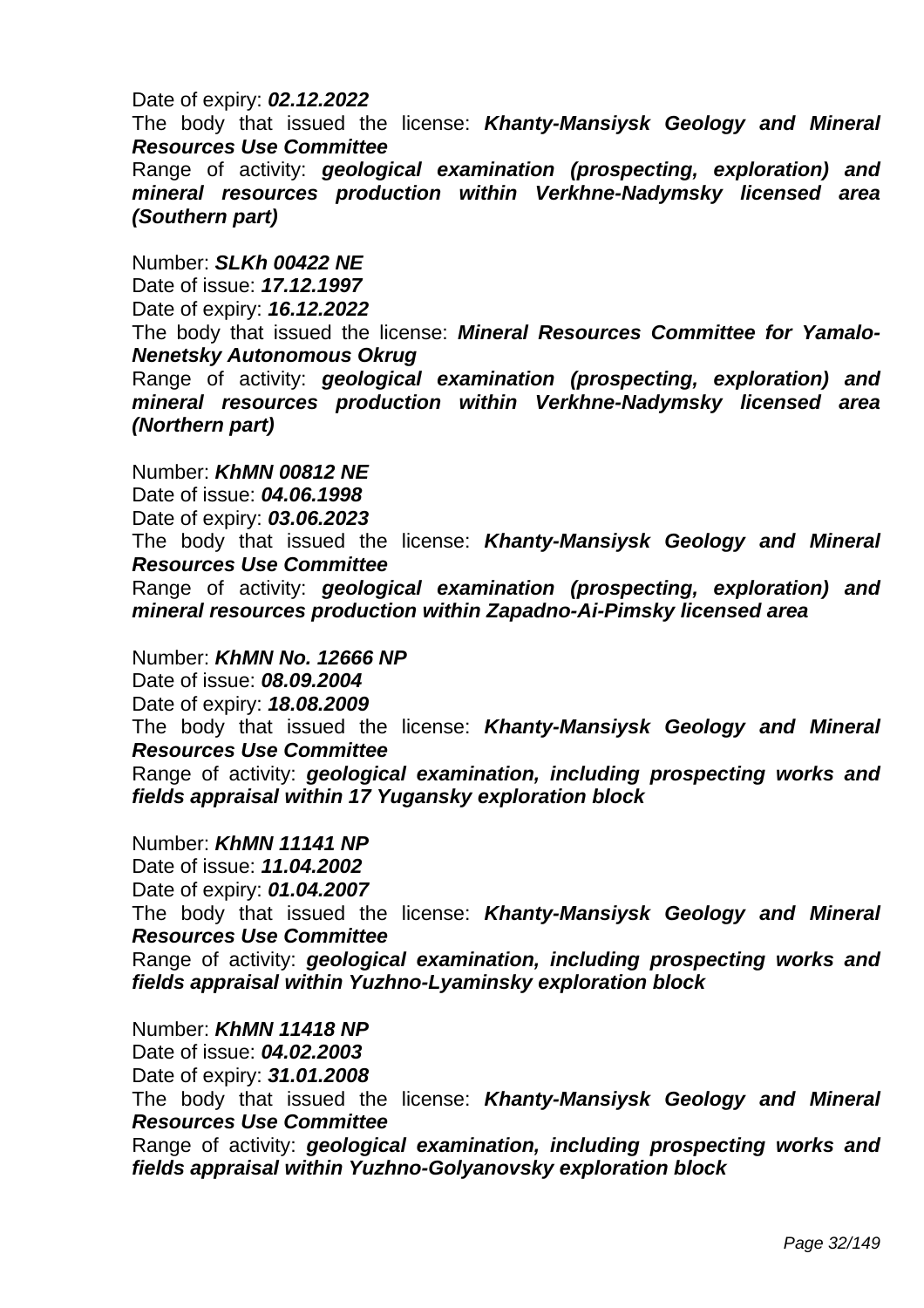Number: *KhMN 11735 NP*  Date of issue: *23.09.2003*  Date of expiry: *15.09.2008*  The body that issued the license: *Khanty-Mansiysk Geology and Mineral Resources Use Committee*  Range of activity: *geological examination, including prospecting works and fields appraisal within Lyaminsky exploration block* 

Number: *KhMN 11734 NP* 

Date of issue: *23.09.2003*  Date of expiry: *15.09.2008* The body that issued the license: *Khanty-Mansiysk Geology and Mineral Resources Use Committee*  Range of activity: *geological examination, including prospecting works and fields appraisal within Lyaminsky exploration block* 

Number: *KhMN 11738 NP*  Date of issue: *23.09.2003*  Date of expiry: *15.09.2008*  The body that issued the license: *Khanty-Mansiysk Geology and Mineral Resources Use Committee*  Range of activity: *geological examination, including prospecting works and fields appraisal within Rogozhnikovsky exploration block* 

Number: *KhMN 11739 NP*  Date of issue: *23.09.2003*  Date of expiry: *15.09.2008*  The body that issued the license: *Khanty-Mansiysk Geology and Mineral Resources Use Committee*  Range of activity: *geological examination, including prospecting works and fields appraisal within Rogozhnikovsky exploration block* 

Number: *KhMN 11740 NP*  Date of issue: *23.09.2003*  Date of expiry: *15.09.2008*  The body that issued the license: *Khanty-Mansiysk Geology and Mineral Resources Use Committee*  Range of activity: *geological examination, including prospecting works and fields appraisal within Rogozhnikovsky exploration block* 

Number: *SLKh 10985 NP*  Date of issue: *28.03.2001*  Date of expiry: *01.03.2006*  The body that issued the license: *Mineral Resources Committee for Yamalo-Nenetsky Autonomous Okrug*  Range of activity: *geological examination, including prospecting works and fields appraisal within Novo-Nadymsky exploration block*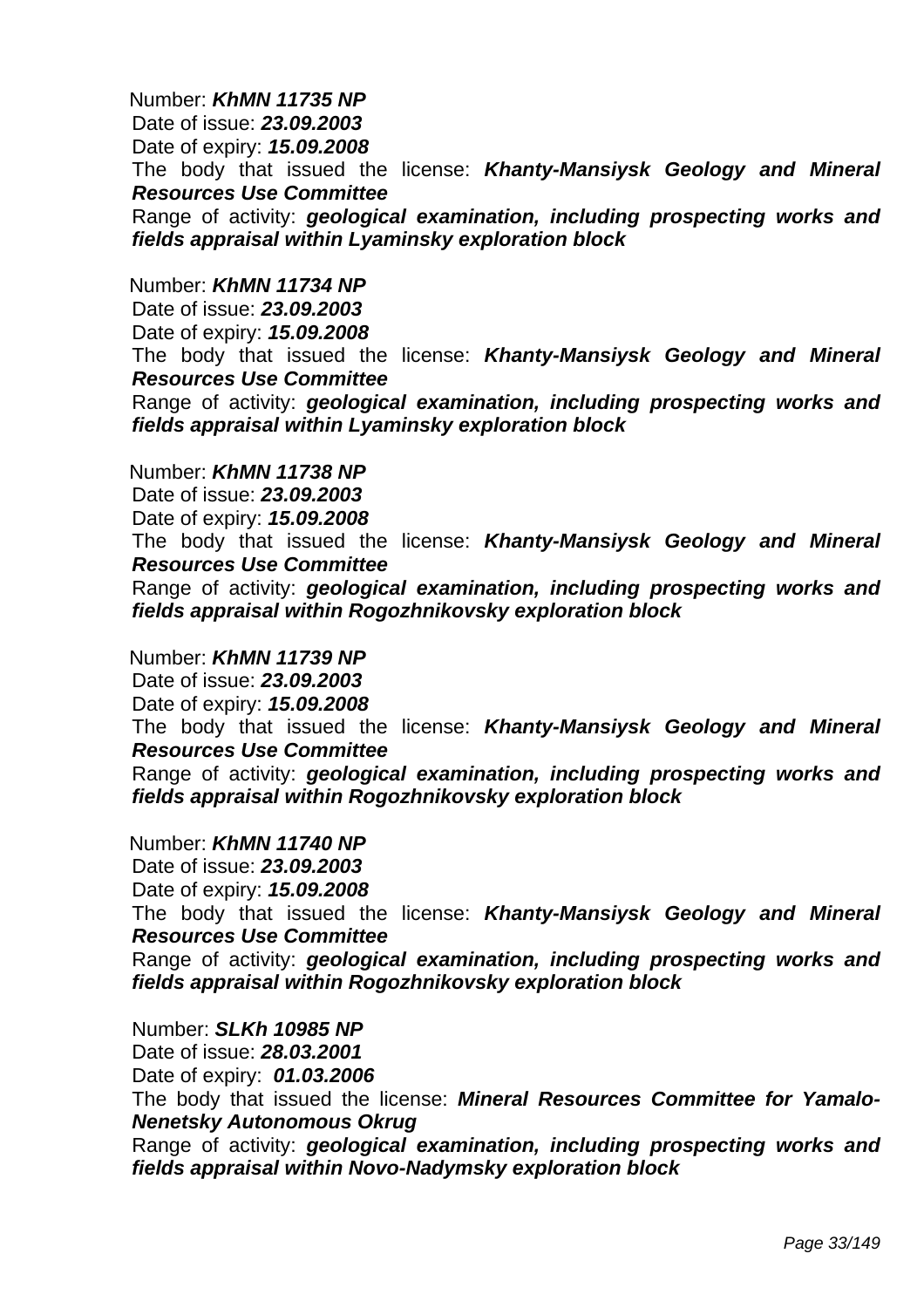Number: *KhMN 11142 NP*  Date of issue: *11.04.2002*  Date of expiry: *01.04.2007*  The body that issued the license: *Khanty-Mansiysk Geology and Mineral Resources Use Committee*  Range of activity: *geological examination, including prospecting works and fields appraisal within Novo-Nadymsky exploration block (southern part)* 

Number: *SLKh 11359 NP* 

Date of issue: *27.12.2002*  Date of expiry: *31.12.2007*  The body that issued the license: *Khanty-Mansiysk Geology and Mineral Resources Use Committee*  Range of activity: *geological examination, including prospecting works and fields appraisal within Verkhne-Semiegansky exploration block* 

Number: *KhMN 11417 NP*  Date of issue: *04.02.2003*  Date of expiry: *31.01.2008* The body that issued the license: *Khanty-Mansiysk Geology and Mineral Resources Use Committee*  Range of activity: *geological examination, including prospecting works and fields appraisal within Lungorsky exploration block* 

Number: *KhMN 11743 NP*  Date of issue: *23.09.2003*  Date of expiry: *15.09.2008*  The body that issued the license: *Khanty-Mansiysk Geology and Mineral Resources Use Committee*  Range of activity: *geological examination, including prospecting works and fields appraisal within Yuilsky exploration block* 

Number: *KhMN 11744 NP*  Date of issue: *23.09.2003*  Date of expiry: *15.09.2008*  The body that issued the license: *Khanty-Mansiysk Geology and Mineral Resources Use Committee*  Range of activity: *geological examination, including prospecting works and fields appraisal within Yuilsky exploration block* 

Number: *KhMN 11741 NP*  Date of issue: *23.09.2003*  Date of expiry: *15.09.2008*  The body that issued the license: *Khanty-Mansiysk Geology and Mineral Resources Use Committee*  Range of activity: *geological examination, including prospecting works and fields appraisal within Lyaminsky exploration block*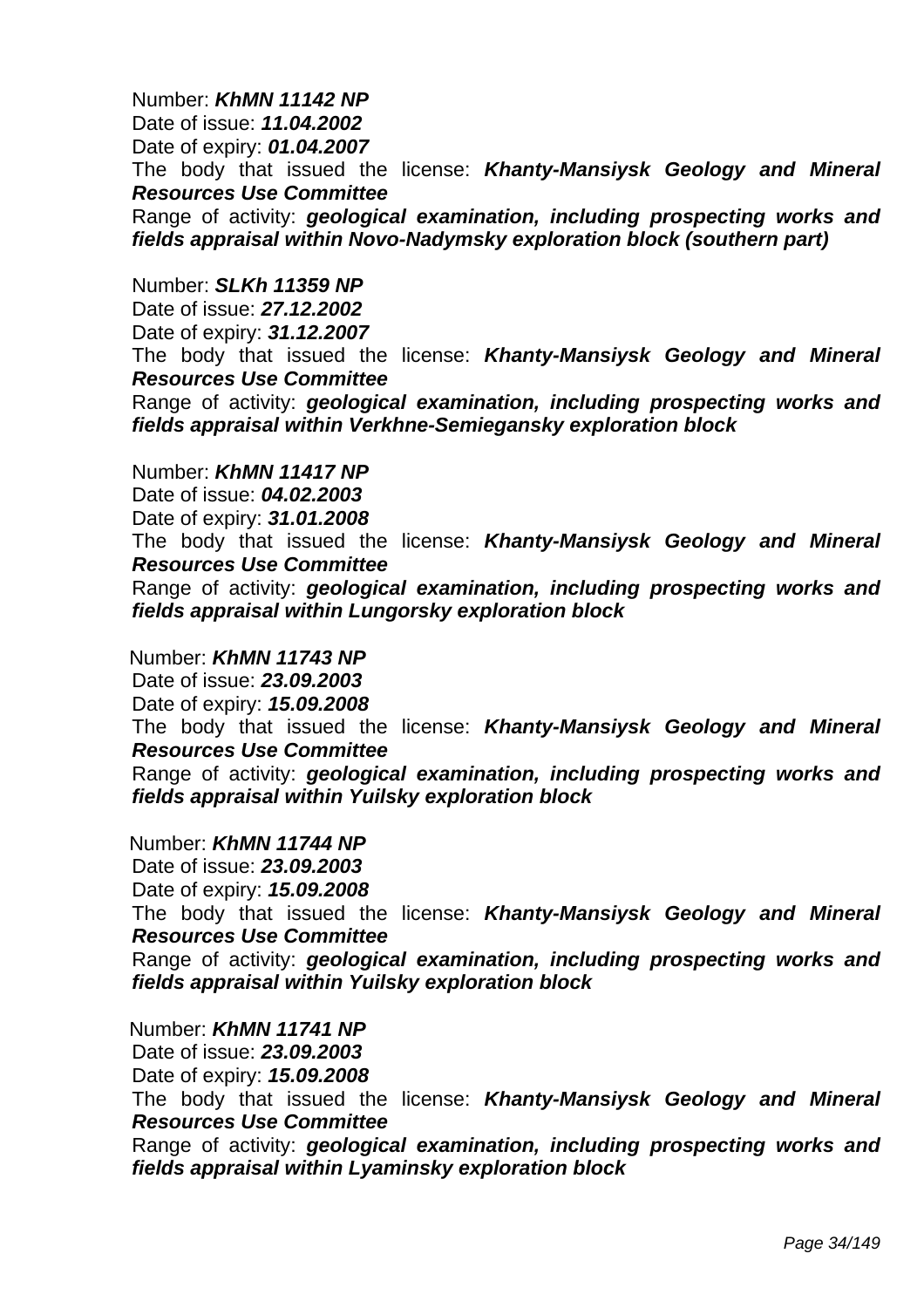Number: *KhMN 11742 NP*  Date of issue: *23.09.2003*  Date of expiry: *15.09.2008*  The body that issued the license: *Khanty-Mansiysk Geology and Mineral Resources Use Committee*  Range of activity: *geological examination, including prospecting works and fields appraisal within Lyaminsky exploration block* 

Number: *KhMN 11737 NP* 

Date of issue: *23.09.2003*  Date of expiry: *15.09.2008*  The body that issued the license: *Khanty-Mansiysk Geology and Mineral Resources Use Committee*  Range of activity: *geological examination, including prospecting works and fields appraisal within Lyaminsky exploration block* 

Number: *KhMN 11733 NP*  Date of issue: *23.09.2003*  Date of expiry: *15.09.2008*  The body that issued the license: *Khanty-Mansiysk Geology and Mineral Resources Use Committee*  Range of activity: *geological examination, including prospecting works and fields appraisal within Lyaminsky exploration block* 

Number: *KhMN 11736 NP*  Date of issue: *23.09.2003*  Date of expiry: *15.09.2008*  The body that issued the license: *Khanty-Mansiysk Geology and Mineral Resources Use Committee*  Range of activity: *geological examination, including prospecting works and fields appraisal within Lyaminsky exploration block* 

Number: *KhMN 12169 NP*  Date of issue: *03.02.2004*  Date of expiry: *30.01.2009*  The body that issued the license: *Khanty-Mansiysk Geology and Mineral Resources Use Committee*  Range of activity: *geological examination, including prospecting works and fields appraisal within Surgutsky 1st exploration block* 

Number: *KhMN 12170 NP*  Date of issue: *03.02.2004*  Date of expiry: *30.01.2009* The body that issued the license: *Khanty-Mansiysk Geology and Mineral Resources Use Committee*  Range of activity: *geological examination, including prospecting works and fields appraisal within Surgutsky 2nd exploration block*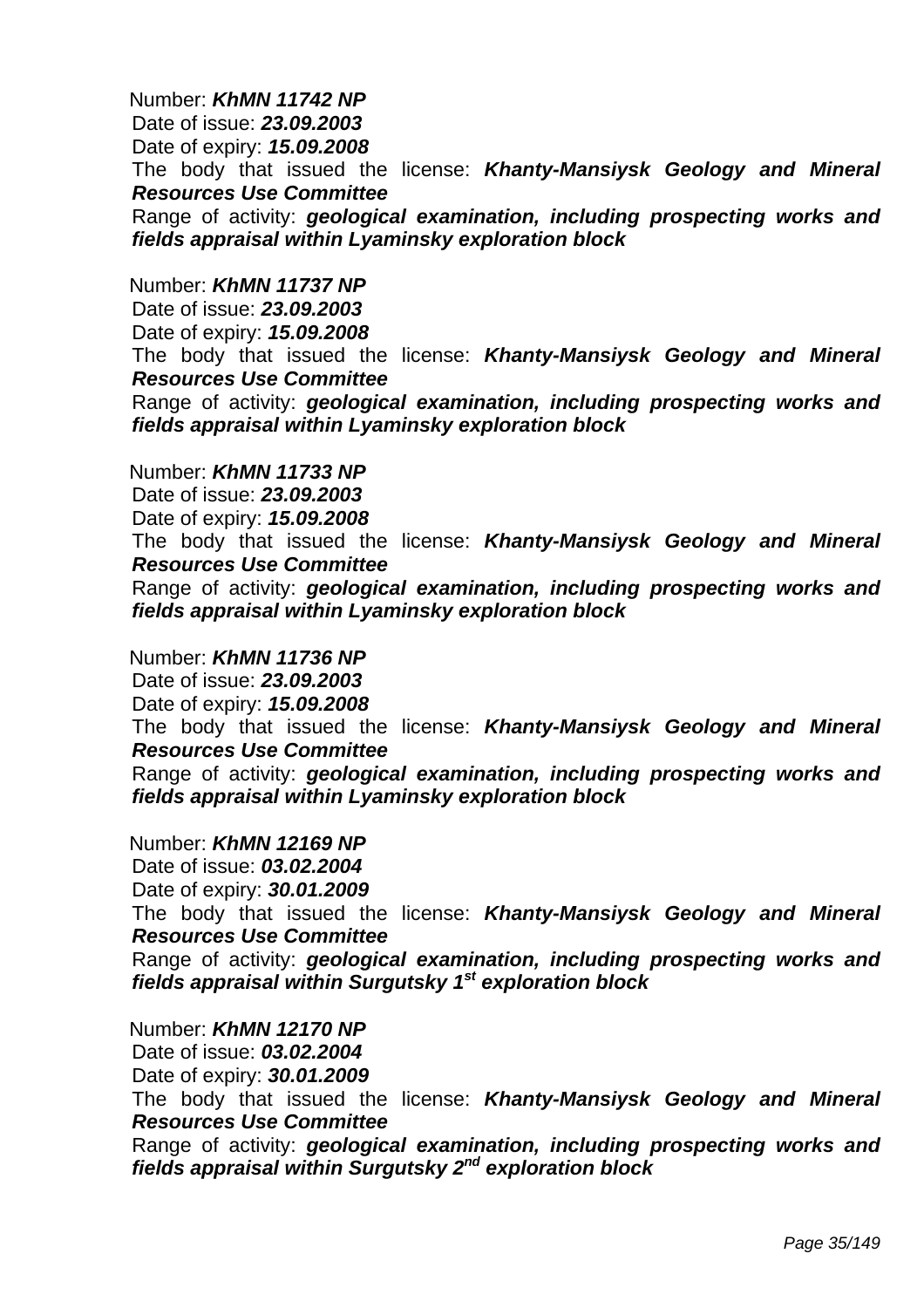# Number: *YaKU No.11882 NP*

Date of issue: *10.11.2003* 

Date of expiry: *31.10.2008* 

The body that issued the license: *Yakutia Geology and Mineral Resources Use Committee* 

Range of activity: *geological examination, including prospecting works and fields appraisal within Khoronokhsky exploration block* 

## Number: *YaKU No.11883 NP*

Date of issue: *10.11.2003*  Date of expiry: *31.10.2008*  The body that issued the license: *Yakutia Geology and Mineral Resources Use Committee* 

Range of activity: *geological examination, including prospecting works and fields appraisal within Kedrovy exploration block* 

Number: *YaKU No.11884 NP* 

Date of issue: *10.11.2003* 

Date of expiry: *31.10.2008* 

The body that issued the license: *Yakutia Geology and Mineral Resources Use Committee* 

Range of activity: *geological examination, including prospecting works and fields appraisal within Peleduisky exploration block* 

Number: *NRM No.12358 NP*  Date of issue: *21.05.2004*  Date of expiry: *05.03.2009*  The body that issued the license: *Nenetsky Geology and Mineral Resources Use Committee*  Range of activity: *geological examination, including prospecting works and fields appraisal within Sarutayusky exploration block* 

Number: *NRM No.12359 NP*  Date of issue: *21.05.2004*  Date of expiry: *05.03.2009*  The body that issued the license: *Nenetsky Geology and Mineral Resources Use Committee*  Range of activity: *geological examination, including prospecting works and fields appraisal within Korobkovsky exploration block* 

# Number: *NRM No.12360 NP*

Date of issue: *21.05.2004*  Date of expiry: *05.03.2009*  The body that issued the license: *Nenetsky Geology and Mineral Resources Use Committee* 

Range of activity: *geological examination, including prospecting works and fields appraisal within Syamayusky exploration block*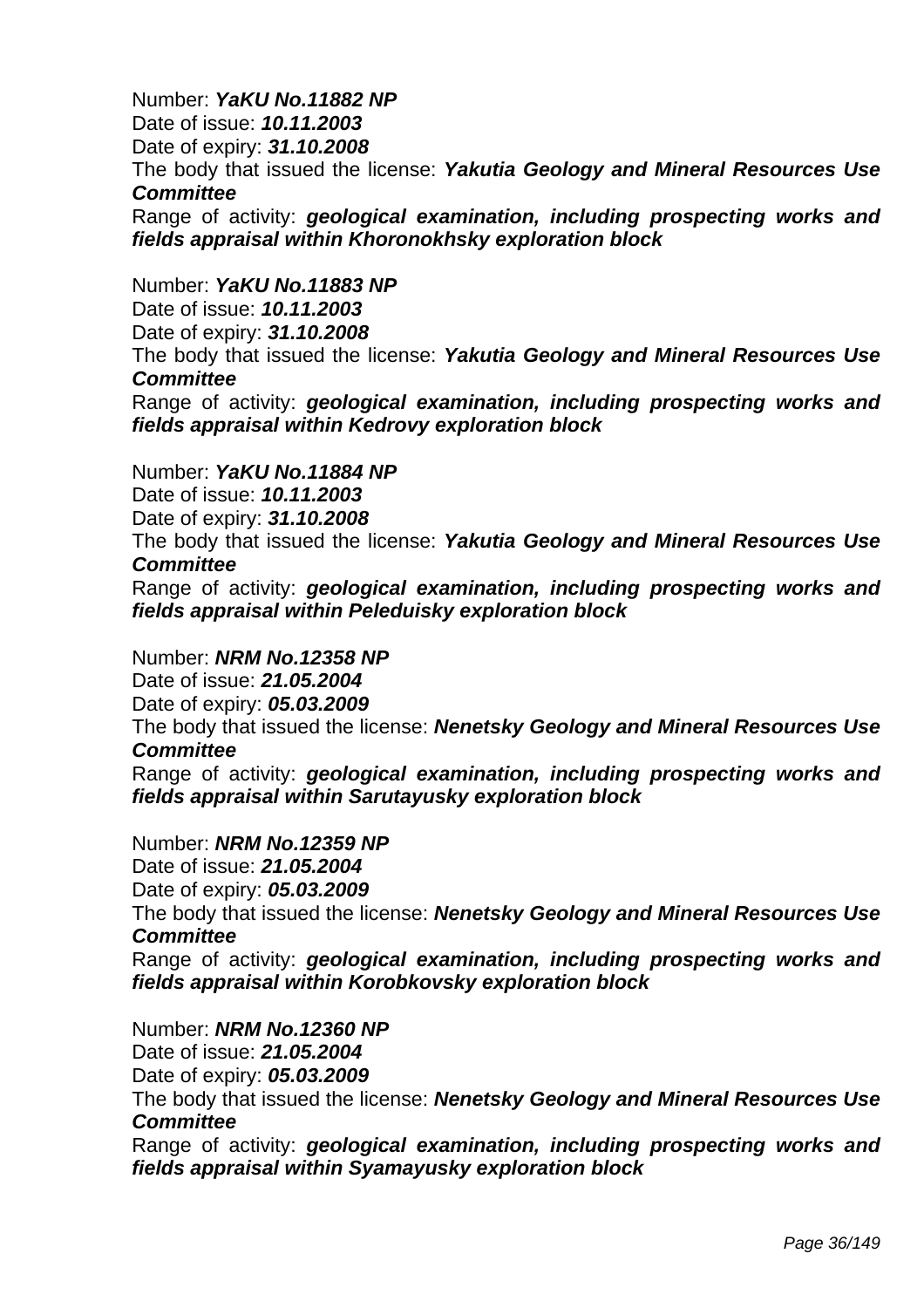Number: *KhMN 00850 VE*  Date of issue: *07.07.1998*  Date of expiry: *06.07.2023*  The body that issued the license: *Khanty-Mansiysk Geology and Mineral Resources Use Committee*  Range of activity: *production of subterranean water to be used in a pressure maintenance system within Zapadno-Surgutskoye oil field* 

#### Number: *KhMN 00598* М*E*

Date of issue: *26.06.1997* Date of expiry: *25.06.2017*  The body that issued the license: *Khanty-Mansiysk Geology and Mineral Resources Use Committee* Range of activity: *mineral subterranean water extraction for balneological and medicinal water supply of boarding house "Kedrovy Log" in Surgut*

Number: *KhMN 01529 VE* Date of issue: *25.04.2001* Date of expiry: *24.04.2021*  The body that issued the license: *Khanty-Mansiysk Geology and Mineral Resources Use Committee*  Range of activity: *subterranean water production for preparing salt solution within Vostochno-Surgutskoye oil field* 

Number: *KhMN 00843 VE*  Date of issue: *07.07.1998*  Date of expiry: *06.07.2023*  The body that issued the license: *Khanty-Mansiysk Geology and Mineral Resources Use Committee*  Range of activity: *production of subterranean water to be used in a pressure maintenance system within Yaunlorskoye oil field* 

Number: *KhMN 00840 VE*  Date of issue: *07.07.1998*  Date of expiry: *06.07.2023*  The body that issued the license: *Khanty-Mansiysky Geology and Mineral Resources Use Committee*  Range of activity: *production of subterranean water to be used in a pressure maintenance system within Vostochno-Yelovoye oil field* 

Number: *KhMN 01642 VE*  Date of issue: *09.08.2002*  Date of expiry: *08.08.2027*  The body that issued the license: *Khanty-Mansiysk Geology and Mineral Resources Use Committee*  Range of activity: *industrial utilization and production of subterranean water within Tonchinsky licensed area*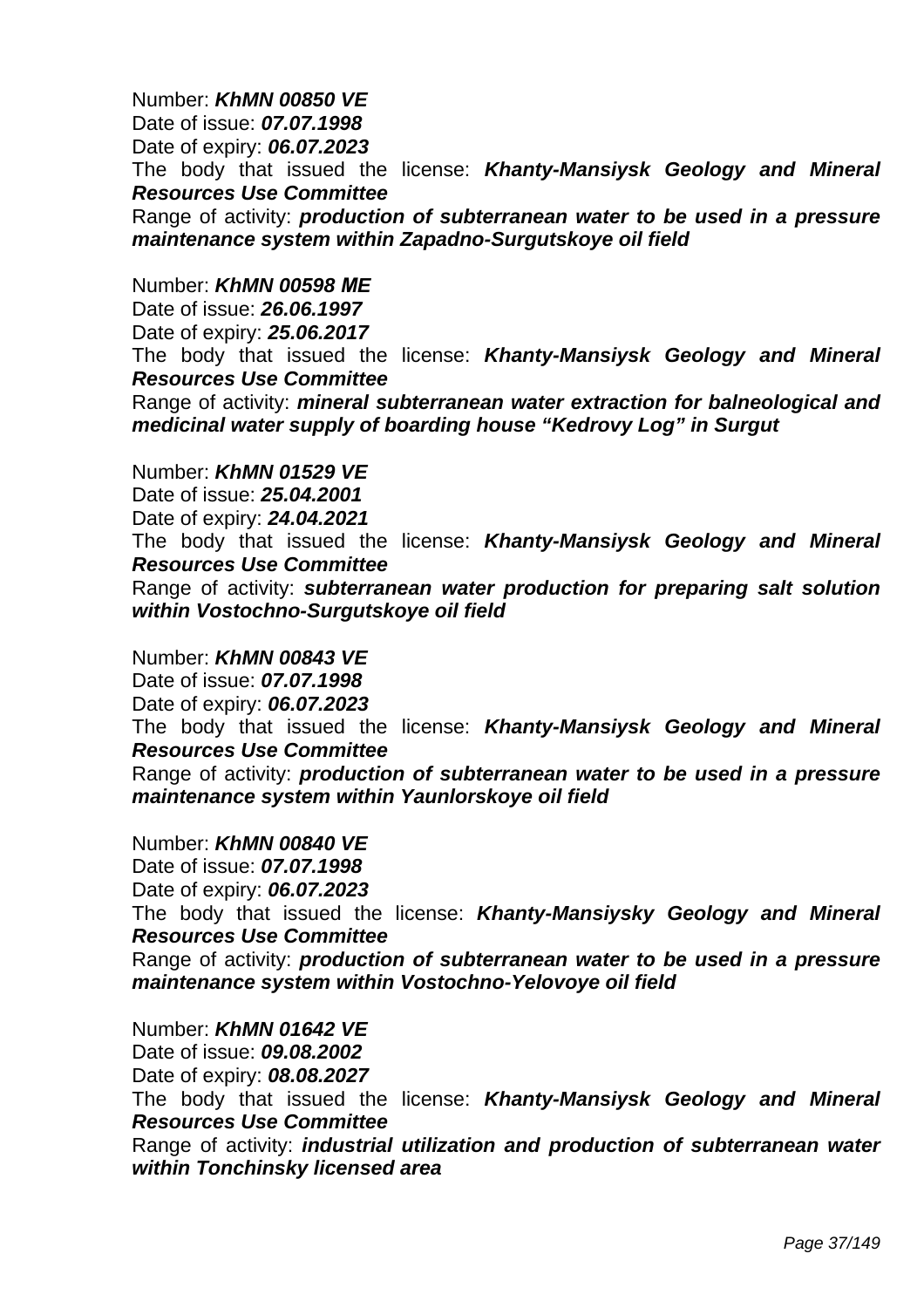Number: *KhMN 00858 VE*  Date of issue: *21.07.1998*  Date of expiry: *20.07.2023* The body that issued the license: *Khanty-Mansiysk Geology and Mineral Resources Use Committee*  Range of activity: *production of subterranean water to be used in a pressure maintenance system within Lyantorskoye oil field* 

Number: *KhMN 00862 VE* 

Date of issue: *27.07.1998*  Date of expiry: *26.07.2023*  The body that issued the license: *Khanty-Mansiysk Geology and Mineral Resources Use Committee*  Range of activity: *production of subterranean water to be used in a pressure maintenance system within Maslikhovskoye oil field* 

Number: *KhMN 01042 VE*  Date of issue: *07.07.1999*  Date of expiry: *06.07.2024*  The body that issued the license: *Khanty-Mansiysk Geology and Mineral Resources Use Committee*  Range of activity: *production of subterranean water to be used in a pressure maintenance system within Yuzhno-Kamynsky licensed area (Nazargaleevskoye oil field)* 

Number: *KhMN 01612 VE*  Date of issue: *19.04.2002*  Date of expiry: *18.04.2027*  The body that issued the license: *Khanty-Mansiysk Geology and Mineral Resources Use Committee*  Range of activity: *industrial utilization and production of subterranean water within Yuzhno-Kamynsky licensed area (Saninskoye oil field)* 

Number: *KhMN 01517 VE* Date of issue: *04.04.2001* Date of expiry: *03.04.2026*  The body that issued the license: *Khanty-Mansiysk Geology and Mineral Resources Use Committee*  Range of activity: *production of subterranean water to be used in a pressure maintenance system within Zapadno-Kamynskoye oil field* 

Number: *KhMN 00864 VE*  Date of issue: *27.07.1998*  Date of expiry: *26.07.2023*  The body that issued the license: *Khanty-Mansiysk Geology and Mineral Resources Use Committee*  Range of activity: *production of subterranean water to be used in a pressure maintenance system within Bystrinskoye oil field*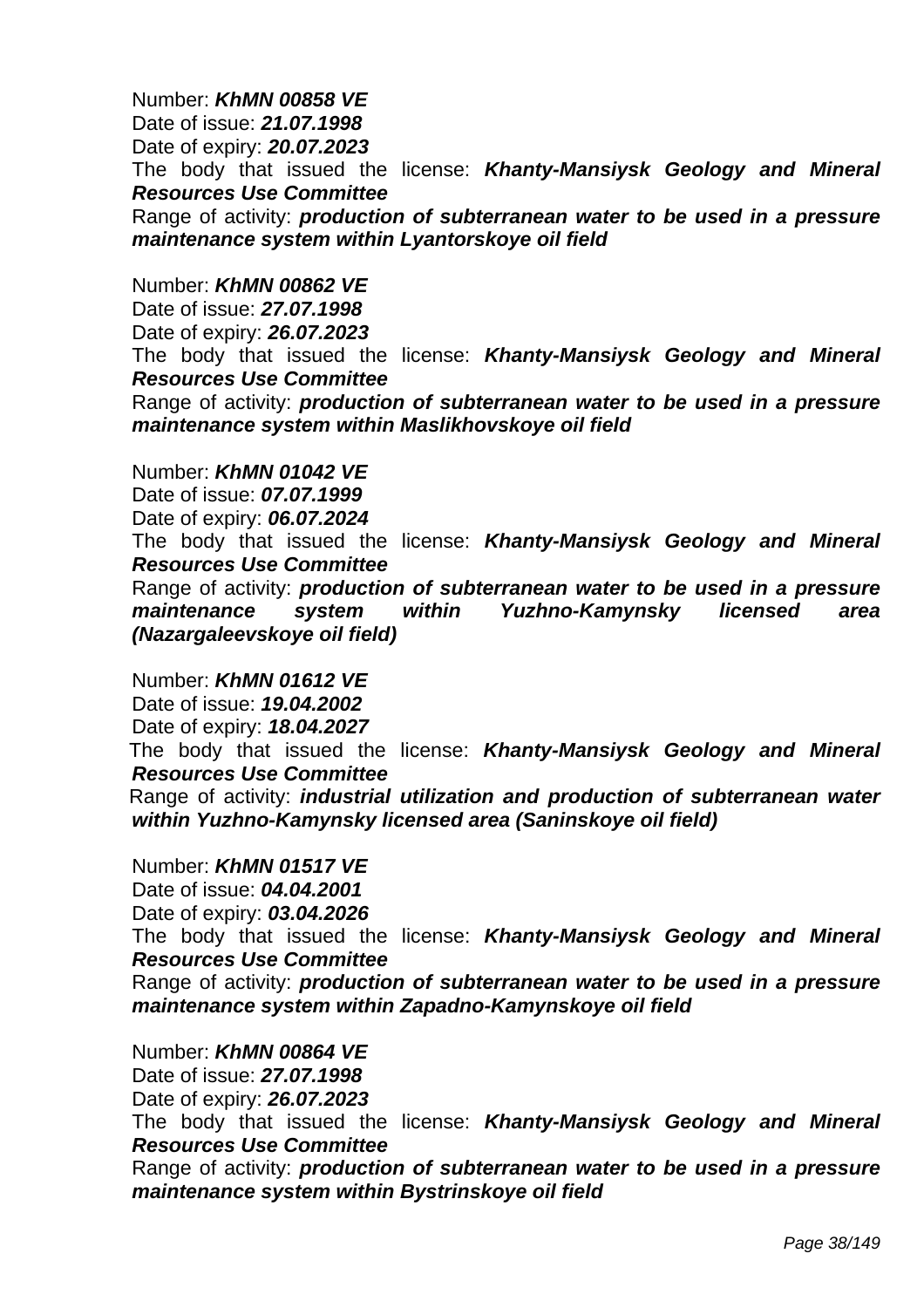Number: *KhMN 00851 VE*  Date of issue: *07.07.1998*  Date of expiry: *06.07.2023*  The body that issued the license: *Khanty-Mansiysk Geology and Mineral Resources Use Committee*  Range of activity: *production of subterranean water to be used in a pressure maintenance system within Zapadno-Solkinskoye oil field* 

Number: *KhMN 00849 VE*  Date of issue: *07.07.1998*  Date of expiry: *06.07.2023*  The body that issued the license: *Khanty-Mansiysk Geology and Mineral Resources Use Committee*  Range of activity: *production of subterranean water to be used in a pressure maintenance system within Vachimskoye oil field* 

Number: *KhMN 00847 VE* 

Date of issue: *07.07.1998*  Date of expiry: *06.07.2023*  The body that issued the license: *Khanty-Mansiysk Geology and Mineral Resources Use Committee*  Range of activity: *production of subterranean water to be used in a pressure maintenance system within Komaryinskoye oil field* 

Number: *KhMN 01677 VE*  Date of issue: *25.02.2003* 

Date of expiry: *26.06.2014* 

The body that issued the license: *Khanty-Mansiysk Geology and Mineral Resources Use Committee* 

Range of activity: *production of subterranean water to be used in a pressure maintenance system within Severo-Yurievskoye oil field* 

Number: *KhMN 00848 VE*  Date of issue: *07.07.1998*  Date of expiry: *06.07.2023*  The body that issued the license: *Khanty-Mansiysk Geology and Mineral Resources Use Committee*  Range of activity: *production of subterranean water to be used in a pressure maintenance system within Savuyskoye oil field* 

Number: *KhMN 00845 VE*  Date of issue: *07.07.1998*  Date of expiry: *06.07.2023*  The body that issued the license: *Khanty-Mansiysk Geology and Mineral Resources Use Committee*  Range of activity: *production of subterranean water to be used in a pressure maintenance system within Rodnikovoye oil field*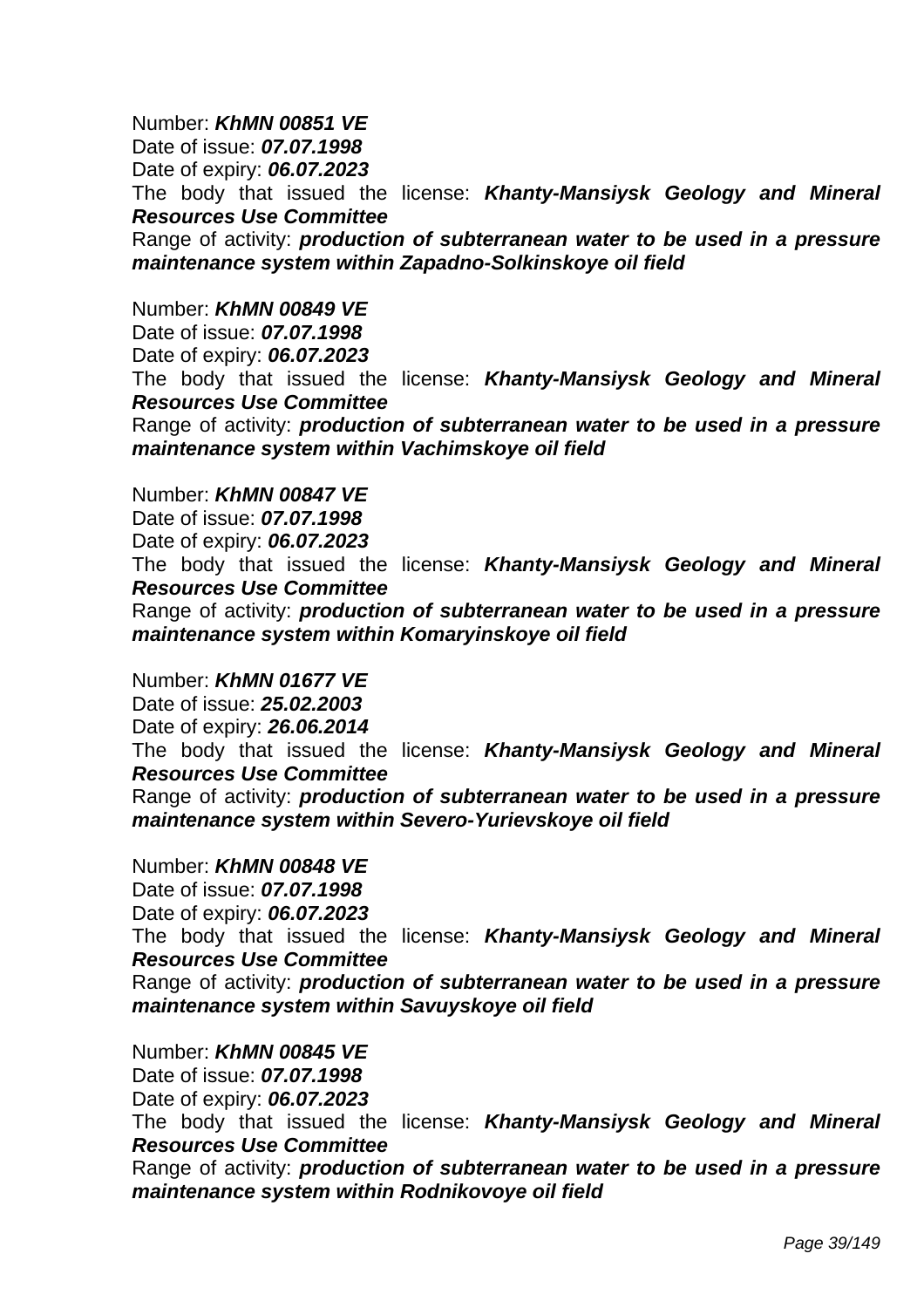Number: *KhMN 00863 VE*  Date of issue: *27.07.1998*  Date of expiry: *26.07.2023*  The body that issued the license: *Khanty-Mansiysk Geology and Mineral Resources Use Committee*  Range of activity: *production of subterranean water to be used in a pressure maintenance system within Russkinskoye oil field* 

Number: *KhMN 00846 VE*  Date of issue: *07.07.1998*  Date of expiry: *06.07.2023*  The body that issued the license: *Khanty-Mansiysk Geology and Mineral Resources Use Committee*  Range of activity: *production of subterranean water to be used in a pressure maintenance system within Konitlorskoye oil field* 

Number: *KhMN 00860 VE* 

Date of issue: *23.07.1998*  Date of expiry: *22.07.2023*  The body that issued the license: *Khanty-Mansiysk Geology and Mineral Resources Use Committee*  Range of activity: *production of subterranean water to be used in a pressure maintenance system within Nizhne-Sortymskoye oil field* 

Number: *KhMN 00861 VE*  Date of issue: *27.07.1998*  Date of expiry: *26.07.2023*  The body that issued the license: *Khanty-Mansiysk Geology and Mineral Resources Use Committee*  Range of activity: *production of subterranean water to be used in a pressure maintenance system within Alyekhinskoye oil field* 

Number: *KhMN 00857 VE*  Date of issue: *21.07.1998*  Date of expiry: *20.07.2023*  The body that issued the license: *Khanty-Mansiysk Geology and Mineral Resources Use Committee*  Range of activity: *production of subterranean water to be used in a pressure maintenance system within Kamynskoye oil field* 

Number: *KhMN 00855 VE*  Date of issue: *21.08.1998*  Date of expiry: *20.07.2023*  The body that issued the license: *Khanty-Mansiysk Geology and Mineral Resources Use Committee*  Range of activity: *production of subterranean water to be used in a pressure maintenance system within Tyanskoye oil field*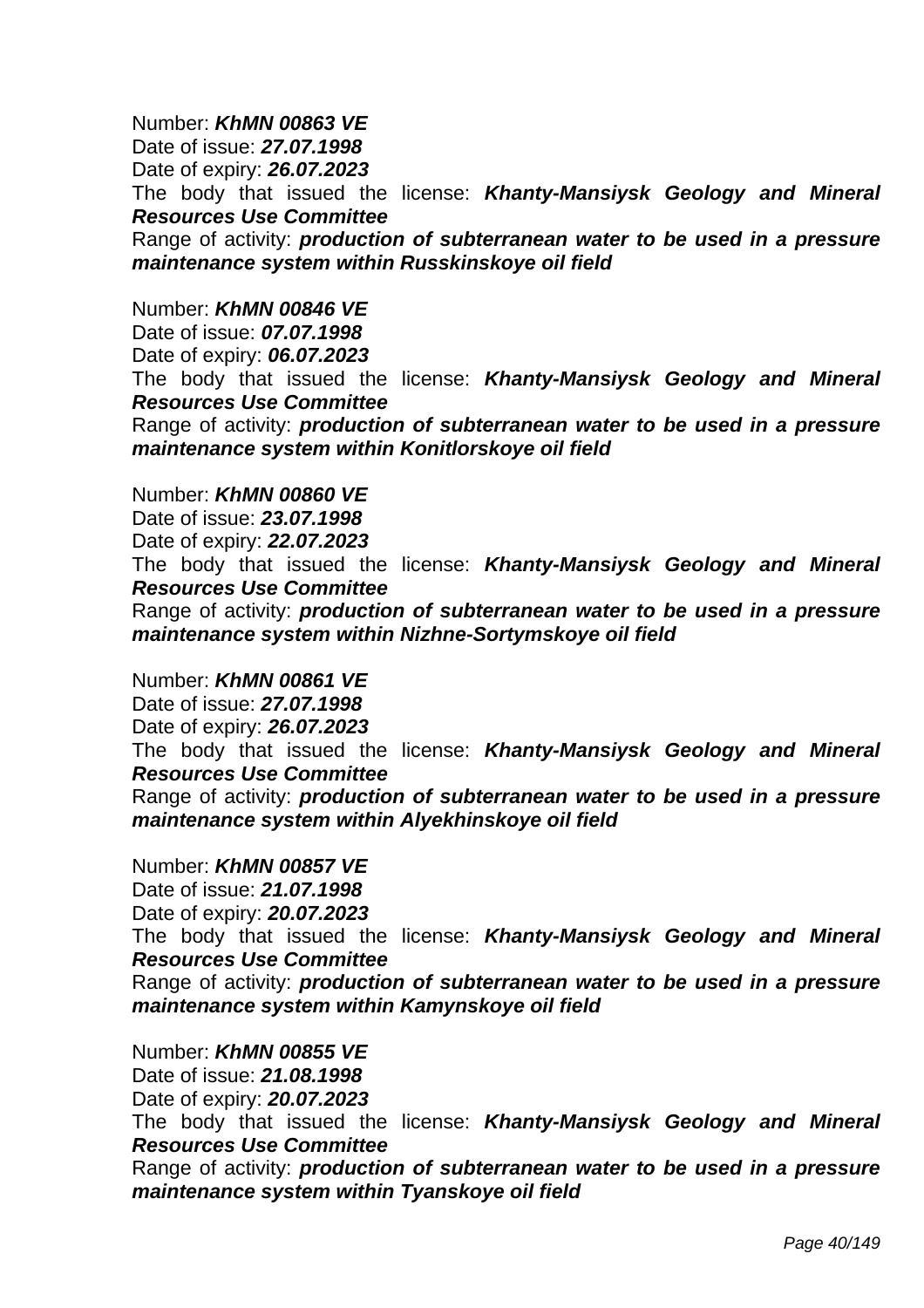Number: *KhMN 00841 VE*  Date of issue: *07.07.1998*  Date of expiry: *06.07.2023*  The body that issued the license: *Khanty-Mansiysk Geology and Mineral Resources Use Committee*  Range of activity: *production of subterranean water to be used in a pressure maintenance system within Bittemskoye oil field* 

Number: *KhMN 01614 VE*  Date of issue: *25.04.2002*  Date of expiry: *24.04.2027*  The body that issued the license: *Khanty-Mansiysky Geology and Mineral Resources Use Committee*  Range of activity: *industrial utilization and production of subterranean water within Ai-Pimsky licensed area (Zapadno-Chigorinskoye oil field)* 

Number: *KhMN 00844 VE* 

Date of issue: *07.07.1998*  Date of expiry: *06.07.2023* The body that issued the license: *Khanty-Mansiysk Geology and Mineral Resources Use Committee*  Range of activity: *production of subterranean water to be used in a pressure maintenance system within Tromyeganskoye oil field* 

Number: *KhMN 00839 VE*  Date of issue: *07.07.1998*  Date of expiry: *06.07.2023* The body that issued the license: *Khanty-Mansiysky Geology and Mineral Resources Use Committee*  Range of activity: *production of subterranean water to be used in a pressure maintenance system within Vostochno-Tromyeganskoye oil field* 

Number: *KhMN 01215 VE*  Date of issue: *21.04.2000*  Date of expiry: *20.04.2025*  The body that issued the license: *Khanty-Mansiysk Geology and Mineral Resources Use Committee*  Range of activity: *production of subterranean water to be used in a pressure maintenance system within Khorlorsky licensed area* 

Number: *KhMN 01772 VE*  Date of issue: *19.12.2003*  Date of expiry: *18.12.2023*  The body that issued the license: *Khanty-Mansiysk Geology and Mineral Resources Use Committee*  Range of activity: *production of subterranean water to be used in a pressure maintenance system within Zapadno-Ai-Pimsky licensed area*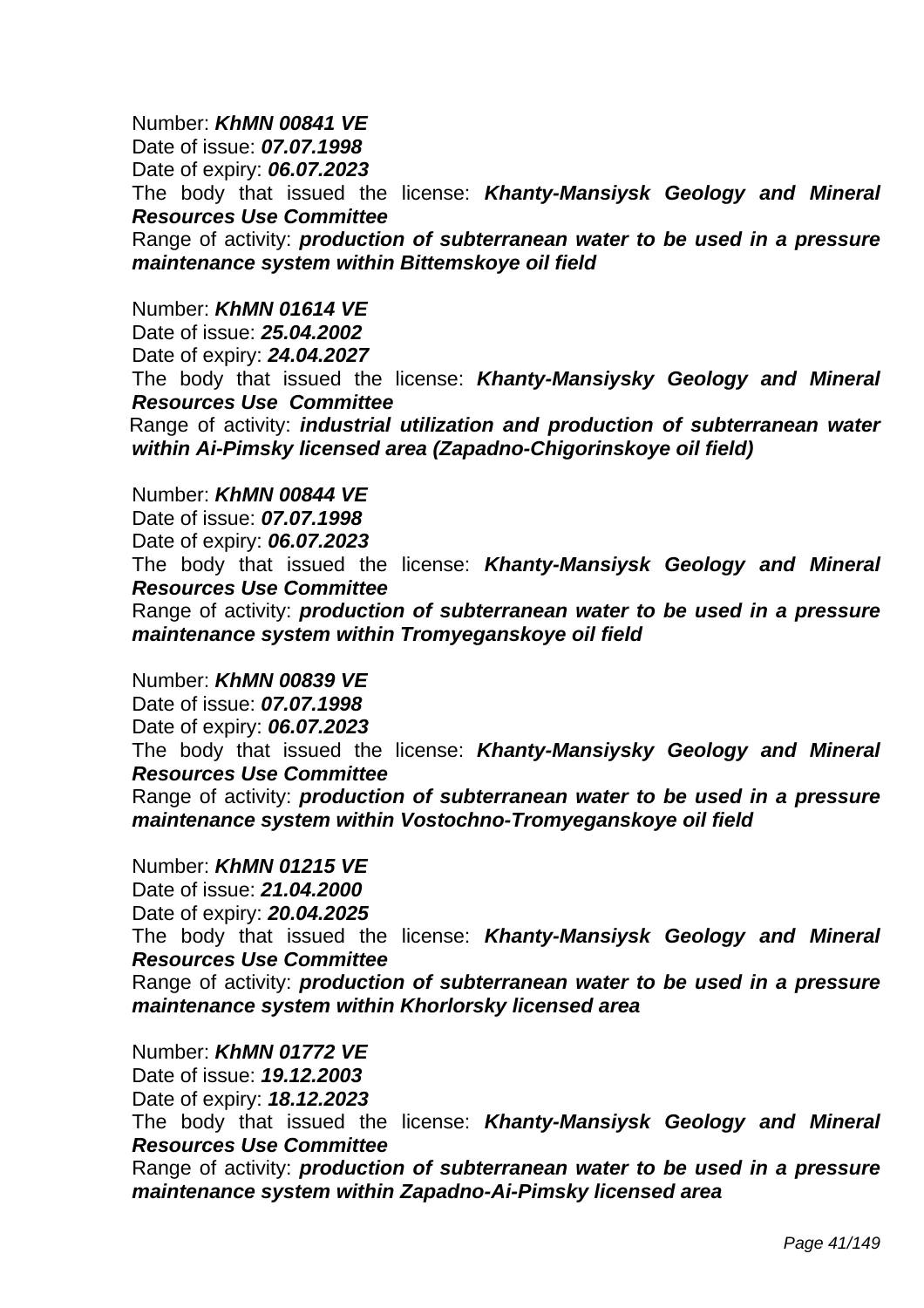Number: *KhMN 01778 VE*  Date of issue: *19.01.2004*  Date of expiry: *18.01.2024*  The body that issued the license: *Khanty-Mansiysk Geology and Mineral Resources Use Committee*  Range of activity: *production of subterranean water to be used in a pressure maintenance system within Fedorovsky licensed area* 

Number: *KhMN 01804 VE*  Date of issue: *21.06.2004*  Date of expiry: *20.06.2024*  The body that issued the license: *Khanty-Mansiysk Geology and Mineral Resources Use Committee*  Range of activity: *production of subterranean water to be used in a pressure maintenance system within Synyegansky licensed area* 

Number: *KhMN 01805 VE*  Date of issue: *21.06.2004*  Date of expiry: *20.06.2024*  The body that issued the license: *Khanty-Mansiysk Geology and Mineral Resources Use Committee*  Range of activity: *production of subterranean water to be used in a pressure maintenance system within Severo-Seliyarovsky licensed area* 

Number: *KhMN 01806 VE*  Date of issue: *21.06.2004*  Date of expiry: *20.06.2024*  The body that issued the license: *Khanty-Mansiysk Geology and Mineral Resources Use Committee*  Range of activity: *production of subterranean water to be used in a pressure maintenance system within Verkhne-Nadymsky licensed area (Southern part)* 

Number: *KhMN 01807 VE*  Date of issue: *21.06.2004*  Date of expiry: *20.06.2024*  The body that issued the license: *Khanty-Mansiysk Geology and Mineral Resources Use Committee*  Range of activity: *production of subterranean water to be used in a pressure maintenance system within Rogozhnikovsky licensed area* 

Number: *KhMN 00380 VE*  Date of issue: *07.10.1996*  Date of expiry: *06.10.2016*  The body that issued the license: *Main Department of Natural Resources for Khanty-Mansiysky Autonomous Okrug* 

 Range of activity: *fresh subterranean water production for domestic, drinking, and industrial water supply within Vostochno-Surgutsky licensed area*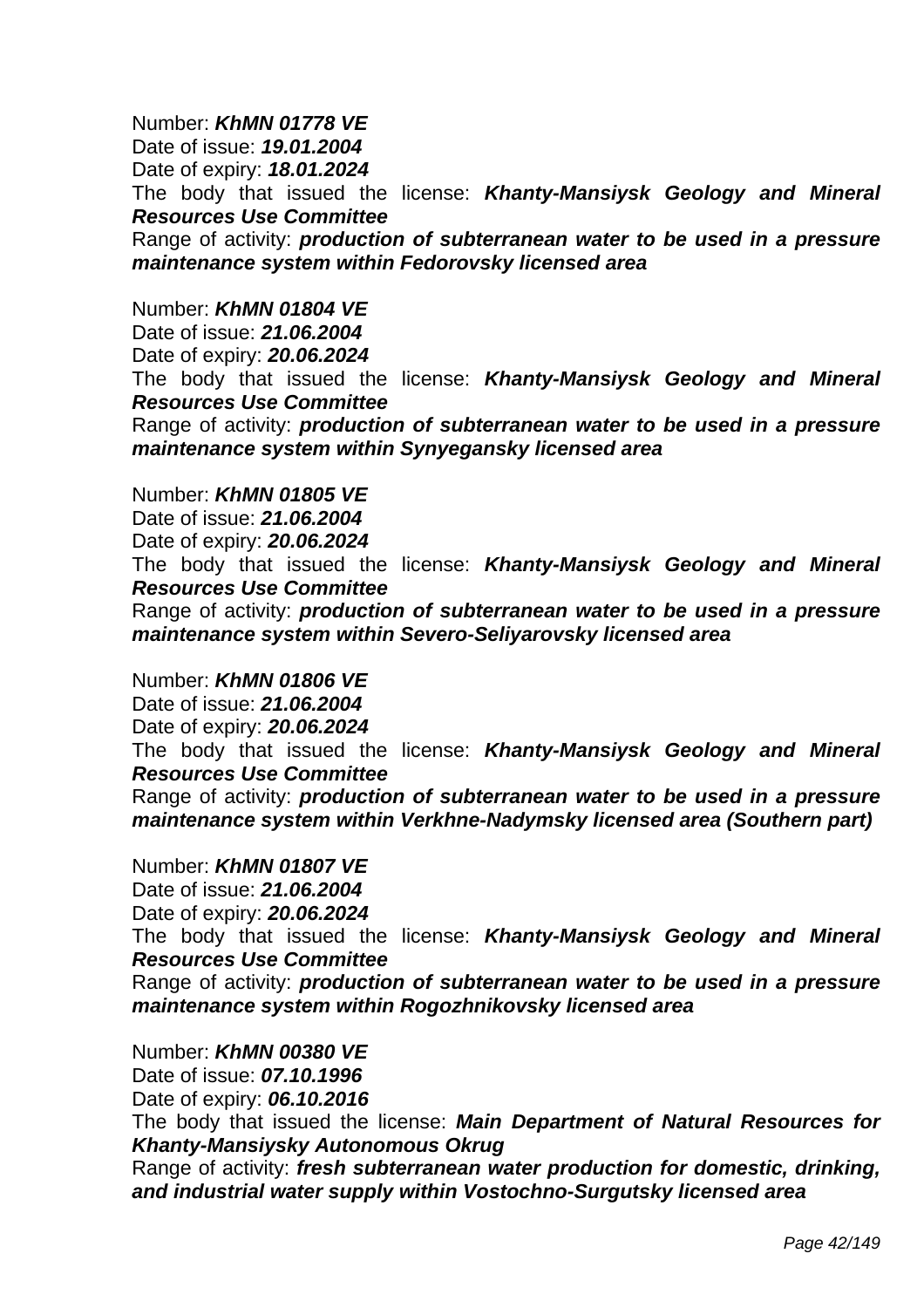Number: *KhMN 00379 VE*  Date of issue: *07.10.1996*  Date of expiry: *06.10.2016*  The body that issued the license: *Main Department of Natural Resources for Khanty-Mansiysky Autonomous Okrug*  Range of activity: *fresh subterranean water production for domestic, drinking, and industrial water supply within Yaun-Lorsky licensed area* 

Number: *KhMN 01465 VE* 

Date of issue: *15.09.2000* 

Date of expiry: *04.12.2020* 

 The body that issued the license: *Main Department of Natural Resources for Khanty-Mansiysky Autonomous Okrug*

 Range of activity: *fresh subterranean water production for domestic, drinking, and industrial water supply within Vostochno-Yeloviy licensed area* 

Number: *KhMN 00381 VE* 

Date of issue: *07.10.1996* 

Date of expiry: *06.10.2016* 

 The body that issued the license: *Main Department of Natural Resources for Khanty-Mansiysky Autonomous Okrug*

 Range of activity: *fresh subterranean water production for domestic, drinking, and industrial water supply within Zapadno-Surgutsky licensed area* 

Number: *KhMN 01736 VE* 

Date of issue: *17.07.2003* 

Date of expiry: *07.10.2006*

 The body that issued the license: *Main Department of Natural Resources for Khanty-Mansiysky Autonomous Okrug*

 Range of activity: *fresh subterranean water production for domestic, drinking, and industrial water supply within the city of Surgut* 

Number: *KhMN 00397 VE* 

Date of issue: *14.11.1996* 

Date of expiry: *13.11.2016*

 The body that issued the license: *Main Department of Natural Resources for Khanty-Mansiysky Autonomous Okrug*

 Range of activity: *fresh subterranean water production for domestic, drinking, and industrial water supply within Zapadno-Surgutsky licensed area* 

Number: *KhMN 01784 VE* 

Date of issue: *08.03.2004* 

Date of expiry: *06.10.2016*

 The body that issued the license: *Main Department of Natural Resources for Khanty-Mansiysky Autonomous Okrug*

 Range of activity: *fresh subterranean water production for domestic, drinking, and industrial water supply within Zapadno-Surgutsky licensed area*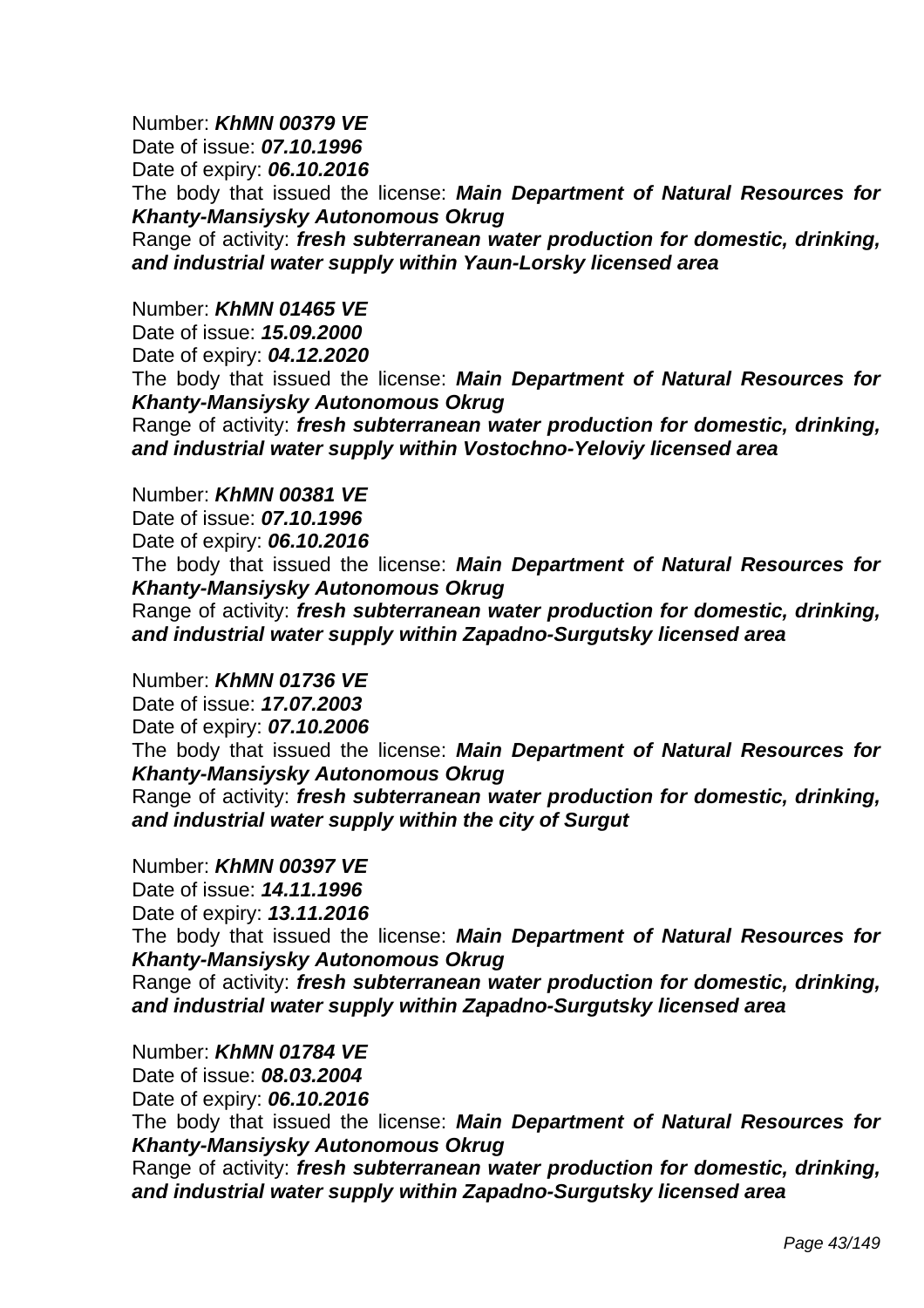Number: *KhMN 00721 VE*  Date of issue: *12.02.1998*  Date of expiry: *12.02.2008* The body that issued the license: *Main Department of Natural Resources for Khanty-Mansiysky Autonomous Okrug* Range of activity: *fresh subterranean water production for domestic, drinking, and industrial water supply within Surgutsky District* 

Number: *KhMN 00403 VE* 

Date of issue: *14.11.1996* 

Date of expiry: *13.11.2016*

 The body that issued the license: *Main Department of Natural Resources for Khanty-Mansiysky Autonomous Okrug*

Range of activity: *fresh subterranean water production for domestic, drinking, and industrial water supply within Solkinsky licensed area* 

Number: *KhMN 00400 VE* 

Date of issue: *14.11.1996* 

Date of expiry: *13.11.2016* 

 The body that issued the license: *Main Department of Natural Resources for Khanty-Mansiysky Autonomous Okrug*

Range of activity: *fresh subterranean water production for domestic, drinking, and industrial water supply within Komaryinsky licensed area* 

Number: *KhMN 00401 VE* 

Date of issue: *14.11.1996* 

Date of expiry: *13.11.2016* 

 The body that issued the license: *Main Department of Natural Resources for Khanty-Mansiysky Autonomous Okrug*

Range of activity: *fresh subterranean water production for domestic, drinking, and industrial water supply within Vachimsky licensed area* 

Number: *KhMN 00402 VE*  Date of issue: *14.11.1996* 

Date of expiry: *13.11.2016* 

 The body that issued the license: *Main Department of Natural Resources for Khanty-Mansiysky Autonomous Okrug*

Range of activity: *fresh subterranean water production for domestic, drinking, and industrial water supply within Bystrinsky licensed area* 

Number: *KhMN 01731 VE* 

Date of issue: *23.06.2003* 

Date of expiry: *22.06.2023* 

 The body that issued the license: *Main Department of Natural Resources for Khanty-Mansiysky Autonomous Okrug*

Range of activity: *fresh subterranean water production for domestic, drinking, and industrial water supply within Severo-Yurievsky licensed area*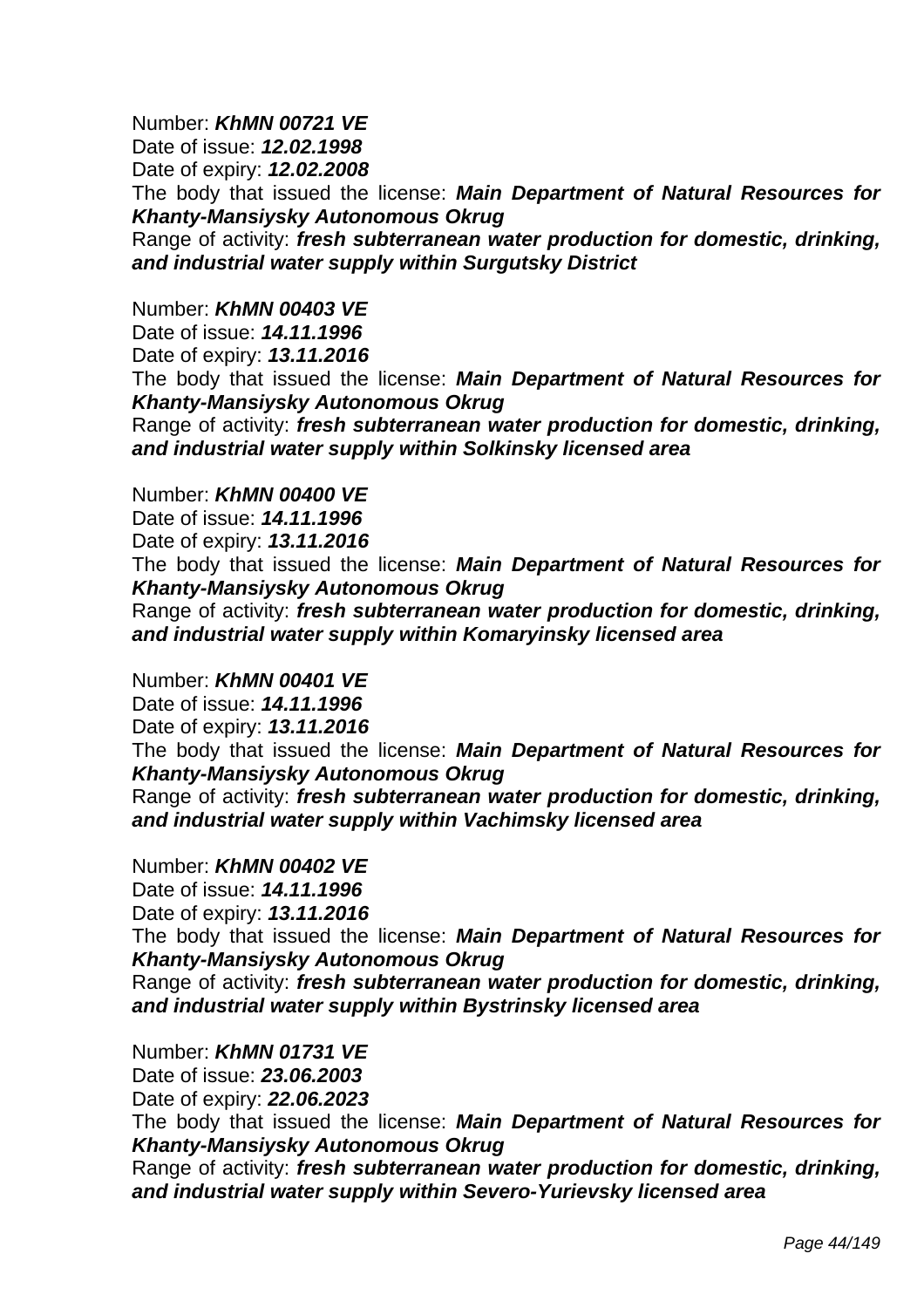Number: *KhMN 01783 VE*  Date of issue: *18.03.2004*  Date of expiry: *06.10.2016*  The body that issued the license: *Main Department of Natural Resources for Khanty-Mansiysky Autonomous Okrug* Range of activity: *fresh subterranean water production for domestic, drinking, and industrial water supply within Dunaevsky licensed area* 

Number: *KhMN 01786 VE* 

Date of issue: *22.03.2004* 

Date of expiry: *06.10.2016* 

 The body that issued the license: *Main Department of Natural Resources for Khanty-Mansiysky Autonomous Okrug*

Range of activity: *fresh subterranean water production for domestic, drinking, and industrial water supply within Fedorovsky licensed area* 

Number: *KhMN 00398 VE* 

Date of issue: *14.11.1996* 

Date of expiry: *06.10.2016* 

 The body that issued the license: *Main Department of Natural Resources for Khanty-Mansiysky Autonomous Okrug* 

 Range of activity: *fresh subterranean water production for domestic, drinking, and industrial water supply within Fedorovsky licensed area* 

Number: *KhMN 00785 VE* 

Date of issue: *24.04.1998* 

Date of expiry: *23.04.2018* 

 The body that issued the license: *Main Department of Natural Resources for Khanty-Mansiysky Autonomous Okrug* 

 Range of activity: *fresh subterranean water production for domestic, drinking, and industrial water supply within Maslikhovsky licensed area* 

Number: *KhMN 00786 VE*  Date of issue: *24.04.1998*  Date of expiry: *23.04.2018*

 The body that issued the license: *Main Department of Natural Resources for Khanty-Mansiysky Autonomous Okrug* 

 Range of activity: *fresh subterranean water production for domestic, drinking, and industrial water supply at Lyaminsky water scoop* 

Number: *KhMN 00787 VE* 

Date of issue: *24.04.1998* 

Date of expiry: *23.04.2018* 

 The body that issued the license: *Main Department of Natural Resources for Khanty-Mansiysky Autonomous Okrug* 

 Range of activity: *fresh subterranean water production for domestic, drinking, and industrial water supply at Lyantorsky licensed area*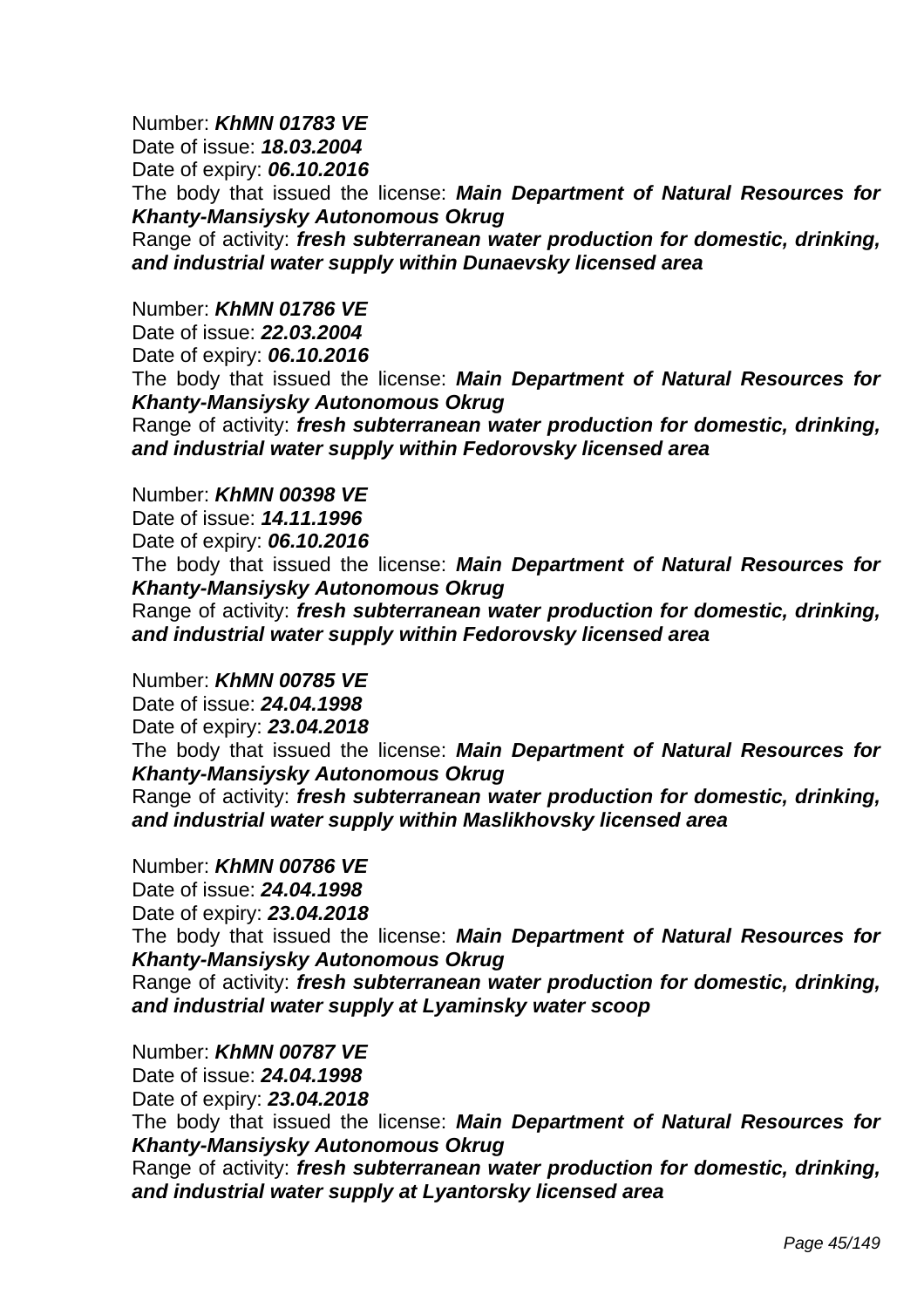Number: *KhMN 00396 VE* 

Date of issue: *14.11.1996* 

Date of expiry: *13.11.2016* 

 The body that issued the license: *Main Department of Natural Resources for Khanty-Mansiysky Autonomous Okrug* 

 Range of activity: *fresh subterranean water production for domestic, drinking, and industrial water supply within Lyantorsky licensed area* 

Number: *KhMN 01633 VE* 

Date of issue: *18.07.2002*  Date of expiry: *17.07.2022* 

The body that issued the license: *Main Department of Natural Resources for Khanty-Mansiysky Autonomous Okrug*

Range of activity: *fresh subterranean water production for domestic, drinking, and industrial water supply within Nazargaleevsky licensed area* 

Number: *KhMN 01634 VE* 

Date of issue: *18.07.2002* 

Date of expiry: *17.07.2022* 

The body that issued the license: *Main Department of Natural Resources for Khanty-Mansiysky Autonomous Okrug*

Range of activity: *fresh subterranean water production for domestic, drinking, and industrial water supply within Zapadno-Kamynsky licensed area* 

Number: *KhMN 01776 VE* 

Date of issue: *29.12.2003* 

Date of expiry: *28.12.2018* 

The body that issued the license: *Main Department of Natural Resources for Khanty-Mansiysky Autonomous Okrug*

Range of activity: *fresh subterranean water production for domestic, drinking, and industrial water supply within Saninsky licensed area* 

Number: *KhMN 00988 VE*  Date of issue: *06.05.1999*  Date of expiry: *05.05.2019* 

 The body that issued the license: *Main Department of Natural Resources for Khanty-Mansiysky Autonomous Okrug* 

 Range of activity: *fresh subterranean water production for domestic, drinking, and industrial water supply within Savuysky, Russkinskoy, Rodnikovy and Konitlorsky licensed areas* 

Number: *KhMN 01088 VE*  Date of issue: *27.09.1999*  Date of expiry: *27.09.2019*  The body that issued the license: *Main Department of Natural Resources for Khanty-Mansiysky Autonomous Okrug*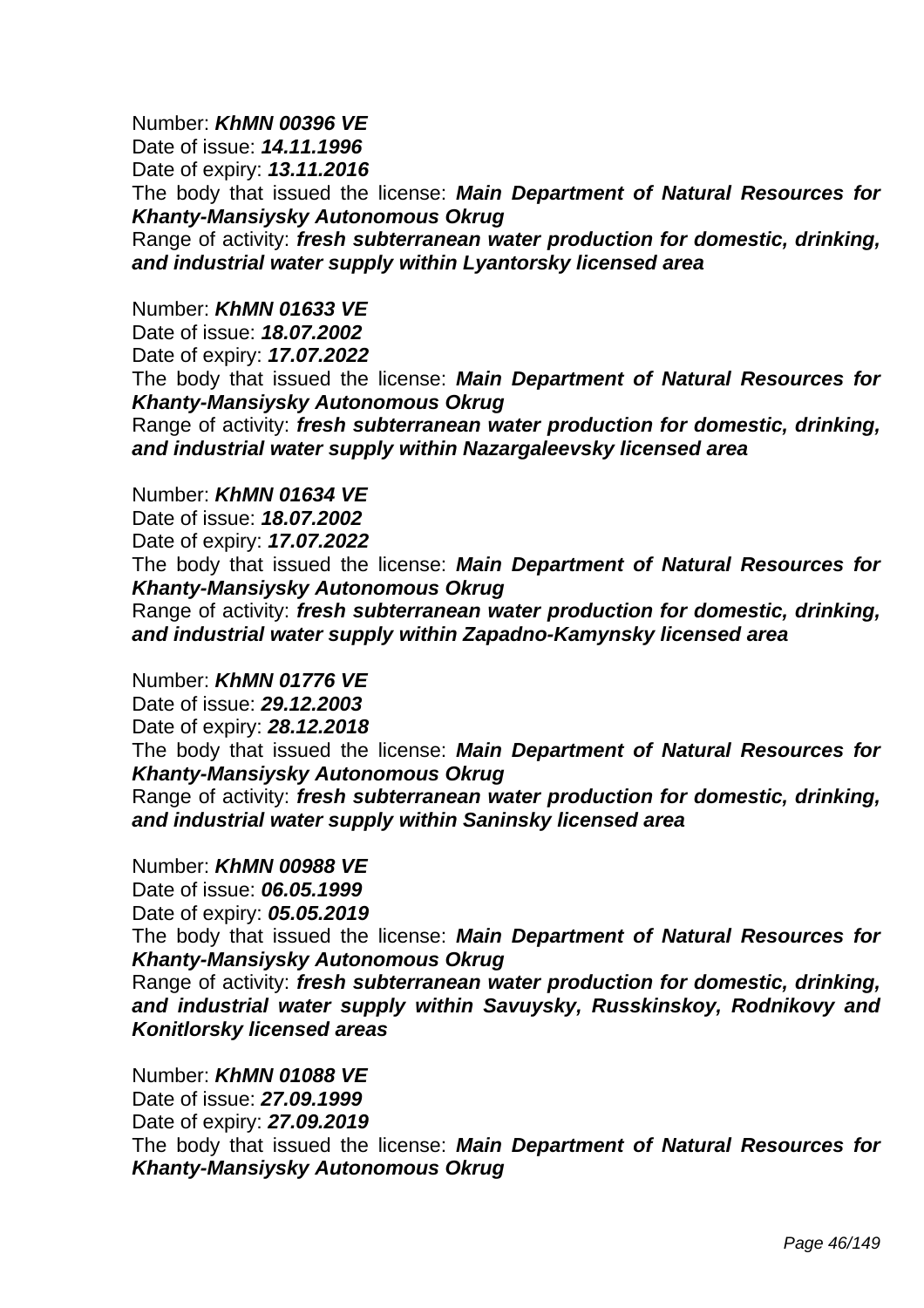Range of activity: *performing domestic, drinking and industrial water supply within Nizhne-Sortymsky licensed area* 

Number: *KhMN 01080 VE*  Date of issue: *02.09.1999*  Date of expiry: *02.09.2019*  The body that issued the license: *Main Department of Natural Resources for Khanty-Mansiysky Autonomous Okrug*  Range of activity: *performing domestic, drinking and industrial water supply within Tyansky licensed area* 

Number: *KhMN 01078 VE*  Date of issue: *02.09.1999* 

Date of expiry: *02.09.2019* 

 The body that issued the license: *Main Department of Natural Resources for Khanty-Mansiysky Autonomous Okrug* 

 Range of activity: *performing domestic, drinking and industrial water supply within Alekhinsky licensed area* 

Number: *KhMN 01079 VE* 

Date of issue: *02.09.1999* 

Date of expiry: *02.09.2019* 

 The body that issued the license: *Main Department of Natural Resources for Khanty-Mansiysky Autonomous Okrug* 

 Range of activity: *performing domestic, drinking and industrial water supply within Kamynsky licensed area* 

Number: *KhMN No.01600 VE* 

Date of issue: *20.02.2002* 

Date of expiry: *19.02.2022* 

The body that issued the license: *Main Department of Natural Resources for Khanty-Mansiysky Autonomous Okrug*

Range of activity: *performing of domestic, drinking, and industrial water supply within Bittemsky licensed area* 

Number: *KhMN No.01601 VE* 

Date of issue: *20.02.2002*  Date of expiry: *19.02.2022* 

The body that issued the license: *Main Department of Natural Resources for Khanty-Mansiysky Autonomous Okrug*

Range of activity: *performing of domestic, drinking, and industrial water supply within Tromyegansky licensed area* 

Number: *KhMN No.01602 VE*  Date of issue: *20.02.2002*  Date of expiry: *19.02.2022*  The body that issued the license: *Main Department of Natural Resources for Khanty-Mansiysky Autonomous Okrug*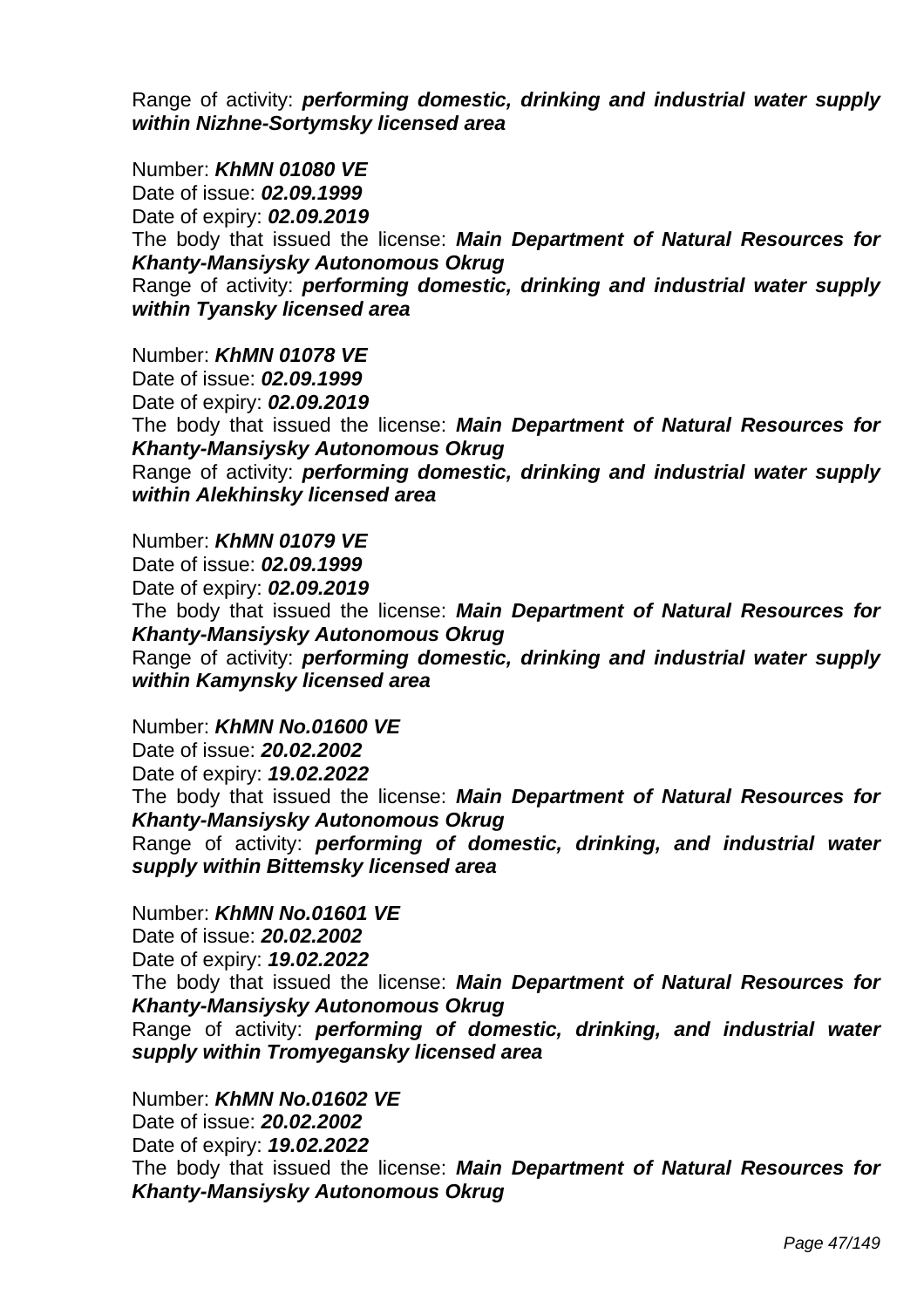Range of activity: *performing of domestic, drinking, and industrial water supply within Khorlorsky licensed area* 

Number: *KhMN No.01720 VE*  Date of issue: *11.04.2003*  Date of expiry: *10.04.2023*  The body that issued the license: *Main Department of Natural Resources for Khanty-Mansiysky Autonomous Okrug* Range of activity: *performing of domestic, drinking, and industrial water supply within Ulyanovsky licensed area* 

Number: *KhMN No.01721 VE* 

Date of issue: *11.04.2003*  Date of expiry: *10.04.2023* 

The body that issued the license: *Main Department of Natural Resources for Khanty-Mansiysky Autonomous Okrug* 

Range of activity: *performing of domestic, drinking, and industrial water supply within Zapadno-Chigorinsky licensed area* 

Number: *KhMN 00302* Т*RI*О Date of issue: *06.08.2004* Date of expiry: *06.08.2009*  The body that issued the license: *Main Department of Natural Resources for Khanty-Mansiysky Autonomous Okrug* Range of activity: *water intake (the Ob river) for maintaining reservoir pressure at oil fields of OJSC "Surgutneftegas"* 

Number: *KhMN 00169* Т*REI*О

Date of issue: *20.10.2002* Date of expiry: *27.05.2005*  The body that issued the license: *Main Department of Natural Resources for Khanty-Mansiysky Autonomous Okrug* Range of activity: *water intake (the Pim river) for maintaining reservoir pressure at oil fields of OJSC "Surgutneftegas"* 

Number: *KhMN 00170* Т*REI*О Date of issue: *27.10.2002* Date of expiry: *27.05.2005*  The body that issued the license: *Main Department of Natural Resources for Khanty-Mansiysky Autonomous Okrug* Range of activity: *water intake (the Lyamin river) for maintaining reservoir pressure at oil fields of OJSC "Surgutneftegas"* 

Number: *KhMN 00175 TBDBK*  Date of issue: *29.10.2002*  Date of expiry: *27.10.2005*  The body that issued the license: *Main Department of Natural Resources for Khanty-Mansiysky Autonomous Okrug*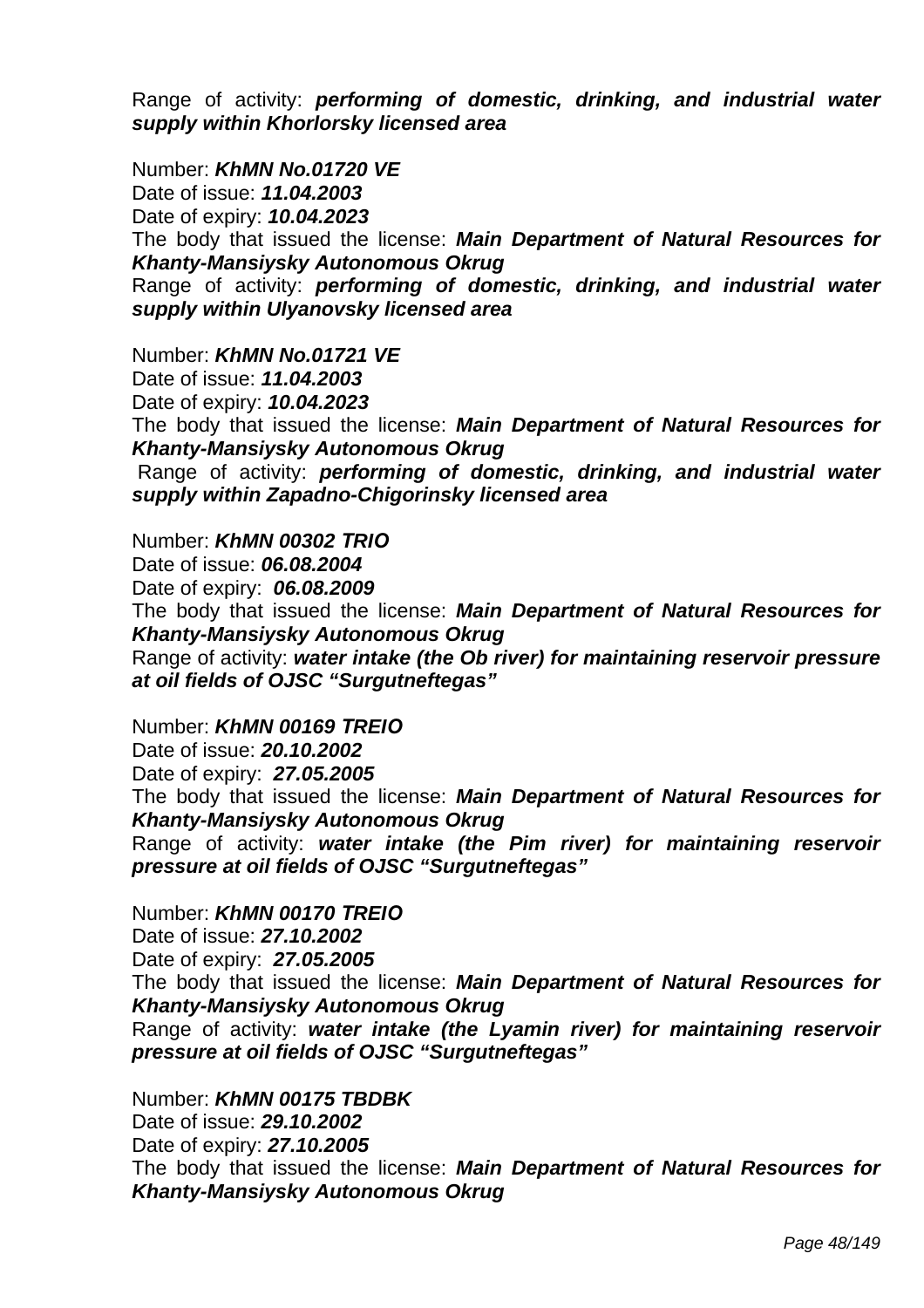Range of activity: *hydraulic alluviation and sand piling* 

Number: *KhMN 00144 TBDBK*  Date of issue: *26.03.2002*  Date of expiry: *24.03.2005*  The body that issued the license: *Main Department of Natural Resources for Khanty-Mansiysky Autonomous Okrug*  Range of activity: *hydraulic alluviation and sand piling* 

Number: *KhMN 00239 TODBK*  Date of issue: *25.10.2003*  Date of expiry: *23.10.2006*  The body that issued the license: *Main Department of Natural Resources for Khanty-Mansiysky Autonomous Okrug*  Range of activity: *hydraulic alluviation and sand piling* 

Number: *KhMN 00242 TODBK*  Date of issue: *25.10.2003*  Date of expiry: *23.10.2006*  The body that issued the license: *Main Department of Natural Resources for Khanty-Mansiysky Autonomous Okrug*  Range of activity: *hydraulic alluviation and sand piling* 

Number: *KhMN 00243 TBDBK*  Date of issue: *25.10.2003*  Date of expiry: *23.10.2006*  The body that issued the license: *Main Department of Natural Resources for Khanty-Mansiysky Autonomous Okrug*  Range of activity: *hydraulic alluviation and sand piling* 

Number: *KhMN 00244 TODIK*  Date of issue: *25.10.2003*  Date of expiry: *23.10.2006*  The body that issued the license: *Main Department of Natural Resources for Khanty-Mansiysky Autonomous Okrug*  Range of activity: *hydraulic alluviation and sand piling* 

Number: *KhMN 00250 TBDIK*  Date of issue: *17.12.2003*  Date of expiry: *17.12.2005*  The body that issued the license: *Main Department of Natural Resources for Khanty-Mansiysky Autonomous Okrug*  Range of activity: *hydraulic alluviation and sand piling* 

Number: *KhMN 00251 TODIK*  Date of issue: *17.12.2003*  Date of expiry: *17.12.2004*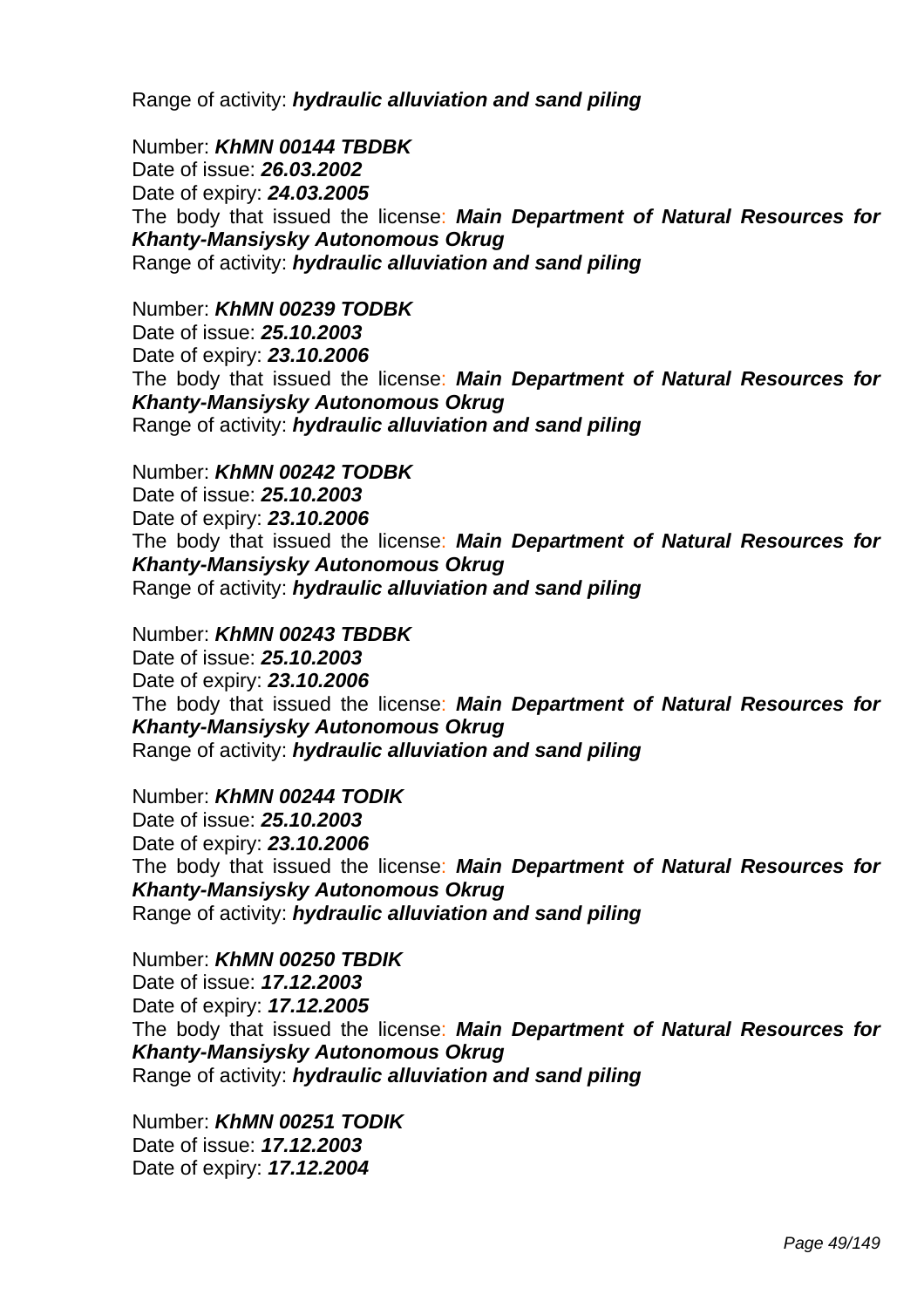The body that issued the license: *Main Department of Natural Resources for Khanty-Mansiysky Autonomous Okrug*  Range of activity: *hydraulic alluviation and sand piling* 

Number: *KhMN 00252 TBDIK*  Date of issue: *17.12.2003*  Date of expiry: *17.12.2006*  The body that issued the license: *Main Department of Natural Resources for Khanty-Mansiysky Autonomous Okrug*  Range of activity: *hydraulic alluviation and sand piling* 

Number: *KhMN 00253 TBDIK*  Date of issue: *17.12.2003*  Date of expiry: *17.12.2005*  The body that issued the license: *Main Department of Natural Resources for Khanty-Mansiysky Autonomous Okrug*  Range of activity: *hydraulic alluviation and sand piling* 

Number: *KhMN 00156 TBDBK*  Date of issue: *24.07.2002*  Date of expiry: *23.07.2012* The body that issued the license: *Main Department of Natural Resources for Khanty-Mansiysky Autonomous Okrug*  Range of activity: *Operation of submerged crossings* 

Number: *KhMN 00155 TBDBK*  Date of issue: *24.07.2002*  Date of expiry: *23.07.2012*  The body that issued the license: *Main Department of Natural Resources for Khanty-Mansiysky Autonomous Okrug*  Range of activity: *Operation of submerged crossings* 

Number: *KhMN 00158 TBDBK*  Date of issue: *24.07.2002*  Date of expiry: *23.07.2012*  The body that issued the license: *Main Department of Natural Resources for Khanty-Mansiysky Autonomous Okrug*  Range of activity: *Operation of submerged crossings* 

Number: *KhMN 00159 TBDBK*  Date of issue: *24.07.2002*  Date of expiry: *23.07.2012*  The body that issued the license: *Main Department of Natural Resources for Khanty-Mansiysky Autonomous Okrug*  Range of activity: *Operation of submerged crossings* 

Number: *KhMN 00160 TBDBK*  Date of issue: *24.07.2002*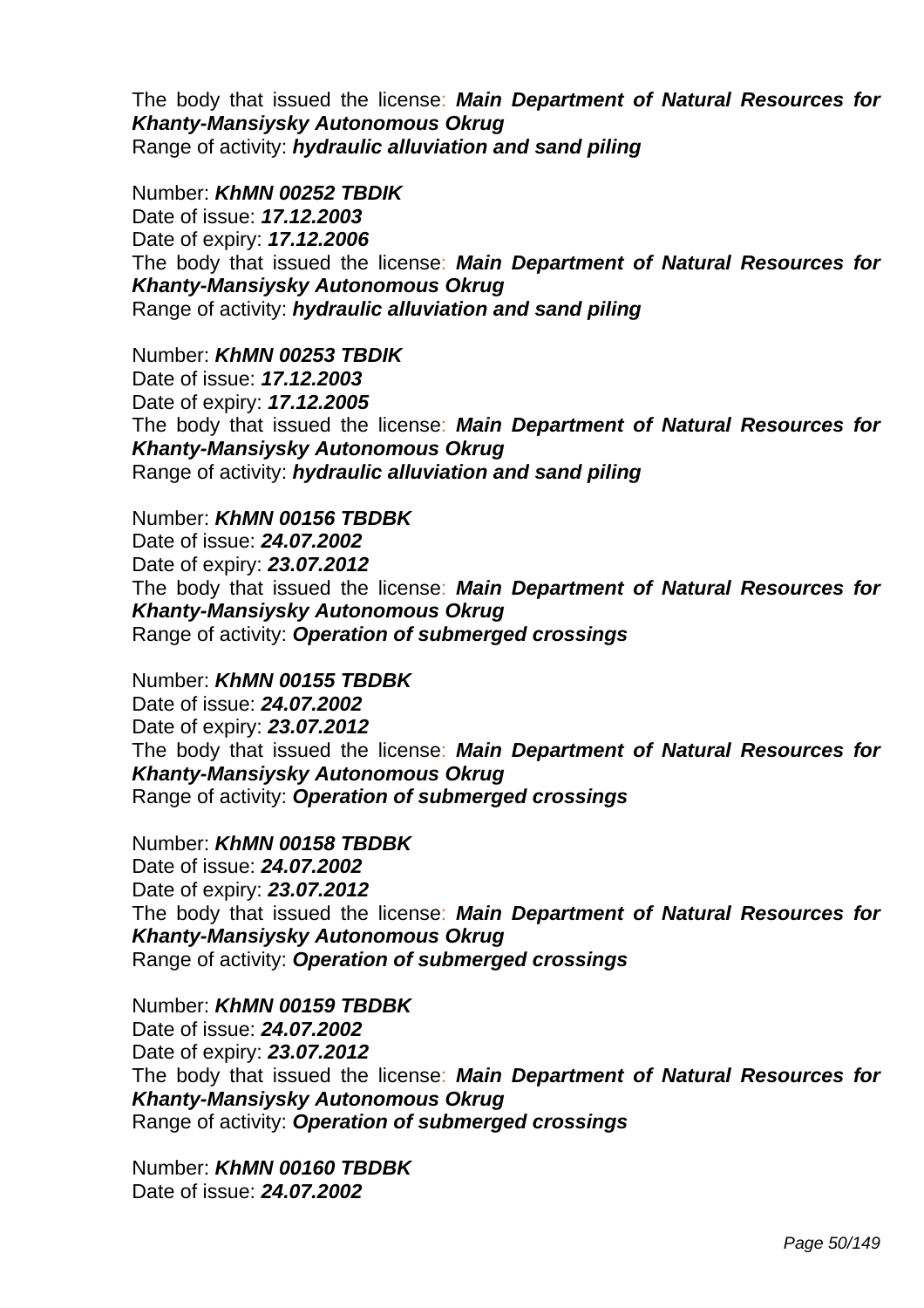Date of expiry: *23.07.2012*  The body that issued the license: *Main Department of Natural Resources for Khanty-Mansiysky Autonomous Okrug*  Range of activity: *Operation of submerged crossings* 

Number: *KhMN 00153 TBDBK*  Date of issue: *18.06.2002*  Date of expiry: *10.06.2012*  The body that issued the license: *Main Department of Natural Resources for Khanty-Mansiysky Autonomous Okrug*  Range of activity: *Operation of submerged crossings* 

Number: *KhMN 00161 TBDBK*  Date of issue: *24.07.2002*  Date of expiry: *23.07.2012*  The body that issued the license: *Main Department of Natural Resources for Khanty-Mansiysky Autonomous Okrug*  Range of activity: *Operation of submerged crossings* 

Number: *KhMN 00162 TBDBK*  Date of issue: *24.07.2002*  Date of expiry: *23.07.2012*  The body that issued the license: *Main Department of Natural Resources for Khanty-Mansiysky Autonomous Okrug*  Range of activity: *Operation of submerged crossings* 

Number: *KhMN 00172 TBDBK*  Date of issue: *29.10.2002*  Date of expiry: *27.10.2012*  The body that issued the license: *Main Department of Natural Resources for Khanty-Mansiysky Autonomous Okrug*  Range of activity: *Operation of submerged crossings* 

Number: *KhMN 00157 TBDBK*  Date of issue: *24.07.2002*  Date of expiry: *23.07.2012*  The body that issued the license: *Main Department of Natural Resources for Khanty-Mansiysky Autonomous Okrug*  Range of activity: *Operation of submerged crossings* 

Number: *KhMN 00297*  Date of issue: *06.08.2004*  Date of expiry: *06.08.2005*  The body that issued the license: *Main Department of Natural Resources for Khanty-Mansiysky Autonomous Okrug*  Range of activity: *hydraulic alluviation and sand piling* 

Number: *KhMN 00298*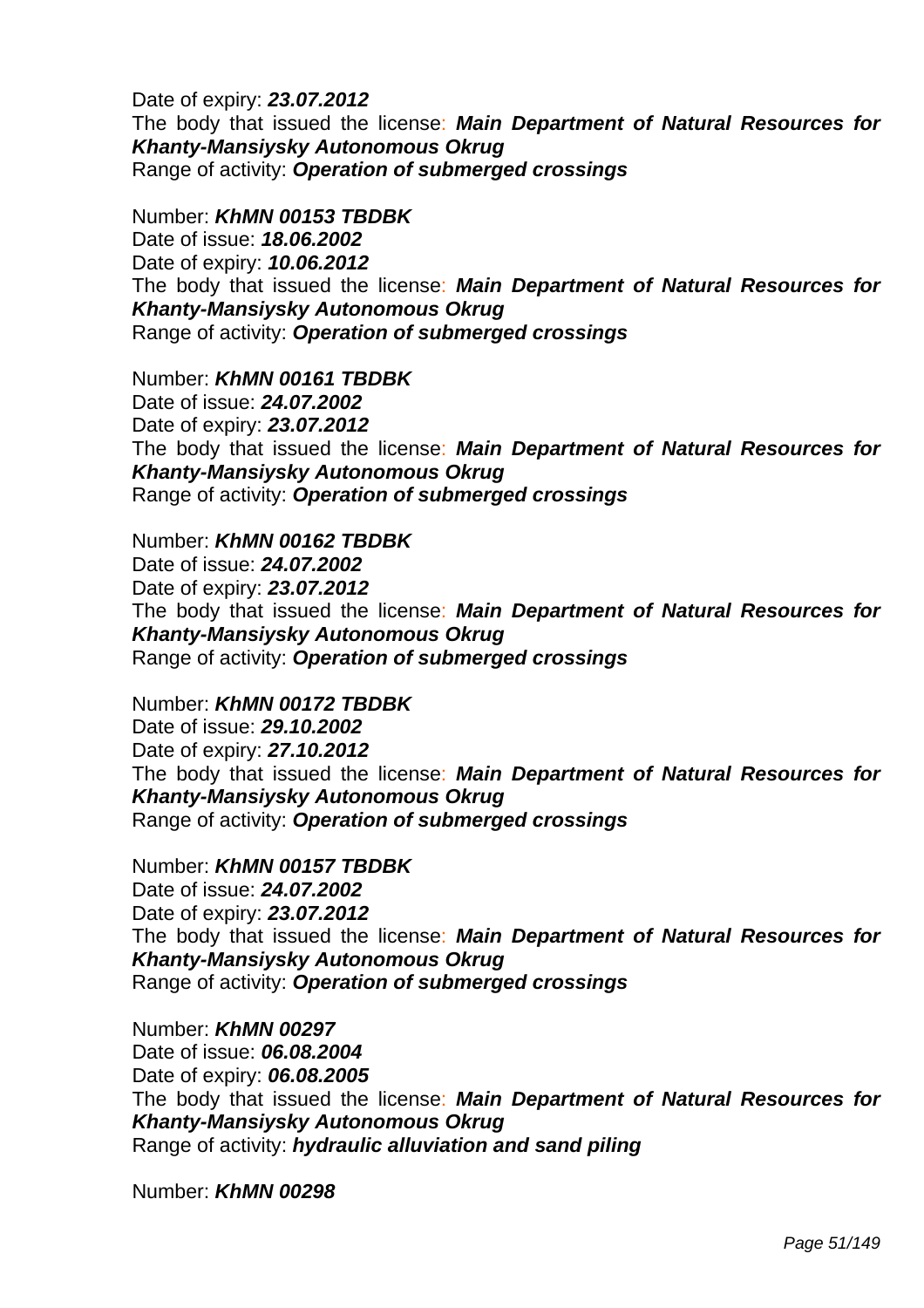Date of issue: *06.08.2004*  Date of expiry: *06.08.2005*  The body that issued the license: *Main Department of Natural Resources for Khanty-Mansiysky Autonomous Okrug*  Range of activity: *hydraulic alluviation and sand piling* 

Number: *KhMN 00299*  Date of issue: *06.08.2004*  Date of expiry: *06.08.2005*  The body that issued the license: *Main Department of Natural Resources for Khanty-Mansiysky Autonomous Okrug*  Range of activity: *hydraulic alluviation and sand piling* 

Number: *KhMN 00300*  Date of issue: *06.08.2004*  Date of expiry: *06.08.2005*  The body that issued the license: *Main Department of Natural Resources for Khanty-Mansiysky Autonomous Okrug*  Range of activity: *hydraulic alluviation and sand piling* 

Number: *KhMN 00301*  Date of issue: *06.08.2004*  Date of expiry: *06.08.2005*  The body that issued the license: *Main Department of Natural Resources for Khanty-Mansiysky Autonomous Okrug*  Range of activity: *hydraulic alluviation and sand piling* 

Number: *54*  Date of issue: *15.07.2000*  Date of expiry: *15.07.2005*  The body that issued the license: *Education Department of Administration of Surgutsky District of Khanty-Mansiysky Autonomous Okrug*  Range of activity: *educational activity on implementation of pre-school and primary education programs* 

Number: *22217*  Date of issue: *22.05.2002*  Date of expiry: *22.05.2007*  The body that issued the license: *RF Ministry of Communication*  Range of activity: *rendering local and intra-area telephone communication services* 

Number: *10505/920081*  Date of issue: *20.01.2003*  Date of expiry: *21.01.2006*  The body that issued the license: *State Customs Committee of the Russian Federation (Nizhnevartovsk customs)*  Range of activity: *setting up a warehouse for temporary storage*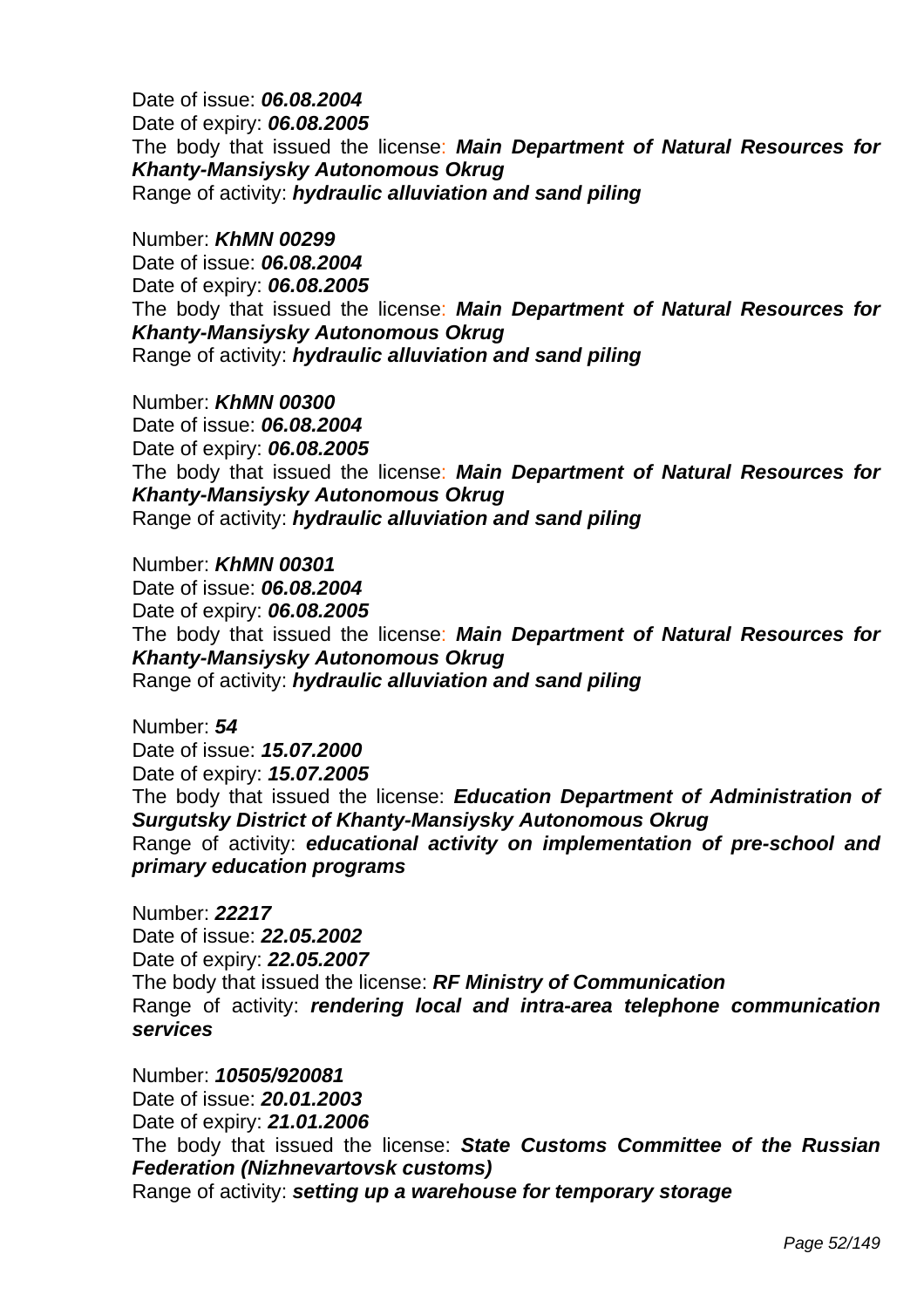Number: *1706*  Date of issue: *28.04.2000*  Date of expiry: *28.04.2005*  The body that issued the license: *License Chamber of Khanty-Mansiysky Autonomous Okrug*  Range of activity: *operation of engineering systems of cities and other localities* 

Number: *ID No.04570*  Date of issue: *20.04.2001*  Date of expiry: *20.04.2006*  The body that issued the license: *The Ministry of Press of Russia*  Range of activity: *printing activity* 

Number: *62EK No.01-6188*  Date of issue: *06.07.2001*  Date of expiry: *06.07.2006*  The body that issued the license: *Gosgortekhnadzor (State Municipal Technical Supervision) of Russia* Range of activity: *performing field geophysics and well logging study (including firing and blasting operations)* 

Number: *62EK No.01-6189*  Date of issue: *06.07.2001*  Date of expiry: *06.07.2006* The body that issued the license: *Gosgortekhnadzor (State Municipal Technical Supervision) of Russia* Range of activity: *performing field geophysics and well logging study (including firing and blasting operations)* 

Number: *62VR No.01-6190*  Date of issue: *06.07.2001*  Date of expiry: *06.07.2006*  The body that issued the license: *Gosgortekhnadzor (State Municipal Technical Supervision) of Russia*  Range of activity: *operation of warehouses for explosive materials* 

Number: *62VR No.01-6191* 

Date of issue: *06.07.2001* 

Date of expiry: *06.07.2006* 

 The body that issued the license: *Gosgortekhnadzor (State Municipal Technical Supervision) of Russia* 

Range of activity: *application of equipment and devices of explosion art, explosion and shooting through equipment and perforation systems admitted by Gosgortekhnadzor (State Municipal Technical Supervision) of Russia for explosion and shooting through operations*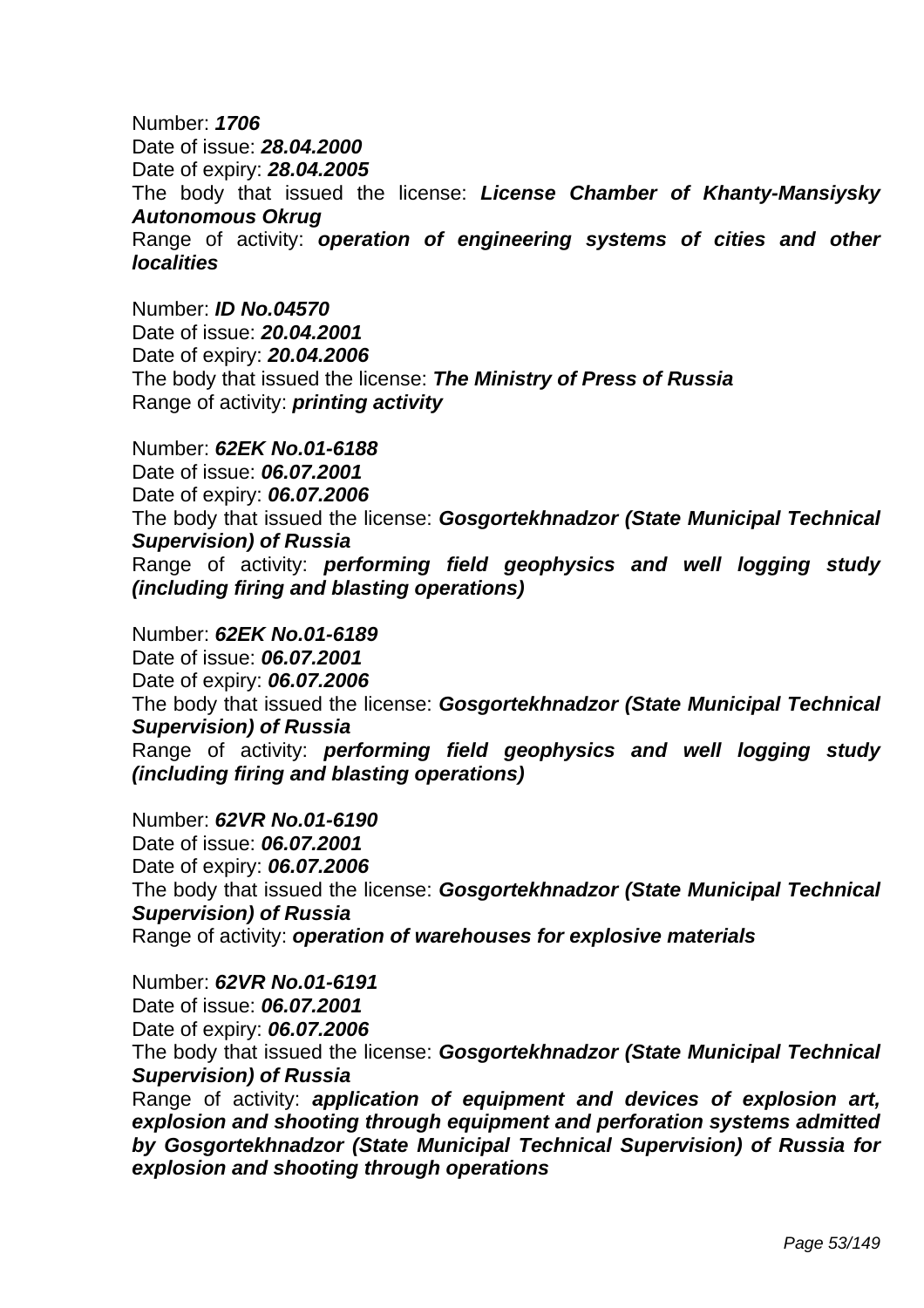Number: *62VR No.01-6192*  Date of issue: *06.07.2001*  Date of expiry: *06.07.2006*  The body that issued the license: *Gosgortekhnadzor (State Municipal Technical Supervision) of Russia*  Range of activity: *application of commercial explosive materials and articles supplemented with explosive materials admitted by Gosgortekhnadzor of Russia (State Municipal Technical Supervision)* 

Number: *62ST No.01-6193*  Date of issue: *06.07.2001*  Date of expiry: *06.07.2006*  The body that issued the license: *Gosgortekhnadzor (State Municipal Technical Supervision) of Russia*  Range of activity: *construction of plants and installations for field development* 

Number: *85M/01/0045/03/L*  Date of issue: *18.06.2001*  Date of expiry: *18.06.2006*  The body that issued the license: *Mineral Resources Committee for Khanty-Mansiysky Autonomous Okrug*  Range of activity: *activities relating to work (services) for nature preservation* 

Number: *85M/01/0046/03/L*  Date of issue: *18.06.2001*  Date of expiry: *18.06.2006*  The body that issued the license: *Mineral Resources Committee for Khanty-Mansiysky Autonomous Okrug*  Range of activity: *activities relating to work (services) for nature preservation* 

Number: *85M/01/0047/02/L*  Date of issue: *18.06.2001*  Date of expiry: *18.06.2006*  The body that issued the license: *Mineral Resources Committee for Khanty-Mansiysky Autonomous Okrug*  Range of activity: *issuing ecological passports* 

Number: *No.1229/128*  Date of issue: *28.03.2001*  Date of expiry: *28.03.2006*  The body that issued the license: *License Committee of Krasnodarsky Krai*  Range of activity: *medical activity of the boarding house "Neftyanik Sibiri" belonging to the healthcare trust "Surgut"* 

Number: *No.1229/128*  Date of issue: *28.03.2001*  Date of expiry: *28.03.2006*  The body that issued the license: *License Committee of Krasnodarsky Krai*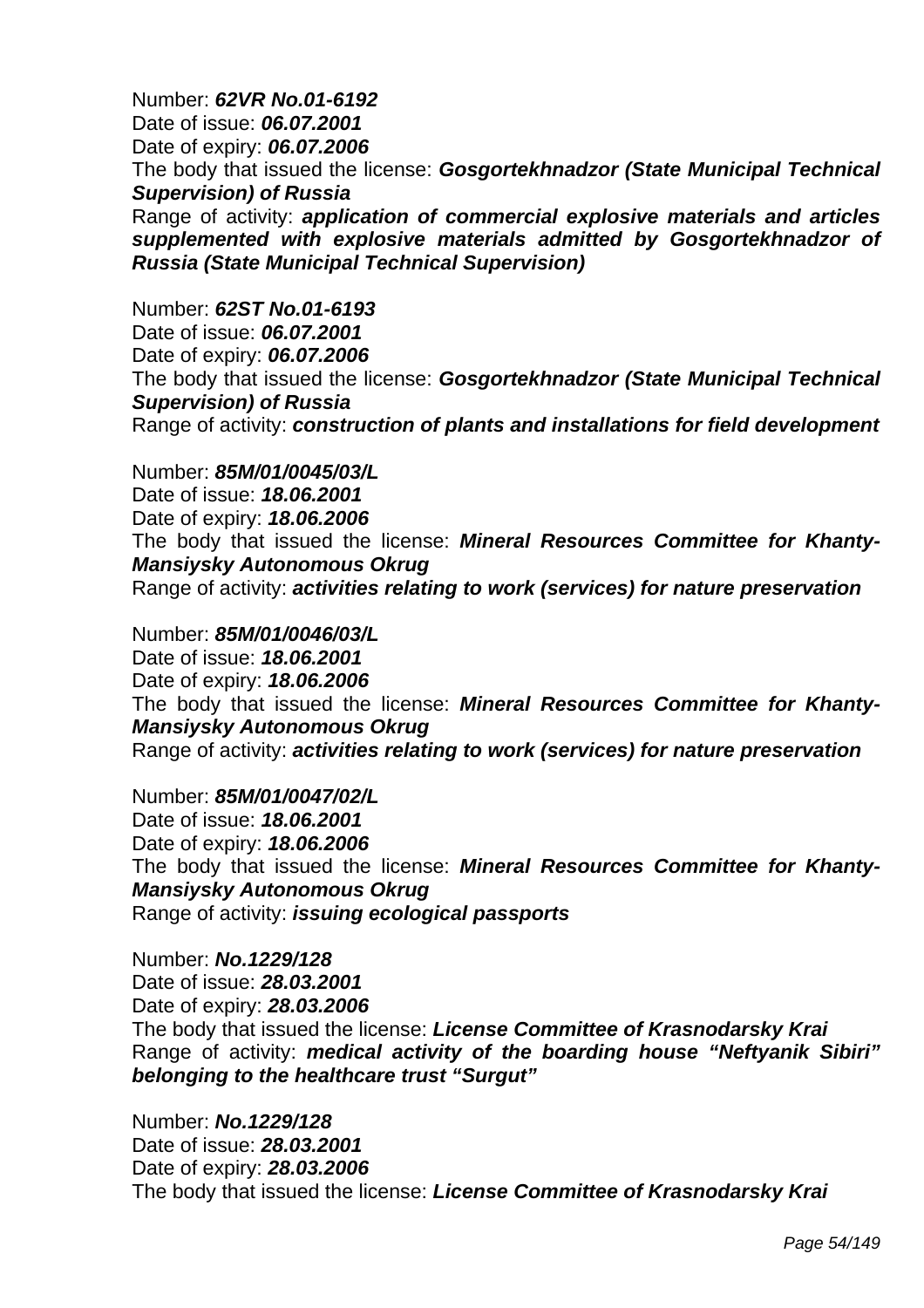Range of activity: *medical activity of "Yuny Neftyanik" boarding house belonging to the healthcare trust "Surgut"* 

Number: *No.1229/128*  Date of issue: *28.03.2001*  Date of expiry: *28.03.2006*  The body that issued the license: *License Committee of Krasnodarsky Krai*  Range of activity: *medical activity of "Lermontovo" boarding house belonging to the healthcare trust "Surgut*

Number: *57 EK No.006829*  Date of issue: *31.05.2001*  Date of expiry: *31.05.2006*  The body that issued the license: *Administration of Northern Caucasus Okrug of Gosgortekhnadzor (State Municipal Technical Supervision) of RF*  Range of activity: *boil inspection objects operation* 

Number: *1721/587*  Date of issue: *26.09.2001*  Date of expiry: *26.09.2006*  The body that issued the license: *License Chamber for Krasnodarsky Krai*  Range of activity: *medical activity (pre-trip medical examinations for Motor depot of healthcare trust "Surgut")* 

Number: *TYuKh 182354*  Date of issue: *29.10.2001*  Date of expiry: *29.10.2006*  The body that issued the license: *State Licensing Administration of Department for Urban Development Policy in Khanty-Mansiysky Autonomous Okrug*  Range of activity: *construction of buildings and structures (constructionmounting works)* 

Number: *TYuKh 182353*  Date of issue: *29.10.2001*  Date of expiry: *29.10.2006*  The body that issued the license: *State Licensing Administration of Department for Urban Development Policy in Khanty-Mansiysky Autonomous Okrug*  Range of activity: *manufacture of constructional materials and structures* 

Number: *62MR No.01-6565*  Date of issue: *08.11.2001*  Date of expiry: *08.11.2006*  The body that issued the license: *Gosgortekhnadzor (State Municipal Technical Supervision) of Russia*  Range of activity: *surveying works while using natural resources* 

Number: *KRD 26617 BMKBK*  Date of issue: *06.12.2001*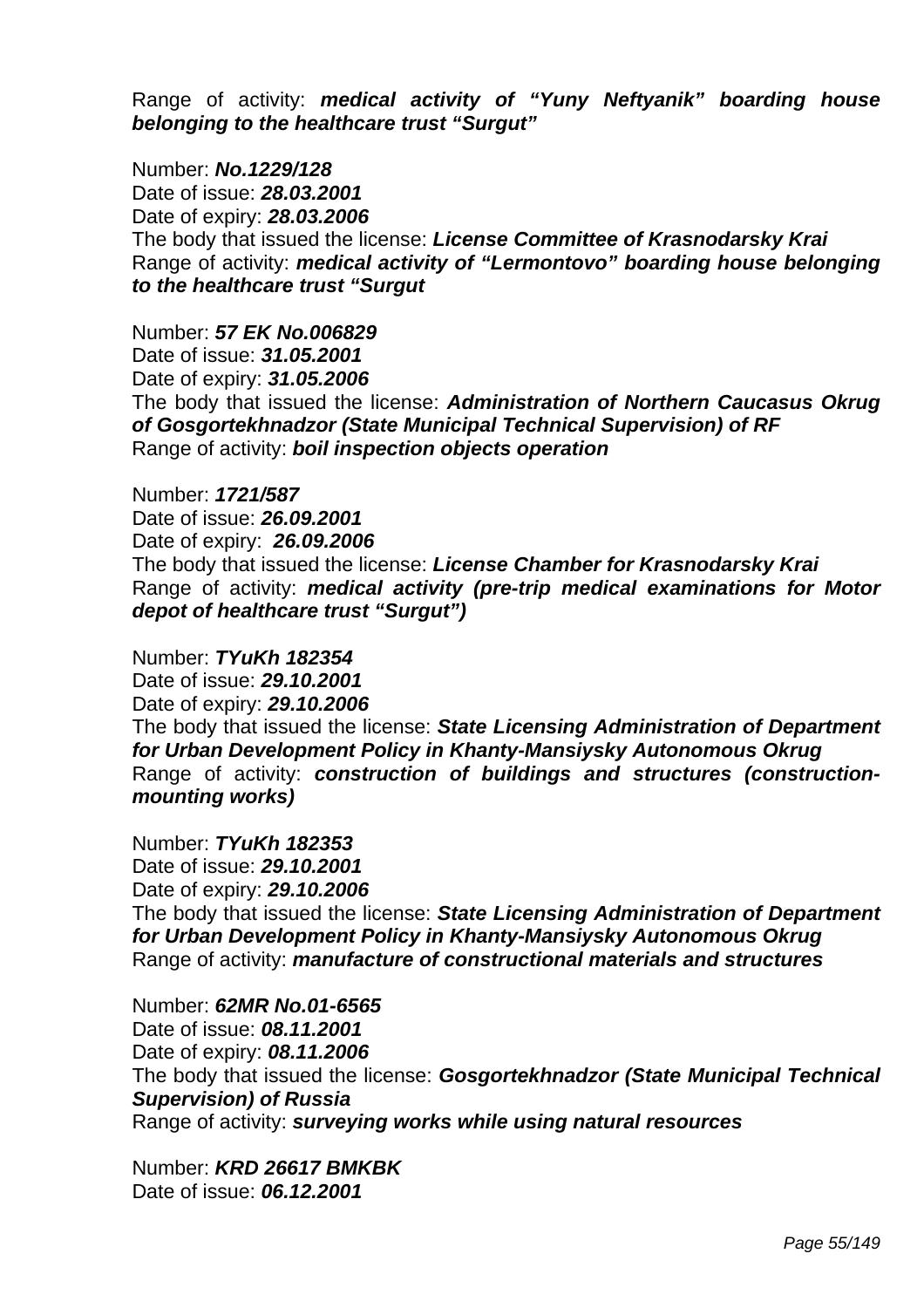Date of expiry: *01.09.2006*  The body that issued the license: *Kuban Administration of Basins*  Range of activity: *use of water (surface water facilities)* 

#### Number: *KRD 26616 BMKBK*

Date of issue: *06.12.2001*  Date of expiry: *01.09.2006*  The body that issued the license: *Kuban Administration of Basins*  Range of activity: *use of water (surface water facilities)* 

#### Number: *KRD 26615 BMKBK*

Date of issue: *06.12.2001*  Date of expiry: *01.09.2006*  The body that issued the license: *Kuban Administration of Basins*  Range of activity: *use of water (surface water facilities)* 

Number: *GS-5-72-02-21-0-8602060555-000201-1*  Date of issue: *11.01.2002*  Date of expiry: *11.01.2005* The body that issued the license: *State Committee of the RF for Building and Housing Complex*  Range of activity: *designing of structures and buildings* 

Number: *TYuKh 182440*  Date of issue: *15.01.2002*  Date of expiry: *15.01.2007* The body that issued the license: *State Licensing Administration of Department for Urban Development Policy in Khanty-Mansiysky Autonomous Okrug*  Range of activity: *designing of structures and buildings* 

Number: *62EK No.03-6894*  Date of issue: *07.02.2002*  Date of expiry: *07.02.2005*  The body that issued the license: *Tyumen Regional Administration of Gosgortekhnadzor of the Russian Federation*  Range of activity: *operation of explosive and fire hazardous facilities and installations* 

Number: *62EK No.10-2008*  Date of issue: *07.02.2002*  Date of expiry: *07.02.2007*  The body that issued the license: *Tyumen Regional Administration of Gosgortekhnadzor of the Russian Federation*  Range of activity: *operation of trunk pipeline transport* 

Number: *62EK No.10-2004*  Date of issue: *07.02.2002*  Date of expiry: *07.02.2005*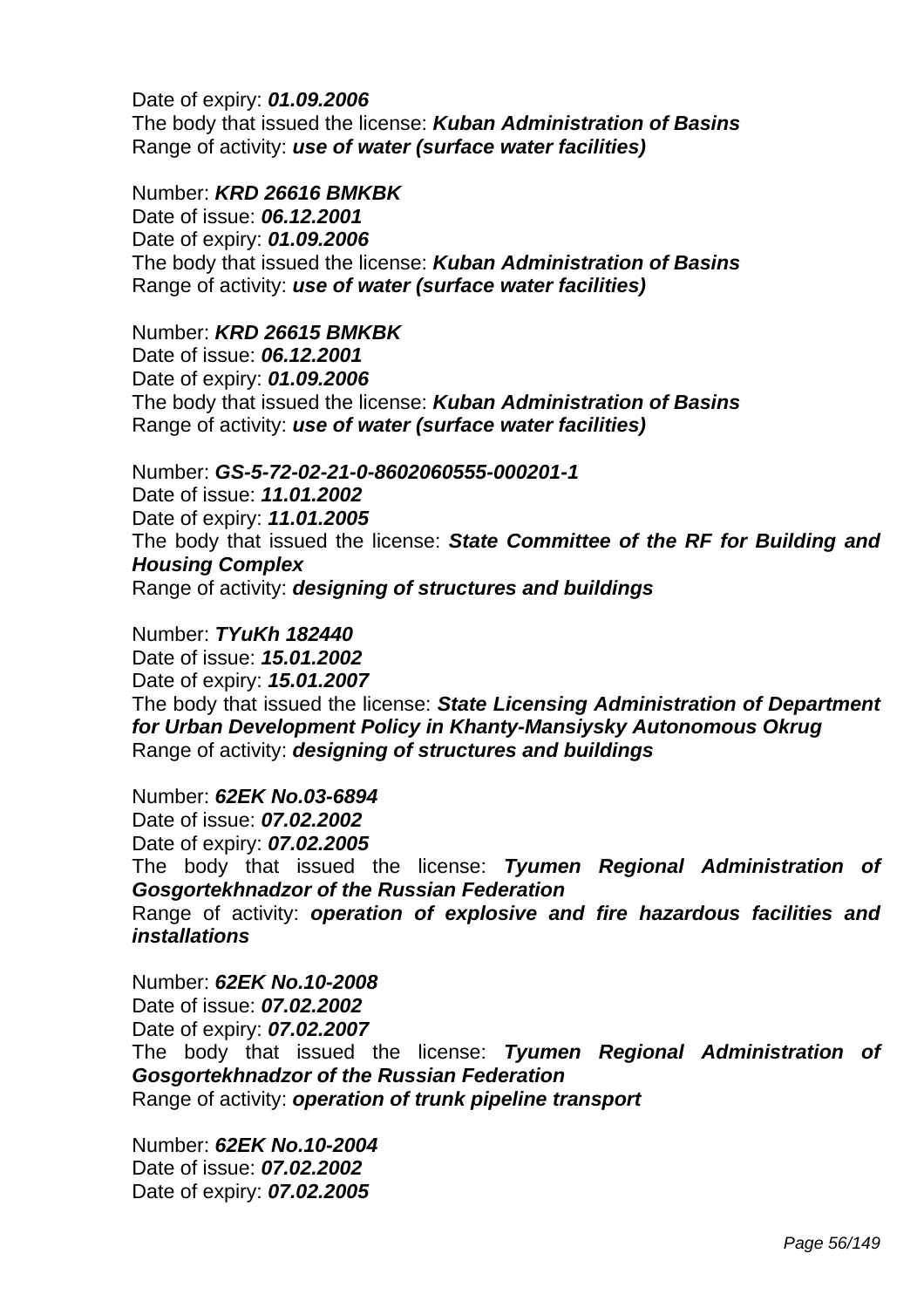The body that issued the license: *Tyumensky Regional Administration of Gosgortekhnadzor of the Russian Federation* 

Range of activity: *operation of explosive and fire hazardous facilities and installations* 

Number: *90*  Date of issue: *11.02.2002*  Date of expiry: *11.02.2007*  The body that issued the license: *Education and Science Department of Administration of Surgut*  Range of activity: *educational activity on implementation of pre-school and primary education programs* 

Number: *173*  Date of issue: *15.07.2002*  Date of expiry: *26.05.2007*  The body that issued the license: *Education and Science Department of Khanty-Mansiysky Autonomous Okrug*  Range of activity: *educational activities (TsPTO)* 

Number: *228*  Date of issue: *02.08.2002*  Date of expiry: *01.08.2007* The body that issued the license: *Education and Science Department of Khanty-Mansiysky Autonomous Okrug*  Range of activity: *educational activities (PU "SurgutASUneft")* 

Number: *734D*  Date of issue: *16.07.2002*  Date of expiry: *16.07.2005*  The body that issued the license: *Economic Policy Department of Administration of Surgut*  Range of activity: *retail sale of alcoholic beverages* 

Number: *256*  Date of issue: *27.09.2002*  Date of expiry: *27.09.2005* The body that issued the license: *Ministry of Taxes and Duties Division for Khanty-Mansiysky Autonomous Okrug*  Range of activity: *purchase, storage and supply of alcoholic beverages (excluding export and import)* 

Number: *TYuG-00248k*  Date of issue: *02.10.2002*  Date of expiry: *02.10.2007*  The body that issued the license: *Tyumen Territorial RF Gosgeonadzor Inspection*  Range of activity: *Mapping activity*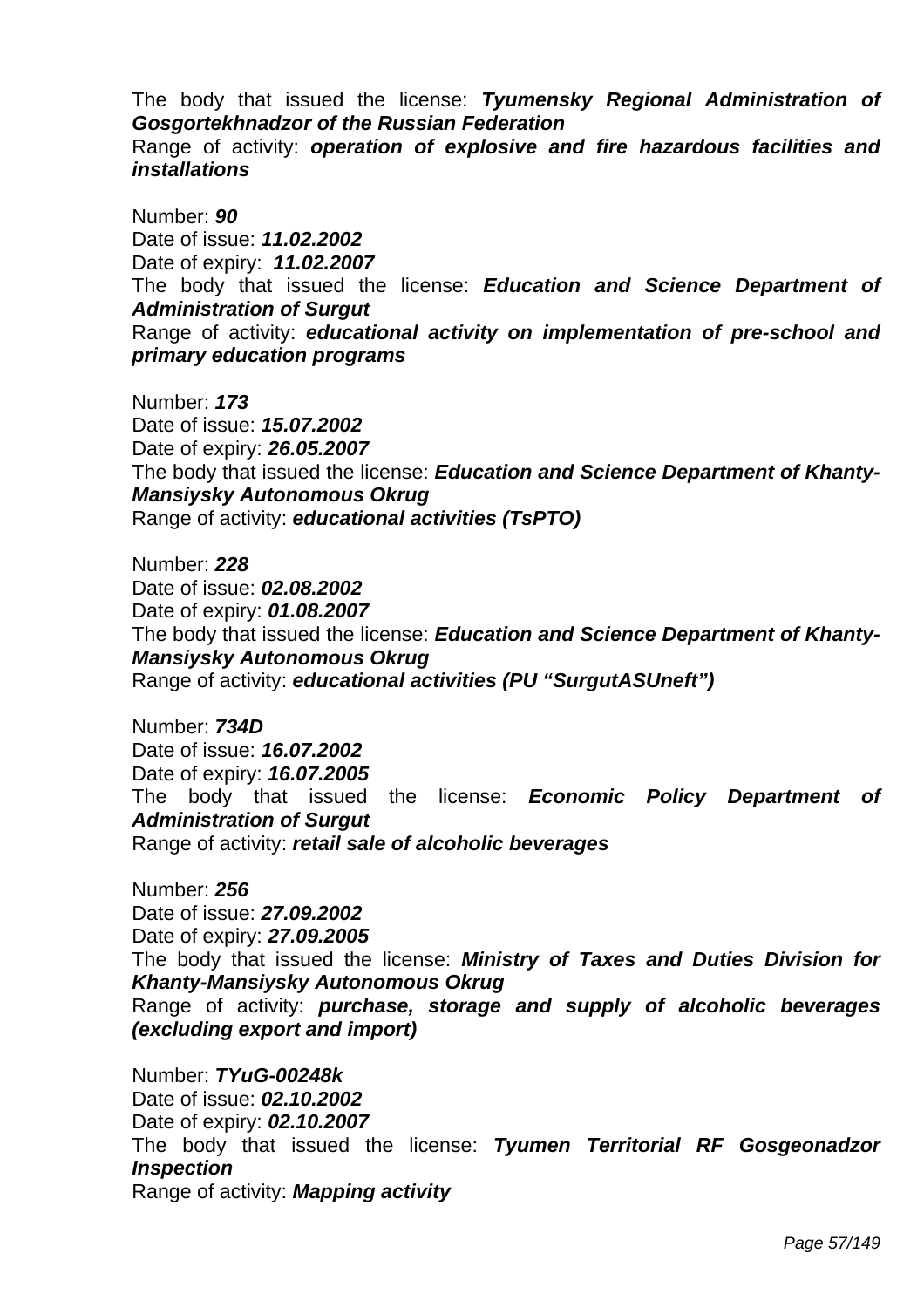Number: *TYuG-00247g*  Date of issue: *02.10.2002*  Date of expiry: *02.10.2007*  The body that issued the license: *Tyumen Territorial RF Gosgeonadzor Inspection*  Range of activity: *Surveying activity* 

Number: *2486*  Date of issue: *01.02.2002*  Date of expiry: *01.02.2005* The body that issued the license: *License Chamber for Khanty-Mansiysky Autonomous Okrug*  Range of activity: *operation of filling stations* 

Number: *2502*  Date of issue: *08.02.2002*  Date of expiry: *08.02.2005*  The body that issued the license: *License Chamber for Khanty-Mansiysky Autonomous Okrug*  Range of activity: *operation of filling stations* 

Number: *20003809*  Date of issue: *03.02.2003*  Date of expiry: *02.02.2008* The body that issued the license: *Ministry of Energy of the Russian Federation*  Range of activity: *main pipeline transportation of oil, gas and their respective derivatives* 

Number: *10003808*  Date of issue: *03.02.2003*  Date of expiry: *02.02.2008*  The body that issued the license: *Ministry of Energy of the Russian Federation*  Range of activity: *oil refining, gas processing and processing of their respective derivatives* 

Number: *30008347*  Date of issue: *28.04.2003*  Date of expiry: *27.04.2008*  The body that issued the license: *the Ministry of Energy of the Russian Federation*  Range of activity: *storing of oil, gas and their respective derivatives* 

Number: *60009102*  Date of issue: *20.05.2003*  Date of expiry: *19.05.2008*  The body that issued the license: *the Ministry of Energy of the Russian Federation*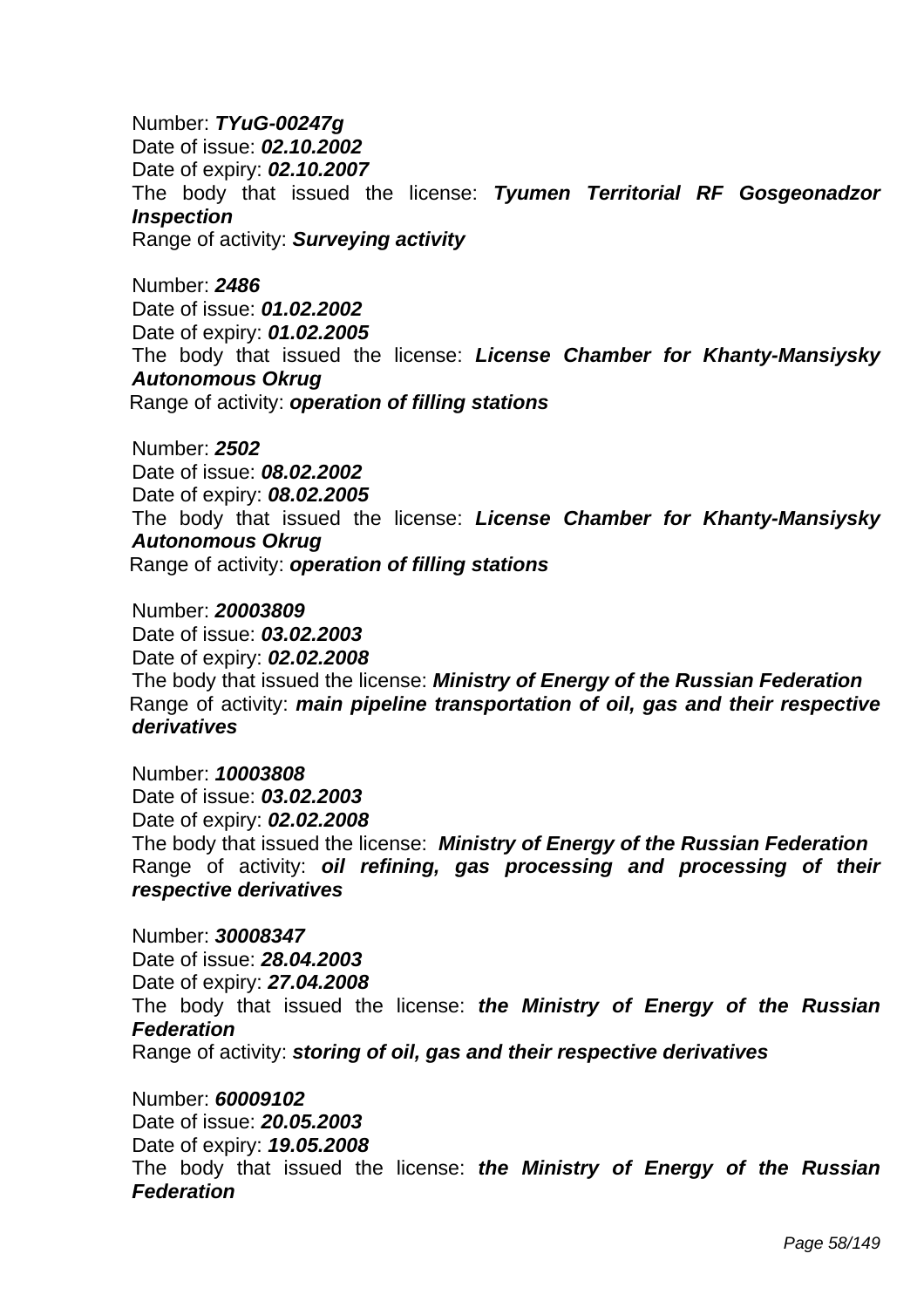Range of activity: *heating systems operation* 

Number: *50009101*  Date of issue: *20.05.2003*  Date of expiry: *19.05.2008*  The body that issued the license: *the Ministry of Energy of the Russian Federation*  Range of activity: *electric systems operation*

Number: *00-EKh-001261 (Kh)*  Date of issue: *04.06.2003*  Date of expiry: *04.06.2008*  The body that issued the license: *Gosgortekhnadzor (State Municipal Technical Supervision) of RF*  Range of activity: *operation of chemically hazardous production facilities* 

Number: *00-DE-001485 (DKN)*  Date of issue: *23.07.2003*  Date of expiry: *23.07.2008*  The body that issued the license: *Gosgortekhnadzor (State Municipal Technical Supervision) of RF*  Range of activity: *examination of industrial safety* 

Number: *00-EN-001262 (DN)*  Date of issue: *04.06.2003*  Date of expiry: *04.06.2008*  The body that issued the license: *Gosgortekhnadzor (State Municipal Technical Supervision) of Russia*  Range of activity: *operation of oil and gas producing facilities* 

Number: *00-EV-001550 (KMSKh)*  Date of issue: *01.08.2003*  Date of expiry: *01.08.2008*  The body that issued the license: *Gosgortekhnadzor (State Municipal Technical Supervision) of Russia*  Range of activity: *operation of potentially explosive production facilities* 

Number: *3/00074*  Date of issue: *18.09.2003*  Date of expiry: *18.09.2008*  The body that issued the license: *Main Department of State Fire Protection Service of MChS of RF (Ministry of Emergencies)*  Range of activity: *operation of fire hazardous production facilities* 

Number: *2/04487*  Date of issue: *18.09.2003*  Date of expiry: *18.09.2008*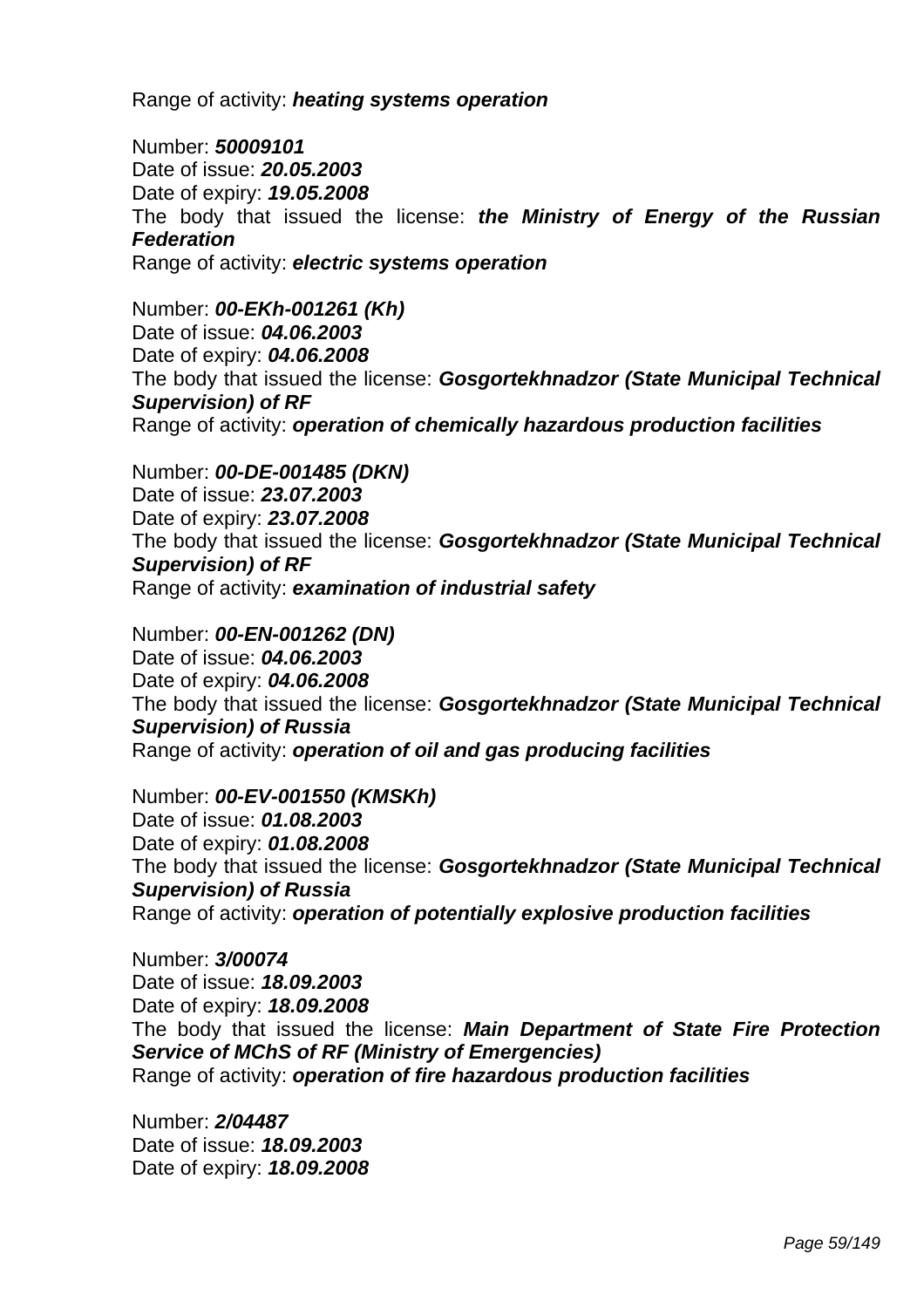The body that issued the license: *Main Department of State Fire Protection Service of MChS of RF (Ministry of Emergencies)*  Range of activity: *mounting, repairs and maintenance of equipment and fire protection systems of buildings and installations* 

Number: *PRD 01539*  Date of issue: *30.09.2003*  Date of expiry: *29.09.2008* The body that issued the license: *Ministry of Railways of Russia* Range of activity: *loading-unloading operations at railway transport* 

Number: *199*  Date of issue: *14.11.2003*  Date of expiry: *14.11.2008* The body that issued the license: *Medical Activity Licensing Commission of the Department of Health Care of Khanty-Mansiysky Autonomous Okrug*  Range of activity: *medical activity* 

Number: *27719*  Date of issue: *05.09.2003*  Date of expiry: *05.09.2008*  The body that issued the license: *RF Ministry of Communication*  Range of activity: *communication channels lease* 

Number: *217*  Date of issue: *09.12.2003*  Date of expiry: *09.12.2008* The body that issued the license: *Medical Activity Licensing Commission of the Department of Health Care of Khanty-Mansiysky Autonomous Okrug* Range of activity: *medical activity* 

Number: *LSS-86-087232*  Date of issue: *08.07.2002*  Date of expiry: *07.07.2007* The body that issued the license: *Khanty-Mansiysky Okrug Branch of Russia Transport Inspection* Range of activity: *Commercial transportation of passengers by light motorvehicles* 

Number: *ASS-86-086427*  Date of issue: *08.07.2002*  Date of expiry: *07.07.2007* The body that issued the license: *Khanty-Mansiysky Okrug Branch of Russia Transport Inspection* Range of activity: *Transportation of passengers by motor-vehicles, equipped to transport more than 8 persons*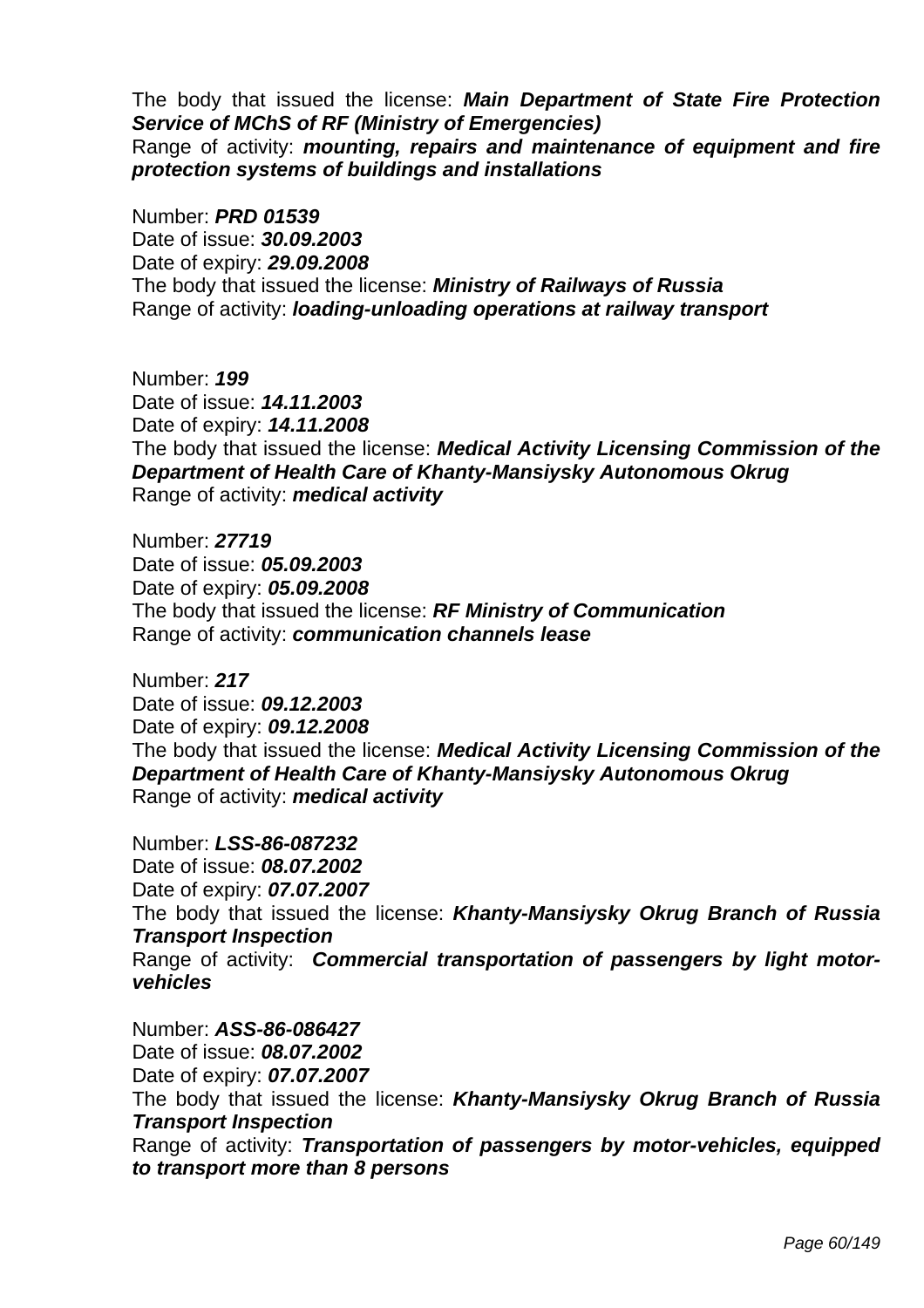Number: *GSS-86-085336*  Date of issue: *08.07.2002*  Date of expiry: *07.07.2007* The body that issued the license: *Khanty-Mansiysky Okrug Branch of Russia Transport Inspection* Range of activity: *Transportation of cargoes by motor-vehicles with capacity of over 3.5 tons* 

Number: *227*  Date of issue: *26.12.2003*  Date of expiry: *26.12.2008* The body that issued the license: *Medical Activity Licensing Commission of the Department of Health Care of Khanty-Mansiysky Autonomous Okrug* Range of activity: *medical activity* 

Number: *GS-5-86-02-27-0-8602060555-001673-1* 

Date of issue: *09.03.2004* 

Date of expiry: *09.03.2009*

The body that issued the license: *State Committee of the RF for Building and Housing Complex* 

Range of activity: *construction of structures and buildings of I and II criticality rating* 

Number: *GS-5-86-02-28-0-8602060555-002348-1*  Date of issue: *18.10.2004*  Date of expiry: *18.10.2009* The body that issued the license: *Federal Agency for Building and Housing Complex*  Range of activity: *engineering surveys for construction of structures and buildings of I and II criticality rating in accordance with the state standard* 

Number: *GS-5-86-02-26-0-8602060555-002347-1*  Date of issue: *04.10.2004*  Date of expiry: *04.10.2009* The body that issued the license: *Federal Agency for Building and Housing Complex*  Range of activity: *designing of structures and buildings of I and II criticality rating in accordance with the state standard* 

Number: *62-DG-001184 (S)*  Date of issue: *07.12.2004*  Date of expiry: *07.12.2009* The body that issued the license: *Federal Service on Ecological, Technological and Nuclear Inspection*  Range of activity: *operation of gas circuits* 

Number: *000066-R*  Date of issue: *18.11.2004*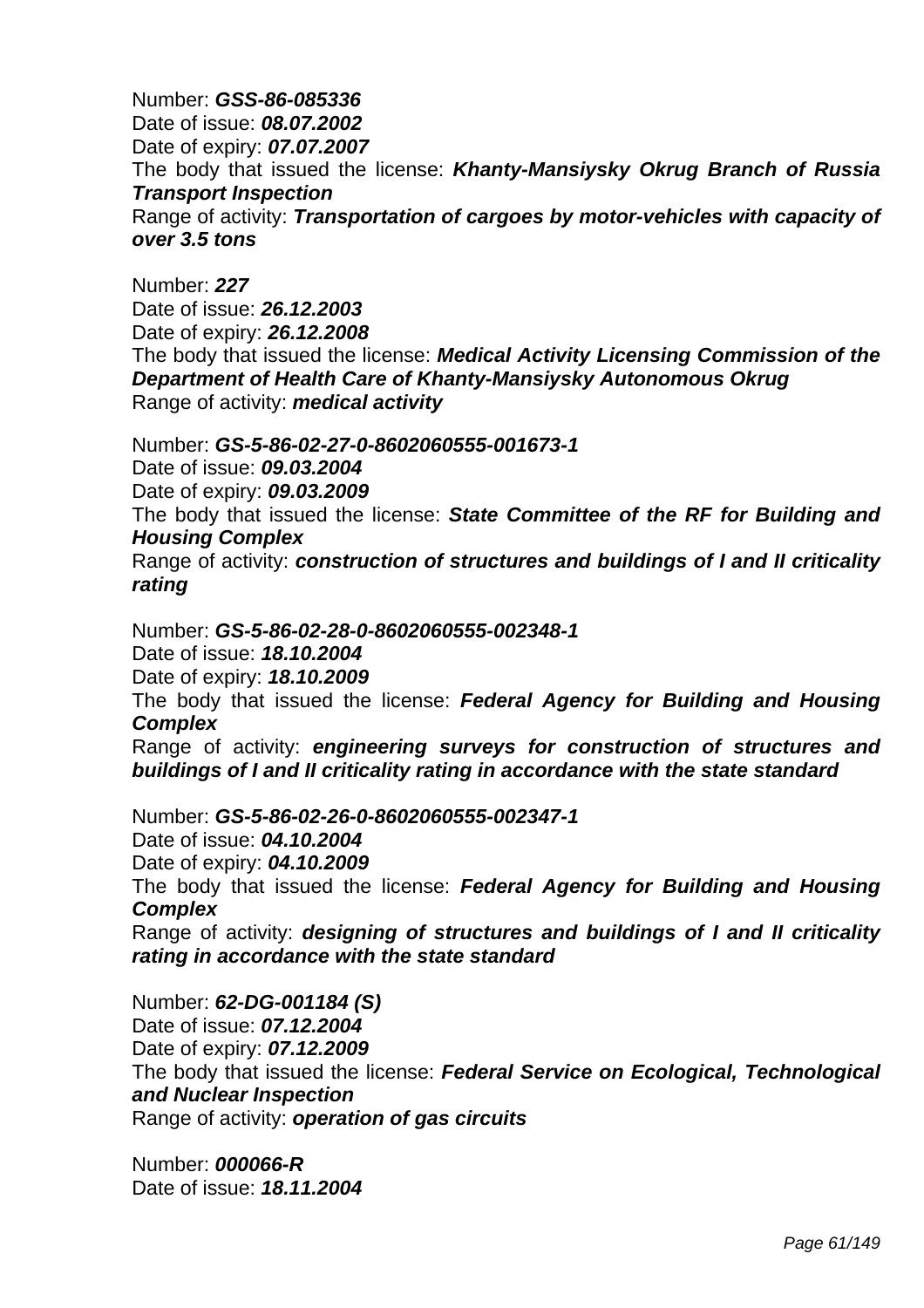Date of expiry: *18.11.2009* The body that issued the license: *Federal Agency for Technical Regulation and Metrology*  Range of activity: *measurement instrumentation repair* 

Number: *UO-03-209-1030*  Date of issue: *20.12.2004*  Date of expiry: *31.12.2009* The body that issued the license: *Federal Service on Ecological, Technological and Nuclear Inspection*  Range of activity: *use, transportation and storage of articles containing radioactive substances* 

Number: *86*  Date of issue: *24.06.2003*  Date of expiry: *24.06.2008*  The body that issued the license: *Regional office of Federal Security Service of RF in Tyumenskaya Oblast*  Range of activity: *execution by OJSC "Surgutneftegas" of activities involving the use of information, which is a state secret* 

Number: *86/1*  Date of issue: *24.06. 2003*  Date of expiry: *24.06.2008*  The body that issued the license: *Regional office of Federal Security Service of RF in Tyumenskaya Oblast*  Range of activity: *execution by NGDU "Surgutneft" of* 

*OJSC "Surgutneftegas" of activities involving the use of information, which is a state secret* 

Number: *86/2*  Date of issue: *24.06.2003* 

Date of expiry: *24.06.2008*

 The body that issued the license: *Regional office of Federal Security Service of RF in Tyumenskaya Oblast* 

Range of activity: *execution by NGDU "Fedorovskneft" of OJSC "Surgutneftegas" of activities involving the use of information, which is a state secret* 

Number: *86/3* 

Date of issue: *24.06. 2003* 

Date of expiry: *24.06.2008*

 The body that issued the license: *Regional office of Federal Security Service of RF in Tyumenskaya Oblast* 

Range of activity: *execution by NGDU "Bystrinskneft" of OJSC "Surgutneftegas" of activities involving the use of information, which is a state secret*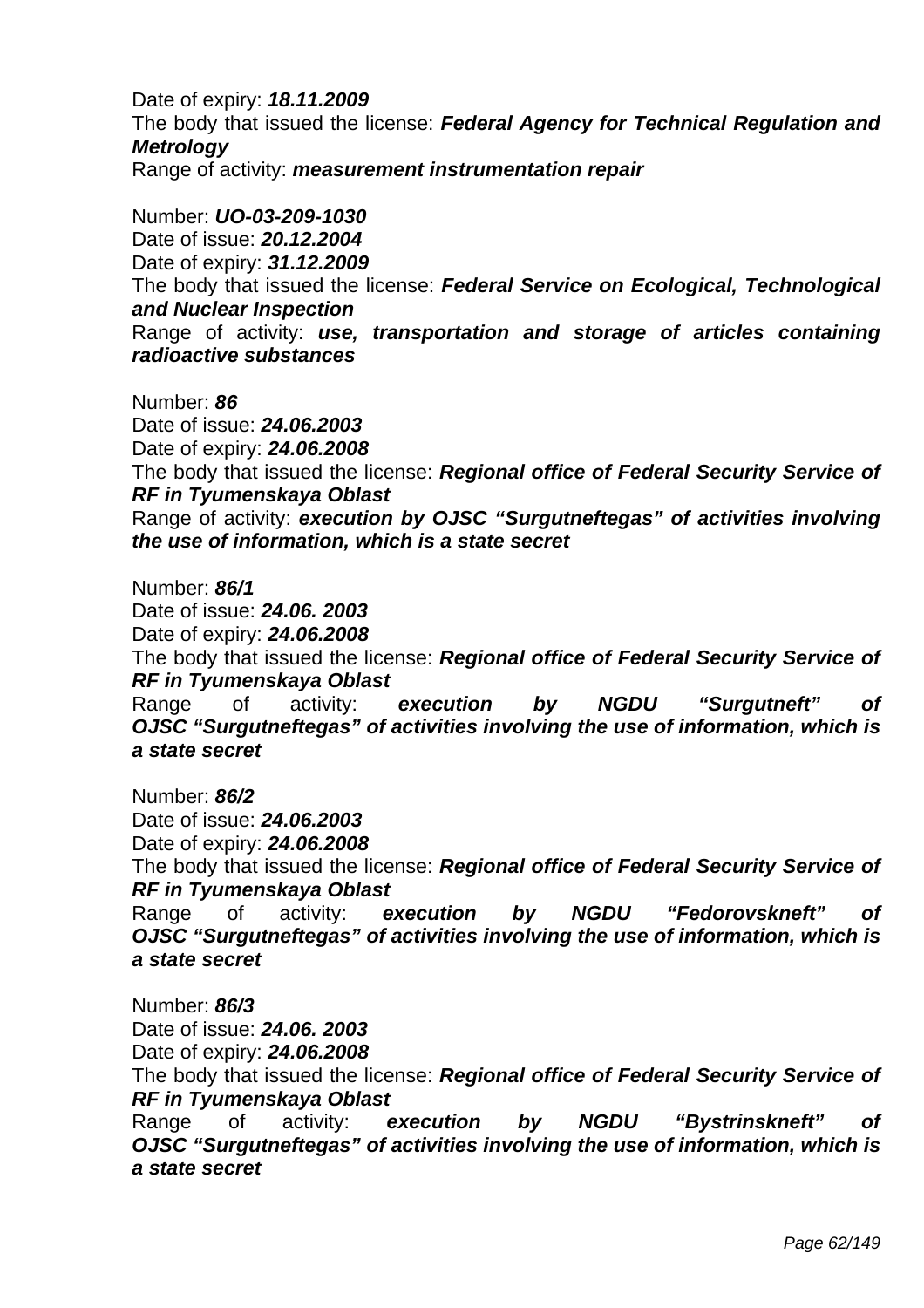Number: *86/4*  Date of issue: *24.06. 2003*  Date of expiry: *24.06.2008* The body that issued the license: *Regional office of Federal Security Service of RF in Tyumenskaya Oblast*  Range of activity: execution by NGDU "Komsomolskneft" *OJSC "Surgutneftegas" of activities involving the use of information, which is* 

*a state secret* 

Number: *86/5*  Date of issue: *24.06. 2003*  Date of expiry: *24.06.2008*

 The body that issued the license: *Regional office of Federal Security Service of RF in Tyumenskaya Oblast* 

Range of activity: *execution by NGDU "Lyantorneft" of OJSC "Surgutneftegas" of activities involving the use of information, which is a state secret* 

Number: *86/6* 

Date of issue: *24.06. 2003* 

Date of expiry: *24.06.2008*

 The body that issued the license: *Regional office of Federal Security Service of RF in Tyumenskaya Oblast* 

Range of activity: execution by NGDU "Nizhnesortymskneft" *OJSC "Surgutneftegas" of activities involving the use of information, which is a state secret* 

Number: *86/7* 

Date of issue: *24.06. 2003* 

Date of expiry: *24.06.2008*

 The body that issued the license: *Regional office of Federal Security Service of RF in Tyumenskaya Oblast* 

Range of activity: *execution by Division of Intra-field Gathering and Utilization of Petroleum Gas of OJSC "Surgutneftegas" of activities involving the use of information, which is a state secret* 

Number: *86/8*  Date of issue: *24.06. 2003*  Date of expiry: *24.06.2008* The body that issued the license: *Regional office of Federal Security Service of RF in Tyumenskaya Oblast* 

Range of activity: *execution by Prospecting Division of OJSC "Surgutneftegas" of activities involving the use of information, which is a state secret* 

Number: *86/9*  Date of issue: *24.06. 2003*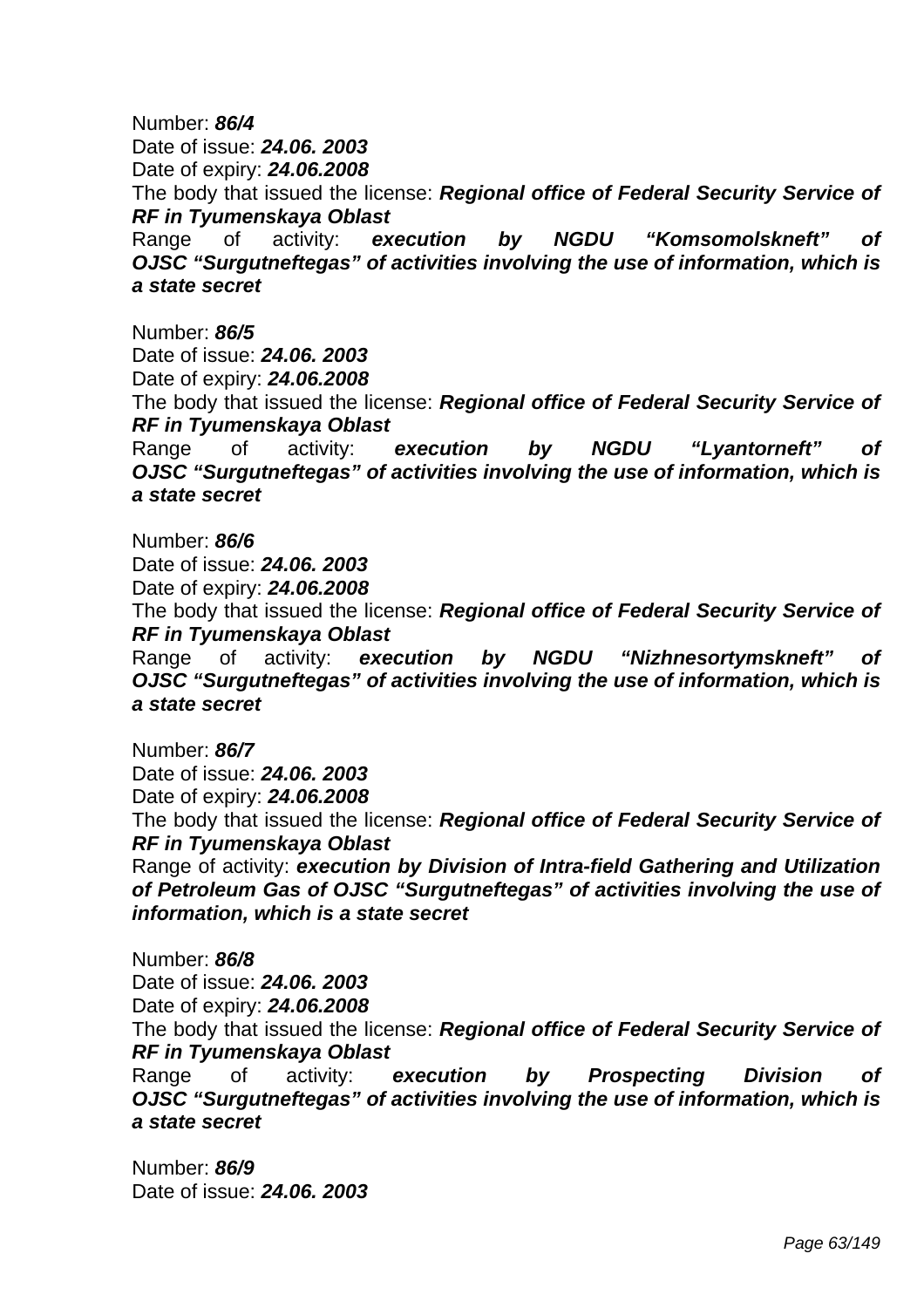### Date of expiry: *24.06.2008*

 The body that issued the license: *Regional office of Federal Security Service of RF in Tyumenskaya Oblast* 

Range of activity: *execution by research institute "SurgutNIPIneft" of OJSC "Surgutneftegas" of activities involving the use of information, which is a state secret* 

3.2.10. The Issuer's joint activity.

In the reporting period, the Company and other organizations did not *conclude any joint activity agreements.* 

| Name                                      | Purpose of investment of | The amount of    | <b>Financial results</b> |
|-------------------------------------------|--------------------------|------------------|--------------------------|
| of a subsidiary                           | capital                  | capital invested |                          |
|                                           |                          | (RUR '000)       |                          |
|                                           | 2                        |                  | 4                        |
| <b>Limited Liability Company "Invest-</b> | <b>Profit earning</b>    | 55,840.00        |                          |
| Zaschita"                                 |                          |                  |                          |
| <b>Limited Liability Company "Neft-</b>   | <b>Profit earning</b>    | 47.50            |                          |
| <b>Konsalting"</b>                        |                          |                  |                          |
| <b>Limited Liability Company</b>          | <b>Profit earning</b>    | 759,750.00       |                          |
| "Strakhovoye Obshchestvo                  |                          |                  |                          |
| "Surgutneftegas"                          |                          |                  |                          |
| <b>Limited Liability Company</b>          | <b>Profit earning</b>    | 4,426.31         |                          |
| "Central Surgut Depositary"               |                          |                  |                          |
| <b>Limited Liability Company</b>          | <b>Profit earning</b>    | 3,517.68         |                          |
| "PA "Kirishinefteorgsintez"               |                          |                  |                          |
| <b>Limited Liability Company</b>          | <b>Profit earning</b>    | 9,791.65         |                          |
| "Leasing Production"                      |                          |                  |                          |
| <b>Closed Joint Stock Company</b>         | <b>Profit earning</b>    | 1,078,026.34     |                          |
| "Surgutneftegasbank"                      |                          |                  |                          |
|                                           |                          |                  |                          |

#### **As of 31.12.2004**

3.2.11. Additional requirements to be met by issuers being joint stock investment pools or insurance organizations.

### *The Company is neither a joint stock investment pool, nor an insurance organization.*

3.2.12. Additional requirements to be met by issuers, whose primary activity is mineral resources extraction.

a) Mineral resources

Name of a license: *KhMN 12326 NE* Date of issue: *23.04.2004* 

Date of expiry: *01.03.2024* 

Basis for license issuance: *according to Paragraph 3, Item 4, Article 10.1 of Federal Law No. 2395-1 "On Subsurface" of February 21, 1992* 

Basis for license extension: *according to Federal Law No. 2395-1 "On Subsurface" of February 21, 1992* 

Description of subsurface area: *Khanty-Mansiysky Autonomous Okrug, Surgutsky District*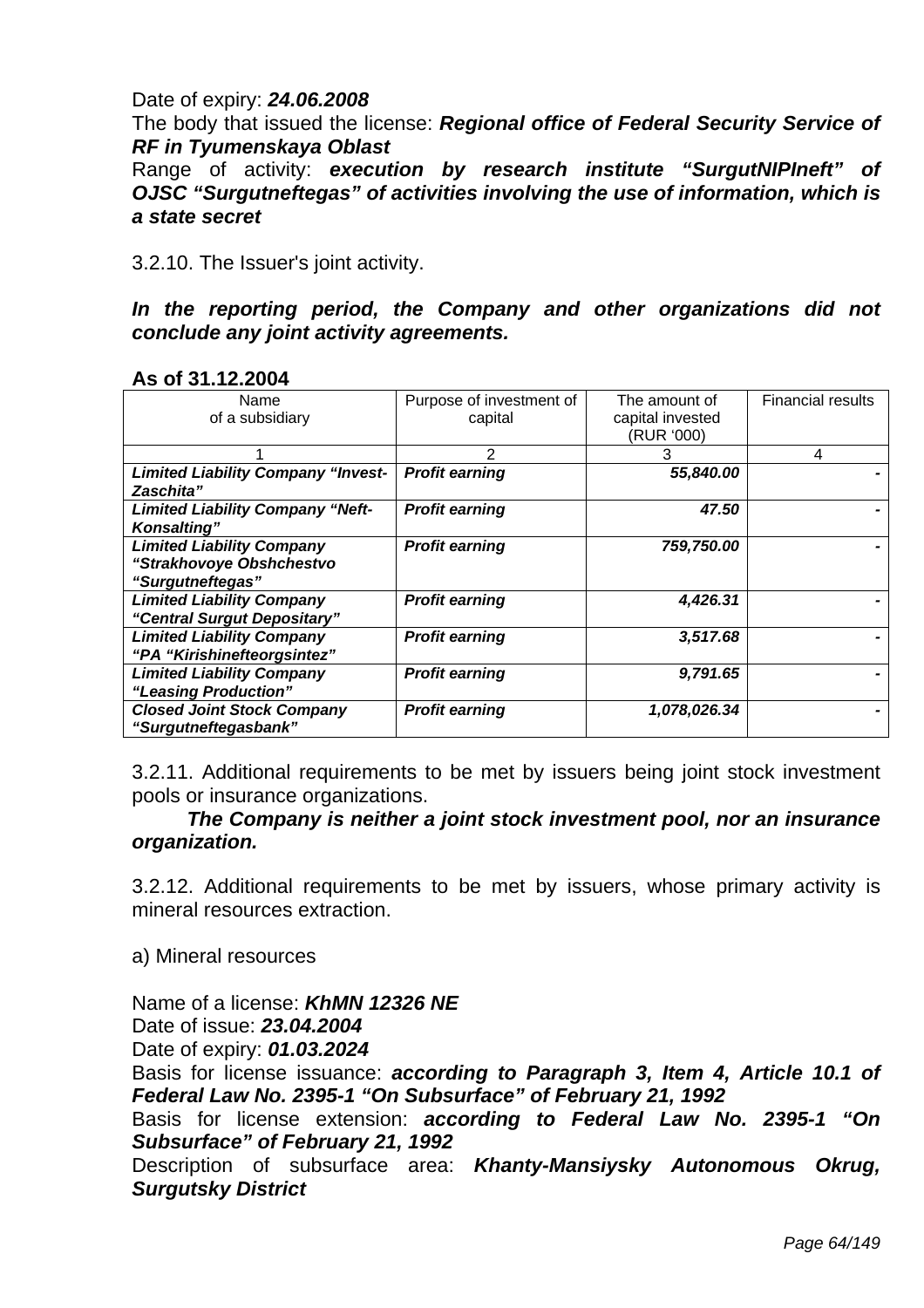## Type of license: *oil and gas exploration and production*

Payments under license terms and conditions: *all kinds of payments are made in compliance with the law currently in force in the Russian Federation* 

Extent to which license obligations are fulfilled: *obligations are being fulfilled*  Factors which may adversely affect fulfilment of license obligations and their possible occurrence: *no such factors* 

### Name of a license: *KhMN 11293 NE*

Date of issue: *05.09.2002* 

Date of expiry: *01.07.2022* 

Basis for license issuance: *according to Paragraph 3, Item 4, Article 10.1 of Federal Law No. 2395-1 "On Subsurface" of February 21, 1992* 

Basis for license extension: *according to Federal Law No. 2395-1 "On Subsurface" of February 21, 1992* 

Description of subsurface area: *Khanty-Mansiysky Autonomous Okrug, Surgutsky District* 

Type of license: *oil and gas exploration and production* 

Payments under license terms and conditions: *all kinds of payments are made in compliance with the law currently in force in the Russian Federation* 

Extent to which license obligations are fulfilled: *obligations are being fulfilled* 

 Factors which may adversely affect fulfilment of license obligations and their possible occurrence: *no such factors* 

Name of a license: *KhMN No. 11878 NE*

Date of issue: *03.11.2003* 

Date of expiry: *22.10.2023* 

Basis for license issuance: *according to Paragraph 3, Item 4, Article 10.1 of Federal Law No. 2395-1 "On Subsurface" of February 21, 1992* 

Basis for license extension: *according to Federal Law No. 2395-1 "On Subsurface" of February 21, 1992* 

Description of subsurface area: *Khanty-Mansiysky Autonomous Okrug, Surgutsky District* 

Type of license: *oil and gas exploration and production* 

Payments under license terms and conditions: *all kinds of payments are made in compliance with the law currently in force in the Russian Federation* 

Extent to which license obligations are fulfilled: *obligations are being fulfilled*  Factors which may adversely affect fulfilment of license obligations and their possible occurrence: *no such factors* 

Name of a license: *KhMN 12325 NE*

Date of issue: *23.04.2004* 

Date of expiry: *01.03.2024* 

Basis for license issuance: *according to Paragraph 3, Item 4, Article 10.1 of Federal Law No. 2395-1 "On Subsurface" of February 21, 1992* 

Basis for license extension: *according to Federal Law No. 2395-1 "On Subsurface" of February 21, 1992* 

Description of subsurface area: *Khanty-Mansiysky Autonomous Okrug, Surgutsky District*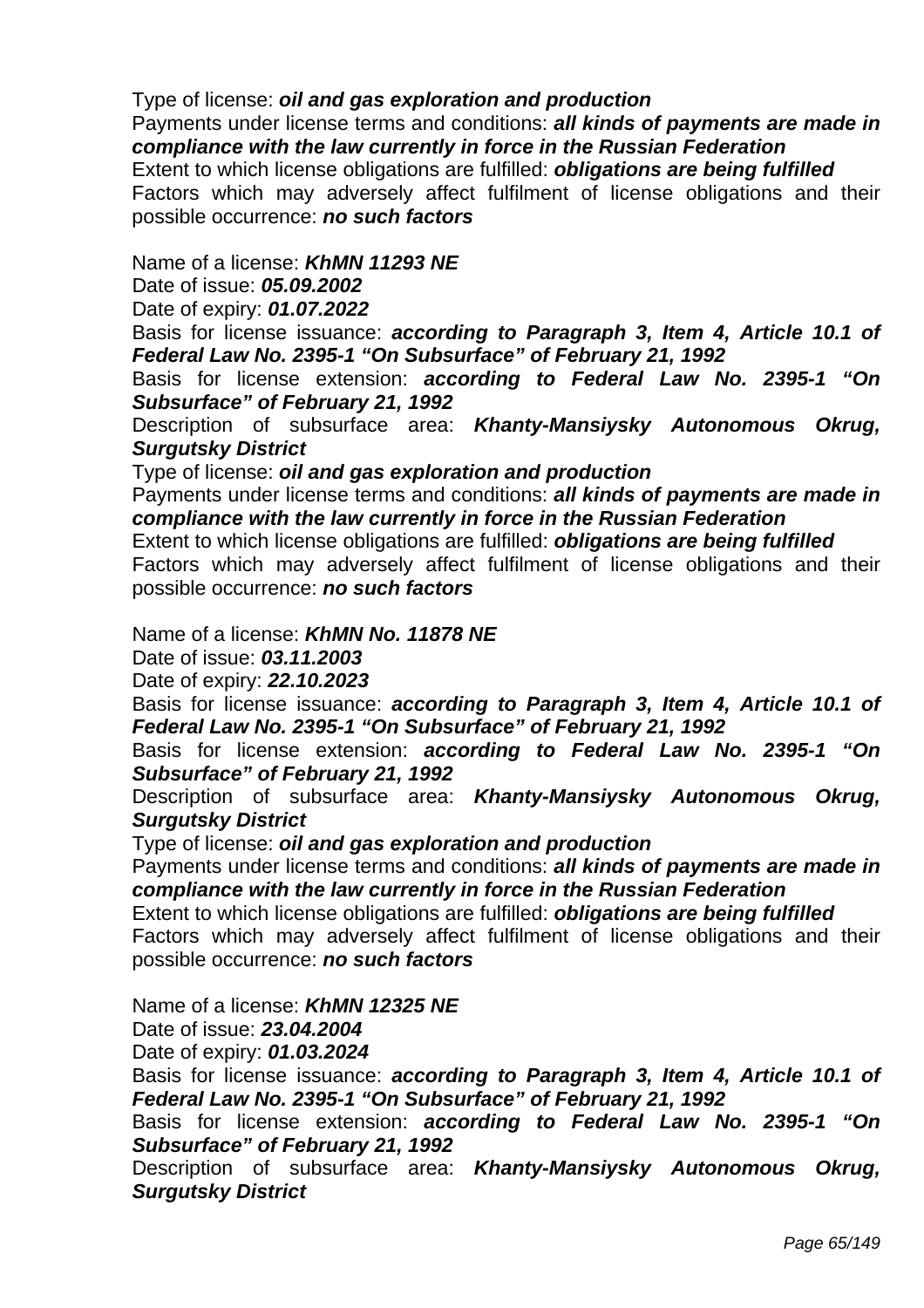## Type of license: *oil and gas exploration and production*

Payments under license terms and conditions: *all kinds of payments are made in compliance with the law currently in force in the Russian Federation* 

Extent to which license obligations are fulfilled: *obligations are being fulfilled*  Factors which may adversely affect fulfilment of license obligations and their possible occurrence: *no such factors* 

### Name of a license: *KhMN 12681 NE*

Date of issue: *16.09.2004* 

Date of expiry: *27.08.2024* 

Basis for license issuance: *according to Paragraph 3, Item 4, Article 10.1 of Federal Law No. 2395-1 "On Subsurface" of February 21, 1992* 

Basis for license extension: *according to Federal Law No. 2395-1 "On Subsurface" of February 21, 1992* 

Description of subsurface area: *Khanty-Mansiysky Autonomous Okrug, Surgutsky District* 

Type of license: *oil and gas exploration and production* 

Payments under license terms and conditions: *all kinds of payments are made in compliance with the law currently in force in the Russian Federation* 

Extent to which license obligations are fulfilled: *obligations are being fulfilled*  Factors which may adversely affect fulfilment of license obligations and their

possible occurrence: *no such factors* 

Name of a license: *KhMN 12682 NE*

Date of issue: *16.09.2004* 

Date of expiry: *27.08.2024* 

Basis for license issuance: *according to Paragraph 3, Item 4, Article 10.1 of Federal Law No. 2395-1 "On Subsurface" of February 21, 1992* 

Basis for license extension: *according to Federal Law No. 2395-1 "On Subsurface" of February 21, 1992* 

Description of subsurface area: *Khanty-Mansiysky Autonomous Okrug, Surgutsky and Beloyarsky Districts* 

Type of license: *oil and gas exploration and production* 

Payments under license terms and conditions: *all kinds of payments are made in compliance with the law currently in force in the Russian Federation* 

Extent to which license obligations are fulfilled: *obligations are being fulfilled*  Factors which may adversely affect fulfilment of license obligations and their possible occurrence: *no such factors* 

Name of a license: *KhMN 12679 NE*

Date of issue: *16.09.2004* 

Date of expiry: *27.08.2024* 

Basis for license issuance: *according to Paragraph 3, Item 4, Article 10.1 of Federal Law No. 2395-1 "On Subsurface" of February 21, 1992* 

Basis for license extension: *according to Federal Law No. 2395-1 "On Subsurface" of February 21, 1992* 

Description of subsurface area: *Khanty-Mansiysky Autonomous Okrug, Surgutsky and Beloyarsky Districts*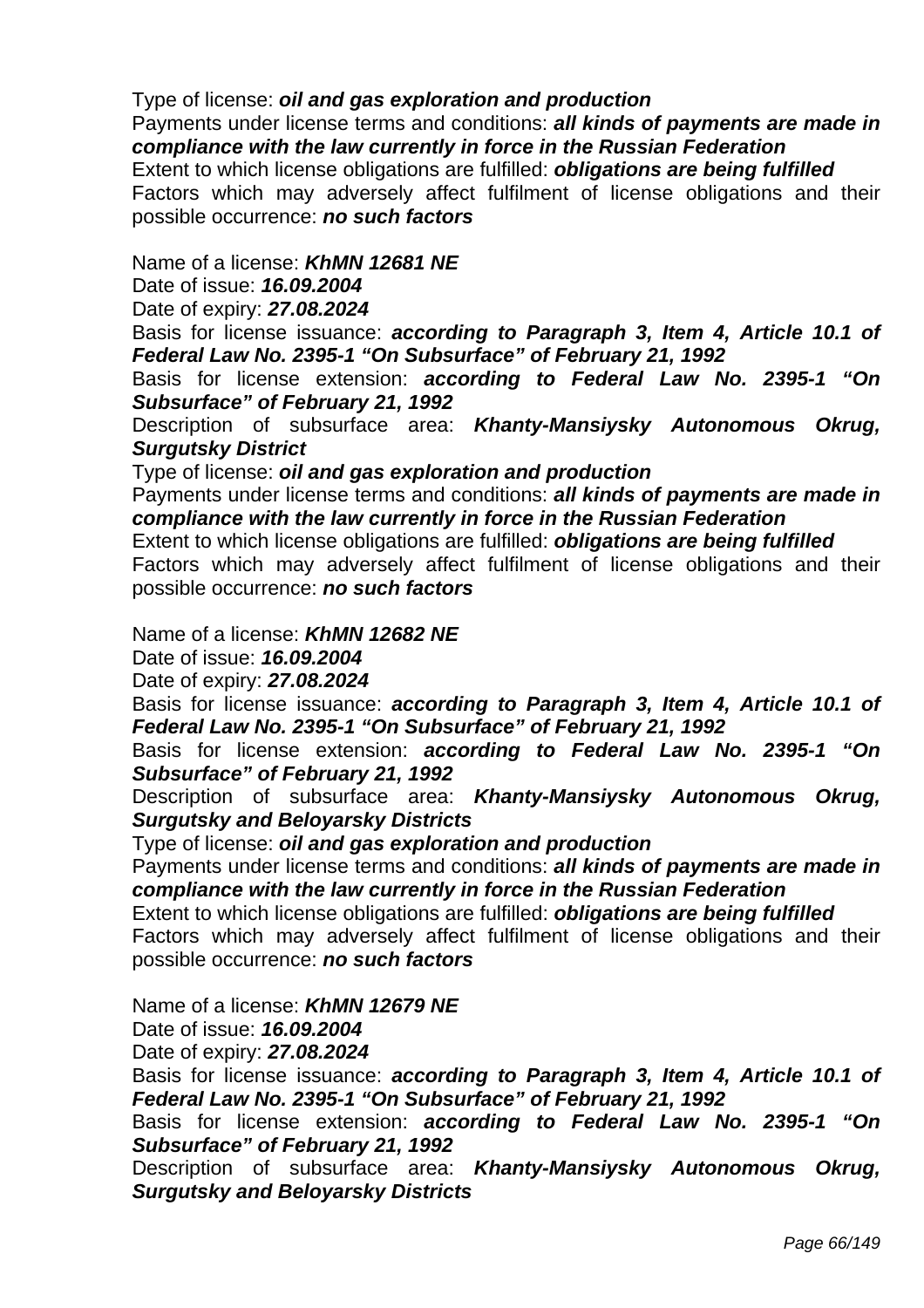## Type of license: *oil and gas exploration and production*

Payments under license terms and conditions: *all kinds of payments are made in compliance with the law currently in force in the Russian Federation* 

Extent to which license obligations are fulfilled: *obligations are being fulfilled*  Factors which may adversely affect fulfilment of license obligations and their possible occurrence: *no such factors* 

### Name of a license: *KhMN 12680 NE*

Date of issue: *16.09.2004* 

Date of expiry: *27.08.2024* 

Basis for license issuance: *according to Paragraph 3, Item 4, Article 10.1 of Federal Law No. 2395-1 "On Subsurface" of February 21, 1992* 

Basis for license extension: *according to Federal Law No. 2395-1 "On Subsurface" of February 21, 1992* 

Description of subsurface area: *Khanty-Mansiysky Autonomous Okrug, Surgutsky and Beloyarsky Districts* 

Type of license: *oil and gas exploration and production* 

Payments under license terms and conditions: *all kinds of payments are made in compliance with the law currently in force in the Russian Federation* 

Extent to which license obligations are fulfilled: *obligations are being fulfilled* 

 Factors which may adversely affect fulfilment of license obligations and their possible occurrence: *no such factors* 

Name of a license: *KhMN 11355 NE*

Date of issue: *26.12.2002* 

Date of expiry: *26.06.2014* 

Basis for license issuance: *according to Paragraph 2, Item 1, Article 17.1 of Federal Law No. 2395-1 "On Subsurface" of February 21, 1992* 

Basis for license extension: *according to Federal Law No. 2395-1 "On Subsurface" of February 21, 1992* 

Description of subsurface area: *Khanty-Mansiysky Autonomous Okrug, Surgutsky District* 

Type of license: *oil and gas exploration and production* 

Payments under license terms and conditions: *all kinds of payments are made in compliance with the law currently in force in the Russian Federation* 

Extent to which license obligations are fulfilled: *obligations are being fulfilled*  Factors which may adversely affect fulfilment of license obligations and their possible occurrence: *no such factors* 

Name of a license: *YaKU No. 12061 NE*

Date of issue: *26.12.2003* 

Date of expiry: *31.12.2023* 

Basis for license issuance: *according to Item 1, Article 10.1 of Federal Law No. 2395-1 "On Subsurface" of February 21, 1992* 

Basis for license extension: *according to Federal Law No. 2395-1 "On Subsurface" of February 21, 1992* 

Description of subsurface area: *the Sakha (Yakutia) Republic, Lensky District*  Type of license: *oil and gas exploration and production*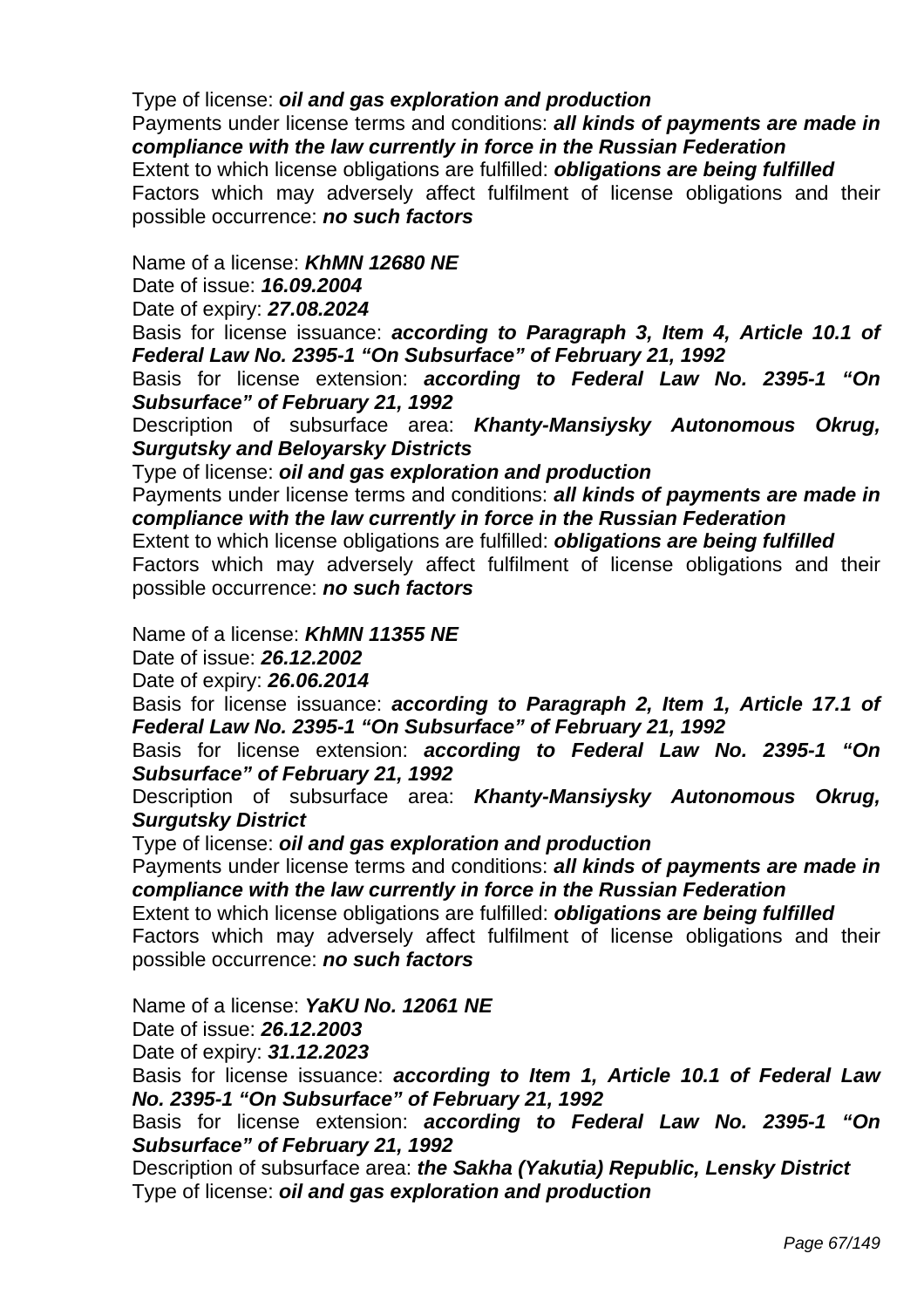Factors which may adversely affect fulfilment of license obligations and their possible occurrence: *no such factors* 

Name of a license: *KhMN 00431 NE*

Date of issue: *13.07.1993* 

Date of expiry: *12.07.2013* 

Basis for license issuance: *according to Item 1, Article 19 of "Statute on Procedure for Licensing Subsurface Use"* 

Basis for license extension: *according to Federal Law No. 2395-1 «On Subsurface» of February 21, 1992* 

Description of subsurface area: *Khanty-Mansiysky Autonomous Okrug, Surgutsky District* 

Type of license: *oil and gas exploration and production* 

Payments under license terms and conditions: *all kinds of payments are made in compliance with the law currently in force in the Russian Federation* 

Extent to which license obligations are fulfilled: *obligations are being fulfilled*  Factors which may adversely affect fulfilment of license obligations and their possible occurrence: *no such factors* 

Name of a license: *KhMN 00435 NE*

Date of issue: *13.07.1993* 

Date of expiry: *12.07.2013* 

Basis for license issuance: *according to Item 1, Article 19 of "Statute on Procedure for Licensing Subsurface Use"* 

Basis for license extension: *according to Federal Law No. 2395-1 «On Subsurface» of February 21, 1992* 

Description of subsurface area: *Khanty-Mansiysky Autonomous Okrug, Surgutsky District* 

Type of license: *oil and gas exploration and production* 

Payments under license terms and conditions: *all kinds of payments are made in compliance with the law currently in force in the Russian Federation* 

Extent to which license obligations are fulfilled: *obligations are being fulfilled*  Factors which may adversely affect fulfilment of license obligations and their

possible occurrence: *no such factors* 

Name of a license: *KhMN 00438 NE*

Date of issue: *14.07.1993* 

Date of expiry: *13.07.2013* 

Basis for license issuance: *according to Item 1, Article 19 of "Statute on Procedure for Licensing Subsurface Use"* 

Basis for license extension: *according to Federal Law No. 2395-1 «On Subsurface» of February 21, 1992* 

Description of subsurface area: *Khanty-Mansiysky Autonomous Okrug, Surgutsky District*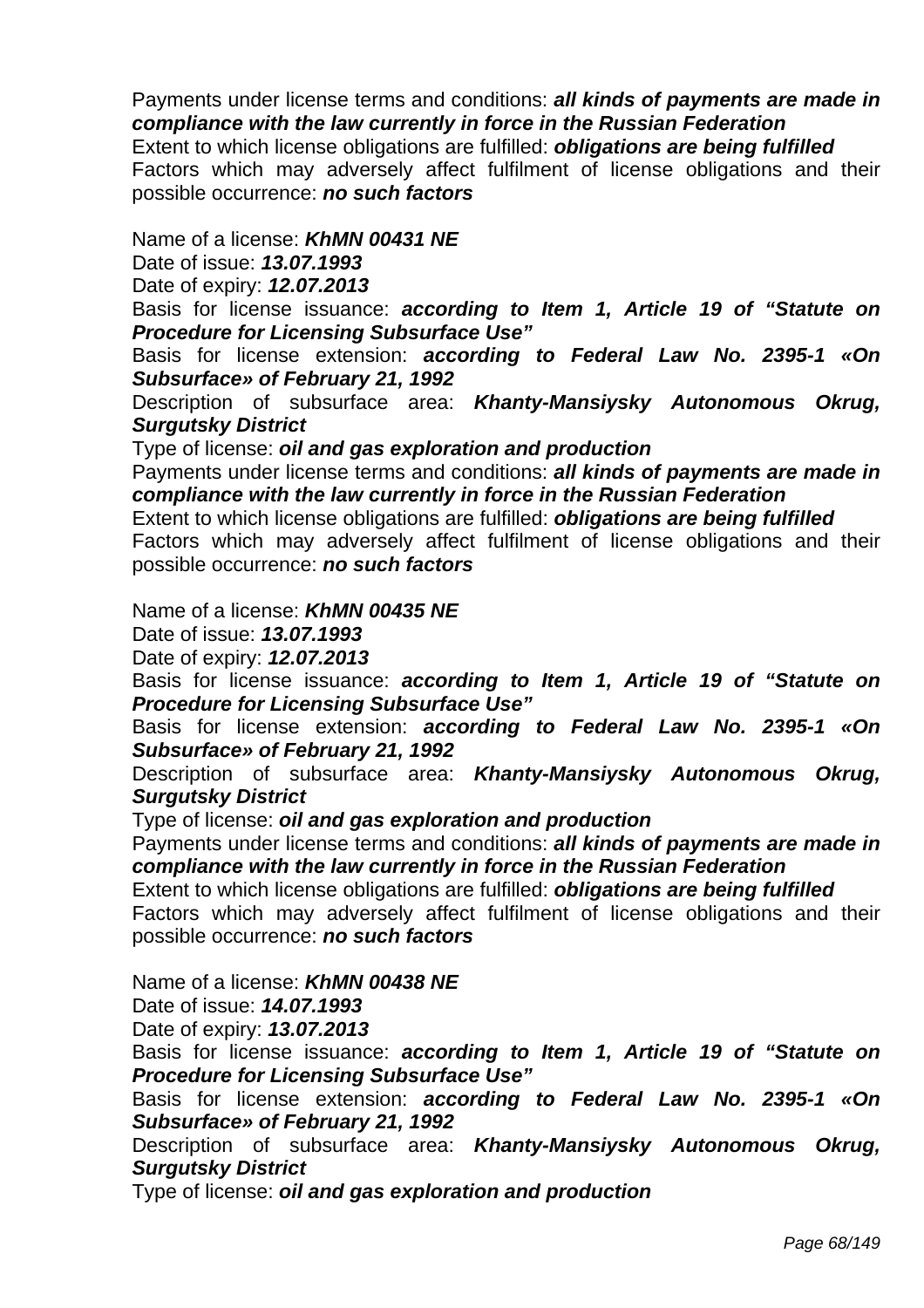Factors which may adversely affect fulfilment of license obligations and their possible occurrence: *no such factors* 

### Name of a license: *KhMN 00436 NE*

Date of issue: *15.07.1993* 

Date of expiry: *14.07.2013* 

Basis for license issuance: *according to Item 1, Article 19 of "Statute on Procedure for Licensing Subsurface Use"* 

Basis for license extension: *according to Federal Law No. 2395-1 «On Subsurface» of February 21, 1992* 

Description of subsurface area: *Khanty-Mansiysky Autonomous Okrug, Surgutsky District* 

Type of license: *oil and gas exploration and production* 

Payments under license terms and conditions: *all kinds of payments are made in compliance with the law currently in force in the Russian Federation* 

Extent to which license obligations are fulfilled: *obligations are being fulfilled*  Factors which may adversely affect fulfilment of license obligations and their possible occurrence: *no such factors* 

Name of a license: *KhMN 00558 NE*

Date of issue: *15.07.1993* 

Date of expiry: *14.07.2013* 

Basis for license issuance: *according to Item 1, Article 19 of "Statute on Procedure for Licensing Subsurface Use"* 

Basis for license extension: *according to Federal Law No. 2395-1 «On Subsurface» of February 21, 1992* 

Description of subsurface area: *Khanty-Mansiysky Autonomous Okrug, Surgutsky District* 

Type of license: *oil and gas exploration and production* 

Payments under license terms and conditions: *all kinds of payments are made in compliance with the law currently in force in the Russian Federation* 

Extent to which license obligations are fulfilled: *obligations are being fulfilled*  Factors which may adversely affect fulfilment of license obligations and their

possible occurrence: *no such factors* 

Name of a license: *KhMN 00408 NE*

Date of issue: *14.07.1993* 

Date of expiry: *13.07.2013* 

Basis for license issuance: *according to Item 1, Article 19 of "Statute on Procedure for Licensing Subsurface Use"* 

Basis for license extension: *according to Federal Law No. 2395-1 «On Subsurface» of February 21, 1992* 

Description of subsurface area: *Khanty-Mansiysky Autonomous Okrug, Surgutsky District*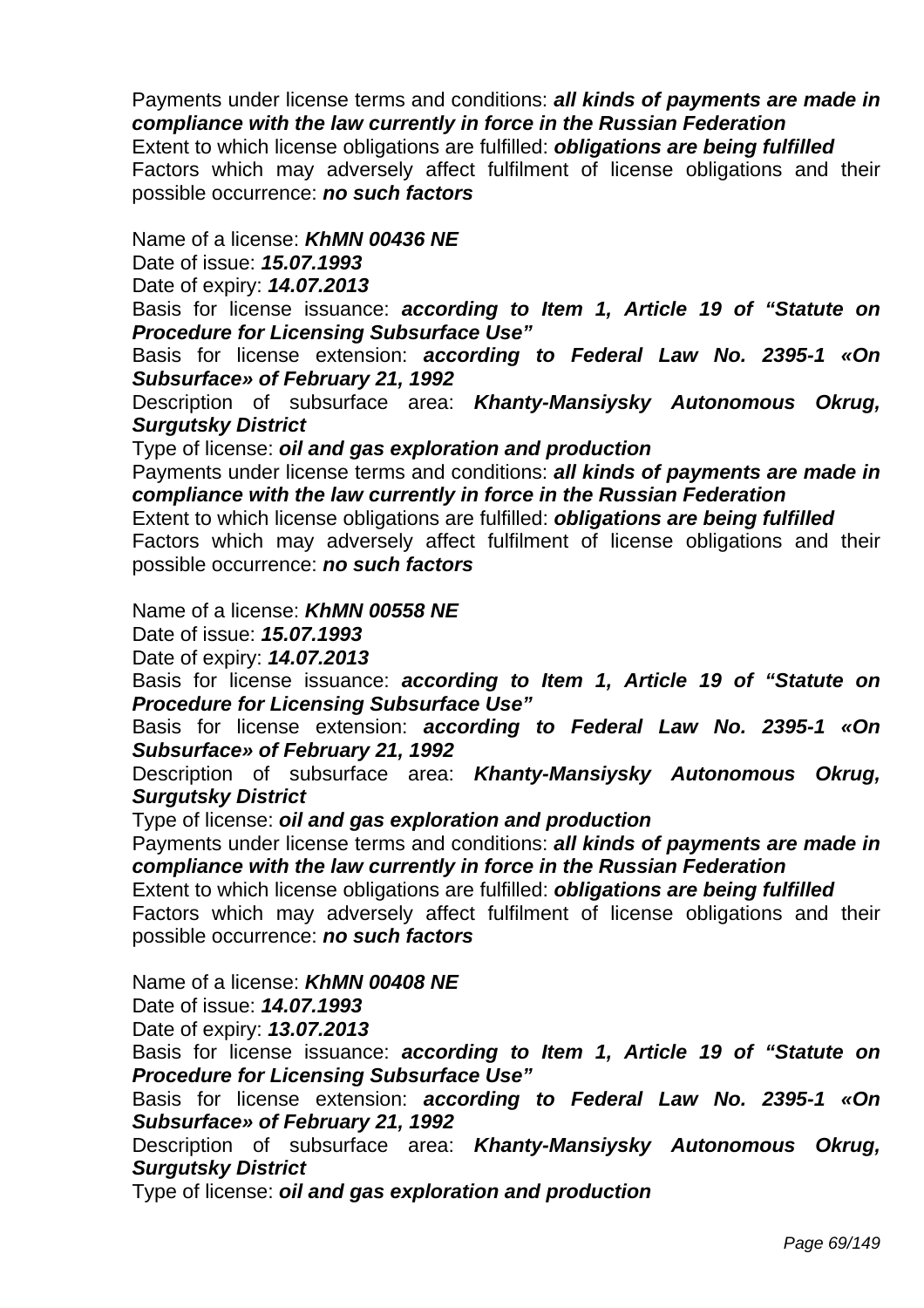Factors which may adversely affect fulfilment of license obligations and their possible occurrence: *no such factors* 

Name of a license: *KhMN 00405 NE*

Date of issue: *14.07.1993* 

Date of expiry: *13.07.2013* 

Basis for license issuance: *according to Item 1, Article 19 of "Statute on Procedure for Licensing Subsurface Use"* 

Basis for license extension: *according to Federal Law No. 2395-1 «On Subsurface» of February 21, 1992* 

Description of subsurface area: *Khanty-Mansiysky Autonomous Okrug, Surgutsky District* 

Type of license: *oil and gas exploration and production* 

Payments under license terms and conditions: *all kinds of payments are made in compliance with the law currently in force in the Russian Federation* 

Extent to which license obligations are fulfilled: *obligations are being fulfilled*  Factors which may adversely affect fulfilment of license obligations and their possible occurrence: *no such factors* 

Name of a license: *KhMN 00406 NE*

Date of issue: *15.07.1993* 

Date of expiry: *14.07.2013* 

Basis for license issuance: *according to Item 1, Article 19 of "Statute on Procedure for Licensing Subsurface Use"* 

Basis for license extension: *according to Federal Law No. 2395-1 «On Subsurface» of February 21, 1992* 

Description of subsurface area: *Khanty-Mansiysky Autonomous Okrug, Surgutsky District* 

Type of license: *oil and gas exploration and production* 

Payments under license terms and conditions: *all kinds of payments are made in compliance with the law currently in force in the Russian Federation* 

Extent to which license obligations are fulfilled: *obligations are being fulfilled*  Factors which may adversely affect fulfilment of license obligations and their

possible occurrence: *no such factors* 

Name of a license: *KhMN 00412 NE*

Date of issue: *05.07.1994* 

Date of expiry: *04.07.2013* 

Basis for license issuance: *according to Item 1, Article 19 of "Statute on Procedure for Licensing Subsurface Use"* 

Basis for license extension: *according to Federal Law No. 2395-1 «On Subsurface» of February 21, 1992* 

Description of subsurface area: *Khanty-Mansiysky Autonomous Okrug, Surgutsky District*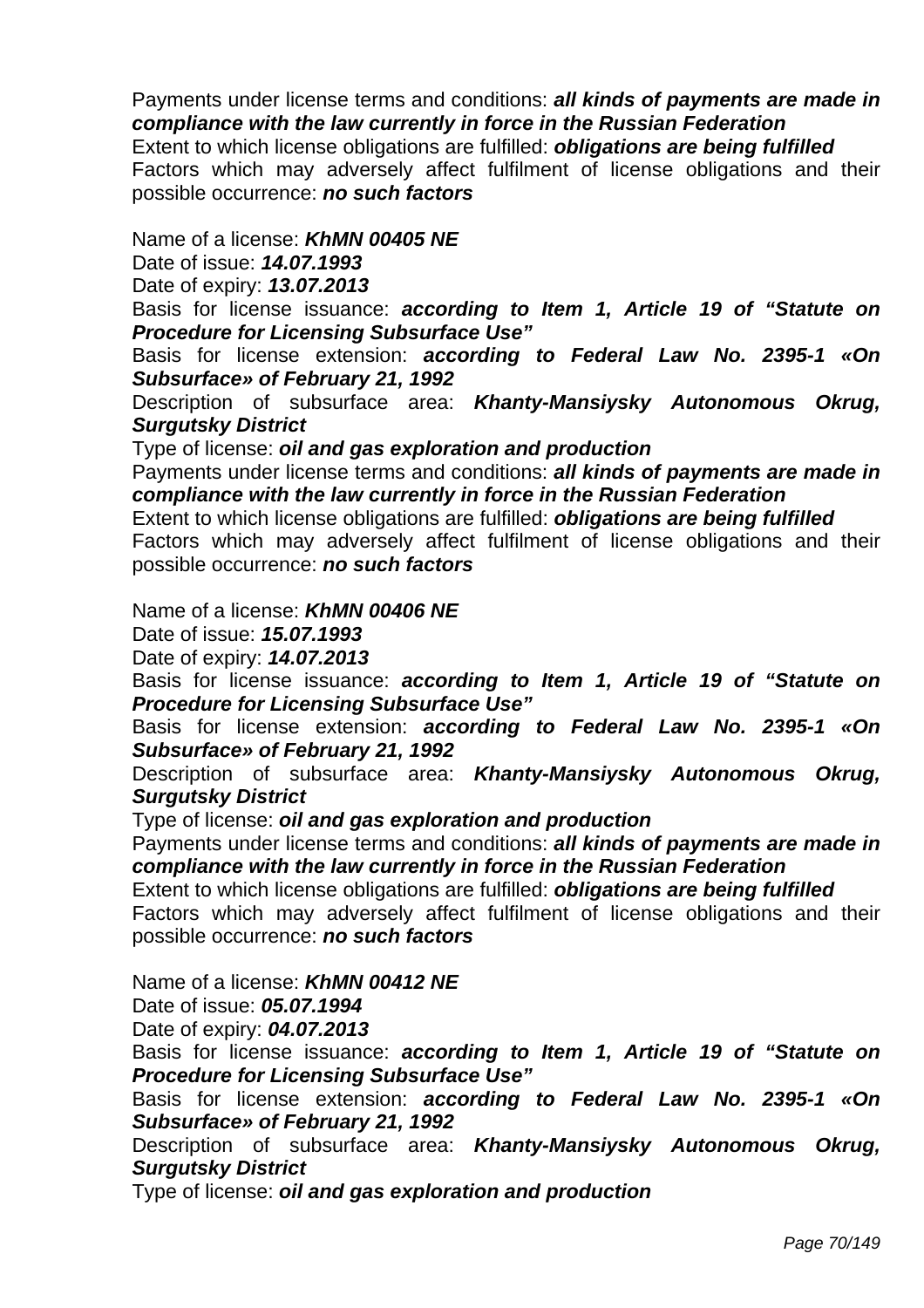Factors which may adversely affect fulfilment of license obligations and their possible occurrence: *no such factors* 

# Name of a license: *KhMN 00409 NE*

Date of issue: *13.07.1993* 

Date of expiry: *12.07.2013* 

Basis for license issuance: *according to Item 1, Article 19 of "Statute on Procedure for Licensing Subsurface Use"* 

Basis for license extension: *according to Federal Law No. 2395-1 «On Subsurface» of February 21, 1992* 

Description of subsurface area: *Khanty-Mansiysky Autonomous Okrug, Surgutsky District* 

Type of license: *oil and gas exploration and production* 

Payments under license terms and conditions: *all kinds of payments are made in compliance with the law currently in force in the Russian Federation* 

Extent to which license obligations are fulfilled: *obligations are being fulfilled*  Factors which may adversely affect fulfilment of license obligations and their possible occurrence: *no such factors* 

Name of a license: *KhMN 00437 NE*

Date of issue: *20.07.1993* 

Date of expiry: *19.07.2013* 

Basis for license issuance: *according to Item 1, Article 19 of "Statute on Procedure for Licensing Subsurface Use"* 

Basis for license extension: *according to Federal Law No. 2395-1 «On Subsurface» of February 21, 1992* 

Description of subsurface area: *Khanty-Mansiysky Autonomous Okrug, Surgutsky District* 

Type of license: *oil and gas exploration and production* 

Payments under license terms and conditions: *all kinds of payments are made in compliance with the law currently in force in the Russian Federation* 

Extent to which license obligations are fulfilled: *obligations are being fulfilled*  Factors which may adversely affect fulfilment of license obligations and their

possible occurrence: *no such factors* 

Name of a license: *KhMN 00418 NE*

Date of issue: *15.07.1993* 

Date of expiry: *14.07.2013* 

Basis for license issuance: *according to Item 1, Article 19 of "Statute on Procedure for Licensing Subsurface Use"* 

Basis for license extension: *according to Federal Law No. 2395-1 «On Subsurface» of February 21, 1992* 

Description of subsurface area: *Khanty-Mansiysky Autonomous Okrug, Surgutsky District*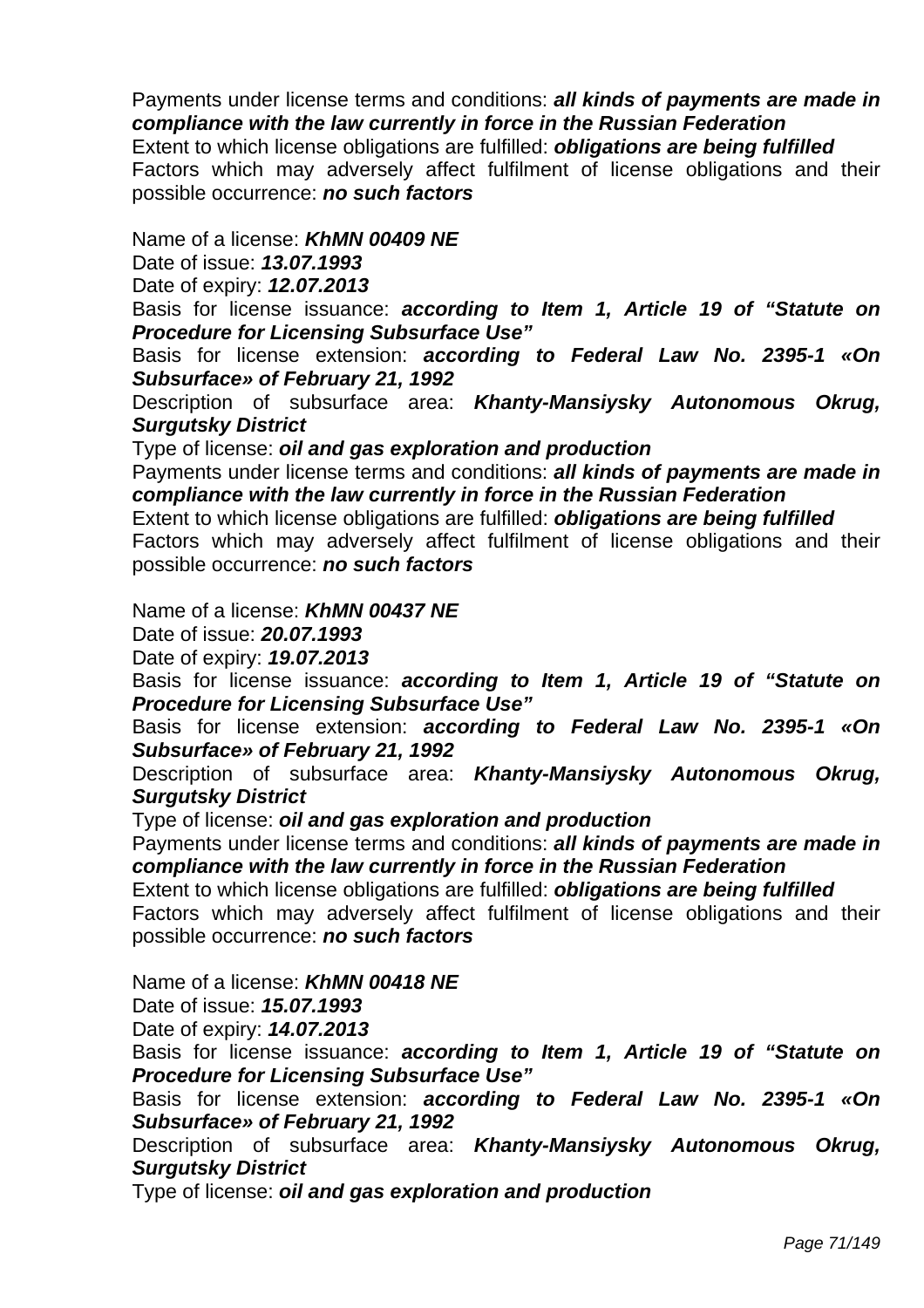Factors which may adversely affect fulfilment of license obligations and their possible occurrence: *no such factors* 

Name of a license: *KhMN 00407 NE*

Date of issue: *29.09.1993* 

Date of expiry: *28.09.2013* 

Basis for license issuance: *according to Item 1, Article 19 of "Statute on Procedure for Licensing Subsurface Use"* 

Basis for license extension: *according to Federal Law No. 2395-1 «On Subsurface» of February 21, 1992* 

Description of subsurface area: *Khanty-Mansiysky Autonomous Okrug, Surgutsky District* 

Type of license: *oil and gas exploration and production* 

Payments under license terms and conditions: *all kinds of payments are made in compliance with the law currently in force in the Russian Federation* 

Extent to which license obligations are fulfilled: *obligations are being fulfilled*  Factors which may adversely affect fulfilment of license obligations and their possible occurrence: *no such factors* 

Name of a license: *KhMN 00410 NE*

Date of issue: *14.07.1993* 

Date of expiry: *13.07.2013* 

Basis for license issuance: *according to Item 1, Article 19 of "Statute on Procedure for Licensing Subsurface Use"* 

Basis for license extension: *according to Federal Law No. 2395-1 «On Subsurface» of February 21, 1992* 

Description of subsurface area: *Khanty-Mansiysky Autonomous Okrug, Surgutsky District* 

Type of license: *oil and gas exploration and production* 

Payments under license terms and conditions: *all kinds of payments are made in compliance with the law currently in force in the Russian Federation* 

Extent to which license obligations are fulfilled: *obligations are being fulfilled*  Factors which may adversely affect fulfilment of license obligations and their

possible occurrence: *no such factors* 

Name of a license: *KhMN 00423 NE*

Date of issue: *14.07.1993* 

Date of expiry: *13.07.2013* 

Basis for license issuance: *according to Item 1, Article 19 of "Statute on Procedure for Licensing Subsurface Use"* 

Basis for license extension: *according to Federal Law No. 2395-1 «On Subsurface» of February 21, 1992* 

Description of subsurface area: *Khanty-Mansiysky Autonomous Okrug, Surgutsky District*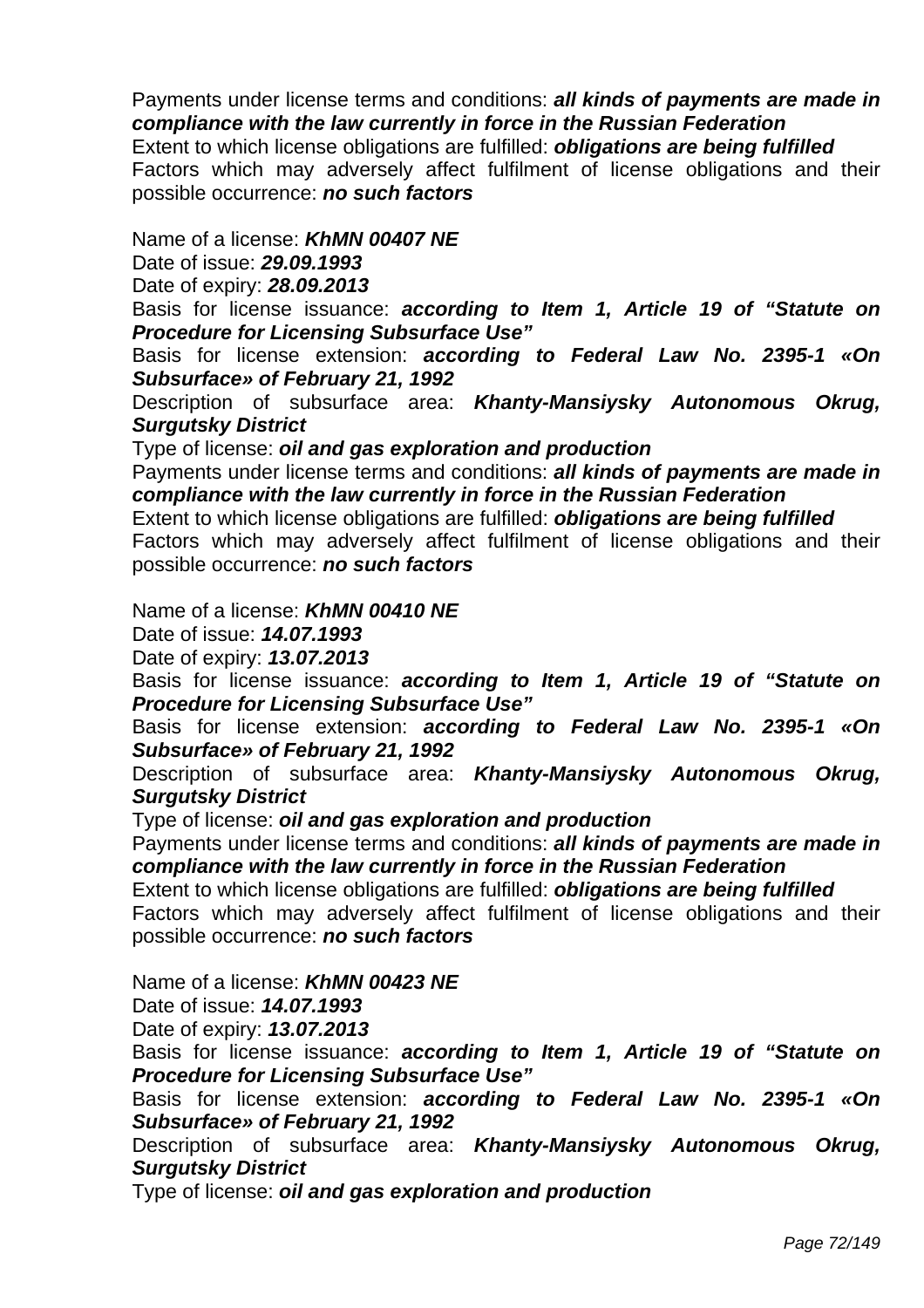Payments under license terms and conditions: *all kinds of payments are made in compliance with the law currently in force in the Russian Federation*  Extent to which license obligations are fulfilled: *obligations are being fulfilled* 

 Factors which may adversely affect fulfilment of license obligations and their possible occurrence: *no such factors* 

### Name of a license: *KhMN 00419 NE*

Date of issue: *13.07.1993* 

Date of expiry: *12.07.2013* 

Basis for license issuance: *according to Item 1, Article 19 of "Statute on Procedure for Licensing Subsurface Use"* 

Basis for license extension: *according to Federal Law No. 2395-1 «On Subsurface» of February 21, 1992* 

Description of subsurface area: *Khanty-Mansiysky Autonomous Okrug, Surgutsky District* 

Type of license: *oil and gas exploration and production* 

Payments under license terms and conditions: *all kinds of payments are made in compliance with the law currently in force in the Russian Federation* 

Extent to which license obligations are fulfilled: *obligations are being fulfilled*  Factors which may adversely affect fulfilment of license obligations and their possible occurrence: *no such factors* 

Name of a license: *KhMN 00417 NE*

Date of issue: *14.07.1993* 

Date of expiry: *13.07.2013* 

Basis for license issuance: *according to Item 1, Article 19 of "Statute on Procedure for Licensing Subsurface Use"* 

Basis for license extension: *according to Federal Law No. 2395-1 «On Subsurface» of February 21, 1992* 

Description of subsurface area: *Khanty-Mansiysky Autonomous Okrug, Surgutsky District* 

Type of license: *oil and gas exploration and production* 

Payments under license terms and conditions: *all kinds of payments are made in compliance with the law currently in force in the Russian Federation* 

Extent to which license obligations are fulfilled: *obligations are being fulfilled*  Factors which may adversely affect fulfilment of license obligations and their

possible occurrence: *no such factors* 

Name of a license: *KhMN 00564 NE*

Date of issue: *27.09.1993* 

Date of expiry: *28.09.2013* 

Basis for license issuance: *according to Item 1, Article 19 of "Statute on Procedure for Licensing Subsurface Use"* 

Basis for license extension: *according to Federal Law No. 2395-1 «On Subsurface» of February 21, 1992* 

Description of subsurface area: *Khanty-Mansiysky Autonomous Okrug, Surgutsky District* 

Type of license: *oil and gas exploration and production*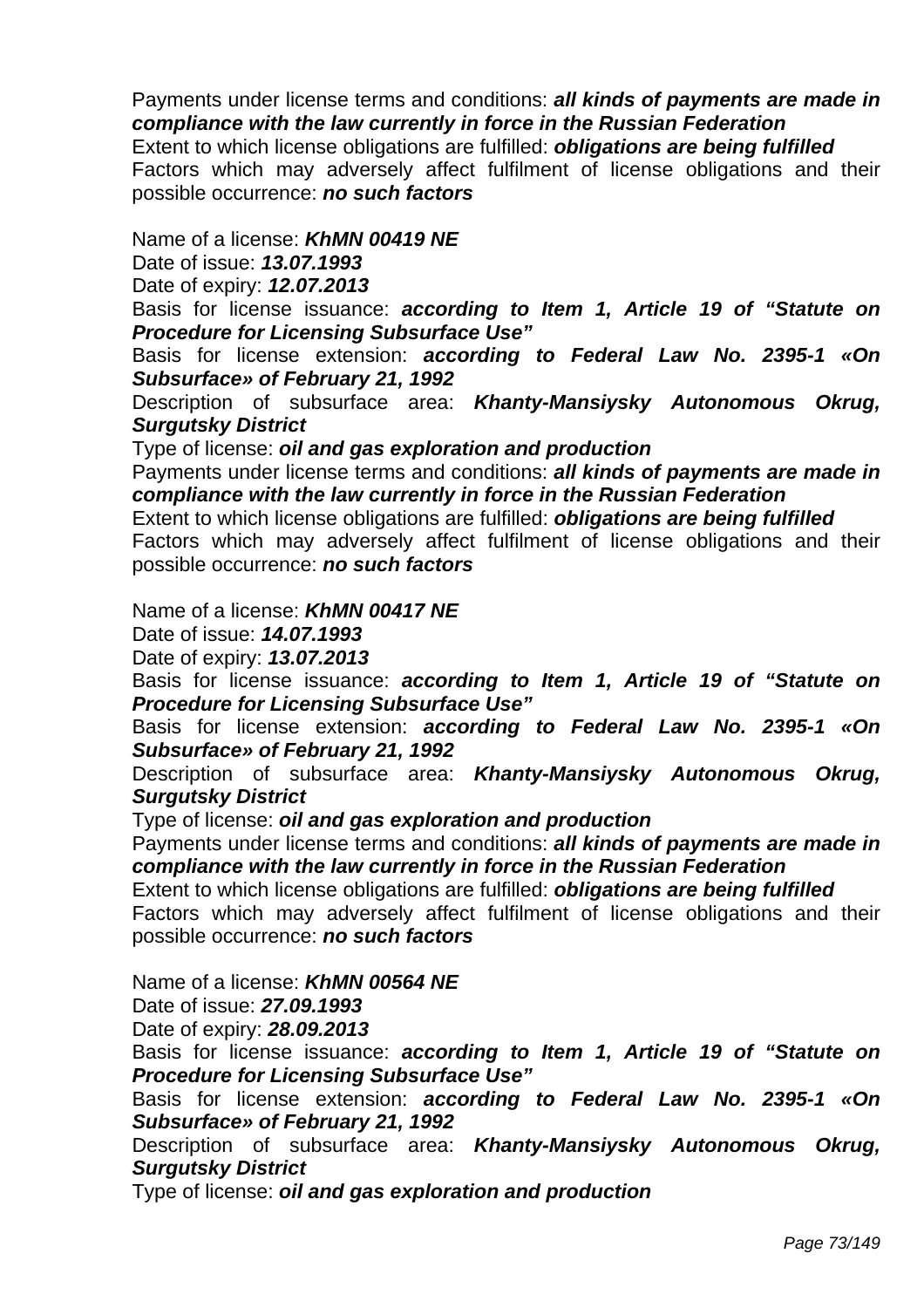Payments under license terms and conditions: *all kinds of payments are made in compliance with the law currently in force in the Russian Federation*  Extent to which license obligations are fulfilled: *obligations are being fulfilled*  Factors which may adversely affect fulfilment of license obligations and their

Name of a license: *KhMN 00434 NE*

possible occurrence: *no such factors* 

Date of issue: *14.07.1993* 

Date of expiry: *13.07.2013* 

Basis for license issuance: *according to Item 1, Article 19 of "Statute on Procedure for Licensing Subsurface Use"* 

Basis for license extension: *according to Federal Law No. 2395-1 «On Subsurface» of February 21, 1992* 

Description of subsurface area: *Khanty-Mansiysky Autonomous Okrug, Surgutsky District* 

Type of license: *oil and gas exploration and production* 

Payments under license terms and conditions: *all kinds of payments are made in compliance with the law currently in force in the Russian Federation* 

Extent to which license obligations are fulfilled: *obligations are being fulfilled*  Factors which may adversely affect fulfilment of license obligations and their possible occurrence: *no such factors* 

Name of a license: *KhMN 00411 NE*

Date of issue: *13.07.1993* 

Date of expiry: *12.07.2013* 

Basis for license issuance: *according to Item 1, Article 19 of "Statute on Procedure for Licensing Subsurface Use"* 

Basis for license extension: *according to Federal Law No. 2395-1 «On Subsurface» of February 21, 1992* 

Description of subsurface area: *Khanty-Mansiysky Autonomous Okrug, Surgutsky District* 

Type of license: *oil and gas exploration and production* 

Payments under license terms and conditions: *all kinds of payments are made in compliance with the law currently in force in the Russian Federation* 

Extent to which license obligations are fulfilled: *obligations are being fulfilled*  Factors which may adversely affect fulfilment of license obligations and their

possible occurrence: *no such factors* 

Name of a license: *KhMN 00432 NE*

Date of issue: *14.07.1993* 

Date of expiry: *13.07.2013* 

Basis for license issuance: *according to Item 1, Article 19 of "Statute on Procedure for Licensing Subsurface Use"* 

Basis for license extension: *according to Federal Law No. 2395-1 «On Subsurface» of February 21, 1992* 

Description of subsurface area: *Khanty-Mansiysky Autonomous Okrug, Surgutsky District* 

Type of license: *oil and gas exploration and production*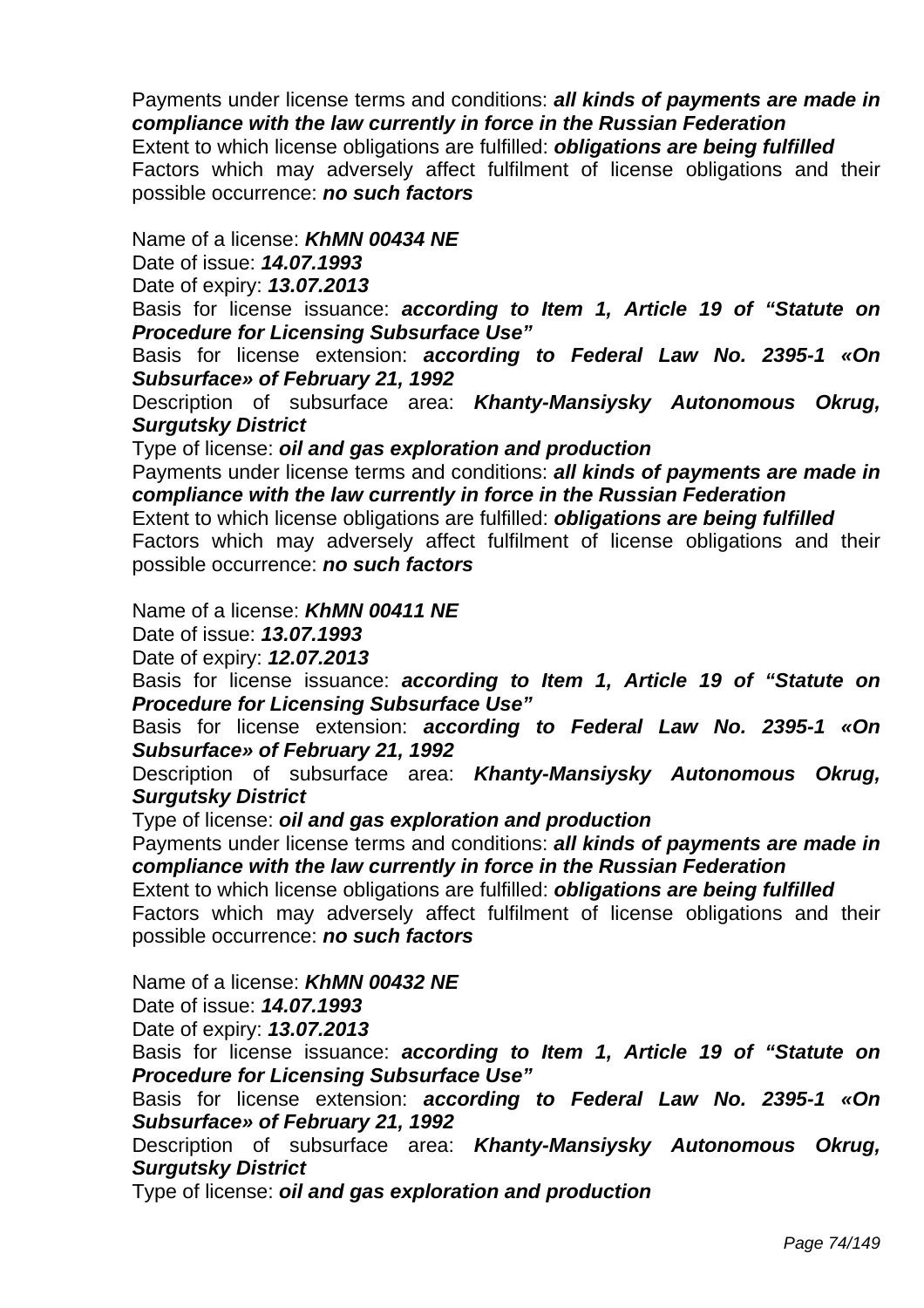Payments under license terms and conditions: *all kinds of payments are made in compliance with the law currently in force in the Russian Federation*  Extent to which license obligations are fulfilled: *obligations are being fulfilled*  Factors which may adversely affect fulfilment of license obligations and their

Name of a license: *KhMN 00563 NE*

possible occurrence: *no such factors* 

Date of issue: *18.02.1994* 

Date of expiry: *17.02.2014* 

Basis for license issuance: *according to Item 1, Article 19 of "Statute on Procedure for Licensing Subsurface Use"* 

Basis for license extension: *according to Federal Law No. 2395-1 «On Subsurface» of February 21, 1992* 

Description of subsurface area: *Khanty-Mansiysky Autonomous Okrug, Surgutsky District* 

Type of license: *oil and gas exploration and production* 

Payments under license terms and conditions: *all kinds of payments are made in compliance with the law currently in force in the Russian Federation* 

Extent to which license obligations are fulfilled: *obligations are being fulfilled*  Factors which may adversely affect fulfilment of license obligations and their possible occurrence: *no such factors* 

Name of a license: *KhMN 00560 NE*

Date of issue: *29.09.1993* 

Date of expiry: *28.09.2013* 

Basis for license issuance: *according to Item 1, Article 19 of "Statute on Procedure for Licensing Subsurface Use"* 

Basis for license extension: *according to Federal Law No. 2395-1 «On Subsurface» of February 21, 1992* 

Description of subsurface area: *Khanty-Mansiysky Autonomous Okrug, Surgutsky District* 

Type of license: *oil and gas exploration and production* 

Payments under license terms and conditions: *all kinds of payments are made in compliance with the law currently in force in the Russian Federation* 

Extent to which license obligations are fulfilled: *obligations are being fulfilled*  Factors which may adversely affect fulfilment of license obligations and their

possible occurrence: *no such factors* 

Name of a license: *KhMN 00562 NE*

Date of issue: *18.02.1994* 

Date of expiry: *17.02.2014* 

Basis for license issuance: *according to Item 1, Article 19 of "Statute on Procedure for Licensing Subsurface Use"* 

Basis for license extension: *according to Federal Law No. 2395-1 «On Subsurface» of February 21, 1992* 

Description of subsurface area: *Khanty-Mansiysky Autonomous Okrug, Surgutsky District* 

Type of license: *oil and gas exploration and production*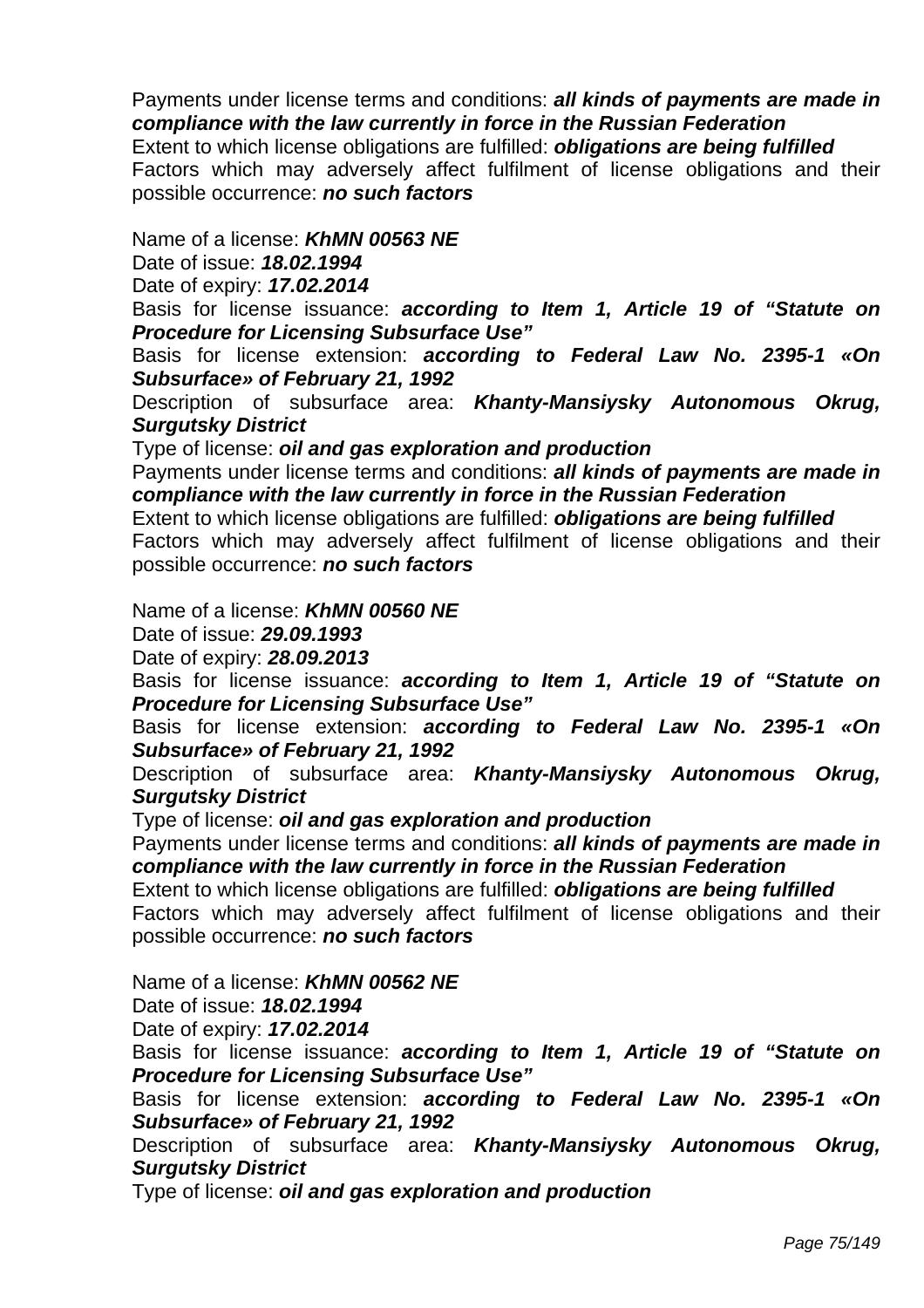Payments under license terms and conditions: *all kinds of payments are made in compliance with the law currently in force in the Russian Federation*  Extent to which license obligations are fulfilled: *obligations are being fulfilled*  Factors which may adversely affect fulfilment of license obligations and their

Name of a license: *KhMN 00559 NE*

possible occurrence: *no such factors* 

Date of issue: *18.02.1994* 

Date of expiry: *17.02.2014* 

Basis for license issuance: *according to Item 1, Article 19 of "Statute on Procedure for Licensing Subsurface Use"* 

Basis for license extension: *according to Federal Law No. 2395-1 «On Subsurface» of February 21, 1992* 

Description of subsurface area: *Khanty-Mansiysky Autonomous Okrug, Surgutsky District* 

Type of license: *oil and gas exploration and production* 

Payments under license terms and conditions: *all kinds of payments are made in compliance with the law currently in force in the Russian Federation* 

Extent to which license obligations are fulfilled: *obligations are being fulfilled*  Factors which may adversely affect fulfilment of license obligations and their possible occurrence: *no such factors* 

Name of a license: *KhMN 00561 NE*

Date of issue: *18.02.1994* 

Date of expiry: *17.02.2014* 

Basis for license issuance: *according to Item 1, Article 19 of "Statute on Procedure for Licensing Subsurface Use"* 

Basis for license extension: *according to Federal Law No. 2395-1 «On Subsurface» of February 21, 1992* 

Description of subsurface area: *Khanty-Mansiysky Autonomous Okrug, Surgutsky District* 

Type of license: *oil and gas exploration and production* 

Payments under license terms and conditions: *all kinds of payments are made in compliance with the law currently in force in the Russian Federation* 

Extent to which license obligations are fulfilled: *obligations are being fulfilled*  Factors which may adversely affect fulfilment of license obligations and their

possible occurrence: *no such factors* 

Name of a license: *KhMN 00814 NE*

Date of issue: *04.06.1998* 

Date of expiry: *03.06.2023* 

Basis for license issuance: *according to Item 1, Article 10 of Federal Law No. 2395-1 "On Subsurface" of February 21, 1992* 

Basis for license extension: *according to Federal Law No. 2395-1 "On Subsurface" of February 21, 1992* 

Description of subsurface area: *Khanty-Mansiysky Autonomous Okrug, Surgutsky District*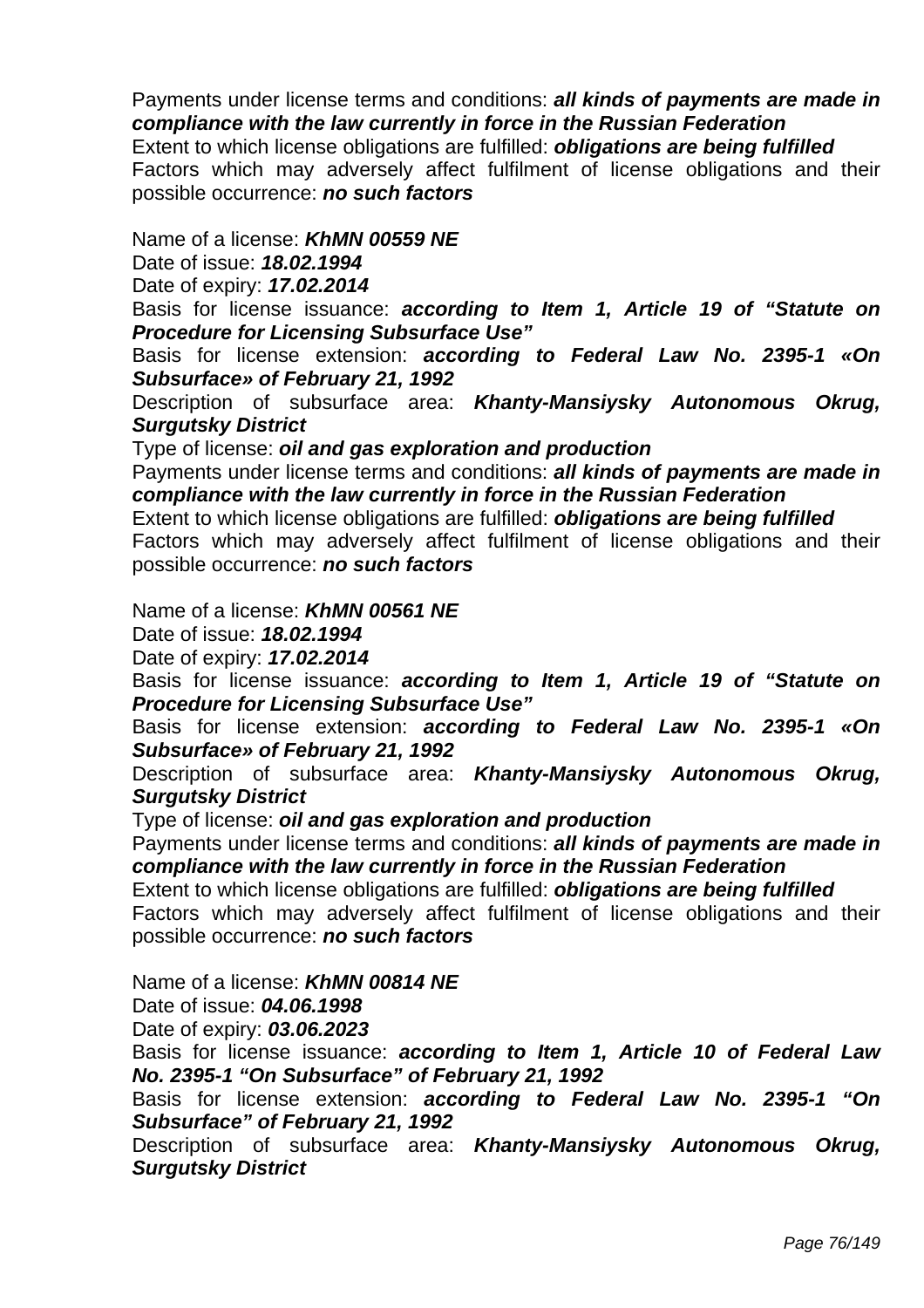## Type of license: *geological examination (prospecting, exploration) and mineral resources production*

Payments under license terms and conditions: *all kinds of payments are made in compliance with the law currently in force in the Russian Federation* 

Extent to which license obligations are fulfilled: *obligations are being fulfilled*  Factors which may adversely affect fulfilment of license obligations and their possible occurrence: *no such factors* 

### Name of a license: *KhMN 01237 NE*

Date of issue: *22.05.2000* 

Date of expiry: *21.05.2025* 

Basis for license issuance: *according to Item 1, Article 10 of Federal Law No. 2395-1 "On Subsurface" of February 21, 1992* 

Basis for license extension: *according to Federal Law No. 2395-1 "On Subsurface" of February 21, 1992* 

Description of subsurface area: *Khanty-Mansiysky Autonomous Okrug, Khanty-Mansiysky and Kondinsky Districts* 

Type of license: *geological examination (prospecting, exploration) and mineral resources production* 

Payments under license terms and conditions: *all kinds of payments are made in compliance with the law currently in force in the Russian Federation* 

Extent to which license obligations are fulfilled: *obligations are being fulfilled* 

 Factors which may adversely affect fulfilment of license obligations and their possible occurrence: *no such factors* 

Name of a license: *KhMN 01236 NE*

Date of issue: *22.05.2000* 

Date of expiry: *21.05.2025* 

Basis for license issuance: *according to Item 1, Article 10 of Federal Law No. 2395-1 "On Subsurface" of February 21, 1992* 

Basis for license extension: *according to Federal Law No. 2395-1 "On Subsurface" of February 21, 1992* 

Description of subsurface area: *Khanty-Mansiysky Autonomous Okrug, Khanty-Mansiysky and Kondinsky Districts* 

Type of license: *geological examination (prospecting, exploration) and mineral resources production*

Payments under license terms and conditions: *all kinds of payments are made in compliance with the law currently in force in the Russian Federation* 

Extent to which license obligations are fulfilled: *obligations are being fulfilled* 

 Factors which may adversely affect fulfilment of license obligations and their possible occurrence: *no such factors* 

Name of a license: *KhMN 01233 NE* Date of issue: *22.05.2000*  Date of expiry: *21.05.2025* 

Basis for license issuance: *according to Item 1, Article 10 of Federal Law No. 2395-1 "On Subsurface" of February 21, 1992*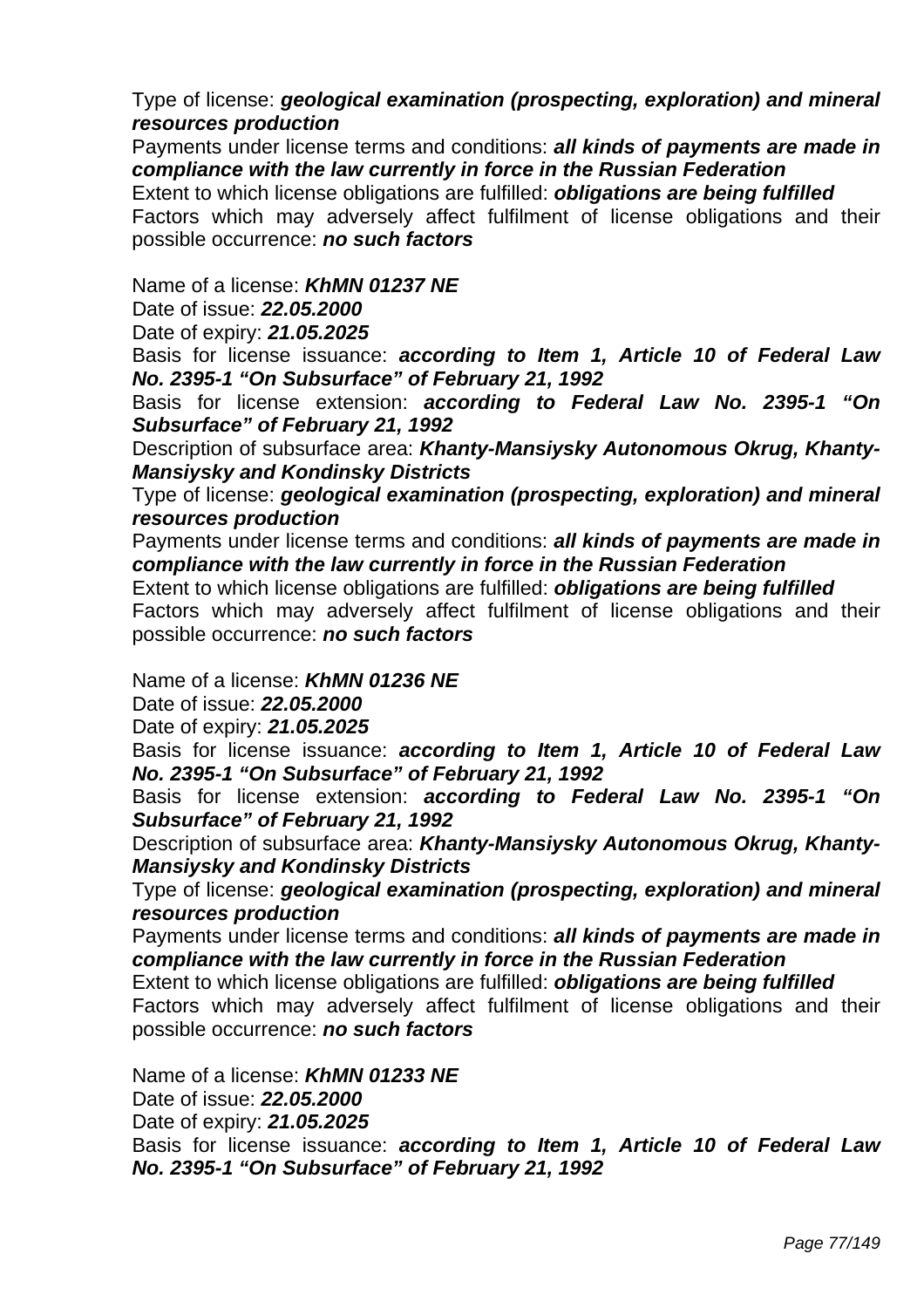Basis for license extension: *according to Federal Law No. 2395-1 "On Subsurface" of February 21, 1992* 

Description of subsurface area: *Khanty-Mansiysky Autonomous Okrug, Khanty-Mansiysky and Kondinsky Districts* 

Type of license: *geological examination (prospecting, exploration) and mineral resources production* 

Payments under license terms and conditions: *all kinds of payments are made in compliance with the law currently in force in the Russian Federation* 

Extent to which license obligations are fulfilled: *obligations are being fulfilled*  Factors which may adversely affect fulfilment of license obligations and their possible occurrence: *no such factors* 

Name of a license: *TYuM 11997 NR*

Date of issue: *11.12.2003* 

Date of expiry: *24.11.2028* 

Basis for license issuance: *according to Item 1, Article 10 of Federal Law No. 2395-1 "On Subsurface" of February 21, 1992* 

Basis for license extension: *according to Federal Law No. 2395-1 "On Subsurface" of February 21, 1992* 

Description of subsurface area: *Tyumenskaya Oblast, Uvatsky District* 

Type of license: *geological examination (prospecting, exploration) and mineral resources production*

Payments under license terms and conditions: *all kinds of payments are made in compliance with the law currently in force in the Russian Federation* 

Extent to which license obligations are fulfilled: *obligations are being fulfilled*  Factors which may adversely affect fulfilment of license obligations and their possible occurrence: *no such factors* 

Name of a license: *TYuM 11998 NR*

Date of issue: *11.12.2003* 

Date of expiry: *24.11.2028* 

Basis for license issuance: *according to Item 1, Article 10 of Federal Law No. 2395-1 "On Subsurface" of February 21, 1992* 

Basis for license extension: *according to Federal Law No. 2395-1 "On Subsurface" of February 21, 1992* 

Description of subsurface area: *Tyumenskaya Oblast, Uvatsky District* 

Type of license: *geological examination (prospecting, exploration) and mineral resources production* 

Payments under license terms and conditions: *all kinds of payments are made in compliance with the law currently in force in the Russian Federation* 

Extent to which license obligations are fulfilled: *obligations are being fulfilled*  Factors which may adversely affect fulfilment of license obligations and their

possible occurrence: *no such factors* 

Name of a license: *KhMN 00440 NE* Date of issue: *05.03.1997*  Date of expiry: *04.03.2022*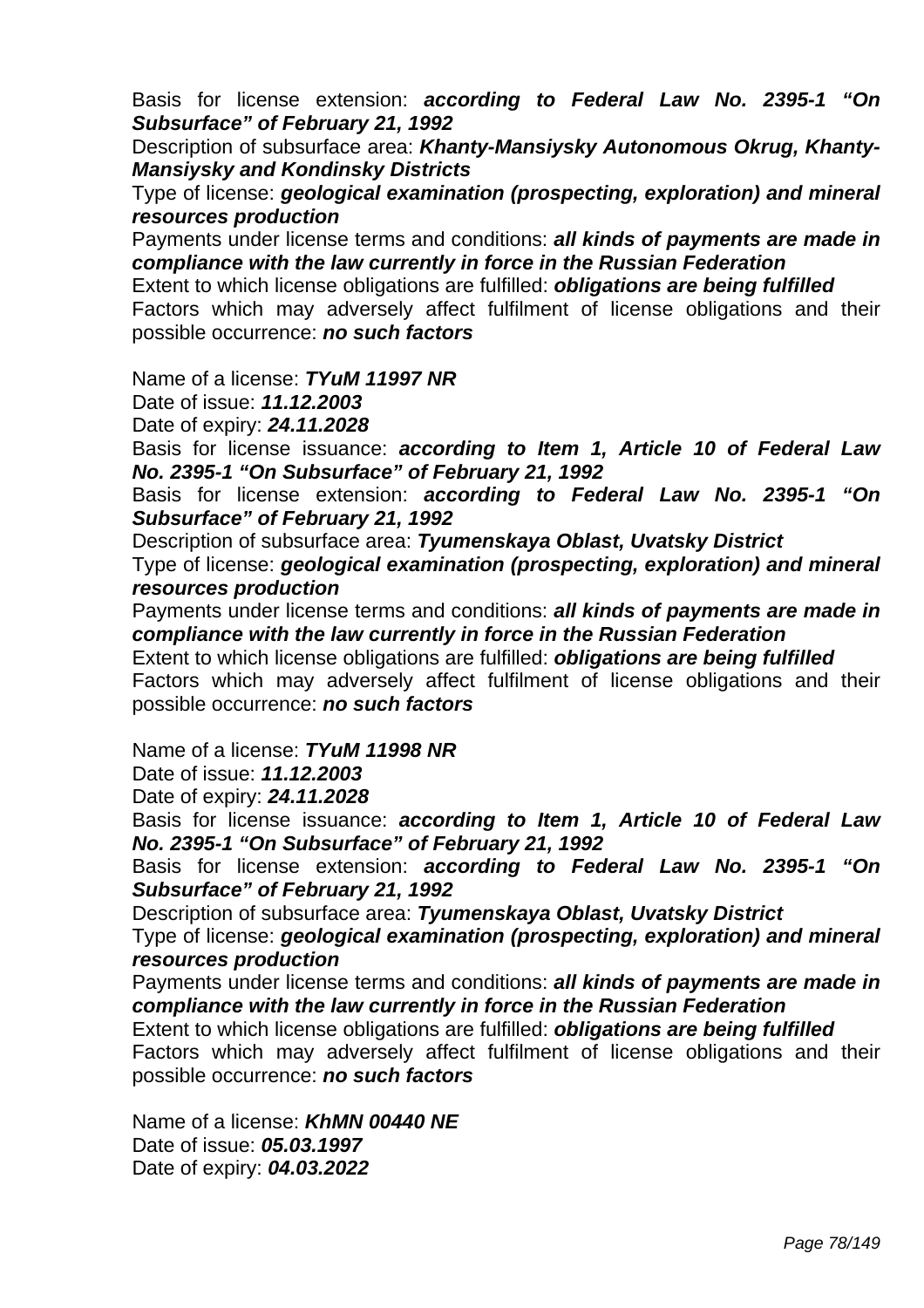Basis for license issuance: *according to Item 1, Article 10 of Federal Law No. 2395-1 "On Subsurface" of February 21, 1992* 

Basis for license extension: *according to Federal Law No. 2395-1 "On Subsurface" of February 21, 1992* 

Description of subsurface area: *Khanty-Mansiysky Autonomous Okrug, Khanty-Mansiysky and Surgutsky Districts* 

Type of license: *geological examination (prospecting, exploration) and mineral resources production*

Payments under license terms and conditions: *all kinds of payments are made in compliance with the law currently in force in the Russian Federation* 

Extent to which license obligations are fulfilled: *obligations are being fulfilled*  Factors which may adversely affect fulfilment of license obligations and their possible occurrence: *no such factors* 

Name of a license: *KhMN 00439 NE*

Date of issue: *05.03.1997* 

Date of expiry: *04.03.2022* 

Basis for license issuance: *according to Item 1, Article 10 of Federal Law No. 2395-1 "On Subsurface" of February 21, 1992* 

Basis for license extension: *according to Federal Law No. 2395-1 "On Subsurface" of February 21, 1992* 

Description of subsurface area: *Khanty-Mansiysky Autonomous Okrug, Khanty-Mansiysky District* 

Type of license: *geological examination (prospecting, exploration) and mineral resources production*

Payments under license terms and conditions: *all kinds of payments are made in compliance with the law currently in force in the Russian Federation* 

Extent to which license obligations are fulfilled: *obligations are being fulfilled*  Factors which may adversely affect fulfilment of license obligations and their possible occurrence: *no such factors* 

Name of a license: *KhMN 00433 NE*

Date of issue: *27.12.1993* 

Date of expiry: *26.12.2018* 

Basis for license issuance: *according to Item 1, Article 10 of Federal Law No. 2395-1 "On Subsurface" of February 21, 1992* 

Basis for license extension: *according to Federal Law No. 2395-1 "On Subsurface" of February 21, 1992* 

Description of subsurface area: *Khanty-Mansiysky Autonomous Okrug, Surgutsky District* 

Type of license: *geological examination (prospecting, exploration) and mineral resources production*

Payments under license terms and conditions: *all kinds of payments are made in compliance with the law currently in force in the Russian Federation* 

Extent to which license obligations are fulfilled: *obligations are being fulfilled*  Factors which may adversely affect fulfilment of license obligations and their possible occurrence: *no such factors*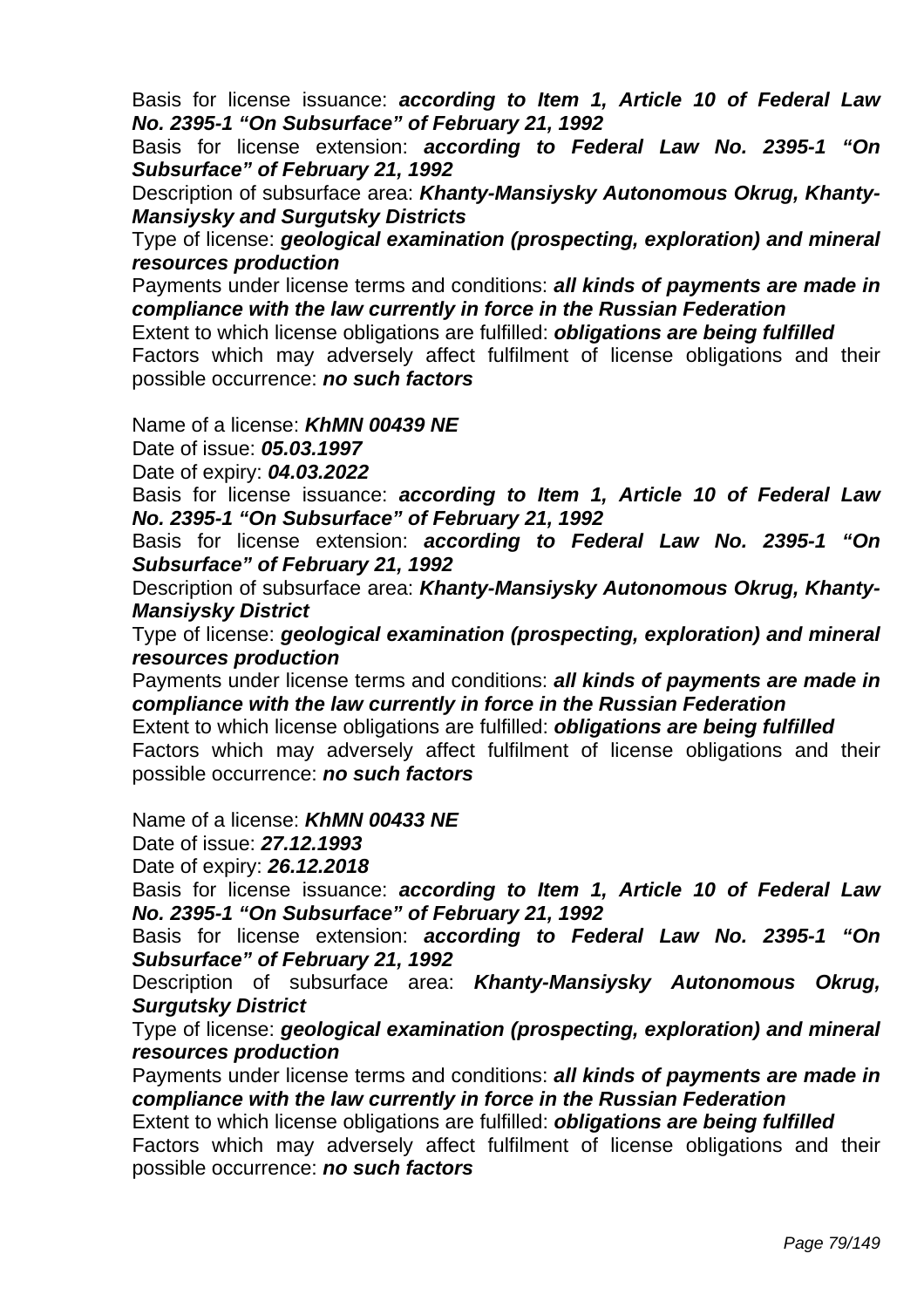Name of a license: *KhMN 00811 NE*

Date of issue: *04.06.1998* 

Date of expiry: *03.06.2023* 

Basis for license issuance: *according to Item 1, Article 10 of Federal Law No. 2395-1 "On Subsurface" of February 21, 1992* 

Basis for license extension: *according to Federal Law No. 2395-1 "On Subsurface" of February 21, 1992* 

Description of subsurface area: *Khanty-Mansiysky Autonomous Okrug, Khanty-Mansiysky and Surgutsky Districts* 

Type of license: *geological examination (prospecting, exploration) and mineral resources production*

Payments under license terms and conditions: *all kinds of payments are made in compliance with the law currently in force in the Russian Federation* 

Extent to which license obligations are fulfilled: *obligations are being fulfilled*  Factors which may adversely affect fulfilment of license obligations and their possible occurrence: *no such factors* 

Name of a license: *KhMN 00813 NE*

Date of issue: *04.06.1998* 

Date of expiry: *03.06.2023* 

Basis for license issuance: *according to Item 1, Article 10 of Federal Law No. 2395-1 "On Subsurface" of February 21, 1992* 

Basis for license extension: *according to Federal Law No. 2395-1 "On Subsurface" of February 21, 1992* 

Description of subsurface area: *Khanty-Mansiysky Autonomous Okrug, Surgutsky District* 

Type of license: *geological examination (prospecting, exploration) and mineral resources production* 

Payments under license terms and conditions: *all kinds of payments are made in compliance with the law currently in force in the Russian Federation* 

Extent to which license obligations are fulfilled: *obligations are being fulfilled*  Factors which may adversely affect fulfilment of license obligations and their possible occurrence: *no such factors* 

Name of a license: *KhMN No. 01087 NE*

Date of issue: *27.09.1999* 

Date of expiry: *26.09.2024* 

Basis for license issuance: *according to Item 1, Article 10 of Federal Law No. 2395-1 "On Subsurface" of February 21, 1992* 

Basis for license extension: *according to Federal Law No. 2395-1 "On Subsurface" of February 21, 1992* 

Description of subsurface area: *Khanty-Mansiysky Autonomous Okrug, Khanty-Mansiysky District* 

Type of license: *geological examination (prospecting, exploration) and mineral resources production* 

Payments under license terms and conditions: *all kinds of payments are made in compliance with the law currently in force in the Russian Federation*  Extent to which license obligations are fulfilled: *obligations are being fulfilled*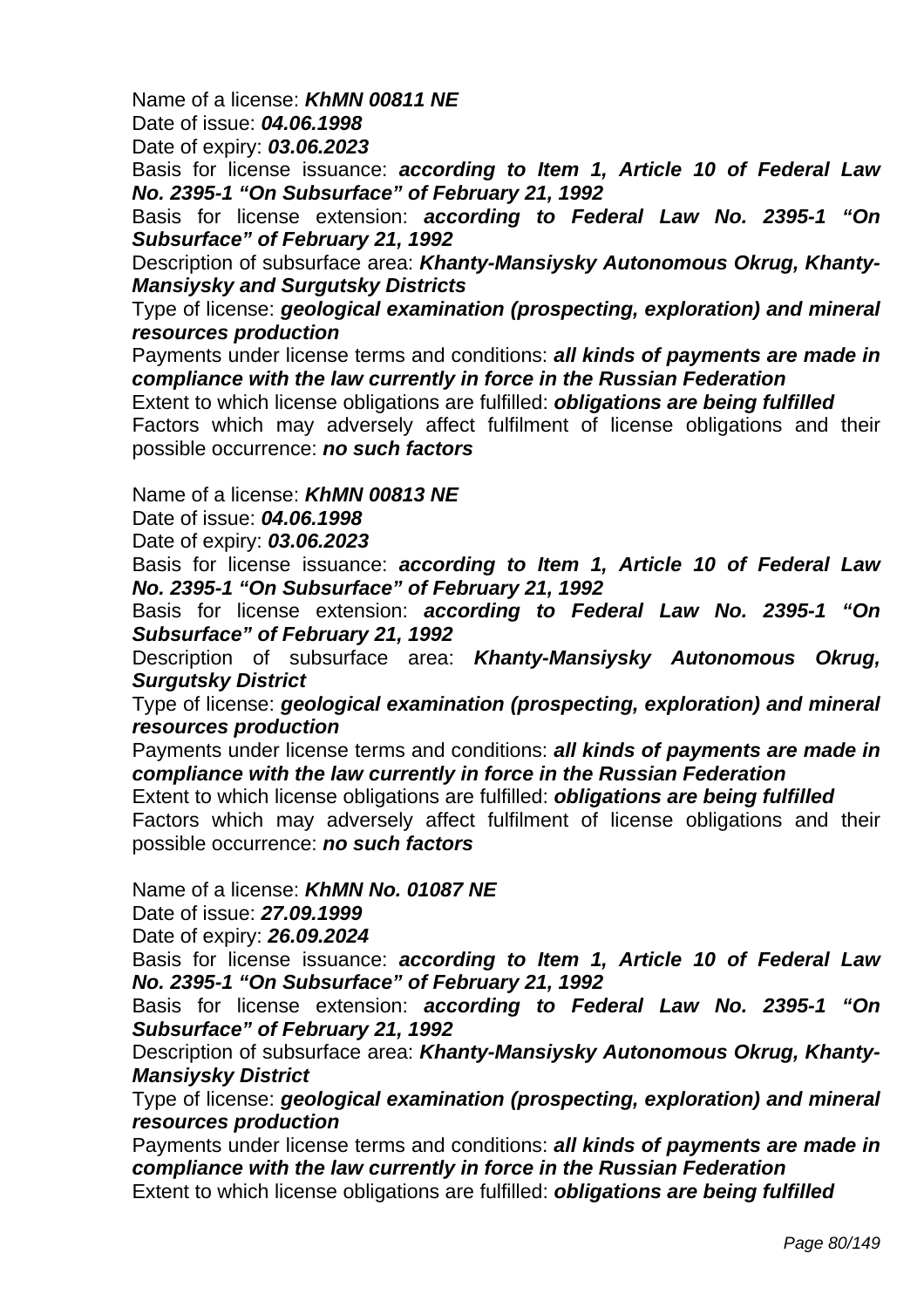Factors which may adversely affect fulfilment of license obligations and their possible occurrence: *no such factors* 

Name of a license: *KhMN 1524 NR*

Date of issue: *18.04.2001* 

Date of expiry: *17.04.2026* 

Basis for license issuance: *according to Item 1, Article 10 of Federal Law No. 2395-1 "On Subsurface" of February 21, 1992* 

Basis for license extension: *according to Federal Law No. 2395-1 "On Subsurface" of February 21, 1992* 

Description of subsurface area: *Khanty-Mansiysky Autonomous Okrug, Surgutsky District* 

Type of license: *geological examination (prospecting, exploration) and mineral resources production* 

Payments under license terms and conditions: *all kinds of payments are made in compliance with the law currently in force in the Russian Federation* 

Extent to which license obligations are fulfilled: *obligations are being fulfilled*  Factors which may adversely affect fulfilment of license obligations and their possible occurrence: *no such factors* 

Name of a license: *KhMN 00422 NE*

Date of issue: *24.10.1995* 

Date of expiry: *23.10.2020* 

Basis for license issuance: *according to Item 1, Article 10 of Federal Law No. 2395-1 "On Subsurface" of February 21, 1992* 

Basis for license extension: *according to Federal Law No. 2395-1 "On Subsurface" of February 21, 1992* 

Description of subsurface area: *Khanty-Mansiysky Autonomous Okrug, Surgutsky District* 

Type of license: *geological examination (prospecting, exploration) and mineral resources production* 

Payments under license terms and conditions: *all kinds of payments are made in compliance with the law currently in force in the Russian Federation* 

Extent to which license obligations are fulfilled: *obligations are being fulfilled* 

Factors which may adversely affect fulfilment of license obligations and their possible occurrence: *no such factors* 

Name of a license: *KhMN 1235 NE*

Date of issue: *22.05.2000* 

Date of expiry: *21.05.2025* 

Basis for license issuance: *according to Item 1, Article 10 of Federal Law No. 2395-1 "On Subsurface" of February 21, 1992* 

Basis for license extension: *according to Federal Law No. 2395-1 "On Subsurface" of February 21, 1992* 

Description of subsurface area: *Khanty-Mansiysky Autonomous Okrug, Surgutsky District* 

Type of license: *geological examination (prospecting, exploration) and mineral resources production*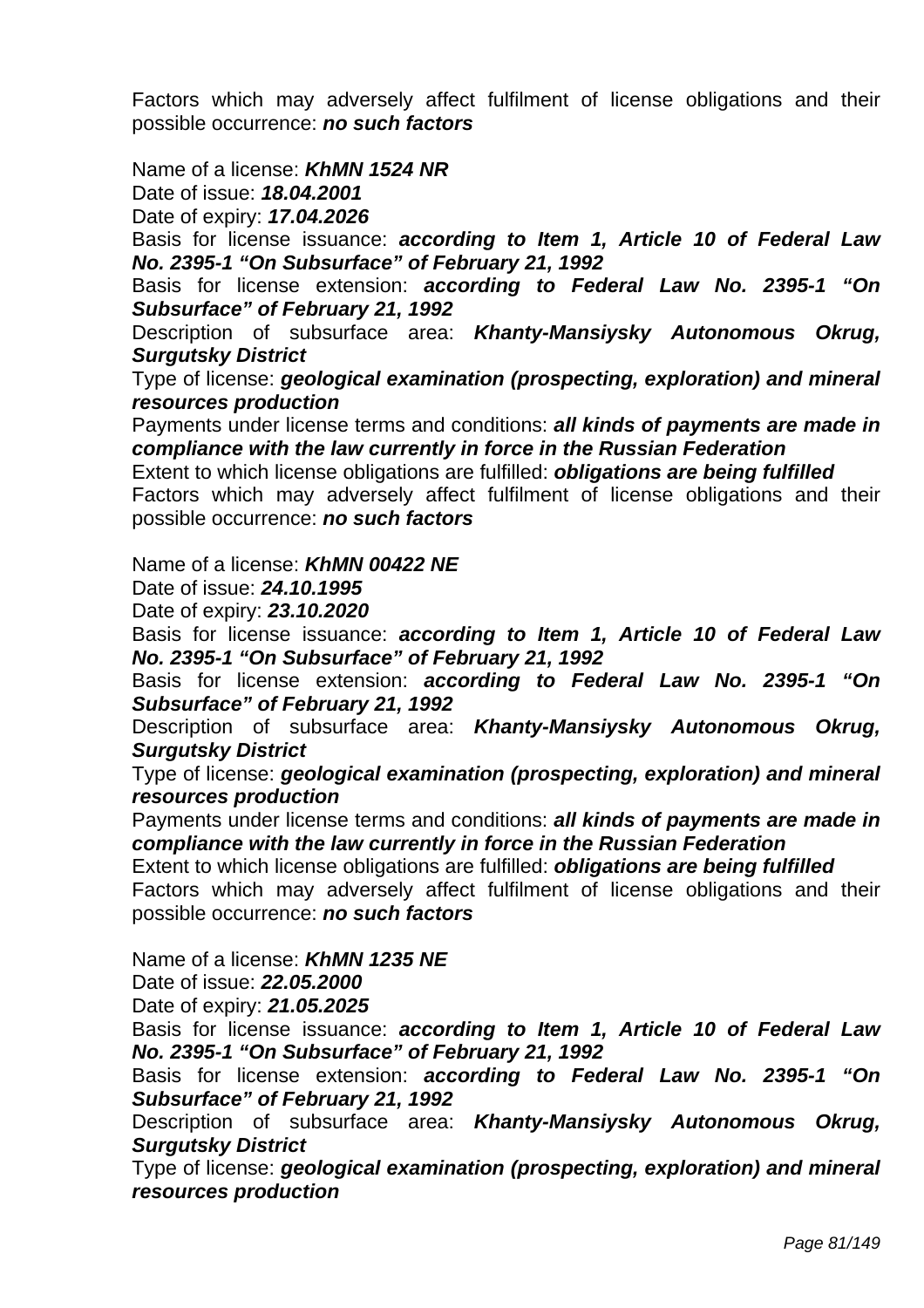Payments under license terms and conditions: *all kinds of payments are made in compliance with the law currently in force in the Russian Federation* 

Extent to which license obligations are fulfilled: *obligations are being fulfilled*  Factors which may adversely affect fulfilment of license obligations and their possible occurrence: *no such factors* 

Name of a license: *KhMN 1525 NR*

Date of issue: *18.04.2001* 

Date of expiry: *17.04.2026* 

Basis for license issuance: *according to Item 1, Article 10 of Federal Law No. 2395-1 "On Subsurface" of February 21, 1992* 

Basis for license extension: *according to Federal Law No. 2395-1 "On Subsurface" of February 21, 1992* 

Description of subsurface area: *Khanty-Mansiysky Autonomous Okrug, Oktyabrsky and Khanty-Mansiysky Districts* 

Type of license: *geological examination (prospecting, exploration) and mineral resources production* 

Payments under license terms and conditions: *all kinds of payments are made in compliance with the law currently in force in the Russian Federation* 

Extent to which license obligations are fulfilled: *obligations are being fulfilled*  Factors which may adversely affect fulfilment of license obligations and their

possible occurrence: *no such factors* 

Name of a license: *KhMN 1234 NE*

Date of issue: *22.05.2000* 

Date of expiry: *21.05.2025* 

Basis for license issuance: *according to Item 1, Article 10 of Federal Law No. 2395-1 "On Subsurface" of February 21, 1992* 

Basis for license extension: *according to Federal Law No. 2395-1 "On Subsurface" of February 21, 1992* 

Description of subsurface area: *Khanty-Mansiysky Autonomous Okrug, Surgutsky District* 

Type of license: *geological examination (prospecting, exploration) and mineral resources production* 

Payments under license terms and conditions: *all kinds of payments are made in compliance with the law currently in force in the Russian Federation* 

Extent to which license obligations are fulfilled: *obligations are being fulfilled*  Factors which may adversely affect fulfilment of license obligations and their possible occurrence: *no such factors* 

Name of a license: *KhMN 00420 NE*

Date of issue: *24.10.1995* 

Date of expiry: *23.10.2020* 

Basis for license issuance: *according to Item 1, Article 10 of Federal Law No. 2395-1 "On Subsurface" of February 21, 1992* 

Basis for license extension: *according to Federal Law No. 2395-1 "On Subsurface" of February 21, 1992*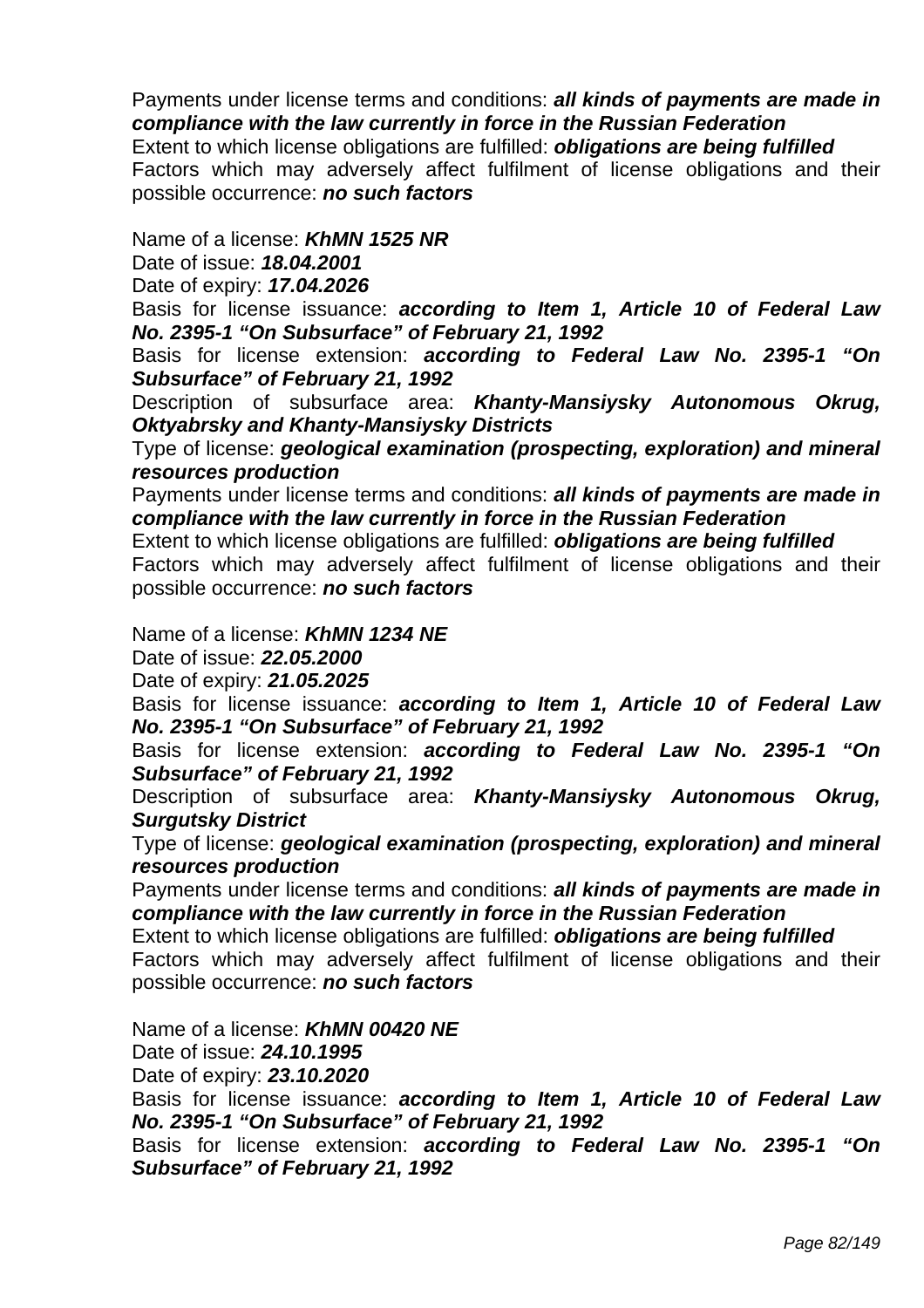Description of subsurface area: *Khanty-Mansiysky Autonomous Okrug, Surgutsky District* 

Type of license: *geological examination (prospecting, exploration) and mineral resources production* 

Payments under license terms and conditions: *all kinds of payments are made in compliance with the law currently in force in the Russian Federation* 

Extent to which license obligations are fulfilled: *obligations are being fulfilled*  Factors which may adversely affect fulfilment of license obligations and their possible occurrence: *no such factors* 

Name of a license: *KhMN 00421 NE*

Date of issue: *24.10.1995* 

Date of expiry: *23.10.2020* 

Basis for license issuance: *according to Item 1, Article 10 of Federal Law No. 2395-1 "On Subsurface" of February 21, 1992* 

Basis for license extension: *according to Federal Law No. 2395-1 "On Subsurface" of February 21, 1992* 

Description of subsurface area: *Khanty-Mansiysky Autonomous Okrug, Surgutsky District* 

Type of license: *geological examination (prospecting, exploration) and mineral resources production* 

Payments under license terms and conditions: *all kinds of payments are made in compliance with the law currently in force in the Russian Federation* 

Extent to which license obligations are fulfilled: *obligations are being fulfilled*  Factors which may adversely affect fulfilment of license obligations and their possible occurrence: *no such factors* 

Name of a license: *KhMN 00684 NR*

Date of issue: *03.12.1997* 

Date of expiry: *02.12.2022* 

Basis for license issuance: *according to Item 1, Article 10 of Federal Law No. 2395-1 "On Subsurface" of February 21, 1992* 

Basis for license extension: *according to Federal Law No. 2395-1 "On Subsurface" of February 21, 1992* 

Description of subsurface area: *Khanty-Mansiysky Autonomous Okrug, Surgutsky District* 

Type of license: *geological examination (prospecting, exploration) and mineral resources production* 

Payments under license terms and conditions: *all kinds of payments are made in compliance with the law currently in force in the Russian Federation* 

Extent to which license obligations are fulfilled: *obligations are being fulfilled*  Factors which may adversely affect fulfilment of license obligations and their

possible occurrence: *no such factors* 

Name of a license: *KhMN 00683 NR* Date of issue: *03.12.1997*  Date of expiry: *02.12.2022*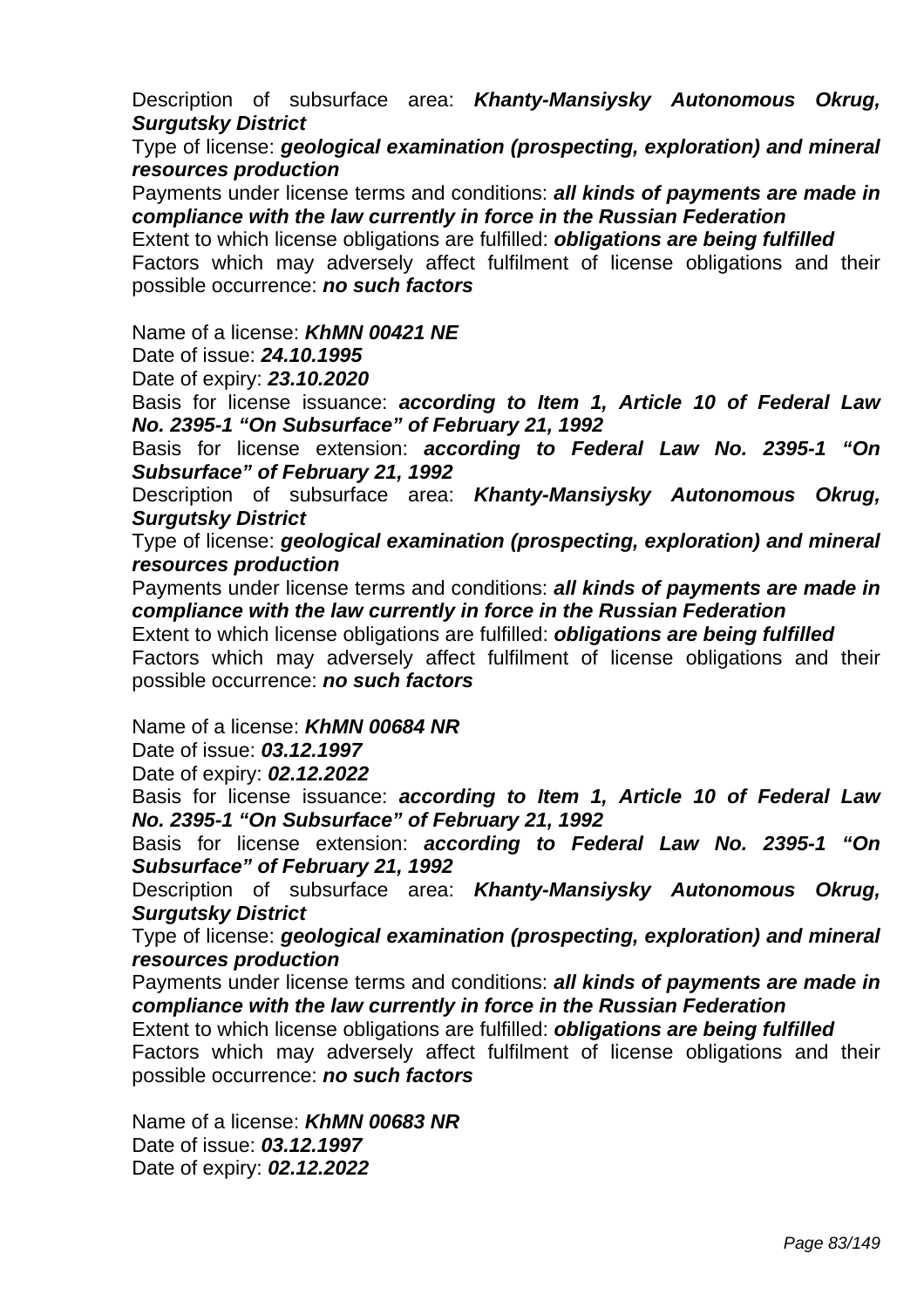Basis for license issuance: *according to Item 1, Article 10 of Federal Law No. 2395-1 "On Subsurface" of February 21, 1992* 

Basis for license extension: *according to Federal Law No. 2395-1 "On Subsurface" of February 21, 1992* 

Description of subsurface area: *Khanty-Mansiysky Autonomous Okrug, Surgutsky District* 

Type of license: *geological examination (prospecting, exploration) and mineral resources production* 

Payments under license terms and conditions: *all kinds of payments are made in compliance with the law currently in force in the Russian Federation* 

Extent to which license obligations are fulfilled: *obligations are being fulfilled*  Factors which may adversely affect fulfilment of license obligations and their possible occurrence: *no such factors* 

Name of a license: *SLKh 00422 NE*

Date of issue: *17.12.1997* 

Date of expiry: *16.12.2022* 

Basis for license issuance: *according to Item 1, Article 10 of Federal Law No. 2395-1 "On Subsurface" of February 21, 1992* 

Basis for license extension: *according to Federal Law No. 2395-1 "On Subsurface" of February 21, 1992* 

Description of subsurface area: *Yamalo-Nenetsky Autonomous Okrug, Nadymsky and Purovsky Districts* 

Type of license: *geological examination (prospecting, exploration) and mineral resources production* 

Payments under license terms and conditions: *all kinds of payments are made in compliance with the law currently in force in the Russian Federation* 

Extent to which license obligations are fulfilled: *obligations are being fulfilled*  Factors which may adversely affect fulfilment of license obligations and their possible occurrence: *no such factors* 

Name of a license: *KhMN 00812 NE*

Date of issue: *04.06.1998* 

Date of expiry: *03.06.2023* 

Basis for license issuance: *according to Item 1, Article 10 of Federal Law No. 2395-1 "On Subsurface" of February 21, 1992* 

Basis for license extension: *according to Federal Law No. 2395-1 "On Subsurface" of February 21, 1992* 

Description of subsurface area: *Khanty-Mansiysky Autonomous Okrug, Surgutsky District* 

Type of license: *geological examination (prospecting, exploration) and mineral resources production* 

Payments under license terms and conditions: *all kinds of payments are made in compliance with the law currently in force in the Russian Federation* 

Extent to which license obligations are fulfilled: *obligations are being fulfilled*  Factors which may adversely affect fulfilment of license obligations and their possible occurrence: *no such factors*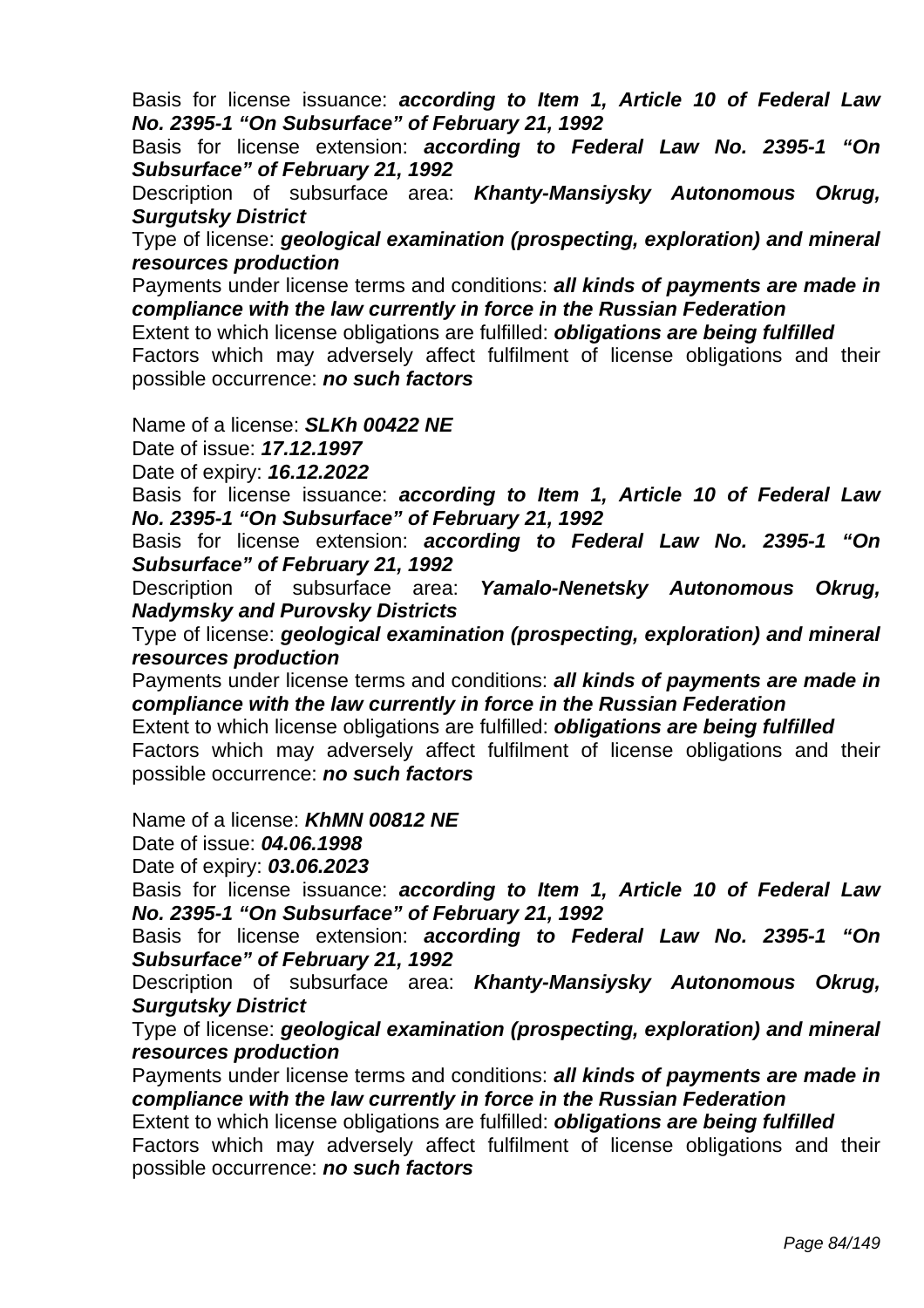Name of a license: *KhMN No. 12666 NP*

Date of issue: *08.09.2004* 

Date of expiry: *18.08.2009* 

Basis for license issuance: *according to Paragraph 2, Item 4, Article 10.1 of Federal Law No. 2395-1 "On Subsurface" of February 21, 1992* 

Basis for license extension: *according to Federal Law No. 2395-1 "On Subsurface" of February 21, 1992* 

Description of subsurface area: *Khanty-Mansiysky Autonomous Okrug, Surgutsky District* 

Type of license: *geological examination, including prospecting and deposit evaluation* 

Payments under license terms and conditions: *all kinds of payments are made in compliance with the law currently in force in the Russian Federation* 

Extent to which license obligations are fulfilled: *obligations are being fulfilled*  Factors which may adversely affect fulfilment of license obligations and their possible occurrence: *no such factors* 

Name of a license: *KhMN 11141 NP*

Date of issue: *11.04.2002* 

Date of expiry: *01.04.2007* 

Basis for license issuance: *according to Paragraph 2, Item 4, Article 10.1 of Federal Law No. 2395-1 "On Subsurface" of February 21, 1992* 

Basis for license extension: *according to Federal Law No. 2395-1 "On Subsurface" of February 21, 1992* 

Description of subsurface area: *Khanty-Mansiysky Autonomous Okrug, Khanty-Mansiysky District* 

Type of license: *geological examination, including prospecting and deposit evaluation* 

Payments under license terms and conditions: *all kinds of payments are made in compliance with the law currently in force in the Russian Federation* 

Extent to which license obligations are fulfilled: *obligations are being fulfilled*  Factors which may adversely affect fulfilment of license obligations and their

Name of a license: *KhMN 11418 NP*

possible occurrence: *no such factors* 

Date of issue: *04.02.2003* 

Date of expiry: *31.01.2008* 

Basis for license issuance: *according to Paragraph 2, Item 4, Article 10.1 of Federal Law No. 2395-1 "On Subsurface" of February 21, 1992* 

Basis for license extension: *according to Federal Law No. 2395-1 "On Subsurface" of February 21, 1992* 

Description of subsurface area: *Khanty-Mansiysky Autonomous Okrug, Khanty-Mansiysky District* 

Type of license: *geological examination, including prospecting and deposit evaluation* 

Payments under license terms and conditions: *all kinds of payments are made in compliance with the law currently in force in the Russian Federation*  Extent to which license obligations are fulfilled: *obligations are being fulfilled*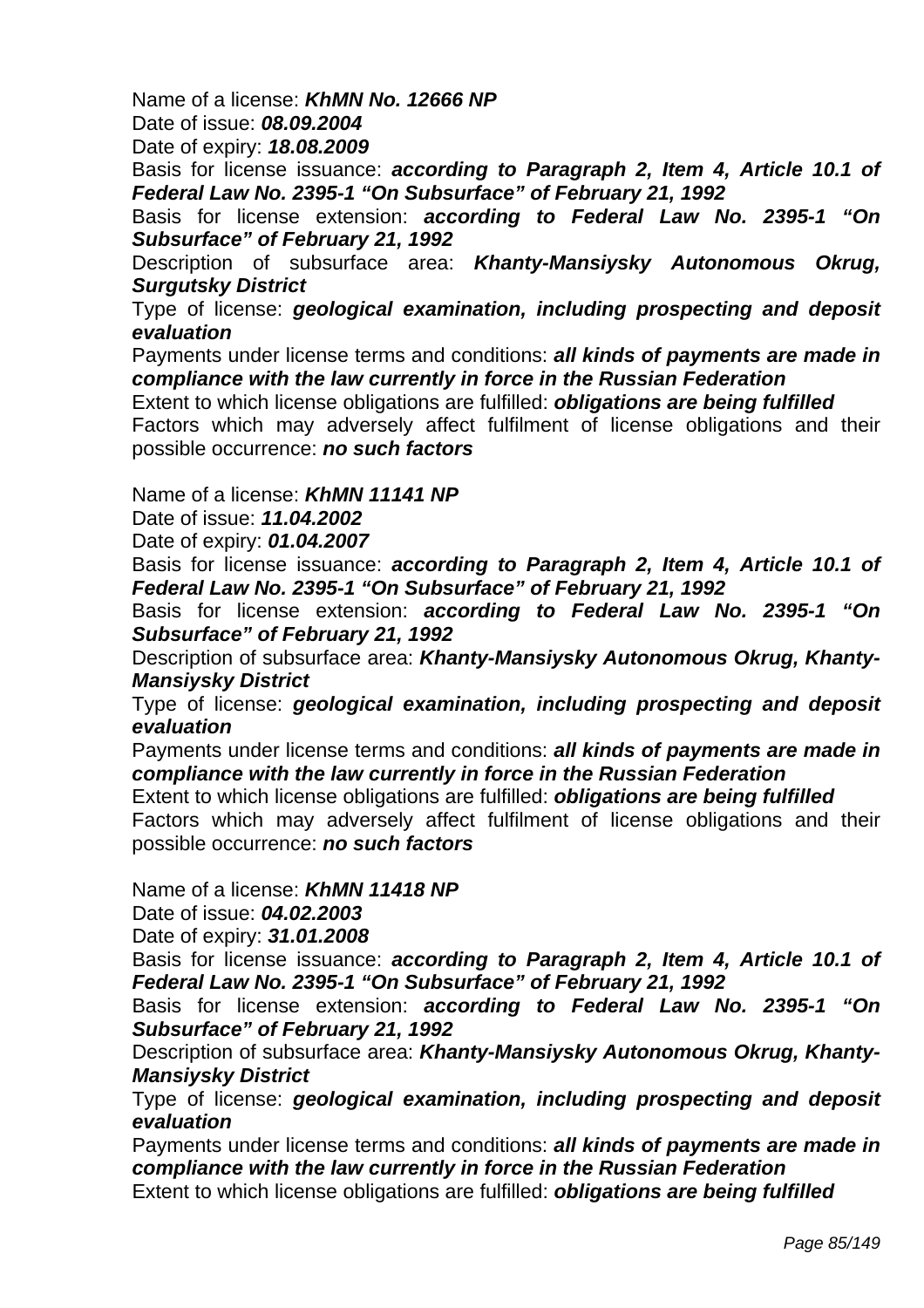Factors which may adversely affect fulfilment of license obligations and their possible occurrence: *no such factors* 

Name of a license: *KhMN 11735 NP*

Date of issue: *23.09.2003* 

Date of expiry: *15.09.2008* 

Basis for license issuance: *according to Paragraph 2, Item 4, Article 10.1 of Federal Law No. 2395-1 "On Subsurface" of February 21, 1992* 

Basis for license extension: *according to Federal Law No. 2395-1 "On Subsurface" of February 21, 1992* 

Description of subsurface area: *Khanty-Mansiysky Autonomous Okrug, Khanty-Mansiysky District* 

Type of license: *geological examination, including prospecting and deposit evaluation* 

Payments under license terms and conditions: *all kinds of payments are made in compliance with the law currently in force in the Russian Federation* 

Extent to which license obligations are fulfilled: *obligations are being fulfilled*  Factors which may adversely affect fulfilment of license obligations and their possible occurrence: *no such factors* 

Name of a license: *KhMN 11734 NP*

Date of issue: *23.09.2003* 

Date of expiry: *15.09.2008* 

Basis for license issuance: *according to Paragraph 2, Item 4, Article 10.1 of Federal Law No. 2395-1 "On Subsurface" of February 21, 1992* 

Basis for license extension: *according to Federal Law No. 2395-1 "On Subsurface" of February 21, 1992* 

Description of subsurface area: *Khanty-Mansiysky Autonomous Okrug, Khanty-Mansiysky District* 

Type of license: *geological examination, including prospecting and deposit evaluation* 

Payments under license terms and conditions: *all kinds of payments are made in compliance with the law currently in force in the Russian Federation* 

Extent to which license obligations are fulfilled: *obligations are being fulfilled* 

Factors which may adversely affect fulfilment of license obligations and their possible occurrence: *no such factors* 

Name of a license: *KhMN 11738 NP*

Date of issue: *23.09.2003* 

Date of expiry: *15.09.2008* 

Basis for license issuance: *according to Paragraph 2, Item 4, Article 10.1 of Federal Law No. 2395-1 "On Subsurface" of February 21, 1992* 

Basis for license extension: *according to Federal Law No. 2395-1 "On Subsurface" of February 21, 1992* 

Description of subsurface area: *Khanty-Mansiysky Autonomous Okrug, Khanty-Mansiysky and Oktyabrsky Districts* 

Type of license: *geological examination, including prospecting and deposit evaluation*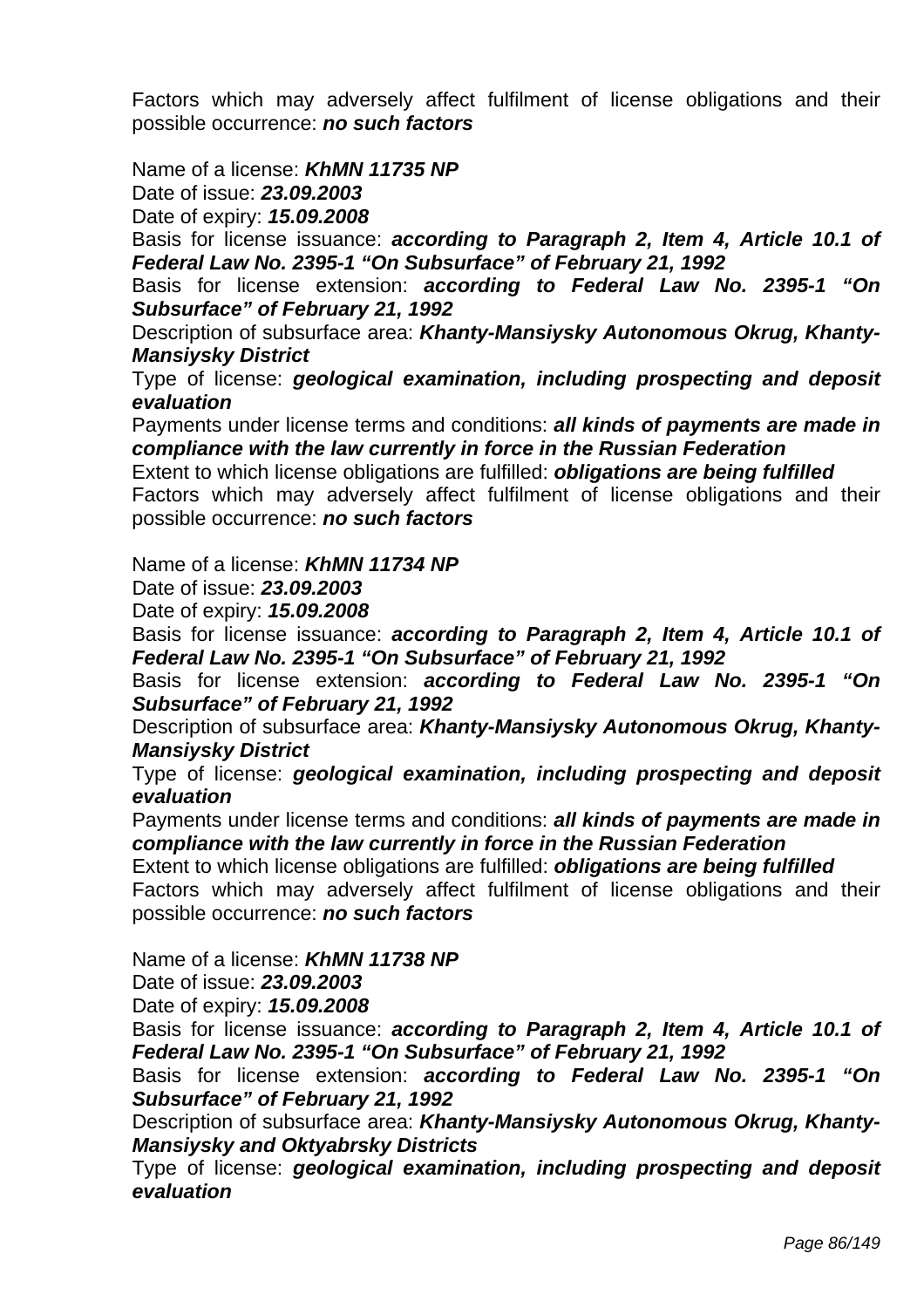Payments under license terms and conditions: *all kinds of payments are made in compliance with the law currently in force in the Russian Federation*  Extent to which license obligations are fulfilled: *obligations are being fulfilled* 

Factors which may adversely affect fulfilment of license obligations and their possible occurrence: *no such factors* 

Name of a license: *KhMN 11739 NP*

Date of issue: *23.09.2003* 

Date of expiry: *15.09.2008* 

Basis for license issuance: *according to Paragraph 2, Item 4, Article 10.1 of Federal Law No. 2395-1 "On Subsurface" of February 21, 1992* 

Basis for license extension: *according to Federal Law No. 2395-1 "On Subsurface" of February 21, 1992* 

Description of subsurface area: *Khanty-Mansiysky Autonomous Okrug, Khanty-Mansiysky District* 

Type of license: *geological examination, including prospecting and deposit evaluation* 

Payments under license terms and conditions: *all kinds of payments are made in compliance with the law currently in force in the Russian Federation* 

Extent to which license obligations are fulfilled: *obligations are being fulfilled* 

Factors which may adversely affect fulfilment of license obligations and their possible occurrence: *no such factors* 

Name of a license: *KhMN 11740 NP*

Date of issue: *23.09.2003* 

Date of expiry: *15.09.2008* 

Basis for license issuance: *according to Paragraph 2, Item 4, Article 10.1 of Federal Law No. 2395-1 "On Subsurface" of February 21, 1992* 

Basis for license extension: *according to Federal Law No. 2395-1 "On Subsurface" of February 21, 1992* 

Description of subsurface area: *Khanty-Mansiysky Autonomous Okrug, Khanty-Mansiysky District* 

Type of license: *geological examination, including prospecting and deposit evaluation* 

Payments under license terms and conditions: *all kinds of payments are made in compliance with the law currently in force in the Russian Federation* 

Extent to which license obligations are fulfilled: *obligations are being fulfilled*  Factors which may adversely affect fulfilment of license obligations and their possible occurrence: *no such factors* 

Name of a license: *SLKh 10985 NP*

Date of issue: *28.03.2001* 

Date of expiry: *01.03.2006* 

Basis for license issuance: *according to Paragraph 2, Item 4, Article 10.1 of Federal Law No. 2395-1 "On Subsurface" of February 21, 1992* 

Basis for license extension: *according to Federal Law No. 2395-1 "On Subsurface" of February 21, 1992*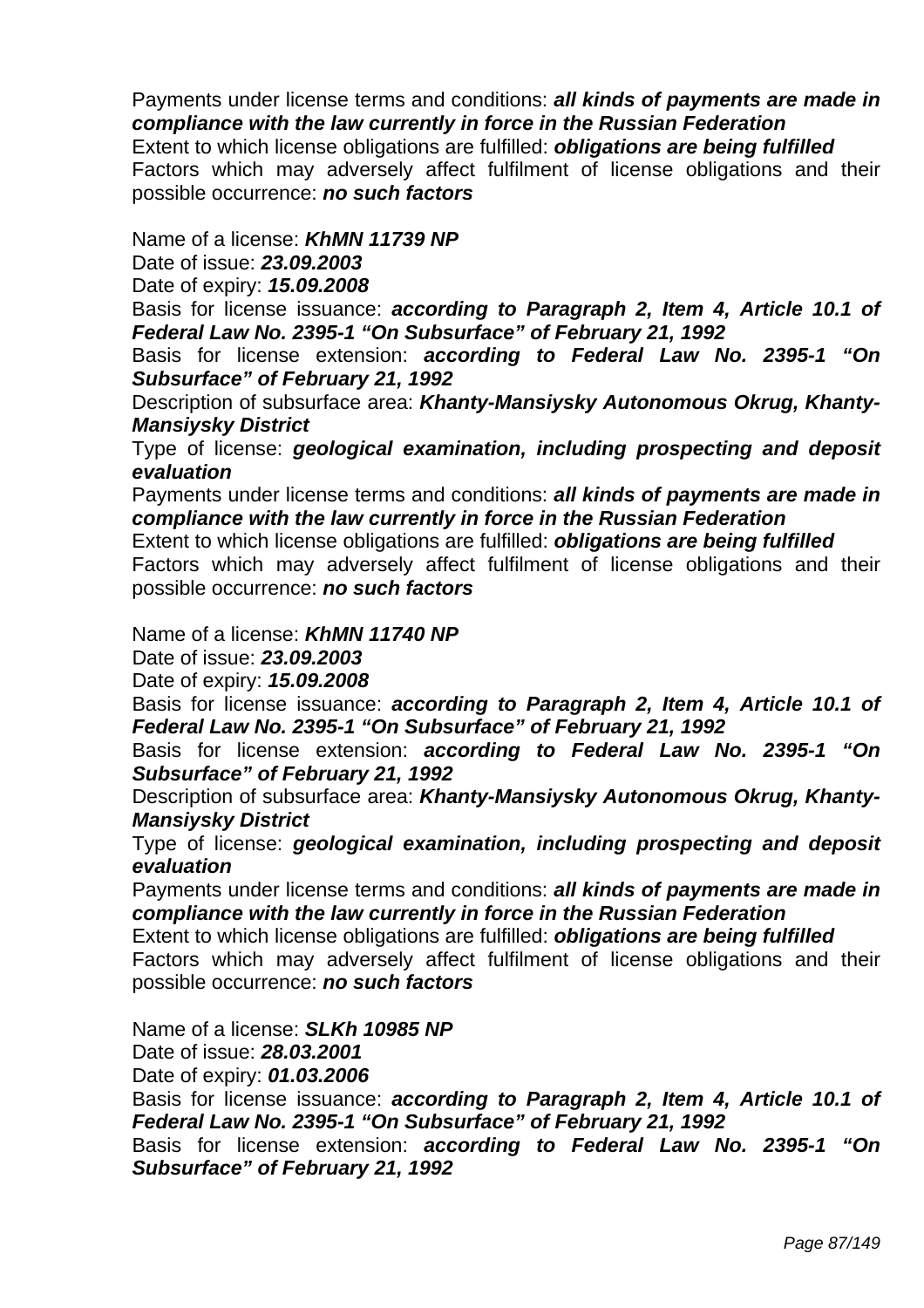Description of subsurface area: *Yamalo-Nenetsky Autonomous Okrug, Purovsky District* 

Type of license: *geological examination, including prospecting and deposit evaluation* 

Payments under license terms and conditions: *all kinds of payments are made in compliance with the law currently in force in the Russian Federation* 

Extent to which license obligations are fulfilled: *obligations are being fulfilled*  Factors which may adversely affect fulfilment of license obligations and their possible occurrence: *no such factors* 

Name of a license: *KhMN 11142 NP*

Date of issue: *11.04.2002* 

Date of expiry: *01.04.2007* 

Basis for license issuance: *according to Paragraph 2, Item 4, Article 10.1 of Federal Law No. 2395-1 "On Subsurface" of February 21, 1992* 

Basis for license extension: *according to Federal Law No. 2395-1 "On Subsurface" of February 21, 1992* 

Description of subsurface area: *Khanty-Mansiysky Autonomous Okrug, Surgutsky District* 

Type of license: *geological examination, including prospecting and deposit evaluation* 

Payments under license terms and conditions: *all kinds of payments are made in compliance with the law currently in force in the Russian Federation* 

Extent to which license obligations are fulfilled: *obligations are being fulfilled*  Factors which may adversely affect fulfilment of license obligations and their possible occurrence: *no such factors* 

Name of a license: *SLKh 11359 NP*

Date of issue: *27.12.2002* 

Date of expiry: *31.12.2007* 

Basis for license issuance: *according to Paragraph 2, Item 4, Article 10.1 of Federal Law No. 2395-1 "On Subsurface" of February 21, 1992* 

Basis for license extension: *according to Federal Law No. 2395-1 "On Subsurface" of February 21, 1992* 

Description of subsurface area: *Yamalo-Nenetsky Autonomous Okrug, Nadymsky District* 

Type of license: *geological examination, including prospecting and deposit evaluation* 

Payments under license terms and conditions: *all kinds of payments are made in compliance with the law currently in force in the Russian Federation* 

Extent to which license obligations are fulfilled: *obligations are being fulfilled* 

Factors which may adversely affect fulfilment of license obligations and their possible occurrence: *no such factors* 

Name of a license: *KhMN 11417 NP* Date of issue: *04.02.2003*  Date of expiry: *31.01.2008*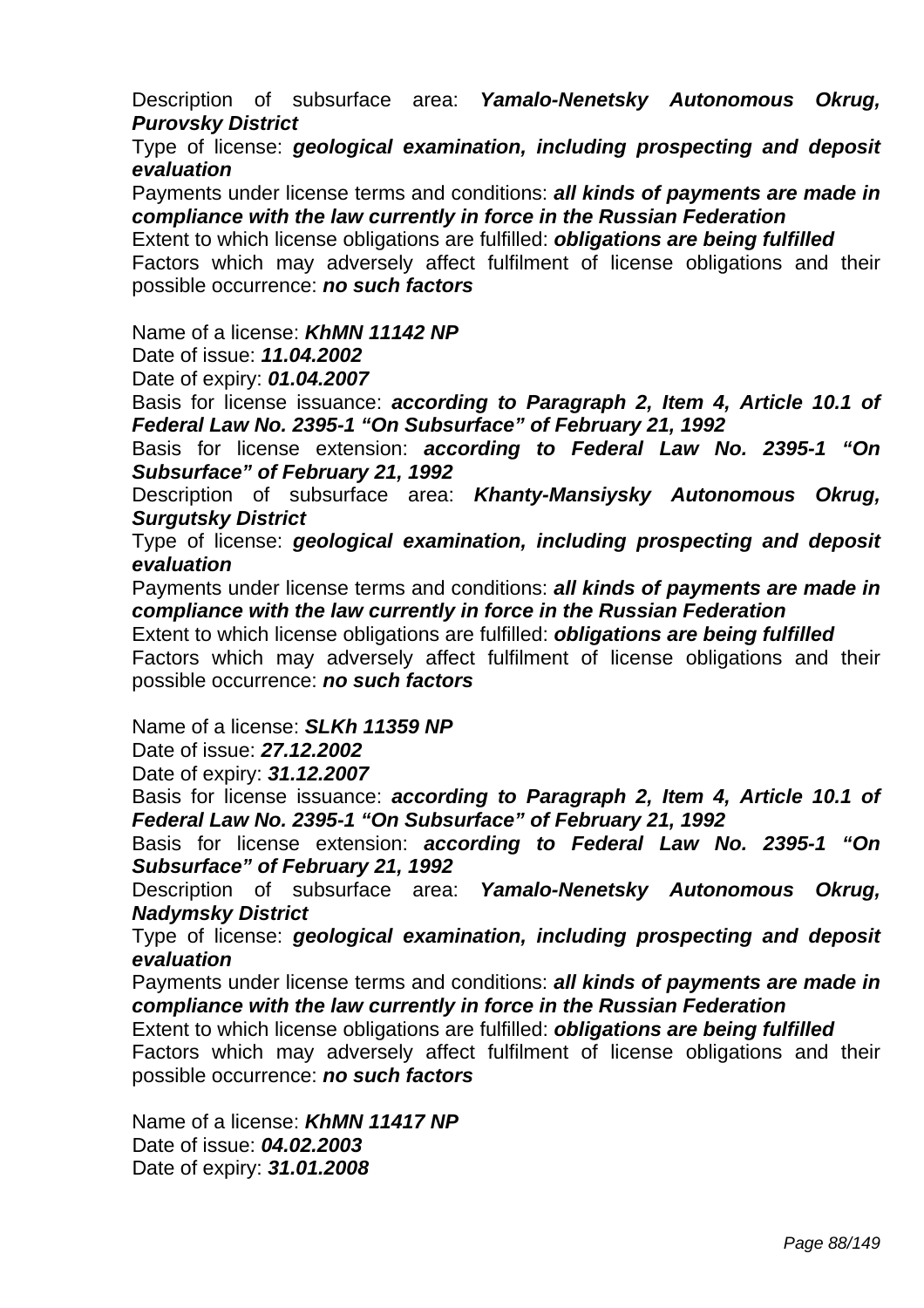Basis for license issuance: *according to Paragraph 2, Item 4, Article 10.1 of Federal Law No. 2395-1 "On Subsurface" of February 21, 1992* 

Basis for license extension: *according to Federal Law No. 2395-1 "On Subsurface" of February 21, 1992* 

Description of subsurface area: *Khanty-Mansiysky Autonomous Okrug, Beloyarsky District* 

Type of license: *geological examination, including prospecting and deposit evaluation* 

Payments under license terms and conditions: *all kinds of payments are made in compliance with the law currently in force in the Russian Federation* 

Extent to which license obligations are fulfilled: *obligations are being fulfilled*  Factors which may adversely affect fulfilment of license obligations and their possible occurrence: *no such factors* 

Name of a license: *KhMN 11743 NP*

Date of issue: *23.09.2003* 

Date of expiry: *15.09.2008* 

Basis for license issuance: *according to Paragraph 2, Item 4, Article 10.1 of Federal Law No. 2395-1 "On Subsurface" of February 21, 1992* 

Basis for license extension: *according to Federal Law No. 2395-1 "On Subsurface" of February 21, 1992* 

Description of subsurface area: *Khanty-Mansiysky Autonomous Okrug, Beloyarsky and Surgutsky Districts* 

Type of license: *geological examination, including prospecting and deposit evaluation* 

Payments under license terms and conditions: *all kinds of payments are made in compliance with the law currently in force in the Russian Federation* 

Extent to which license obligations are fulfilled: *obligations are being fulfilled*  Factors which may adversely affect fulfilment of license obligations and their possible occurrence: *no such factors* 

Name of a license: *KhMN 11744 NP*

Date of issue: *23.09.2003* 

Date of expiry: *15.09.2008* 

Basis for license issuance: *according to Paragraph 2, Item 4, Article 10.1 of Federal Law No. 2395-1 "On Subsurface" of February 21, 1992* 

Basis for license extension: *according to Federal Law No. 2395-1 "On Subsurface" of February 21, 1992* 

Description of subsurface area: *Khanty-Mansiysky Autonomous Okrug, Beloyarsky and Surgutsky Districts* 

Type of license: *geological examination, including prospecting and deposit evaluation* 

Payments under license terms and conditions: *all kinds of payments are made in compliance with the law currently in force in the Russian Federation* 

Extent to which license obligations are fulfilled: *obligations are being fulfilled*  Factors which may adversely affect fulfilment of license obligations and their possible occurrence: *no such factors*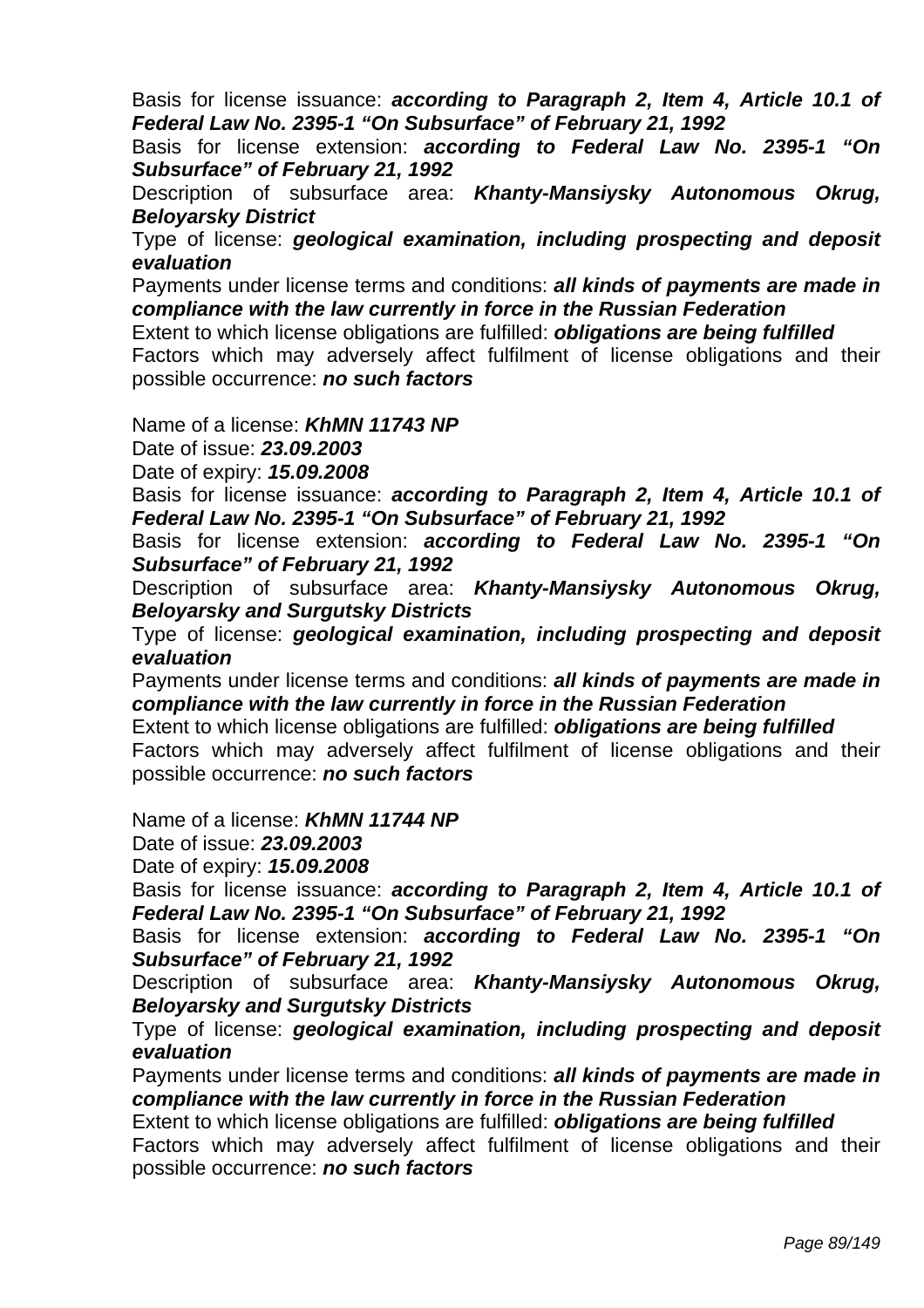Name of a license: *KhMN 11741 NP*

Date of issue: *23.09.2003* 

Date of expiry: *15.09.2008* 

Basis for license issuance: *according to Paragraph 2, Item 4, Article 10.1 of Federal Law No. 2395-1 "On Subsurface" of February 21, 1992* 

Basis for license extension: *according to Federal Law No. 2395-1 "On Subsurface" of February 21, 1992* 

Description of subsurface area: *Khanty-Mansiysky Autonomous Okrug, Surgutsky District* 

Type of license: *geological examination, including prospecting and deposit evaluation* 

Payments under license terms and conditions: *all kinds of payments are made in compliance with the law currently in force in the Russian Federation* 

Extent to which license obligations are fulfilled: *obligations are being fulfilled*  Factors which may adversely affect fulfilment of license obligations and their possible occurrence: *no such factors* 

Name of a license: *KhMN 11742 NP*

Date of issue: *23.09.2003* 

Date of expiry: *15.09.2008* 

Basis for license issuance: *according to Paragraph 2, Item 4, Article 10.1 of Federal Law No. 2395-1 "On Subsurface" of February 21, 1992* 

Basis for license extension: *according to Federal Law No. 2395-1 "On Subsurface" of February 21, 1992* 

Description of subsurface area: *Khanty-Mansiysky Autonomous Okrug, Surgutsky District* 

Type of license: *geological examination, including prospecting and deposit evaluation* 

Payments under license terms and conditions: *all kinds of payments are made in compliance with the law currently in force in the Russian Federation* 

Extent to which license obligations are fulfilled: *obligations are being fulfilled* 

Factors which may adversely affect fulfilment of license obligations and their possible occurrence: *no such factors* 

Name of a license: *KhMN 11737 NP*

Date of issue: *23.09.2003* 

Date of expiry: *15.09.2008* 

Basis for license issuance: *according to Paragraph 2, Item 4, Article 10.1 of Federal Law No. 2395-1 "On Subsurface" of February 21, 1992* 

Basis for license extension: *according to Federal Law No. 2395-1 "On Subsurface" of February 21, 1992* 

Description of subsurface area: *Khanty-Mansiysky Autonomous Okrug, Surgutsky District* 

Type of license: *geological examination, including prospecting and deposit evaluation* 

Payments under license terms and conditions: *all kinds of payments are made in compliance with the law currently in force in the Russian Federation*  Extent to which license obligations are fulfilled: *obligations are being fulfilled*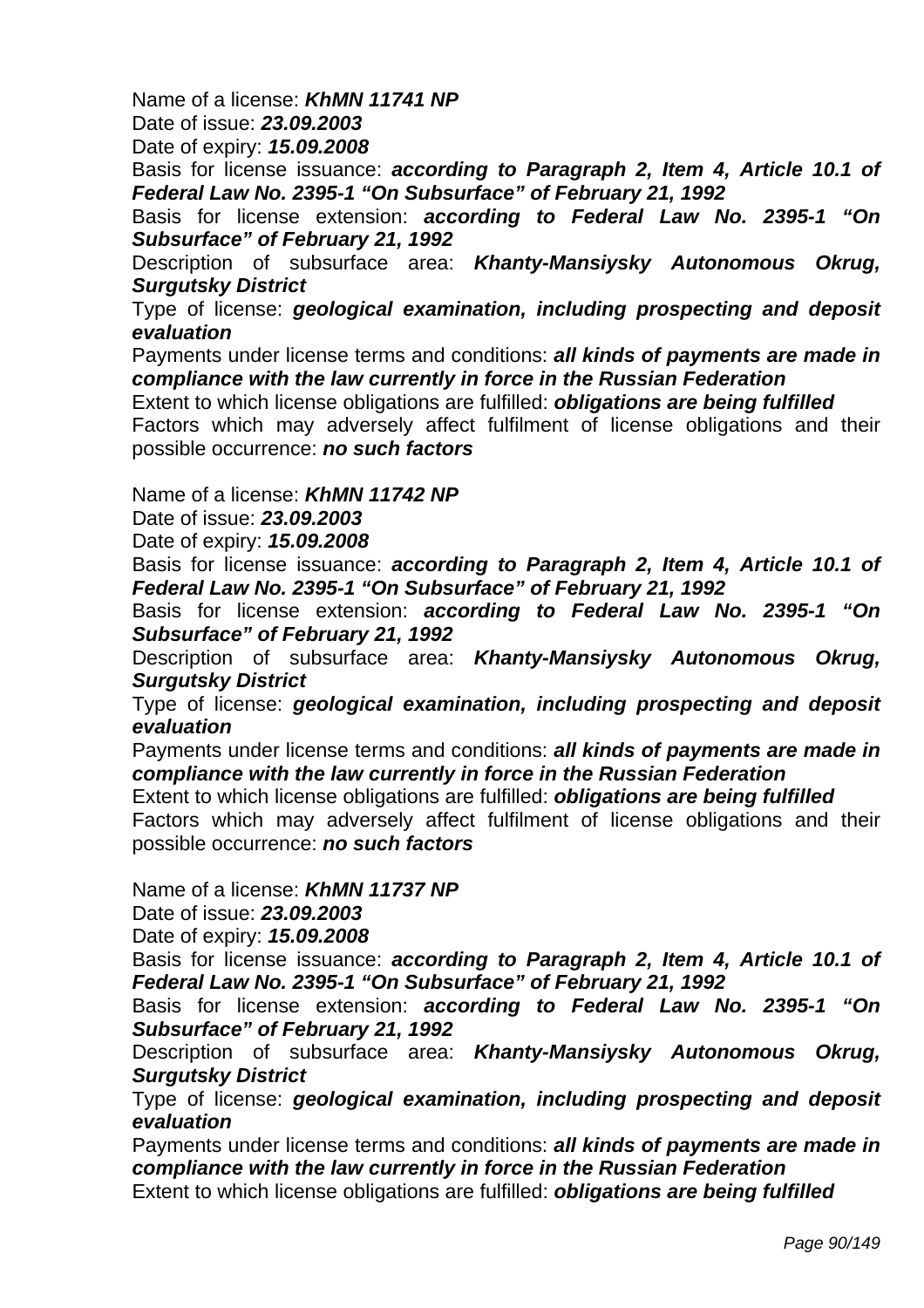Factors which may adversely affect fulfilment of license obligations and their possible occurrence: *no such factors* 

Name of a license: *KhMN 11733 NP*

Date of issue: *23.09.2003* 

Date of expiry: *15.09.2008* 

Basis for license issuance: *according to Paragraph 2, Item 4, Article 10.1 of Federal Law No. 2395-1 "On Subsurface" of February 21, 1992* 

Basis for license extension: *according to Federal Law No. 2395-1 "On Subsurface" of February 21, 1992* 

Description of subsurface area: *Khanty-Mansiysky Autonomous Okrug, Surgutsky District* 

Type of license: *geological examination, including prospecting and deposit evaluation* 

Payments under license terms and conditions: *all kinds of payments are made in compliance with the law currently in force in the Russian Federation* 

Extent to which license obligations are fulfilled: *obligations are being fulfilled*  Factors which may adversely affect fulfilment of license obligations and their possible occurrence: *no such factors* 

Name of a license: *KhMN 11736 NP*

Date of issue: *23.09.2003* 

Date of expiry: *15.09.2008* 

Basis for license issuance: *according to Paragraph 2, Item 4, Article 10.1 of Federal Law No. 2395-1 "On Subsurface" of February 21, 1992* 

Basis for license extension: *according to Federal Law No. 2395-1 "On Subsurface" of February 21, 1992* 

Description of subsurface area: *Khanty-Mansiysky Autonomous Okrug, Surgutsky District* 

Type of license: *geological examination, including prospecting and deposit evaluation* 

Payments under license terms and conditions: *all kinds of payments are made in compliance with the law currently in force in the Russian Federation* 

Extent to which license obligations are fulfilled: *obligations are being fulfilled* 

Factors which may adversely affect fulfilment of license obligations and their possible occurrence: *no such factors* 

Name of a license: *KhMN 12169 NP*

Date of issue: *03.02.2004* 

Date of expiry: *30.01.2009* 

Basis for license issuance: *according to Paragraph 2, Item 4, Article 10.1 of Federal Law No. 2395-1 "On Subsurface" of February 21, 1992* 

Basis for license extension: *according to Federal Law No. 2395-1 "On Subsurface" of February 21, 1992* 

Description of subsurface area: *Khanty-Mansiysky Autonomous Okrug, Surgutsky District* 

Type of license: *geological examination, including prospecting and deposit evaluation*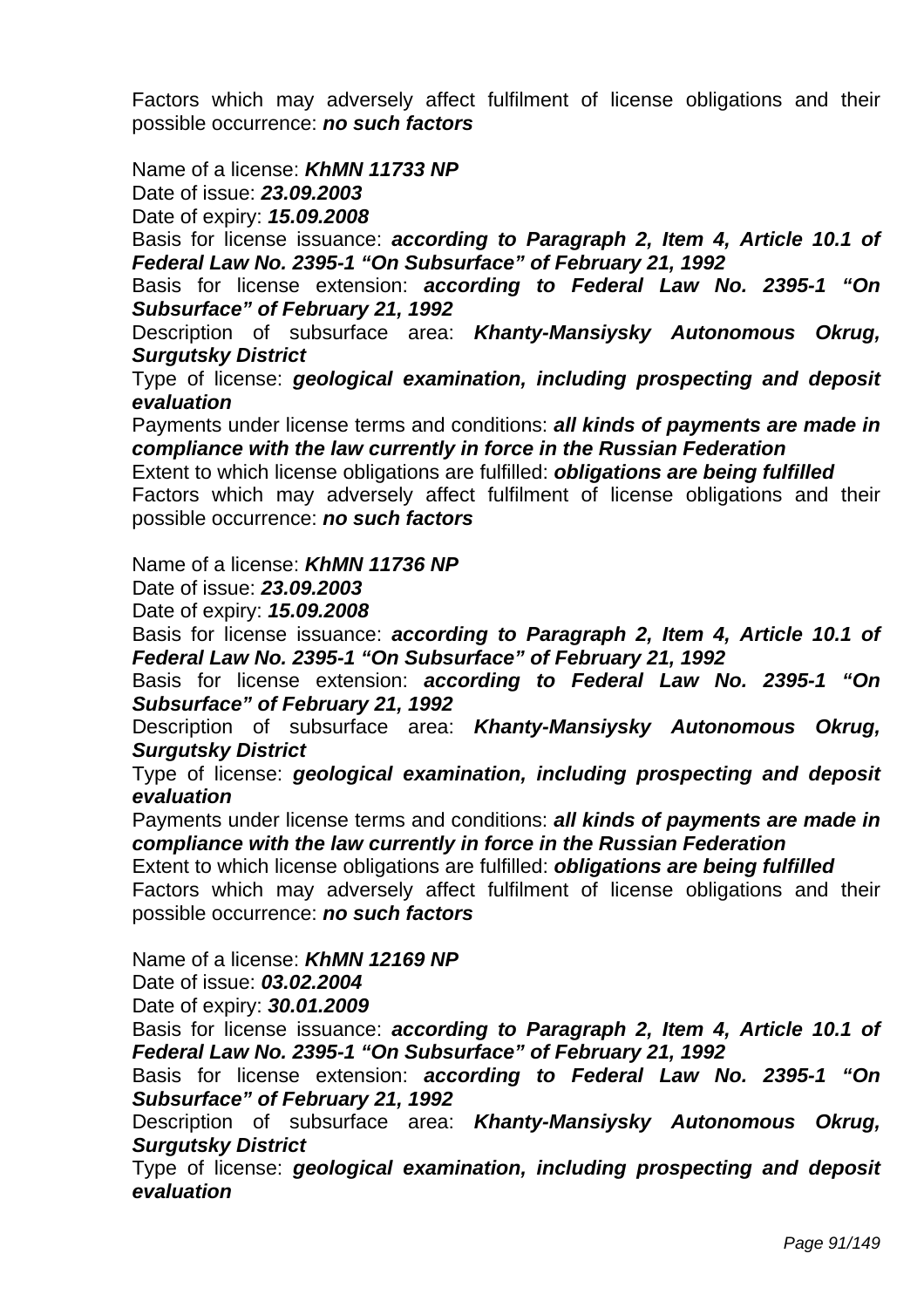Payments under license terms and conditions: *all kinds of payments are made in compliance with the law currently in force in the Russian Federation*  Extent to which license obligations are fulfilled: *obligations are being fulfilled* 

Factors which may adversely affect fulfilment of license obligations and their possible occurrence: *no such factors* 

Name of a license: *KhMN 12170 NP*

Date of issue: *03.02.2004* 

Date of expiry: *30.01.2009* 

Basis for license issuance: *according to Paragraph 2, Item 4, Article 10.1 of Federal Law No. 2395-1 "On Subsurface" of February 21, 1992* 

Basis for license extension: *according to Federal Law No. 2395-1 "On Subsurface" of February 21, 1992* 

Description of subsurface area: *Khanty-Mansiysky Autonomous Okrug, Surgutsky District* 

Type of license: *geological examination, including prospecting and deposit evaluation* 

Payments under license terms and conditions: *all kinds of payments are made in compliance with the law currently in force in the Russian Federation* 

Extent to which license obligations are fulfilled: *obligations are being fulfilled* 

Factors which may adversely affect fulfilment of license obligations and their possible occurrence: *no such factors* 

Name of a license: *YaKU No. 11882 NP*

Date of issue: *10.11.2003* 

Date of expiry: *31.10.2008* 

Basis for license issuance: *according to Paragraph 2, Item 4, Article 10.1 of Federal Law No. 2395-1 "On Subsurface" of February 21, 1992* 

Basis for license extension: *according to Federal Law No. 2395-1 "On Subsurface" of February 21, 1992* 

Description of subsurface area: *the Sakha (Yakutia) Republic, Lensky District* Type of license: *geological examination, including prospecting and deposit evaluation* 

Payments under license terms and conditions: *all kinds of payments are made in compliance with the law currently in force in the Russian Federation* 

Extent to which license obligations are fulfilled: *obligations are being fulfilled*  Factors which may adversely affect fulfilment of license obligations and their possible occurrence: *no such factors* 

Name of a license: *YaKU No. 11883 NP*

Date of issue: *10.11.2003* 

Date of expiry: *31.10.2008* 

Basis for license issuance: *according to Paragraph 2, Item 4, Article 10.1 of Federal Law No. 2395-1 "On Subsurface" of February 21, 1992* 

Basis for license extension: *according to Federal Law No. 2395-1 "On Subsurface" of February 21, 1992* 

Description of subsurface area: *the Sakha (Yakutia) Republic, Lensky District*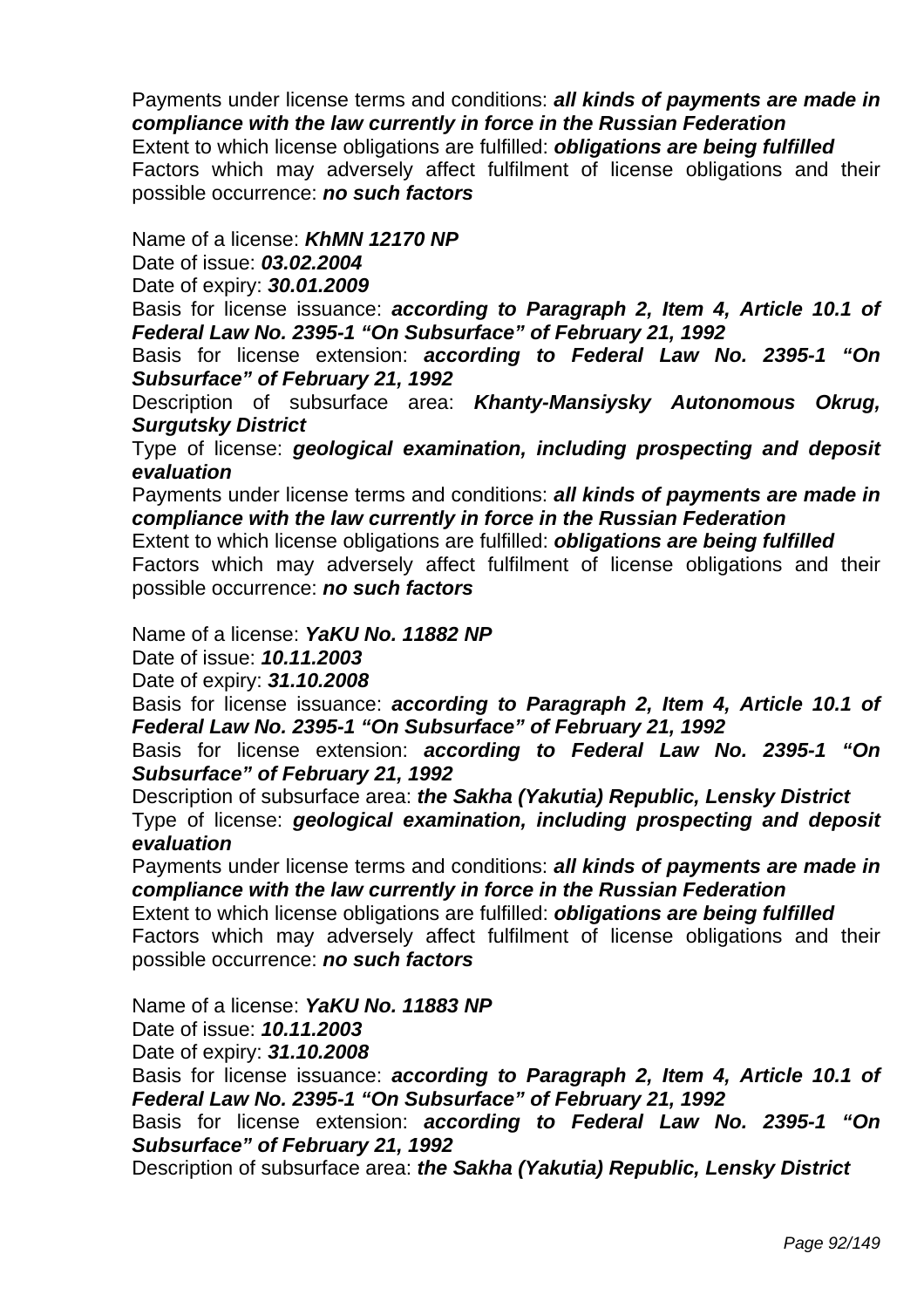Type of license: *geological examination, including prospecting and deposit evaluation* 

Payments under license terms and conditions: *all kinds of payments are made in compliance with the law currently in force in the Russian Federation* 

Extent to which license obligations are fulfilled: *obligations are being fulfilled*  Factors which may adversely affect fulfilment of license obligations and their possible occurrence: *no such factors* 

Name of a license: *YaKU No. 11884 NP*

Date of issue: *10.11.2003* 

Date of expiry: *31.10.2008* 

Basis for license issuance: *according to Paragraph 2, Item 4, Article 10.1 of Federal Law No. 2395-1 "On Subsurface" of February 21, 1992* 

Basis for license extension: *according to Federal Law No. 2395-1 "On Subsurface" of February 21, 1992* 

Description of subsurface area: *the Sakha (Yakutia) Republic, Lensky District* Type of license: *geological examination, including prospecting and deposit evaluation* 

Payments under license terms and conditions: *all kinds of payments are made in compliance with the law currently in force in the Russian Federation* 

Extent to which license obligations are fulfilled: *obligations are being fulfilled* 

Factors which may adversely affect fulfilment of license obligations and their possible occurrence: *no such factors* 

Name of a license: *NRM No. 12358 NP*

Date of issue: *21.05.2004* 

Date of expiry: *05.03.2009* 

Basis for license issuance: *according to Paragraph 2, Item 4, Article 10.1 of Federal Law No. 2395-1 "On Subsurface" of February 21, 1992* 

Basis for license extension: *according to Federal Law No. 2395-1 "On Subsurface" of February 21, 1992* 

Description of subsurface area: *Arkhangelskaya Oblast, Nenetsky Autonomous Okrug*

Type of license: *geological examination, including prospecting and deposit evaluation* 

Payments under license terms and conditions: *all kinds of payments are made in compliance with the law currently in force in the Russian Federation* 

Extent to which license obligations are fulfilled: *obligations are being fulfilled*  Factors which may adversely affect fulfilment of license obligations and their possible occurrence: *no such factors* 

Name of a license: *NRM No. 12359 NP*

Date of issue: *21.05.2004* 

Date of expiry: *05.03.2009* 

Basis for license issuance: *according to Paragraph 2, Item 4, Article 10.1 of Federal Law No. 2395-1 "On Subsurface" of February 21, 1992* 

Basis for license extension: *according to Federal Law No. 2395-1 "On Subsurface" of February 21, 1992*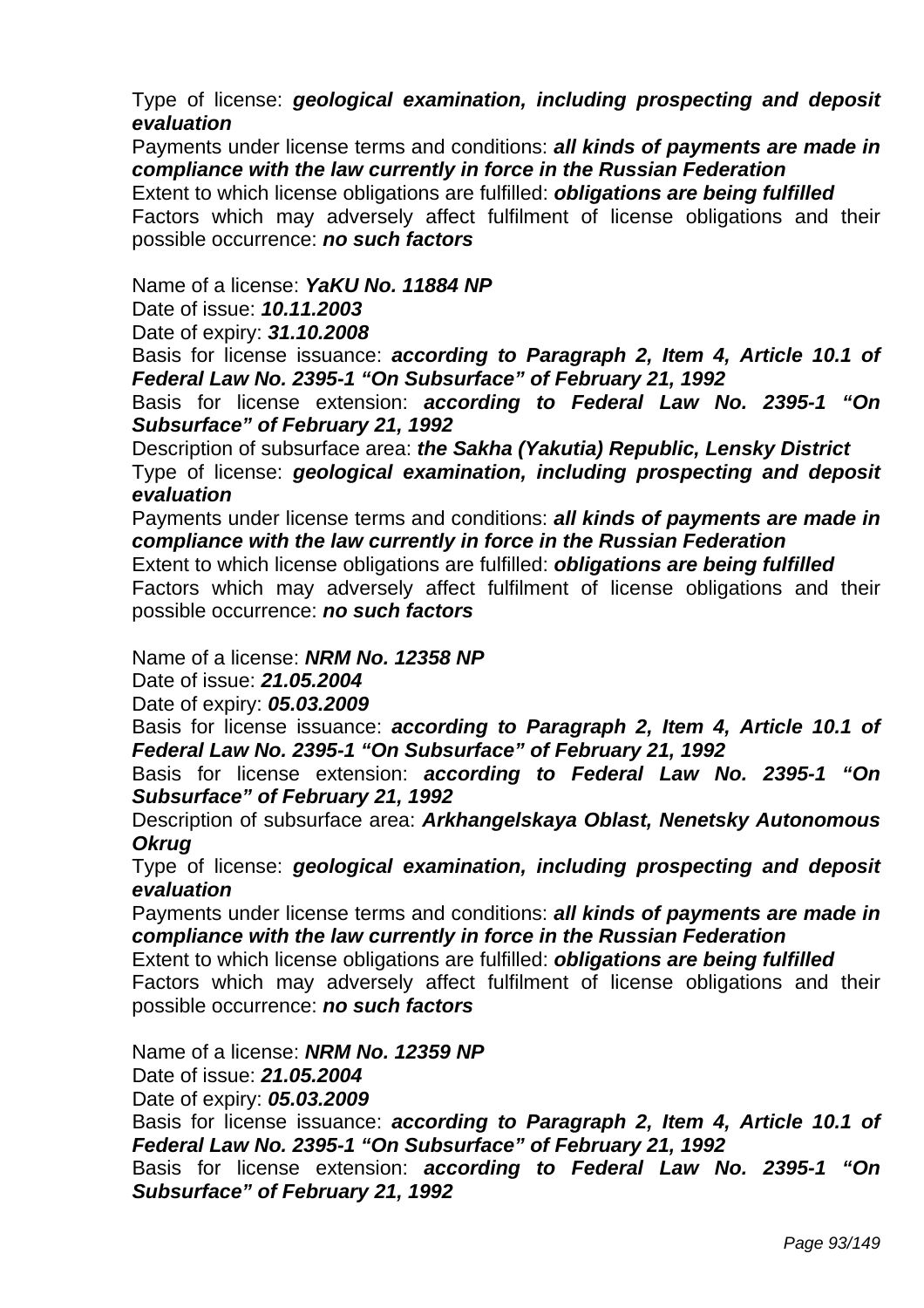Description of subsurface area: *Arkhangelskaya Oblast, Nenetsky Autonomous Okrug*

Type of license: *geological examination, including prospecting and deposit evaluation* 

Payments under license terms and conditions: *all kinds of payments are made in compliance with the law currently in force in the Russian Federation* 

Extent to which license obligations are fulfilled: *obligations are being fulfilled*  Factors which may adversely affect fulfilment of license obligations and their possible occurrence: *no such factors* 

Name of a license: *NRM No. 12360 NP*

Date of issue: *21.05.2004* 

Date of expiry: *05.03.2009* 

Basis for license issuance: *according to Paragraph 2, Item 4, Article 10.1 of Federal Law No. 2395-1 "On Subsurface" of February 21, 1992* 

Basis for license extension: *according to Federal Law No. 2395-1 "On Subsurface" of February 21, 1992* 

Description of subsurface area: *Arkhangelskaya Oblast, Nenetsky Autonomous Okrug*

Type of license: *geological examination, including prospecting and deposit evaluation* 

Payments under license terms and conditions: *all kinds of payments are made in compliance with the law currently in force in the Russian Federation* 

Extent to which license obligations are fulfilled: *obligations are being fulfilled*  Factors which may adversely affect fulfilment of license obligations and their possible occurrence: *no such factors* 

### *Oil and gas production at OJSC "Surgutneftegas" fields under development in the fourth quarter of 2004 amounted to 15.487 mn tons and 3.785 bcm, respectively.*

b) Mineral resources processing

*Given its considerable reserves and extraction of associated gas, the Company seeks to increase the earning capacity of the sector through a complete production chain of associated gas extraction and refining. To that end, in January of 2002 OJSC "Surgutneftegas" founded Gas Processing Division.* 

*"KINEF" Ltd. located in the city of Kirishi represents the sector of oil refining and petrochemistry.* 

c) Products marketing

*The company's marketing network comprises six enterprises which are located in the north-west of Russia. The following are the enterprises: Limited Liability Company "Kaliningradnefteprodukt", Limited Liability Company Marketing Association "Tvernefteprodukt", Limited Liability Company*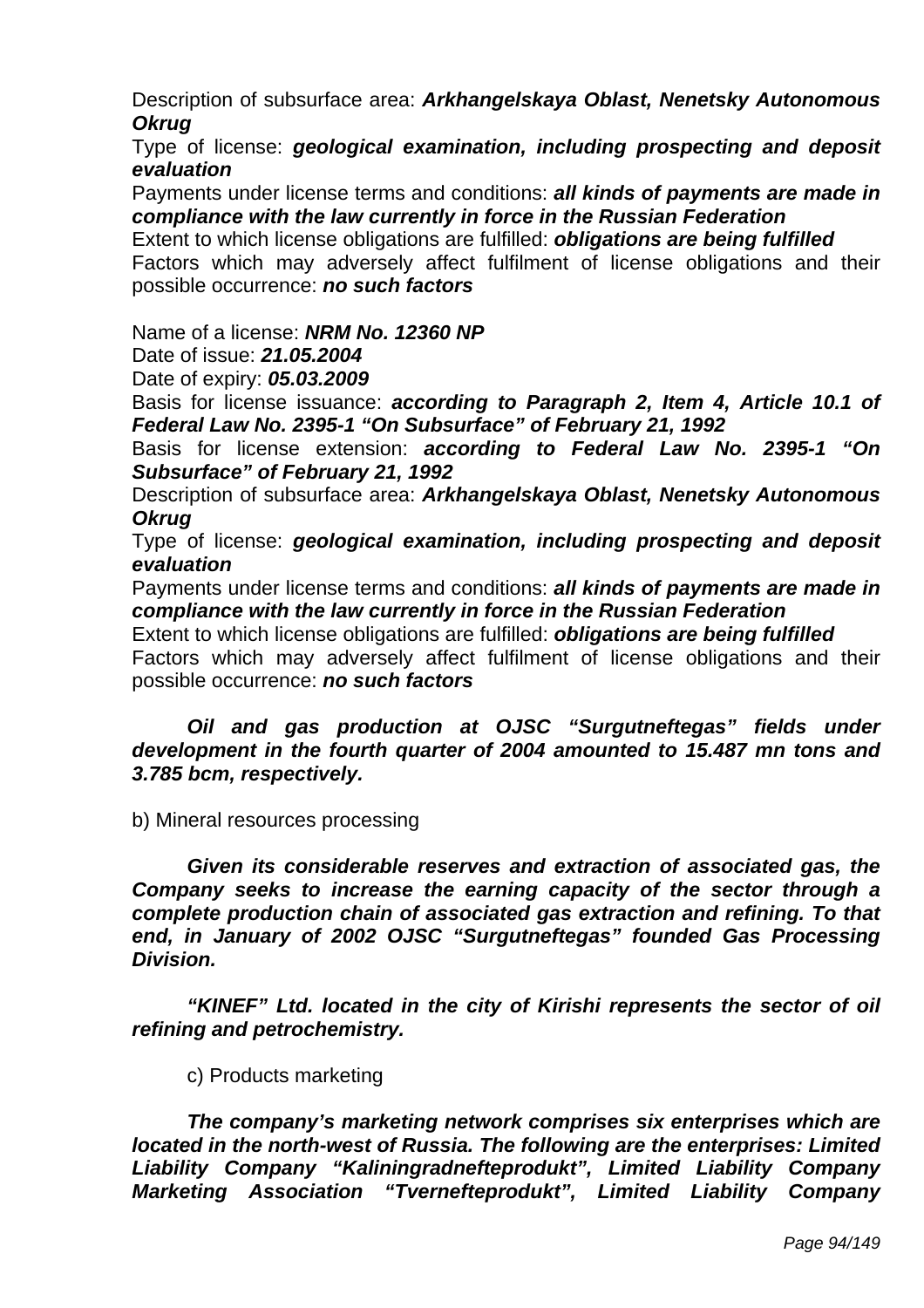*Marketing Association "Pskovnefteprodukt", Limited Liability Company "Novgorodnefteprodukt", Open Joint Stock Company "Lennefteprodukt" and Closed Joint Stock Company "KIRISHIAVTOSERVIS".* 

**3.4. Plans for the Issuer's future activity.** 

 *In 2005, the Company will go on to enlarge its resource base through prospecting and acquisition of hydrocarbon reserves.* 

 *On its license blocks in Western Siberia, the Company is planning to heighten the efforts aimed at seismic investigations, conduct deep prospect drilling at 24 license blocks, construct 140 prospecting and exploratory wells, and deepen 27 development wells.* 

 *Conducting exploration work in Eastern Siberia, the Company in 2005 will proceed with the construction of exploratory wells and draw up a longterm exploration work program for this particular region.* 

 *The targets in terms of oil and gas production are 63.2 mn tons and 14.3 bcm correspondingly.* 

 *Besides, the Company is planning to construct 997 new production wells, carry out 675 hydrofrac well-routines and 348 side-tracking routines.* 

 *The Company will process over 3.8 bcm of gas. It will go on to carry out the Gas-Processing Plant Updating Project aimed at higher volumes of gas processing.* 

 *As for its "KINEF" refinery, the Company will continue with the construction of the deeper conversion plant and the modernization of the production facilities aimed at a higher durability and a triennial overhaul period of the equipment. The Company's target in terms of oil refining is 15.5 mn tons.* 

**3.5. The Issuer's share in industrial, bank, and financial groups, holdings, groups of companies, and associations.** 

The organization's full name: *Association "Information and Cooperation Council of the Fuel and Energy Complex"* 

The Issuer's position and functions in the organization: *Member of the Association*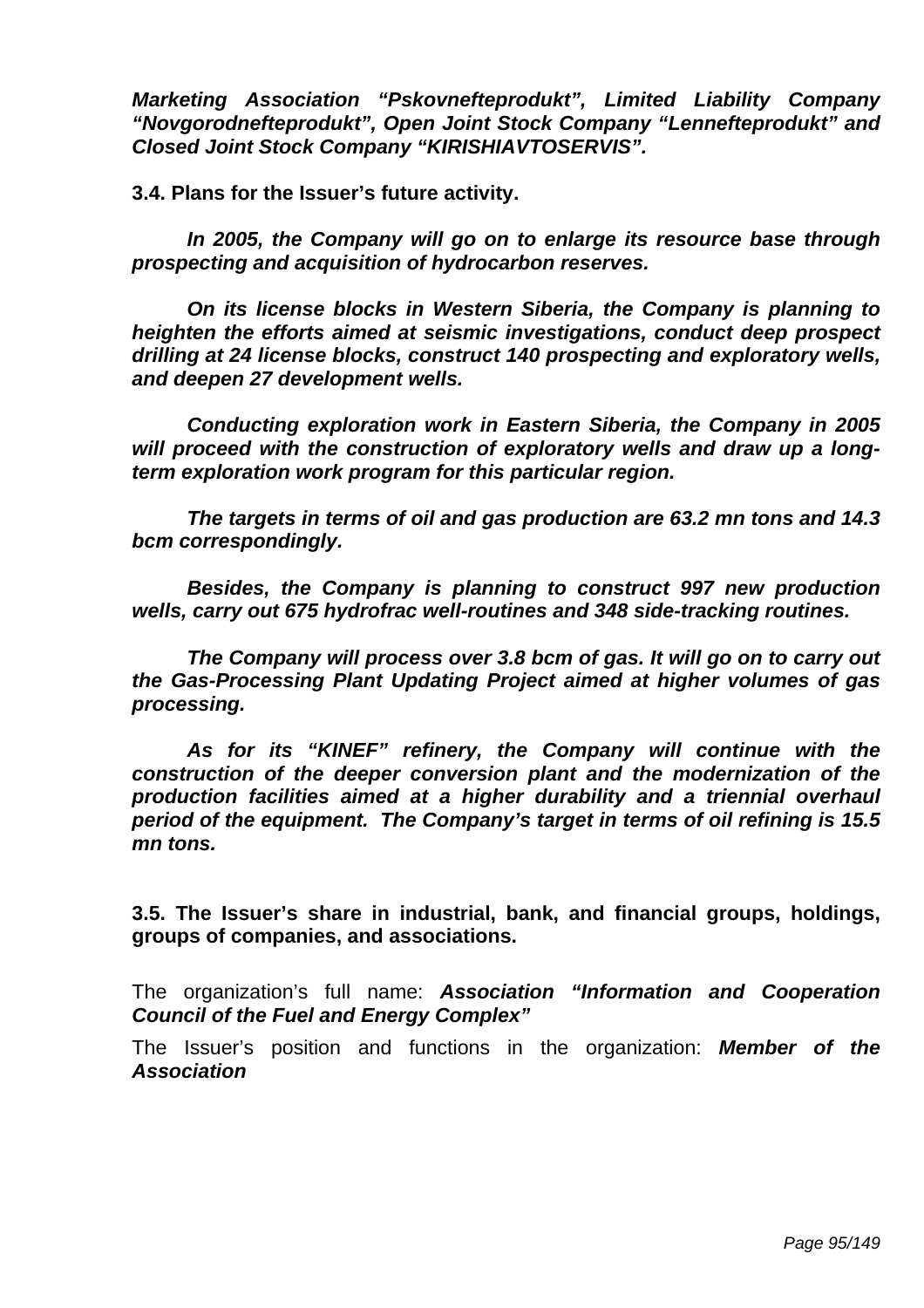| company for activities of<br>OJSC "Surguineftegas"<br>The significance of a                                                                                                                             | the rights of shareholders<br>OJSC "Surgutneftegas"<br>Assistance in ensuring<br>of                                                                                             | Boosting construction<br>potential of OJSC<br>"Surgutneftegas"                                                                                                                    | Being dissolved                                                                                                                                                  | Surgutneftegas" assets<br>Insuring OJSC                                                                                                                                                                                             |
|---------------------------------------------------------------------------------------------------------------------------------------------------------------------------------------------------------|---------------------------------------------------------------------------------------------------------------------------------------------------------------------------------|-----------------------------------------------------------------------------------------------------------------------------------------------------------------------------------|------------------------------------------------------------------------------------------------------------------------------------------------------------------|-------------------------------------------------------------------------------------------------------------------------------------------------------------------------------------------------------------------------------------|
| A company's basic<br>activity                                                                                                                                                                           | - brokerage activity;<br>- administration of<br>- consulting about<br>securities trading<br>- dealer activity;<br>securities;                                                   | of trunk pipelines through<br>- construction and repairs<br>which oil, gas, and water<br>- housing and recreation<br>facilities construction<br>are transported                   | Being dissolved                                                                                                                                                  | providing various types of<br>nsurance                                                                                                                                                                                              |
| ordinary stock share owned<br>(OJSC "Surgutneftegas"<br>OJSC "Surgutneftegas"<br>company's) share in the<br>by a subsidiary or an in-<br>Subsidiary's (in-house<br>charter capital of<br>house company) | 0.0912%                                                                                                                                                                         |                                                                                                                                                                                   |                                                                                                                                                                  | (0.0062)<br>0.0051                                                                                                                                                                                                                  |
| OJSC "Surgutneftegas" share in<br>house company's ordinary stock<br>company (subsidiary's or in-<br>subsidiary or an in-house<br>OJSC "Surgutneftegas")<br>the charter capital of a<br>share owned by   | 87.25%                                                                                                                                                                          | 100%                                                                                                                                                                              | (100%)<br>00%                                                                                                                                                    |                                                                                                                                                                                                                                     |
| Reasons why a company is<br>or an in-house company of<br>recognized as a subsidiary<br>OJSC "Surgutneftegas"                                                                                            | Overwhelming participation<br>in the charter capital                                                                                                                            | Overwhelming participation<br>in the charter capital                                                                                                                              | Overwhelming participation<br>in the charter capital                                                                                                             | Overwhelming participation in 99.97%<br>the charter capital                                                                                                                                                                         |
| Full and abbreviated<br>firm name, location                                                                                                                                                             | Autonomous Okrug, Surgut<br>Limited Liability Company<br>Oblast, Khanty-Mansiysky<br>Federation, Tyumenskaya<br>LLC "Invest-Zaschita"<br>Location: Russian<br>'Invest-Zaschita" | Autonomous Okrug, Surgut<br>Limited Liability Company<br>Oblast, Khanty-Mansiysky<br>Federation, Tyumenskaya<br>LLC "Investsibirstroy"<br>Location: Russian<br>"Investsibirstroy" | Closed Joint Stock Company<br>Location: RF, Tyumenskaya<br>Autonomous Okrug, Surgut<br>Oblast, Khanty-Mansiysky<br>CJSC "Surgutneftestroy"<br>"Surgutneftestroy" | .LC "Strakhovoye Obshchestvo<br>Mansiysky Autonomous Okrug,<br>Tyumenskaya Oblast, Khanty-<br>Location: Russian Federation,<br>imited Liability Company<br>Strakhovoye Obshchestvo<br>'Surgutneftegas"<br>Surgutneftegas"<br>Surgut |
| Ňо.                                                                                                                                                                                                     |                                                                                                                                                                                 | $\dot{\sim}$                                                                                                                                                                      | S.                                                                                                                                                               | 4                                                                                                                                                                                                                                   |

3.6. The Issuer's subsidiaries and in-house companies. **3.6. The Issuer's subsidiaries and in-house companies.**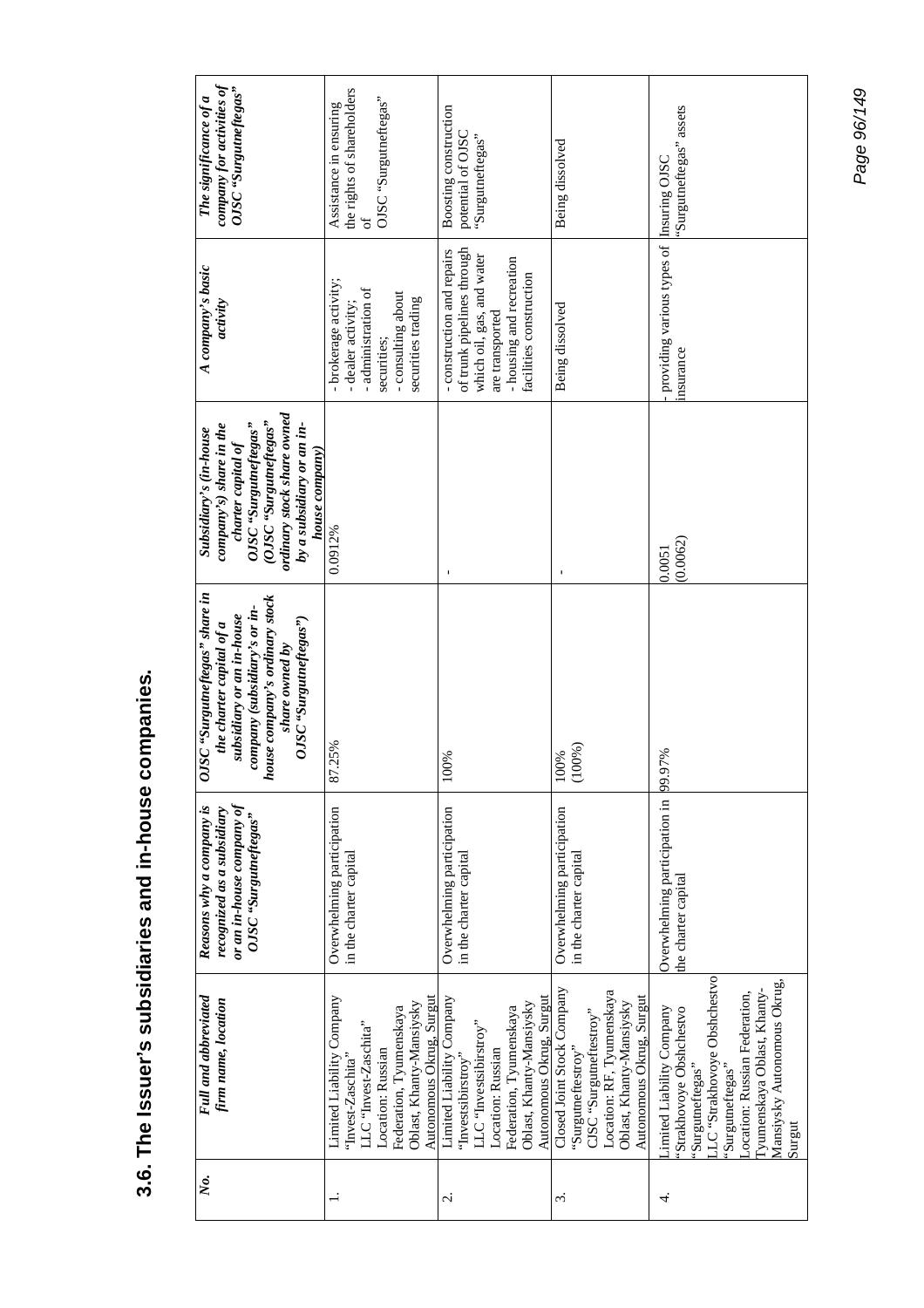| Developing the region's<br>securities market<br>Profit earning<br>infrastructure                                                                            | Developing the region's<br>securities market<br>infrastructure.                                                                                                                                         | and other bank transactions<br>for OJSC "Surgutneftegas"<br>operations, cash payments<br>Conducting settlement                                    | Refining of oil supplied by<br>OJSC "Surgutneftegas"                                                                                                                                                                               | Marketing of oil products of<br>OJSC "Surgutneftegas"<br>dno.fa                                                      |
|-------------------------------------------------------------------------------------------------------------------------------------------------------------|---------------------------------------------------------------------------------------------------------------------------------------------------------------------------------------------------------|---------------------------------------------------------------------------------------------------------------------------------------------------|------------------------------------------------------------------------------------------------------------------------------------------------------------------------------------------------------------------------------------|----------------------------------------------------------------------------------------------------------------------|
| consulting about securities<br>brokerage activity;<br>administration of<br>dealer activity;<br>securities;<br>trading                                       | depositary activity                                                                                                                                                                                     | conducting bank<br>ransactions                                                                                                                    | automobile gasoline, diesel<br>fuel and fuel oil, petroleum<br>narketing of oil products:<br>products of refining and<br>nydrocarbons and other<br>manufacturing and<br>oilstock refining,<br>asphalt, aromatic<br>betrochemistry. | intermediary, marketing,<br>and advisory activity                                                                    |
| (0.0022)<br>0.0093                                                                                                                                          | $(0.0446\%)$<br>0.0378%                                                                                                                                                                                 |                                                                                                                                                   |                                                                                                                                                                                                                                    |                                                                                                                      |
|                                                                                                                                                             | 63.233%                                                                                                                                                                                                 | $(93.4382\%)$<br>91.591%                                                                                                                          | 99.9904%                                                                                                                                                                                                                           | 100%                                                                                                                 |
| Overwhelming participation in 95%<br>the charter capital                                                                                                    | Overwhelming participation in<br>the charter capital                                                                                                                                                    | Overwhelming participation in<br>the charter capital                                                                                              | Overwhelming participation in<br>the charter capital                                                                                                                                                                               | Overwhelming participation in<br>the charter capital                                                                 |
| Location: RF, Tyumenskaya<br>Autonomous Okrug, Surgut<br>imited Liability Company<br>Oblast, Khanty-Mansiysky<br>.LC "Neft-Konsalting"<br>'Neft-Konsalting' | Mansiysky Autonomous Okrug,<br>Tyumenskaya Oblast, Khanty-<br>ocation: Russian Federation,<br>'Central Surgut Depositary"<br>imited Liability Company<br><b>Central Surgut</b><br>Depositary"<br>Surgut | Khanty-Mansiysky Autonomous<br>ocation: Russian Federation,<br>Closed Joint Stock Company<br>'Surgutneftegasbank"<br>"SENS" OSIC<br>Okrug, Surgut | ocation: RF, Leningradskaya<br>imited Liability Company<br>Production Association<br>'Kirishinefteorgsintez"<br>"TC "KINEF"<br>oblast, Kirishi                                                                                     | .I.C "Kaliningradnefteprodukt"<br>imited Liability Company<br>-ocation: RF, Kaliningrad<br>'Kaliningradnefteprodukt" |
| n                                                                                                                                                           | نۍ.                                                                                                                                                                                                     | J.                                                                                                                                                | ∞ं                                                                                                                                                                                                                                 | ö                                                                                                                    |

Page 97/149 *Page 97/149*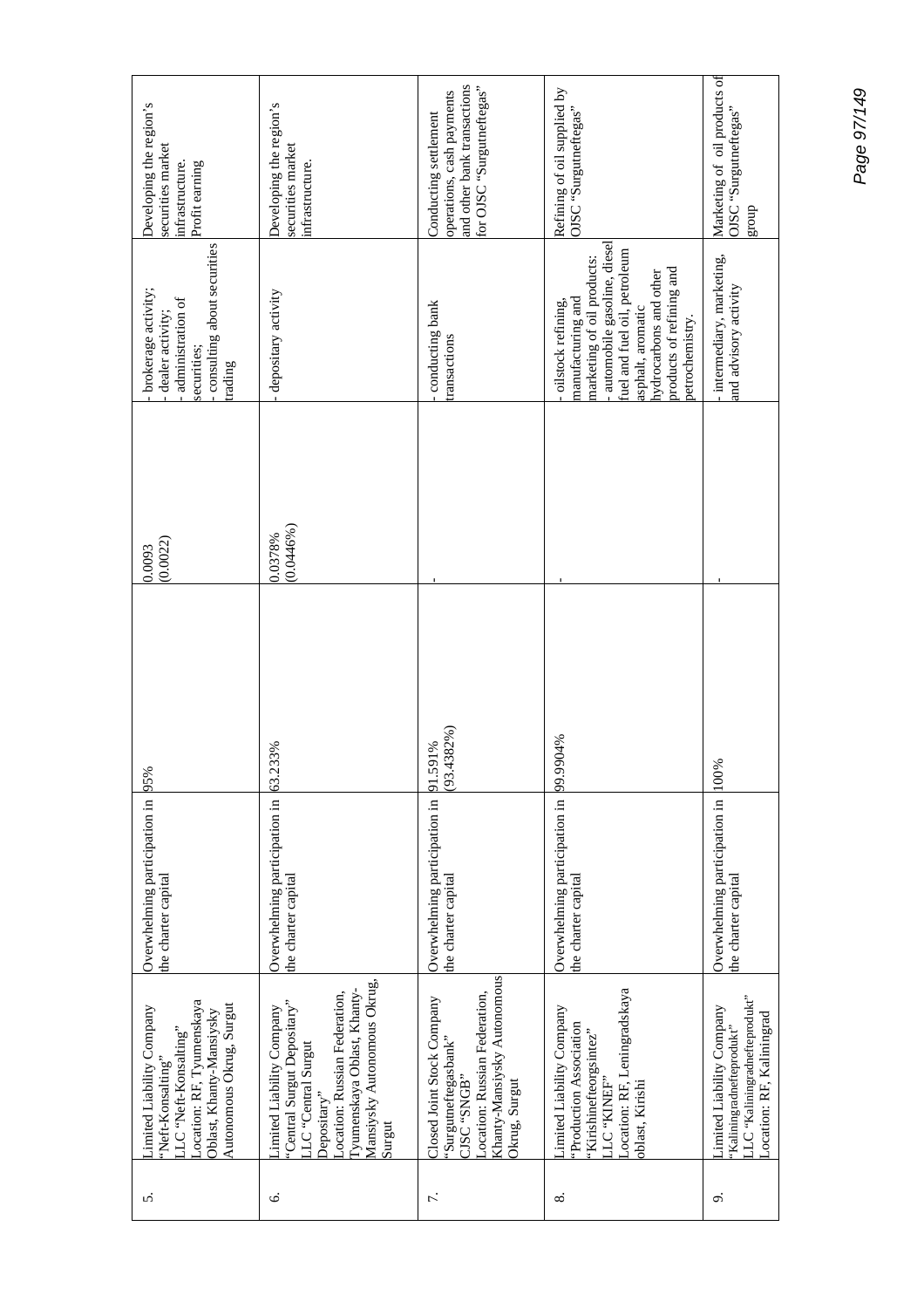| Profit earning                                                                                                                                                                                 | Marketing of oil products of<br>OJSC "Surgutneftegas"                                                                      | Marketing of oil products of<br>OJSC "Surgutneftegas"                                                                 | Marketing of oil products of<br>OJSC "Surgutneftegas"                                                            |                                                                                                                                                                                                                                                                                                    |
|------------------------------------------------------------------------------------------------------------------------------------------------------------------------------------------------|----------------------------------------------------------------------------------------------------------------------------|-----------------------------------------------------------------------------------------------------------------------|------------------------------------------------------------------------------------------------------------------|----------------------------------------------------------------------------------------------------------------------------------------------------------------------------------------------------------------------------------------------------------------------------------------------------|
| marketing, consulting<br>agency business,<br>services                                                                                                                                          | marketing of oil products<br>purchase, storage, and                                                                        | marketing of oil products<br>purchase, storage, and                                                                   | narketing of oil products<br>purchase, storage, and                                                              | designing of structures and Developing projects for the<br>designing of fuel, production <sup>t</sup> Surgutneftegas" group<br>puildings, including process companies of<br>and refining structures and<br>acilities                                                                               |
|                                                                                                                                                                                                |                                                                                                                            |                                                                                                                       |                                                                                                                  |                                                                                                                                                                                                                                                                                                    |
| 917%                                                                                                                                                                                           | 100%                                                                                                                       | 100%                                                                                                                  | (100%<br>100%                                                                                                    | (100%)<br>100%                                                                                                                                                                                                                                                                                     |
| Overwhelming participation in 93.0<br>the charter capital                                                                                                                                      | Overwhelming participation in<br>the charter capital                                                                       | Overwhelming participation in<br>the charter capital                                                                  | Overwhelming participation in<br>the charter capital                                                             | Overwhelming participation in<br>the charter capital                                                                                                                                                                                                                                               |
| Mansiysky Autonomous Okrug<br>Tyumenskaya Oblast, Khantv-<br>imited Liability Company<br>LC "Leasing Production"<br>'Leasing Production"<br>Russian Federation,<br>- Yugra, Surgut<br>ocation: | LC "MA "Tvernefteprodukt"<br>imited Liability Company<br>Marketing Association<br>'Tvernefteprodukt"<br>Location: RF, Tver | Location: RF, Veliky Novgorod<br>'Novgorodnefteprodukt''<br>'.LC ''Novgorodnefteprodukt''<br>imited Liability Company | Location: RF, Saint Petersburg<br>Closed Joint Stock Company<br>'KIRISHIAVTOSERVIS"<br>KIRISHIAVTOSERVIS"<br>CSC | promyshlennosti" ("Institute for<br>Cocation: RF, Saint Petersburg<br>Engineering of Petrochemical<br>Institut po proyektirovaniyu<br>'LENGIPRONEFTEKHIM'<br>neftepererabatyvayushchey i<br>and Oil Refining Facilities")<br>Open Joint Stock Company<br>neftekhimicheskoy<br>predpriyatiy<br>OJSC |
| $\overline{10}$ .                                                                                                                                                                              | ∃                                                                                                                          | $\overline{5}$                                                                                                        | $\overline{13}$ .                                                                                                | $\vec{4}$                                                                                                                                                                                                                                                                                          |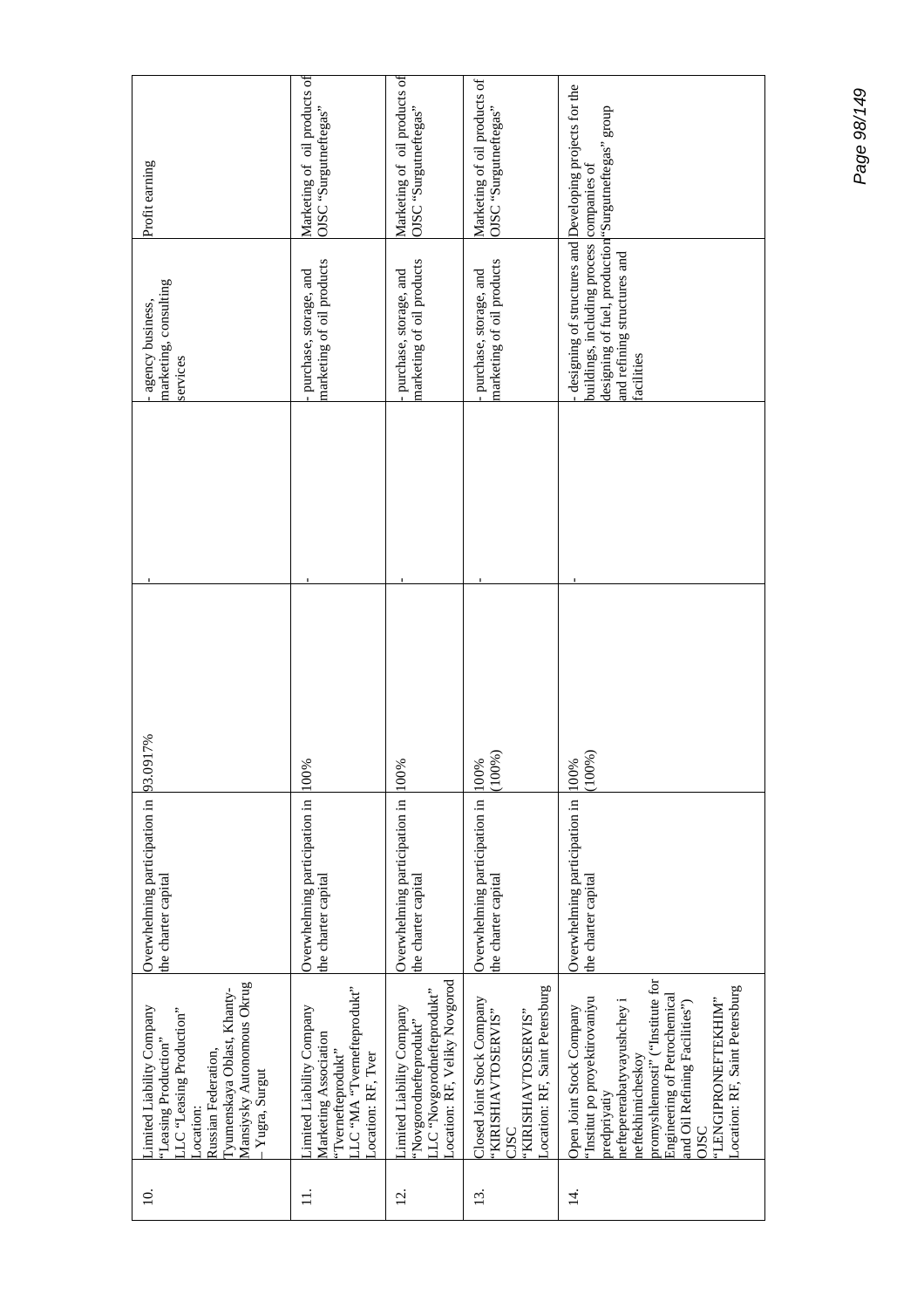| Marketing of oil products of<br>OJSC "Surgutneftegas"                                                                      | Boosting construction<br>potential of OJSC<br>Surgutneftegas"                                                                  | OJSC "Surgutneftegas" with<br>Supplying the workforce of<br>products of agricultural<br>industry                                                                                                  | Manufacturing construction<br>materials, components, and<br>assemblies for the needs of<br>OJSC "Surgutneftegas"                                                         | Being liquidated                                                                                                                                      |
|----------------------------------------------------------------------------------------------------------------------------|--------------------------------------------------------------------------------------------------------------------------------|---------------------------------------------------------------------------------------------------------------------------------------------------------------------------------------------------|--------------------------------------------------------------------------------------------------------------------------------------------------------------------------|-------------------------------------------------------------------------------------------------------------------------------------------------------|
| marketing of oil products<br>purchase, storage, and                                                                        | development and injection<br>construction of oil/gas<br>wells                                                                  | growing; dairy, flour, feed-<br>cattle keeping; woodwork<br>production; meat supply;<br>sausage goods, fruit jam<br>products, pastry, pasta,<br>grain and vegetables<br>concentrates, bakery      | wooden construction<br>naterials                                                                                                                                         | Being liquidated                                                                                                                                      |
|                                                                                                                            |                                                                                                                                |                                                                                                                                                                                                   |                                                                                                                                                                          |                                                                                                                                                       |
| 100%                                                                                                                       | 100%                                                                                                                           | (%6666666<br>9949%                                                                                                                                                                                | 100%                                                                                                                                                                     | (30%)<br>30%                                                                                                                                          |
| Overwhelming participation in<br>the charter capital                                                                       | Overwhelming participation in<br>the charter capital                                                                           | Overwhelming participation in<br>the charter capital                                                                                                                                              | Overwhelming participation in<br>the charter capital                                                                                                                     | Participation in the charter<br>capital                                                                                                               |
| Limited Liability Company<br>LC "Pskovnefteprodukt"<br>Marketing Association<br>'Pskovnefteprodukt"<br>Location: RF, Pskov | LLC "Surgutneftegasburenie"<br>Location: Russian Federation,<br>imited Liability Company<br>'Surgutneftegasburenie''<br>Surgut | Location: Russian Federation,<br>'Sovkhoz "Chervishevsky"<br>Open Joint Stock Company<br>Tyumensky District, s.<br>l'yumenskaya Oblast,<br>"Chervishevsky"<br>OJSC "Sovkhoz<br><b>Chervishevo</b> | Mansiysky Autonomous Okrug,<br>Russian Federation, Khanty-<br>imited Liability Company<br>Surgut District, p. Barsovo<br>.LC "Surgutmebel"<br>'Surgutmebel"<br>.ocation: | Khanty-Mansiysky Autonomous<br>Location: Russian Federation,<br>Open Joint Stock Company<br>OJSC "Surgutpolimer"<br>'Surgutpolimer''<br>Okrug, Surgut |
| 15.                                                                                                                        | <u>16</u> .                                                                                                                    | 17.                                                                                                                                                                                               | $\overline{18}$ .                                                                                                                                                        | $\overline{5}$                                                                                                                                        |

Page 99/149 *Page 99/149*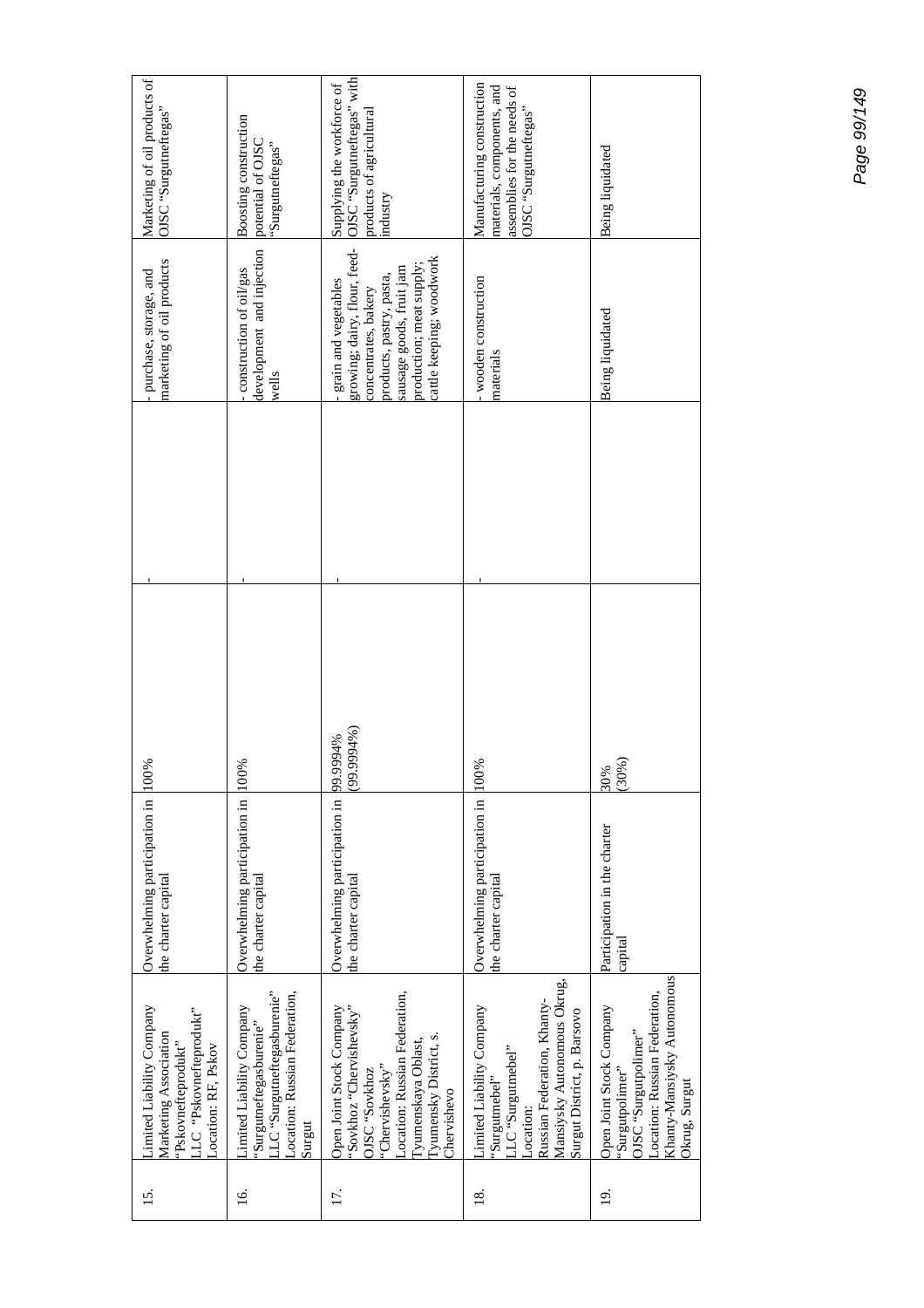**3.7. The constitution, structure, and cost of the Issuer's fixed assets; information on plans to purchase, replace, and dispose of fixed assets, as well as on all facts of encumbrance of the Issuer's fixed assets.** 

### 3.7.1. Fixed assets

RUR '000

| No.            | Name of fixed             | Full value  | Written down   | Date of     | Full value  | Written down  |
|----------------|---------------------------|-------------|----------------|-------------|-------------|---------------|
|                |                           | prior to    | (net of        |             | after       | (net of       |
|                | assets group              |             | depreciation)  | reappraisal |             | depreciation) |
|                |                           | reappraisal |                |             | reappraisal |               |
|                |                           |             | value prior to |             |             | value after   |
|                |                           |             | reappraisal    |             |             | reappraisal   |
| 1              | Land and objects of       | 3,514       | 3,514          | as of       | 3,514       | 3,514         |
|                | nature                    |             |                | 01.01.2004  |             |               |
|                | management                |             |                |             |             |               |
|                | <b>Buildings</b>          | 36,966,873  | 26,083,940     |             | 41,593,713  | 29,971,611    |
| 2              |                           |             |                |             |             |               |
|                |                           |             |                |             |             |               |
|                | Plant                     | 405,372,989 | 136,768,307    |             | 479,261,971 | 170,727,234   |
| 3              |                           |             |                |             |             |               |
|                | Machinery and             | 98,854,579  | 43,234,049     |             | 117,846,953 | 52,745,389    |
|                |                           |             |                |             |             |               |
| 4              | equipment                 |             |                |             |             |               |
|                | <b>Transport vehicles</b> | 16,434,191  | 6,564,339      |             | 16,894,899  | 6,947,406     |
| 5              |                           |             |                |             |             |               |
|                |                           |             |                |             |             |               |
|                | Production and            | 1,068,604   | 479,732        |             | 1,292,151   | 550,115       |
| 6              | economic fittings         |             |                |             |             |               |
|                | Perennial growing         | 1,190       | 1,078          |             | 15,709      | 15,370        |
| 7              | stock                     |             |                |             |             |               |
|                |                           |             |                |             |             |               |
|                |                           |             |                |             |             |               |
| $\overline{8}$ | Other types of fixed      | 3,358,723   | 2,517,590      |             | 76,753      | 41,313        |
|                | assets                    |             |                |             |             |               |
|                |                           |             |                |             |             |               |
|                |                           |             |                |             |             |               |
|                | Total, RUR:               | 562,060,663 | 215,652,549    |             | 656,985,663 | 261,001,952   |
|                |                           |             |                |             |             |               |

The method of reappraisal of fixed assets.

# *The reappraisal of fixed assets was based on the market value.*

Data on plans to purchase, replace, and dispose of fixed assets, the cost of which constitutes 10 and more per cent of the cost of the Company's fixed assets, and other fixed assets.

*As of the last day of the reporting quarter, there were no plans to purchase, replace, and dispose of fixed assets, the cost of which constitutes 10 and more per cent of the cost of the Company's fixed assets.* 

Data on all facts of encumbrance of the Company's fixed assets. *There are no encumbered fixed assets.*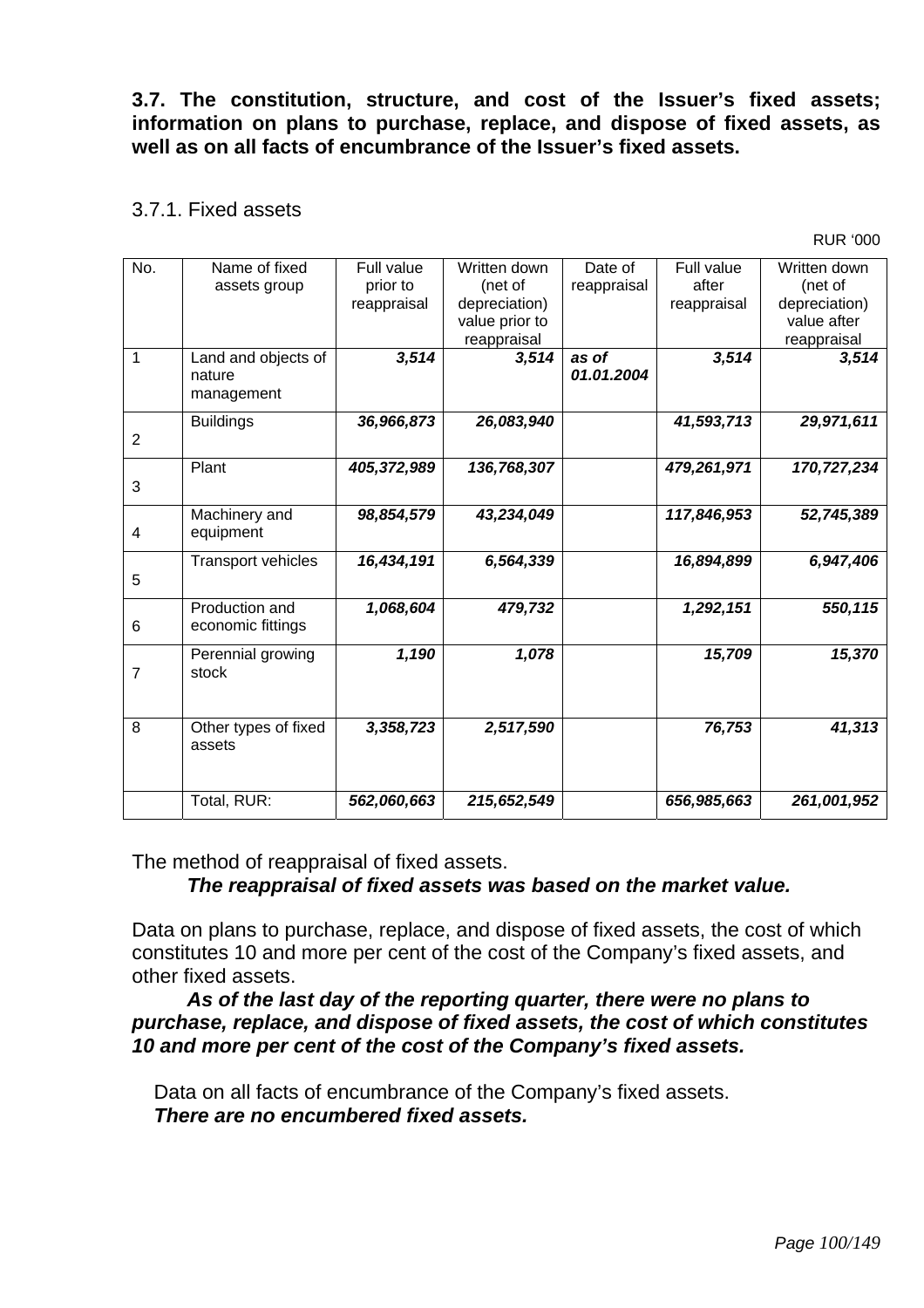3.7.2. The cost of the Issuer's real property.

*See Item 8.10.* 

*As of 01.01.2004, gross (replacement) cost of the Company's real property was revaluated and totaled RUR 520,874,907 thousand.* 

**4. Information on the Issuer's financial and economic activities.** 

**4.1. Results of the Issuer's financial and economic activities.**  *Not subject to presentation in the reporting quarter* 

### **4.2. The Issuer's liquidity position.**  *Not subject to presentation in the reporting quarter*

**4.3. The size, structure, and sufficiency of the Issuer's capital and current assets.** 

- 4.3.1. The size and structure of the Issuer's capital and current assets:  *See Item 8.10.*
- 4.3.2. Capital and current assets sufficiency  *See Item 8.10.*

## 4.3.3. Cash funds.

*The Company's demand for cash funds for the first quarter of 2005 and for the whole 2005 is based on the Company's need to carry out its production program and production modernization plans.* 

*Sources to meet the demand for cash funds are the Company's own funds, including profit for the current period and prior periods. Since the Company has enough cash on deposit and in other financial investments, it is able not to use borrowed funds.* 

*There are no bank accounts attached. A bank's file does not contain any accounts payable.* 

#### 4.3.4. The Issuer's financial investments.  *See Item 8.10.*

*The Company records its financial investments in accordance with PBU 19/02 "Financial Investments Recognition" ratified by Order No. 126n of the Ministry of Finance of the Russian Federation dated December 10, 2002.* 

4.3.5. The Issuer's intangible assets.  *See Item 8.10.* 

*The Company records its intangible assets in accordance with PBU 14/2000 "Intangible Assets Recognition" ratified by Order No. 91n of the Ministry of Finance of the Russian Federation dated October 16, 2000.*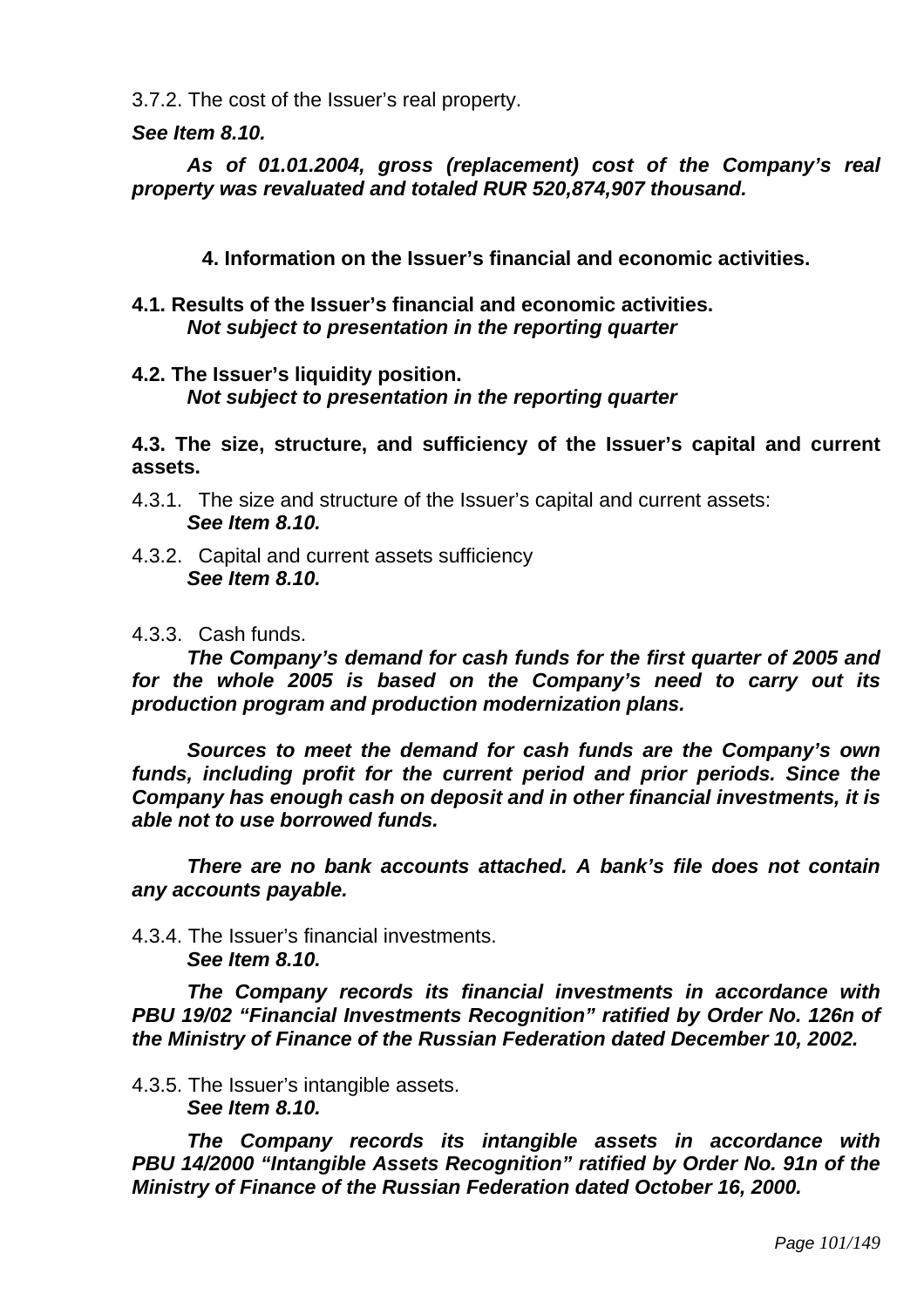**4.4. Data on the Issuer's philosophy and expenditures for scientific-andtechnological development, advanced designs, research work, as well as in relation to licenses and patents.** 

**1. OJSC "Surgutneftegas" research and development (R&D) activity.** 

*In 2004, research engineers at the Company's R&D Institute "SurgutNIPIneft" were carrying out 65 research projects, outside organizations are engaged in another 76 projects.* 

*As part of these projects, the Company's engineers were drawing up field development plans, creating geologic and mathematical models of producing fields, conducting production tests on exploratory and development wells, studying core samples and reservoir fluids.* 

*Experimental field operations included introduction of drilling mud, cements, insulating compositions and well killing fluids developed by the Company's experts, as well as simulation of in-situ combustion processes.* 

*Methods of economic assessment of project designs were enhanced on a constant basis with economic environment and tax law taken into account.* 

*The introduction of laboratory equipment in the cities of Surgut and Tyumen, the quest for a larger accrediting area and new research methods, the mastering of advanced software tools were in progress.* 

*Much work was under way on the method, software, and administrative support for the integrated geological-geophysical and production data bank, on the preparation of long-term stimulation of formation plans, on the economic-feasibility study for a higher productive rate due to various methods, on the streamlining of fields design and development strategies on the basis of mathematical models of fluid flow, which take into consideration all the known features of formation geological structures, production methods, and development system implementation.* 

*The Company also provided and still provides advanced training for its scientific personnel.* 

*Our research engineers were regular participants of sessions on wells research and scientific-and-feasible conferences. Besides, they contributed to various scientific and technical publications.* 

2. The efficiency of completed R&D projects, technical upgrading plans.  *See Item 8.10.* 

3. OJSC "Surgutneftegas" rationalization, inventive, and patent activity.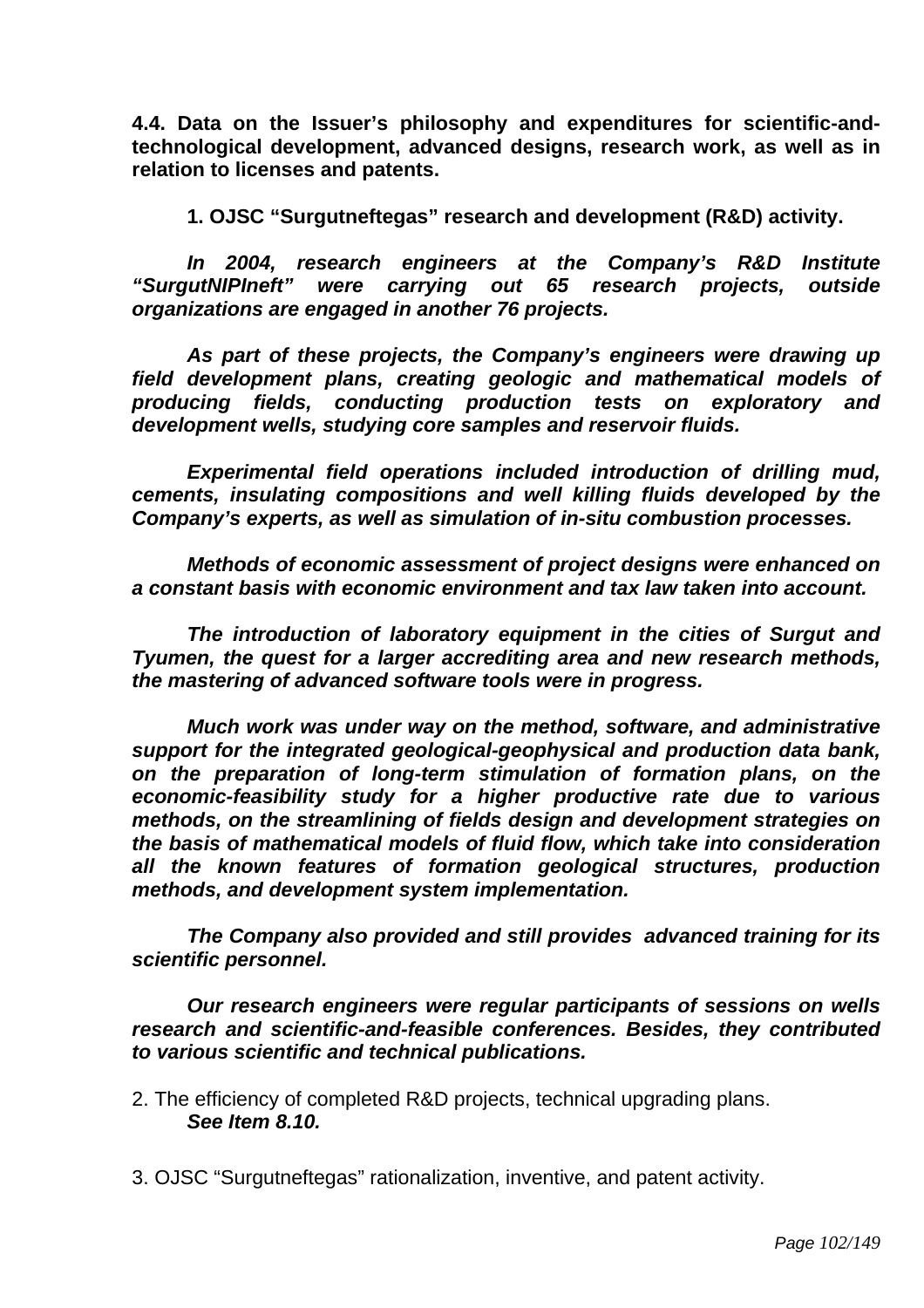*The results of the Company's rationalization, inventive, and patent activity are summed up as of the end of each six months.* 

*The Company executed and sent Rospatent's Federal Institute of Industrial Property applications, inventions, utility models, software tools and databases.* 

*Under the patent plan the Company obtained documents of title to R&D products, computer programs and industrial property objects. See Item 8.10.* 

**4.5. Analysis of trends in the oil business.** 

*The persistent growth in world demand for hydrocarbons witnessed during the recent years has to a great extent influenced the trend and pace of Russian oil sector development. The improved world market environment allowed oil producing companies to boost their production through both capital investments into the development of oil fields and the enlargement of production capacities via the acquisition of production assets. The upward trend in the oil industry was also fostered by advanced technologies making it possible to increase the efficiency of the development of oil fields: higher growth rates, lower operating costs, and a higher oil recovery factor.* 

*The positive trend that had formed during the previous years persisted in 2004, when the overall Russian oil production amounted to 458.8 mn tons, a 9% growth compared to the year of 2003. For the last five years the total growth of oil production amounted to 42%.* 

*Last year, Russian refineries received 220.0 mn tons of oil, a modest increase compared to the year of 2003. Due to a boost in gas extraction by oil producing companies the overall gas production increased by 2.2% to around 633.9 bcm.* 

*During this period the Company increased its production by 47% to boast the annual rate of growth which is higher than that of the industry in general.* 

*The Company's oil production strategy involves realizing a long-term potential of oil fields. This will mitigate the risks associated with a possible future slump in oil production and jump of capital and operating costs needed to retain the potential.* 

*In 2004, the Company enjoyed a 10% and 3.2% growth to 59.6 mn tons of oil and 14.3 bcm of gas correspondingly. The Company's share in the overall Russian oil production amounted to around 13%, in the overall gas production – over 2%.* 

 *- Domestic and world oil prices;* 

*- upgrading and enlargement of oil and oil products export facilities;* 

*- possible changes in the taxation of oil companies* 

*will be the major factors determining the Company's activity in the future.*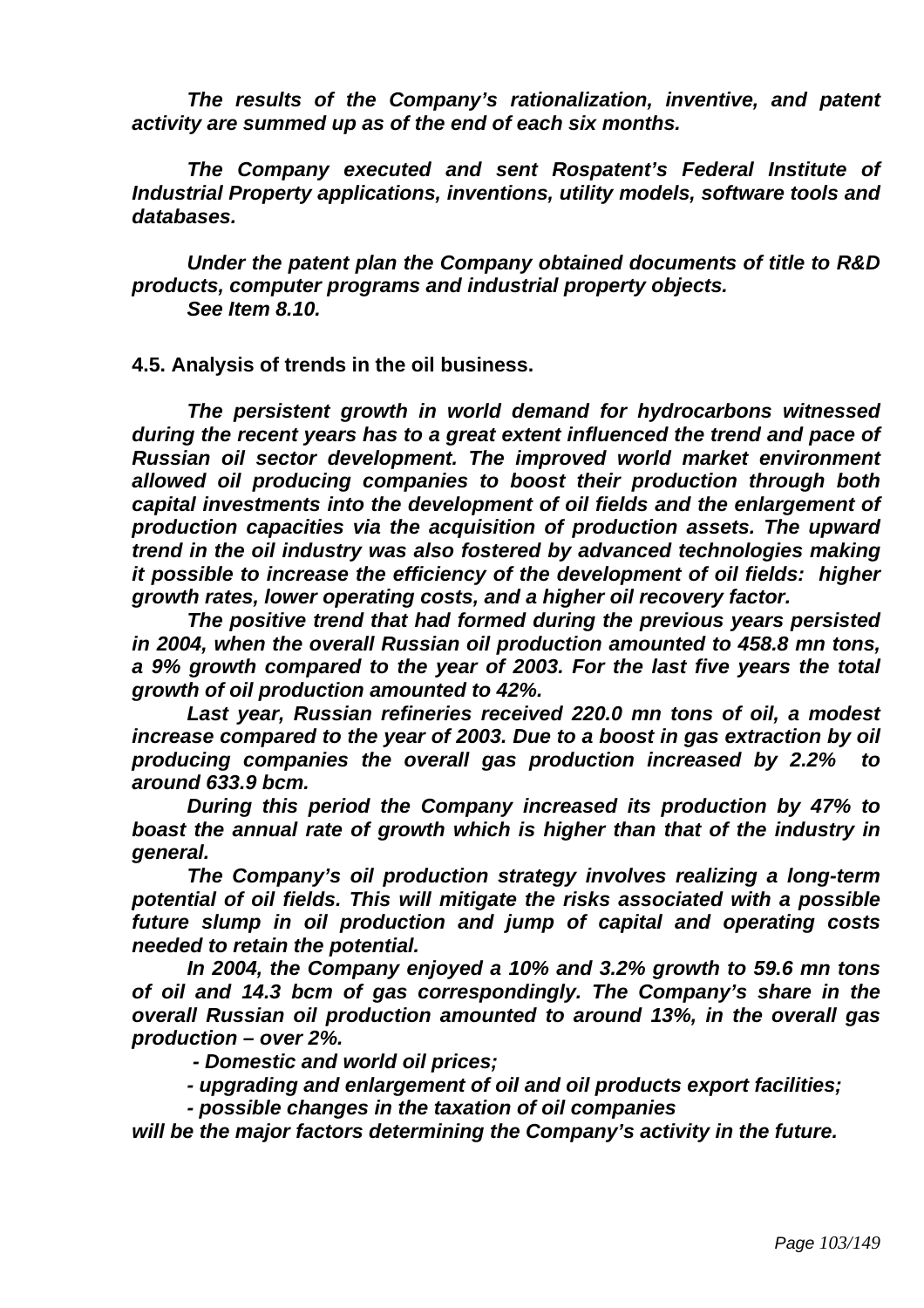**5. Detailed information on persons being members of the Issuer's management bodies, agencies supervising its financial and economic activities, and summary on its staff (employees).** 

**5.1. Information on structure and competence of the Issuer's management bodies.** 

 *The general shareholders' meeting is the supreme administrative body of the Company.* 

 *The Board of Directors carries out the general management of the Company's activities and has the right to make decisions on any matters concerning the Company's activities but those, which are related to the competence of the general shareholders' meeting according to the Company's Charter. The members of the Board of Directors are elected by the annual shareholders' meeting in accordance with the order provided for by the Company's Charter for a term till the next annual general shareholders' meeting. The members of the Board of Directors can be re-elected an unlimited number of times.* 

 *Director General is the individual executive body of the Company and manages the Company's current activities in the order and within the limits of competence determined by the Company's Charter as well as in accordance with the resolutions of the Board of Directors and the general shareholders' meeting. The Company's Board of Directors appoints Director General of the Company for a five-year period. At expiration of Director General's term of office, the Board of Directors can appoint this person for the same period an unlimited number of times.* 

 *Director General reports to the Board of Directors and the Company's general meeting of shareholders.* 

 **The powers of the Company's administrative bodies are determined by the Company's Charter.**

 **The competence of the general shareholders' (participants') meeting in compliance with the Company's Charter (constituent documents):** 

 *The competence of the general shareholders' meeting includes the following issues the resolutions on which are adopted if shareholders-owners of over 50% of the Company's voting shares taking part in the general shareholders' meeting have voted for it, except as otherwise provided by the Company's Charter:* 

*1) to amend the Company's Charter or to approve the Company's Charter in a new wording excluding cases stipulated by the Federal Law "On Joint Stock Companies" and the Company's Charter;* 

*2) to decrease charter capital through reduction of par value of shares, acquisition of a portion of shares by the Company to reduce their total amount or to redeem shares partly paid and through redemption of shares acquired or repurchased by the Company;*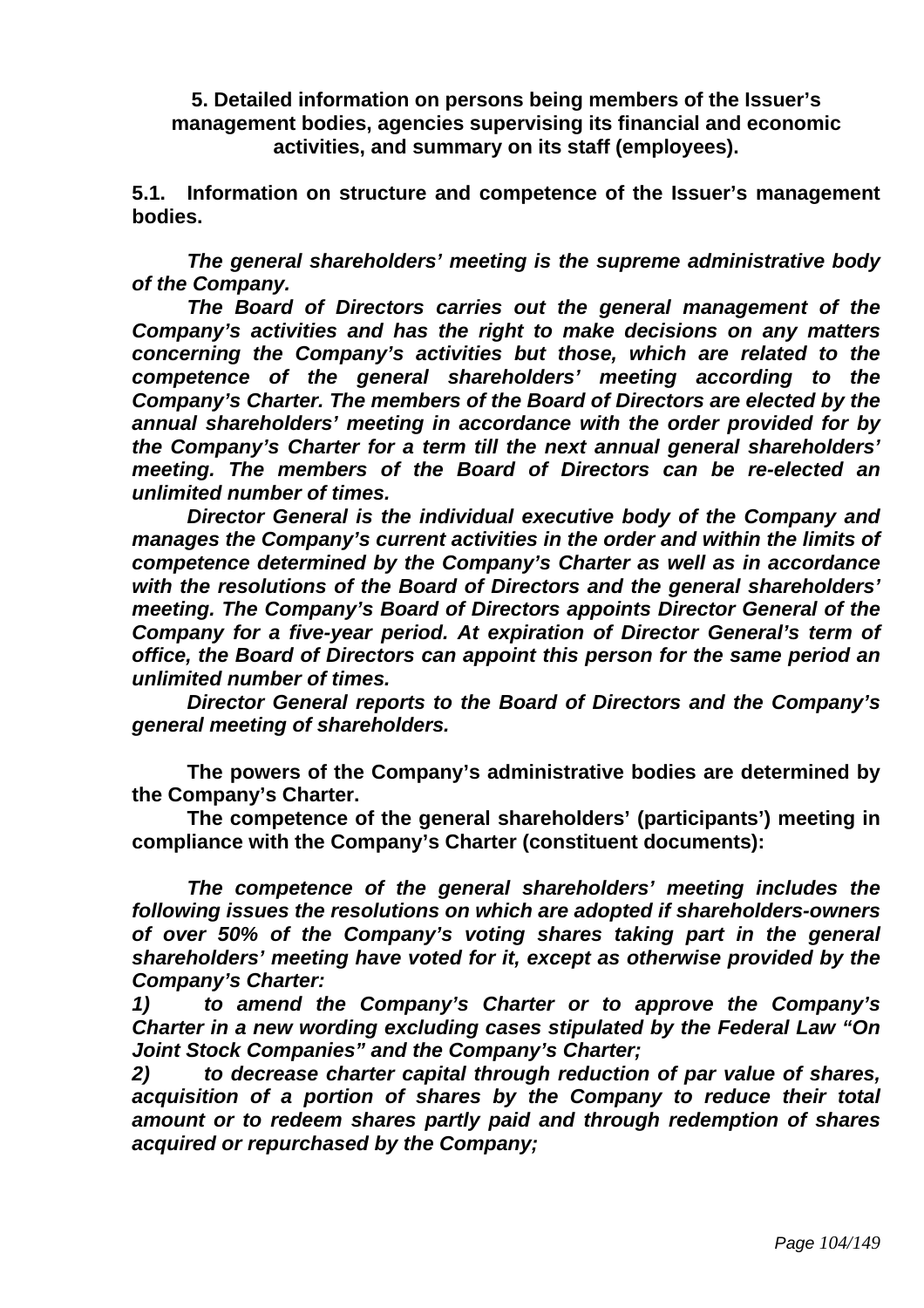*3) to approve the Company's annual reports and annual accounting statements, including profit and loss accounts of the Company and its profit and loss distribution;* 

*4) to adopt a resolution to pay annual dividends, to approve the dividend size and the form of its payment on shares of each category (type). A resolution is adopted on the Board of Directors' recommendation. The annual dividend size can not exceed the size recommended by the Board of Directors;* 

*5) to elect members to the Company's Auditing Commission and to terminate their powers ahead of schedule, to approve the Company's Auditing Commission Provisions;* 

*6) to adopt resolutions to restructure the Company;* 

*7) to adopt resolutions to liquidate the Company, to appoint the liquidation committee and approve the interim and final liquidation balance sheets;* 

*8) to determine the quantity of the Company's Board of Directors, to elect members to the Board of Directors and terminate their powers ahead of schedule;* 

*9) to determine the amount of declared shares, their par value, their category (type) and rights granted by these shares;* 

*10) to approve the Company's auditor;* 

*11) the procedure of general shareholders' meeting;* 

*12) to establish the counting committee;* 

*13) to determine the procedure following which the Company provides information (materials) being subject to presentation to shareholders while preparing for the general shareholders' meeting, including choice of a press agency in case of announcement publication;* 

*14) share split and share consolidation;* 

*16) to adopt resolutions to approve large-scale deals by the Company, in accordance with Item 3 of Article 79 of the Federal Law "On Joint Stock Companies";* 

*17) to increase the Company's charter capital through placement of additional ordinary shares through public subscription if the quantity of the ordinary shares additionally placed amounts to more than 25% of the ordinary shares earlier placed by the Company;* 

*18) to increase the Company's charter capital through placement of additional shares through private subscription;* 

*19) to place through private subscription issuing securities convertible into shares. To place through open subscription convertible issuing securities which can be converted into ordinary shares amounting to more than 25% of the ordinary shares earlier placed by the Company;* 

*20) to increase the Company's charter capital through increase in par value of shares;* 

*21) to make a decision to participate in holding companies, financial and industrial groups, associations and other unions of profit-making organizations;* 

*22) to approve in-house documents governing the activities of the Company's bodies;*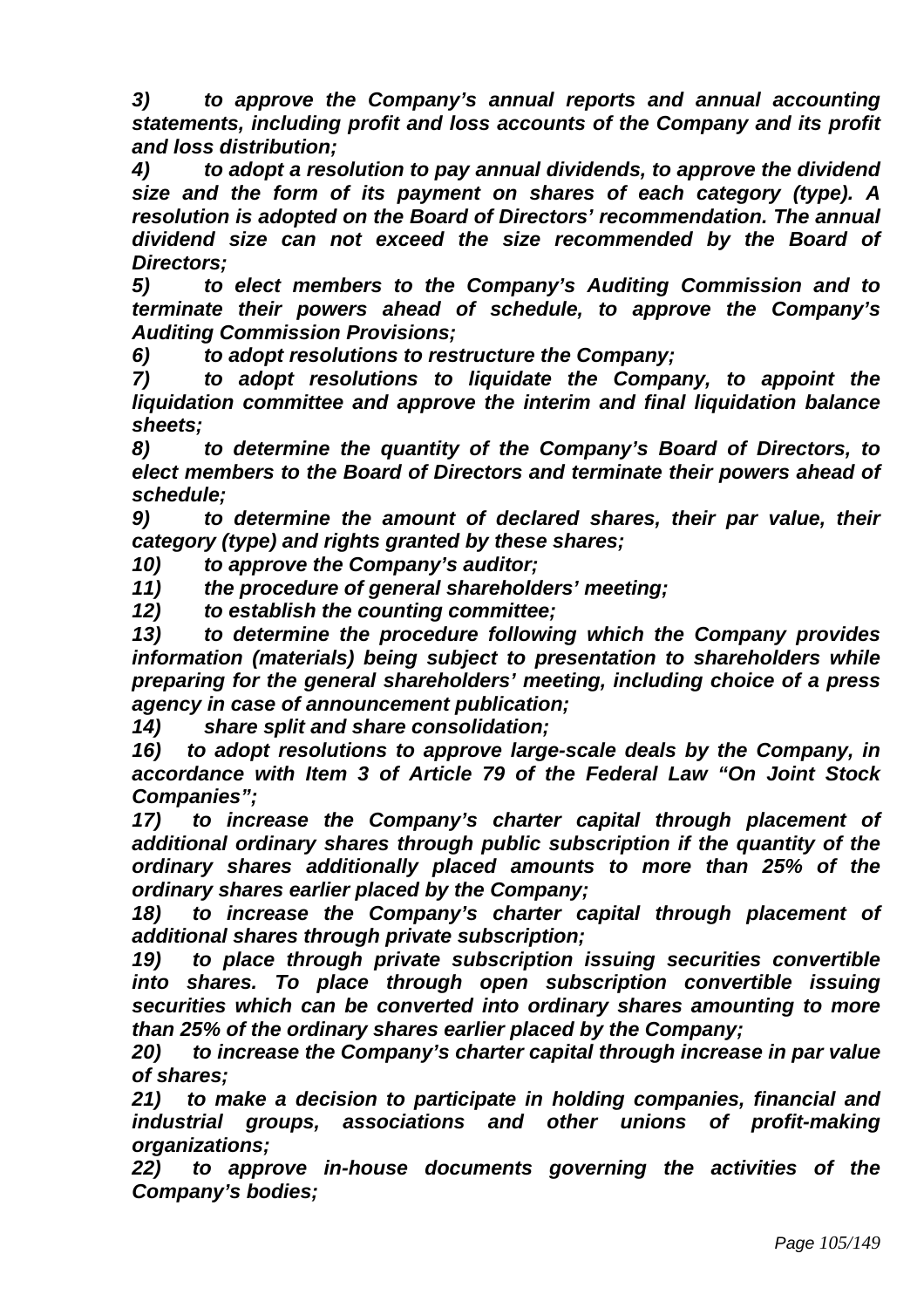*23) other issues provided for by the law of the Russian Federation currently in force.* 

*Issues included in the competence of the general shareholders' meeting cannot be submitted to the Board of Directors and Director General of the Company.* 

 **The competence of the Issuer's Board of Directors (Supervisory Board) according to its Charter (constituent documents):** 

*The competence of the Board of Directors includes the following issues:* 

*1) to submit issues stipulated by the Company's Charter to the general shareholders' meeting for adopting a resolution;* 

*2) to recommend the size of dividends paid to shareholders and the procedure of dividend payment;* 

*3) to determine priority lines of the Company's activity;* 

*4) to convene the annual and extraordinary general shareholders' meetings of the Company;* 

*5) to adopt the general shareholders' meeting agenda;* 

*6) to fix the date for making out the list of persons having the right to participate in the general shareholders' meeting, the date, the venue and the time of the general shareholders' meeting, informing shareholders of holding the meeting, of the list of materials (information) to be presented to shareholders upon preparation for the general shareholders' meeting, of the form and the text of a ballot paper;* 

*7) to preliminary approve the Company's annual reports, balance sheets, profit and loss accounts;* 

*8) to increase the Company's charter capital through placement by the Company:* 

*- additional ordinary shares through public subscription within the quantity and the category (type) of declared shares if the quantity of the ordinary shares additionally placed amounts to 25% or less of the ordinary shares earlier placed by the Company;* 

*- additional preferred shares through public subscription;* 

*- additional shares at the expense of the Company's property;* 

*9) to approve the report on the results of issue and purchase of the Company's shares by the Company;* 

*10) to amend the Company's Charter brought about by the Company's charter capital increase due to increase in par value of shares;* 

*11) to amend the Company's Charter brought about by the Company's charter capital increase due to the placement of additional shares;* 

*12) the placement by the Company:* 

*- bonds and other issuing securities convertible into shares if the stated bonds (other issuing securities) are placed through public placement and can be converted into the Company's ordinary shares amounting to 25% or less of the ordinary shares earlier placed;* 

*- bonds and other issuing securities if they are not convertible into the Company's shares under the placement terms;*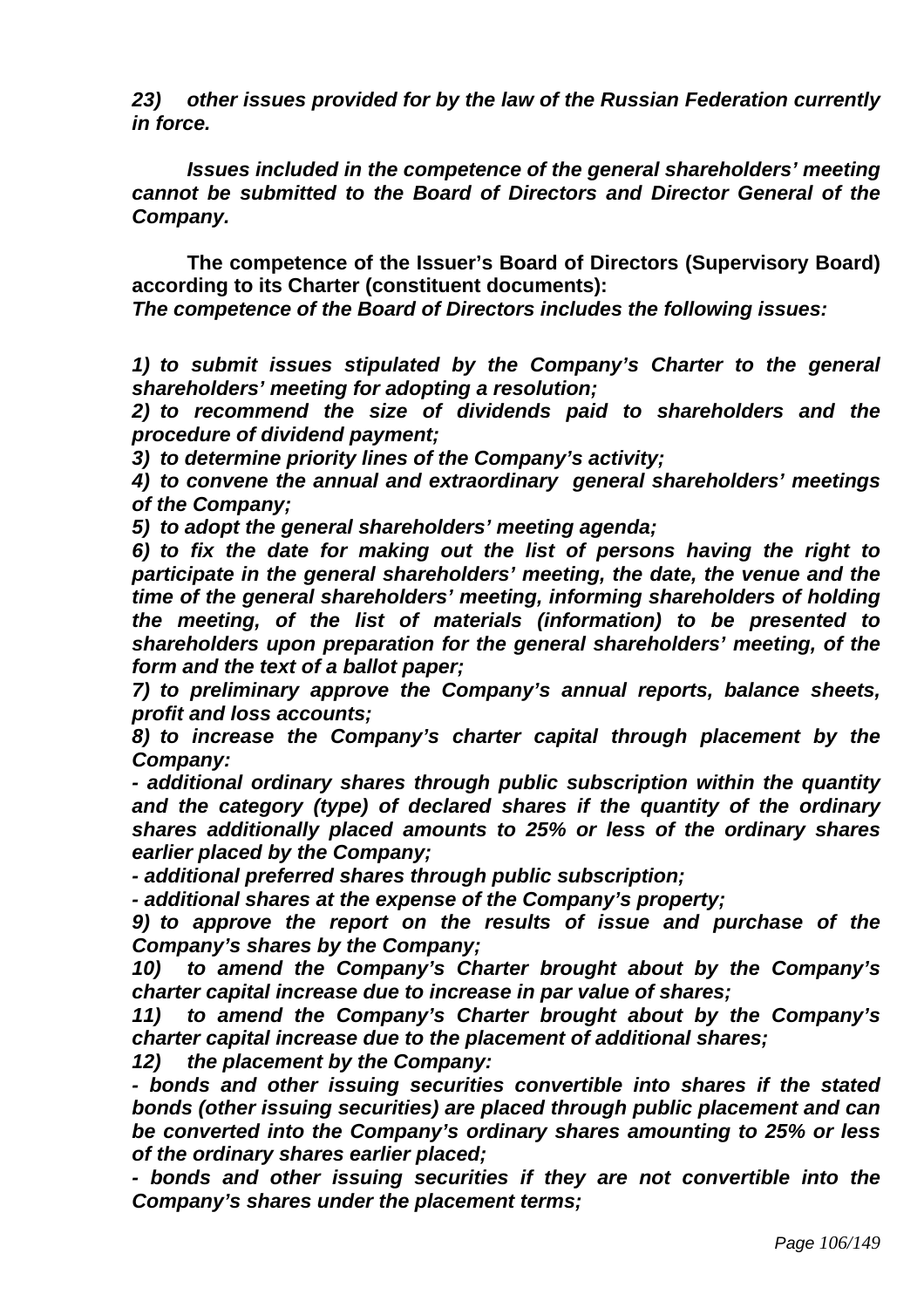*13) to determine the market value of the Company's property;* 

*14) to purchase and buy back shares, bonds and other securities placed by the Company in cases stipulated by the Company's Charter;* 

*15) to manage shares purchased and bought back by the Company and the shares made available for the Company due to the fact that buyers have not fulfilled their obligations to pay for them;* 

*16) to elect the Chairman of the Board of Directors and the Deputy Chairman of the Board of Directors out of the members of the Board of Directors;* 

*17) to appoint Director General of the Company, to determine the rate of bonuses and compensations paid to him;* 

*18) to recommend the rate of bonuses and compensations paid to the members of the Company's Auditing Commission and to determine the amount of auditor's service payment;* 

*19) to determine how the Company's reserve, purpose-oriented and other funds should be employed;* 

*20) to approve the Company's in-house documents excluding those in-house documents which should be approved by the general shareholders' meeting in conformity with the Federal Law "On Joint Stock Companies" and other in-house documents of the Company which should be approved by Director General of the Company according to the present Charter;* 

*21) to establish branches and to open representative offices of the Company;* 

*22) to amend the Company's Charter brought about by newly established branches and representative offices and their liquidation;* 

*23) to adopt resolutions to approve large-scale deals by the Company, in accordance with the Federal Law "On Joint Stock Companies";* 

*24) according to the Federal Law "On Joint Stock Companies", to adopt a resolution that the Company approves deals in case the Company is an interested party in carrying out the deal, excluding deals carried out between the Company and Open Joint Stock Company "Neftyanaya Kompaniya "Surgutneftegas" (OJSC "NK "Surgutneftegas") in accordance with the order provided for by the Company's Charter;* 

*25) to adopt a resolution to sign a contract establishing relations of the parent and subsidiary company between Open Joint Stock Company "Surgutneftegas" and Open Joint Stock Company "Neftyanaya Kompaniya "Surgutneftegas";* 

*26) to approve the Company's registrar, to approve and to cancel an agreement with the Company's registrar;* 

*27) other issues stipulated by the law of the Russian Federation.* 

 **The competence of the individual and collegiate executive bodies of the Issuer in compliance with the Charter (constituent documents):** 

*The competence of Director General of the Company includes the following:* 

*1. to implement resolutions of the general shareholders' meeting and of the Company's Board of Directors;*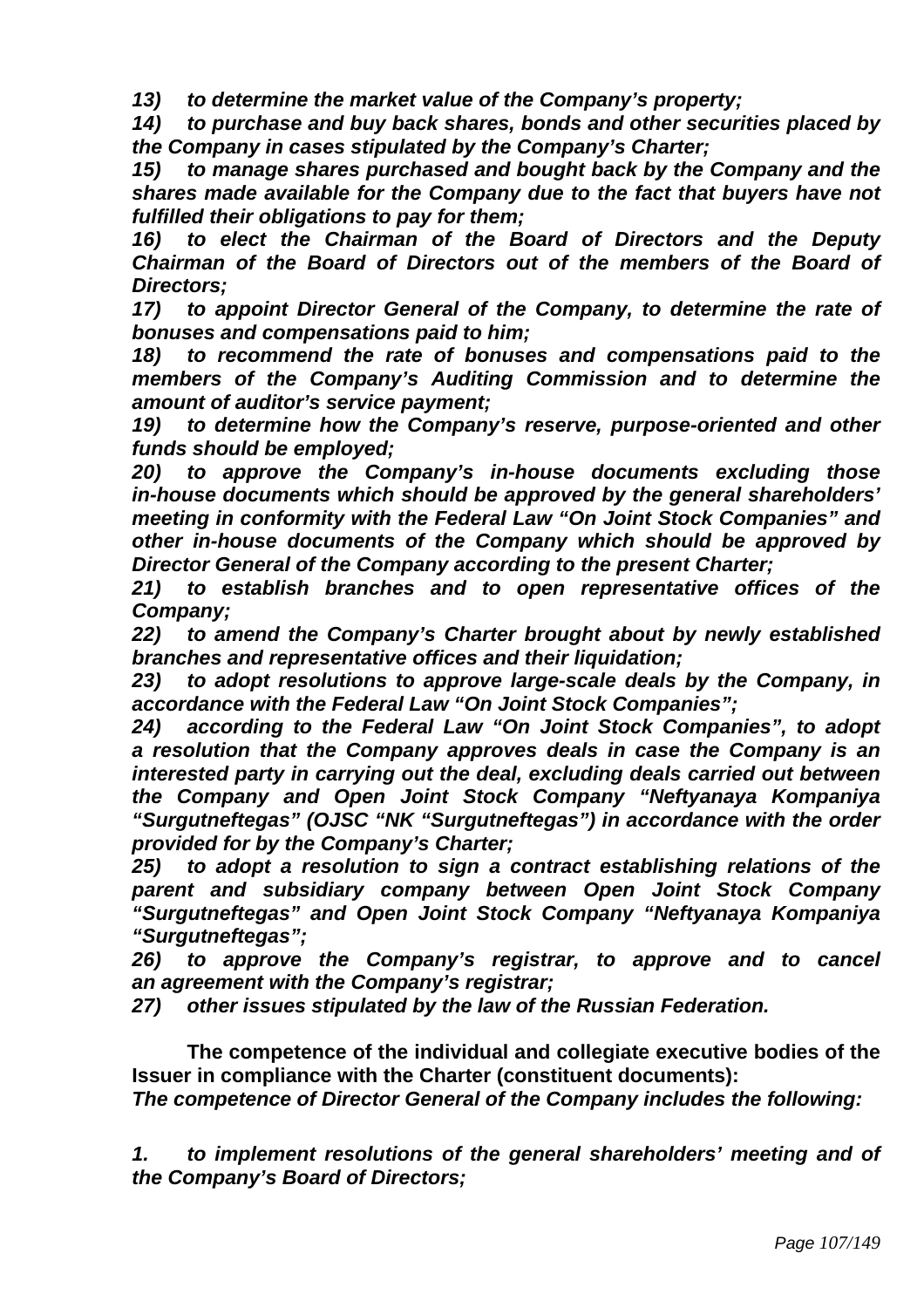*2. to issue orders, instructions, directions and other acts concerning the Company's activities; all the Company's employees are obliged to carry them out;* 

*3. within the rights granted to him, to take all necessary actions to exercise legal powers to possess, use and dispose of the Company's property including signing contracts on acquisition and alienation of the Company's property; signing loan and credit agreements; besides, due to the*  fact that on the date of the general shareholders' meeting of the Company it *is impossible to determine transactions being subject to carrying out to continue business relations between the Company and OJSC "NK "Surgutneftegas" in which Director General of the Company might be interested in the future, to decide that transactions of the abovementioned nature including agreements on borrowings as well as transactions on direct or indirect acquisition or alienation of property by the Company including shares up to the limit of 10% of the book value of Company's assets as of the date when the resolution on closing such transactions is adopted, can be carried out by Director General independently;* 

*4. to represent on behalf of the Company in relations with any Russian or foreign legal and natural persons, to sign contracts and treaties on the territory of the Russian Federation and abroad, to carry out other transactions on behalf of the Company including signing contracts on acquisition of property the cost of which amounts up to 25% of the book value of the Company's assets according to the Company's accounting statements as of the last reporting date, to employ the Company's reserve, purpose-oriented and other funds in compliance with the directions of the Company's Board of Directors, to give letters of attorney to carry out transactions, to open settlement accounts and other accounts with banks and other organizations and institutions;* 

*5. to deal with issues concerning investments to develop enterprises and organizations;* 

*6. to approve and change the Company's structure, to establish and terminate activities of the Company's structural units, to approve the provisions on the Company's structural units;* 

*7. to approve the manning table, the maintenance budget, the amount and the type of remuneration of labor paid to the Company's employees, Labor Internal Regulations and duty regulations for all categories of the Company's employees;* 

*8. to employ, appoint, dismiss, and discharge the Company's employees, heads of structural units, to determine their salaries and bonuses, to take rewarding and punishment measures in regard of the Company's employees, to take decisions on making them materially responsible, to sign labor treaties (contracts) with the employees on behalf of the Company;* 

*9. to tackle the issues related to the social development of the Company and its subsidiaries;* 

*10. to make decisions on raising claims and suing on behalf of the Company against legal and natural persons both in the Russian Federation and abroad according to the law.*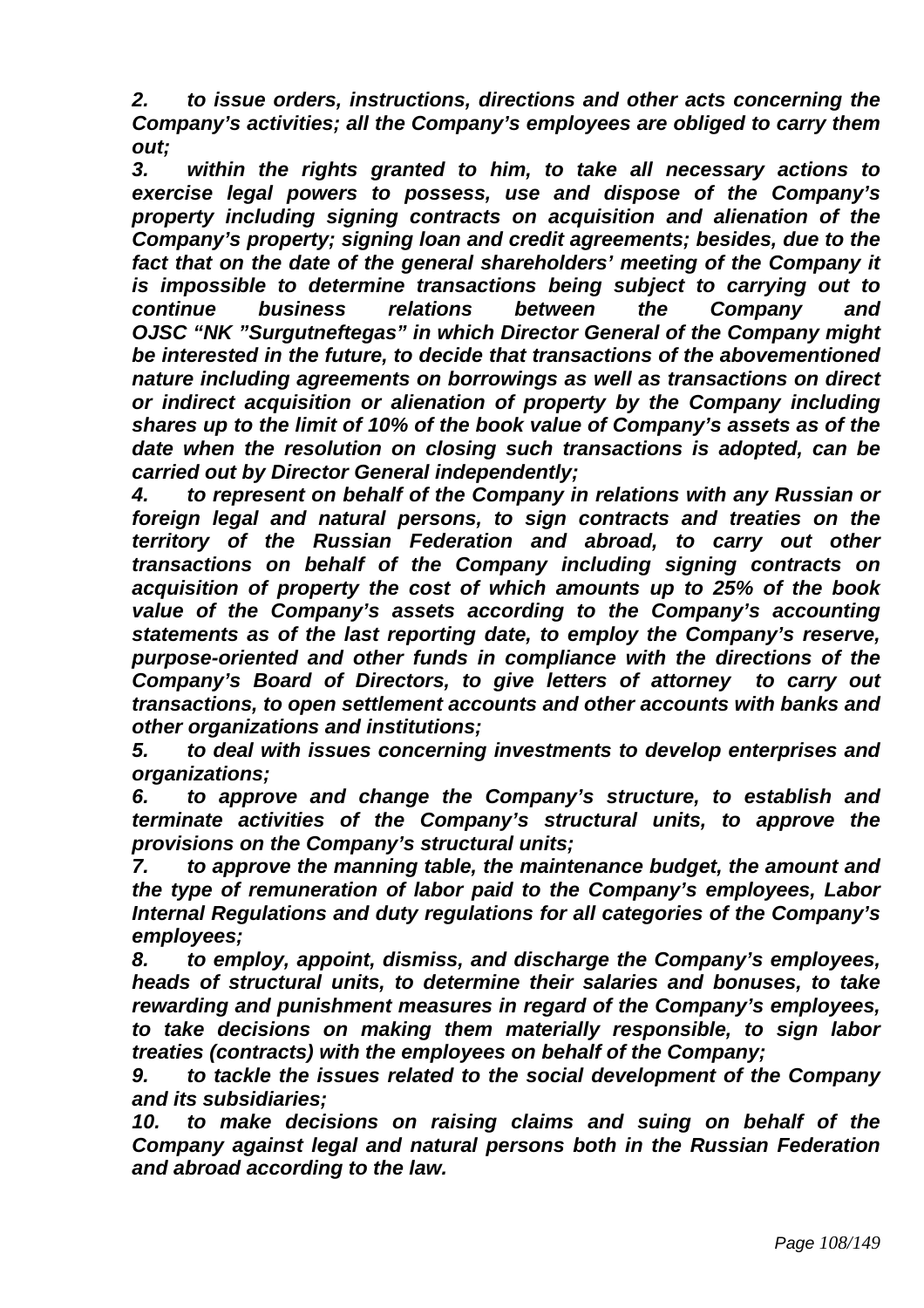*Director General of the Company also has the right to take decisions on any issues concerning management of current activities of the Company and its subsidiaries, which are not included in the competence of the general shareholders' meeting and the Company's Board of Directors. Director General independently takes all the decisions on matters falling within his competence.* 

*For a period of his absence and under any other circumstances Director General has the right to appoint any of the Company's officials as acting Director General.* 

**5.2 Information on persons being members of the Issuer's management bodies.** 

Board of Directors (Supervisory Board).

Chairman:

Name: *Usoltsev Alexander Viktorovich*  Date of birth: *1938*  Education: *Higher professional education*  Positions within last 5 years: Period: - Company: *no*  Position: *Does not hold a post* 

Share in the Issuer's charter capital: *0.0087%*  Share of the Issuer's common stock: *0.01%*  Shares in the Issuer's subsidiary/subordinated companies: *no shares* 

Nature of kinship (if any): *No* 

Members of the Board of Directors: Name: *Ananiev Sergei Alexeevich*  Date of birth: *1959*  Education: *Higher professional education*  Positions within last 5 years: Period: - *2000 - present*  Company: *Open Joint Stock Company "Surgutneftegas"*  Position: *Head of oil and gas production division "Fedorovskneft"* 

Share in the Issuer's charter capital: *0.0048%*  Share of the Issuer's common stock: *0.0054%*  Shares in the Issuer's subsidiary/subordinated companies: *no shares* 

Nature of kinship (if any): *No*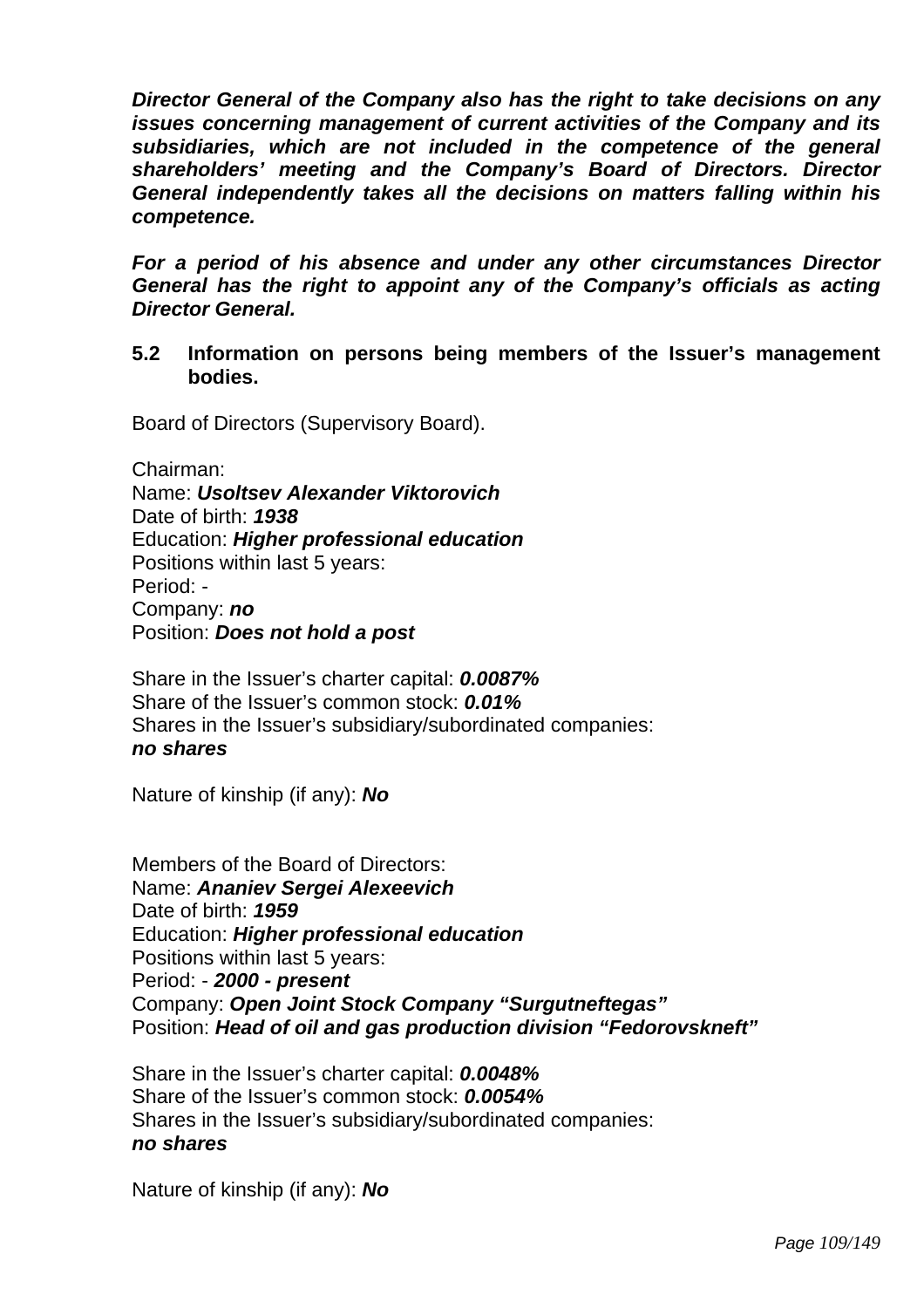Name: *Bogdanov Vladimir Leonidovich*  Date of birth: *1951*  Education: *Higher professional education, Doctor of Economics*  Positions within last 5 years: Period: - *2000 - present*  Company: *Open Joint Stock Company "Surgutneftegas"*  Position: *Director General* 

Period: - *2000 – October 2003*  Company: *Open Joint Stock Company "Neftyanaya Kompaniya "Surgutneftegas"*  Position: *President* 

Period: - *2000 – March 2004*  Company: *Non-State Pension Fund "Surgutneftegas"*  Position: *President of the Fund* 

Share in the Issuer's charter capital: *0.3028%*  Share of the Issuer's common stock: *0.3673%*  Shares in the Issuer's subsidiary/subordinated companies: *no shares* 

Nature of kinship (if any): *No* 

Name: *Bulanov Alexander Nikolaevich*  Date of birth: *1959*  Education: *Higher professional education*  Positions within last 5 years: Period: - *2000 - present*  Company: *Open Joint Stock Company "Surgutneftegas"*  Position: *Head of oil and gas production division "Surgutneft"* 

Share in the Issuer's charter capital: *0.0005%*  Share of the Issuer's common stock: *0.0002%*  Shares in the Issuer's subsidiary/subordinated companies: *no shares* 

Nature of kinship (if any): *No* 

Name: *Gorbunov Igor Nikolaevich*  Date of birth: *1967*  Education: *Higher professional education*  Positions within last 5 years: Period: *2000 - 2002*  Company: *Open Joint Stock Company "Surgutneftegas"*  Position: *Head of central engineering and technological service of oil and gas production division "Bystrinskneft"*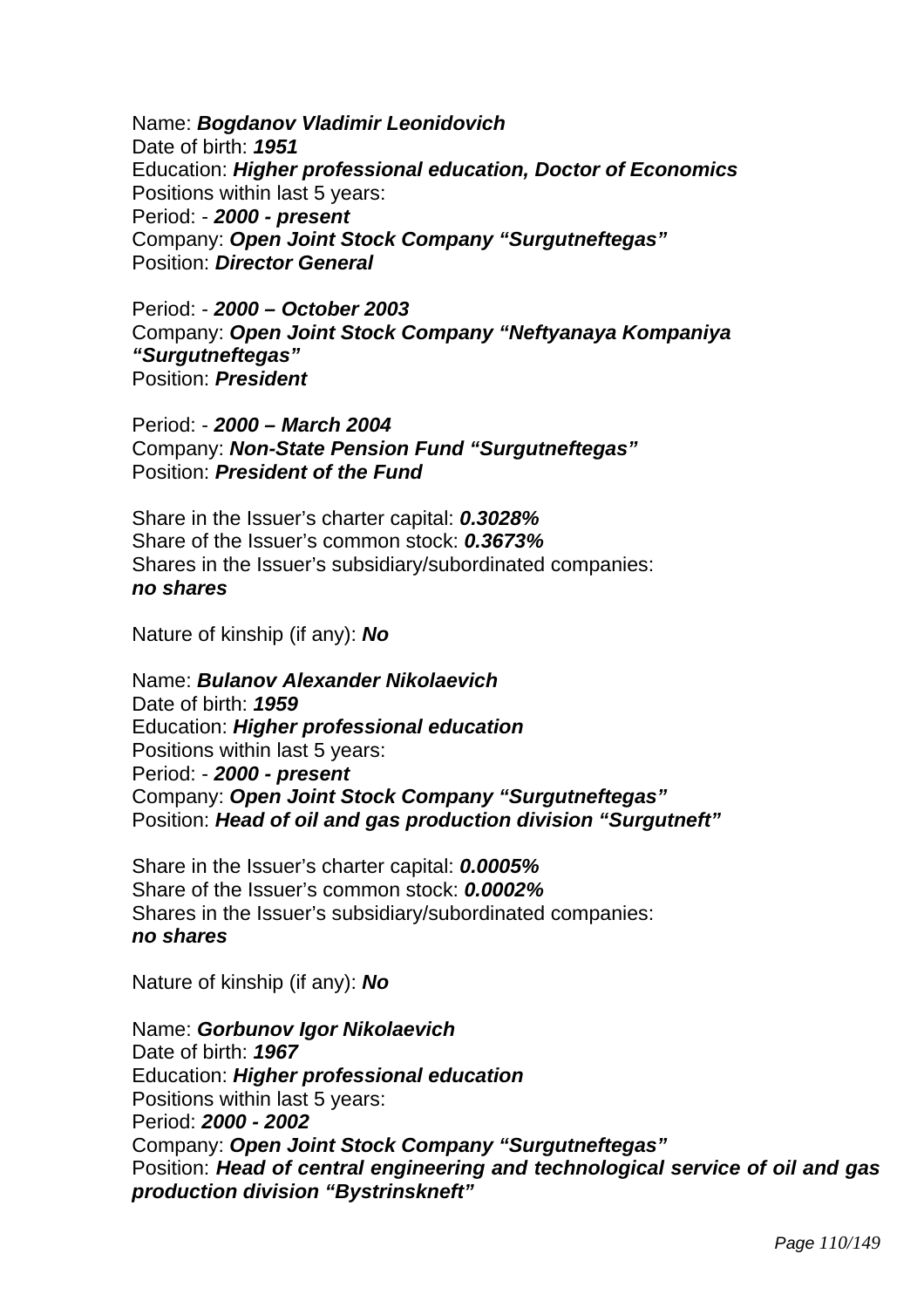# Period: *2002 - present*  Company: *Open Joint Stock Company "Surgutneftegas"*  Position: *Head of oil and gas production division "Bystrinskneft"*

Share in the Issuer's charter capital: *no share*  Share of the Issuer's common stock: *no share*  Shares in the Issuer's subsidiary/subordinated companies: *no shares* 

Nature of kinship (if any): *No* 

Name: *Matveev Nikolai Ivanovich*  Date of birth: *1942*  Education: *Higher professional education*  Positions within last 5 years: Period: *2000 - present*  Company: *Open Joint Stock Company "Surgutneftegas"*  Position: *Chief engineer – First Deputy Director General* 

Share in the Issuer's charter capital: *0.0105%*  Share of the Issuer's common stock: *0.0122%*  Shares in the Issuer's subsidiary/subordinated companies: *no shares* 

Nature of kinship (if any): *No* 

Name: *Medvedev Nikolai Yakovlevich*  Date of birth: *1943*  Education: *Higher professional education, Doctor of Geologic-Mineralogic Sciences*  Positions within last 5 years:

Period: *2000 - present*  Company: *Open Joint Stock Company "Surgutneftegas"*  Position: *Chief geologist – Deputy Director General* 

Period: *2000 – October 2003*  Company: *Open Joint Stock Company "Neftyanaya Kompaniya "Surgutneftegas"*  Position: *Chief geologist* 

Share in the Issuer's charter capital: *0.035%*  Share of the Issuer's common stock: *0.0418%*  Shares in the Issuer's subsidiary/subordinated companies: *no shares* 

Nature of kinship (if any): *No*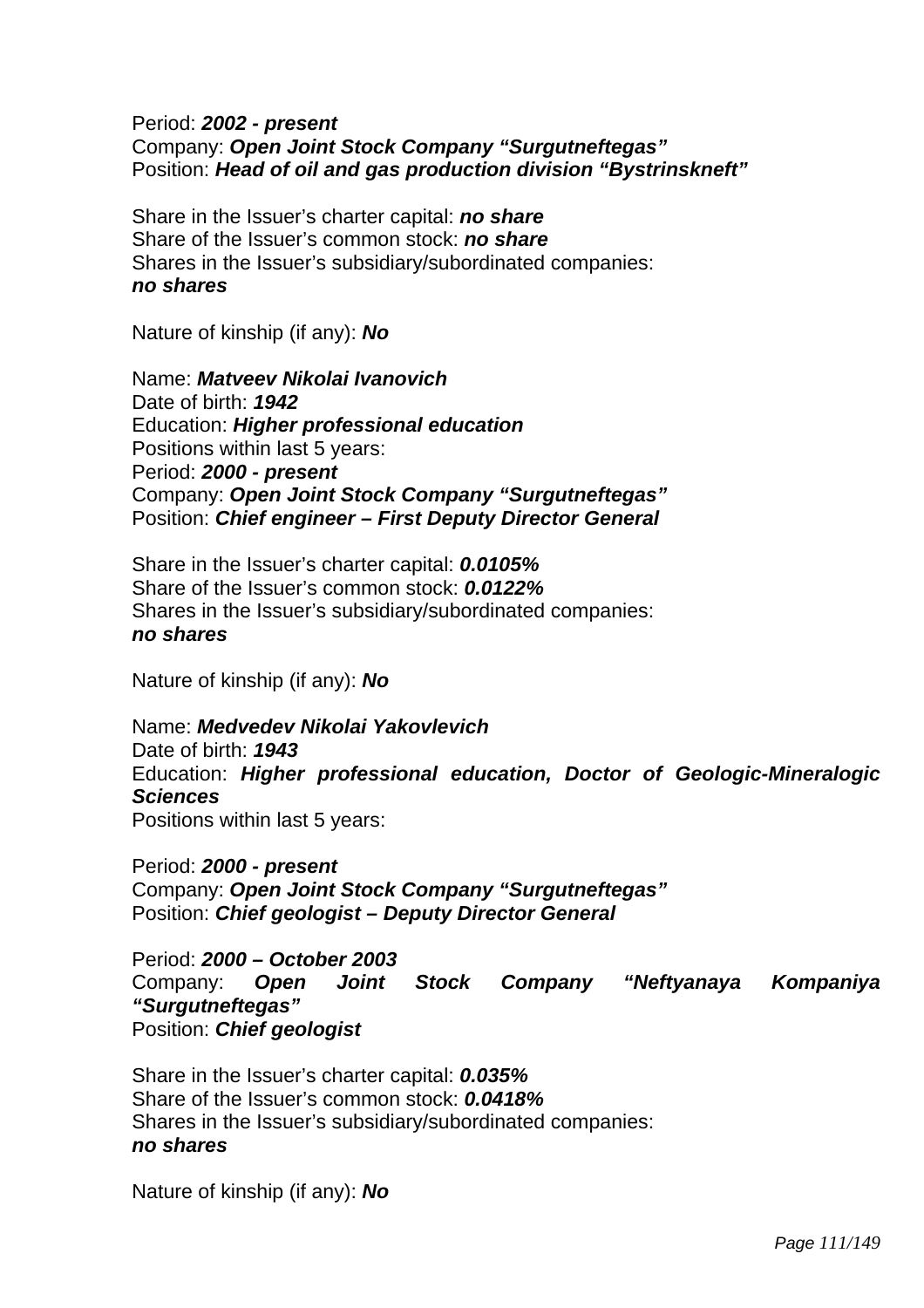Name: *Rezyapov Alexander Filippovich*  Date of birth: *1952*  Education: *Higher professional education*  Positions within last 5 years:

Period: *2000 - 2001*  Company: *Open Joint Stock Company "Surgutneftegas"*  Position: *Deputy Director General on Capital Construction – Capital Construction Division Head* 

Period: *2001 - present*  Company: *Open Joint Stock Company "Surgutneftegas"*  Position: *Deputy Director General on Capital Construction* 

Share in the Issuer's charter capital: *0.0206%*  Share of the Issuer's common stock: *0.024%*  Shares in the Issuer's subsidiary/subordinated companies: *no shares* 

Nature of kinship (if any): *No* 

Name: *Usmanov Ildus Shagalievich*  Date of birth: *1954*  Education: *Higher professional education*  Positions within last 5 years:

Period: *2000 - 2003*  Company: *Open Joint Stock Company "Surgutneftegas"*  Position: *Chief engineer of oil and gas production division "Nizhnesortymskneft"* 

Period: *2003 - present*  Company: *Open Joint Stock Company "Surgutneftegas"*  Position: *Head of oil and gas production division "Nizhnesortymskneft"* 

Share in the Issuer's charter capital: *0.0018%*  Share of the Issuer's common stock: *0.0022%*  Shares in the Issuer's subsidiary/subordinated companies: *no shares* 

Nature of kinship (if any): *No* 

Executive body: Single executive body: Name: *Bogdanov Vladimir Leonidovich*  Date of birth: *1951*  Education: *Higher professional education, Doctor of Economics*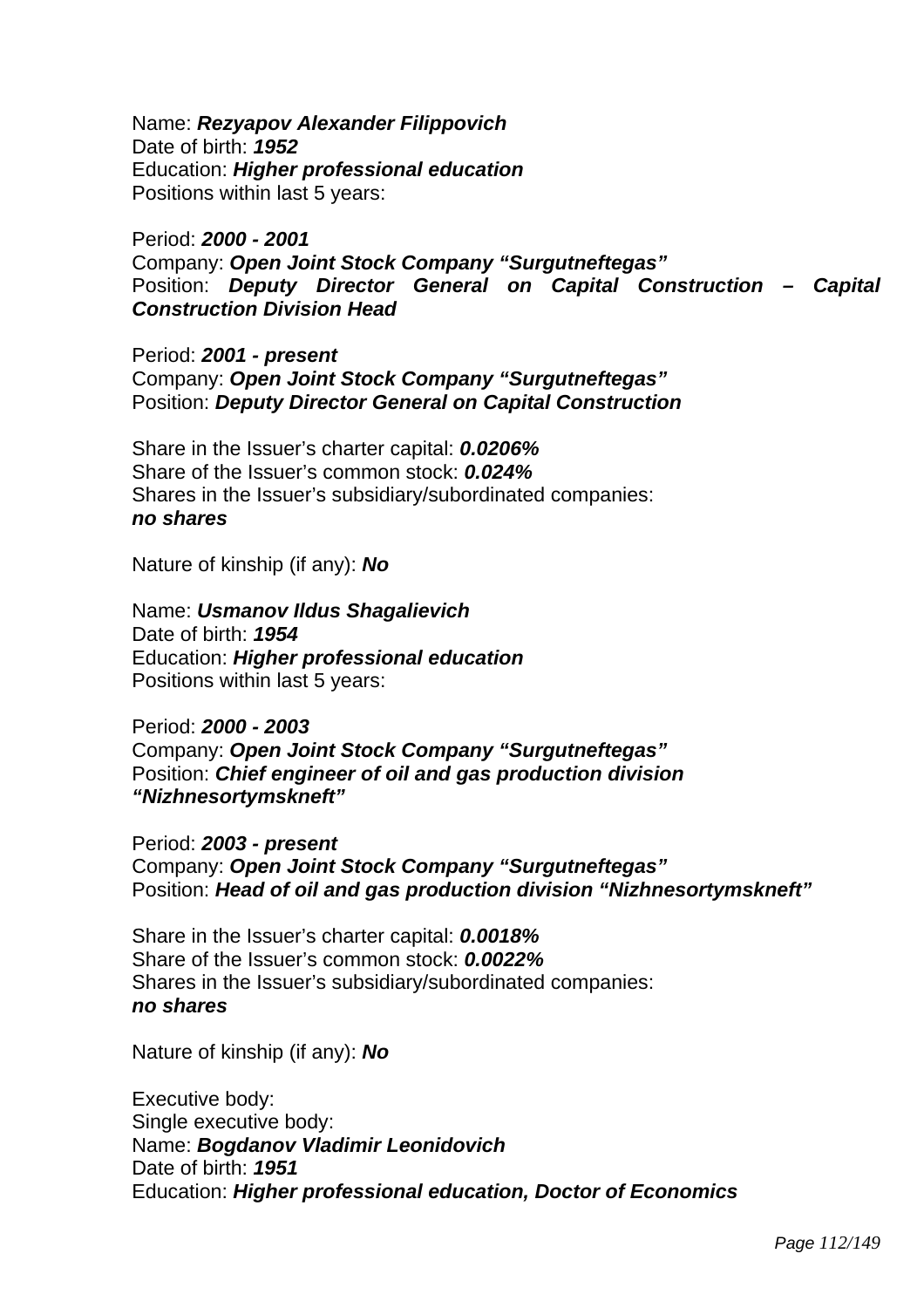Positions within last 5 years: Period: *2000 - present*  Company: *Open Joint Stock Company "Surgutneftegas"*  Position: *Director General* 

Period: *2000 – October 2003*  Company: *Open Joint Stock Company "Neftyanaya Kompaniya "Surgutneftegas"*  Position: *President* 

Period: *2000 – March 2004*  Company: *Non-State Pension Fund "Surgutneftegas"*  Position: *President of the Fund* 

Share in the Issuer's charter capital: *0.3028%*  Share of the Issuer's common stock: *0.3673%*  Shares in the Issuer's subsidiary/subordinated companies: *no shares* 

Nature of kinship (if any): *No* 

# **5.3. Data on remuneration, incentives and/or compensation for expenses for each management body of the Issuer.**

Remuneration paid to members of the Issuer's Board of Directors in 2004 (RUR): *21,762,500* 

Total (RUR): *21,762,500* 

*Remuneration for members of the Company's Board of Directors is paid in accordance with the Company's Charter.* 

**5.4. Data on the structure and competence of the control authorities supervising the Issuer's financial and economic activities.** 

*The Company's Auditing Commission is established to supervise the Company's financial and economic activities. The Company's Auditing Commission consists of three members elected by the general shareholders' meeting out of shareholders or their proxies. Shares owned by members of the Board of Directors and the Company's Director General cannot vote to elect members of the Auditing Commission. The Auditing Commission passes resolutions at its meetings or through polls by a majority of its members' vote, following the procedure established in the Statute on Auditing Commission. A member of the Auditing Commission cannot be a member of the Board of Directors; neither can she/he hold a post of the Company's Director General.*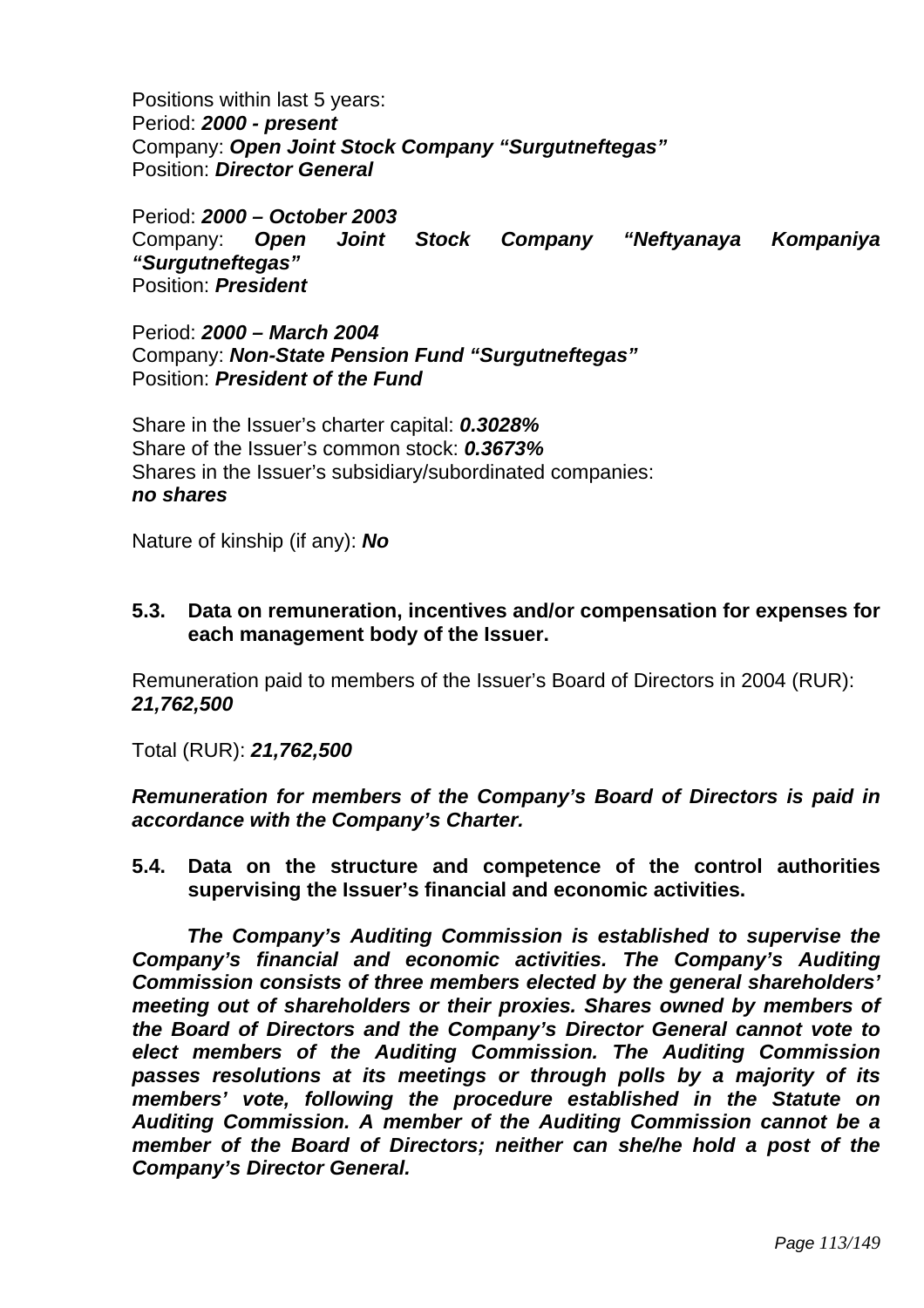*Once a financial year is over, the Auditing Commission conducts a yearly audit (inspection) of the Company's activities. An unscheduled audit (inspection) is conducted by the Commission at any time on its own initiative, in compliance with a resolution adopted by the general shareholders' meeting, at a shareholder's (shareholders') request in writing, provided the shareholder (shareholders) own in aggregate at least 10% of the Company's voting shares or in accordance with a resolution passed by the Board of Directors. As requested by the Auditing Commission, persons holding posts in the Company's control authorities must timely provide the Auditing Commission with all necessary information and documents concerning the Company's financial and economic activities. On the basis of results of the Company's financial and economic activity audit the Auditing Commission draws a conclusion.* 

*The Auditing Commission is entitled to demand an extraordinary general shareholders' meeting be convened, following the procedure stipulated by the Company's Charter.* 

*To have an annual fiscal accounting audited and confirmed, the Company annually hires a professional auditor who does not share any property interests with the Company or with its shareholders.* 

*The general shareholders' meeting approves the Company's auditor. The auditor's service payment is determined by the Company's Board of Directors.* 

*An audit of the Company's activity must be conducted at any time at a shareholder's (shareholders') request in writing, provided the shareholder (shareholders) own in aggregate at least 10% of the Company's placed shares.* 

**5.5. Information on persons being members of the Issuer's financial and economic activity control authorities.** 

Persons on the control authorities:

Name: *Belousova Tatyana Mikhailovna*  Year of birth: *1946*  Education: *higher professional education*  Positions within last 5 years: Period: *2000 - present*  Company: *Open Joint Stock Company "Surgutneftegas"* Position: *Deputy Chief Accountant, Auditing Department Head* 

Share in the Issuer's charter capital: *0.0015%*  Share of the Issuer's ordinary shares: *0.0014%* Shares in the Issuer's subsidiary/ subordinated companies: *no shares* 

Nature of kinship (if any): *no*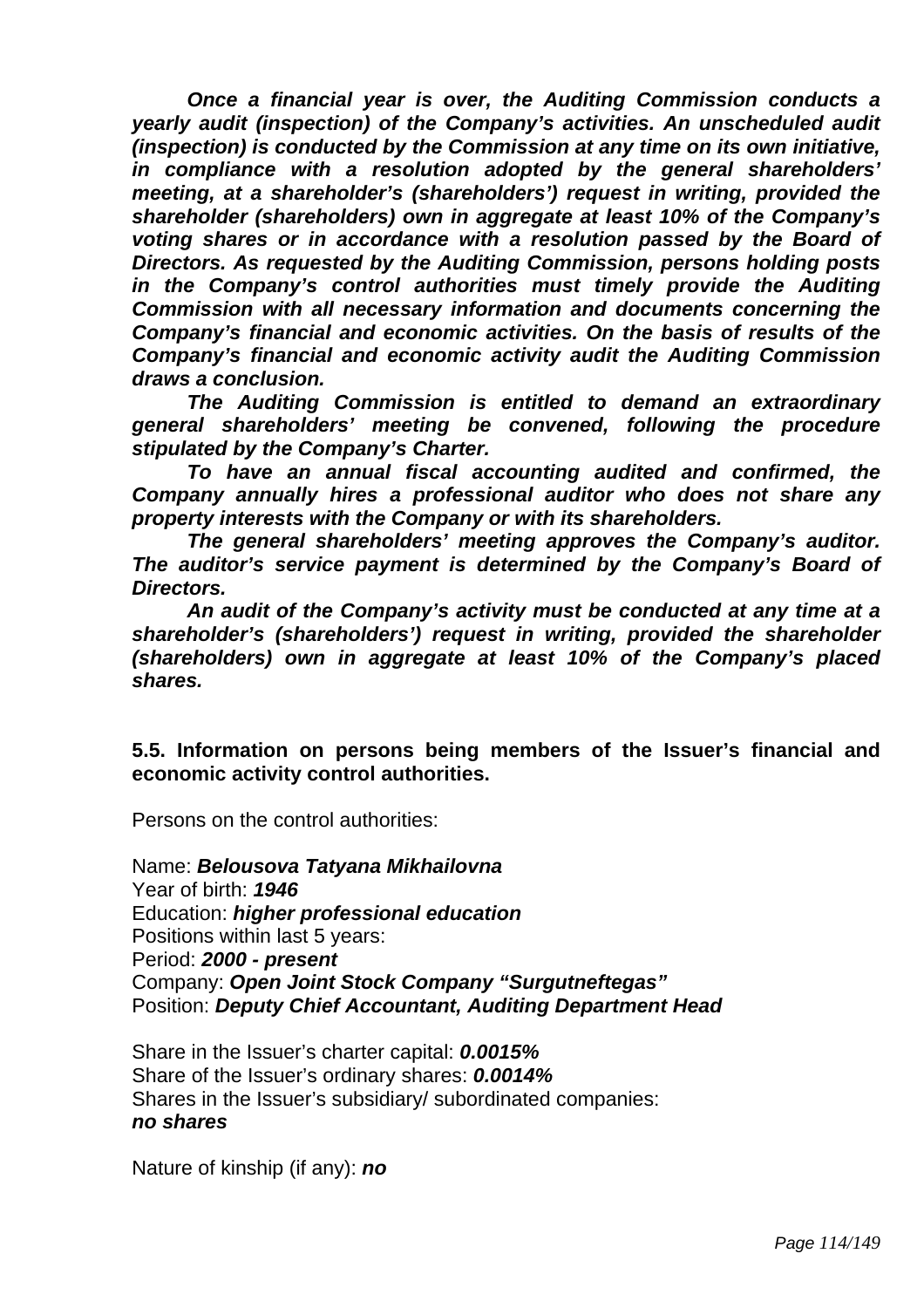Name: *Komarova Valentina Panteleevna* Year of birth: *1948* Education: *higher professional education*  Positions within last 5 years: Period: *2000 - 2002* Company: *Open Joint Stock Company "Surgutneftegas"* Position: *Deputy Finance Division Head*

#### Period: *2002 - present* Company: *Open Joint Stock Company "Surgutneftegas"* Position: *First Deputy Finance Division Head*

Share in the Issuer's charter capital: *0.0002%* Share of the Issuer's ordinary shares: *0.0003%* Shares in the Issuer's subsidiary/ subordinated companies: *no shares* 

Nature of kinship (if any): *no* 

Name: *Oleynik Tamara Fedorovna* Year of birth: *1947*  Education: *secondary professional education*  Positions within last 5 years:

Period: *2000 - 2002* Company: *Surgut Commercial Bank "Surgutneftegasbank" LLC*  Position: *Back Office Head, Branch No. 1*

Period: *2002 - present* Company: *Closed Joint Stock Company "Surgutneftegasbank"*  Position: *Legal Entities Crediting Division Head* 

Share in the Issuer's charter capital: *no share*  Share of the Issuer's ordinary shares: *no share*  Shares in the Issuer's subsidiary/ subordinated companies: *no shares* 

Kinship (if any): *no* 

#### **5.6. Information on remuneration, benefits and/or reimbursement for expenses to the financial and economic activity control authorities.**

Remuneration paid to the members of the Company's Auditing Commission in 2004 (RUR): *230,844* 

Total (RUR): *230,844*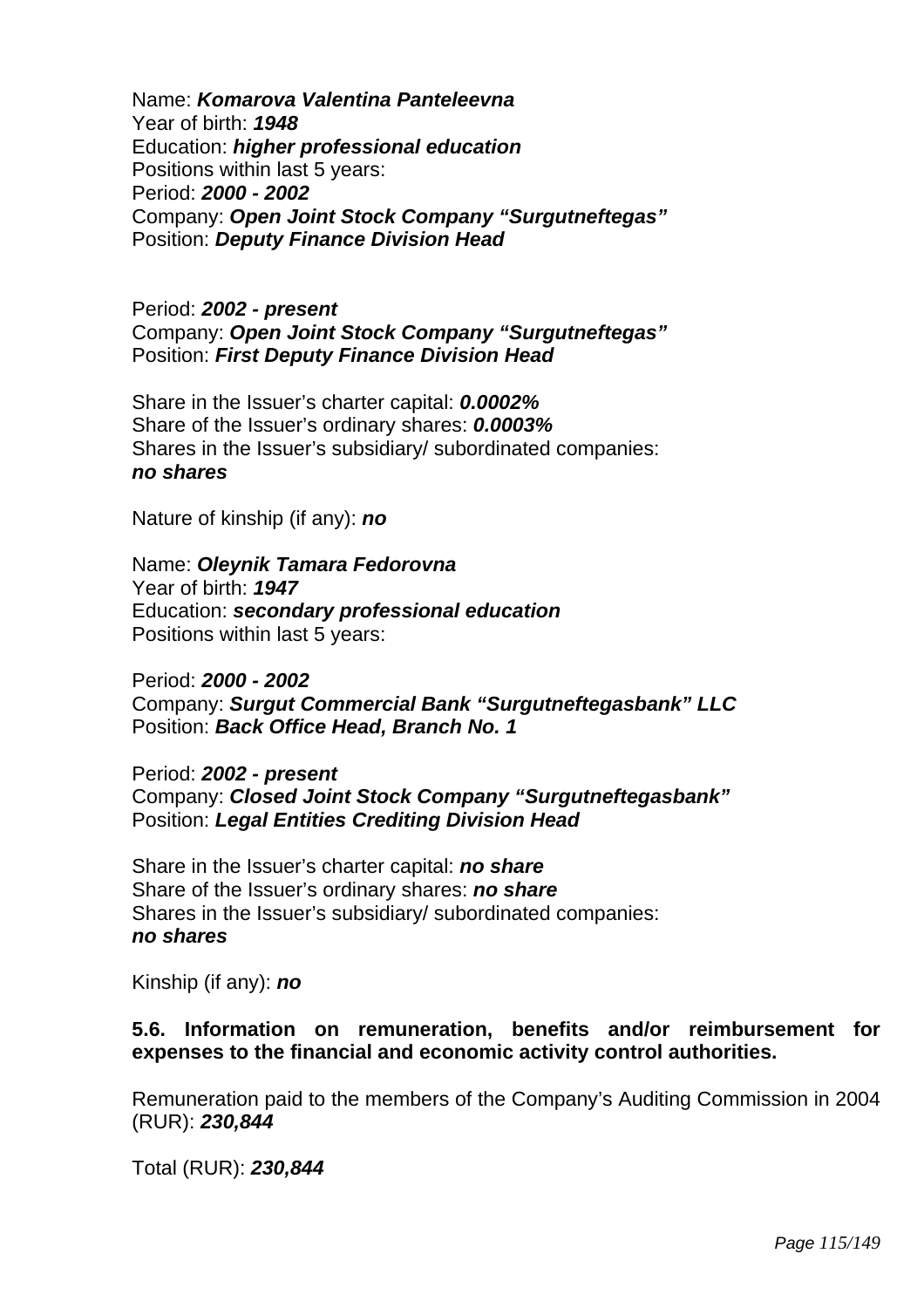# *Remuneration to the members of the Company's Auditing Commission is paid in accordance with contracts concluded with them.*

**5.7. Information on the number and summary data on education, on categories of the Issuer's employees (workers), and on changes in the number of the Issuer's employees (workers).** 

Average number of employees (workers) and the amount of allocations for wages and public assistance.

| <b>Item</b>                                                            | 4Q2004       |
|------------------------------------------------------------------------|--------------|
| Average number of employees, persons                                   | 81,676       |
| Volume of money intended for remuneration of labor,<br><b>RUR '000</b> | 10,314,808.7 |
| Volume of money intended for public assistance,<br><b>RUR '000</b>     | 140,873.9    |
| Total volume of applied funds, RUR '000                                | 10,455,682.6 |

Age and education breakdown of the Issuer's employees (wage-earners)

| <b>Item</b>                                                     | 4Q2004 |
|-----------------------------------------------------------------|--------|
| Employees (workers) under 25 years of age, %                    | 10.18  |
| Employees (workers) in the 25-35 age range, %                   | 27.01  |
| Employees (workers) in the 35-55 age range, %                   | 59.81  |
| Employees (workers) over 55 years of age, %                     | 3.00   |
| <b>TOTAL</b>                                                    | 100.00 |
| Including those with:                                           |        |
| general secondary education or complete general<br>education, % | 62.56  |
| basic or secondary professional education, %                    | 19.93  |
| higher professional education, %                                | 17.42  |
| postgraduate professional education, %                          | 0.09   |

*The employees (workers) of the Company formed a trade union committee.*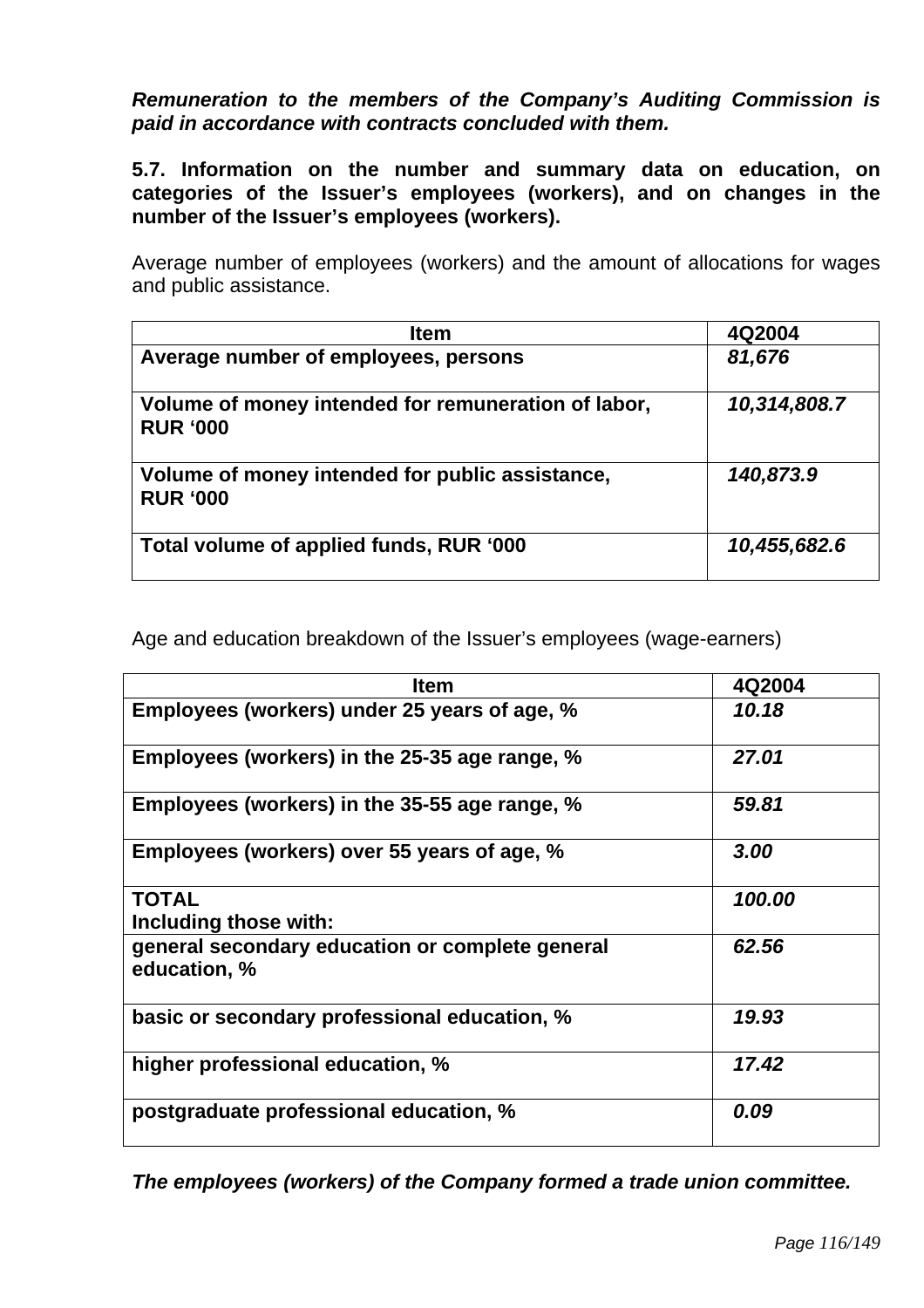**5.8. Information on any obligations of the Issuer to its employees (workers) relating to their possible participation in the Issuer's charter (reserve) capital (co-op share fund).** 

# *No such obligations*

# **6. Information on the Issuer's participants (shareholders) and on transactions conducted by the Issuer which were of proprietary interest.**

# **6.1. Information on the total number of the Issuer's shareholders (participants).**

Total number of shareholders (participants): *40,860*  Total number of nominee shareholders: *27*

**6.2. Information on the Issuer's participants (shareholders) who hold not less than 5% of its charter (reserve) capital (co-op share fund) or not less than 5% of its ordinary shares; information on participants (shareholders) of such persons who hold not less than 20% of their charter (reserve) capital (co-op share fund) or not less than 20% of their ordinary shares.** 

Shareholders (participants) holding not less than 5 per cent of the Issuer's charter capital or not less than 5 per cent of its ordinary shares:

# 1. Name: *"ING BANK (EVRAZIYA) ZAO"*

Location: *123022, Russian Federation, Moscow, ul. Krasnaya Presnya, 31*  Share of the commercial organization in the Issuer's charter capital: *15.729%*  Fraction of the Issuer's ordinary shares held by the commercial organization: *8.429%* 

Form of the registered entity: *a nominee shareholder*

2. Name: *Closed Joint Stock Company "International Moscow Bank"*  Location: *119034, Russian Federation, Moscow, Prechistenskaya nab., 9*  Share in the Issuer's charter capital: *7.728%*  Fraction of the Issuer's ordinary shares: *9.392%*  Form of the registered entity: *a nominee shareholder* 

# **6.3. Information on the share of the state or municipal formation in the Issuer's charter (reserve) capital (co-op share fund), on a special right ("golden share").**

Share of the Issuer's charter capital held by the state (federal authorities, constituents of the RF) municipal authorities: *no share*

Special right for the Russian Federation, constituents of the Russian Federation, and municipalities to participate in management of the Issuer ("golden share"): *no such right*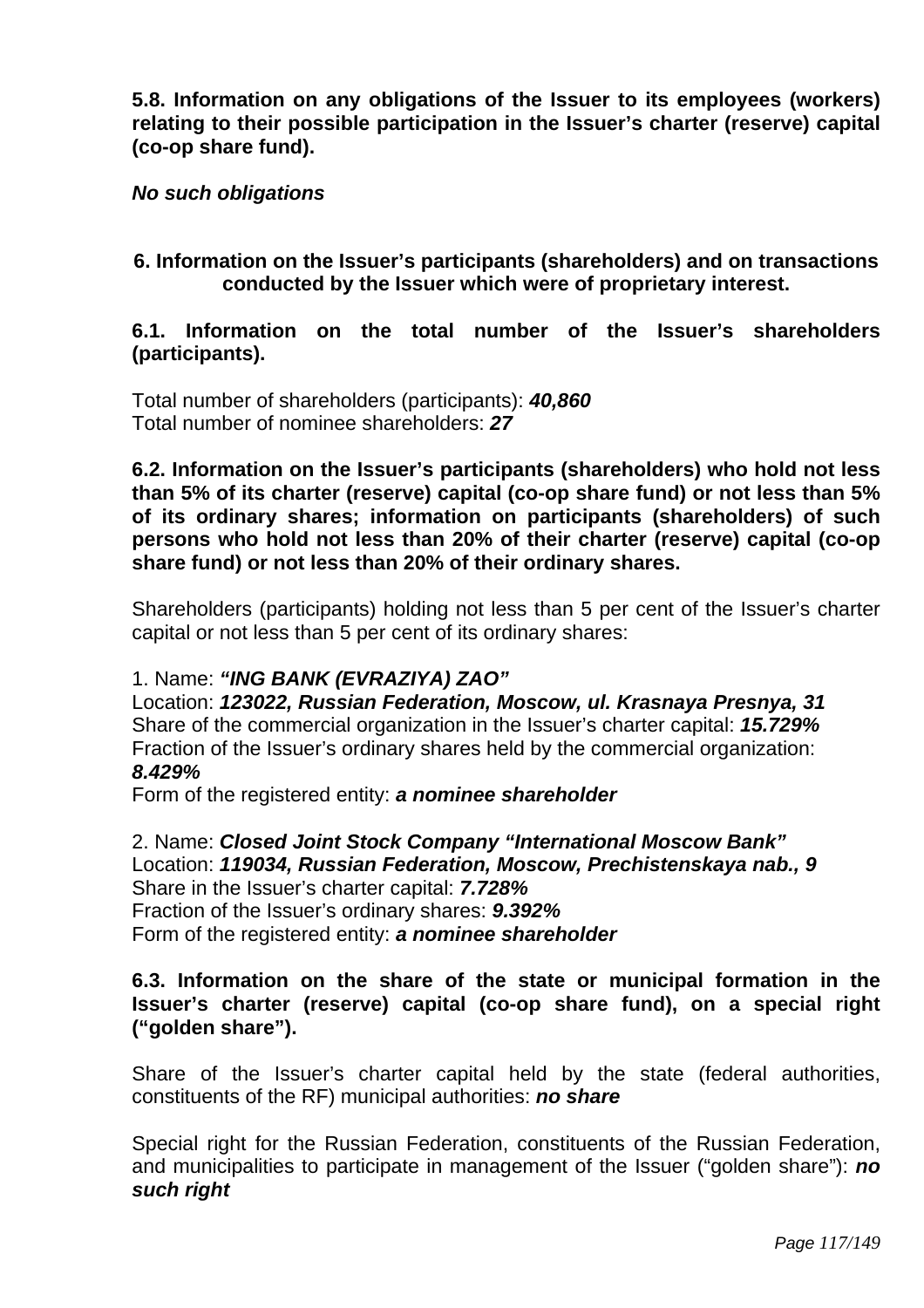**6.4. Information on restrictions on participation in the Issuer's charter (reserve) capital (co-op share fund).** 

# *No restrictions*

**6.5. Information on changes in the list of the Issuer's shareholders (participants) holding not less than 5 per cent of its charter (reserve) capital (co-op share fund) or not less than 5 per cent of its ordinary shares, and their shares.** 

|                | Date of<br>No. making the<br>list | <b>Full name</b>                                                                 | <b>Abbreviated name</b>                             | Share in the Fraction of<br>charter<br>capital, % | ordinary<br>shares, % |
|----------------|-----------------------------------|----------------------------------------------------------------------------------|-----------------------------------------------------|---------------------------------------------------|-----------------------|
| 1              |                                   | 17.03.2000 Non-state Pension Fund<br>"Surgutneftegas"                            | <b>NPF</b><br>"Surgutneftegas"                      | 6.74                                              | 8.46                  |
| $\overline{2}$ |                                   | 17.03.2000 Open Joint Stock Company<br>"Neftyanaya Kompaniya<br>"Surgutneftegas" | <b>OJSC "NK</b><br>"Surgutneftegas"                 | 45.4                                              | 56.34                 |
| 3              |                                   | 17.03.2000 THE BANK OF NEW YORK<br><b>INTERNATIONAL NOMINEES</b>                 |                                                     | N/A                                               | 20.42                 |
| 4              |                                   | 13.05.2000 Non-state Pension Fund<br>"Surgutneftegas"                            | <b>NPF</b><br>"Surgutneftegas"                      | 9.61                                              | 11.44                 |
| 5              | 13.05.2000                        | <b>Limited Liability Company</b><br>"Central Surgut<br>Depositary"               | <b>LLC</b> "Central<br><b>Surgut</b><br>Depositary" | 8.52                                              | 10.36                 |
| 6              |                                   | 13.05.2000 Open Joint Stock Company<br>"Neftyanaya Kompaniya<br>"Surgutneftegas" | <b>OJSC "NK</b><br>"Surgutneftegas"                 | 36.77                                             | 42.17                 |
| 7              |                                   | 13.05.2000 THE BANK OF NEW YORK<br><b>INTERNATIONAL NOMINEES</b>                 |                                                     | 13.6                                              | 13.74                 |
| 8              | 16.03.2001                        | <b>Limited Liability Company</b><br>"Central Surgut<br>Depositary"               | <b>LLC</b> "Central<br><b>Surgut</b><br>Depositary" | 6.29                                              | 7.64                  |
| 9              |                                   | 16.03.2001 Non-state Pension Fund<br>"Surgutneftegas"                            | <b>NPF</b><br>"Surgutneftegas"                      | 10.53                                             | 12.55                 |
| 10             |                                   | 16.03.2001 Open Joint Stock Company<br>"Neftyanaya Kompaniya<br>"Surgutneftegas" | <b>OJSC "NK</b><br>"Surgutneftegas"                 | 36.77                                             | 42.17                 |
| 11             |                                   | 16.03.2001 THE BANK OF NEW YORK<br><b>INTERNATIONAL NOMINEES</b>                 |                                                     | 18.93                                             | 15.04                 |
| 12             |                                   | 12.02.2002 Non-state Pension Fund<br>"Surgutneftegas"                            | <b>NPF</b><br>"Surgutneftegas"                      | 10.53                                             | 12.55                 |
| 13             |                                   | 12.02.2002 THE BANK OF NEW YORK<br><b>INTERNATIONAL NOMINEES</b>                 |                                                     | 20.93                                             | 16.94                 |
| 14             |                                   | 12.02.2002 Open Joint Stock Company<br>"Neftyanaya Kompaniya<br>"Surgutneftegas" | <b>OJSC "NK</b><br>"Surgutneftegas"                 | 36.77                                             | 42.17                 |
| 15             |                                   | 31.01.2003 Non-state Pension Fund<br>"Surgutneftegas"                            | <b>NPF</b><br>"Surgutneftegas"                      | 10.52                                             | 12.52                 |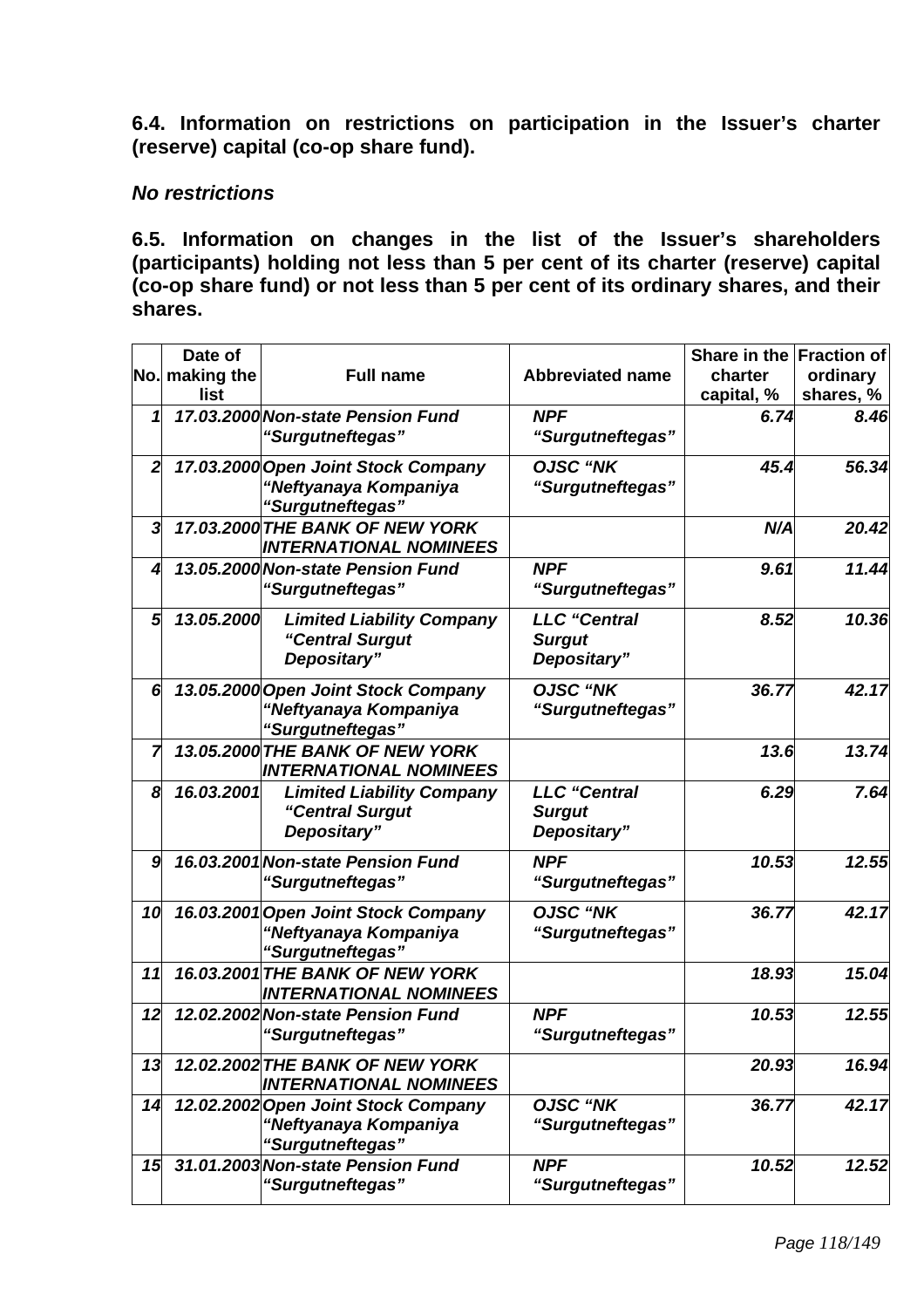| 16 31.01.2003 THE BANK OF NEW YORK | 21.21   | 16.72 |
|------------------------------------|---------|-------|
| <b>INTERNATIONAL NOMINEES</b>      |         |       |
| 2.02.2004 THE BANK OF NEW YORK     | 14.8824 | 8.09  |
| <b>INTERNATIONAL NOMINEES</b>      |         |       |

**6.6. Information on transactions conducted by the Issuer which were of proprietary interest.** 

*Such transactions were not conducted in the reporting quarter* 

- **6.7. Information on accounts receivable.**  *Not subject to presentation in the reporting quarter* 
	- **7. Accounting reports of the Issuer and other financial information.**
- **7.1. Annual accounting reports of the Issuer.**  *Not subject to presentation in the reporting quarter*
- **7.2. Accounting reports of the Issuer as of 31.12.2004.**  *Not subject to presentation in the reporting quarter*

**7.3. Consolidated accounting reports of the Issuer for the last complete financial year.** 

 *Not subject to presentation in the reporting quarter* 

**7.4. Information on the total amount of export and on share of export in total sales.** 

*Not subject to presentation in the reporting quarter* 

**7.5. Information on major changes in the Issuer's property after the end of the last complete financial year.** 

*There were no major changes in the Issuer's property after the end of the last complete financial year.* 

**7.6. Information on the Issuer's participation in litigations in case such participation may substantially affect financial and economic activities of the Issuer.** 

*There were no litigations which could have substantially affected activities of OJSC "Surgutneftegas" for three years prior to the last day of the reporting quarter.* 

# **8. Additional information on the Issuer and issuing securities placed by the Issuer.**

# **8.1. Additional information on the Issuer.**

8.1.1. Information on amount and structure of the Issuer's charter (reserve) capital (co-op share fund).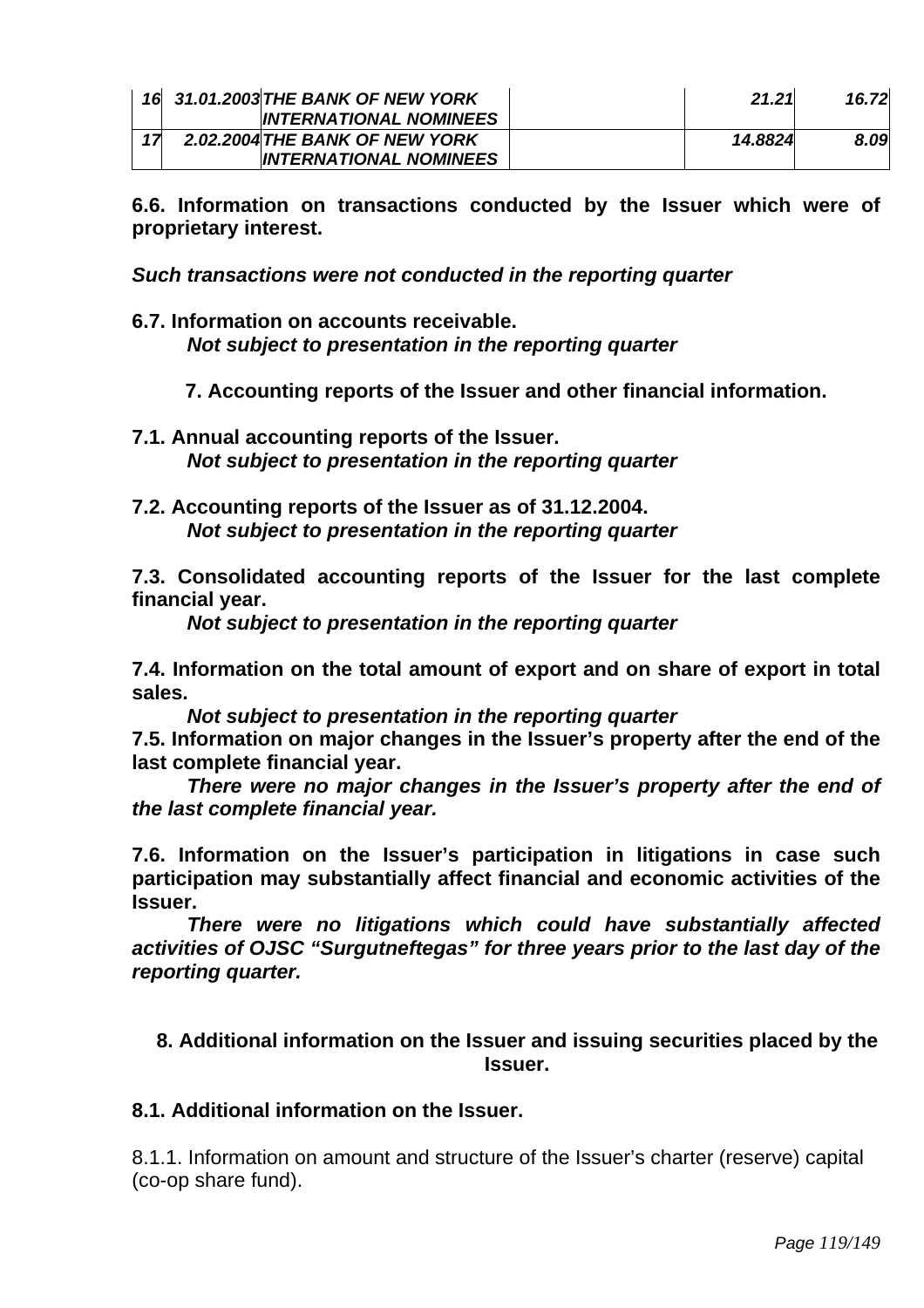The amount of the Issuer's charter capital (RUR): *43,427,992,940*  The breakdown of the charter capital by categories of shares: Ordinary shares:

number (shares): *35,725,994,705*  total amount (RUR): *35,725,994,705*  share in the charter capital: *82.265%* 

Preferred shares:

 number (shares): *7,701,998,235*  total amount (RUR): *7,701,998,235*  share in the charter capital: *17.735%*

# **Information on American Depository Receipt programs for the Issuer's shares.**

*American Depository Receipts issued for OJSC "Surgutneftegas" ordinary shares are traded at "Frankfurter WertpapierBoerse", "Berliner Wertpapierborse', "Baden-Wurttemberg Wertpapier", "Bayerische Borse", and "NASD OTC BULLETIN Board". American Depository Receipts issued for OJSC "Surgutneftegas" preferred shares are traded at: "Berliner Wertpapierborse', "Baden-Wurttemberg Wertpapier", "Bayerische Borse", and "NASD OTC BULLETIN Board".*

Information on ADR program for ordinary registered shares of the Company:

# **Program starting date is** *December 30, 1996.*  **Program participants:**

1. issuer: *OJSC "Surgutneftegas";* 

2. depositary:

*- name: The Bank of New York;* 

*- location: 101 Barclay Street, New York, NY, 10286*

3. owners and beneficiary parties:

*Program conditions sine qua non: program type – sponsored, 1<sup>st</sup> level. The number of ordinary registered shares of the Company represented by one American Depository Share is 50.* 

Information on ADR program for preferred registered shares of the Company:

# **Program starting date** *is March 1998.*  **Program participants:**

1. issuer: *OJSC "Surgutneftegas";* 

2. depositary:

*- name: The Bank of New York;* 

*- location: 101 Barclay Street, New York, NY, 10286*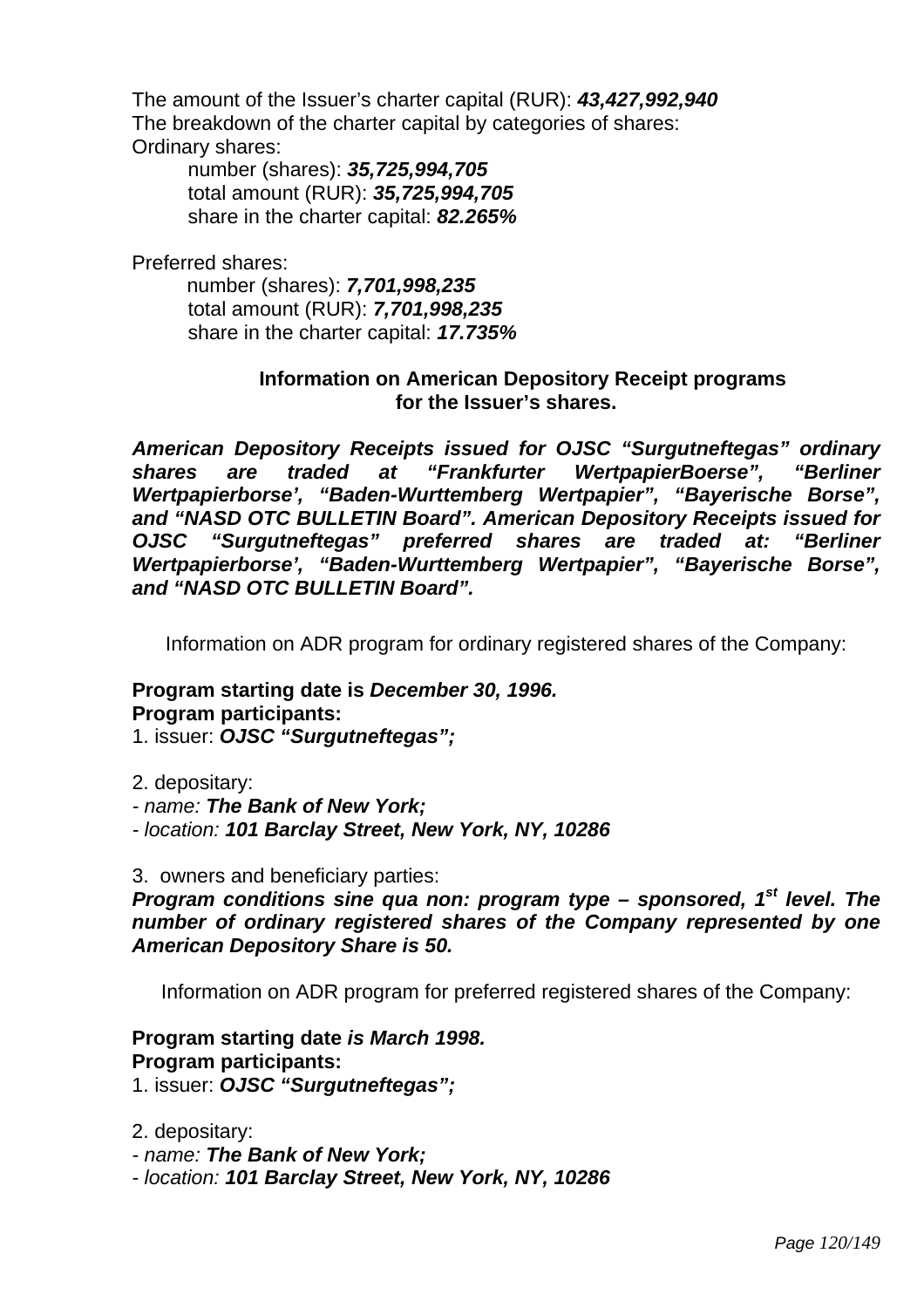3. owners and beneficiary parties:

*Program conditions sine qua non: program type – sponsored, 1<sup>st</sup> level. The number of preferred registered shares of the Company represented by one American Depository Share is 100.* 

8.1.2. Information on changes in the amount of the Issuer's charter (reserve) capital (co-op share fund).

*Period: 2000 The amount of the charter capital as of January 1, 2000 (RUR): 31,427,992,940 Breakdown of the charter capital by categories of shares as of January 1, 2000:* 

*Ordinary shares:* 

*total amount (RUR): 23,725,994,705 share in the charter capital: 75.493% Preferred shares: total amount (RUR): 7,701,998,235 share in the charter capital: 24.507%* 

*The Company's administrative body, which took a decision to change the amount of the Company's charter capital: Board of Directors Date and number of the minutes of the Board of Directors' meeting: June 28, 2000, No. 8* 

*Amount of the charter capital after changes (RUR): 43,427,992,940* 

*Breakdown of the charter capital by categories of shares after changes: Ordinary shares:* 

 *total amount (RUR): 35,725,994,705 share in the charter capital: 82.265% Preferred shares: total amount (RUR): 7,701,998,235 share in the charter capital: 17.735%* 

*Period: 2001 The amount of the charter capital did not change.* 

*Period: 2002 The amount of the charter capital did not change.* 

*Period: 2003 The amount of the charter capital did not change.* 

*Period: 2004 The amount of the charter capital did not change.* 

8.1.3. Information on formation and use of reserve fund and other funds of the Issuer.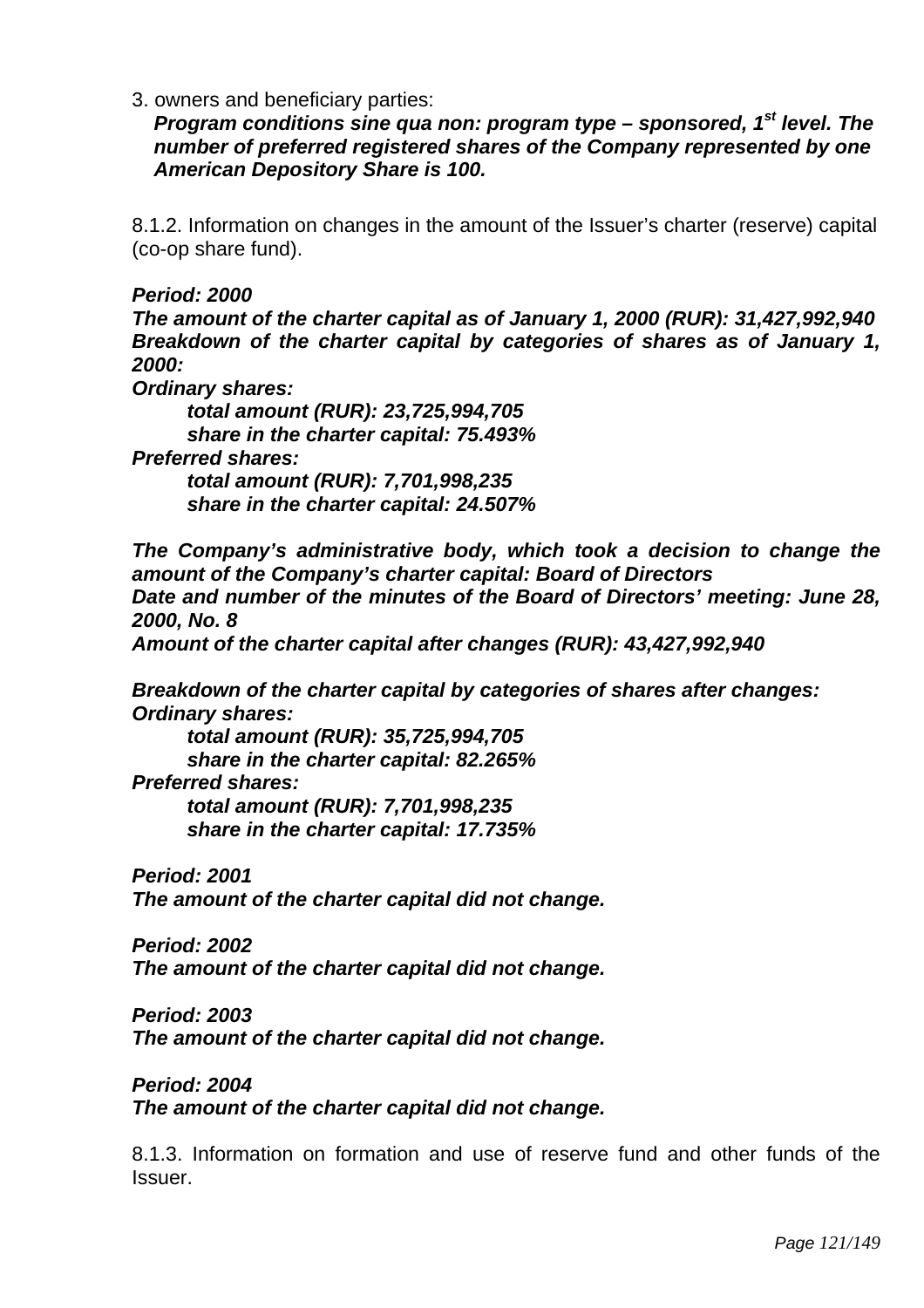8.1.4. Information about convening and holding a meeting (session) of the supreme administrative body of the Issuer.

*General shareholders' meeting is the supreme administrative body of the Company.* 

*A notice about a general shareholders' meeting is given within the period of time stipulated by the Federal Law "On Joint Stock Companies".* 

*A notice about a general shareholders' meeting should include:* 

*full corporate name and location of the Company;* 

*form of a general shareholders' meeting (a meeting or absent voting);* 

*date, venue, and time of a general shareholders' meeting, as well as mailing address for completed ballot papers to be sent to the Company; if a general shareholders' meeting is held as absent voting, the deadline for accepting ballot papers and mailing address for completed ballot papers to be sent to;* 

date of compiling the list of persons entitled to participate in a general *shareholders' meeting;* 

*agenda of a general shareholders' meeting;* 

*procedure of providing the information (materials) subject to presentation to shareholders while preparing for the general shareholders' meeting, and address(es) where this information is available.* 

*Information about holding a general shareholder's meeting is published in "Neft Priobya" newspaper. Agenda of a general shareholders' meeting cannot be changed after the information has been published. A general shareholders' meeting is not entitled to adopt resolutions on issues not included in the agenda, neither is it entitled to alter the agenda.* 

*General shareholders' meetings may be annual and extraordinary.* 

*The annual general shareholders' meeting is convened by the Company's Board of Directors annually, not earlier than in two months and*  not later than six months after a financial year has finished in the order *provided for by the Company's Charter.* 

*All the other general shareholders' meetings except for annual shareholders' meetings are extraordinary meetings. Extraordinary general shareholders' meetings may be convened by the Company's Board of Directors either on its own initiative, on the written request of the Auditing Commission, the Company's Auditor, or a shareholder (shareholders) who owns an aggregate of no less than 10% of the Company's voting shares as of the date such request is submitted. Such request should state the issues to be included in the agenda of the meeting as well as specify the reasons for them to be included in the agenda. It shall be signed by person(persons) demanding an extraordinary general shareholders' meeting be convened.* 

*Shareholders (a shareholder) of the Company who own an aggregate of no less than 2 per cent of the Company's voting shares are entitled to introduce issues to the agenda of the annual general shareholders' meeting not later than 30 days after a financial year has finished; they are also entitled*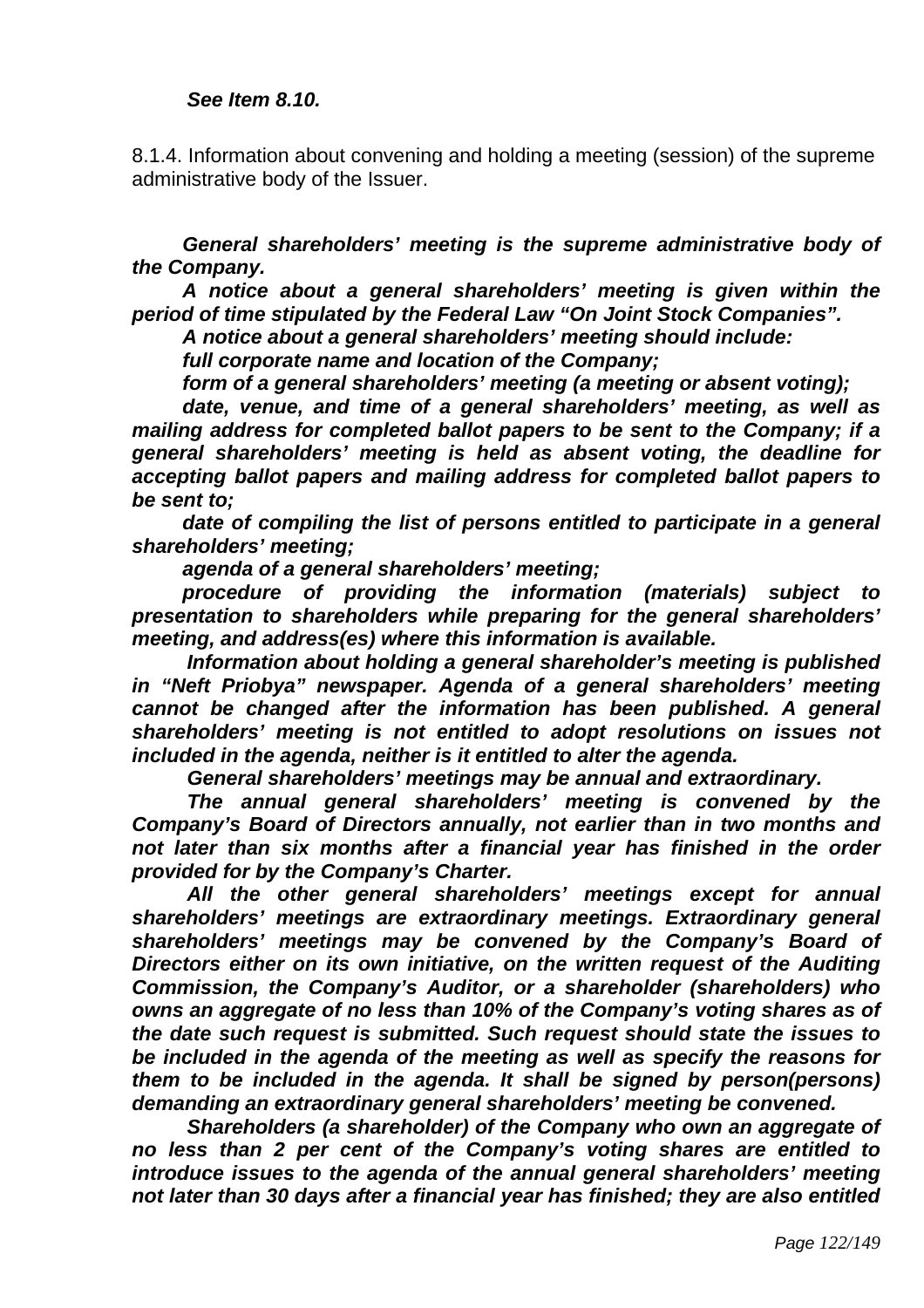*to nominate candidates for the Company's Board of Directors and Auditing Commission, provided the number of candidates does not exceed the number of members of the above mentioned bodies, and to nominate a candidate for a position of the individual executive body.* 

*Issues are included in the agenda of a general shareholders' meeting if made in writing; they shall state the name(s) of shareholder(s) proposing the issue, a number and category (type) of shares they hold. Nomination of candidates for the Company's Board of Directors and Auditing Commission (including self-nomination) shall be made in writing and shall state the name of a candidate (if a candidate is a shareholder of the Company), number and category (type) of shares he/she holds, the name(s) of shareholder(s) nominating the candidate, and a number and category (type) of shares they hold.* 

*The Company's Board of Directors is obliged to review submitted proposals and make a decision whether to include them in the agenda of the annual general shareholders' meeting not later than 5 days after the deadline for submitting proposals to the agenda and nomination of candidates. The Board of Directors' motivated decision to reject the integration of the issue into the agenda or entering a candidate in the list of candidates is to be sent to a shareholder (shareholders) who has/have proposed an issue or a nomination not later than three days after such decision was taken.* 

*The Company's Board of Directors sets the following: the date, venue and time of a general shareholders' meeting, its agenda and procedure for a general shareholders' meeting, date of compiling a list of persons entitled to participate in a general shareholders' meeting, order of informing shareholders about a general shareholders' meeting, a list of documents (information) available for shareholders while preparing for a general shareholders' meeting, form and text of a ballot paper.* 

8.1.5. Information on commercial organizations where the Issuer holds either not less than 5 per cent of the charter (reserve) capital (co-op share fund) or not less than 5 per cent of ordinary shares.

#### *1. Full name: Limited Liability Company "Novgorodnefteprodukt" Abbreviated name: LLC "Novgorodnefteprodukt" Location: RF, Veliky Novgorod*

*The Issuer's share in the charter capital of the commercial organization: 100%* 

*Share of the commercial organization in the Issuer's charter capital: no share* 

*Fraction of the Issuer's ordinary shares held by the commercial organization: no fraction* 

*Board of Directors: not formed in compliance with constituent documents*

*The individual executive body of the organization: Name: Serebrennikov Victor Georgievich Year of birth: 1953 Share in the Issuer's charter capital: 0.0019%*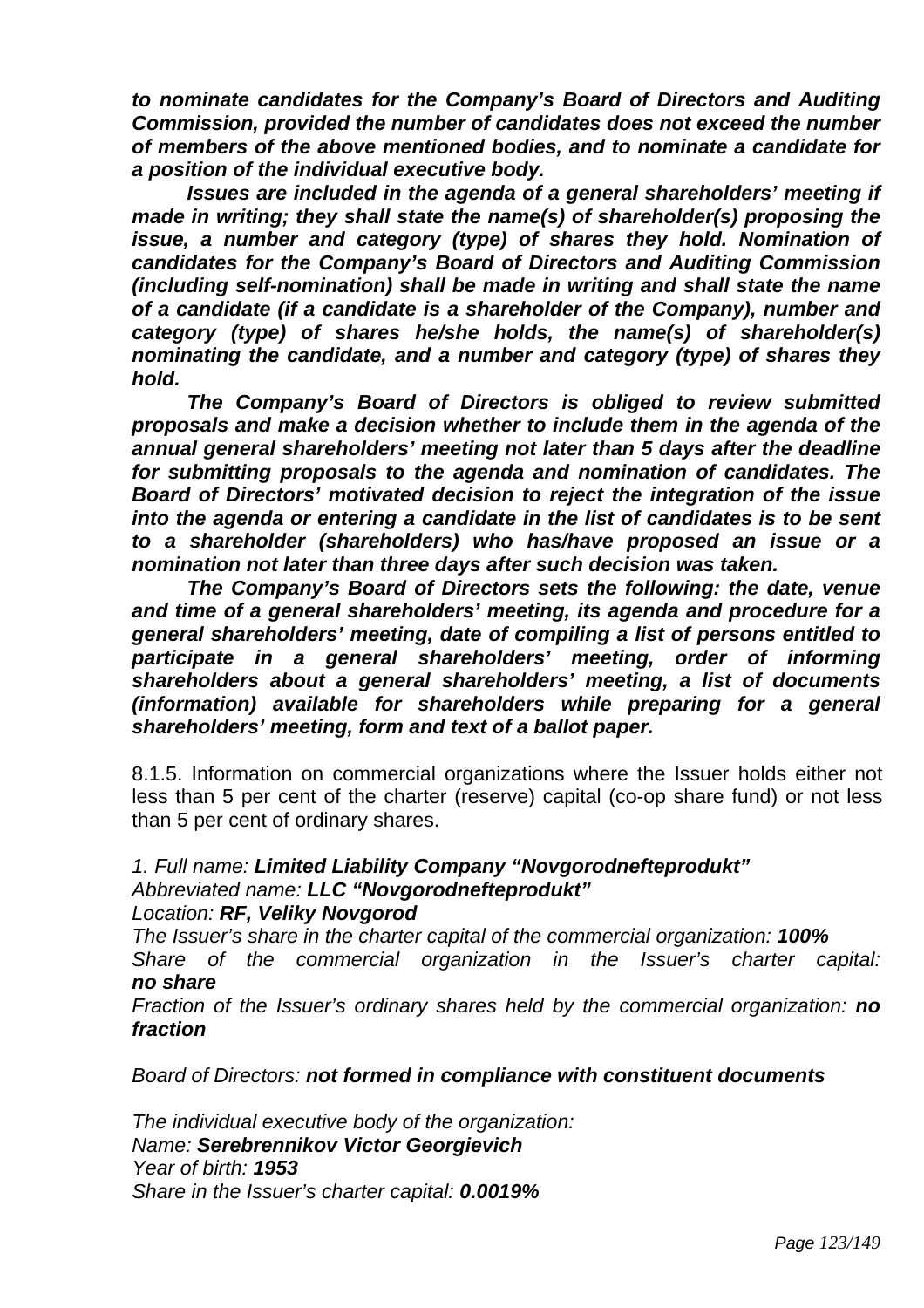*Fraction of the Issuer's ordinary shares: 0.0013%* 

*2. Full name: Limited Liability Company "Surgutmebel" Abbreviated name: LLC "Surgutmebel"*

*Location: RF, Khanty-Mansiysky Autonomous Okrug, Surgutsky District, p. Barsovo* 

*The Issuer's share in the charter capital of the commercial organization: 100% Share of the commercial organization in the Issuer's charter capital:* 

# *no share*

*Fraction of the Issuer's ordinary shares held by the commercial organization: no fraction* 

*Board of Directors: not formed in compliance with constituent documents* 

*The individual executive body of the organization: Name: Ivanov Nikolai Ivanovich Year of birth: 1952 Share in the Issuer's charter capital: no share Fraction of the Issuer's ordinary shares: no fraction* 

*3. Full name: Closed Joint Stock Company "Surgutneftestroy" Abbreviated name: CJSC "Surgutneftestroy"* 

*Location: RF, Tyumenskaya Oblast, Khanty-Mansiysky Autonomous Okrug, Surgut* 

*The Issuer's share in the charter capital of the commercial organization: 100% Fraction of ordinary shares of the commercial organization held by the Issuer: 100%* 

*Share of the commercial organization in the Issuer's charter capital: no share* 

*Fraction of the Issuer's ordinary shares held by the commercial organization: no fraction* 

*The individual executive body of the organization and Board of Directors: None. The firm is under liquidation.* 

# *4. Full name: Limited Liability Company Marketing Association "Pskovnefteprodukt"*

*Abbreviated name: LLC "Pskovnefteprodukt"*

*Location: RF, Pskov* 

*The Issuer's share in the charter capital of the commercial organization: 100%* 

*Share of the commercial organization in the Issuer's charter capital: no share* 

*Fraction of the Issuer's ordinary shares held by the commercial organization: no fraction* 

*Board of Directors: not formed in compliance with constituent documents* 

*The individual executive body of the organization:*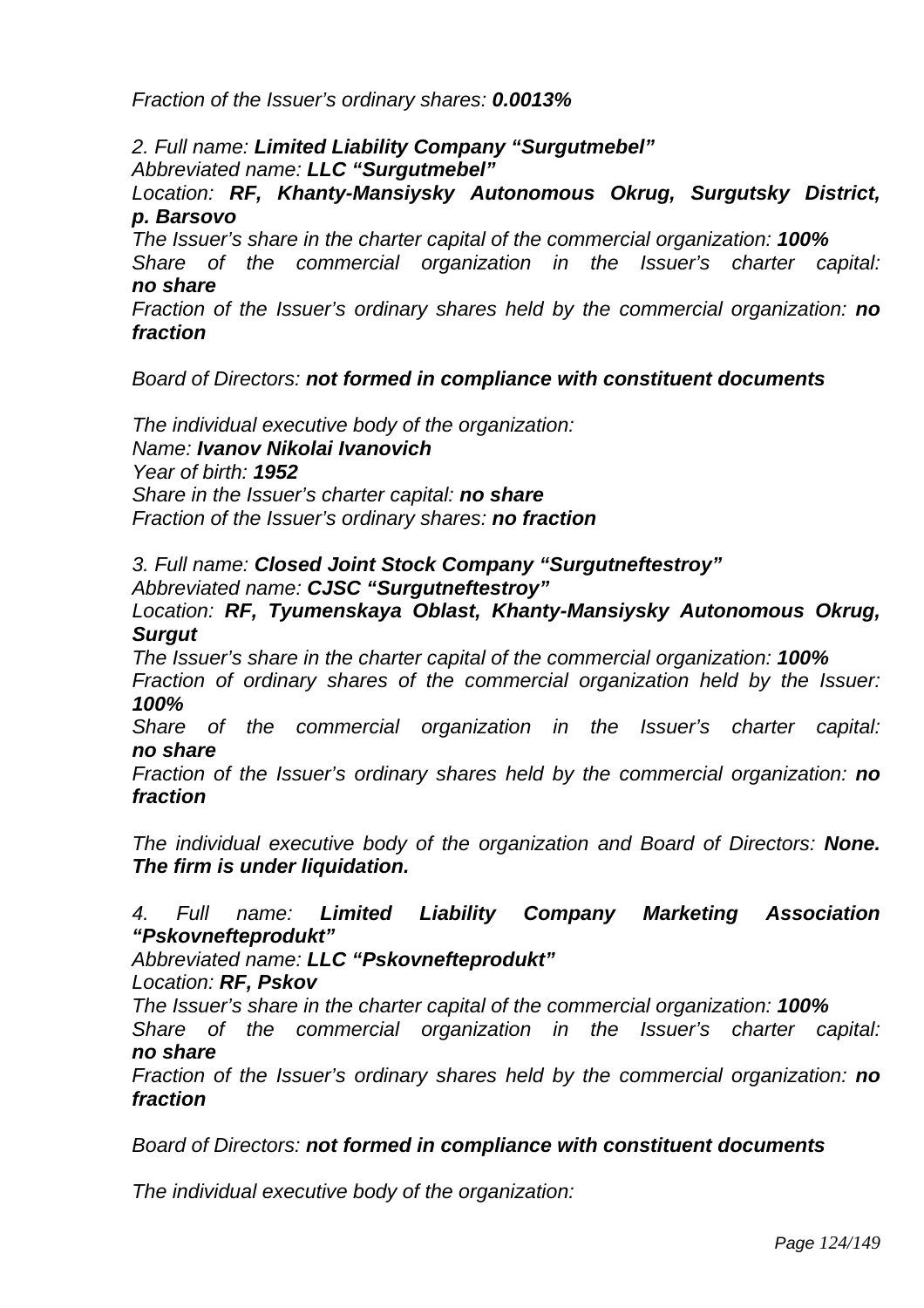*Name: Isakov Vladimir Borisovich Year of birth: 1945 Share in the Issuer's charter capital: 0.0001% Fraction of the Issuer's ordinary shares: 0.0002%* 

# *5. Full name: Limited Liability Company Marketing Association "Tvernefteprodukt"*

*Abbreviated name: LLC "MA "Tvernefteprodukt"* 

*Location: RF, Tver* 

*The Issuer's share in the charter capital of the commercial organization: 100% Share of the commercial organization in the Issuer's charter capital: no share* 

*Fraction of the Issuer's ordinary shares held by the commercial organization: no fraction* 

*Board of Directors: not formed in compliance with constituent documents* 

*The individual executive body of the organization: Name: Klinovsky Alexander Eduardovich Year of birth: 1968 Share in the Issuer's charter capital: 0.0015% Fraction of the Issuer's ordinary shares: 0.0017%* 

#### *6. Full name: Limited Liability Company "Investsibirstroy" Abbreviated name: LLC "Investsibirstroy"*

*Location: Russian Federation, Tyumenskaya Oblast, Khanty-Mansiysky Autonomous Okrug, Surgut* 

*The Issuer's share in the charter capital of the commercial organization: 100% Share of the commercial organization in the Issuer's charter capital: no share* 

*Fraction of the Issuer's ordinary shares held by the commercial organization: no fraction* 

*Board of Directors: not formed in compliance with constituent documents* 

*The individual executive body of the organization: Name: Barankov Vladislav Georgievich Year of birth: 1953 Share in the Issuer's charter capital: 0.022% Fraction of the Issuer's ordinary shares: 0.0261%* 

*7. Full name: Limited Liability Company "Kaliningradnefteprodukt" Abbreviated name: LLC "Kaliningradnefteprodukt" Location: RF, Kaliningrad* 

*The Issuer's share in the charter capital of the commercial organization: 100% Share of the commercial organization in the Issuer's charter capital: no share*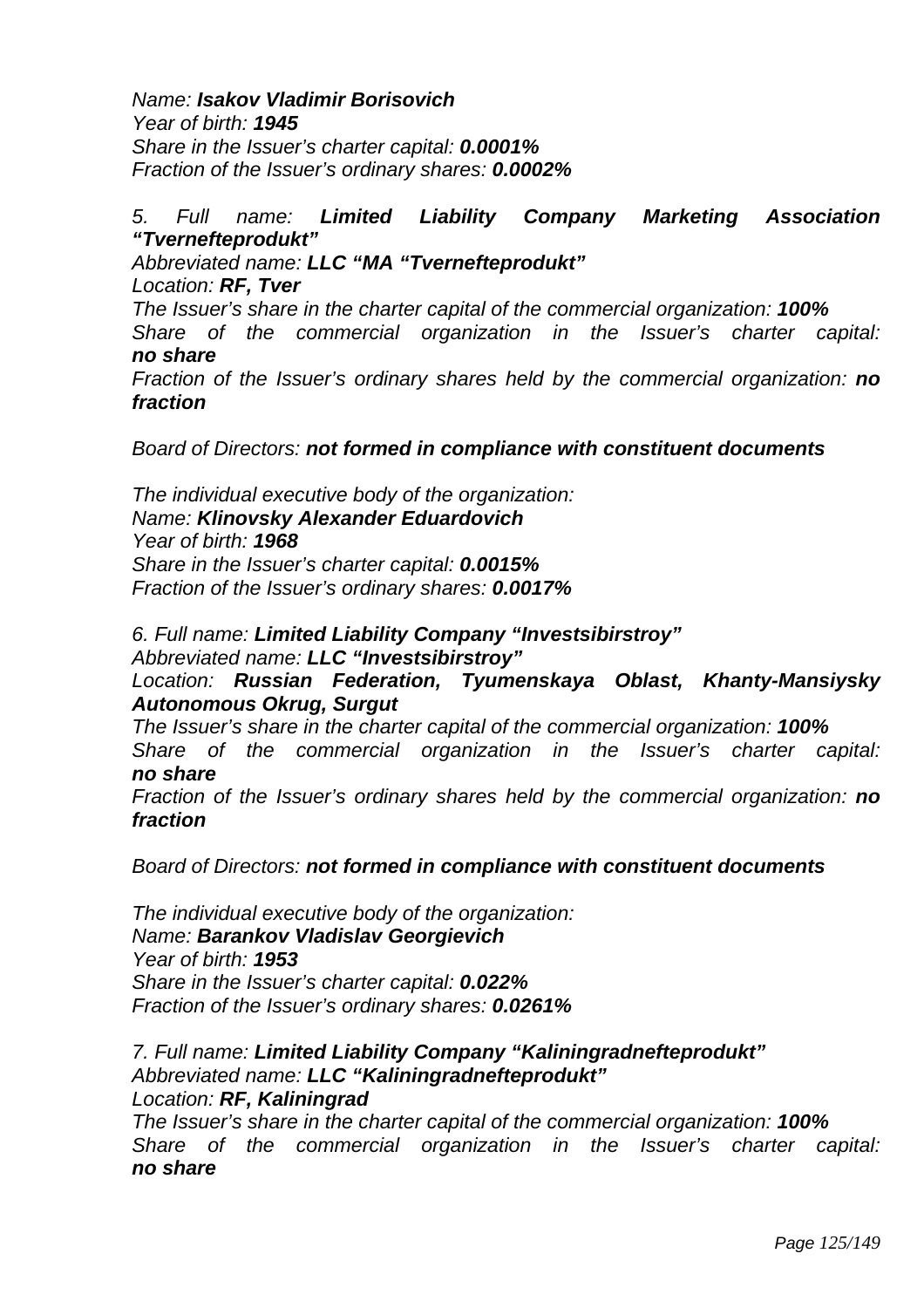*Fraction of the Issuer's ordinary shares held by the commercial organization: no fraction* 

*Board of Directors: not formed in compliance with constituent documents* 

*The individual executive body of the organization: Name: Berdnikov Igor Vladimirovich Year of birth: 1962 Share in the Issuer's charter capital: no share Fraction of the Issuer's ordinary shares: no fraction*

*8. Full name: Limited Liability Company "Surgutneftegasburenie" Abbreviated name: LLC "Surgutneftegasburenie"* 

*Location: Russian Federation, Tyumenskaya Oblast, Surgut* 

*The Issuer's share in the charter capital of the commercial organization: 100% Share of the commercial organization in the Issuer's charter capital: no share* 

*Fraction of the Issuer's ordinary shares held by the commercial organization: no fraction* 

*Board of Directors: not formed in compliance with constituent documents* 

*The individual executive body of the organization: Name: Loginovskaya Lyudmila Aleksandrovna Year of birth: 1950 Share in the Issuer's charter capital: 0.0058% Fraction of the Issuer's ordinary shares: 0.007%* 

*9. Full name: Open Joint Stock Company "Institut po proyektirovaniyu predpriyatiy neftepererabatyvayushchey i neftekhimicheskoy promyshlennosti" ("Institute for Engineering of Petrochemical and Oil Refining Facilities")* 

*Abbreviated name: OJSC "LENGIPRONEFTEKHIM"* 

*Location: RF, Saint Petersburg* 

*The Issuer's share in the charter capital of the commercial organization: 100%* 

*Fraction of ordinary shares of the commercial organization held by the Issuer: 100%* 

*Share of the commercial organization in the Issuer's charter capital: no share* 

*Fraction of the Issuer's ordinary shares held by the commercial organization: no fraction* 

*Board of Directors: not formed in compliance with constituent documents* 

*The individual executive body of the organization: Name: Fomin Alexander Stepanovich Year of birth: 1941 Share in the Issuer's charter capital: no share Fraction of the Issuer's ordinary shares: no fraction*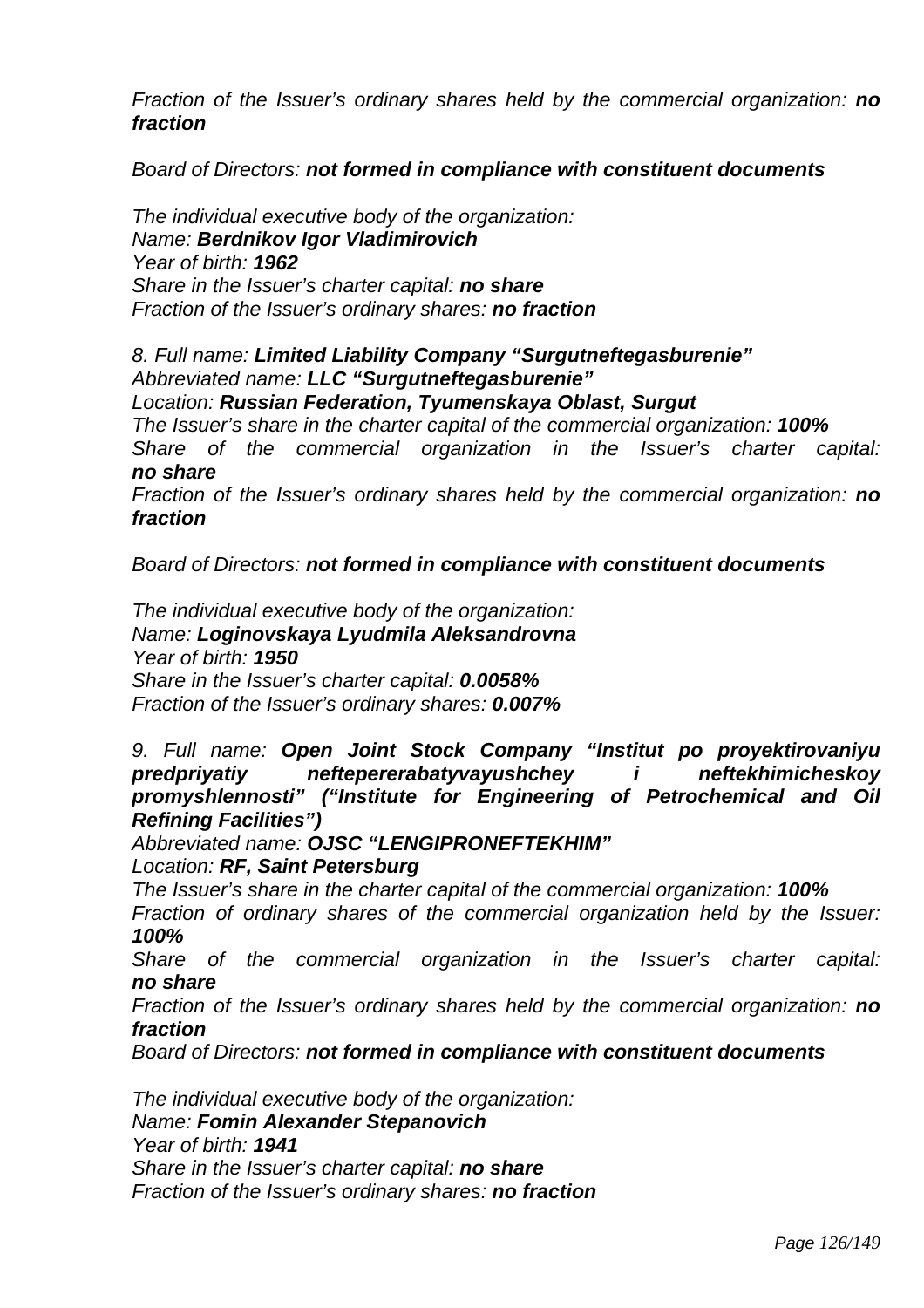*10. Full name: Closed Joint Stock Company "KIRISHIAVTOSERVIS" Abbreviated name: CJSC "KIRISHIAVTOSERVIS" Location: RF, Saint Petersburg* 

*The Issuer's share in the charter capital of the commercial organization: 100% Fraction of the commercial organization's ordinary shares held by the Issuer: 100% Share of the commercial organization in the Issuer's charter capital: no share* 

*Fraction of the Issuer's ordinary shares held by the commercial organization: no fraction* 

*Board of Directors: not formed in compliance with constituent documents* 

*The individual executive body of the organization: Name: Farbman Valeriy Evseevich Year of birth: 1945 Share in the Issuer's charter capital: no share Fraction of the Issuer's ordinary shares: no fraction* 

*Managerial Board: Name: Farbman Valeriy Evseevich Year of birth: 1945 Share in the Issuer's charter capital: no share Fraction of the Issuer's ordinary shares: no fraction*

*Name: Gritskov Valeriy Vladimirovich Year of birth: 1947 Share in the Issuer's charter capital: no share Fraction of the Issuer's ordinary shares: no fraction* 

#### *Name: Fedorenko Lubov Nikolaevna*

*Year of birth: 1953 Share in the Issuer's charter capital: no share Fraction of the Issuer's ordinary shares: no fraction* 

*11. Full name: Open Joint Stock Company "Sovkhoz "Chervishevsky" Abbreviated name: OJSC "Sovkhoz "Chervishevsky"* 

*Location: Russian Federation, Tyumenskaya Oblast, Tyumensky District, s. Chervishevo* 

*The Issuer's share in the charter capital of the commercial organization: 99.9994% Fraction of ordinary shares of the commercial organization held by the Issuer:* 

*99.9994%* 

*Share of the commercial organization in the Issuer's charter capital: no share* 

*Fraction of the Issuer's ordinary shares held by the commercial organization: no fraction* 

*Chairman of the Board of Directors of the organization: Name: Tatarchuk Valery Grigorievich*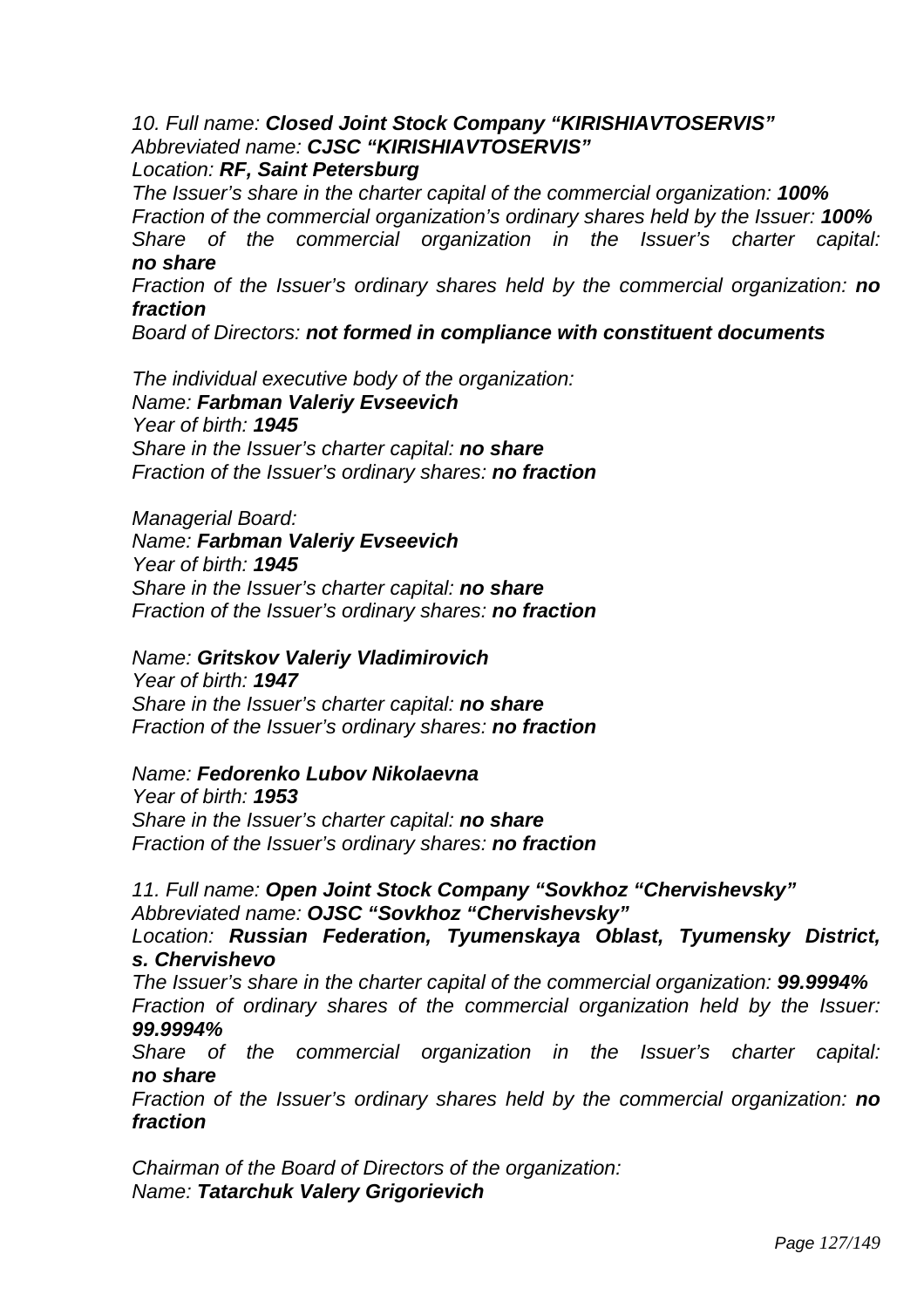*Year of Birth: 1953 Share in the Issuer's charter capital: 0.0052% Fraction of the Issuer's ordinary shares: 0.0058%* 

*Members of the Board of Directors: Name: Anisimov Konstantin Gennadyevich Year of birth: 1966 Share in the Issuer's charter capital: no share Fraction of the Issuer's ordinary shares: no fraction* 

*Name: Sidorov Arkady Nikolaevich Year of birth: 1967 Share in the Issuer's charter capital: no share Fraction of the Issuer's ordinary shares: no fraction* 

#### *Name: Kosenkov Yakov Alekseevich*

*Year of birth: 1947 Share in the Issuer's charter capital: no share Fraction of the Issuer's ordinary shares: no fraction* 

#### *Name: Kurochkin Viktor Vasilyevich*

*Year of birth: 1966 Share in the Issuer's charter capital: no share Fraction of the Issuer's ordinary shares: no fraction* 

*The individual executive body of the organization: Name: Severin Alexander Mikhailovich Year of birth: 1952 Share in the Issuer's charter capital: no share Fraction of the Issuer's ordinary shares: no fraction* 

*12. Full name: Limited Liability Company "Strakhovoye Obshchestvo "Surgutneftegas"* 

*Abbreviated name: LLC "Strakhovoye Obshchestvo "Surgutneftegas" Location: Russian Federation, Tyumenskaya Oblast, Khanty-Mansiysky Autonomous Okrug, Surgut* 

*The Issuer's share in the charter capital of the commercial organization: 99.97% Share of the commercial organization in the Issuer's charter capital: 0.0051%* 

*Fraction of the Issuer's ordinary shares held by the commercial organization: 0.0062%* 

*Board of Directors: not formed in compliance with constituent documents* 

*The individual executive body of the organization: Name: Uryupin Vyacheslav Alekseevich Year of birth: 1959 Share in the Issuer's charter capital: 0.0003%*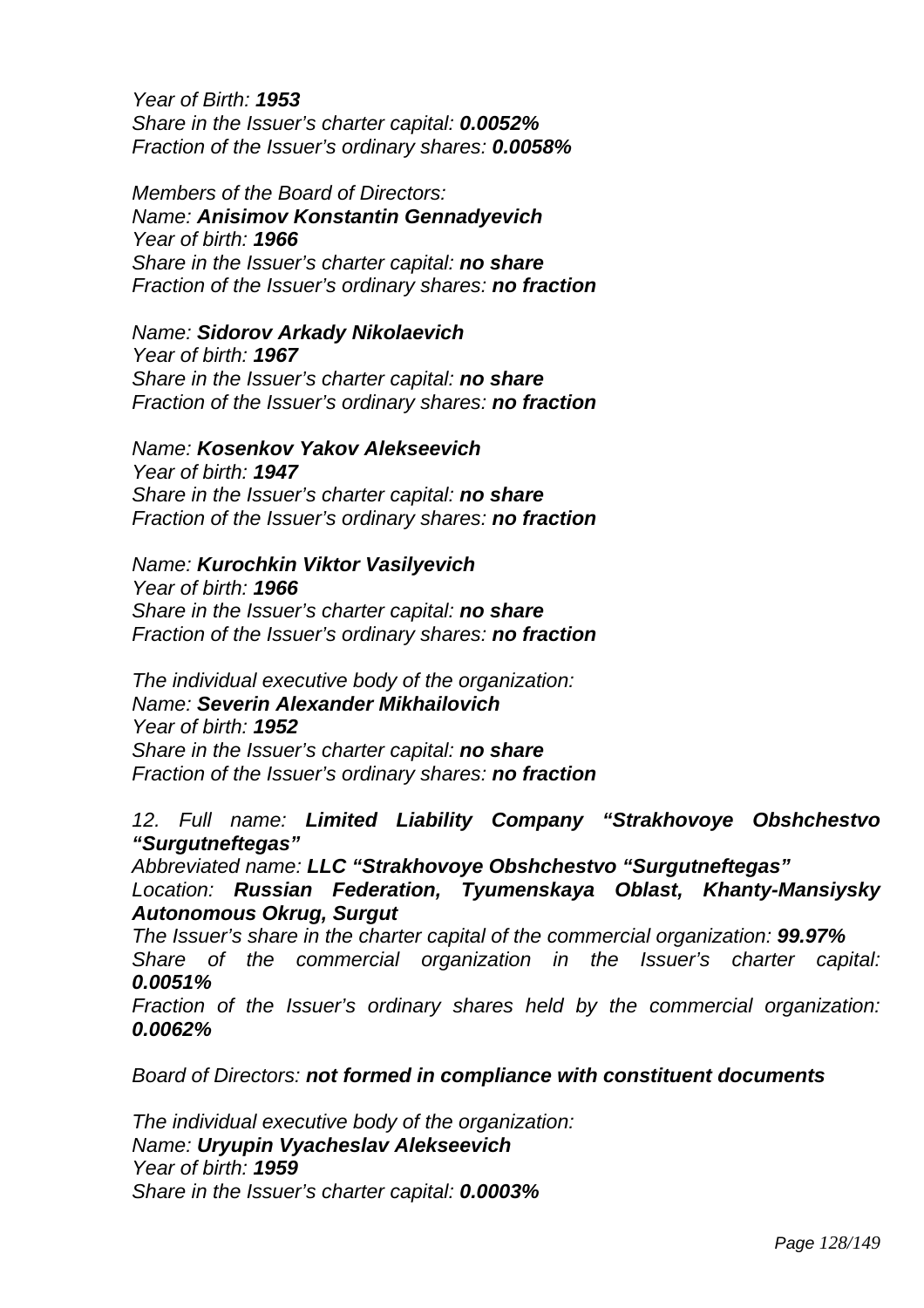*Fraction of the Issuer's ordinary shares: 0.0001%* 

# *13. Full name: Limited Liability Company "Production Association "Kirishinefteorgsintez"*

*Abbreviated name: LLC "KINEF"* 

# *Location: RF, Leningradskaya Oblast, Kirishi*

*The Issuer's share in the charter capital of the commercial organization: 99.9904% Share of the commercial organization in the Issuer's charter capital: no share* 

*Fraction of the Issuer's ordinary shares held by the commercial organization: no fraction* 

*Board of Directors: not formed in compliance with constituent documents* 

*The individual executive body of the organization: Name: Somov Vadim Evseevich Year of birth: 1951 Share in the Issuer's charter capital: 0.0063% Fraction of the Issuer's ordinary shares: 0.0075%* 

*14. Full name: Limited Liability Company "Neft-Konsalting" Abbreviated name: LLC "Neft-Konsalting"* 

*Location: RF, Tyumenskaya Oblast, Khanty-Mansiysky Autonomous Okrug, Surgut* 

*The Issuer's share in the charter capital of the commercial organization: 95% Share of the commercial organization in the Issuer's charter capital: 0.0093% Fraction of the Issuer's ordinary shares held by the commercial organization: 0.0022%* 

*Board of Directors: not formed in compliance with constituent documents* 

*The individual executive body of the organization: Name: Khasanov Ravil Rashitovich Year of birth: 1953 Share in the Issuer's charter capital: 0.0026% Fraction of the Issuer's ordinary shares: 0.0001%* 

*15. Full name: Limited Liability Company "Leasing Production" Abbreviated name: LLC "Leasing Production"* 

*Location: Russian Federation, Tyumenskaya Oblast, Khanty-Mansiysky Autonomous Okrug - Yugra, Surgut* 

*The Issuer's share in the charter capital of the commercial organization: 93.0917% Share of the commercial organization in the Issuer's charter capital: no share* 

*Fraction of the Issuer's ordinary shares held by the commercial organization: no fraction* 

*Board of Directors: not formed in compliance with constituent documents*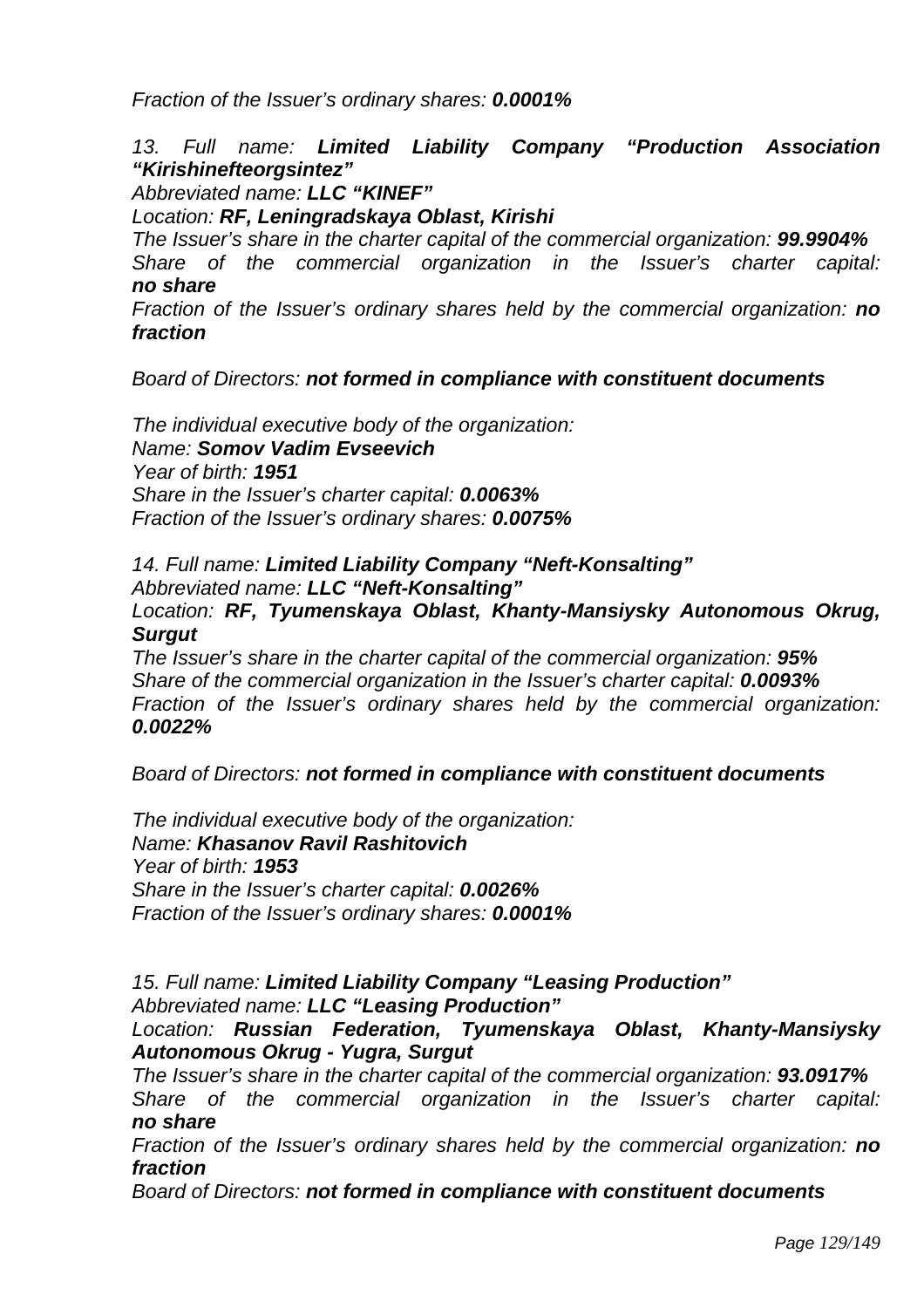*The individual executive body of the organization: Name: Ashikhmin Vladimir Petrovich Year of birth: 1954 Share in the Issuer's charter capital: 0.0104% Fraction of the Issuer's ordinary shares: 0.0126%* 

#### *16. Full name: Closed Joint Stock Company "Surgutneftegasbank" Abbreviated name: CJSC "SNGB"*

*Location: Russian Federation, Khanty-Mansiysky Autonomous Okrug, Surgut The Issuer's share in the charter capital of the commercial organization: 91.591% Fraction of ordinary shares of the commercial organization held by the Issuer: 93.4382%* 

*Share of the commercial organization in the Issuer's charter capital: no share* 

*Fraction of the Issuer's ordinary shares held by the commercial organization: no fraction* 

*Chairman of the Board of Directors of the organization: Name: Bogdanov Vladimir Leonidovich Year of birth: 1951 Share in the Issuer's charter capital: 0.3028% Fraction of the Issuer's ordinary shares: 0.3673%* 

*Members of the Board of Directors: Name: Ashikhmin Vladimir Petrovich Year of birth: 1954 Share in the Issuer's charter capital: 0.0104% Fraction of the Issuer's ordinary shares: 0.0126%* 

*Name: Barankov Vladislav Georgievich Year of birth: 1953 Share in the Issuer's charter capital: 0.022% Fraction of the Issuer's ordinary shares: 0.0261%* 

*Name: Burtsev Gennady Alekseevich Year of birth: 1951 Share in the Issuer's charter capital: no share Fraction of the Issuer's ordinary shares: no fraction* 

*Name: Vazhenin Yury Ivanovich Year of birth: 1954 Share in the Issuer's charter capital: no share Fraction of the Issuer's ordinary shares: no fraction*

*Name: Fedorov Sergei Anatolyevich Year of birth: 1956 Share in the Issuer's charter capital: 0.0005%*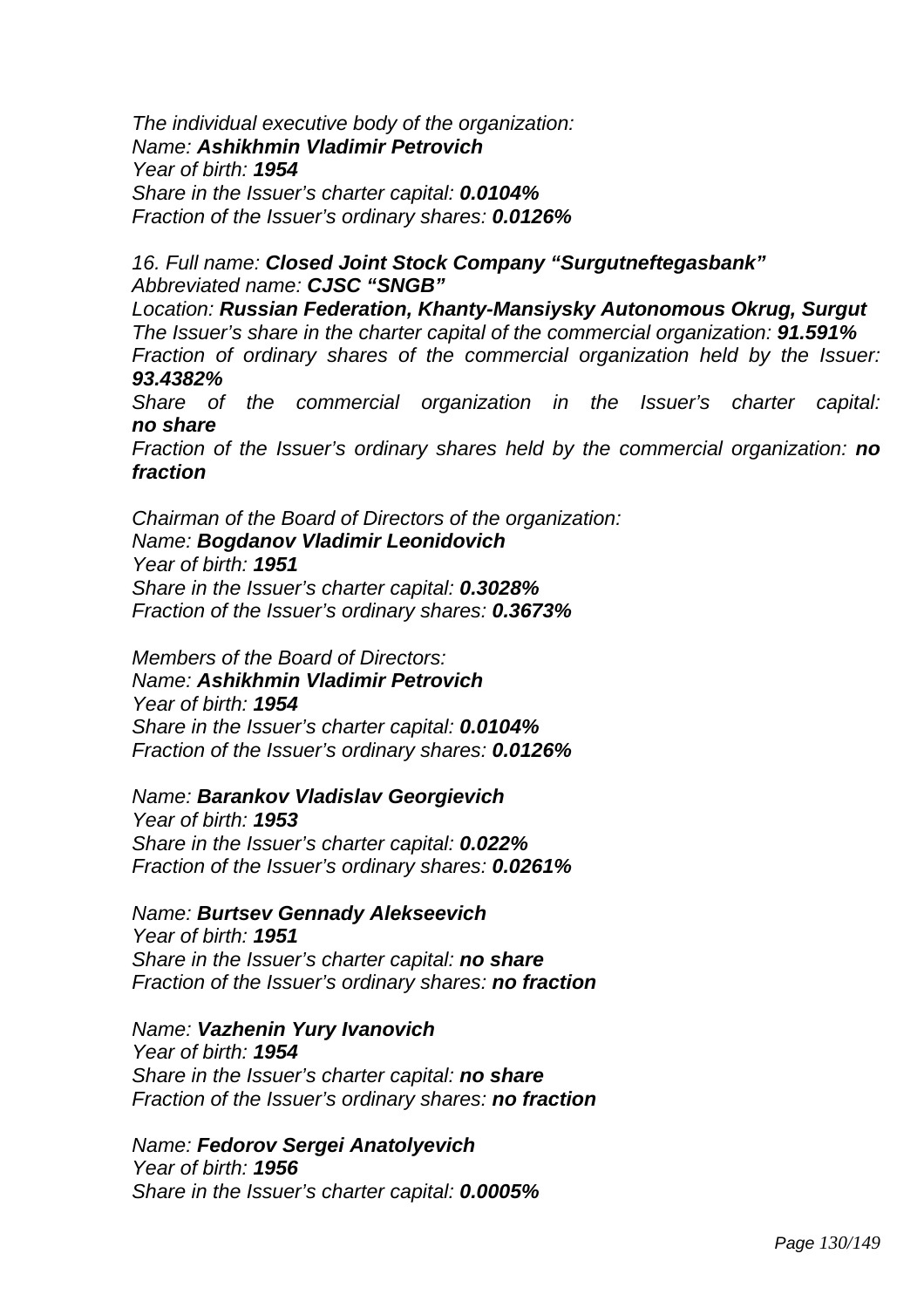*Fraction of the Issuer's ordinary shares: 0.0001%* 

*Name: Uryupin Vyacheslav Alekseevich Year of birth: 1959 Share in the Issuer's charter capital: 0.0003% Fraction of the Issuer's ordinary shares: 0.0001%* 

*Chairperson of the managing executive committee of the organization: Name: Nepomnyashchikh Evgeniya Viktorovna Year of birth: 1946 Share in the Issuer's charter capital: 0.0025% Fraction of the Issuer's ordinary shares: 0.003%* 

*Members of the managing executive committee of the organization: Name: Zakharova Nina Aleksandrovna Year of birth: 1946 Share in the Issuer's charter capital: 0.0041% Fraction of the Issuer's ordinary shares: 0.005%* 

# *Name: Zinovyeva Galina Nikolaevna*

*Year of birth: 1949 Share in the Issuer's charter capital: no share Fraction of the Issuer's ordinary shares: no fraction* 

*Name: Korol Andrei Vitalievich Year of birth: 1973 Share in the Issuer's charter capital: 0.0003%* 

*Fraction of the Issuer's ordinary shares: 0.0003%* 

#### *Name: Moiseev Alexander Vasilyevich*

*Year of birth: 1952 Share in the Issuer's charter capital: 0.0014% Fraction of the Issuer's ordinary shares: 0.0014%* 

*Name: Pastukhova Galina Afanasievna Year of birth: 1946 Share in the Issuer's charter capital: 0.0001% Fraction of the Issuer's ordinary shares: 0.0001%* 

*Name: Pospelova Natalia Evgenyevna Year of birth: 1959 Share in the Issuer's charter capital: 0.0028% Fraction of the Issuer's ordinary shares: 0.0033%* 

*17. Full name: Limited Liability Company "Invest-Zashchita" Abbreviated name: LLC "Invest-Zashchita" Location: Russian Federation, Tyumenskaya Oblast, Khanty-Mansiysky Autonomous Okrug, Surgut*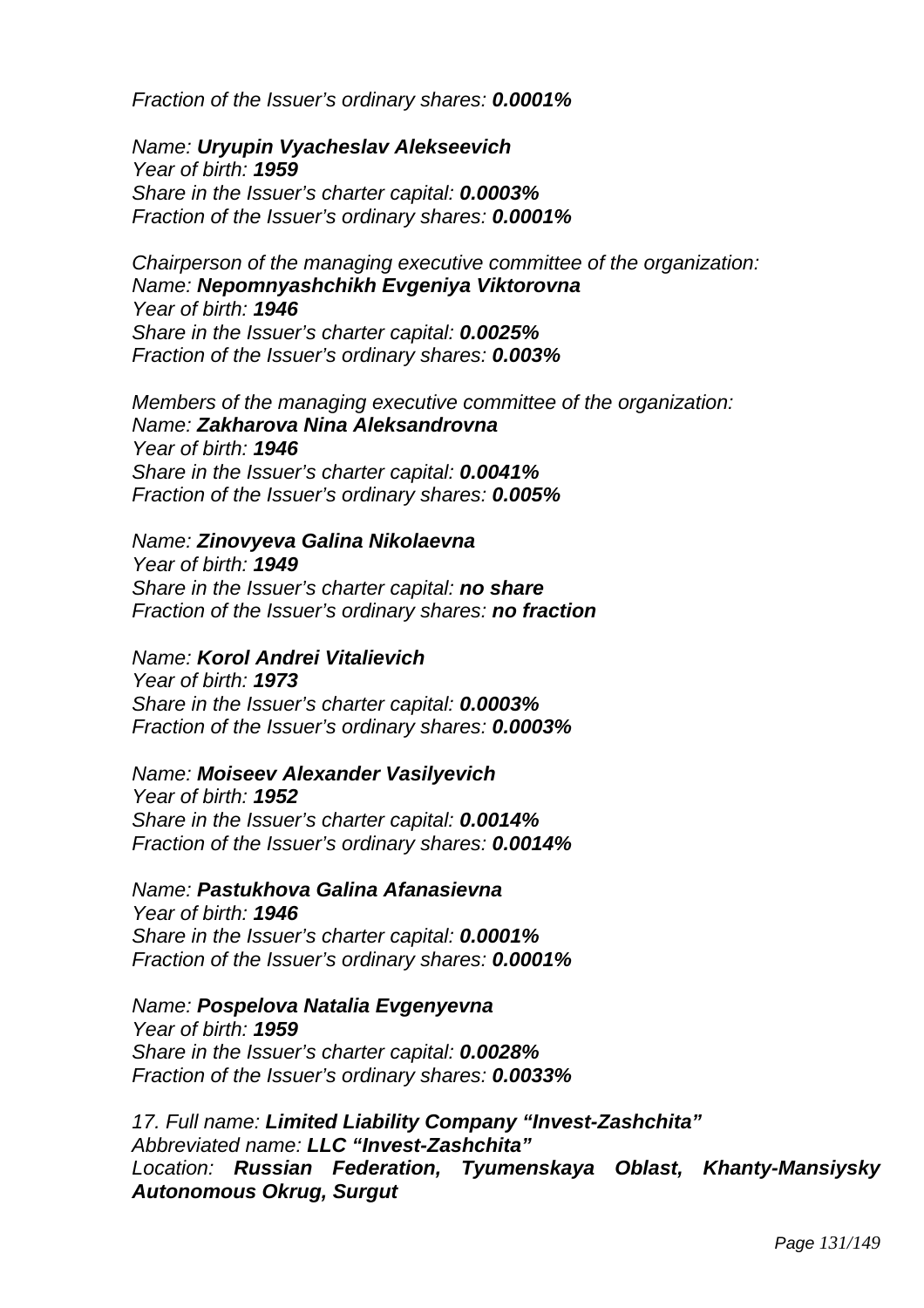*The Issuer's share in the charter capital of the commercial organization: 87.25% Share of the commercial organization in the Issuer's charter capital: 0.0912% Fraction of the Issuer's ordinary shares held by the commercial organization: no fraction* 

*Board of Directors: not formed in compliance with constituent documents*

*The individual executive body of the organization: Name: Piskunov Alexander Vladimirovich Year of birth: 1963 Share in the Issuer's charter capital: 0.0001 Fraction of the Issuer's ordinary shares: no fraction* 

*18. Full name: Limited Liability Company "Central Surgut Depositary" Abbreviated name: LLC "Central Surgut Depositary" Location: Russian Federation, Tyumenskaya Oblast, Khanty-Mansiysky Autonomous Okrug, Surgut* 

*The Issuer's share in the charter capital of the commercial organization: 63.233% Share of the commercial organization in the Issuer's charter capital: 0.0378% Fraction of the Issuer's ordinary shares held by the commercial organization: 0.0446%* 

*Board of Directors: not formed in compliance with constituent documents* 

*The individual executive body of the organization: Name: Yusubov Ikram Ilias-ogly Year of birth: 1967 Share in the Issuer's charter capital: 0.0001% Fraction of the Issuer's ordinary shares: 0.0000%* 

*19. Full name: Open Joint Stock Company "Surgutpolimer" Abbreviated name: OJSC "Surgutpolimer"* 

*Location: Tyumenskaya Oblast, Khanty-Mansiysky Autonomous Okrug, Surgutsky District, SGPZ* 

*The Issuer's share in the charter capital of the commercial organization: 30% Fraction of ordinary shares of the commercial organization held by the Issuer: 30% Share of the commercial organization in the Issuer's charter capital: no share* 

*Fraction of the Issuer's ordinary shares held by the commercial organization: no fraction* 

*Board of Directors: not formed in compliance with constituent documents* 

*The individual executive body of the organization: none. The firm is under liquidation.* 

*20. Full name: Closed Joint Stock Company "Surgutinvestneft" Abbreviated name: CJSC "Surgutinvestneft"*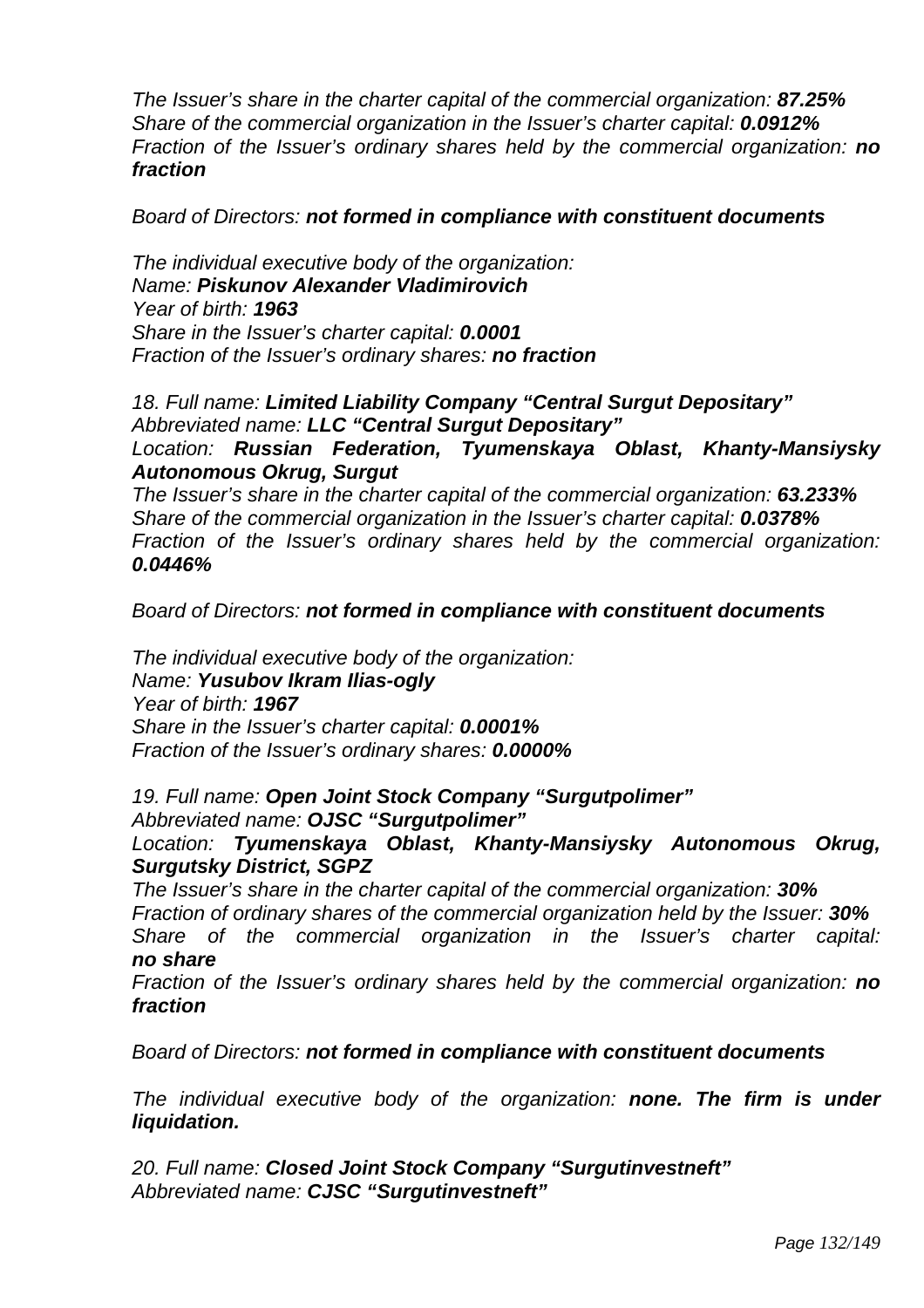# *Location: RF, Tyumenskaya Oblast, Khanty-Mansiysky Autonomous Okrug, Surgut*

*The Issuer's share in the charter capital of the commercial organization: 18.1818% Fraction of ordinary shares of the commercial organization held by the Issuer: 18.1818%* 

*Share of the commercial organization in the Issuer's charter capital: no share* 

*Fraction of the Issuer's ordinary shares held by the commercial organization: no fraction* 

*Chairman of the Board of Directors of the organization: Name: Barankov Vladislav Georgievich Year of birth: 1953 Share in the Issuer's charter capital: 0.022% Fraction of the Issuer's ordinary shares: 0.0261%* 

*Members of the Board of Directors Name: Fedorov Sergei Anatolyevich Year of birth: 1956 Share in the Issuer's charter capital: 0.0005% Fraction of the Issuer's ordinary shares: 0.0001%* 

*Name: Cheskidova Galina Alekseevna* 

*Year of birth: 1954 Share in the Issuer's charter capital: 0.0045% Fraction of ordinary shares: 0.0051%* 

# *Name: Egorov Oleg Yuryevich*

*Year of birth: 1968 Share in the Issuer's charter capital: 0.0002% Fraction of the Issuer's ordinary shares: no fraction* 

*Name: Gabdulkhakov Ruslan Rinatovich* 

*Year of birth: 1975 Share in the Issuer's charter capital: no share Fraction of ordinary shares: no fraction* 

*The individual executive body of the organization: Name: Cheskidova Galina Alekseevna Year of birth: 1954 Share in the Issuer's charter capital: 0.0045% Fraction of ordinary shares: 0.0051%* 

*21. Full name: Open Joint Stock Company "Tyumen Design Institute for Oil and Gas Industry"* 

*Abbreviated name: OJSC "Giprotyumenneftegas" Location: RF, Tyumen The Issuer's share in the charter capital of the commercial organization: 11.2255%*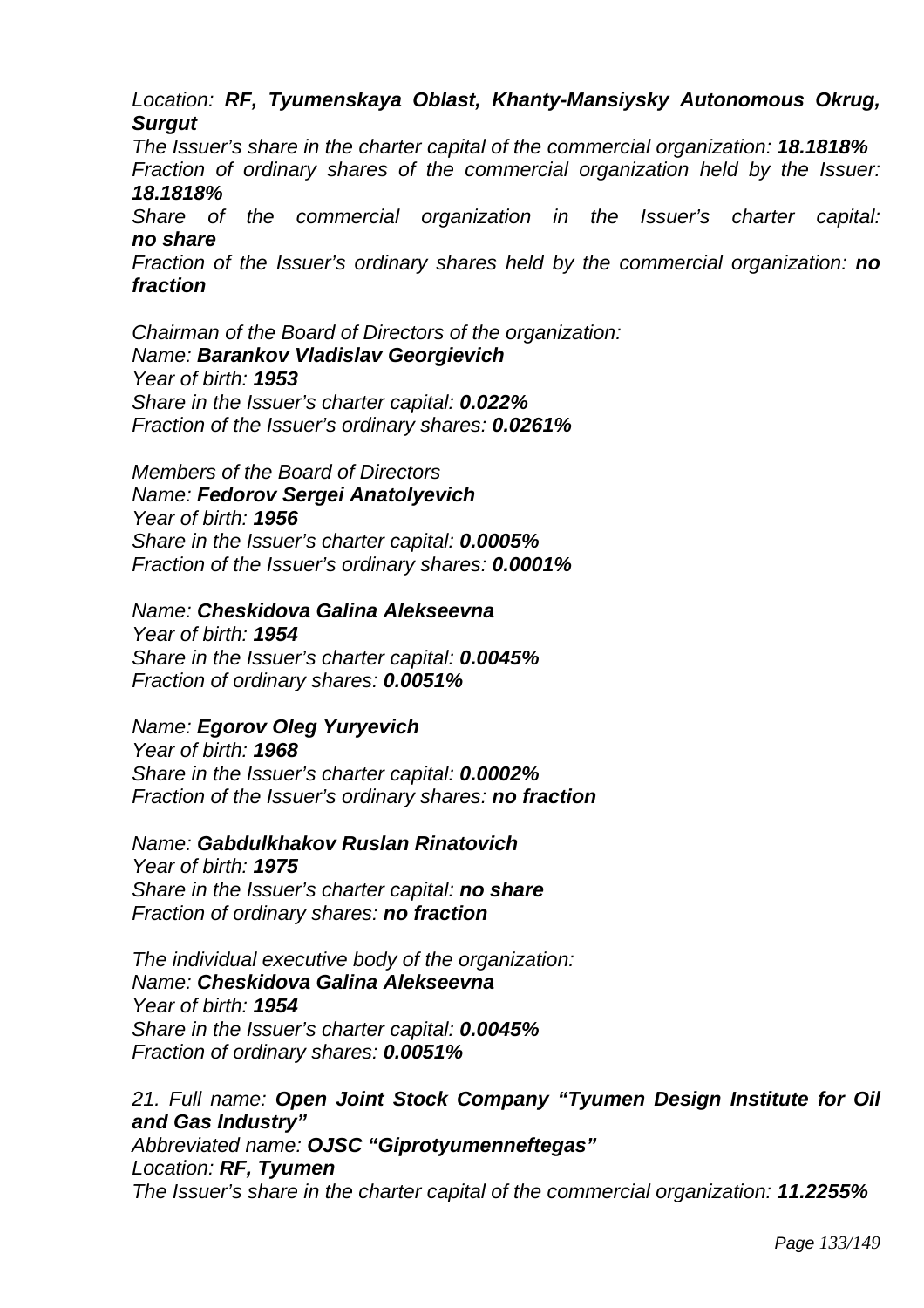*Fraction of ordinary shares of the commercial organization held by the Issuer: 14.9672%* 

*Share of the commercial organization in the Issuer's charter capital: no share* 

*Fraction of the Issuer's ordinary shares held by the commercial organization: no fraction* 

*Chairman of the Board of Directors of the organization: Name: Ovsiy Leonid Ivanovich Year of birth: 1937 Share in the Issuer's charter capital: no share Fraction of the Issuer's ordinary shares: no fraction* 

*Members of the Board of Directors: Name: Kirshenbaum Rafail Petrovich Year of birth: 1936 Share in the Issuer's charter capital: no share Fraction of the Issuer's ordinary shares: no fraction* 

#### *Name: Kornilov Yury Nikolaevich*

*Year of birth: 1942 Share in the Issuer's charter capital: no share Fraction of the Issuer's ordinary shares: no fraction* 

*Name: Daugalaite Yanina Antanovna* 

*Year of birth: 1980 Share in the Issuer's charter capital: no share Fraction of the Issuer's ordinary shares: no fraction* 

#### *Name: Revenko Vladimir Mikhailovich*

*Year of birth: 1947 Share in the Issuer's charter capital: no share Fraction of the Issuer's ordinary shares: no fraction* 

# *Name: Pleshakova Elena Vasilyevna*

*Year of birth: 1969 Share in the Issuer's charter capital: no share Fraction of the Issuer's ordinary shares: no fraction* 

*Name: Sheshukov Alexander Ivanovich Year of birth: 1955 Share in the Issuer's charter capital: 0.0006%* 

*Fraction of the Issuer's ordinary shares: 0.0002%* 

*Name: Shamsadov Alikhan Usamovich Year of birth: 1978 Share in the Issuer's charter capital: no share Fraction of the Issuer's ordinary shares: no fraction*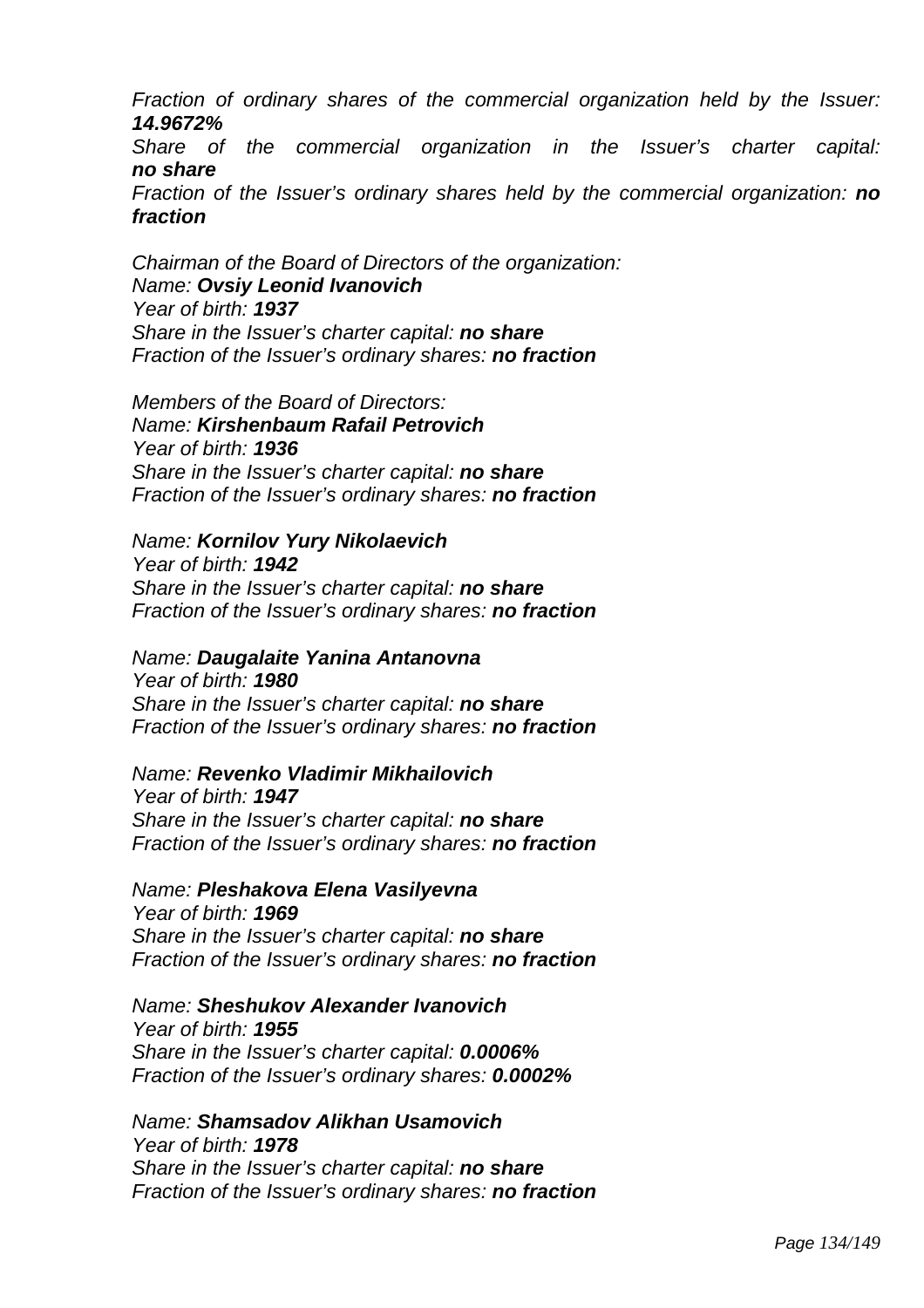*Name: Binder Oleg Lazarevich* 

*Year of birth: 1939 Share in the Issuer's charter capital: no share Fraction of the Issuer's ordinary shares: no fraction* 

*Members of the managing executive committee of the organization: Name: Kirshenbaum Rafail Petrovich Year of birth: 1936 Share in the Issuer's charter capital: no share Fraction of the Issuer's ordinary shares: no fraction* 

#### *Name: Sokolov Sergei Mikhailovich*

*Year of birth: 1944 Share in the Issuer's charter capital: no share Fraction of the Issuer's ordinary shares: no fraction*

*Name: Kornilov Yury Nikolaevich Year of birth: 1942* 

*Share in the Issuer's charter capital: no share Fraction of the Issuer's ordinary shares: no fraction* 

#### *Name: Puchkov Vassily Nikolaevich*

*Year of birth: 1956 Share in the Issuer's charter capital: no share Fraction of the Issuer's ordinary shares: no fraction* 

# *Name: Nagaev Alexander Romualdovich*

*Year of birth: 1954 Share in the Issuer's charter capital: no share Fraction of the Issuer's ordinary shares: no fraction* 

*Name: Rakitin Vladimir Borisovich Year of birth: 1945 Share in the Issuer's charter capital: 0.0042% Fraction of the Issuer's ordinary shares: 0.0045%* 

*Name: Shendel Anatoliy Nikolaevich Year of birth: 1955 Share in the Issuer's charter capital: no share Fraction of the Issuer's ordinary shares: no fraction* 

*Name: Palyanov Petr Aleksandrovich Year of birth: 1952 Share in the Issuer's charter capital: no share Fraction of the Issuer's ordinary shares: no fraction* 

*Name: Gorbatikov Viktor Andreevich*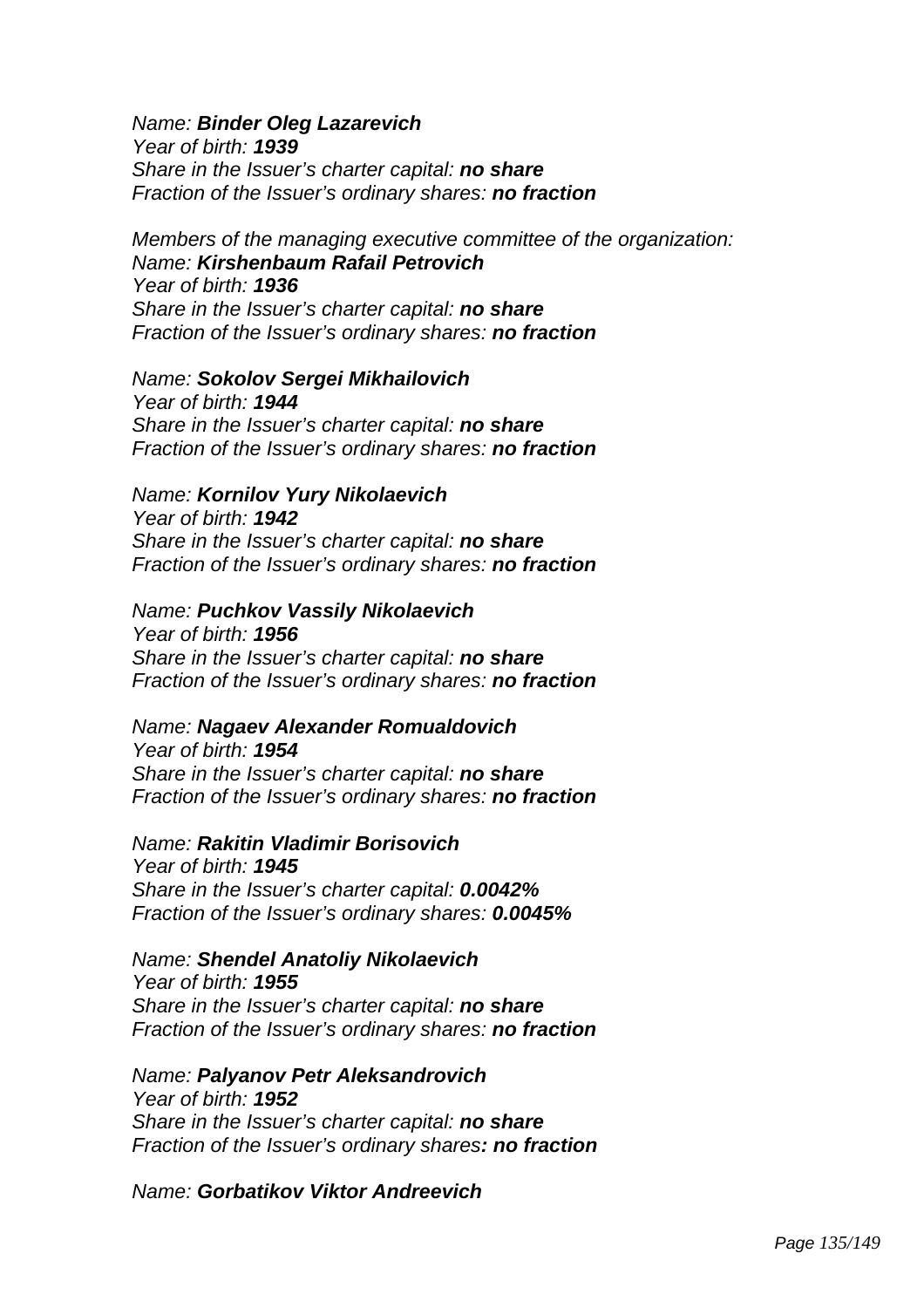*Year of birth: 1930 Share in the Issuer's charter capital: no share Fraction of the Issuer's ordinary shares: no fraction* 

*Name: Medunin Vladimir Dmitrievich Year of birth: 1949 Share in the Issuer's charter capital: no share Fraction of the Issuer's ordinary shares: no fraction* 

*The individual executive body of the organization: Name: Kirshenbaum Rafail Petrovich Year of birth: 1936 Share in the Issuer's charter capital: no share Fraction of the Issuer's ordinary shares: no fraction* 

#### *22. Full name: Open Joint Stock Company "Khantymansiyskintersport" Abbreviated name: OJSC "Khantymansiyskintersport" Location: RF, Tyumenskaya Oblast, Khanty-Mansiysk*

*The Issuer's share in the charter capital of the commercial organization: 10% Fraction of ordinary shares of the commercial organization held by the Issuer: 10% Share of the commercial organization in the Issuer's charter capital: no share* 

*Fraction of the Issuer's ordinary shares held by the commercial organization: no fraction* 

*Board of Directors: not formed in compliance with constituent documents* 

*The individual executive body of the organization: Name: Bondarev Nikolai Petrovich Year of birth: 1945 Share in the Issuer's charter capital: no share Fraction of the Issuer's ordinary shares: no fraction* 

*23. Full name: Open Joint Stock Company "Airport Surgut" Abbreviated name: OJSC "Airport Surgut" Location: RF, Tyumenskaya Oblast, Surgut* 

*The Issuer's share in the charter capital of the commercial organization: 5% Fraction of ordinary shares of the commercial organization held by the Issuer:* 5% *Share of the commercial organization in the Issuer's charter capital: no share* 

*Fraction of the Issuer's ordinary shares held by the commercial organization: no fraction* 

*Chairman of the Board of Directors of the organization: Name: Nesterov Vladislav Stepanovich Year of birth: 1948 Share in the Issuer's charter capital: no share*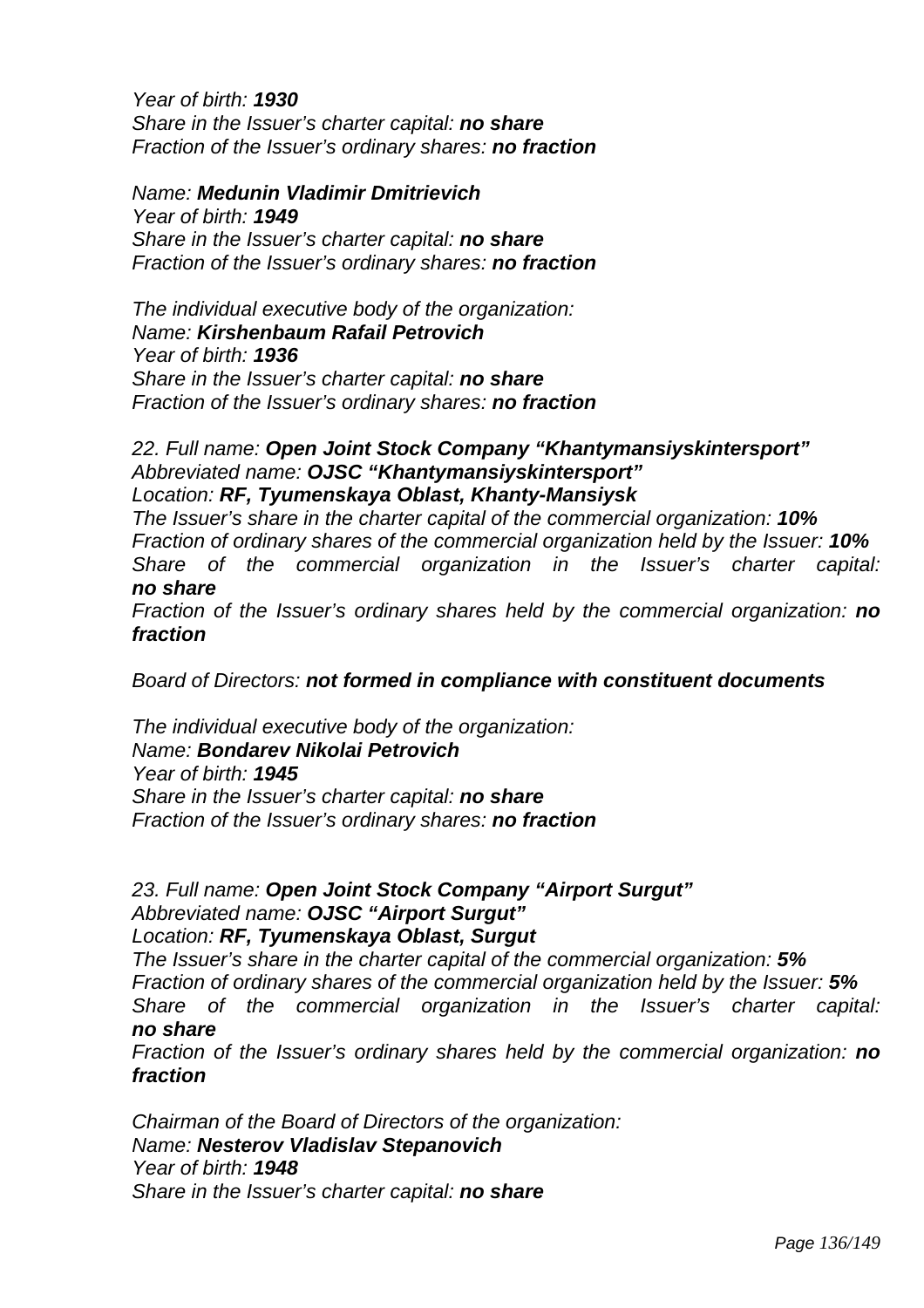*Fraction of the Issuer's ordinary shares: no fraction* 

*Members of the Board of Directors: Name: Lebedinsky Vassily Stepanovich Year of birth: 1946 Share in the Issuer's charter capital: no share Fraction of the Issuer's ordinary shares: no fraction* 

#### *Name: Aznaurov Artur Eduardovich*

*Year of birth: 1968 Share in the Issuer's charter capital: no share Fraction of the Issuer's ordinary shares: no fraction*

#### *Name: Chizhov Sergei Nikolaevich*

*Year of birth: 1959 Share in the Issuer's charter capital: no share Fraction of the Issuer's ordinary shares: no fraction* 

#### *Name: Savin Sergei Anatolyevich*

*Year of birth: 1966 Share in the Issuer's charter capital: 0.0003 Fraction of the Issuer's ordinary shares: 0.0001* 

# *Name: Kalachev Alexander Leontyevich*

*Year of birth: 1957 Share in the Issuer's charter capital: no share Fraction of the Issuer's ordinary shares: no fraction* 

# *Name: Zolnikov Nikolai Nikolaevich*

*Year of birth: 1957 Share in the Issuer's charter capital: no share Fraction of the Issuer's ordinary shares: no fraction* 

*Name: Dyachkov Evgeniy Vyacheslavovich Year of birth: 1963 Share in the Issuer's charter capital: no share Fraction of the Issuer's ordinary shares: no fraction* 

#### *Name: Mosyagin Mikhail Nikolaevich Year of birth: 1956 Share in the Issuer's charter capital: no share Fraction of the Issuer's ordinary shares: no fraction*

*The individual executive body of the organization: Name: Dyachkov Evgeniy Vyacheslavovich Year of birth: 1963 Share in the Issuer's charter capital: no share Fraction of the Issuer's ordinary shares: no fraction*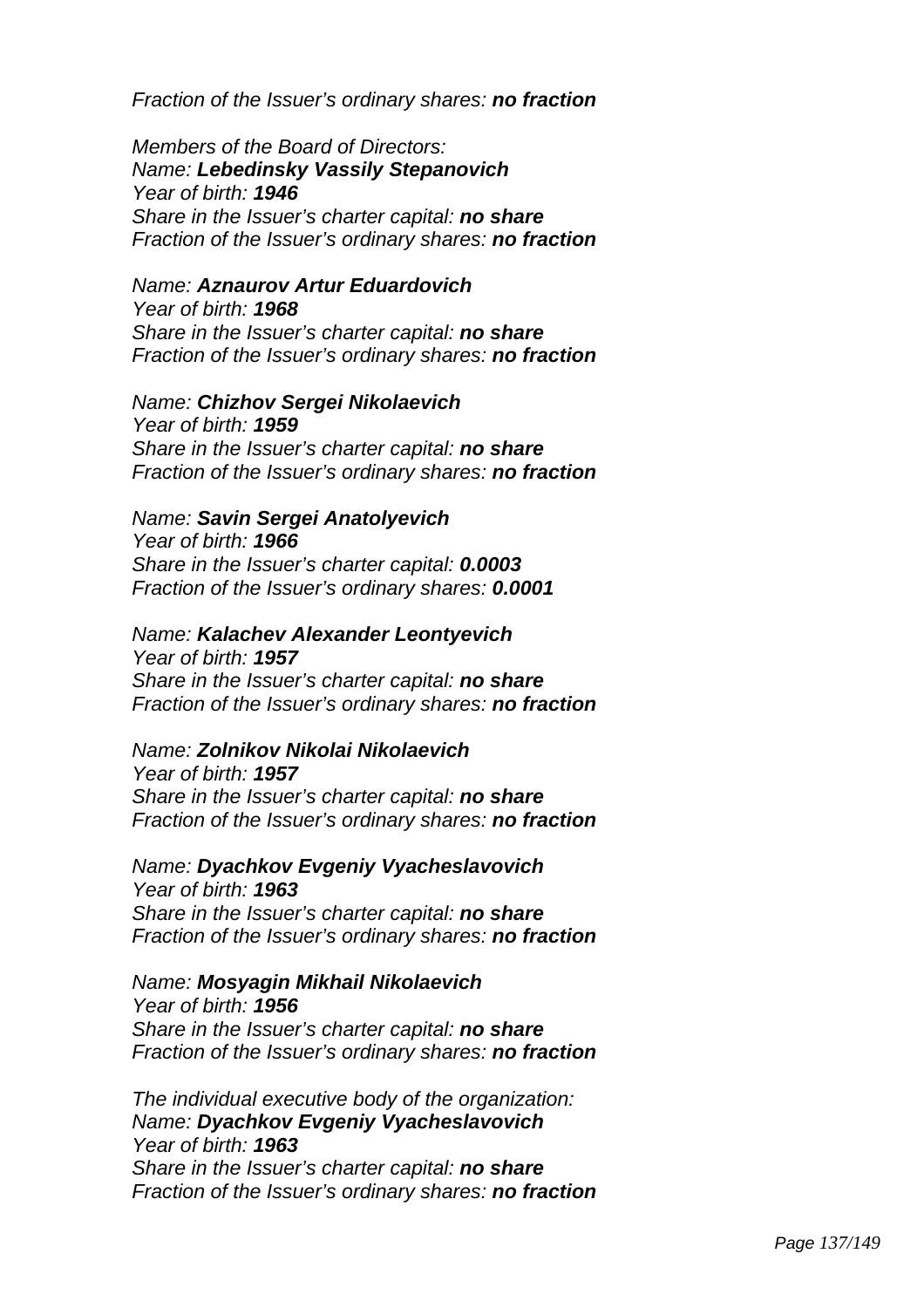8.1.6 Information on major transactions conducted by the Issuer.

# *Not subject to presentation in the reporting quarter*

8.1.7. Information on credit ratings of the Issuer.

# *There are no credit ratings assigned to the Company as of the end of 4Q 2004.*

# **8.2. Information on each category (type) of the Issuer's shares.**

The category: *ordinary*  Par value of one share of the issue: *RUR 1*  The number of outstanding securities: *35,725,994,705* 

The number of additional shares being placed: *no such shares* 

The number of declared shares: *no such shares* 

The number of shares on the Issuer's balance: *no such shares* 

The number of additional shares which may be placed: *no such shares* 

The date of registration: *June 24, 2003* 

The registration number: *1-01-00155-A* 

*In accordance with Order No. 03-1215/r of the Federal Commission for the Securities Market of June 24, 2003, additional issues of issuing securities of Open Joint Stock Company "Surgutneftegas" were consolidated, with the result that the following state registration numbers given to issues of ordinary registered non-documentary shares of Open Joint Stock Company "Surgutneftegas" were annulled:* 

*87-1-664 as of 19.07.94; MF 67-1-01430 as of 30.09.96; 1-05-00155-*А *as of 25.08.97; 1-06-00155-*А *as of 22.12.97; 1-07-00155-*А *as of 18.04. 2000* 

Shares afford shareholders the following rights:

*An ordinary share of OJSC "Surgutneftegas" (the Issuer) entitles its owner to: - one vote when addressing issues put to the vote at the General Shareholders' Meeting excluding elections of members to the Company's Board of Directors (Elections of members to the Company's Board of Directors are held through cumulative voting. When holding cumulative voting, the quantity of votes equal to the total quantity of members of the Company's Board of Directors falls on each voting share of the Company. A shareholder has the right to cast all the votes carried by his/her share for one candidate or allocate them among several candidates to the Company's Board of Directors);* 

*- receive dividend out of the Company's net profit;* 

*- a share of the Company's property if the Company is closed down;*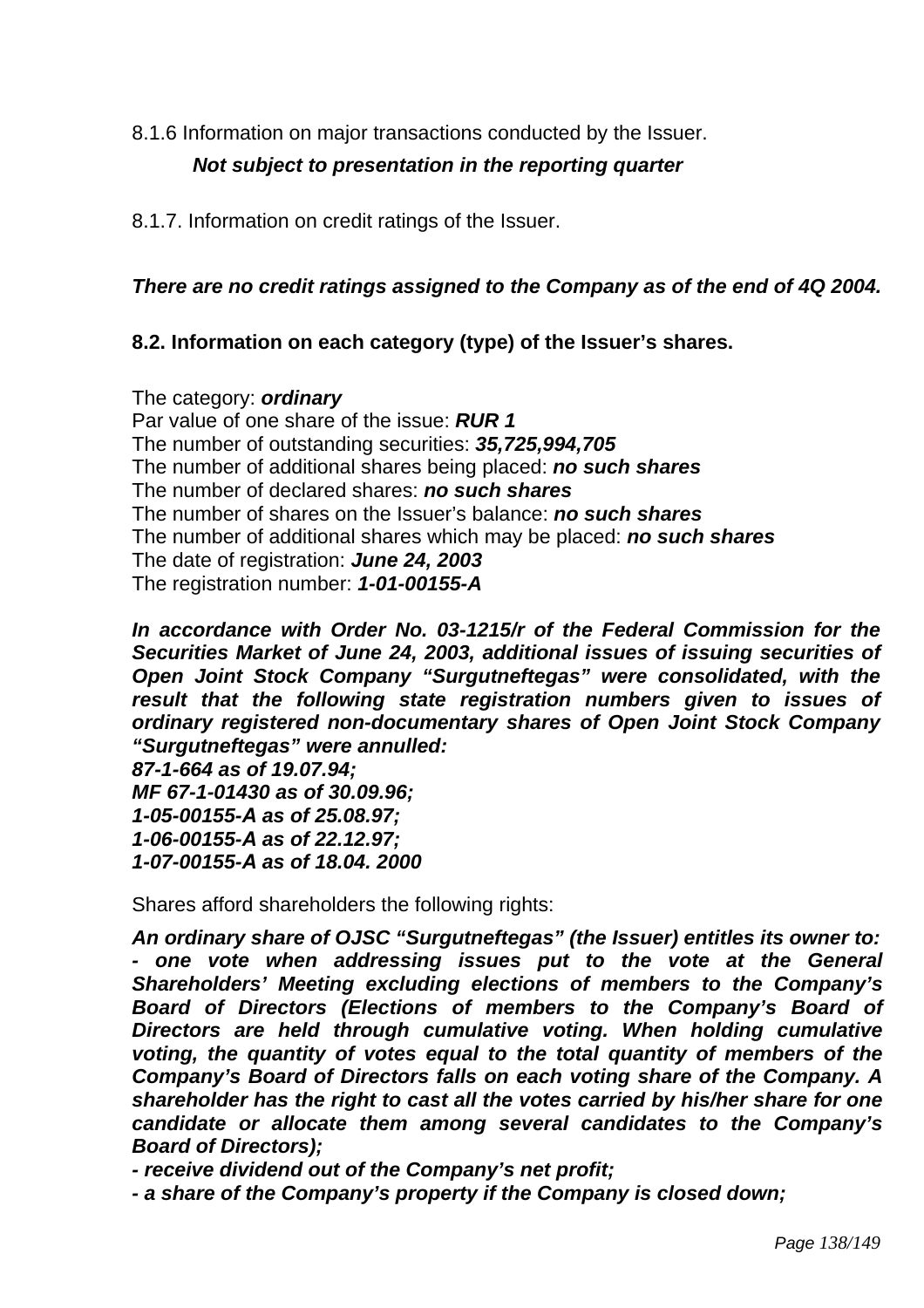*- demand that the Company buy out shares belonging to him/her in case:* 

*the Company is being restructured or a major transaction is being conducted, resolution about which is adopted by the general shareholders' meeting, in compliance with the Company's Charter, if he/she voted against adopting this resolution or conducting the transaction or did not vote on such issues;* 

*introduction of amendments and additions to the Company's Charter or approval of the Company's Charter in a new wording restricting his/her rights if he/she voted against adopting the corresponding resolution or did not participate in voting;* 

*- participate in the general shareholders' meeting both in person and by proxy that can be acted by, including, other shareholders of the Company as well as its officials;* 

*- purchase and dispose of shares belonging to him/her, consent of other shareholders is not required, in this case a shareholder is exempted from the obligation stipulated by i.2 Article 80 of the Federal Law "On Joint Stock Companies".* 

*In case the Company, via public subscription, places voting shares and securities convertible into voting shares which are paid with money shareholders-owners of voting shares of the Company have the pre-emptive rights over these securities in a quantity proportional to the quantity of the Company's voting shares belonging to them.* 

*A share can be cross-owned by two or several persons. In this case the Company deems the co-owners a single shareholder; they exercise their*  rights to hold, use and dispose of the Company's share in the order *established by the agreement of participants.* 

The category: *preferred* 

Par value of one share of the issue: *RUR 1*  The number of outstanding securities: *7,701,998,235*  The number of additional shares being placed: *no such shares*  The number of declared shares: *no such shares*  The number of shares on the Issuer's balance: *no such shares* The number of additional shares which may be placed: *no such shares*  The date of registration: *June 24, 2003* The registration number: *2-01-00155-A* 

*In accordance with Order No. 03-1215/r of the Federal Commission for the Securities Market of June 24, 2003, additional issues of issuing securities of Open Joint Stock Company "Surgutneftegas" were consolidated, with the result that the following state registration numbers given to issues of preferred registered non-documentary shares of Open Joint Stock Company "Surgutneftegas" were annulled:* 

*87-1-664 as of 19.07.94; MF 67-1-01184 as of 05.04.96; MF 67-1-01431 as of 30.09.96;*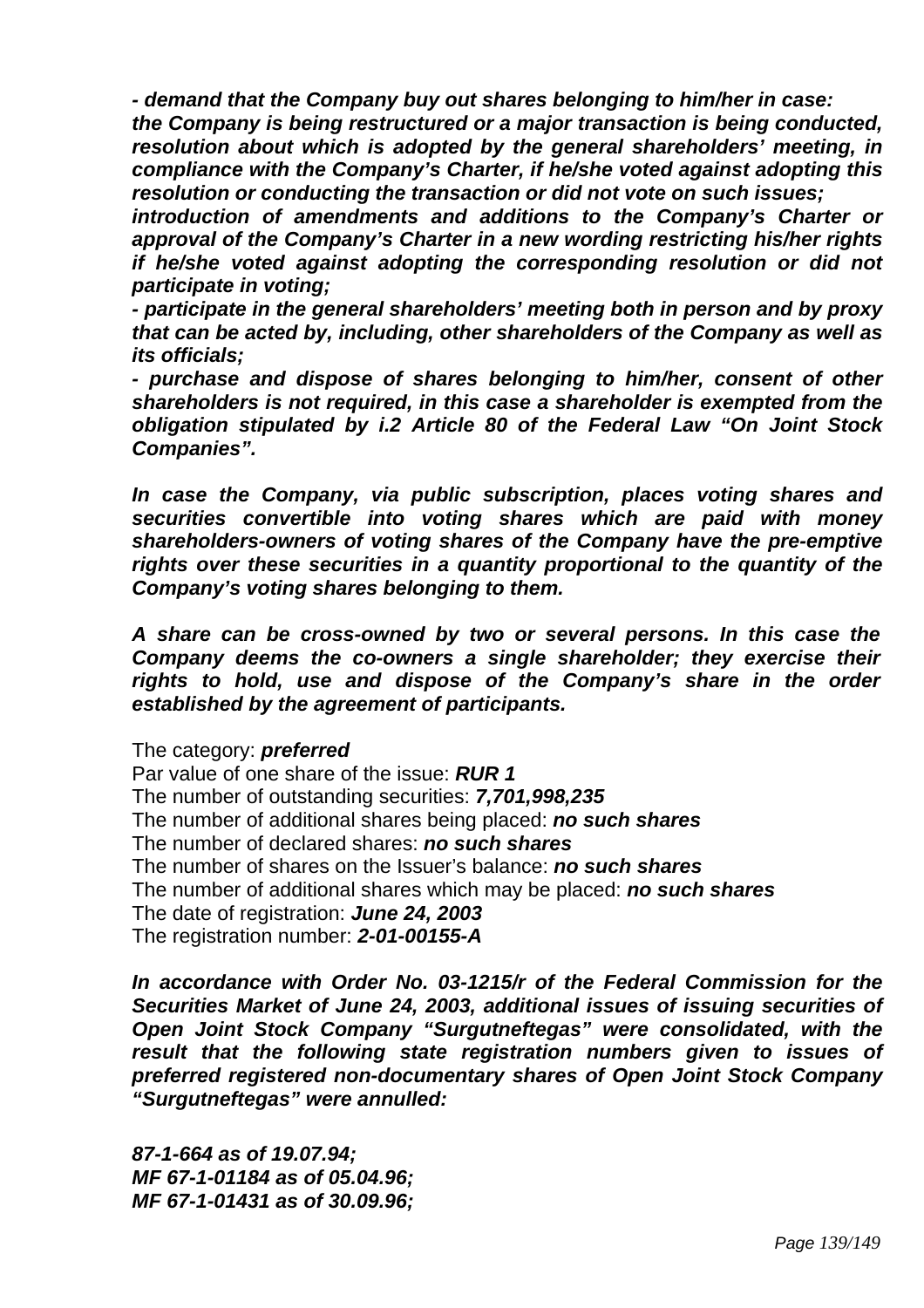# *2-05-00155-*А *as of 25.08.97; 2-06-00155-*А *as of 24.10.97*

Shares afford shareholders the following rights:

*A preferred share of OJSC "Surgutneftegas" (the Issuer) entitles its owner to: - receive annual fixed dividend. Total amount paid as a dividend on each preferred share is fixed at the rate of 10% of the Company's net profit on the basis of the last financial year results divided into the number of shares, which are 25% of the Company's charter capital. If the dividend amount paid by the Company on each ordinary share in a certain year exceeds the amount payable as dividends on each preferred share then the dividend rate paid on the latter must be increased up to the dividend rate paid on ordinary shares. The Company is not entitled to paying out the preferred dividends differently from the order provided by the Company's Charter;* 

*- vote at the shareholders' meeting when adopting resolutions on issues regarding the Company's reorganization and liquidation, introduction of amendments and additions to the Company's Charter affecting the rights and interests of preferred shareholders;* 

*- a share of the Company's property if the Company is closed down;* 

*- participate in the general meeting of shareholders with the vote on all the issues within his/her competence starting from the meeting following the annual general meeting of shareholders, which did not adopt the resolution to pay dividends irrespective of the reasons, or which adopted the resolution to partially pay dividends on preferred shares of this type. The preferred shareholders' right to participate in the general meeting of shareholders becomes invalid from the moment of the first full dividend payment for the shares mentioned;* 

*- purchase and dispose of shares belonging to him/her, consent of other shareholders is not required, in this case a shareholder is exempted from the obligation stipulated by i.2 Article 80 of the Federal Law "On Joint Stock Companies".* 

*- in case of acquisition of the voting right, claim on the Company to buy back his/her shares in the cases of:* 

*the Company's reorganization or the conclusion of a large-scale transaction the resolution on which is adopted by the general meeting of shareholders according to the Company's Charter if he/she voted against this resolution or conclusion of the mentioned transaction, or if he/she did not participate in voting on these issues;* 

*introduction of amendments and additions to the Company's Charter or approval of the Company's Charter in a new wording restricting his/her rights if he voted against the corresponding resolution or did not participate in voting.* 

*A share can be cross-owned by two or several persons. In this case the Company deems the co-owners a single shareholder; they exercise their rights to hold, use and dispose of the Company's share in the order established by the agreement of participants.*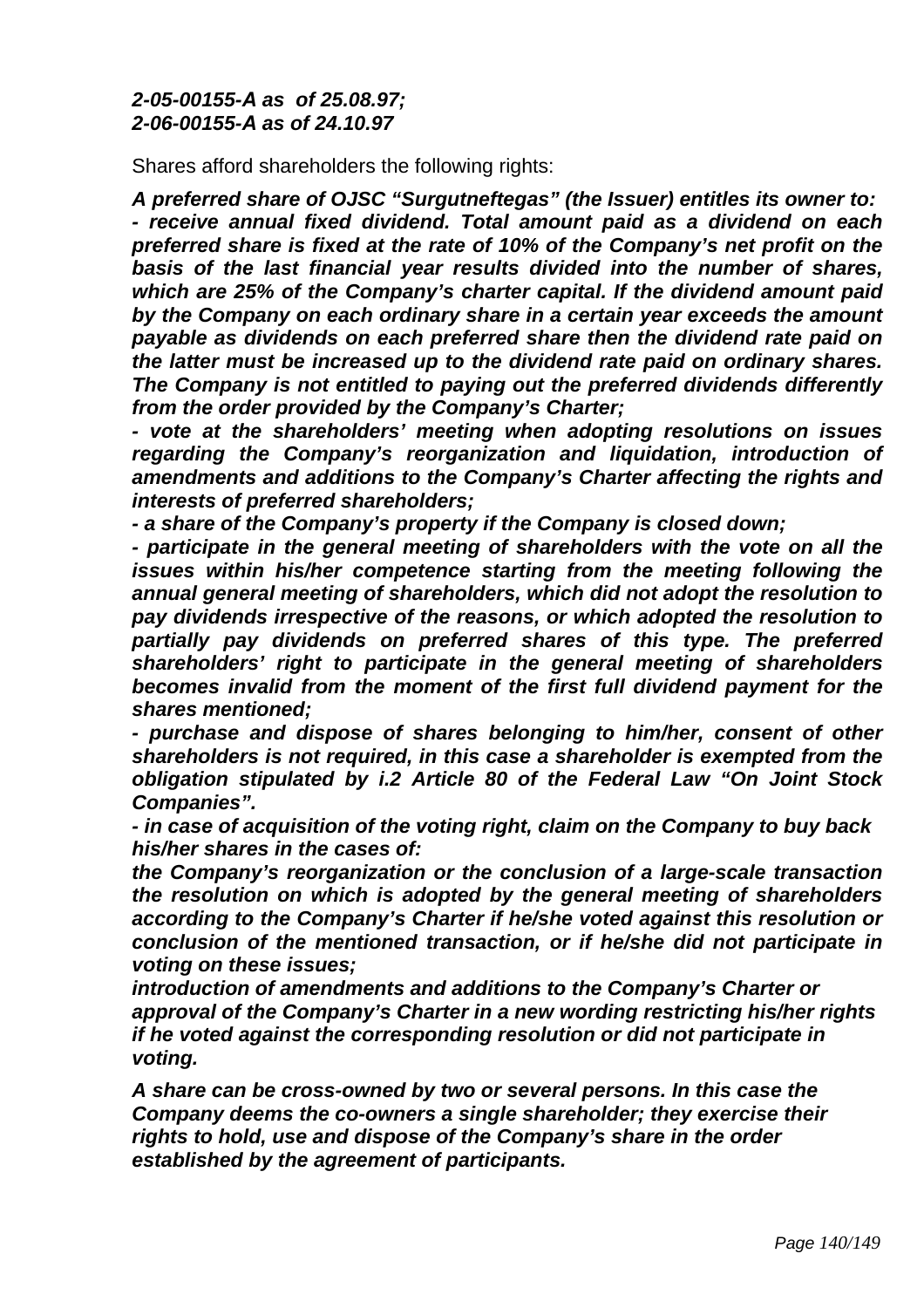**8.3. Information on previous issues of the Issuer's securities except for the Issuer's shares:** 

*The Company did not issue any other securities except for shares.* 

**8.4. Information on person(s) who secured bonds of the issue.** 

*The Company did not issue any bonds.* 

**8.5. Terms of enforceability for bonds of the issue.** 

*The Company did not issue any bonds.* 

**8.6. Information on organizations accounting rights for the Issuer's issuing securities.** 

Registrar:

Name: *Closed Joint Stock Company "Surgutinvestneft"* Location: *RF, Tyumenskaya Oblast, Khanty-Mansiysky Autonomous Okrug, Surgut*  Mailing address: *628400, RF, Tyumenskaya Oblast, Khanty-Mansiysky Autonomous Okrug, Surgut, ul. Entuziastov, 52/1*  Tel.: *(3462) 42-11-74* Fax: *(3462) 42-11-93*  E-mail address: *sineft@wsnet.ru* 

License:

Number: *No. 04-159/r*  Date of issue: *25.06.2004*  Date of expiry: *not limited* 

The body that issued the license: *Federal Service on Financial Markets* 

Date from which the mentioned registrar has kept the registry of the Issuer's registered securities: *02.04.1994* 

**8.7. Information on legislative acts regulating import and export of capital, which may affect payment of dividends, interest, and other payments to nonresidents.** 

*As of December 31, 2004, the following legislative acts regulating import and export of capital that might affect payment of dividends or interests or other payments were in force:* 

*Federal Law No.3615-1 dated 09.10.1992 "On Currency Exchange Regulation and Control";* 

*Federal Law No.173-FZ dated 10.12.2003 "On Currency Exchange Regulation and Control";* 

*Federal Law No.208-FZ dated 26.12.1995 "On Joint Stock Companies";* 

*Federal Law No.160-FZ dated 09.07.1999 "On Foreign Investments in the Russian Federation";*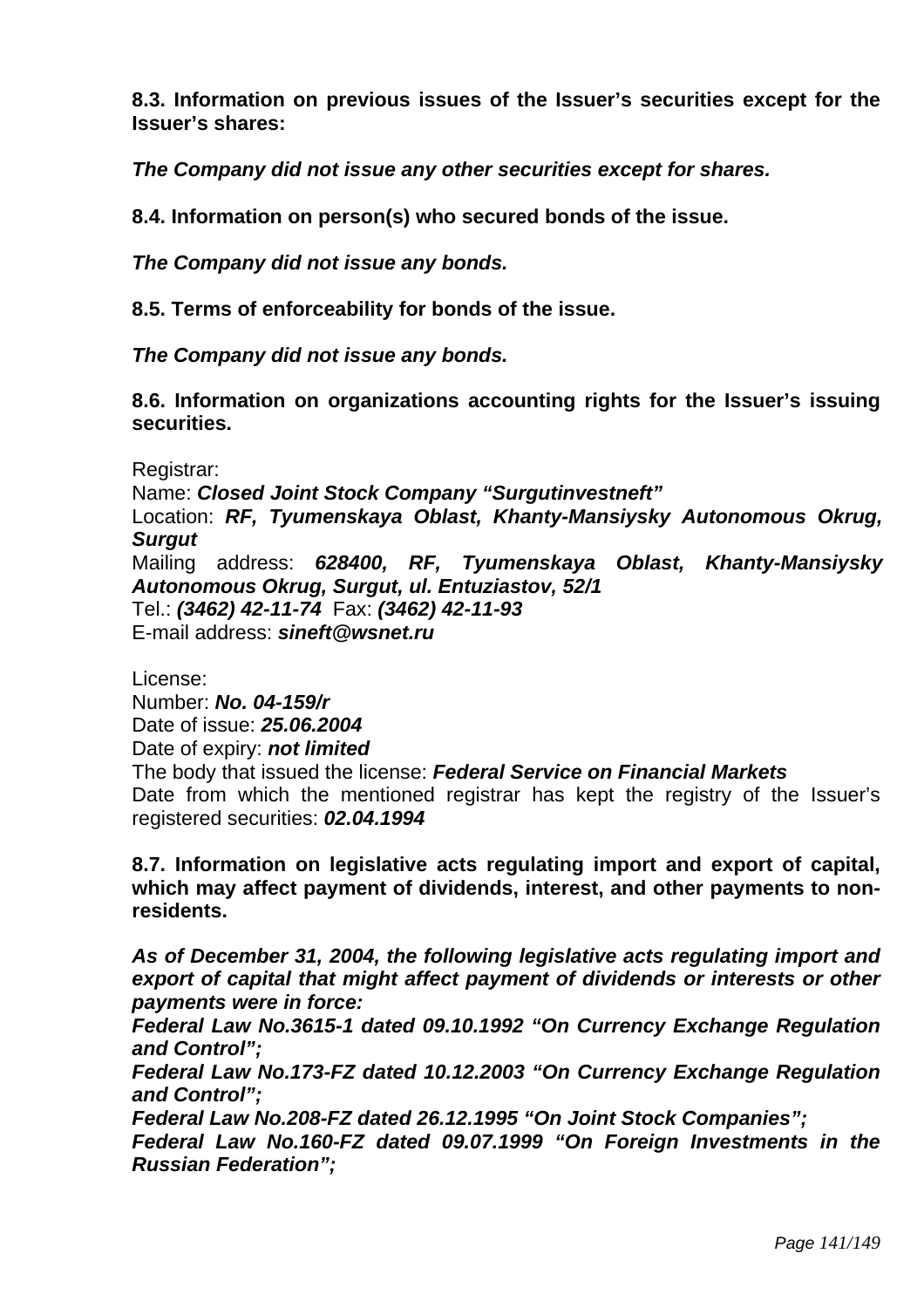*Federal Law No.39-FZ dated 25.02.1999 "On Investment Activities in the Form of Capital Investments in the Russian Federation"; Tax Code of the RF;* 

*Federal Law No.115-FZ dated 07.08.2001 "On Money Laundering and Terrorism Financing Countermeasures";* 

*Double taxation treaties between Russia and other countries, where holders of the Company's securities reside;* 

*Instruction of the Central Bank of the Russian Federation No.116-I dated 07.06.2004 "On Types of Residents' and Non-Residents' Special Accounts";* 

*Instruction of the Central Bank of the Russian Federation No.96-I dated 28.12.2000 "On Non-Resident Special C-type Accounts".* 

**8.8. Description of taxation of income from the Issuer's placed issuing securities.** 

| I. Taxation of income of juridical persons from placed securities in the form of dividends. |                                            |                                               |  |
|---------------------------------------------------------------------------------------------|--------------------------------------------|-----------------------------------------------|--|
| No.                                                                                         | <b>Categories of holders of securities</b> |                                               |  |
|                                                                                             | Juridical persons-                         | Foreign juridical persons (non-               |  |
|                                                                                             | residents<br><b>of</b><br>tax<br>the       | residents)                                    |  |
|                                                                                             | <b>Russian Federation</b>                  | drawing income from sources in                |  |
|                                                                                             |                                            | the Russian Federation                        |  |
| 1. Description of income                                                                    | <b>Dividends</b>                           |                                               |  |
| from placed securities                                                                      |                                            |                                               |  |
| 2. Description of tax on                                                                    | Income tax                                 |                                               |  |
| income from securities                                                                      |                                            |                                               |  |
|                                                                                             |                                            |                                               |  |
| 3. Tax rate                                                                                 | 9%<br>15%                                  |                                               |  |
| 4. Tax payment scheme                                                                       | the<br>Taxes on<br><i>income</i> in        | The tax amount deducted from                  |  |
| and deadlines                                                                               | dividends<br>form<br><b>of</b><br>are      | foreign companies' income is                  |  |
|                                                                                             | charged at the source of                   | wired by the tax agent to the                 |  |
|                                                                                             | payment of such income                     | federal budget concurrently with              |  |
|                                                                                             | and wired to the budget by                 | income payment either in the                  |  |
|                                                                                             | tax agent that has<br>the                  | currency this income was paid or              |  |
|                                                                                             | effected the payment within                | in the currency of the RF at the              |  |
|                                                                                             | days<br>10<br>from<br>income               | official exchange rate of the                 |  |
|                                                                                             | payment.                                   | Central Bank of the RF as of the              |  |
|                                                                                             |                                            | date of tax transfer.                         |  |
| 5. Tax payment scheme                                                                       | withholding<br>Total<br>tax                | relief.<br><b>Double</b><br>taxation<br>When  |  |
| for<br>this<br>features                                                                     | amount is calculated based                 | applying<br>provisions<br>оf                  |  |
| of securities<br>category                                                                   | on the difference between                  | <i>international</i><br>treaties<br>the<br>οf |  |
| holders                                                                                     | the amount of dividends                    | Russian Federation, a foreign                 |  |
|                                                                                             | due<br>resident<br>to                      | organization is to confirm to the             |  |
|                                                                                             | the<br>shareholders<br>and                 | tax agent who pays income that                |  |
|                                                                                             | οf<br>dividends<br>amount                  | this foreign organization resides             |  |
|                                                                                             | received by the tax agent in               | in a country with which the                   |  |
|                                                                                             | the reporting period.                      | <b>Russian Federation concluded a</b>         |  |
|                                                                                             | In the event of negative                   | treaty (agreement).<br><b>Such</b><br>tax     |  |
|                                                                                             | liability<br>result,<br>no<br>tax          | confirmation is to be certified by            |  |
|                                                                                             | accrues<br>and<br>no                       | relevant authorities of the foreign           |  |
|                                                                                             | reimbursement is effected                  | state. After such confirmation has            |  |
|                                                                                             | from the budget. The tax                   | been submitted to the tax agent               |  |
|                                                                                             | amount to be deducted                      | who pays income by the foreign                |  |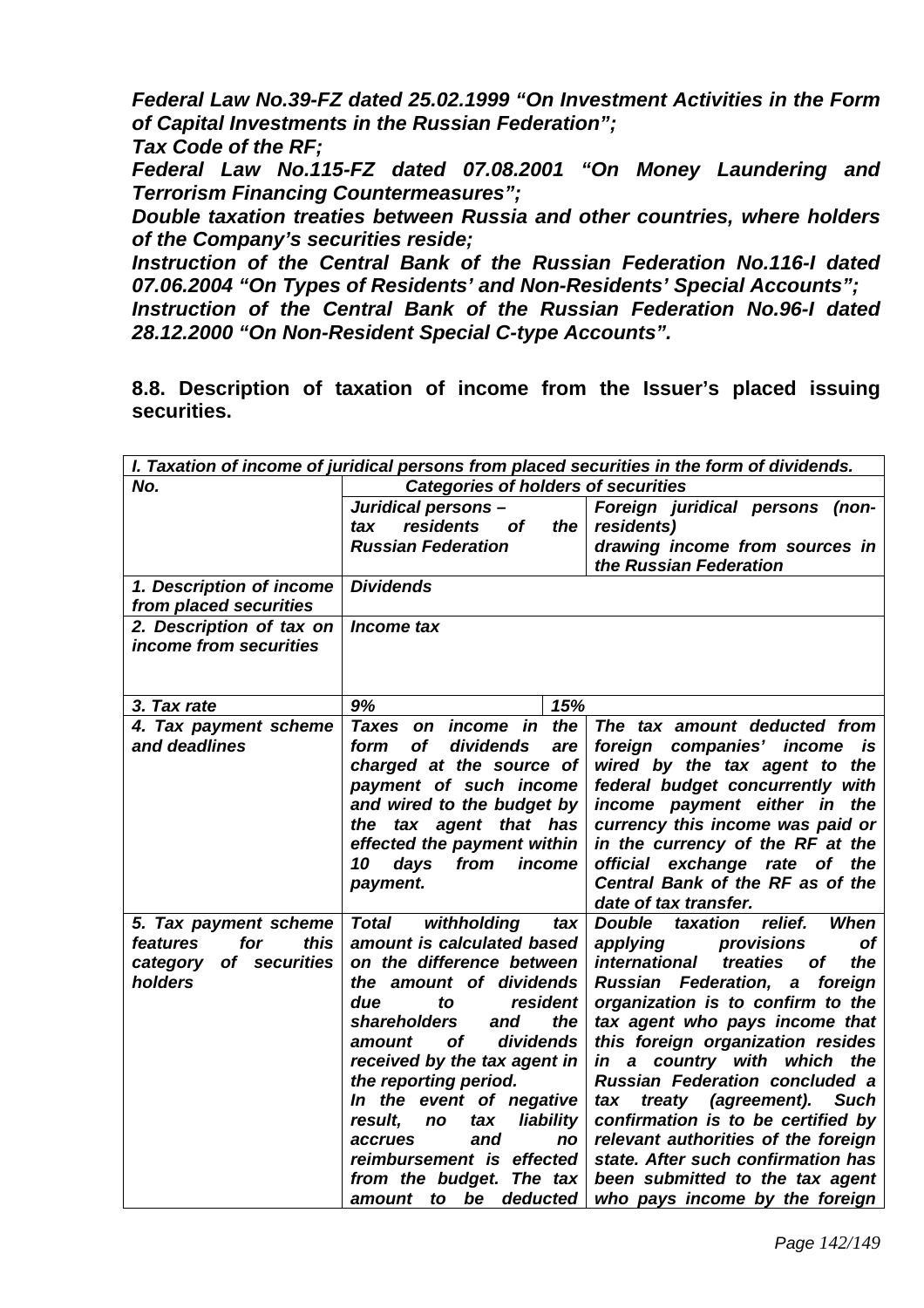|                                     |                                                                     | of<br>from<br>income<br>the<br>receives<br>taxpayer<br>who<br>dividends<br>is<br>calculated<br>the<br>based on<br>total<br>tax<br>amount and fractions of<br>each taxpayer in the total<br>dividend<br><b>of</b><br>amount<br>payments. | organization entitled to income,<br>before the income payment date,<br>such income is either exempt<br>taxes at the source<br>from<br>of<br>payment or taxes are withheld at<br>the source of payment at lower<br>rates.<br>To refund taxes withheld earlier in<br><b>Russian</b><br>Federation,<br>the<br>the<br>foreign organization is to submit<br>necessary<br>documents<br>to<br>a<br>taxation body of the<br>territory<br>where the tax agent is registered<br>for tax purposes. Documents may<br>be submitted within three years<br>after the end of the tax period<br>during which income was paid. |
|-------------------------------------|---------------------------------------------------------------------|-----------------------------------------------------------------------------------------------------------------------------------------------------------------------------------------------------------------------------------------|--------------------------------------------------------------------------------------------------------------------------------------------------------------------------------------------------------------------------------------------------------------------------------------------------------------------------------------------------------------------------------------------------------------------------------------------------------------------------------------------------------------------------------------------------------------------------------------------------------------|
| Legislative<br>6.                   | and                                                                 |                                                                                                                                                                                                                                         | Chapter 25, part 2, "Income Tax Imposed On Organizations" (as                                                                                                                                                                                                                                                                                                                                                                                                                                                                                                                                                |
| normative                           | acts                                                                |                                                                                                                                                                                                                                         | amended and supplemented), the Tax Code of the Russian                                                                                                                                                                                                                                                                                                                                                                                                                                                                                                                                                       |
| governing the procedure             |                                                                     | <b>Federation, Double Taxation Treaty.</b>                                                                                                                                                                                              |                                                                                                                                                                                                                                                                                                                                                                                                                                                                                                                                                                                                              |
| for imposing taxes on               |                                                                     |                                                                                                                                                                                                                                         |                                                                                                                                                                                                                                                                                                                                                                                                                                                                                                                                                                                                              |
| the said income.                    |                                                                     |                                                                                                                                                                                                                                         |                                                                                                                                                                                                                                                                                                                                                                                                                                                                                                                                                                                                              |
|                                     |                                                                     |                                                                                                                                                                                                                                         | II. Taxation of income of natural persons from placed securities in the form of dividends                                                                                                                                                                                                                                                                                                                                                                                                                                                                                                                    |
| No.                                 |                                                                     | <b>Categories of holders of securities</b>                                                                                                                                                                                              |                                                                                                                                                                                                                                                                                                                                                                                                                                                                                                                                                                                                              |
|                                     |                                                                     | <b>Natural persons -</b>                                                                                                                                                                                                                | <b>Natural persons</b>                                                                                                                                                                                                                                                                                                                                                                                                                                                                                                                                                                                       |
|                                     |                                                                     | tax residents of the Russian                                                                                                                                                                                                            | drawing income from sources in                                                                                                                                                                                                                                                                                                                                                                                                                                                                                                                                                                               |
|                                     |                                                                     | <b>Federation</b>                                                                                                                                                                                                                       | the Russian Federation, who are                                                                                                                                                                                                                                                                                                                                                                                                                                                                                                                                                                              |
|                                     |                                                                     |                                                                                                                                                                                                                                         | not tax residents of the Russian                                                                                                                                                                                                                                                                                                                                                                                                                                                                                                                                                                             |
|                                     |                                                                     |                                                                                                                                                                                                                                         | <b>Federation</b>                                                                                                                                                                                                                                                                                                                                                                                                                                                                                                                                                                                            |
| Description of<br>1.                |                                                                     | <b>Dividends</b>                                                                                                                                                                                                                        |                                                                                                                                                                                                                                                                                                                                                                                                                                                                                                                                                                                                              |
| income<br>from<br>placed securities |                                                                     |                                                                                                                                                                                                                                         |                                                                                                                                                                                                                                                                                                                                                                                                                                                                                                                                                                                                              |
| 2. Description of                   |                                                                     | Tax on personal income                                                                                                                                                                                                                  |                                                                                                                                                                                                                                                                                                                                                                                                                                                                                                                                                                                                              |
| tax on income from                  |                                                                     |                                                                                                                                                                                                                                         |                                                                                                                                                                                                                                                                                                                                                                                                                                                                                                                                                                                                              |
| securities                          |                                                                     |                                                                                                                                                                                                                                         |                                                                                                                                                                                                                                                                                                                                                                                                                                                                                                                                                                                                              |
| 3. Tax rate                         | 9%                                                                  |                                                                                                                                                                                                                                         | 30%                                                                                                                                                                                                                                                                                                                                                                                                                                                                                                                                                                                                          |
| Tax<br>4.<br>payment                |                                                                     | Tax is to be deducted from a taxpayer's income and wired to the                                                                                                                                                                         |                                                                                                                                                                                                                                                                                                                                                                                                                                                                                                                                                                                                              |
| scheme<br>and                       |                                                                     |                                                                                                                                                                                                                                         | corresponding budget by a Russian company which is the source of                                                                                                                                                                                                                                                                                                                                                                                                                                                                                                                                             |
| deadlines                           |                                                                     |                                                                                                                                                                                                                                         | the taxpayer's income in the form of dividend (tax agent). Accrued tax                                                                                                                                                                                                                                                                                                                                                                                                                                                                                                                                       |
|                                     | amount is retained from income of the taxpayer when such income is  |                                                                                                                                                                                                                                         |                                                                                                                                                                                                                                                                                                                                                                                                                                                                                                                                                                                                              |
|                                     |                                                                     |                                                                                                                                                                                                                                         | paid. Tax agents shall wire accrued and retained tax not later than on                                                                                                                                                                                                                                                                                                                                                                                                                                                                                                                                       |
|                                     | the day when the bank receives cash to be paid out and the day when |                                                                                                                                                                                                                                         |                                                                                                                                                                                                                                                                                                                                                                                                                                                                                                                                                                                                              |
|                                     |                                                                     |                                                                                                                                                                                                                                         | income is wired from tax agents' bank accounts to the taxpayer's                                                                                                                                                                                                                                                                                                                                                                                                                                                                                                                                             |
|                                     |                                                                     | account or, on behalf of the taxpayer, to bank accounts of third<br>parties.                                                                                                                                                            |                                                                                                                                                                                                                                                                                                                                                                                                                                                                                                                                                                                                              |
| Tax<br>5.<br>payment                |                                                                     | Total withholding tax amount is                                                                                                                                                                                                         | Double taxation relief. In order to                                                                                                                                                                                                                                                                                                                                                                                                                                                                                                                                                                          |
| features<br>scheme                  |                                                                     | calculated<br>based<br>the<br>on                                                                                                                                                                                                        | obtain tax relief, tax credit, tax                                                                                                                                                                                                                                                                                                                                                                                                                                                                                                                                                                           |
| for this category of                |                                                                     | difference between the amount                                                                                                                                                                                                           | deductions and other tax benefits,                                                                                                                                                                                                                                                                                                                                                                                                                                                                                                                                                                           |
| securities holders                  |                                                                     | of dividends due to resident                                                                                                                                                                                                            | a taxpayer is to submit to the tax                                                                                                                                                                                                                                                                                                                                                                                                                                                                                                                                                                           |
|                                     |                                                                     | shareholders and the amount of<br>dividends received by the tax                                                                                                                                                                         | authorities an official confirmation<br>of the fact that it resides in a                                                                                                                                                                                                                                                                                                                                                                                                                                                                                                                                     |
|                                     |                                                                     | agent in the reporting period.                                                                                                                                                                                                          | country with which the Russian                                                                                                                                                                                                                                                                                                                                                                                                                                                                                                                                                                               |
|                                     |                                                                     | In the event of negative result,                                                                                                                                                                                                        | Federation concluded a double                                                                                                                                                                                                                                                                                                                                                                                                                                                                                                                                                                                |
|                                     |                                                                     | no tax liability accrues and no                                                                                                                                                                                                         | taxation treaty (agreement) which                                                                                                                                                                                                                                                                                                                                                                                                                                                                                                                                                                            |
|                                     |                                                                     | reimbursement is effected from                                                                                                                                                                                                          | was in force during the respective                                                                                                                                                                                                                                                                                                                                                                                                                                                                                                                                                                           |
|                                     |                                                                     | the budget. The tax amount to be                                                                                                                                                                                                        | tax period (or a part thereof),                                                                                                                                                                                                                                                                                                                                                                                                                                                                                                                                                                              |
|                                     |                                                                     | deducted from income of the                                                                                                                                                                                                             | along with income statement and                                                                                                                                                                                                                                                                                                                                                                                                                                                                                                                                                                              |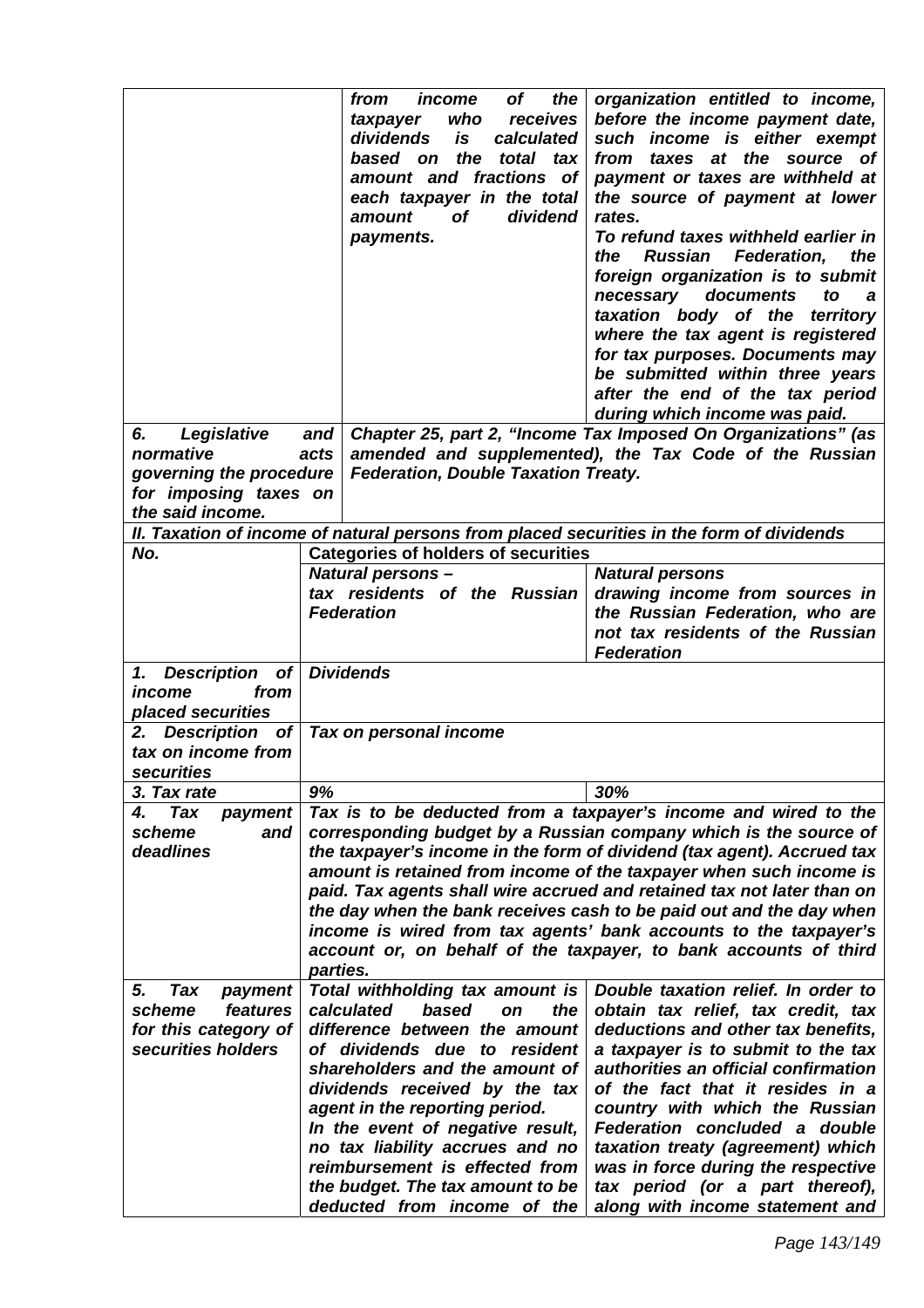|                                                                                              | taxpayer who receives dividends<br>is calculated based on the total<br>tax amount and fractions of each<br>taxpayer in the total amount of<br>dividend payments.                                                                                                                                                                                                                                                                                                                                                                                                                                                                                                                                                                                                                                                                                                     | a document stating that the<br>taxpayer pays taxes outside the<br><b>Russian Federation, the latter is to</b><br>confirmed<br>by<br>the<br>be<br>tax<br>authorities of a relevant foreign<br>state. Such confirmation may be<br>provided before tax and advance<br>payments as well as within one<br>year after the end of the tax period<br>based on the results of which the<br>taxpayer claims tax exemption,<br>deduction or benefit. |
|----------------------------------------------------------------------------------------------|----------------------------------------------------------------------------------------------------------------------------------------------------------------------------------------------------------------------------------------------------------------------------------------------------------------------------------------------------------------------------------------------------------------------------------------------------------------------------------------------------------------------------------------------------------------------------------------------------------------------------------------------------------------------------------------------------------------------------------------------------------------------------------------------------------------------------------------------------------------------|-------------------------------------------------------------------------------------------------------------------------------------------------------------------------------------------------------------------------------------------------------------------------------------------------------------------------------------------------------------------------------------------------------------------------------------------|
| 6. Legislative and                                                                           | Chapter 23, part 2, "Income Tax Imposed On Natural Persons" (as                                                                                                                                                                                                                                                                                                                                                                                                                                                                                                                                                                                                                                                                                                                                                                                                      |                                                                                                                                                                                                                                                                                                                                                                                                                                           |
| normative<br>acts<br>regulating taxation<br>procedures for the<br>above-mentioned<br>income. | amended and supplemented), the Tax Code of the Russian<br>Federation, Article 275, the TC of the RF, Double Taxation Treaty.                                                                                                                                                                                                                                                                                                                                                                                                                                                                                                                                                                                                                                                                                                                                         |                                                                                                                                                                                                                                                                                                                                                                                                                                           |
|                                                                                              | III. Taxation of income of juridical persons from sale of placed securities.                                                                                                                                                                                                                                                                                                                                                                                                                                                                                                                                                                                                                                                                                                                                                                                         |                                                                                                                                                                                                                                                                                                                                                                                                                                           |
| No.                                                                                          | <b>Categories of holders of securities</b>                                                                                                                                                                                                                                                                                                                                                                                                                                                                                                                                                                                                                                                                                                                                                                                                                           |                                                                                                                                                                                                                                                                                                                                                                                                                                           |
|                                                                                              | Juridical persons -<br>tax residents of the Russian<br><b>Federation</b>                                                                                                                                                                                                                                                                                                                                                                                                                                                                                                                                                                                                                                                                                                                                                                                             | Foreign juridical persons<br>(non-<br>residents)<br>drawing income from sources in<br>the Russian Federation                                                                                                                                                                                                                                                                                                                              |
| 1. Description<br>from<br>income<br>placed securities                                        | of Revenues from sale of securities                                                                                                                                                                                                                                                                                                                                                                                                                                                                                                                                                                                                                                                                                                                                                                                                                                  | Revenues from sale of shares of<br>Russian companies, with over<br>50% of assets comprised of real<br>estate located on the territory of<br>the Russian Federation.                                                                                                                                                                                                                                                                       |
| Description of<br>2.                                                                         | <b>Profit tax</b>                                                                                                                                                                                                                                                                                                                                                                                                                                                                                                                                                                                                                                                                                                                                                                                                                                                    |                                                                                                                                                                                                                                                                                                                                                                                                                                           |
| tax on income from                                                                           |                                                                                                                                                                                                                                                                                                                                                                                                                                                                                                                                                                                                                                                                                                                                                                                                                                                                      |                                                                                                                                                                                                                                                                                                                                                                                                                                           |
| securities                                                                                   |                                                                                                                                                                                                                                                                                                                                                                                                                                                                                                                                                                                                                                                                                                                                                                                                                                                                      |                                                                                                                                                                                                                                                                                                                                                                                                                                           |
| 3. Tax rate                                                                                  | 24%                                                                                                                                                                                                                                                                                                                                                                                                                                                                                                                                                                                                                                                                                                                                                                                                                                                                  | 20%                                                                                                                                                                                                                                                                                                                                                                                                                                       |
| <b>Tax</b><br>4.<br>payment<br>scheme<br>and<br>deadlines                                    | The tax payable at the end of the<br>tax period is paid no later than<br>on March 28 of the<br>year<br>following the expired tax period.<br>Quarterly advance payments are<br>paid within 28 days after the<br>respective<br>reporting<br>period<br>expires.<br><b>Monthly</b><br>advance<br>payments payable within the<br>reporting period are paid no later<br>than on the $28th$ day of each<br>month of this reporting period.<br>The taxpayers that calculate<br>monthly advance payments ex<br>post realized profit pay advance<br>payments no later than on the<br>28 <sup>th</sup> of the month following the<br>month of tax<br>assessment.<br>Against the results of<br>the<br>the<br>reporting (tax)<br>period,<br>amounts of monthly advance<br>paid<br>within<br>the<br>payments<br>reporting (tax) period are offset<br>when advance payments for the | The tax is charged and deducted<br>by a Russian company that pays<br>income to a foreign company<br>every time income is paid and<br>wired by the tax agent to the<br>federal budget at the time income<br>is paid in the currency this income<br>is paid or in the currency of the<br>RF at the exchange rate set by the<br>Central Bank of the RF as of the<br>day the tax is wired.                                                    |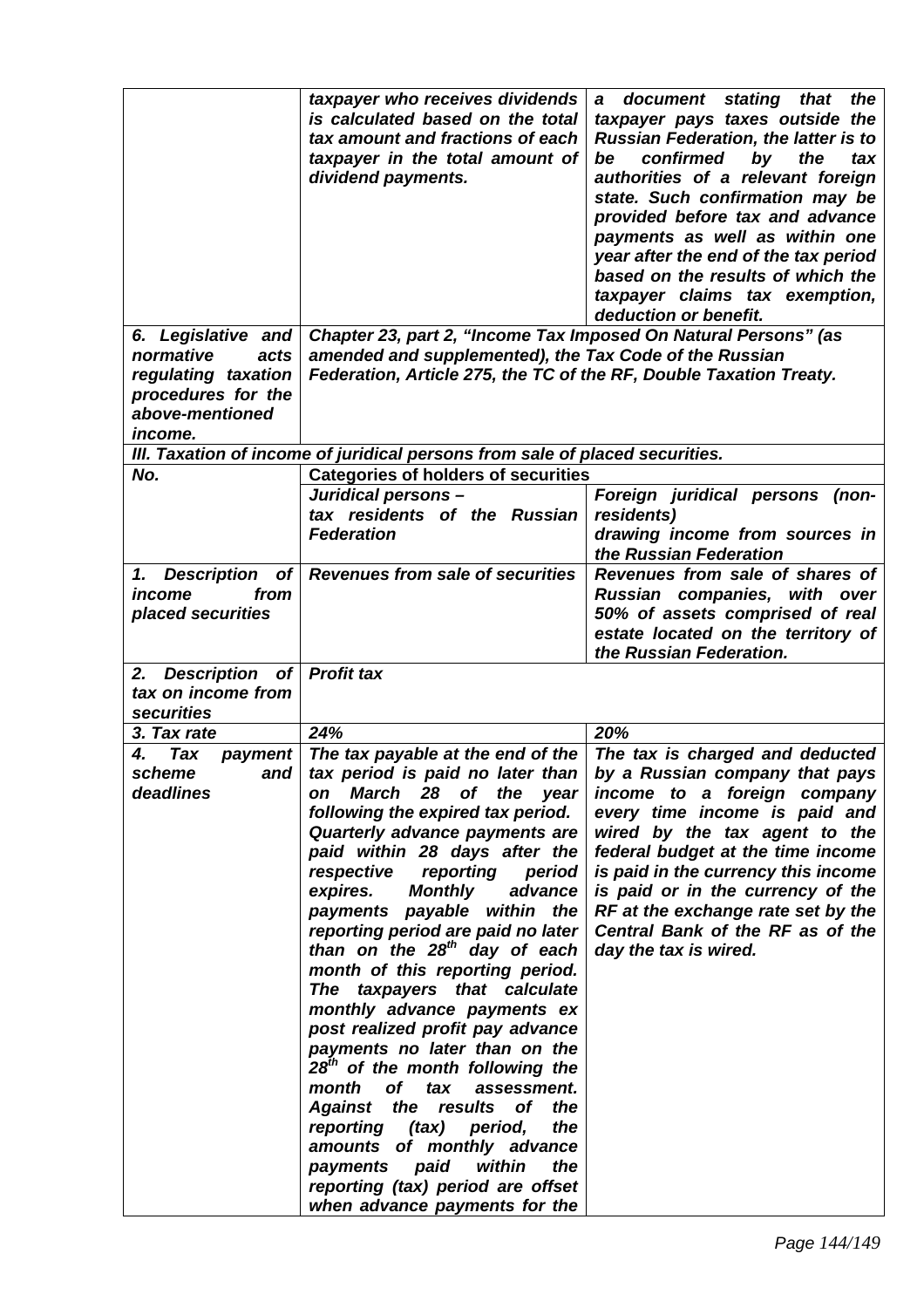|                                                                                                        | reporting<br>period<br>paid.<br>are<br><b>Advance</b><br>the<br>payments<br>for<br>offset<br>reporting<br>period<br>are<br>against tax payments for the tax<br>period.                                                                                                                                                                                                                          |                                                                                                                                                                                                                                                                                                                                                                                                                                                                                                                                                                 |  |
|--------------------------------------------------------------------------------------------------------|-------------------------------------------------------------------------------------------------------------------------------------------------------------------------------------------------------------------------------------------------------------------------------------------------------------------------------------------------------------------------------------------------|-----------------------------------------------------------------------------------------------------------------------------------------------------------------------------------------------------------------------------------------------------------------------------------------------------------------------------------------------------------------------------------------------------------------------------------------------------------------------------------------------------------------------------------------------------------------|--|
| 5.<br>Tax<br>payment<br>features<br>scheme<br>for this category of<br>securities holders               |                                                                                                                                                                                                                                                                                                                                                                                                 | Double taxation relief. If, before<br>income<br>payment date<br>the<br>a<br>foreign company provides the tax<br>agent with a confirmation that it<br>resides in a country with which<br>the Russian Federation concluded<br><i>international</i><br>taxation<br>an<br>agreement in regard to the income<br>which is subject to preferential tax<br>the<br>treatment<br>in<br><b>Russian</b><br>Federation under such agreement,<br>this<br>company<br>becomes<br>then<br>exempt from taxes at the source<br>of payment or taxes are withheld<br>at lower rates. |  |
| 6. Legislative and<br>normative<br>acts<br>regulating taxation<br>procedures<br>as to<br>the<br>above- | Chapter 25, part 2, "Income Tax Imposed On Organizations" (as<br>amended and supplemented), the Tax Code of the Russian<br><b>Federation.</b>                                                                                                                                                                                                                                                   |                                                                                                                                                                                                                                                                                                                                                                                                                                                                                                                                                                 |  |
| mentioned income.                                                                                      |                                                                                                                                                                                                                                                                                                                                                                                                 |                                                                                                                                                                                                                                                                                                                                                                                                                                                                                                                                                                 |  |
| No.                                                                                                    | IV. Taxation of income of natural persons from sale of placed securities.                                                                                                                                                                                                                                                                                                                       |                                                                                                                                                                                                                                                                                                                                                                                                                                                                                                                                                                 |  |
|                                                                                                        | <b>Categories of holders of securities</b><br><b>Natural persons -</b><br>tax residents of the Russian<br><b>Federation</b>                                                                                                                                                                                                                                                                     | <b>Natural persons</b><br>drawing income from sources in<br>the Russian Federation, who are<br>not tax residents of the Russian<br><b>Federation</b>                                                                                                                                                                                                                                                                                                                                                                                                            |  |
| 1. Description of<br>income<br>from<br>placed securities                                               | Income (loss) from sale of securities, determined as a difference<br>between the amount obtained from sale of securities and expenses<br>on acquisition, sale and custody of securities, as actually incurred by<br>a taxpayer and documentarily confirmed.                                                                                                                                     |                                                                                                                                                                                                                                                                                                                                                                                                                                                                                                                                                                 |  |
| <b>Description</b><br><b>of</b><br>2.<br>tax on income from<br><b>securities</b>                       | Tax on personal income                                                                                                                                                                                                                                                                                                                                                                          |                                                                                                                                                                                                                                                                                                                                                                                                                                                                                                                                                                 |  |
| 3. Tax rate                                                                                            | 13%                                                                                                                                                                                                                                                                                                                                                                                             | 30%                                                                                                                                                                                                                                                                                                                                                                                                                                                                                                                                                             |  |
| Tax<br>payment<br>4.<br>scheme<br>and<br>deadlines                                                     | Tax amount is calculated and paid by the tax agent either after a tax<br>period (calendar year) expires or when the tax agent pays taxpayer's<br>monetary assets before the current tax period expires. If monetary<br>funds are paid after the current tax period expires, the tax is paid<br>based on the fraction of income that corresponds to the actual<br>amount of paid monetary funds. |                                                                                                                                                                                                                                                                                                                                                                                                                                                                                                                                                                 |  |
| 5.<br>Tax<br>payment<br>scheme<br>features<br>for this category of<br>securities holders               | In case a taxpayer's expenses<br>confirmed<br>not<br>be<br>can<br>documentarily,<br>such<br>taxpayer<br>may make use of a property tax<br>deduction<br>the<br>amount<br>to<br>received from sale of securities<br>but not exceeding RUR 125,000.<br>In regard to securities that the                                                                                                            | Double taxation relief. In order to<br>obtain tax relief, tax credit, tax<br>deductions and other tax benefits,<br>a taxpayer is to submit to the tax<br>authorities an official confirmation<br>of the fact that it resides in a<br>country with which the Russian<br>Federation concluded a double                                                                                                                                                                                                                                                            |  |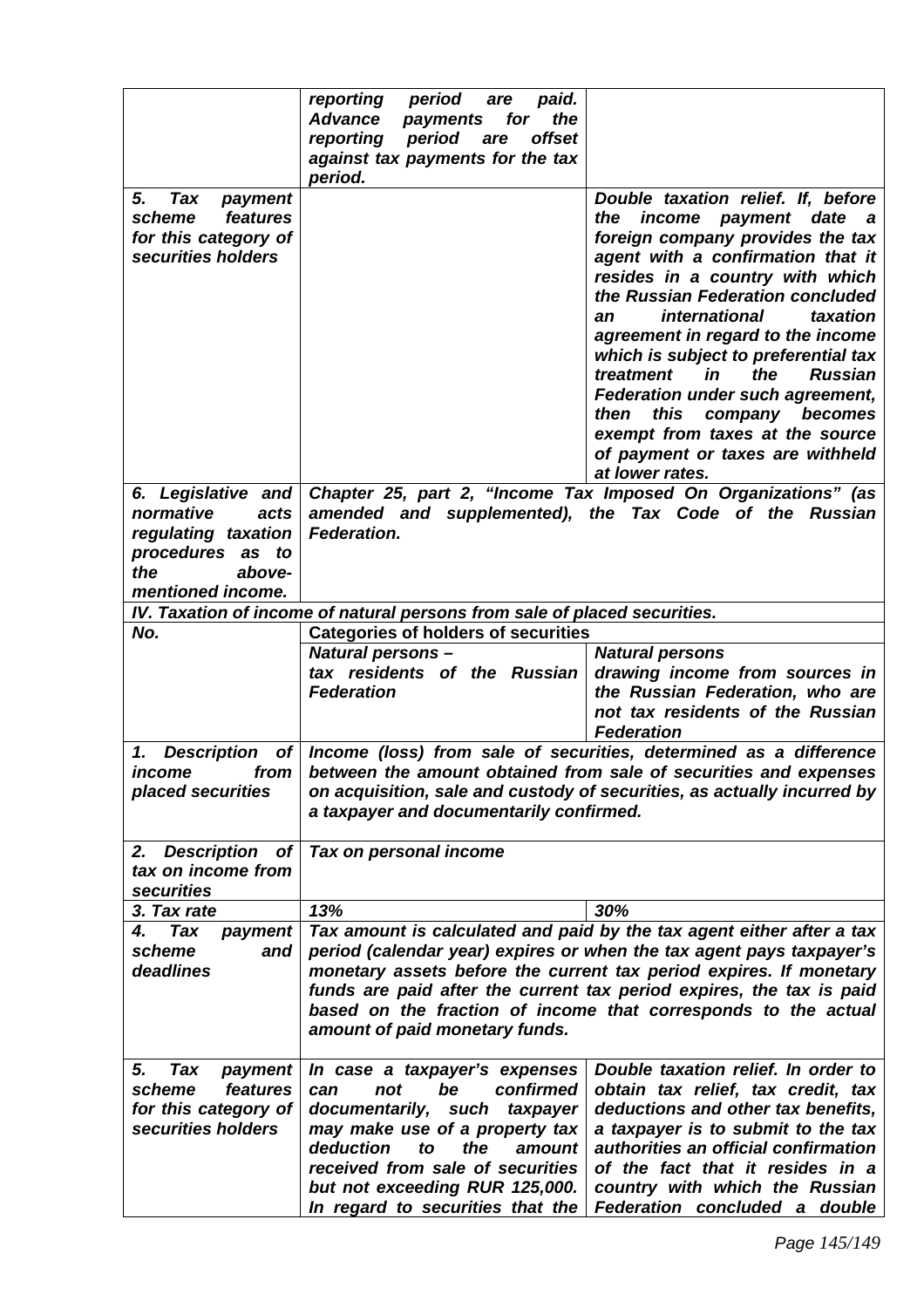|                                                                                                                          | taxpayer has been holding for 3<br>years or more, a property tax<br>deduction equals the amount<br>received by the taxpayer from<br>sale of these securities. The<br>taxpayer may receive a property<br>tax deduction or a deduction<br>amounting to actual expenses<br>been confirmed<br>have<br>that<br>documentarily either when taxes<br>are assessed and paid to the<br>budget at the source of income<br>payment or<br>when<br>tax<br>a<br>declaration is submitted to the<br>tax authorities after the tax | taxation treaty (agreement) which<br>was in force during the respective<br>tax period (or a part thereof),<br>along with income statement and<br>a document stating that the<br>taxpayer pays taxes outside the<br><b>Russian Federation, the latter is to</b><br>confirmed by the<br>be<br>tax<br>authorities of a relevant foreign<br>state. Such confirmation may be<br>provided before tax and advance<br>payments as well as within one<br>year after the end of the tax period<br>based on the results of which the<br>taxpayer claims tax exemption, |
|--------------------------------------------------------------------------------------------------------------------------|-------------------------------------------------------------------------------------------------------------------------------------------------------------------------------------------------------------------------------------------------------------------------------------------------------------------------------------------------------------------------------------------------------------------------------------------------------------------------------------------------------------------|-------------------------------------------------------------------------------------------------------------------------------------------------------------------------------------------------------------------------------------------------------------------------------------------------------------------------------------------------------------------------------------------------------------------------------------------------------------------------------------------------------------------------------------------------------------|
|                                                                                                                          | period expires.                                                                                                                                                                                                                                                                                                                                                                                                                                                                                                   | deduction or benefit.                                                                                                                                                                                                                                                                                                                                                                                                                                                                                                                                       |
| 6. Legislative and<br>normative<br>acts<br>regulating taxation<br>procedures as to<br>above-<br>the<br>mentioned income. | <b>Federation.</b>                                                                                                                                                                                                                                                                                                                                                                                                                                                                                                | Chapter 23, part 2, "Income Tax Imposed On Natural Persons" (as<br>amended and supplemented), the Tax Code of the Russian                                                                                                                                                                                                                                                                                                                                                                                                                                   |

# **8.9. Information on declared (accrued) dividends and on paid dividends on the Issuer's shares; information on the Issuer's bond yield.**

The category of shares: *ordinary*  The form of shares: *registered non-documentary*  Dividends on shares of this category (type):

# Period: *2000*

Dividends calculated per share (RUR): *0.041* 

Dividends calculated for all shares in total (RUR): *1,464,765,788.74* 

Name of the Issuer's administrative body, which has adopted a resolution to pay dividends: *the Annual General Shareholders' Meeting* 

Date of the Annual General Shareholders' Meeting: *May 06, 2001* 

Date and number of the minutes of the Annual General Shareholders' Meeting: *May 05, 2001, No. 12* 

Declared dividend payout period: *1 year, June 01, 2001 – June 01, 2002* 

Form and other terms of declared dividend payout: *cash funds in the order established and approved for dividend payout* 

Total amount of dividends paid on all shares of one category (RUR): *1,464,765,788.74* 

Reasons for non-payment (partial payment): *no such reasons* 

Period: *2001* 

Dividends calculated per share (RUR): *0.033* 

Dividends calculated for all shares in total (RUR): *1,178,957,849.05* 

Name of the Issuer's administrative body, which has adopted a resolution to pay dividends: *the Annual General Shareholders' Meeting* 

Date of the Annual General Shareholders' Meeting: *March 30, 2002*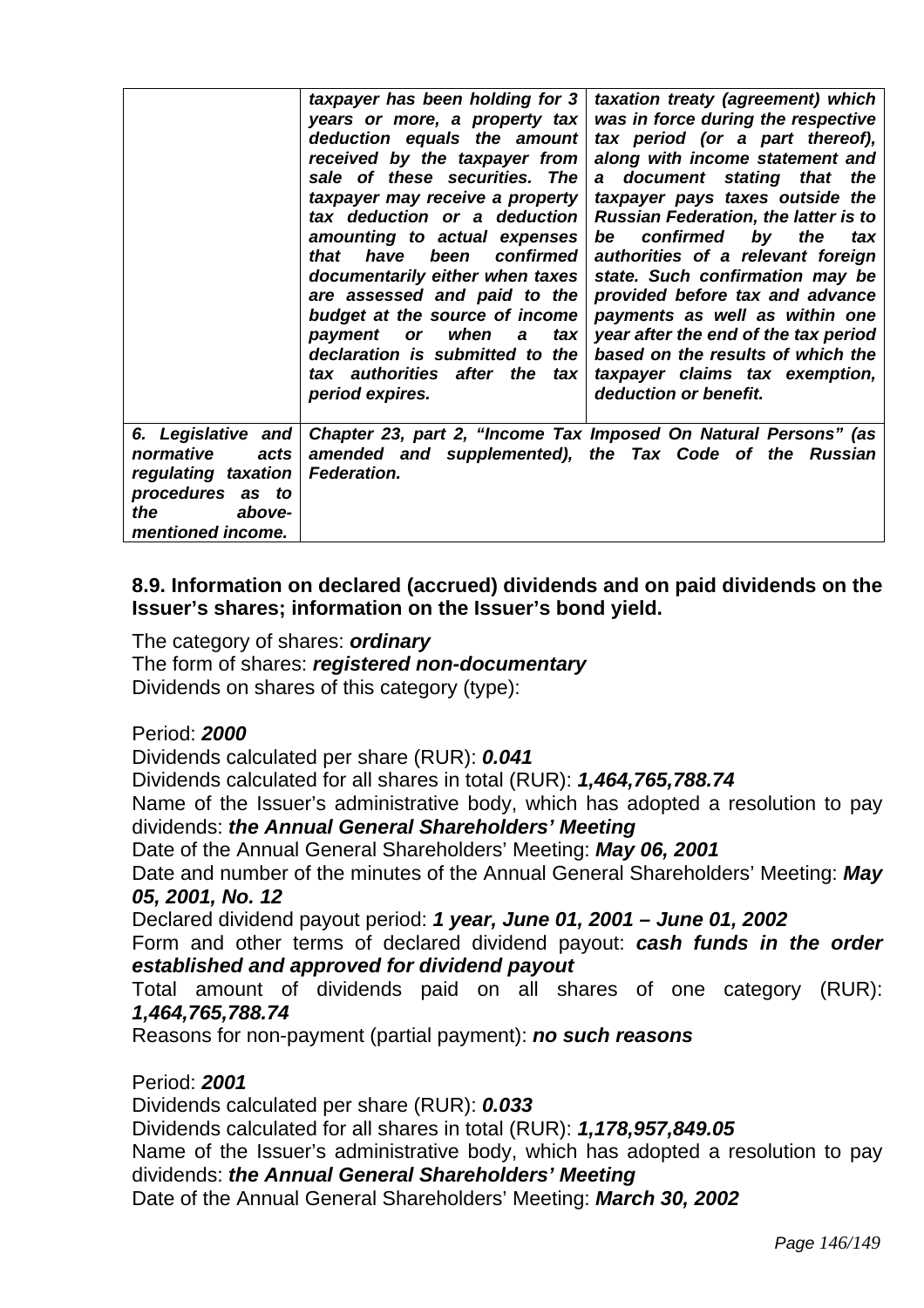Date and number of the minutes of the Annual General Shareholders' Meeting: *April 05, 2002, No. 13* 

Declared dividend payout period: *1 year, June 03, 2002 – June 02, 2003* 

Form and other terms of declared dividend payout: *cash funds in the order established and approved for dividend payout* 

Total amount of dividends paid on all shares of one category (RUR): *1,178,957,849.05* 

Reasons for non-payment (partial payment): *no such reasons* 

Period: *2002* 

Dividends calculated per share (RUR): *0.032* 

Dividends calculated for all shares in total (RUR): *1,143,231,831.87* 

Name of the Issuer's administrative body, which has adopted a resolution to pay dividends: *the Annual General Shareholders' Meeting* 

Date of the Annual General Shareholders' Meeting: *March 20, 2003* 

Date and number of the minutes of the Annual General Shareholders' Meeting: *March 24, 2003, No. 14* 

Declared dividend payout period: *60 days after the date the resolution on payment was adopted* 

Form and other terms of declared dividend payout: *cash funds in the order established and approved for dividend payout* 

Total amount of dividends paid on all shares of one category (RUR): *1,143,231,831.87* 

Reasons for non-payment (partial payment): *no such reasons* 

# Period: *2003*

Dividends calculated per share (RUR): *0.14* 

Dividends calculated for all shares in total (RUR): *5,001,639,258.70* 

Name of the Issuer's administrative body, which has adopted a resolution to pay dividends: *the Annual General Shareholders' Meeting* 

Date of the Annual General Shareholders' Meeting: *March 20, 2004* 

Date and number of the minutes of the Annual General Shareholders' Meeting: *March 22, 2004, No. 15* 

Declared dividend payout period: *from April 1, 2004 till May 19, 2004* 

Form and other terms of declared dividend payout: *cash funds in the order established and approved for dividend payout* 

Total amount of dividends paid on all shares of one category (RUR): *5,001,639,258.70* 

Reasons for non-payment (partial payment): *no such reasons* 

The category of shares: *preferred*  The type of shares: *no type*  The form of shares: *registered non-documentary*  Dividends on shares of this category (type):

Period: *2000*  Dividends calculated per share (RUR): *0.18*  Dividends calculated for all shares in total (RUR): *1,386,359,682.3*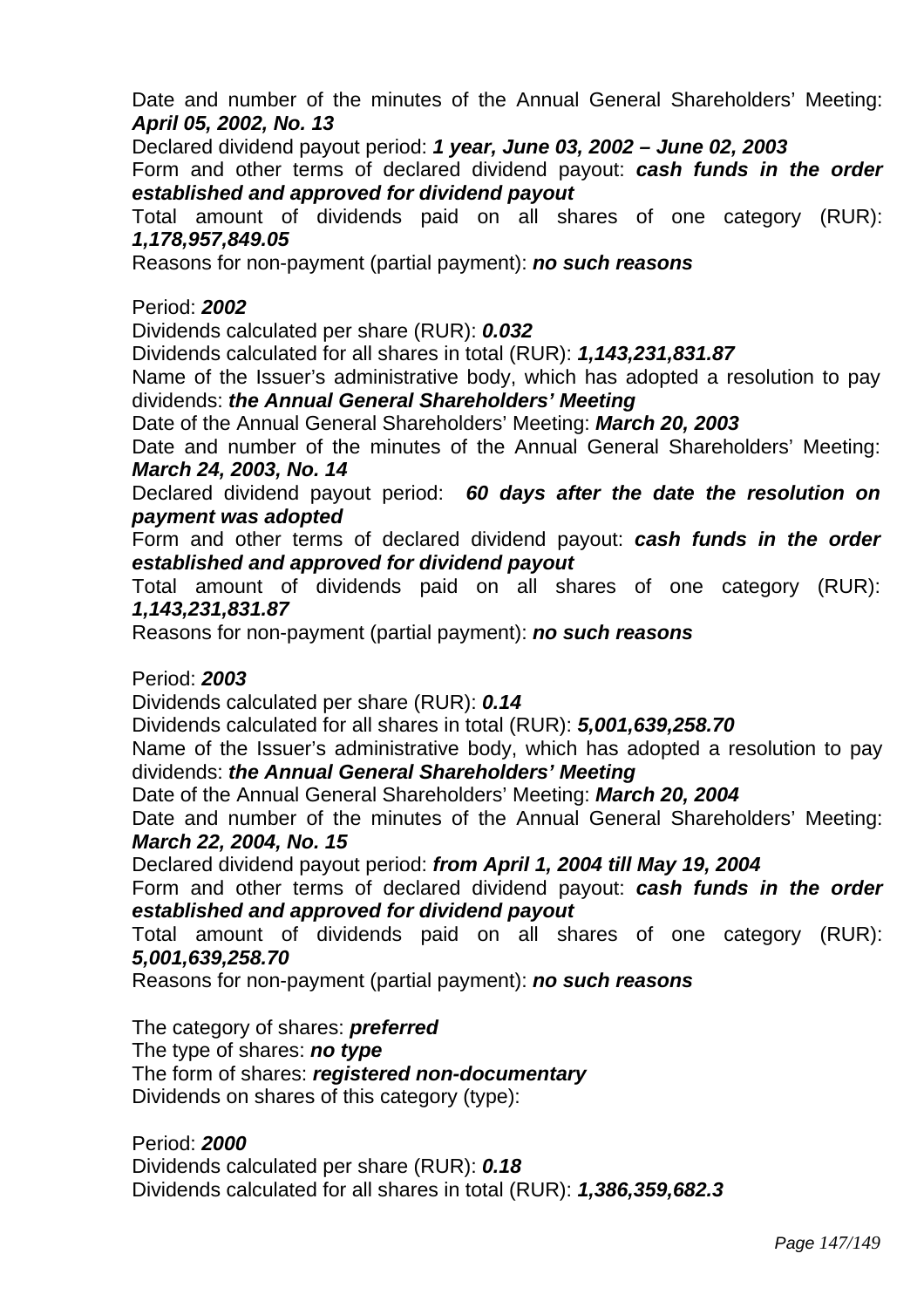Name of the Issuer's administrative body, which has adopted a resolution to pay dividends: *the Annual General Shareholders' Meeting* 

Date of the Annual General Shareholders' Meeting: *May 06, 2001* 

Date and number of the minutes of the Annual General Shareholders' Meeting: *May 11, 2001, No. 12* 

Declared dividend payout period: *1 year, June 01, 2001 – June 01, 2002* 

Form and other terms of declared dividend payout: *cash funds in the order established and approved for dividend payout* 

Total amount of dividends paid on all shares of one category (RUR): *1,386,359,682.3* 

Reasons for non-payment (partial payment): *no such reasons* 

# Period: *2001*

Dividends calculated per share (RUR): *0.1* 

Dividends calculated for all shares in total (RUR): *770,199,823.5* 

Name of the Issuer's administrative body, which has adopted a resolution to pay dividends: *the Annual General Shareholders' Meeting* 

Date of the Annual General Shareholders' Meeting: *March 30, 2002* 

Date and number of the minutes of the Annual General Shareholders' Meeting: *April 05, 2002, No. 13* 

Declared dividend payout period: *1 year, June 03, 2002– June 02, 2003* 

Form and other terms of declared dividend payout: *cash funds in the order established and approved for dividend payout* 

Total amount of dividends paid on all shares of one category (RUR): *770,199,823.5*  Reasons for non-payment (partial payment): *no such reasons* 

# Period: *2002*

Dividends calculated per share (RUR): *0.096* 

Dividends calculated for all shares in total (RUR): *739,391,830.62* 

Name of the Issuer's administrative body, which has adopted a resolution to pay dividends: *the Annual General Shareholders' Meeting* 

Date of the Annual General Shareholders' Meeting: *March 20, 2003* 

Date and number of the minutes of the Annual General Shareholders' Meeting: *March 24, 2003, No. 14* 

Declared dividend payout period: *60 days after the date the resolution on payment was adopted* 

Form and other terms of declared dividend payout: *cash funds in the order established and approved for dividend payout* 

Total amount of dividends paid on all shares of one category (RUR): *739,391,830.62* 

Reasons for non-payment (partial payment): *no such reasons* 

Period: *2003* 

Dividends calculated per share (RUR): *0.16* 

Dividends calculated for all shares in total (RUR): *1,232,319,717.60* 

Name of the Issuer's administrative body, which has adopted a resolution to pay dividends: *the Annual General Shareholders' Meeting* 

Date of the Annual General Shareholders' Meeting: *March 20, 2004*